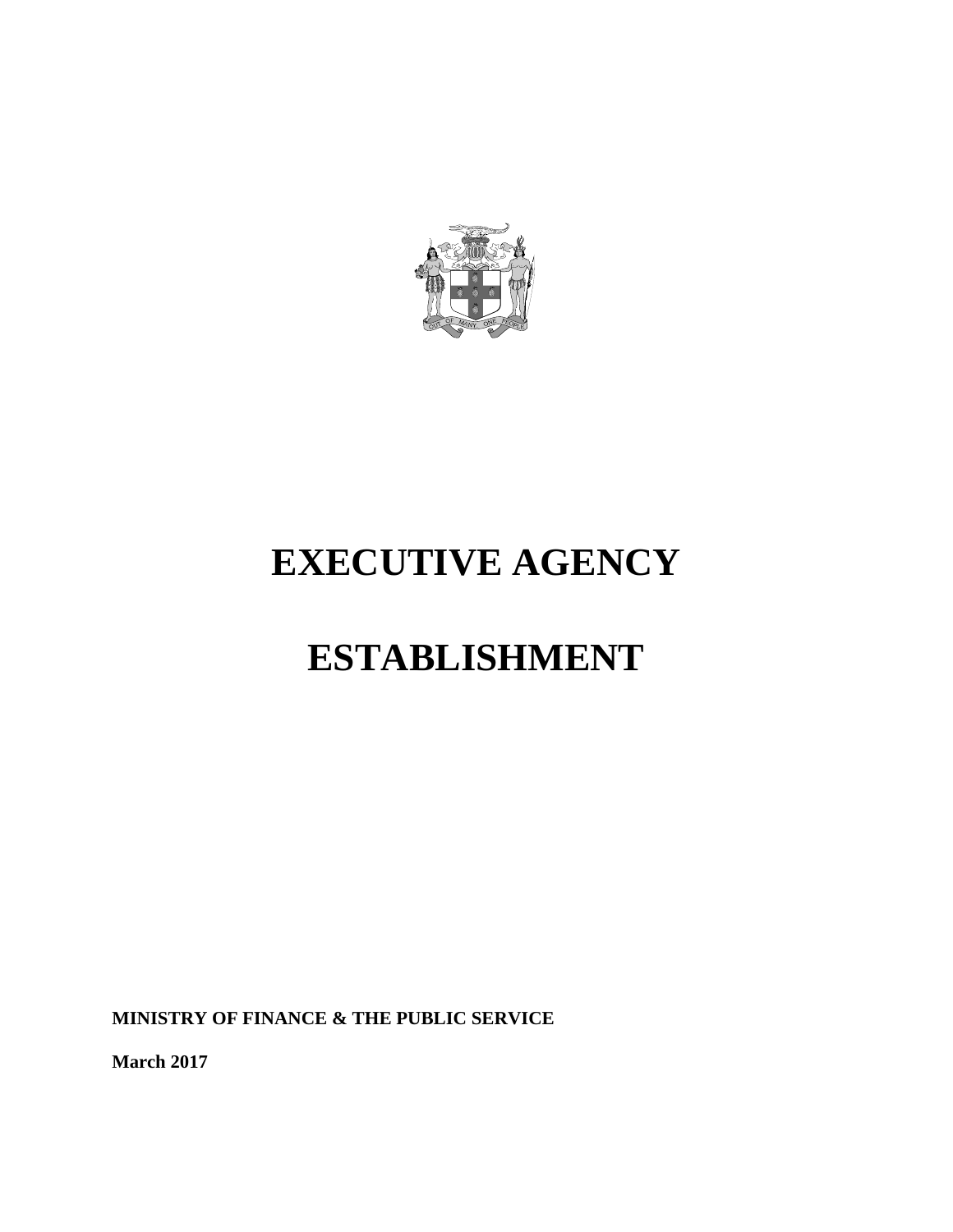### **TABLE OF CONTENTS**

| <b>SUMMARY</b> |                                                    |                      |                               |                      |                      |                      |                      | iii       |
|----------------|----------------------------------------------------|----------------------|-------------------------------|----------------------|----------------------|----------------------|----------------------|-----------|
|                | <b>EXECUTIVE AGENCIES</b>                          |                      |                               |                      |                      |                      |                      |           |
|                | Administrator General's Department                 |                      |                               |                      |                      |                      |                      | 115-118   |
|                | <b>Child Development Agency</b>                    | $\ddotsc$            |                               | $\ddot{\phantom{a}}$ |                      |                      |                      | 58-73     |
|                | Companies Office of Jamaica                        |                      | $\ddot{\phantom{a}}$          |                      |                      |                      |                      | 112-114   |
|                | <b>Forestry Department</b><br>$\ddots$             |                      | $\ddot{\phantom{a}}$          | $\ddot{\phantom{0}}$ | $\ddotsc$            |                      |                      | $1-10$    |
|                | Jamaica Customs Agency                             |                      |                               |                      |                      |                      |                      | 74-99     |
|                | Jamaica Information Service                        | $\ddot{\phantom{a}}$ | $\ddot{\phantom{a}}$          | $\ddotsc$            |                      | $\ddot{\phantom{0}}$ |                      | 129-135   |
|                | Management Institute for National Development      |                      |                               |                      |                      |                      |                      | 136-140   |
|                | National Environment & Planning Agency             |                      |                               | $\ddot{\phantom{a}}$ |                      |                      |                      | $11 - 21$ |
|                | National Land Agency<br>$\ddotsc$                  |                      |                               | $\ddot{\phantom{a}}$ |                      | $\cdot$ .            |                      | $22 - 44$ |
|                | National Works Agency                              | $\ddotsc$            | $\ddotsc$                     |                      |                      |                      |                      | $45 - 57$ |
|                | Passport, Immigration & Citizenship Agency         |                      |                               | $\ddot{\phantom{a}}$ |                      |                      |                      | 119-128   |
|                | Registrar General's Department                     |                      |                               |                      |                      |                      |                      | 100-111   |
|                | <b>SALARY SCALES</b>                               |                      |                               |                      |                      |                      |                      |           |
|                | Administrator General's Department                 |                      |                               |                      |                      |                      | $\ddot{\phantom{a}}$ | 147-148   |
|                | <b>Child Development Agency</b>                    |                      |                               |                      |                      |                      |                      | 159-160   |
|                | Companies Office of Jamaica                        | $\ddot{\phantom{a}}$ |                               |                      |                      |                      |                      | 145-146   |
|                | <b>Forestry Department</b><br>$\ddot{\phantom{0}}$ | $\ddotsc$            | $\cdot \cdot$                 | $\cdot$ .            | $\cdot \cdot$        | $\cdot \cdot$        | $\ddot{\phantom{0}}$ | 153-154   |
|                | Jamaica Customs Agency                             |                      |                               |                      |                      |                      |                      | 141-142   |
|                | Jamaica Information Service                        |                      |                               |                      | $\ddot{\phantom{a}}$ |                      | $\ddot{\phantom{a}}$ | 161-162   |
|                | Management Institute for National Development      |                      |                               |                      |                      |                      |                      | 163-164   |
|                | National Environment & Planning Agency             |                      |                               | $\ddot{\phantom{a}}$ |                      |                      |                      | 155-156   |
|                | National Land Agency<br>$\dddot{\phantom{0}}$      |                      |                               | $\ddot{\phantom{0}}$ | $\ddot{\phantom{0}}$ |                      |                      | 157-158   |
|                | National Works Agency                              | $\ddotsc$            | $\ddotsc$                     | $\ldots$             | $\ddotsc$            | $\ddot{\phantom{0}}$ | $\ddot{\phantom{0}}$ | 151-152   |
|                | Passport, Immigration & Citizenship Agency         |                      |                               |                      |                      |                      |                      | 149-150   |
|                | Registrar General's Department                     |                      | $\mathbf{a}$ and $\mathbf{b}$ | $\ddotsc$            | $\ddot{\phantom{a}}$ |                      |                      | 143-144   |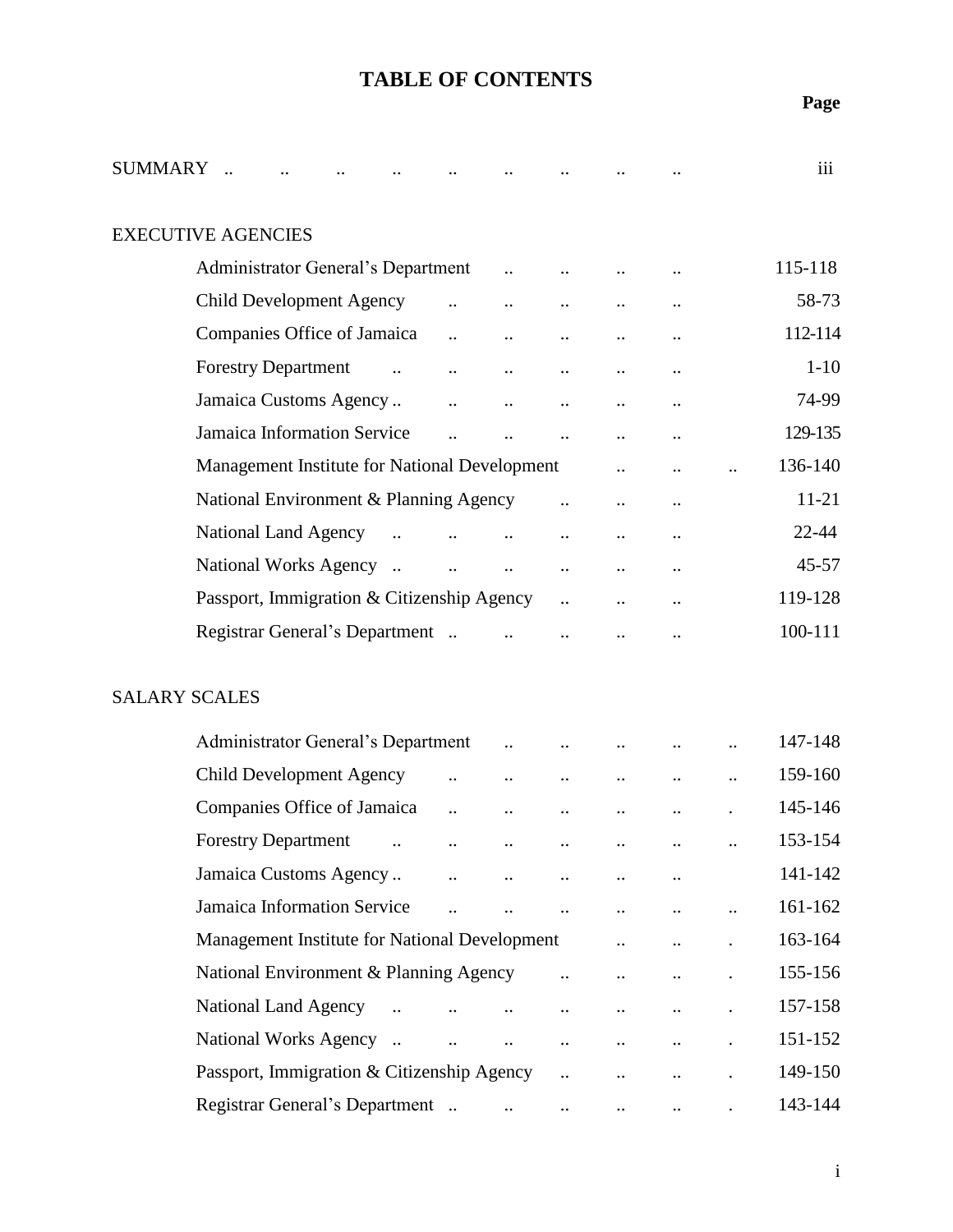# **TABLE OF CONTENTS**

### ABOLISHED POSTS

| Passport Immigration & Citizenship Agency     166-167 |  |
|-------------------------------------------------------|--|

**Page**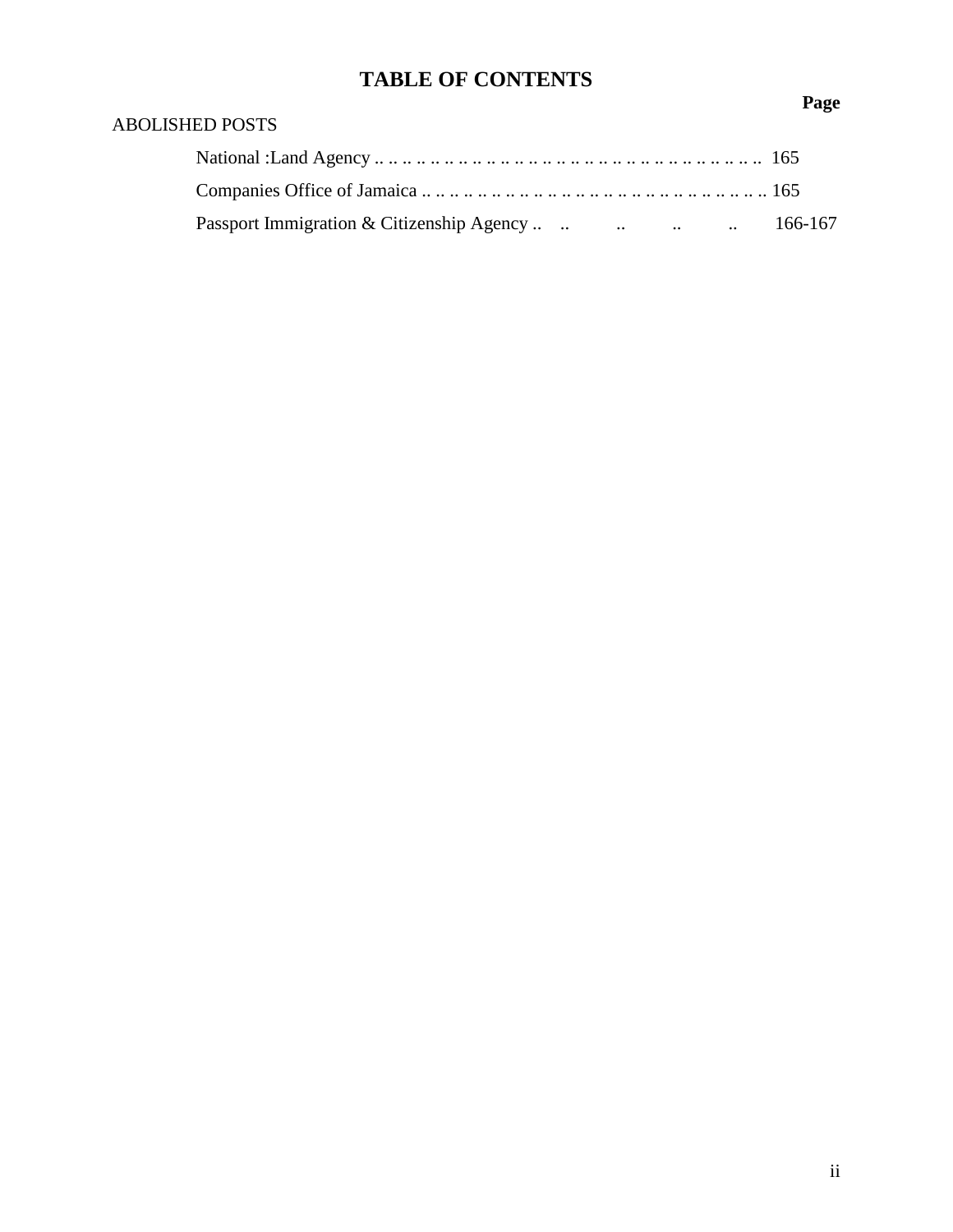# **Forestry Department**

### **Corporate Services**

| No. of<br><b>Posts</b> | <b>Posts</b>                                        | <b>Classification</b>                 |                         | <b>Remarks</b> |
|------------------------|-----------------------------------------------------|---------------------------------------|-------------------------|----------------|
| 1                      | <b>Principal Director</b>                           | <b>LEVEL</b>                          | 9                       |                |
| 1                      | Administrative Support Officer                      | <b>LEVEL</b>                          | 5                       |                |
| 2                      |                                                     |                                       |                         |                |
| 2                      | <b>Total- Corporate Services</b>                    |                                       |                         |                |
|                        | <b>Corporate Services - Administration</b>          |                                       |                         |                |
| No. of                 |                                                     |                                       |                         |                |
| <b>Posts</b>           | <b>Posts</b>                                        | <b>Classification</b>                 |                         | <b>Remarks</b> |
| 1                      | Manager, Administration                             | <b>LEVEL</b>                          | 7                       |                |
| 1                      | Senior Secretary                                    | <b>LEVEL</b>                          | 4                       |                |
| 1                      | Secretary 2                                         | <b>LEVEL</b>                          | 3                       |                |
| 3                      |                                                     |                                       |                         |                |
|                        | Facilities & Property                               |                                       |                         |                |
| No. of                 |                                                     |                                       |                         |                |
| <b>Posts</b>           | <b>Posts</b>                                        | <b>Classification</b><br><b>LEVEL</b> |                         | <b>Remarks</b> |
| 1                      | Supervisor, Facilities & Property                   |                                       | 6                       |                |
| 1                      | Property & Maintenance Officer                      | <b>LEVEL</b>                          | 5                       |                |
| 1                      | <b>Inventory Officer</b>                            | <b>LEVEL</b>                          | 3                       |                |
| 3                      |                                                     |                                       |                         |                |
|                        | Information & Documentation                         |                                       |                         |                |
| No. of                 |                                                     |                                       |                         |                |
| <b>Posts</b>           | <b>Posts</b><br>Information & Documentation Officer | <b>Classification</b><br><b>LEVEL</b> |                         | <b>Remarks</b> |
| 1                      |                                                     |                                       | 5                       |                |
| 1                      | Senior Records Officer                              | <b>LEVEL</b>                          | 4                       |                |
| 1                      | Librarian                                           | <b>LEVEL</b>                          | 4                       |                |
| 1                      | Records Officer                                     | <b>LEVEL</b>                          | 3                       |                |
| 4                      |                                                     |                                       |                         |                |
| <b>Office Services</b> |                                                     |                                       |                         |                |
| No. of                 |                                                     |                                       |                         |                |
| <b>Posts</b><br>1      | <b>Posts</b><br><b>Office Services Officer</b>      | <b>Classification</b><br><b>LEVEL</b> | $\overline{\mathbf{4}}$ | <b>Remarks</b> |
|                        |                                                     |                                       |                         |                |
| 1                      | Telephone Operator/Receptionist                     | <b>LEVEL</b>                          | 2                       |                |
| 1                      | <b>Store Clerk</b>                                  | LEVEL                                 | 2                       |                |
| 1                      | Messenger/Rider                                     | <b>LEVEL</b>                          | $\overline{c}$          |                |
| 5                      | Attendant/Handyman                                  | LEVEL                                 | 1                       |                |

**9**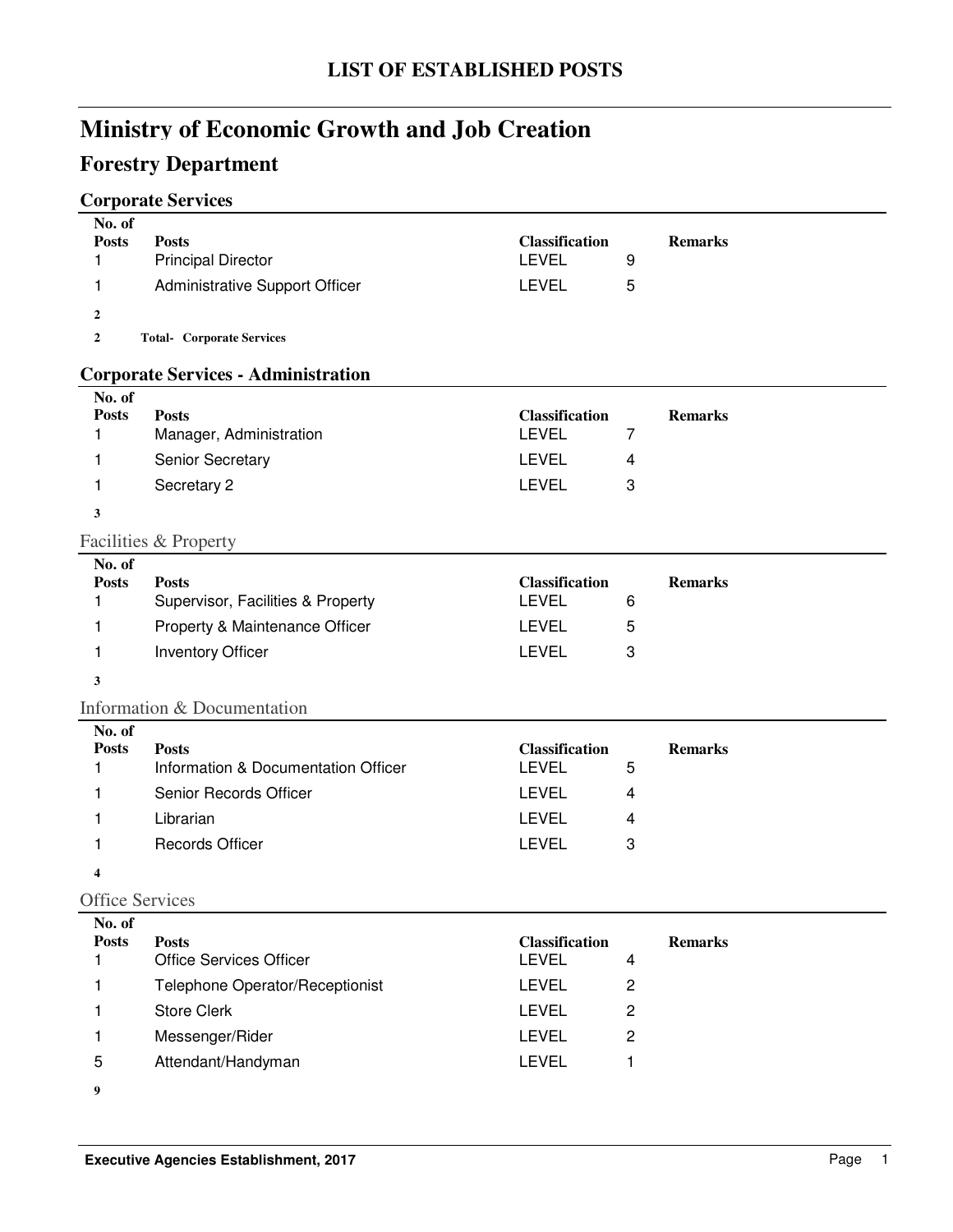### **Forestry Department**

### **Corporate Services - Administration**

Security Services

| No. of<br><b>Posts</b><br>$\overline{2}$ | <b>Posts</b><br><b>Senior Security Officer</b><br>Security Officer/Watchman | <b>Classification</b><br>LEVEL<br><b>LEVEL</b> | 4<br>2 | <b>Remarks</b> |
|------------------------------------------|-----------------------------------------------------------------------------|------------------------------------------------|--------|----------------|
| 3                                        | <b>Transportation Management</b>                                            |                                                |        |                |
| No. of                                   |                                                                             |                                                |        |                |
| <b>Posts</b>                             | <b>Posts</b><br><b>Transportation Management Officer</b>                    | <b>Classification</b><br>LEVEL                 | 5      | <b>Remarks</b> |
| 3<br>4                                   | <b>Driver</b>                                                               | <b>LEVEL</b>                                   | 2      |                |

#### **Corporate Services - Finance and Accounts**

| No. of<br><b>Posts</b> | <b>Posts</b>                           | <b>Classification</b> |   | <b>Remarks</b>                                                                                           |
|------------------------|----------------------------------------|-----------------------|---|----------------------------------------------------------------------------------------------------------|
|                        | <b>Director</b>                        | LEVEL.                | 8 |                                                                                                          |
|                        | Senior Accountant, Management Accounts | LEVEL                 |   |                                                                                                          |
|                        | Senior Procurement Officer             | LEVEL                 | 6 |                                                                                                          |
|                        | <b>Administrative Support Officer</b>  | LEVEL                 | 4 | Post [# 294610] of<br>Administrative Support Officer<br>(LEVEL 4) inadvertently<br>omitted from previous |

#### **4**

#### Final Accounts & Reporting

| No. of       |                                       |                       |                |
|--------------|---------------------------------------|-----------------------|----------------|
| <b>Posts</b> | <b>Posts</b>                          | <b>Classification</b> | <b>Remarks</b> |
|              | Final Accounts & Reporting Supervisor | LEVEL                 | 6              |
|              | <b>Final Accounts Officer</b>         | LEVEL                 | 4              |
|              | <b>Collections Officer</b>            | LEVEL                 | 4              |
|              | <b>Bank Reconciliation Officer</b>    | LEVEL                 | 4              |
|              |                                       |                       |                |

#### **4**

#### Financial Accounts

| No. of       |                                      |                       |                |
|--------------|--------------------------------------|-----------------------|----------------|
| <b>Posts</b> | <b>Posts</b>                         | <b>Classification</b> | <b>Remarks</b> |
|              | <b>Financial Accounts Supervisor</b> | LEVEL<br>6            |                |
|              | <b>Payroll Officer</b>               | LEVEL<br>4            |                |
|              | Accounts Receivable Officer          | LEVEL<br>4            |                |

Executive Agency Establishment 2015.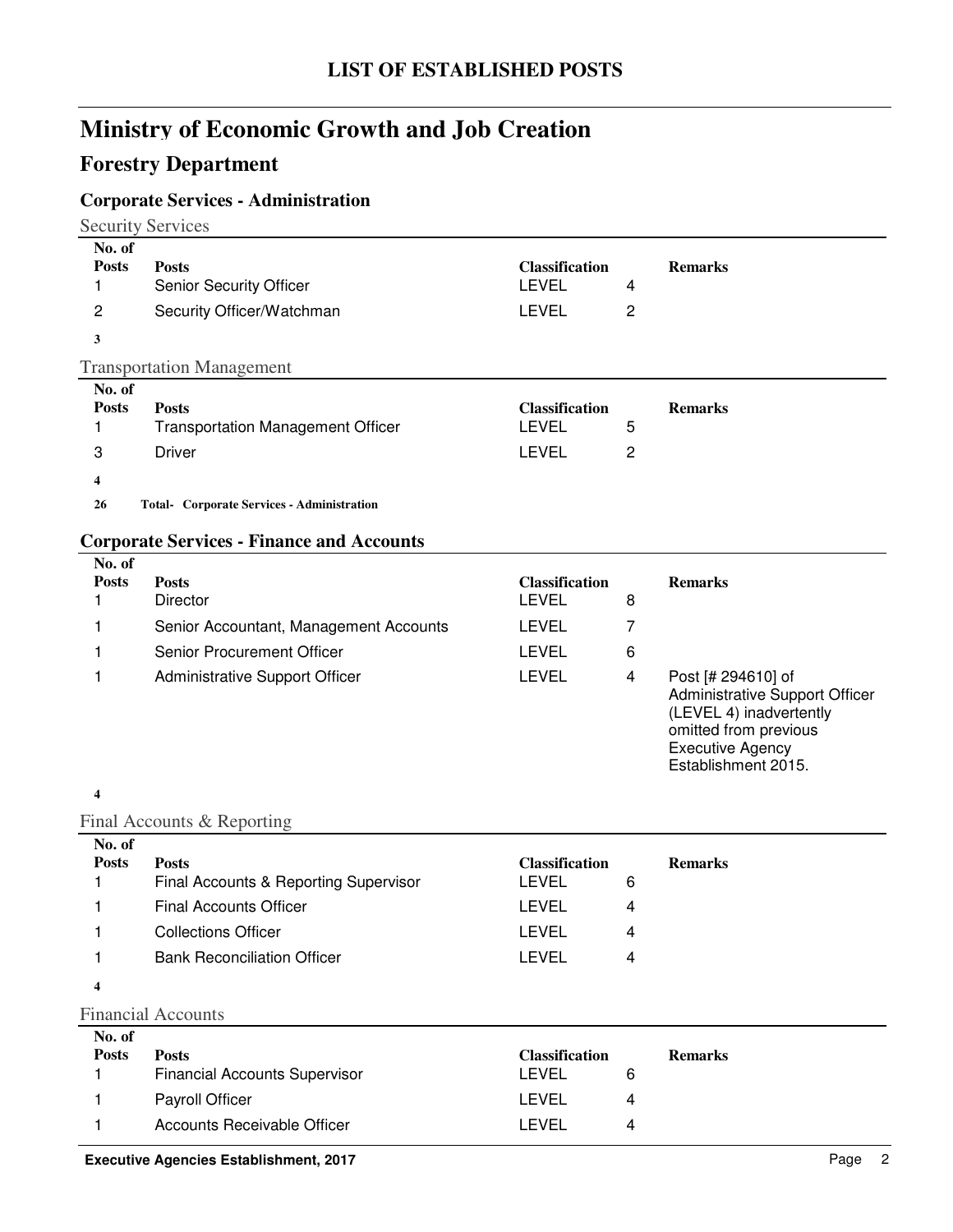### **Forestry Department**

### **Corporate Services - Finance and Accounts**

Financial Accounts

| No. of         |                          |                       |   |                |
|----------------|--------------------------|-----------------------|---|----------------|
| <b>Posts</b>   | <b>Posts</b>             | <b>Classification</b> |   | <b>Remarks</b> |
|                | Accounts Payable Officer | <b>LEVEL</b>          | 4 |                |
|                | Payroll Clerk            | <b>LEVEL</b>          | 3 |                |
|                | <b>Accounting Clerk</b>  | <b>LEVEL</b>          | 3 |                |
| 6              |                          |                       |   |                |
| Projects       |                          |                       |   |                |
|                |                          |                       |   |                |
| No. of         |                          |                       |   |                |
| <b>Posts</b>   | <b>Posts</b>             | <b>Classification</b> |   | <b>Remarks</b> |
|                | Project Accountant       | <b>LEVEL</b>          | 6 |                |
|                | Accounting Technician    | <b>LEVEL</b>          | 4 |                |
| $\overline{2}$ |                          |                       |   |                |

#### **Corporate Services - Human Resource Management & Development**

| No. of<br><b>Posts</b><br>1      | <b>Posts</b><br>Director, Human Resource Management &<br>Development                                                         | <b>Classification</b><br><b>LEVEL</b>                                 | 8           | <b>Remarks</b> |
|----------------------------------|------------------------------------------------------------------------------------------------------------------------------|-----------------------------------------------------------------------|-------------|----------------|
| 1                                | Administrative Support Officer                                                                                               | <b>LEVEL</b>                                                          | 4           |                |
| $\boldsymbol{2}$                 |                                                                                                                              |                                                                       |             |                |
|                                  | Human Resource Development                                                                                                   |                                                                       |             |                |
| No. of<br><b>Posts</b><br>1<br>1 | <b>Posts</b><br>Senior Human Resource Officer<br><b>Training Officer</b>                                                     | <b>Classification</b><br><b>LEVEL</b><br>LEVEL                        | 7<br>5      | <b>Remarks</b> |
| $\mathbf{2}$                     |                                                                                                                              |                                                                       |             |                |
|                                  | Human Resource Management                                                                                                    |                                                                       |             |                |
| No. of<br><b>Posts</b><br>1<br>1 | <b>Posts</b><br>Human Resource Manager<br>Human Resource Officer (Staffing and Records)<br>Human Resource Officer (Benefits) | <b>Classification</b><br><b>LEVEL</b><br><b>LEVEL</b><br><b>LEVEL</b> | 7<br>5<br>5 | <b>Remarks</b> |
| 3                                | <b>Organizational Development</b>                                                                                            |                                                                       |             |                |
| No. of<br><b>Posts</b><br>1<br>1 | <b>Posts</b><br>Senior Human Resource Officer                                                                                | <b>Classification</b><br><b>LEVEL</b>                                 | 7           | <b>Remarks</b> |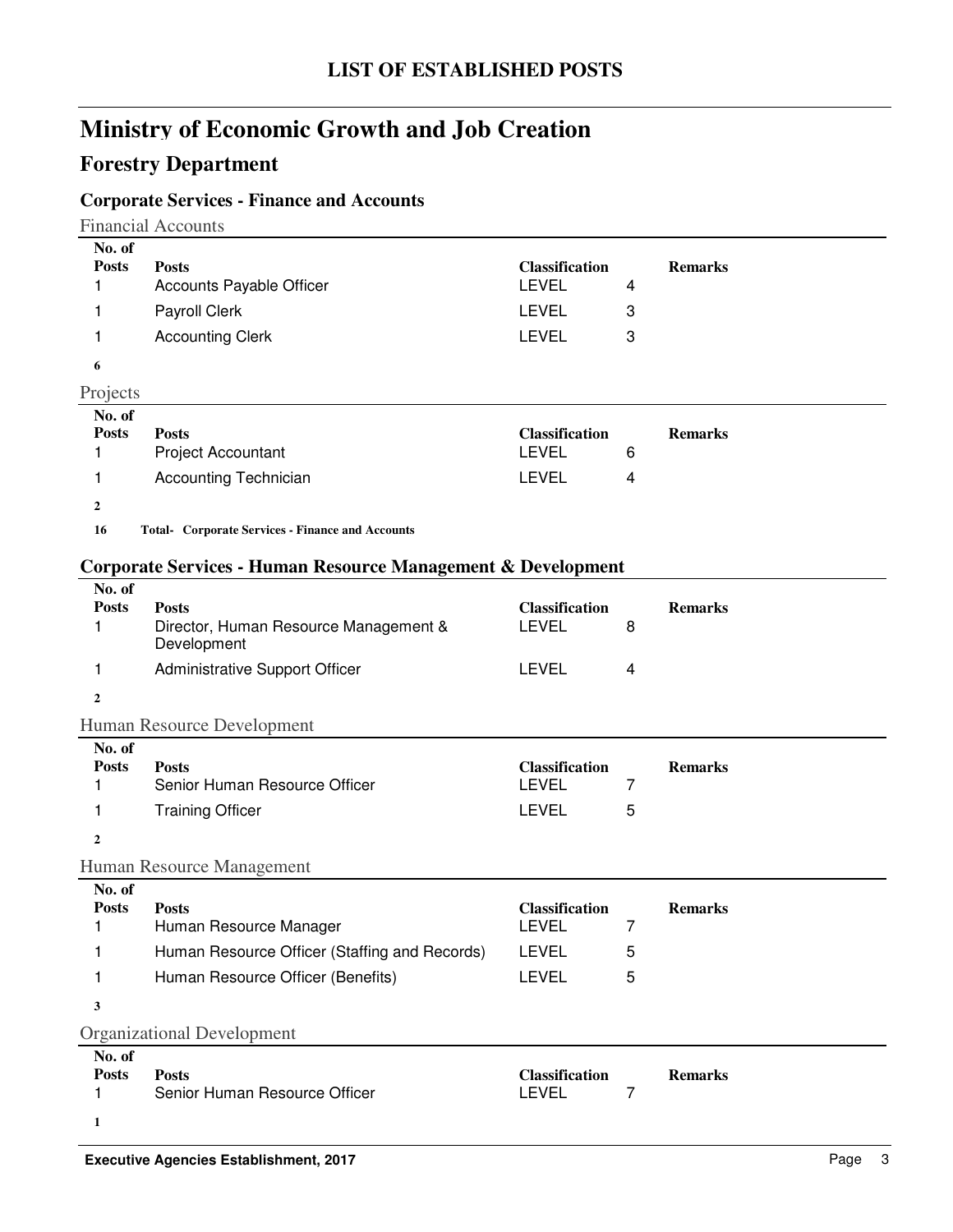### **Forestry Department**

#### **Corporate Services - Human Resource Management & Development**

**8 Total- Corporate Services - Human Resource Management & Development** 

#### **Corporate Services - Strategic/Corporate Planning**

| No. of       |                                   |                       |   |                |
|--------------|-----------------------------------|-----------------------|---|----------------|
| <b>Posts</b> | <b>Posts</b>                      | <b>Classification</b> |   | <b>Remarks</b> |
|              | Manager                           | LEVEL                 |   |                |
|              | <b>Corporate Planning Analyst</b> | LEVEL                 | 6 |                |
|              | <b>Projects Officer</b>           | LEVEL                 | 6 |                |
| 3            |                                   |                       |   |                |

**3 Corporate Services - Strategic/Corporate Planning Total-**

#### **Executive Office**

| No. of       |                                                  |                |    |                |
|--------------|--------------------------------------------------|----------------|----|----------------|
| <b>Posts</b> | <b>Posts</b>                                     | Classification |    | <b>Remarks</b> |
|              | Chief Executive Officer & Conservator of Forests | LEVEL          | 10 |                |
|              | Senior Administrative Support Officer            | LEVEL          | 6  |                |
|              | <b>Executive Secretary</b>                       | LEVEL          | 5  |                |
|              |                                                  |                |    |                |

**3 Executive Office Total-**

#### **Forest Operations**

| No. of<br><b>Posts</b> | <b>Posts</b><br><b>Principal Director</b> | <b>Classification</b><br>LEVEL |   | <b>Remarks</b> |
|------------------------|-------------------------------------------|--------------------------------|---|----------------|
|                        | Private Forestry Programme Coordinator    | LEVEL                          | 6 |                |
|                        | <b>Administrative Support Officer</b>     | LEVEL                          | 5 |                |

#### **3**

#### Nursery Operations

| No. of<br><b>Posts</b> | <b>Posts</b><br><b>Nursery Operations Coordinator</b> | <b>Classification</b><br><b>LEVEL</b><br>6 | <b>Remarks</b> |
|------------------------|-------------------------------------------------------|--------------------------------------------|----------------|
| 3                      | Overseer                                              | LEVEL<br>4                                 |                |
| 4                      | Nursery Foreman                                       | LEVEL<br>3                                 |                |
| 8                      |                                                       |                                            |                |

**11 Forest Operations Total-**

#### **Forest Operations- Eastern Zone**

| LEVEL<br><b>Rural Sociologist</b> |
|-----------------------------------|
|                                   |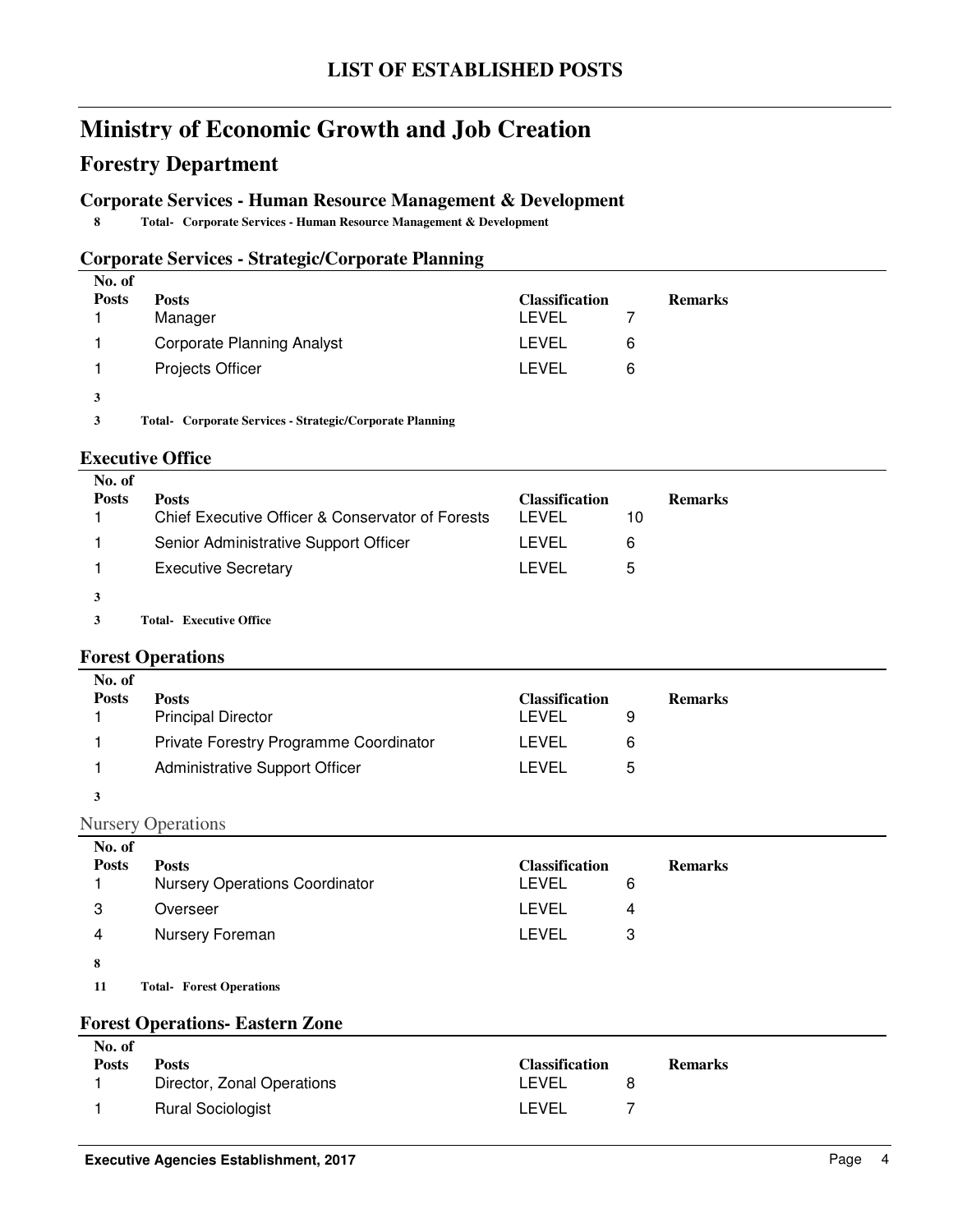### **Forestry Department**

### **Forest Operations- Eastern Zone**

| No. of       |                                       |                       |                |
|--------------|---------------------------------------|-----------------------|----------------|
| <b>Posts</b> | <b>Posts</b>                          | <b>Classification</b> | <b>Remarks</b> |
|              | <b>Administrative Support Officer</b> | LEVEL                 | 4              |
|              | Accounting Technician                 | <b>LEVEL</b>          | 4              |
|              | <b>Accounting Clerk 2</b>             | <b>LEVEL</b>          | 3              |
|              | Driver                                | <b>LEVEL</b>          | 2              |
|              | <b>Accounting Clerk 1</b>             | <b>LEVEL</b>          | 2              |
|              | Attendant/Handyman                    | <b>LEVEL</b>          |                |
| 8            |                                       |                       |                |

#### North East Region

| No. of<br><b>Posts</b><br>1 | <b>Posts</b><br><b>Forest Manager</b>                 | <b>Classification</b><br><b>LEVEL</b> | 7 | <b>Remarks</b> |
|-----------------------------|-------------------------------------------------------|---------------------------------------|---|----------------|
| 1                           | Secretary                                             | <b>LEVEL</b>                          | 3 |                |
| $\overline{c}$              | Security Officer/Watchman                             | <b>LEVEL</b>                          | 1 |                |
| 1                           | Attendant/Handyman                                    | <b>LEVEL</b>                          | 1 |                |
|                             |                                                       |                                       |   |                |
| 5                           |                                                       |                                       |   |                |
|                             | <b>North East Region- Client Services</b>             |                                       |   |                |
| No. of<br><b>Posts</b>      | <b>Posts</b>                                          | <b>Classification</b>                 |   | <b>Remarks</b> |
| 1                           | Forester                                              | <b>LEVEL</b>                          | 6 |                |
| 9                           | <b>Forest Technician</b>                              | <b>LEVEL</b>                          | 5 |                |
| 10                          |                                                       |                                       |   |                |
|                             | North East Region- Compliance/Enforcement             |                                       |   |                |
| No. of                      |                                                       |                                       |   |                |
| <b>Posts</b><br>1           | <b>Posts</b><br>Senior Compliance/Enforcement Officer | <b>Classification</b><br><b>LEVEL</b> | 5 | <b>Remarks</b> |
| 10                          | Forest Ranger                                         | <b>LEVEL</b>                          | 4 |                |
|                             |                                                       |                                       |   |                |
| 11                          |                                                       |                                       |   |                |
|                             | North East Region-Forest Management                   |                                       |   |                |
| No. of<br><b>Posts</b>      | <b>Posts</b>                                          | <b>Classification</b>                 |   | <b>Remarks</b> |
| 1                           | Forester                                              | <b>LEVEL</b>                          | 6 |                |
| 10                          | Forest Technician                                     | <b>LEVEL</b>                          | 5 |                |
| 11                          |                                                       |                                       |   |                |
|                             | South East Region                                     |                                       |   |                |
| No. of<br><b>Posts</b><br>1 | <b>Posts</b><br>Forest Manager                        | <b>Classification</b><br><b>LEVEL</b> | 7 | <b>Remarks</b> |
|                             |                                                       |                                       |   |                |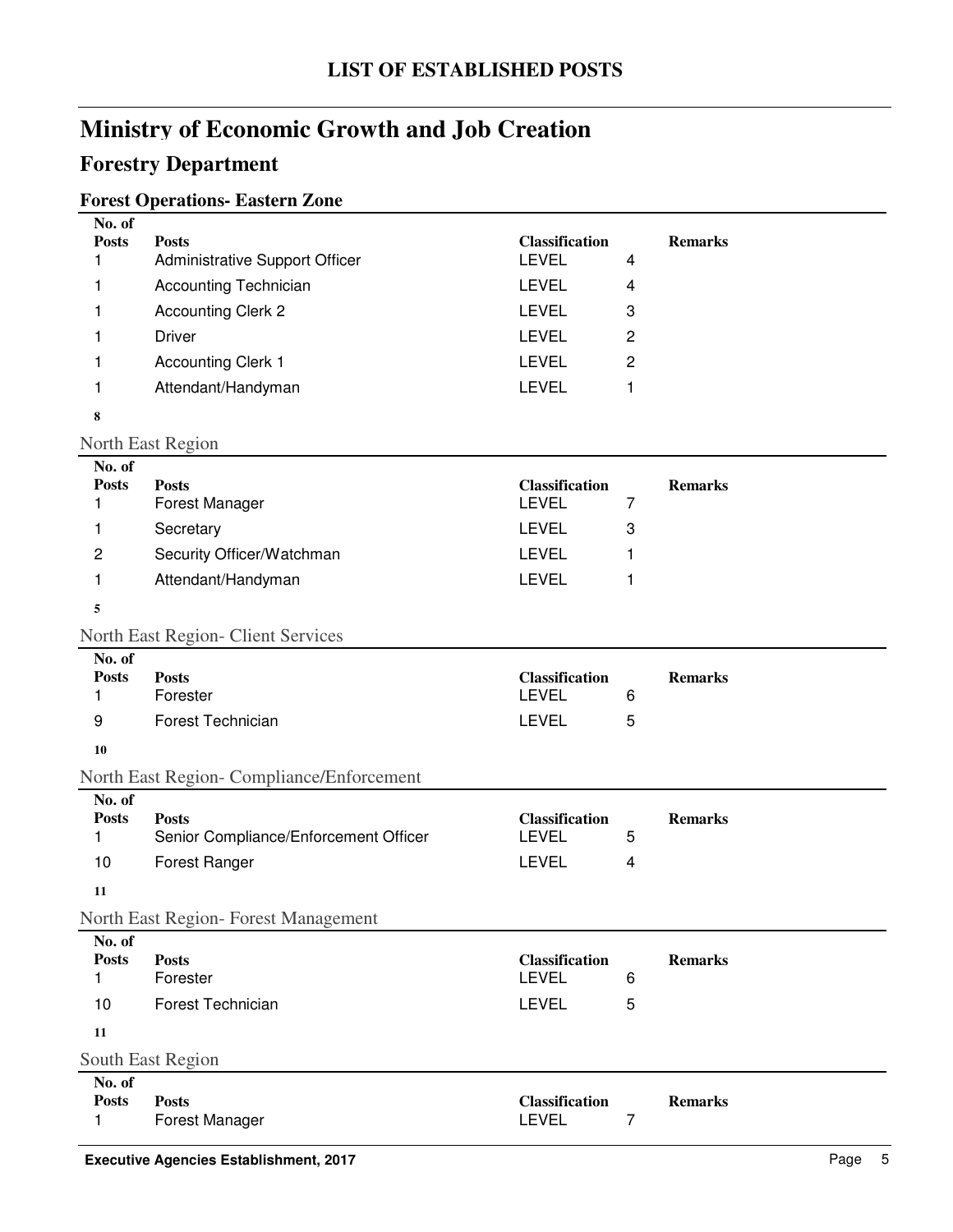### **Forestry Department**

# **Forest Operations- Eastern Zone**

|                                  | South East Region                                     |                                                       |        |                |
|----------------------------------|-------------------------------------------------------|-------------------------------------------------------|--------|----------------|
| No. of<br><b>Posts</b><br>1      | <b>Posts</b><br>Secretary                             | <b>Classification</b><br><b>LEVEL</b>                 | 3      | <b>Remarks</b> |
| $\overline{c}$                   | Security Officer/Watchman                             | <b>LEVEL</b>                                          | 1      |                |
| 1                                | Attendant/Handyman                                    | <b>LEVEL</b>                                          | 1      |                |
| 5                                |                                                       |                                                       |        |                |
|                                  | South East Region- Client Services                    |                                                       |        |                |
| No. of<br><b>Posts</b><br>1<br>9 | <b>Posts</b><br>Forester<br>Forest Technician         | <b>Classification</b><br><b>LEVEL</b><br><b>LEVEL</b> | 6<br>5 | <b>Remarks</b> |
| 10                               |                                                       |                                                       |        |                |
|                                  |                                                       |                                                       |        |                |
| No. of                           | South East Region- Compliance/Enforcement             |                                                       |        |                |
| <b>Posts</b><br>1                | <b>Posts</b><br>Senior Compliance/Enforcement Officer | <b>Classification</b><br><b>LEVEL</b><br><b>LEVEL</b> | 5      | <b>Remarks</b> |
| 10                               | Forest Ranger                                         |                                                       | 4      |                |
| 11                               |                                                       |                                                       |        |                |
| No. of                           | South East Region-Forest Management                   |                                                       |        |                |
| <b>Posts</b><br>1                | <b>Posts</b><br>Forester                              | <b>Classification</b><br><b>LEVEL</b>                 | 6      | <b>Remarks</b> |
| 10                               | Forest Technician                                     | <b>LEVEL</b>                                          | 5      |                |
| 11                               |                                                       |                                                       |        |                |
| 82                               | <b>Total- Forest Operations- Eastern Zone</b>         |                                                       |        |                |
|                                  | <b>Forest Operations- Western Zone</b>                |                                                       |        |                |
| $N_{\Omega}$ of                  |                                                       |                                                       |        |                |

| 170. QI      |                                |                       |                |
|--------------|--------------------------------|-----------------------|----------------|
| <b>Posts</b> | <b>Posts</b>                   | <b>Classification</b> | <b>Remarks</b> |
|              | Director, Zonal Operations     | <b>LEVEL</b>          | 8              |
|              | <b>Rural Sociologist</b>       | <b>LEVEL</b>          |                |
|              | <b>Accounting Technician</b>   | <b>LEVEL</b>          | 4              |
|              | Administrative Support Officer | <b>LEVEL</b>          | 4              |
|              | <b>Accounting Clerk 2</b>      | <b>LEVEL</b>          | 3              |
|              | <b>Accounting Clerk 1</b>      | <b>LEVEL</b>          | 2              |
|              | <b>Driver</b>                  | <b>LEVEL</b>          | 2              |
|              | Attendant/Handyman             | <b>LEVEL</b>          |                |
| 8            |                                |                       |                |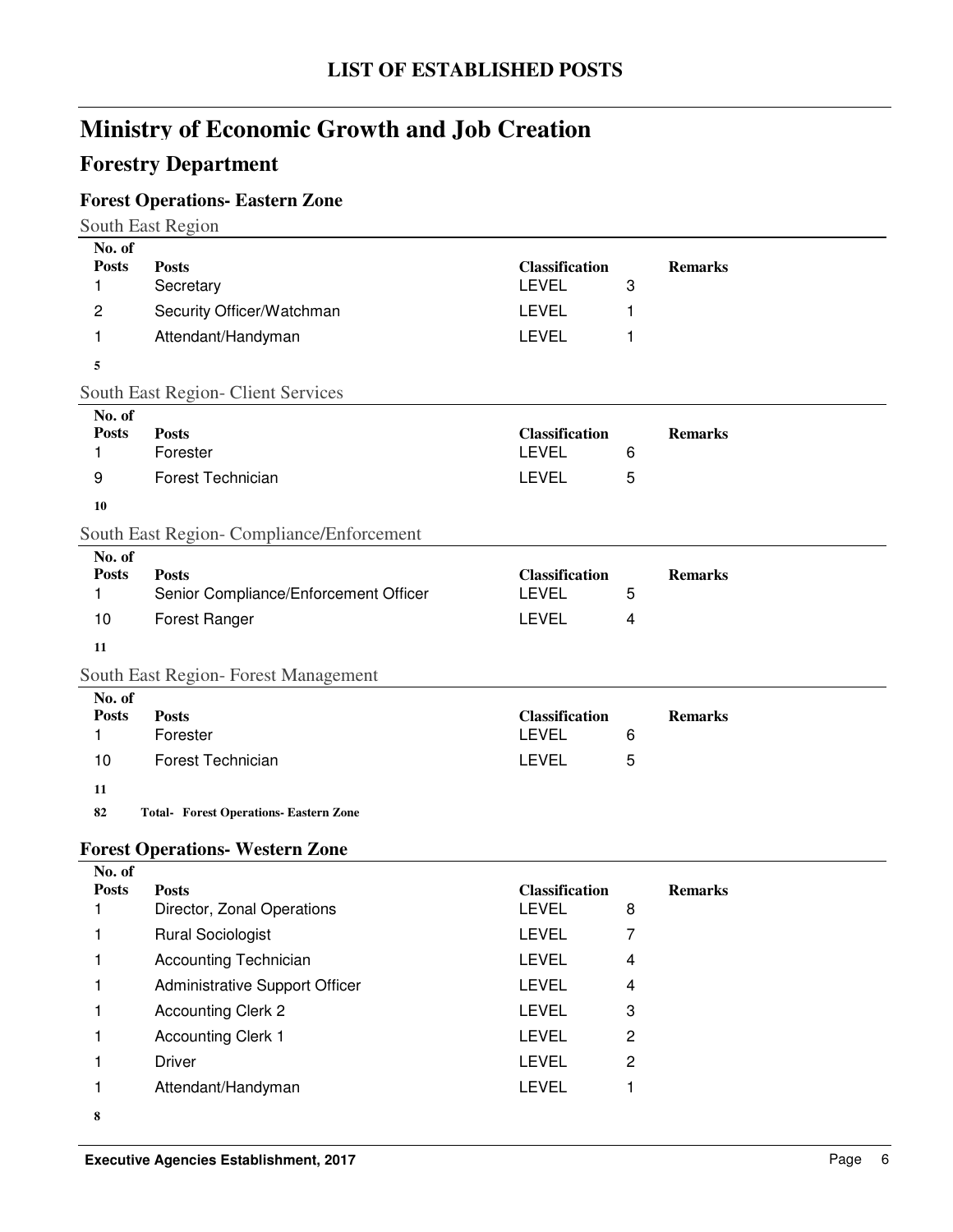### **Forestry Department**

### **Forest Operations- Western Zone**

North West Region

| No. of                 |                                           |                       |   |                |
|------------------------|-------------------------------------------|-----------------------|---|----------------|
| <b>Posts</b>           | <b>Posts</b>                              | <b>Classification</b> |   | <b>Remarks</b> |
| 1                      | Forest Manager                            | <b>LEVEL</b>          | 7 |                |
| 1                      | Secretary                                 | <b>LEVEL</b>          | 3 |                |
| 1                      | Attendant/Handyman                        | <b>LEVEL</b>          | 1 |                |
| $\overline{c}$         | Security Officer/Watchman                 | <b>LEVEL</b>          | 1 |                |
| 5                      |                                           |                       |   |                |
|                        | North West Region- Client Services        |                       |   |                |
| No. of                 |                                           |                       |   |                |
| <b>Posts</b>           | <b>Posts</b>                              | <b>Classification</b> |   | <b>Remarks</b> |
| 1                      | Forester                                  | <b>LEVEL</b>          | 6 |                |
| 9                      | <b>Forest Technician</b>                  | <b>LEVEL</b>          | 5 |                |
| 10                     |                                           |                       |   |                |
|                        | North West Region- Compliance/Enforcement |                       |   |                |
| No. of                 |                                           |                       |   |                |
| <b>Posts</b>           | <b>Posts</b>                              | <b>Classification</b> |   | <b>Remarks</b> |
| 1                      | Senior Compliance/Enforcement Officer     | <b>LEVEL</b>          | 5 |                |
| 10                     | Forest Ranger                             | <b>LEVEL</b>          | 4 |                |
| 11                     |                                           |                       |   |                |
|                        | North West Region-Forest Management       |                       |   |                |
| No. of                 |                                           |                       |   |                |
| <b>Posts</b>           | <b>Posts</b>                              | <b>Classification</b> |   | <b>Remarks</b> |
| 1                      | Forester                                  | <b>LEVEL</b>          | 6 |                |
| 10                     | <b>Forest Technician</b>                  | <b>LEVEL</b>          | 5 |                |
| 11                     |                                           |                       |   |                |
|                        | South West Region                         |                       |   |                |
| No. of<br><b>Posts</b> |                                           | <b>Classification</b> |   | <b>Remarks</b> |
| 1                      | <b>Posts</b><br><b>Forest Manager</b>     | <b>LEVEL</b>          | 7 |                |
| 1                      | Secretary                                 | LEVEL                 | 3 |                |
| 1                      | Attendant/Handyman                        | <b>LEVEL</b>          | 1 |                |
| $\overline{c}$         | Security Officer/Watchman                 | <b>LEVEL</b>          | 1 |                |
| 5                      |                                           |                       |   |                |
|                        | South West Region- Client Services        |                       |   |                |
| No. of                 |                                           |                       |   |                |
| <b>Posts</b>           | <b>Posts</b>                              | Classification        |   | <b>Remarks</b> |
| 1                      | Forester                                  | LEVEL                 | 6 |                |
| 9                      | Forest Technician                         | LEVEL                 | 5 |                |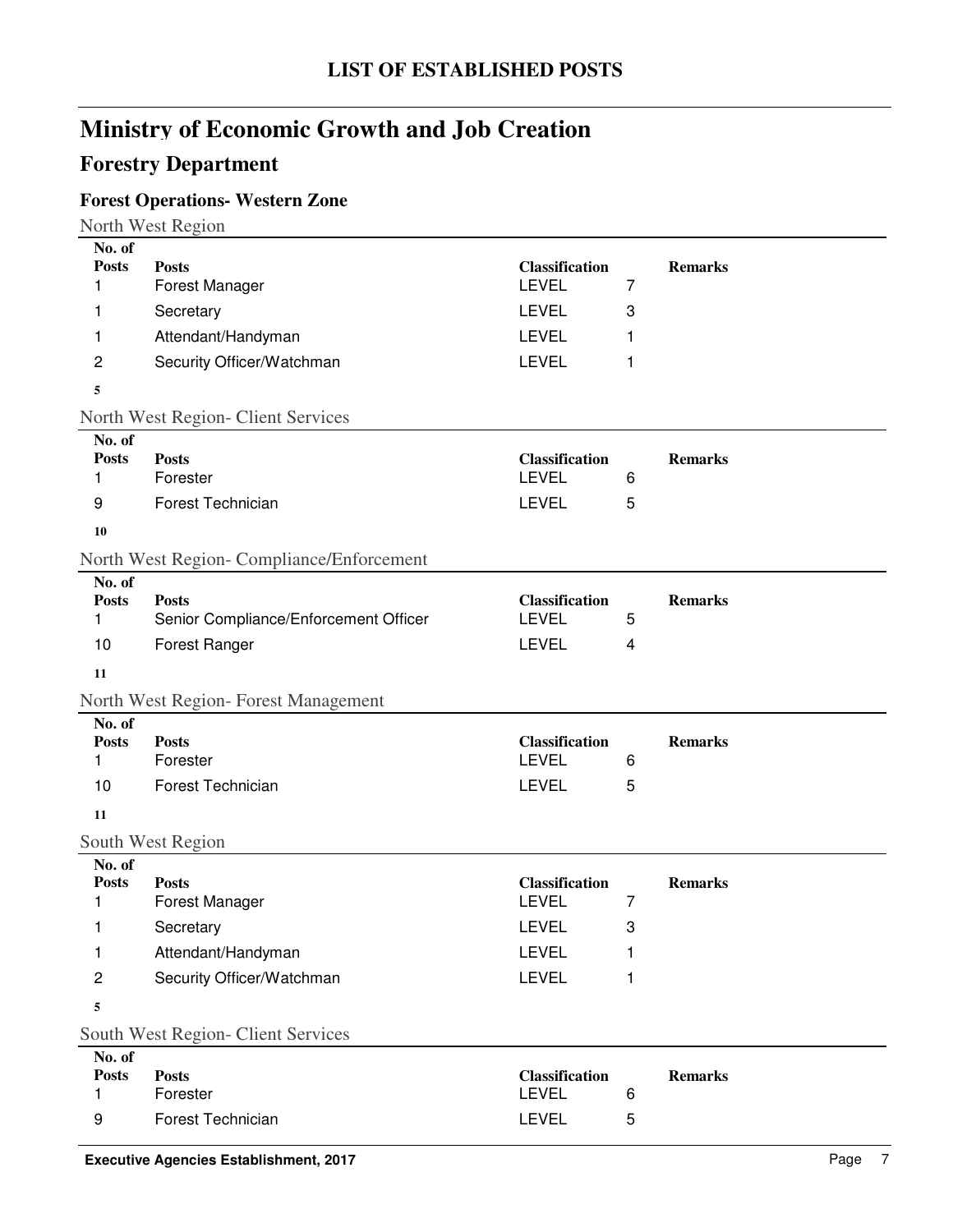### **Forestry Department**

### **Forest Operations- Western Zone**

South West Region- Client Services

| No. of<br><b>Posts</b><br>10 | <b>Posts</b>                                                       | <b>Classification</b>                 |                | <b>Remarks</b> |  |
|------------------------------|--------------------------------------------------------------------|---------------------------------------|----------------|----------------|--|
|                              | South West Region- Compliance/Enforcement                          |                                       |                |                |  |
| No. of<br><b>Posts</b><br>1  | <b>Posts</b><br>Senior Compliance/Enforcement Officer              | <b>Classification</b><br><b>LEVEL</b> | 5              | <b>Remarks</b> |  |
| 10                           | Forest Ranger                                                      | <b>LEVEL</b>                          | 4              |                |  |
| 11                           |                                                                    |                                       |                |                |  |
|                              | South West Region- Forest Management                               |                                       |                |                |  |
| No. of<br><b>Posts</b>       | <b>Posts</b>                                                       | <b>Classification</b>                 |                | <b>Remarks</b> |  |
| 1                            | Forester                                                           | <b>LEVEL</b>                          | 6              |                |  |
| 10                           | Forest Technician                                                  | <b>LEVEL</b>                          | 5              |                |  |
| 11                           |                                                                    |                                       |                |                |  |
| 82                           | <b>Total- Forest Operations- Western Zone</b>                      |                                       |                |                |  |
|                              | <b>Forest Science &amp; Technology</b>                             |                                       |                |                |  |
| No. of                       |                                                                    |                                       |                |                |  |
| <b>Posts</b><br>1            | <b>Posts</b><br>Senior Director                                    | <b>Classification</b><br><b>LEVEL</b> | 9              | <b>Remarks</b> |  |
|                              |                                                                    | <b>LEVEL</b>                          | 7              |                |  |
| 1<br>1                       | Civil Works Engineer<br>Administrative Support Officer             | <b>LEVEL</b>                          | 5              |                |  |
|                              |                                                                    |                                       |                |                |  |
| 3                            |                                                                    |                                       |                |                |  |
| No. of                       | <b>Forest Information Resource Management</b>                      |                                       |                |                |  |
| <b>Posts</b><br>1            | <b>Posts</b><br>Manager, Forest Resource Information<br>Management | <b>Classification</b><br><b>LEVEL</b> | 8              | <b>Remarks</b> |  |
| $\overline{c}$               | Senior Surveyor                                                    | <b>LEVEL</b>                          | 7              |                |  |
| 2                            | <b>GIS Mapping Officer</b>                                         | <b>LEVEL</b>                          | $\overline{7}$ |                |  |
| 1                            | <b>Forest Resource Assessment Officer</b>                          | <b>LEVEL</b>                          | 7              |                |  |
| $\overline{c}$               | Forest Technician (Bio-Inventory)                                  | <b>LEVEL</b>                          | 5              |                |  |
| 8                            |                                                                    |                                       |                |                |  |
|                              | Planning & Monitoring                                              |                                       |                |                |  |
| No. of<br><b>Posts</b><br>1  | <b>Posts</b><br>Manager                                            | <b>Classification</b><br><b>LEVEL</b> | 7              | <b>Remarks</b> |  |
| 2                            | Forester (Technical Audit)                                         | <b>LEVEL</b>                          | 6              |                |  |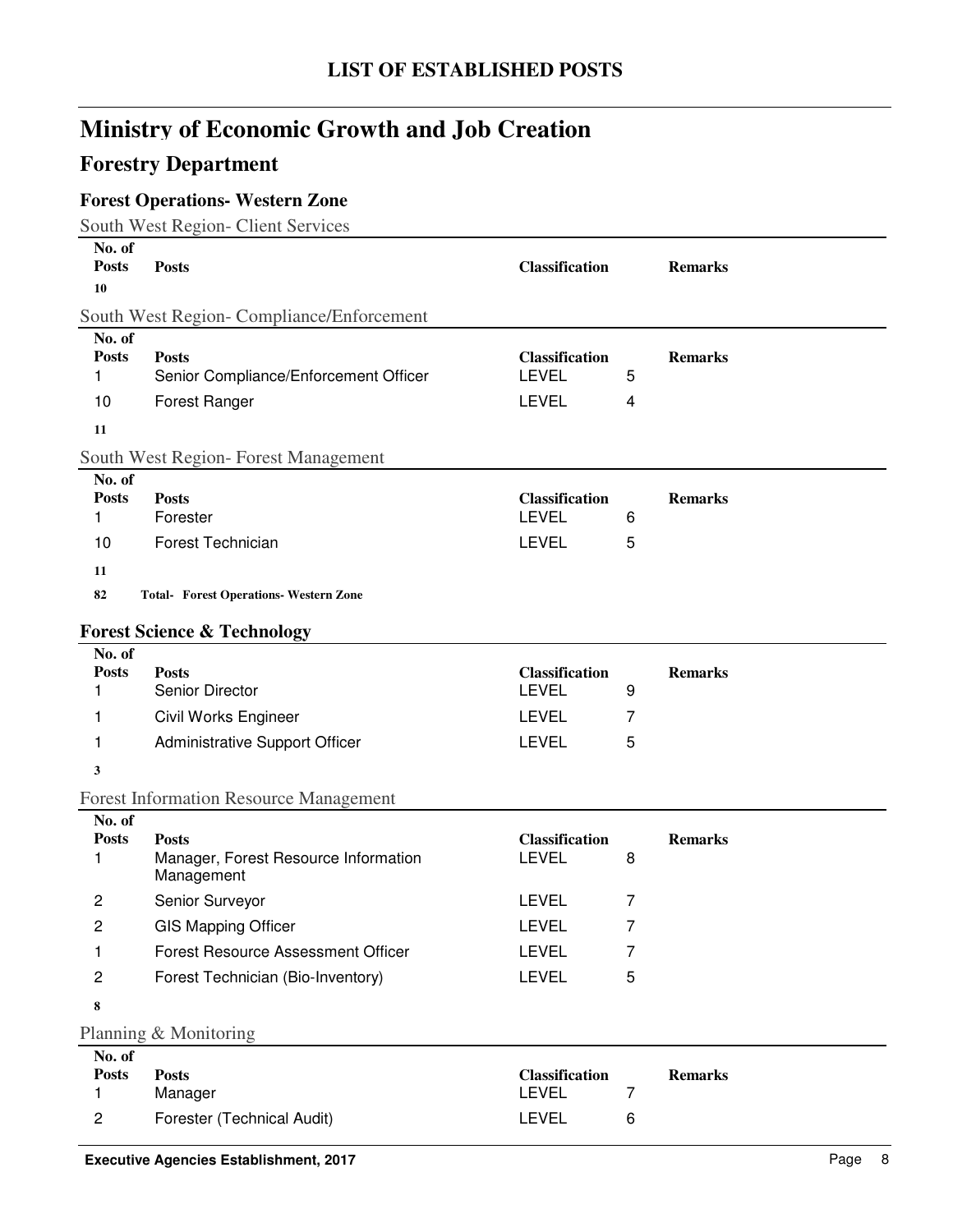### **Forestry Department**

### **Forest Science & Technology**

Planning & Monitoring

| No. of<br><b>Posts</b> | <b>Posts</b>                                      | <b>Classification</b> |   | <b>Remarks</b> |
|------------------------|---------------------------------------------------|-----------------------|---|----------------|
| 1                      | <b>Forest Planner</b>                             | <b>LEVEL</b>          | 6 |                |
| 4                      |                                                   |                       |   |                |
|                        | Research & Development                            |                       |   |                |
| No. of                 |                                                   |                       |   |                |
| <b>Posts</b>           | <b>Posts</b>                                      | <b>Classification</b> |   | <b>Remarks</b> |
| 1                      | Senior Research Officer                           | <b>LEVEL</b>          | 7 |                |
| 2                      | <b>Research Officer</b>                           | <b>LEVEL</b>          | 6 |                |
| 3                      |                                                   |                       |   |                |
| Silviculture           |                                                   |                       |   |                |
| No. of                 |                                                   |                       |   |                |
| <b>Posts</b>           | <b>Posts</b>                                      | <b>Classification</b> |   | <b>Remarks</b> |
| 1                      | Manager                                           | <b>LEVEL</b>          | 8 |                |
| 1                      | <b>Forest Biologist</b>                           | <b>LEVEL</b>          | 6 |                |
| 1                      | <b>Forest Ecologist</b>                           | <b>LEVEL</b>          | 6 |                |
| 1                      | Forest Technician (Seed Programme Coordinator)    | <b>LEVEL</b>          | 5 |                |
| 4                      |                                                   |                       |   |                |
| 22                     | <b>Total- Forest Science &amp; Technology</b>     |                       |   |                |
|                        | <b>Information Communication &amp; Technology</b> |                       |   |                |
| No. of                 |                                                   |                       |   |                |
| <b>Posts</b>           | <b>Posts</b>                                      | <b>Classification</b> |   | <b>Remarks</b> |
| 1                      | Senior Manager                                    | <b>LEVEL</b>          | 8 |                |
| 1                      | IT Infrastructure Services Manager                | <b>LEVEL</b>          | 7 |                |
| 1                      | <b>Business Systems/Application Manager</b>       | <b>LEVEL</b>          | 7 |                |
| 1                      | <b>User Support Officer</b>                       | <b>LEVEL</b>          | 5 |                |

**8**

8 Total- Information Communication & Technology

#### **Internal Audit**

| No. of<br><b>Posts</b> | <b>Posts</b><br>Chief Internal Auditor | <b>Classification</b><br>LEVEL | 8 | <b>Remarks</b> |
|------------------------|----------------------------------------|--------------------------------|---|----------------|
| $\mathbf{1}$           | <b>Total-Internal Audit</b>            |                                |   |                |

2 Systems/Network Administrator CHEVEL 5 2 Database Administrator/Programmer LEVEL 5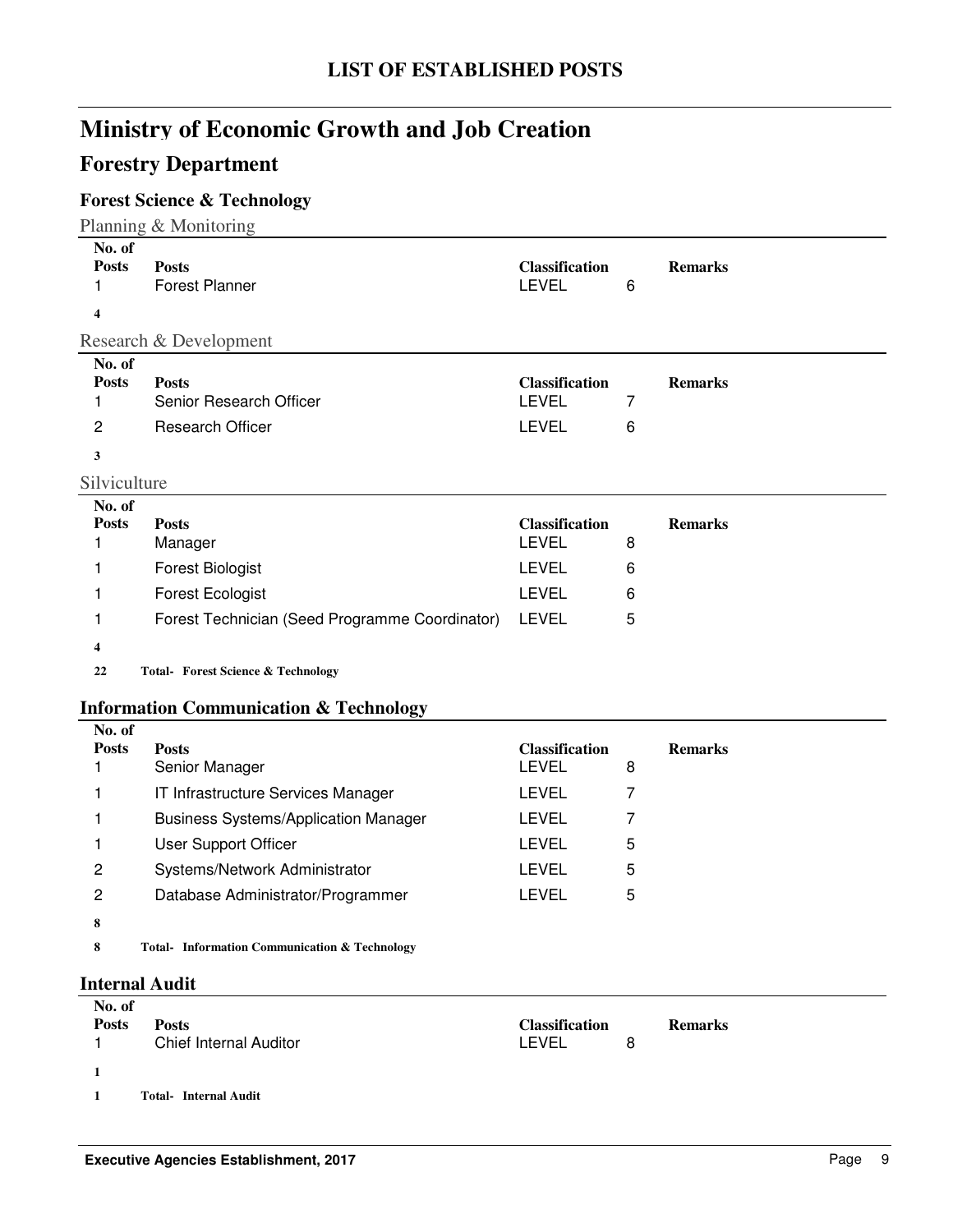### **Forestry Department**

#### **Legal & Enforcement**

| No. of<br><b>Posts</b> | <b>Posts</b>                          | <b>Classification</b> |   | <b>Remarks</b> |
|------------------------|---------------------------------------|-----------------------|---|----------------|
|                        | Senior Legal Officer                  | LEVEL                 | 9 |                |
|                        | Manager, Enforcement                  | LEVEL                 |   |                |
|                        | Legal Officer                         | LEVEL                 |   |                |
|                        | <b>Administrative Support Officer</b> | LEVEL                 | 5 |                |
| 4                      |                                       |                       |   |                |

**4 Legal & Enforcement Total-**

#### **Public Relations & Corporate Communication**

| No. of       |                                        |                       |                |
|--------------|----------------------------------------|-----------------------|----------------|
| <b>Posts</b> | <b>Posts</b>                           | <b>Classification</b> | <b>Remarks</b> |
|              | Senior Manager                         | LEVEL                 | 8              |
|              | <b>Public Education Officer</b>        | LEVEL                 | 5              |
|              | <b>PR &amp; Communications Officer</b> | LEVEL                 | 5              |
|              | Administrative Support Officer         | LEVEL                 | 4              |
| 4            |                                        |                       |                |

#### Marketing

| No. of       |                             |                       |   |                |
|--------------|-----------------------------|-----------------------|---|----------------|
| <b>Posts</b> | <b>Posts</b>                | <b>Classification</b> |   | <b>Remarks</b> |
|              | <b>Marketing Supervisor</b> | LEVEL                 | 6 |                |
|              | Forester, Marketing         | LEVEL                 | 6 |                |
|              | <b>Marketing Officer</b>    | LEVEL                 | 5 |                |
|              |                             |                       |   |                |

**3**

**7 Public Relations & Corporate Communication Total-**

**275 Total-Forestry Department**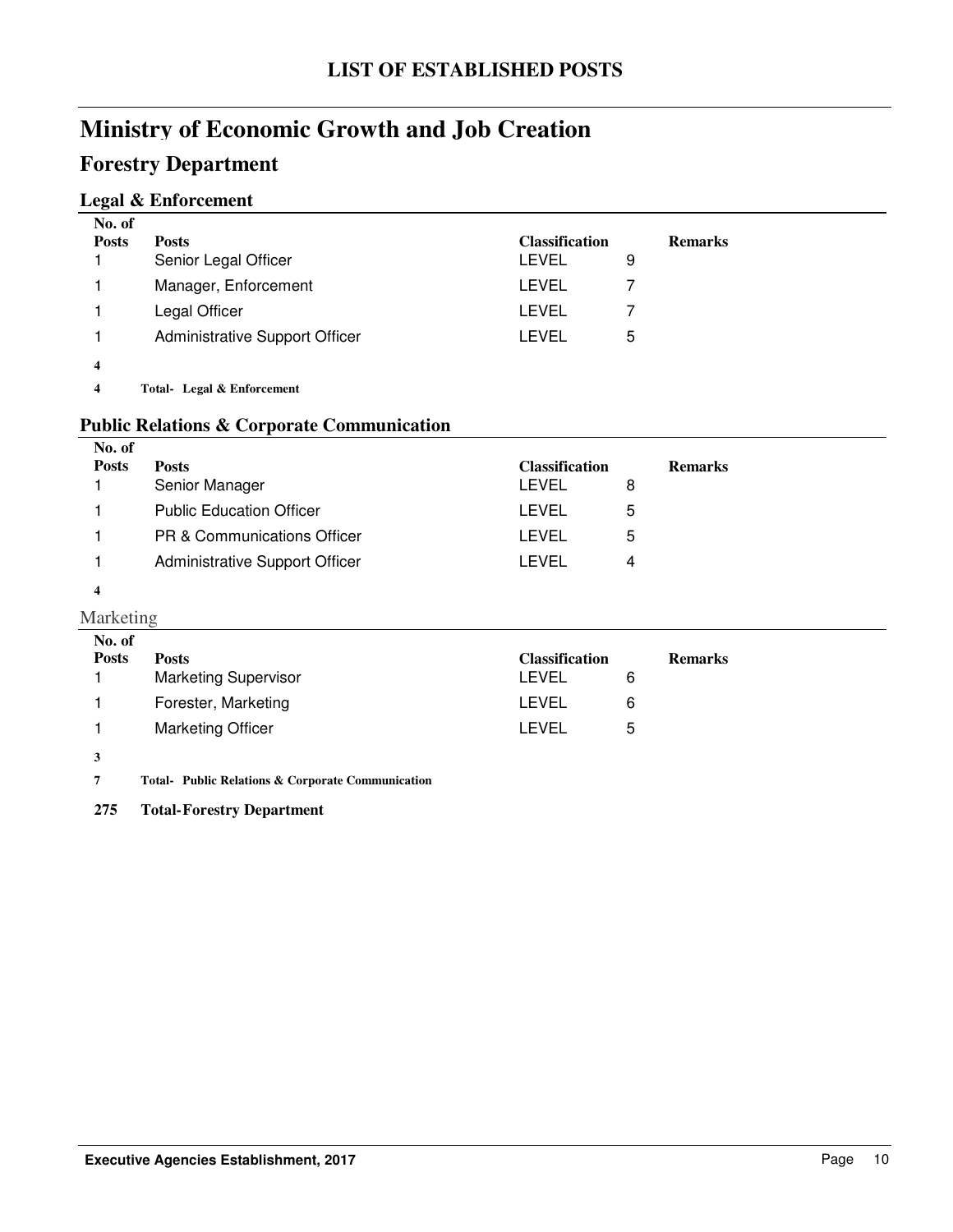### **National Environment and Planning Agency**

#### **Application Management Division**

| . .                    |                                           |                       |   |                                                                                                                    |
|------------------------|-------------------------------------------|-----------------------|---|--------------------------------------------------------------------------------------------------------------------|
| No. of<br><b>Posts</b> | <b>Posts</b>                              | <b>Classification</b> |   | <b>Remarks</b>                                                                                                     |
|                        | Director, Application Management Division | LEVEL                 | 9 |                                                                                                                    |
|                        | Civil/Structural Engineer                 | LEVEL                 | 8 |                                                                                                                    |
|                        | <b>Executive Secretary</b>                | <b>LEVEL</b>          | 5 |                                                                                                                    |
| 3                      |                                           |                       |   |                                                                                                                    |
|                        | <b>Application Processing Branch</b>      |                       |   |                                                                                                                    |
| No. of                 |                                           |                       |   |                                                                                                                    |
| <b>Posts</b>           | <b>Posts</b>                              | <b>Classification</b> |   | <b>Remarks</b>                                                                                                     |
|                        | Manager, Application Processing           | LEVEL                 | 8 |                                                                                                                    |
| 5                      | <b>Application Processing Coordinator</b> | LEVEL                 |   |                                                                                                                    |
| 13                     | <b>Application Processing Officer</b>     | LEVEL                 | 6 |                                                                                                                    |
|                        | <b>Senior Secretary</b>                   | <b>LEVEL</b>          | 4 |                                                                                                                    |
| 3                      | <b>Technical Assistant</b>                | <b>LEVEL</b>          | 3 |                                                                                                                    |
|                        | Technical Assistant                       | <b>LEVEL</b>          | 3 | Post [# 141025] was incorrectly<br>listed as Level 1 in previous<br><b>Executive Agency</b><br>Establishment 2015. |

#### **24**

#### Applications Secretariat Branch

| No. of       |                                   |                       |   |                |
|--------------|-----------------------------------|-----------------------|---|----------------|
| <b>Posts</b> | <b>Posts</b>                      | <b>Classification</b> |   | <b>Remarks</b> |
|              | Manager, Application Secretariat  | <b>LEVEL</b>          | 8 |                |
|              | Senior Customer Service Officer   | <b>LEVEL</b>          |   |                |
| 3            | <b>Customer Service Officer</b>   | <b>LEVEL</b>          | 6 |                |
|              | <b>Planning Technologist</b>      | <b>LEVEL</b>          | 5 |                |
| 3            | <b>Customer Service Assistant</b> | <b>LEVEL</b>          | 4 |                |
|              | <b>Senior Secretary</b>           | LEVEL                 | 4 |                |
| 3            | <b>Records Clerk</b>              | LEVEL                 | 3 |                |
|              |                                   |                       |   |                |

#### **13**

#### Applications Secretariat Branch - Map Registry & Data Management

| No. of<br><b>Posts</b> | <b>Posts</b><br>Coordinator, Map Registry | <b>Classification</b><br>LEVEL |   | <b>Remarks</b>                                                                                                 |
|------------------------|-------------------------------------------|--------------------------------|---|----------------------------------------------------------------------------------------------------------------|
|                        | <b>GIS Officer</b>                        | LEVEL                          | 5 | Post [# 140250] incorrectly<br>listed as Level 6 in previous<br><b>Executive Agency</b><br>Establishment 2015. |
| 3                      | Mapping & Data Technician                 | LEVEL                          | 4 |                                                                                                                |
|                        | <b>Senior Secretary</b>                   | LEVEL                          | 4 |                                                                                                                |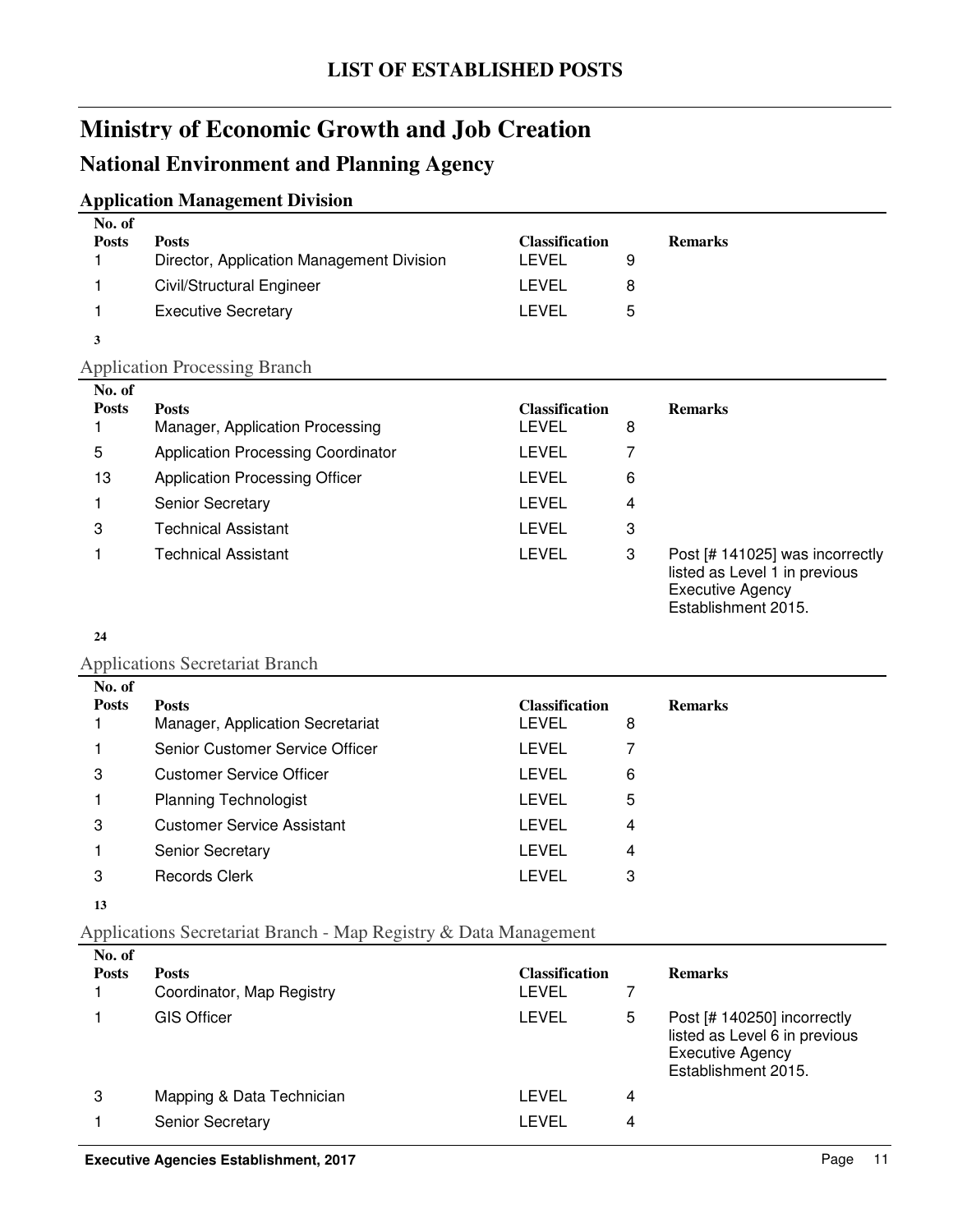### **National Environment and Planning Agency**

### **Application Management Division**

Applications Secretariat Branch - Map Registry & Data Management

| No. of<br><b>Posts</b><br>6           | <b>Posts</b>                                                                    | <b>Classification</b>                                                 |             | <b>Remarks</b>                                                                                                                                   |
|---------------------------------------|---------------------------------------------------------------------------------|-----------------------------------------------------------------------|-------------|--------------------------------------------------------------------------------------------------------------------------------------------------|
|                                       | Development Assistance Centre                                                   |                                                                       |             |                                                                                                                                                  |
| No. of<br><b>Posts</b><br>1           | <b>Posts</b><br>Manager, Development Assistance Centre                          | <b>Classification</b><br><b>LEVEL</b>                                 | 8           | <b>Remarks</b><br>Post [# 280255] incorrectly<br>listed as Manager,<br>Development Assistance Care<br>in Executive Agency<br>Establishment 2015. |
| 2                                     | <b>Application Processing Officer</b>                                           | LEVEL                                                                 | 6           |                                                                                                                                                  |
| 1                                     | Senior Secretary                                                                | <b>LEVEL</b>                                                          | 4           |                                                                                                                                                  |
| 4<br>50                               | <b>Total- Application Management Division</b>                                   |                                                                       |             |                                                                                                                                                  |
| No. of                                | <b>Corporate Management Division</b>                                            |                                                                       |             |                                                                                                                                                  |
| <b>Posts</b><br>1<br>1                | <b>Posts</b><br>Director, Corporate Management<br><b>Executive Secretary</b>    | <b>Classification</b><br><b>LEVEL</b><br>LEVEL                        | 9<br>5      | <b>Remarks</b>                                                                                                                                   |
| $\overline{2}$                        |                                                                                 |                                                                       |             |                                                                                                                                                  |
|                                       | <b>Documentation Centre</b>                                                     |                                                                       |             |                                                                                                                                                  |
| No. of<br><b>Posts</b><br>1<br>1<br>1 | <b>Posts</b><br>Senior Librarian<br>Librarian<br><b>Library Assistant</b>       | <b>Classification</b><br><b>LEVEL</b><br><b>LEVEL</b><br><b>LEVEL</b> | 7<br>6<br>3 | <b>Remarks</b>                                                                                                                                   |
| 3                                     |                                                                                 |                                                                       |             |                                                                                                                                                  |
|                                       | <b>Facilities Management and Operations Branch</b>                              |                                                                       |             |                                                                                                                                                  |
| No. of<br><b>Posts</b><br>1<br>1<br>2 | <b>Posts</b><br>Manager, Facilities Management & Operations<br>Senior Secretary | Classification<br><b>LEVEL</b><br><b>LEVEL</b>                        | 8<br>4      | <b>Remarks</b>                                                                                                                                   |
|                                       | Facilities Management and Operations Branch - Office Services                   |                                                                       |             |                                                                                                                                                  |
| No. of<br><b>Posts</b><br>1<br>1      | <b>Posts</b><br><b>Office Services Supervisor</b><br><b>Inventory Clerk</b>     | <b>Classification</b><br><b>LEVEL</b><br>LEVEL                        | 5<br>4      | <b>Remarks</b>                                                                                                                                   |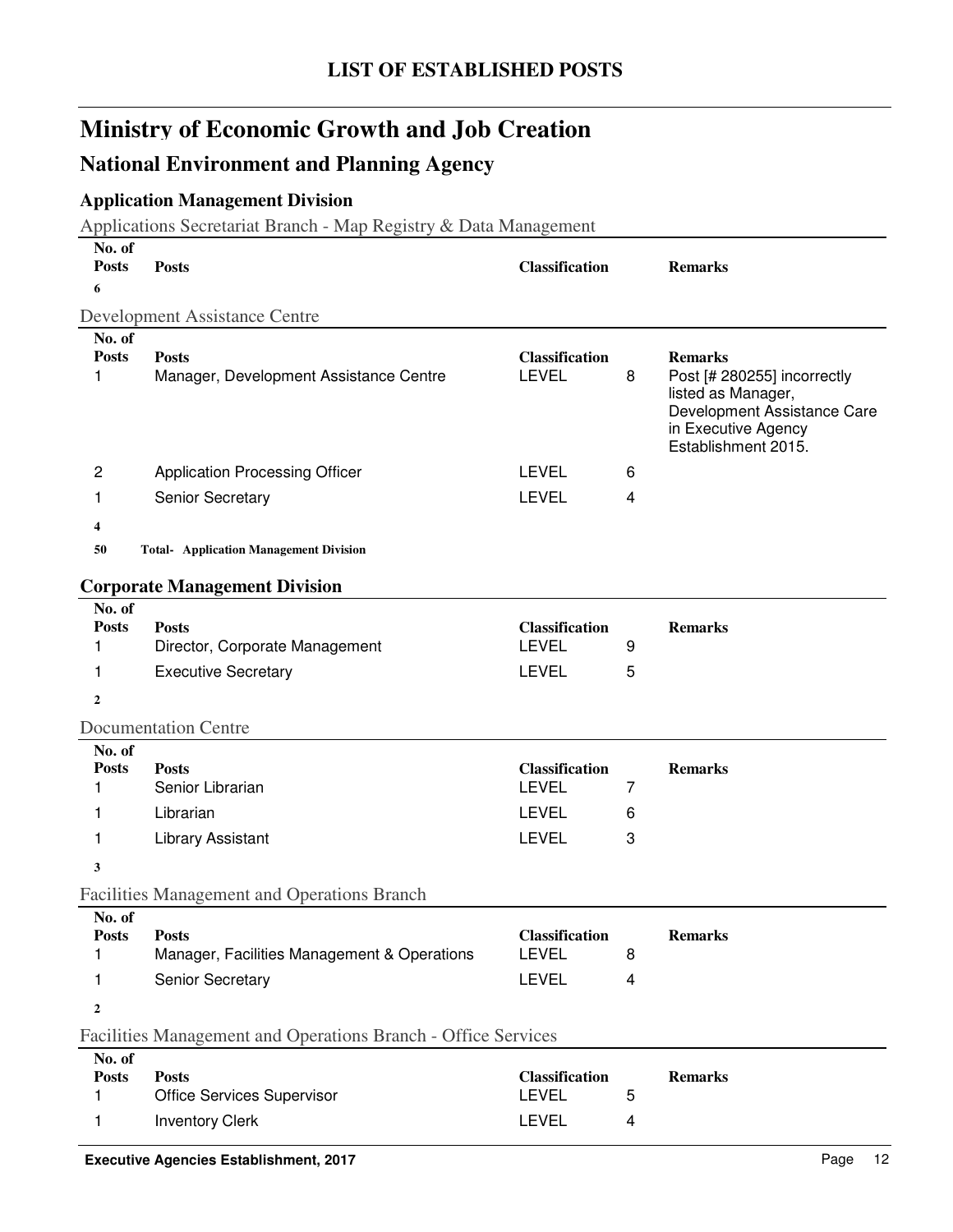### **National Environment and Planning Agency**

#### **Corporate Management Division**

Facilities Management and Operations Branch - Office Services

|                                | I actities management and Operations Dranch Office Services                    |                                       |   |                |
|--------------------------------|--------------------------------------------------------------------------------|---------------------------------------|---|----------------|
| No. of                         |                                                                                |                                       |   |                |
| <b>Posts</b><br>$\overline{c}$ | <b>Posts</b><br>Telephone Operator                                             | <b>Classification</b><br><b>LEVEL</b> | 4 | <b>Remarks</b> |
| 5                              | Office Attendant                                                               | <b>LEVEL</b>                          | 1 |                |
| 9                              |                                                                                |                                       |   |                |
|                                | Facilities Management and Operations Branch - Procurement                      |                                       |   |                |
| No. of                         |                                                                                |                                       |   |                |
| <b>Posts</b>                   | <b>Posts</b>                                                                   | <b>Classification</b>                 |   | <b>Remarks</b> |
| 1                              | <b>Procurement Officer</b>                                                     | <b>LEVEL</b>                          | 6 |                |
| 1                              | <b>Procurement Clerk</b>                                                       | <b>LEVEL</b>                          | 4 |                |
| $\mathbf{2}$                   |                                                                                |                                       |   |                |
|                                | Facilities Management and Operations Branch - Property, Transport and Security |                                       |   |                |
| No. of                         |                                                                                |                                       |   |                |
| <b>Posts</b><br>1              | <b>Posts</b><br>Property, Transport & Security Supervisor                      | <b>Classification</b><br><b>LEVEL</b> | 5 | <b>Remarks</b> |
| 1                              | <b>Assistant Transport Officer</b>                                             | <b>LEVEL</b>                          | 4 |                |
| 4                              | Site Warden                                                                    | <b>LEVEL</b>                          | 3 |                |
|                                |                                                                                |                                       |   |                |
| 6                              | Driver/Biker                                                                   | <b>LEVEL</b>                          | 3 |                |
| 1                              | Maintenance Assistant                                                          | <b>LEVEL</b>                          | 3 |                |
| 1                              | Watchman/Security Officer                                                      | <b>LEVEL</b>                          | 1 |                |
| 1                              | Caretaker                                                                      | <b>LEVEL</b>                          | 1 |                |
| 1                              | Handyman                                                                       | <b>LEVEL</b>                          | 1 |                |
| 16                             |                                                                                |                                       |   |                |
|                                | Facilities Management and Operations Branch - Records Management               |                                       |   |                |
| No. of                         |                                                                                |                                       |   |                |
| <b>Posts</b><br>1              | <b>Posts</b><br>Registrar                                                      | <b>Classification</b><br><b>LEVEL</b> | 5 | <b>Remarks</b> |
| 1                              | Senior Records Clerk                                                           | <b>LEVEL</b>                          | 4 |                |
|                                | Records Clerk                                                                  | <b>LEVEL</b>                          | 3 |                |
| 6                              |                                                                                |                                       |   |                |
| 8                              |                                                                                |                                       |   |                |
|                                | <b>Finance and Accounts Branch</b>                                             |                                       |   |                |
| No. of<br><b>Posts</b>         | <b>Posts</b>                                                                   | <b>Classification</b>                 |   | <b>Remarks</b> |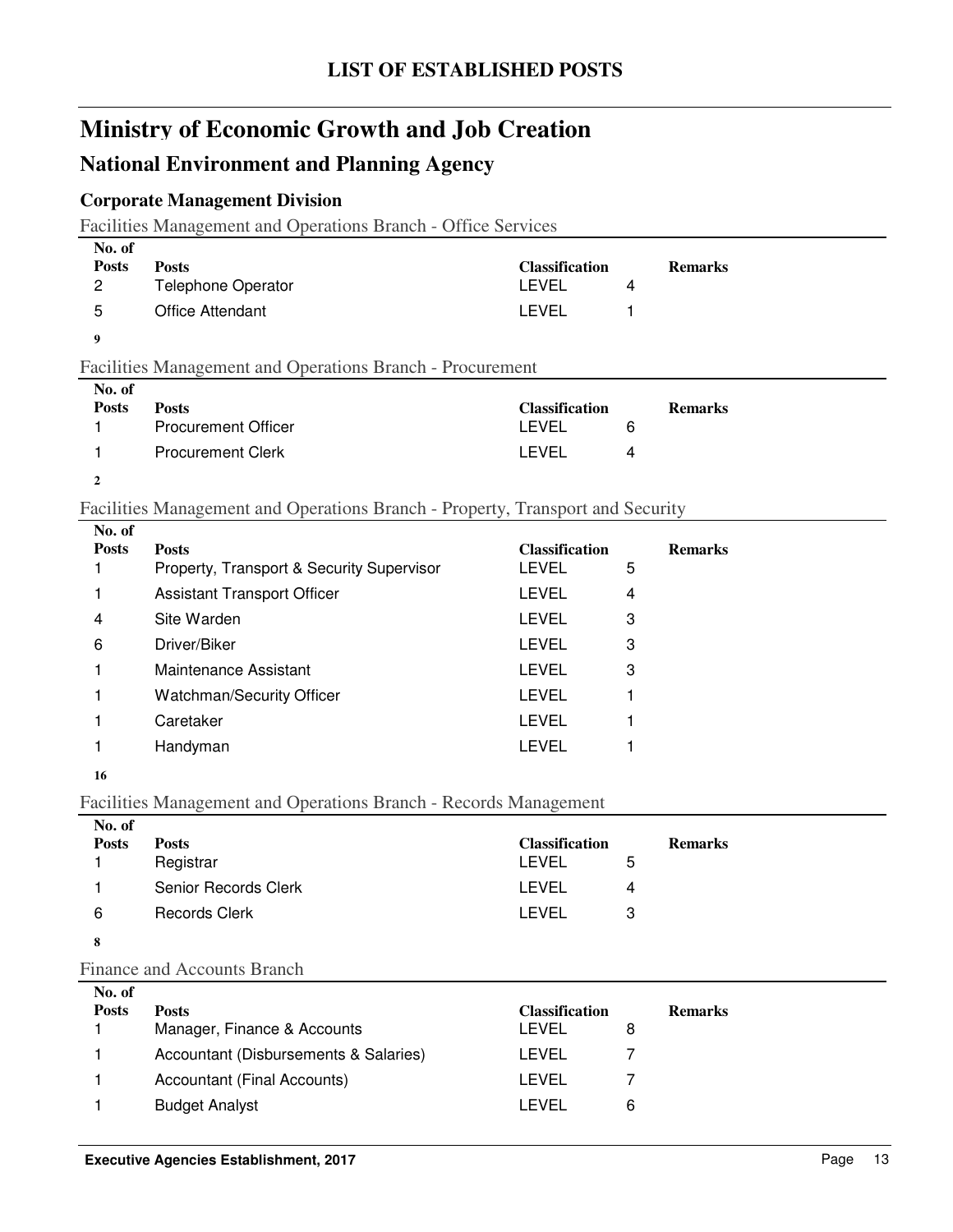### **National Environment and Planning Agency**

### **Corporate Management Division**

Finance and Accounts Branch

| No. of       |                               |                       |   |                |
|--------------|-------------------------------|-----------------------|---|----------------|
| <b>Posts</b> | <b>Posts</b>                  | <b>Classification</b> |   | <b>Remarks</b> |
|              | Senior Accounting Officer     | <b>LEVEL</b>          | 6 |                |
|              | <b>Accounts Payable Clerk</b> | LEVEL                 | 5 |                |
| 4            | <b>Accounting Clerk</b>       | <b>LEVEL</b>          | 5 |                |
|              | <b>Senior Secretary</b>       | LEVEL                 | 4 |                |
|              | Cashier                       | LEVEL                 | 4 |                |
| 12           |                               |                       |   |                |

#### Information Technology Branch

| No. of       |                                                |                       |   |                                                                                                                        |
|--------------|------------------------------------------------|-----------------------|---|------------------------------------------------------------------------------------------------------------------------|
| <b>Posts</b> | <b>Posts</b>                                   | <b>Classification</b> |   | <b>Remarks</b>                                                                                                         |
|              | Manager, Information Technology                | LEVEL                 | 8 |                                                                                                                        |
|              | <b>Information Technology Business Analyst</b> | LEVEL                 | 7 | Post [# 141041] of End User<br>Support Officer (LEVEL 5)<br>retitled and upgraded with<br>effect from October 3, 2016. |
|              | <b>Enterprise System Specialist</b>            | <b>LEVEL</b>          |   |                                                                                                                        |
|              | <b>Applications Development Specialist</b>     | <b>LEVEL</b>          |   |                                                                                                                        |
|              | System Administrator                           | LEVEL                 | 6 |                                                                                                                        |
|              | DataBase SQL/Website Administrator             | LEVEL                 | 6 |                                                                                                                        |
|              | Web Administrator                              | LEVEL                 | 6 |                                                                                                                        |
|              | <b>Technical Support Specialist</b>            | LEVEL                 | 6 |                                                                                                                        |
| 2            | <b>End User Support Officer</b>                | LEVEL                 | 5 |                                                                                                                        |
|              | <b>Senior Secretary</b>                        | LEVEL                 | 4 |                                                                                                                        |
|              |                                                |                       |   |                                                                                                                        |

**11**

### Public Education & Corporate Communication

| No. of       |                                                         |                       |   |                |
|--------------|---------------------------------------------------------|-----------------------|---|----------------|
| <b>Posts</b> | <b>Posts</b>                                            | <b>Classification</b> |   | <b>Remarks</b> |
|              | Manager, Public Education & Corporate<br>Communications | <b>LEVEL</b>          | 8 |                |
|              | <b>Public Relations Officer</b>                         | LEVEL                 |   |                |
|              | Senior Public Education & Community Outreach<br>Officer | LEVEL                 |   |                |
|              | <b>Community Animator</b>                               | <b>LEVEL</b>          | 6 |                |
|              | Public Education & Community Outreach Officer           | LEVEL                 | 6 |                |
|              | Information Officer                                     | <b>LEVEL</b>          | 6 |                |
|              | Administrative Assistant                                | LEVEL                 | 5 |                |
|              | Graphic Artist                                          | LEVEL                 | 5 |                |
|              |                                                         |                       |   |                |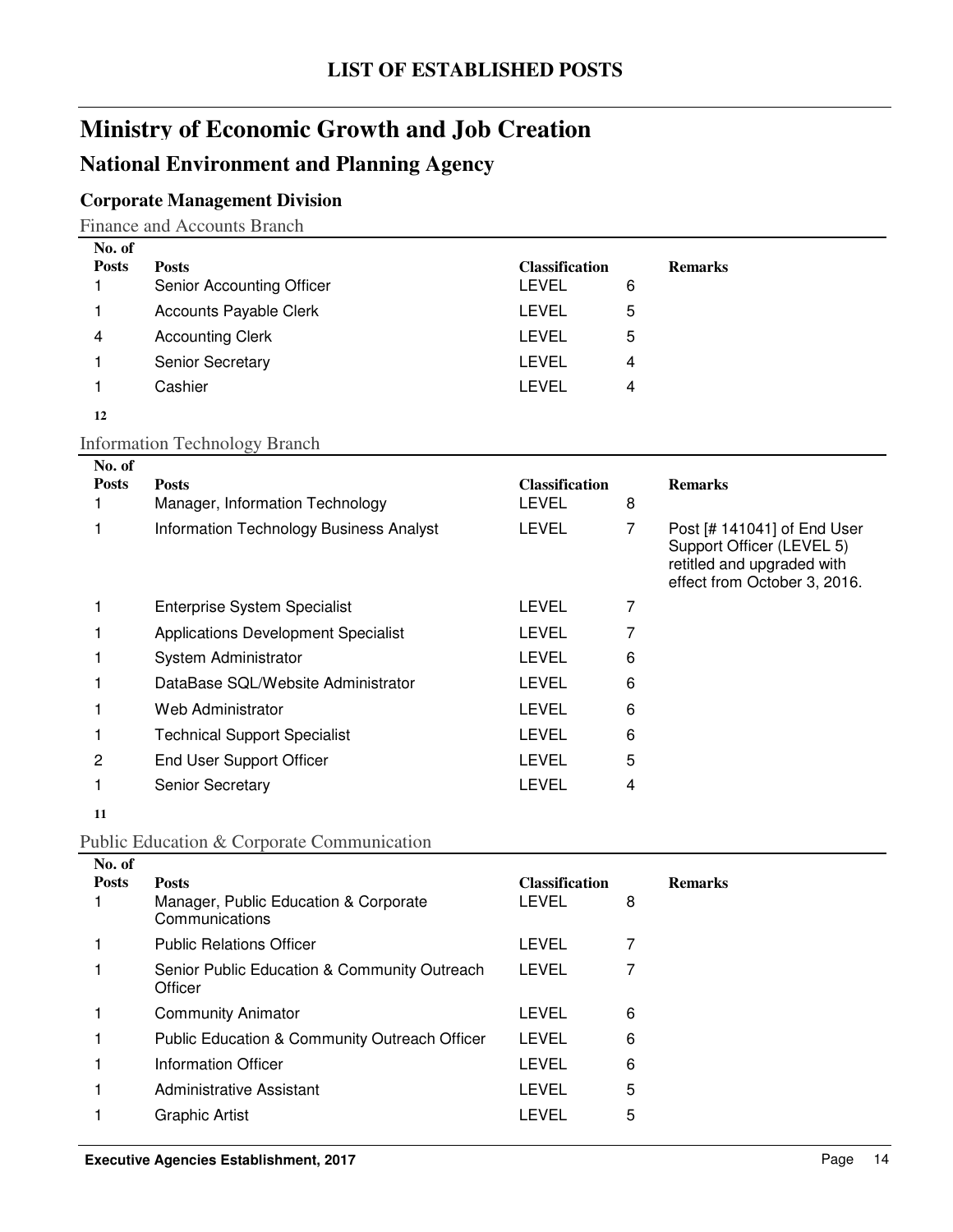### **National Environment and Planning Agency**

### **Corporate Management Division**

Public Education & Corporate Communication

| No. of<br><b>Posts</b> | <b>Posts</b>                                                         | <b>Classification</b>                 |   | <b>Remarks</b>                                                                                                   |
|------------------------|----------------------------------------------------------------------|---------------------------------------|---|------------------------------------------------------------------------------------------------------------------|
| 1                      | <b>Records Clerk</b>                                                 | <b>LEVEL</b>                          | 3 |                                                                                                                  |
| 9                      |                                                                      |                                       |   |                                                                                                                  |
| 74                     | <b>Total- Corporate Management Division</b>                          |                                       |   |                                                                                                                  |
|                        | <b>Environmental Management &amp; Conservation Division</b>          |                                       |   |                                                                                                                  |
| No. of                 |                                                                      |                                       |   |                                                                                                                  |
| <b>Posts</b><br>1      | <b>Posts</b><br>Director, Environmental Management &<br>Conservation | <b>Classification</b><br><b>LEVEL</b> | 9 | <b>Remarks</b>                                                                                                   |
| 1                      | <b>Executive Secretary</b>                                           | <b>LEVEL</b>                          | 5 | Post [# 140236] incorrectly<br>listed as Executive Chairman in<br><b>Executive Agency</b><br>Establishment 2015. |
| $\overline{2}$         |                                                                      |                                       |   |                                                                                                                  |
|                        | Conservation & Protection Sub-Division                               |                                       |   |                                                                                                                  |
| No. of                 |                                                                      |                                       |   |                                                                                                                  |
| <b>Posts</b>           | <b>Posts</b>                                                         | <b>Classification</b>                 |   | <b>Remarks</b>                                                                                                   |
| 1                      | Senior Manager, Conservation & Protection Sub-<br>Division           | <b>LEVEL</b>                          | 8 |                                                                                                                  |
| 1                      | Environmental Technician                                             | <b>LEVEL</b>                          | 4 |                                                                                                                  |
| 1                      | Senior Secretary                                                     | <b>LEVEL</b>                          | 4 |                                                                                                                  |
| 3                      |                                                                      |                                       |   |                                                                                                                  |
|                        | Conservation & Protection Sub-Division - Ecosystem Management Branch |                                       |   |                                                                                                                  |
| No. of                 |                                                                      |                                       |   |                                                                                                                  |
| <b>Posts</b><br>1      | <b>Posts</b><br>Manager, Ecosystems Management                       | <b>Classification</b><br>LEVEL        | 8 | <b>Remarks</b>                                                                                                   |
|                        |                                                                      |                                       |   |                                                                                                                  |

| 1 | Coordinator, Ecosystem                     | <b>LEVEL</b> |   |
|---|--------------------------------------------|--------------|---|
|   | Coordinator, Watershed Information Systems | <b>LEVEL</b> |   |
|   | Fauna Co-ordinator                         | <b>LEVEL</b> |   |
|   | Flora Coordinator                          | <b>LEVEL</b> |   |
| 4 | <b>Environmental Officer</b>               | <b>LEVEL</b> | 6 |
|   | Environmental Officer (Coastal)            | <b>LEVEL</b> | 6 |
|   | Environmental Officer (Conservation)       | <b>LEVEL</b> | 6 |
|   | Environmental Officer (Watershed)          | <b>LEVEL</b> | 6 |
|   | <b>Watershed Planner</b>                   | <b>LEVEL</b> | 6 |
| 3 | <b>Conservation Officer</b>                | <b>LEVEL</b> | 5 |
|   | <b>Senior Secretary</b>                    | LEVEL        | 4 |
|   |                                            |              |   |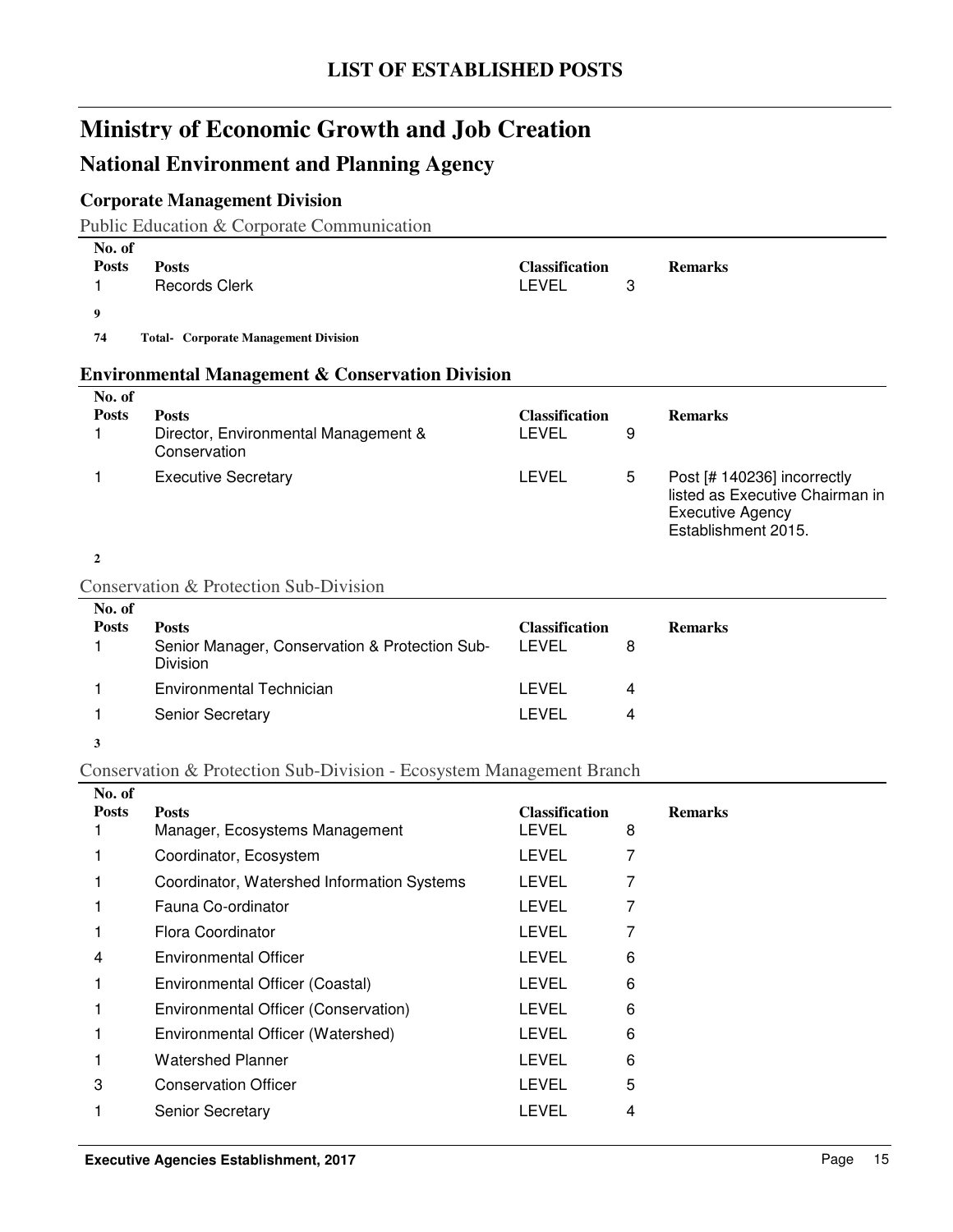### **National Environment and Planning Agency**

### **Environmental Management & Conservation Division**

Conservation & Protection Sub-Division - Ecosystem Management Branch

| No. of<br><b>Posts</b><br>17                                    | <b>Posts</b>                                                                     | <b>Classification</b>                 |   | <b>Remarks</b>                                                                                                                                                                                |  |  |  |
|-----------------------------------------------------------------|----------------------------------------------------------------------------------|---------------------------------------|---|-----------------------------------------------------------------------------------------------------------------------------------------------------------------------------------------------|--|--|--|
| Conservation & Protection Sub-Division - Protected Areas Branch |                                                                                  |                                       |   |                                                                                                                                                                                               |  |  |  |
| No. of<br><b>Posts</b><br>1                                     | <b>Posts</b><br>Manager, Protected Areas                                         | <b>Classification</b><br><b>LEVEL</b> | 8 | <b>Remarks</b>                                                                                                                                                                                |  |  |  |
| 1                                                               | Coordinator, Management & Operations                                             | <b>LEVEL</b>                          | 7 |                                                                                                                                                                                               |  |  |  |
| 1                                                               | Coordinator, Protected Areas System                                              | <b>LEVEL</b>                          | 7 |                                                                                                                                                                                               |  |  |  |
| 2                                                               | <b>Environmental Officer</b>                                                     | <b>LEVEL</b>                          | 6 |                                                                                                                                                                                               |  |  |  |
| 1                                                               | <b>Conservation Officer</b>                                                      | <b>LEVEL</b>                          | 5 |                                                                                                                                                                                               |  |  |  |
| 1                                                               | <b>Conservation Technician</b>                                                   | <b>LEVEL</b>                          | 4 |                                                                                                                                                                                               |  |  |  |
| 1                                                               | Senior Secretary                                                                 | <b>LEVEL</b>                          | 4 |                                                                                                                                                                                               |  |  |  |
| 8                                                               |                                                                                  |                                       |   |                                                                                                                                                                                               |  |  |  |
|                                                                 | <b>Environmental Management Sub-Division</b>                                     |                                       |   |                                                                                                                                                                                               |  |  |  |
| No. of<br><b>Posts</b><br>1                                     | <b>Posts</b><br>Senior Manager, Environmental Management                         | <b>Classification</b><br><b>LEVEL</b> | 8 | <b>Remarks</b>                                                                                                                                                                                |  |  |  |
| 1                                                               |                                                                                  |                                       |   |                                                                                                                                                                                               |  |  |  |
|                                                                 | Environmental Management Sub-Division - Air Quality Management                   |                                       |   |                                                                                                                                                                                               |  |  |  |
| No. of<br><b>Posts</b><br>1                                     | <b>Posts</b><br>Manager, Air Quality Management                                  | <b>Classification</b><br><b>LEVEL</b> | 8 | <b>Remarks</b>                                                                                                                                                                                |  |  |  |
| 1                                                               | Air Quality Management Officer                                                   | <b>LEVEL</b>                          | 6 | Post [# 140151] of<br>Watchman/Security Officer<br>(LEVEL 1) retitled, upgraded<br>and transferred from Facilities<br>Management & Operations<br>Branch with effect from<br>October 18, 2016. |  |  |  |
| 1                                                               | Coordinator, Air Quality Management                                              | <b>LEVEL</b>                          | 7 |                                                                                                                                                                                               |  |  |  |
| 1                                                               | Air Quality Management Officer                                                   | LEVEL                                 | 6 |                                                                                                                                                                                               |  |  |  |
| 1                                                               | Air Quality Management Officer                                                   | <b>LEVEL</b>                          | 6 | New post [# 305211] with effect<br>from October 18, 2016.                                                                                                                                     |  |  |  |
| 5                                                               |                                                                                  |                                       |   |                                                                                                                                                                                               |  |  |  |
|                                                                 | Environmental Management Sub-Division - Pollution Monitoring & Assessment Branch |                                       |   |                                                                                                                                                                                               |  |  |  |
| $No$ of                                                         |                                                                                  |                                       |   |                                                                                                                                                                                               |  |  |  |

| 140. QL<br><b>Posts</b> | Posts<br>Manager, Pollution Monitoring Assessment | Classification<br>LEVEL | <b>Remarks</b> |
|-------------------------|---------------------------------------------------|-------------------------|----------------|
|                         | Waste Water Coordinator                           | LEVEL                   |                |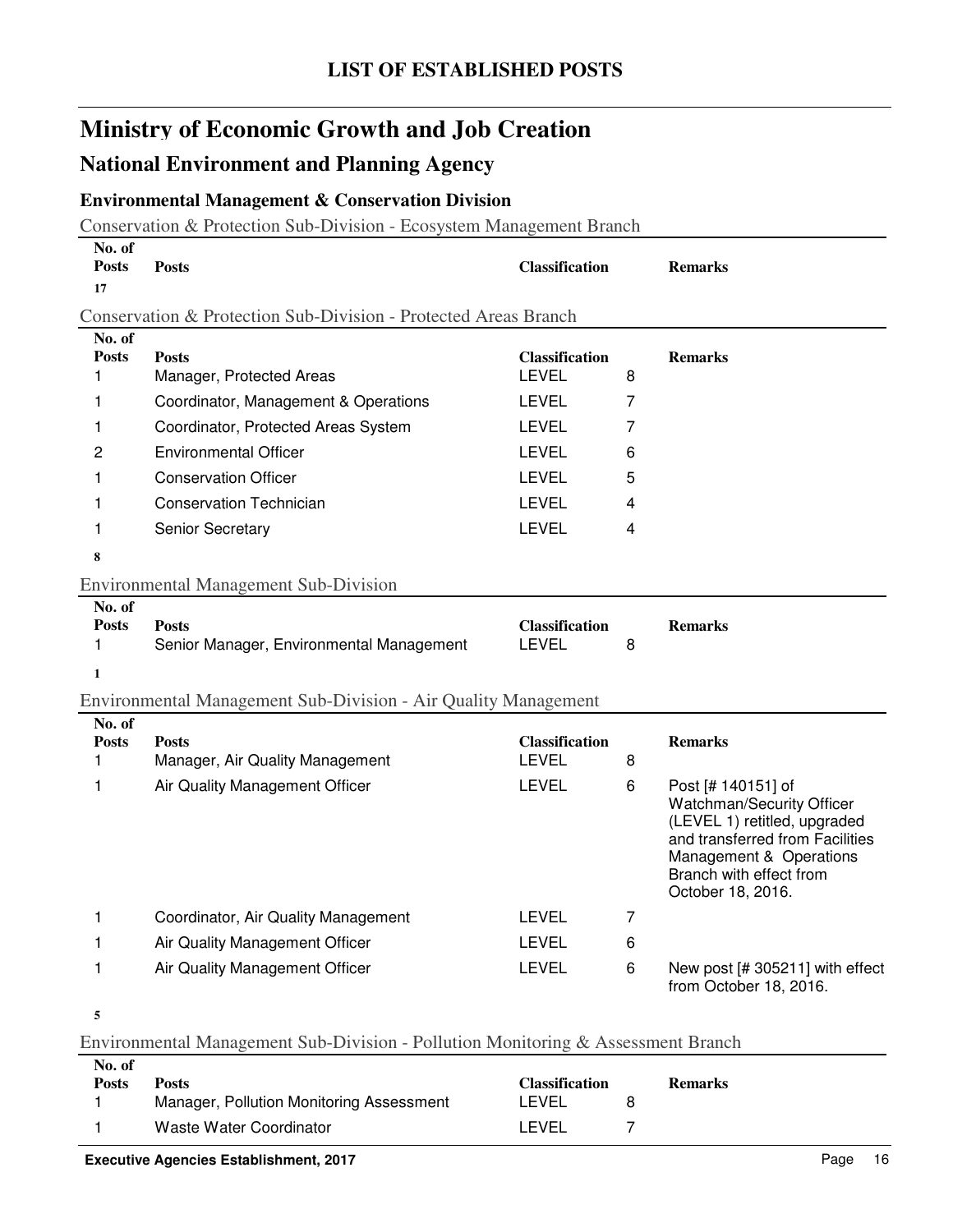### **National Environment and Planning Agency**

#### **Environmental Management & Conservation Division**

Environmental Management Sub-Division - Pollution Monitoring & Assessment Branch

| No. of       |                                                           |                       |   |                |
|--------------|-----------------------------------------------------------|-----------------------|---|----------------|
| <b>Posts</b> | <b>Posts</b>                                              | <b>Classification</b> |   | <b>Remarks</b> |
|              | Coordinator, National Integrated Watershed<br>Mgmt. Prog. | LEVEL                 |   |                |
| 3            | <b>Environmental Officer</b>                              | LEVEL                 | 6 |                |
|              | <b>EMS Programmes Officer</b>                             | LEVEL                 | 6 |                |
|              | Coordinator, Technical Services                           | LEVEL                 |   |                |
|              | Laboratory Technican                                      | <b>LEVEL</b>          | 4 |                |
|              | Laboratory Technician                                     | LEVEL                 | 4 |                |
|              | <b>Senior Secretary</b>                                   | LEVEL                 | 4 |                |
|              |                                                           |                       |   |                |

**<sup>11</sup>**

#### Environmental Management Sub-Division - Pollution Prevention Branch

| No. of       |                                   |                       |                |
|--------------|-----------------------------------|-----------------------|----------------|
| <b>Posts</b> | <b>Posts</b>                      | <b>Classification</b> | <b>Remarks</b> |
|              | Manager, Pollution Prevention     | LEVEL<br>8            |                |
|              | Coordinator, Pollution Prevention | LEVEL                 |                |
|              | <b>EMS Programmes Officer</b>     | LEVEL<br>6            |                |
| 2            | <b>Environmental Officer</b>      | LEVEL<br>6            |                |
|              | <b>Senior Secretary</b>           | I EVEL<br>4           |                |
|              |                                   |                       |                |

**6**

**53 Environmental Management & Conservation Division Total-**

#### **Executive Office**

| No. of       |                                |                       |    |                |  |
|--------------|--------------------------------|-----------------------|----|----------------|--|
| <b>Posts</b> | <b>Posts</b>                   | <b>Classification</b> |    | <b>Remarks</b> |  |
|              | <b>Chief Executive Officer</b> | LEVEL                 | 10 |                |  |
|              | Executive Assistant            | LEVEL                 |    |                |  |
| 2            | <b>Executive Secretary</b>     | LEVEL                 | 5  |                |  |
|              |                                |                       |    |                |  |

#### Human Resource Management and Development Branch

| No. of<br><b>Posts</b> | <b>Posts</b><br>Director, Human Resource Management &<br>Development | <b>Classification</b><br>LEVEL | 9 | <b>Remarks</b>                                                                                                           |
|------------------------|----------------------------------------------------------------------|--------------------------------|---|--------------------------------------------------------------------------------------------------------------------------|
|                        | Manager, Human Resources                                             | LEVEL                          | 8 |                                                                                                                          |
|                        | Human Resource Development Officer                                   | LEVEL                          |   | Post of [# 140124] of Senior<br>Training Officer (LEVEL 6)<br>retitled and upgraded with<br>effect from October 3, 2016. |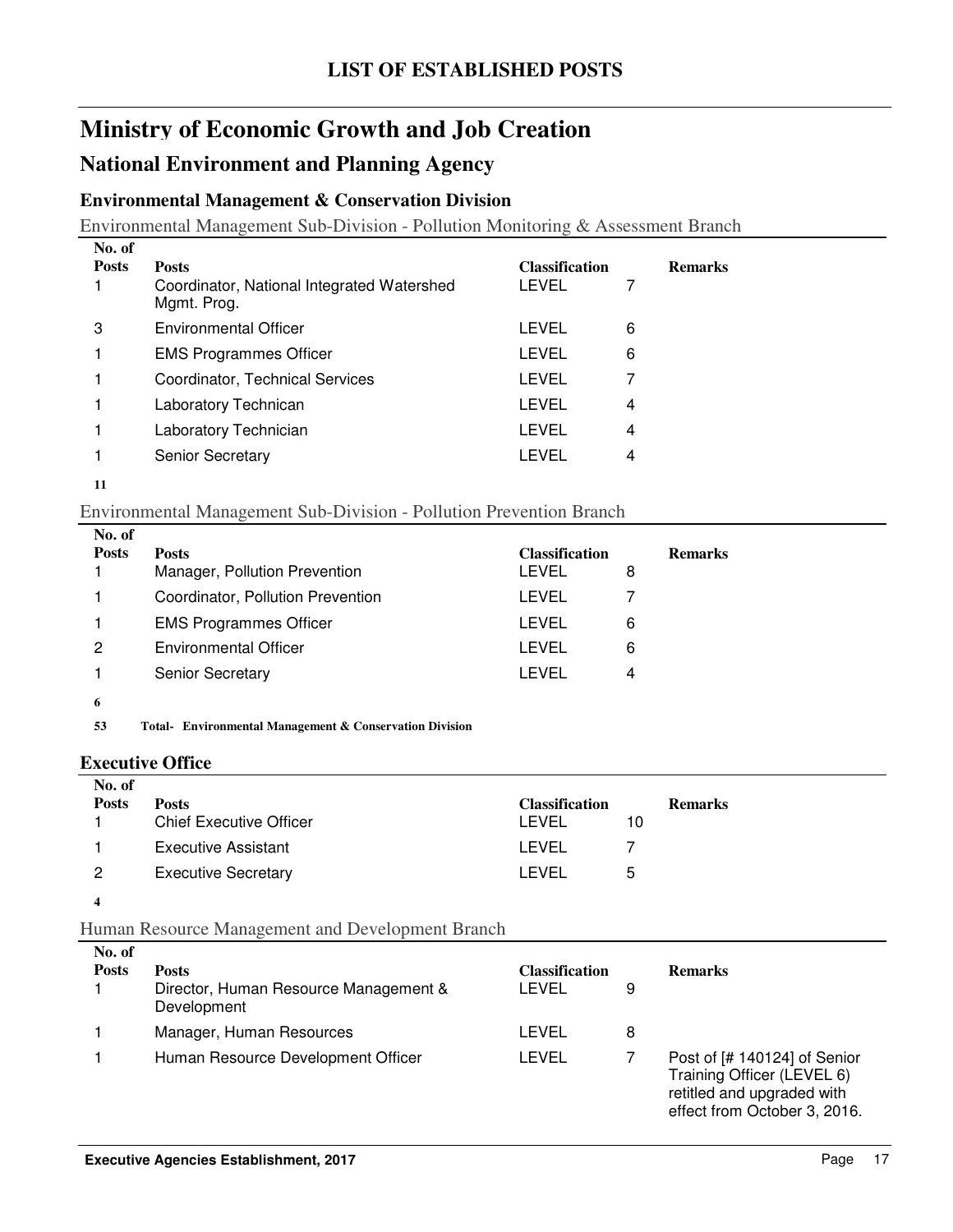### **National Environment and Planning Agency**

### **Executive Office**

Human Resource Management and Development Branch

| No. of                  |                                                        |                                       |   |                                                                                                                                                                                                              |
|-------------------------|--------------------------------------------------------|---------------------------------------|---|--------------------------------------------------------------------------------------------------------------------------------------------------------------------------------------------------------------|
| <b>Posts</b><br>1       | <b>Posts</b><br>Senior Human Resource Officer          | <b>Classification</b><br><b>LEVEL</b> | 7 | <b>Remarks</b>                                                                                                                                                                                               |
| 1                       | Human Resource Officer (Performance                    | <b>LEVEL</b>                          | 6 |                                                                                                                                                                                                              |
|                         | Management)                                            |                                       |   |                                                                                                                                                                                                              |
| 1                       | Human Resource Officer                                 | <b>LEVEL</b>                          | 6 |                                                                                                                                                                                                              |
| 1                       | <b>Executive Secretary</b>                             | <b>LEVEL</b>                          | 5 |                                                                                                                                                                                                              |
| 1                       | Data Management Records Clerk                          | <b>LEVEL</b>                          | 4 | Post [# 140130] of Data<br>Management Clerk (LEVEL 5)<br>reclassified and redcircled with<br>effect June 2, 2014. Post<br>incorrectly listed at LEVEL 5 in<br><b>Executive Agency</b><br>Establishment 2015. |
| 1                       | Senior Secretary                                       | <b>LEVEL</b>                          | 4 |                                                                                                                                                                                                              |
| 1                       | <b>Clerical Officer</b>                                | <b>LEVEL</b>                          | 3 |                                                                                                                                                                                                              |
| 10                      |                                                        |                                       |   |                                                                                                                                                                                                              |
| <b>Internal Auditor</b> |                                                        |                                       |   |                                                                                                                                                                                                              |
| No. of                  |                                                        |                                       |   |                                                                                                                                                                                                              |
| <b>Posts</b><br>1       | <b>Posts</b><br><b>Chief Internal Auditor</b>          | <b>Classification</b><br><b>LEVEL</b> | 8 | <b>Remarks</b>                                                                                                                                                                                               |
| 1                       | Senior Internal Auditor                                | <b>LEVEL</b>                          | 7 |                                                                                                                                                                                                              |
| 3                       | <b>Internal Auditor</b>                                | <b>LEVEL</b>                          | 6 |                                                                                                                                                                                                              |
| 1                       | Senior Secretary                                       | <b>LEVEL</b>                          | 4 |                                                                                                                                                                                                              |
| 6                       |                                                        |                                       |   |                                                                                                                                                                                                              |
| 20                      | <b>Total- Executive Office</b>                         |                                       |   |                                                                                                                                                                                                              |
|                         |                                                        |                                       |   |                                                                                                                                                                                                              |
| No. of                  | <b>Legal &amp; Enforcement Division</b>                |                                       |   |                                                                                                                                                                                                              |
| <b>Posts</b>            | <b>Posts</b>                                           | <b>Classification</b>                 |   | <b>Remarks</b>                                                                                                                                                                                               |
| 1                       | Director, Legal and Enforcement                        | <b>LEVEL</b>                          | 9 |                                                                                                                                                                                                              |
| 1                       | <b>Executive Secretary</b>                             | <b>LEVEL</b>                          | 5 |                                                                                                                                                                                                              |
| 2                       |                                                        |                                       |   |                                                                                                                                                                                                              |
|                         | <b>Boards Secretariat</b>                              |                                       |   |                                                                                                                                                                                                              |
| No. of                  |                                                        |                                       |   |                                                                                                                                                                                                              |
| <b>Posts</b><br>1       | <b>Posts</b><br><b>Board Secretariat Administrator</b> | <b>Classification</b><br><b>LEVEL</b> | 7 | <b>Remarks</b>                                                                                                                                                                                               |
| 1                       | <b>Administrative Assistant</b>                        | <b>LEVEL</b>                          | 5 |                                                                                                                                                                                                              |
|                         |                                                        |                                       |   |                                                                                                                                                                                                              |
| 3                       | Senior Secretary                                       | <b>LEVEL</b>                          | 4 |                                                                                                                                                                                                              |
| 5                       |                                                        |                                       |   |                                                                                                                                                                                                              |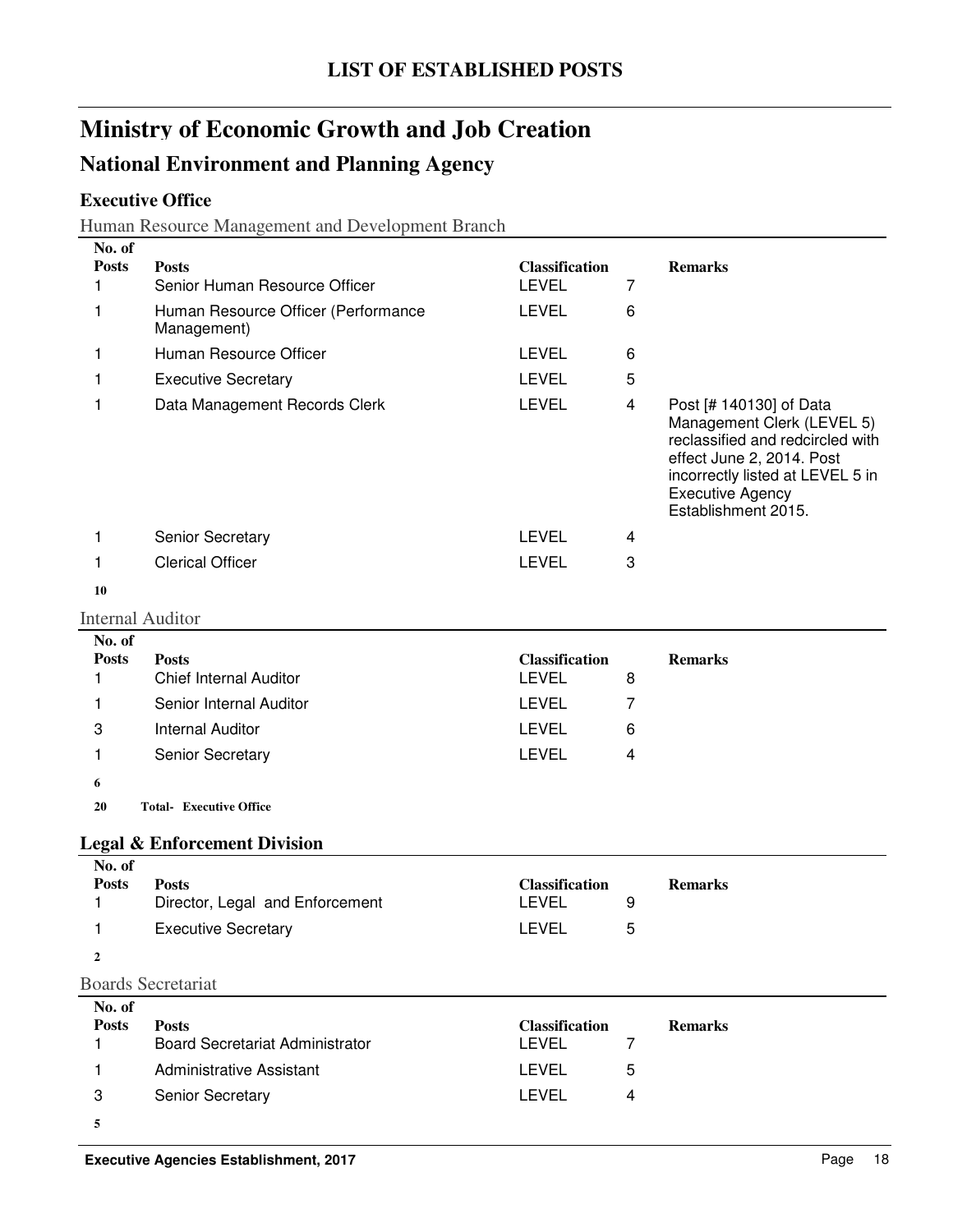### **National Environment and Planning Agency**

### **Legal & Enforcement Division**

Enforcement and Compliance Branch

| No. of       |                                     |                       |   |                |
|--------------|-------------------------------------|-----------------------|---|----------------|
| <b>Posts</b> | <b>Posts</b>                        | <b>Classification</b> |   | <b>Remarks</b> |
|              | Manager, Enforcement                | <b>LEVEL</b>          | 8 |                |
| 5            | Enforcement Coordinator             | <b>LEVEL</b>          |   |                |
| 2            | Enforcement Coordinator             | <b>LEVEL</b>          |   |                |
| 3            | Enforcement Investigator            | <b>LEVEL</b>          | 6 |                |
| 6            | Environmental Officer (Enforcement) | <b>LEVEL</b>          | 6 |                |
|              | <b>Regional Monitoring Officer</b>  | <b>LEVEL</b>          | 6 |                |
| 3            | Enforcement Officer                 | <b>LEVEL</b>          | 5 |                |
|              | <b>Senior Secretary</b>             | <b>LEVEL</b>          | 4 |                |
| 9            | Enforcement Inspector               | LEVEL                 | 4 |                |
|              | Secretary                           | <b>LEVEL</b>          | 3 |                |
|              |                                     |                       |   |                |

#### **32**

#### Legal Services Branch

| No. of<br><b>Posts</b> | <b>Posts</b><br>Manager, Legal Services | <b>Classification</b><br>LEVEL | 8 | <b>Remarks</b> |
|------------------------|-----------------------------------------|--------------------------------|---|----------------|
| 2                      | Legal Officer                           | LEVEL                          |   |                |
|                        | Paralegal Clerk                         | LEVEL                          | 5 |                |
|                        | <b>Senior Secretary</b>                 | LEVEL                          | 4 |                |
|                        |                                         |                                |   |                |

**5**

**44 Legal & Enforcement Division Total-**

#### **Planning, Projects, Evaluation & Research Division**

| No. of<br><b>Posts</b> | <b>Posts</b><br>Director, Planning, Projects, Evaluation &<br>Research | <b>Classification</b><br><b>LEVEL</b> | 9 | <b>Remarks</b> |
|------------------------|------------------------------------------------------------------------|---------------------------------------|---|----------------|
|                        | <b>Executive Secretary</b>                                             | <b>LEVEL</b>                          | 5 |                |
|                        |                                                                        |                                       |   |                |
|                        | Planning, Evaluation & Research Branch                                 |                                       |   |                |
| $N_0$ of               |                                                                        |                                       |   |                |

| 180. OL<br><b>Posts</b> | <b>Posts</b>                             | <b>Classification</b> | <b>Remarks</b> |
|-------------------------|------------------------------------------|-----------------------|----------------|
|                         | Manager, Planning, Evaluation & Research | LEVEL                 |                |
|                         | Corporate Planner                        | I FVFI.               |                |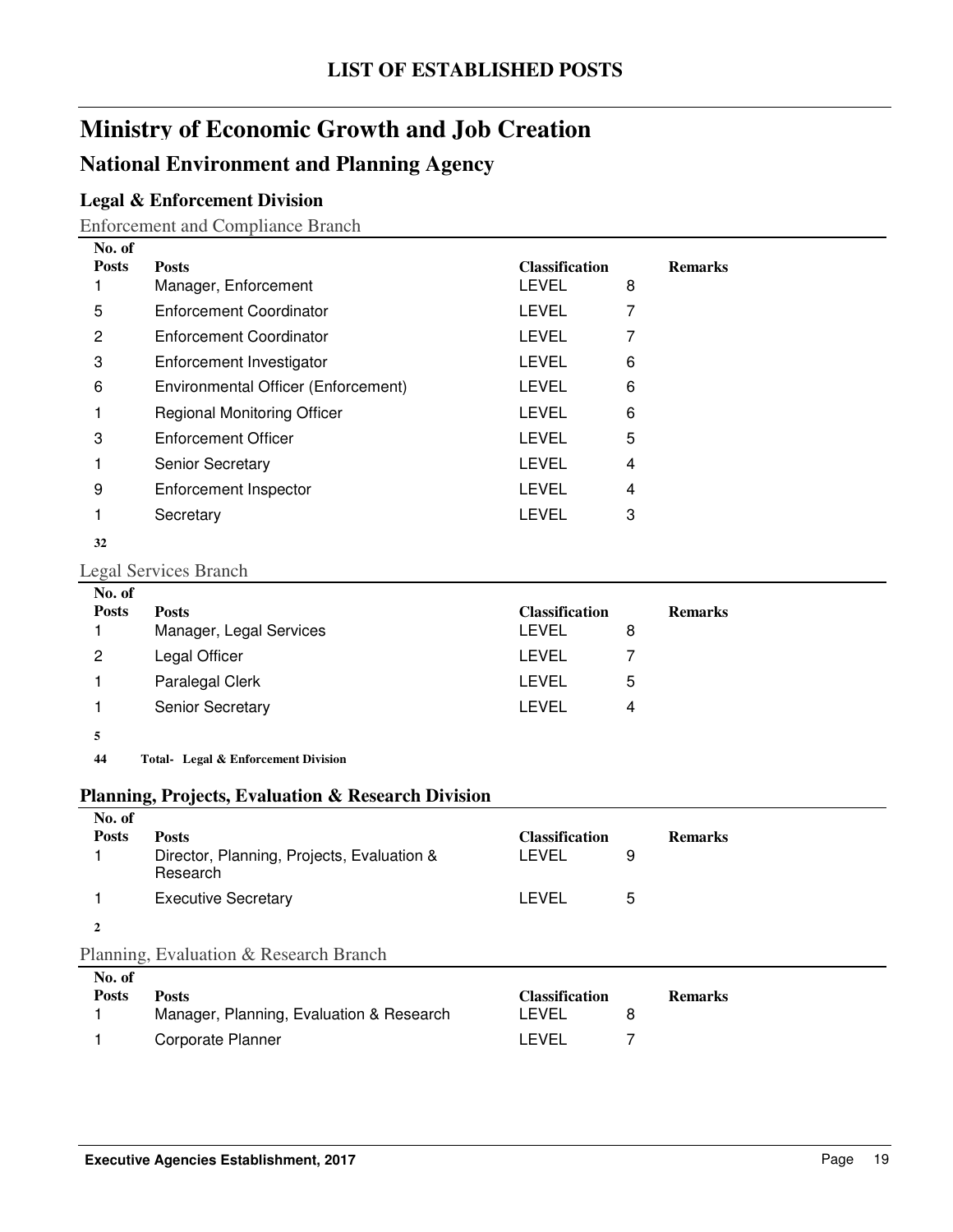### **National Environment and Planning Agency**

### **Planning, Projects, Evaluation & Research Division**

Planning, Evaluation & Research Branch

| No. of<br><b>Posts</b><br>1 | <b>Posts</b><br><b>Environmental Economist</b>            | <b>Classification</b><br><b>LEVEL</b> | $\overline{7}$ | <b>Remarks</b><br>Post [# 249024] of Site Warden<br>(LEVEL 3) reclassified and<br>retitled with effect from June 2,<br>2014. Post incorrectly listed as |
|-----------------------------|-----------------------------------------------------------|---------------------------------------|----------------|---------------------------------------------------------------------------------------------------------------------------------------------------------|
|                             |                                                           |                                       |                | LEVEL 3 in Executive Agency<br>Establishment 2015.                                                                                                      |
| 1                           | Monitoring & Evaluation Officer                           | <b>LEVEL</b>                          | 6              |                                                                                                                                                         |
| 2                           | <b>Research Officer</b>                                   | <b>LEVEL</b>                          | 6              |                                                                                                                                                         |
| 1                           | Senior Secretary                                          | <b>LEVEL</b>                          | 4              |                                                                                                                                                         |
| 7                           |                                                           |                                       |                |                                                                                                                                                         |
| Projects Branch             |                                                           |                                       |                |                                                                                                                                                         |
| No. of                      |                                                           |                                       |                |                                                                                                                                                         |
| <b>Posts</b>                | <b>Posts</b>                                              | <b>Classification</b>                 |                | <b>Remarks</b>                                                                                                                                          |
| 1                           | Manager, Projects                                         | <b>LEVEL</b>                          | 8              |                                                                                                                                                         |
| 1                           | Administrative Assistant                                  | <b>LEVEL</b>                          | 5              |                                                                                                                                                         |
| $\overline{c}$              | <b>Project Assistant</b>                                  | <b>LEVEL</b>                          | 5              |                                                                                                                                                         |
| 4                           |                                                           |                                       |                |                                                                                                                                                         |
| 13                          | Total- Planning, Projects, Evaluation & Research Division |                                       |                |                                                                                                                                                         |
|                             | <b>Spatial Planning Division</b>                          |                                       |                |                                                                                                                                                         |
| No. of                      |                                                           |                                       |                |                                                                                                                                                         |
| <b>Posts</b>                | <b>Posts</b>                                              | <b>Classification</b>                 |                | <b>Remarks</b>                                                                                                                                          |
| 1                           | Director, Spatial Planning Division                       | <b>LEVEL</b>                          | 9              |                                                                                                                                                         |
| 1                           | <b>Architect Planner</b>                                  | <b>LEVEL</b>                          | 8              |                                                                                                                                                         |
| 1                           | <b>Executive Secretary</b>                                | <b>LEVEL</b>                          | 5              |                                                                                                                                                         |
| 3                           |                                                           |                                       |                |                                                                                                                                                         |
|                             | Planning Sub-Division                                     |                                       |                |                                                                                                                                                         |
| No. of                      |                                                           |                                       |                |                                                                                                                                                         |
| <b>Posts</b><br>1           | <b>Posts</b><br>Senior Manager, Planning Sub-Division     | <b>Classification</b><br><b>LEVEL</b> | 8              | <b>Remarks</b>                                                                                                                                          |
| 1                           |                                                           |                                       |                |                                                                                                                                                         |
|                             | Planning Sub-Division - Local Area Planning Branch        |                                       |                |                                                                                                                                                         |
| No. of                      |                                                           |                                       |                |                                                                                                                                                         |
| <b>Posts</b>                | <b>Posts</b>                                              | <b>Classification</b>                 |                | <b>Remarks</b>                                                                                                                                          |
| 1                           | Manager, Local Area Planning                              | <b>LEVEL</b>                          | 8              |                                                                                                                                                         |
| 3                           | Senior Physical Planner                                   | <b>LEVEL</b>                          | 7              |                                                                                                                                                         |
| 5                           | <b>Physical Planner</b>                                   | <b>LEVEL</b>                          | 6              |                                                                                                                                                         |
| 2                           | Senior Planning Technician                                | LEVEL                                 | 5              |                                                                                                                                                         |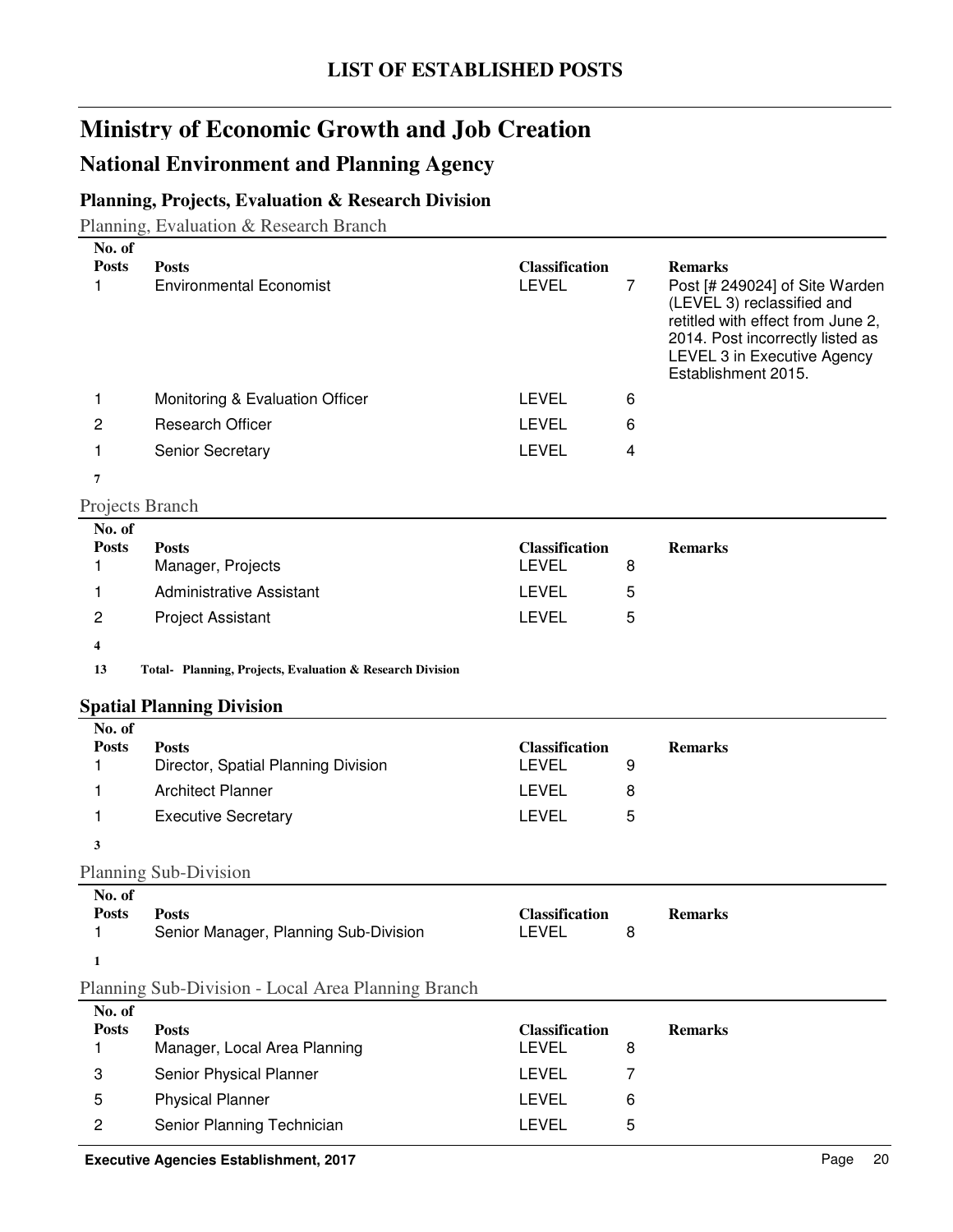### **National Environment and Planning Agency**

### **Spatial Planning Division**

Planning Sub-Division - Local Area Planning Branch

| No. of       |                            |                       |                |
|--------------|----------------------------|-----------------------|----------------|
| <b>Posts</b> | <b>Posts</b>               | <b>Classification</b> | <b>Remarks</b> |
| 5            | <b>Planning Technician</b> | LEVEL                 |                |
|              | <b>Senior Secretary</b>    | LEVEL<br>4            |                |

**17**

#### Planning Sub-Division - National Spatial Strategy Branch

| No. of       |                                           |                       |                |
|--------------|-------------------------------------------|-----------------------|----------------|
| <b>Posts</b> | <b>Posts</b>                              | <b>Classification</b> | <b>Remarks</b> |
|              | Manager, National Spatial Strategy Branch | LEVEL                 | 8              |
|              | <b>GIS Coordinator</b>                    | LEVEL                 |                |
|              | Senior Physical Planner                   | LEVEL                 |                |
| 3            | <b>Physical Planner</b>                   | LEVEL                 | 6              |
| 6            |                                           |                       |                |
| 27           | <b>Total- Spatial Planning Division</b>   |                       |                |

**281 Total-National Environment and Planning Agency**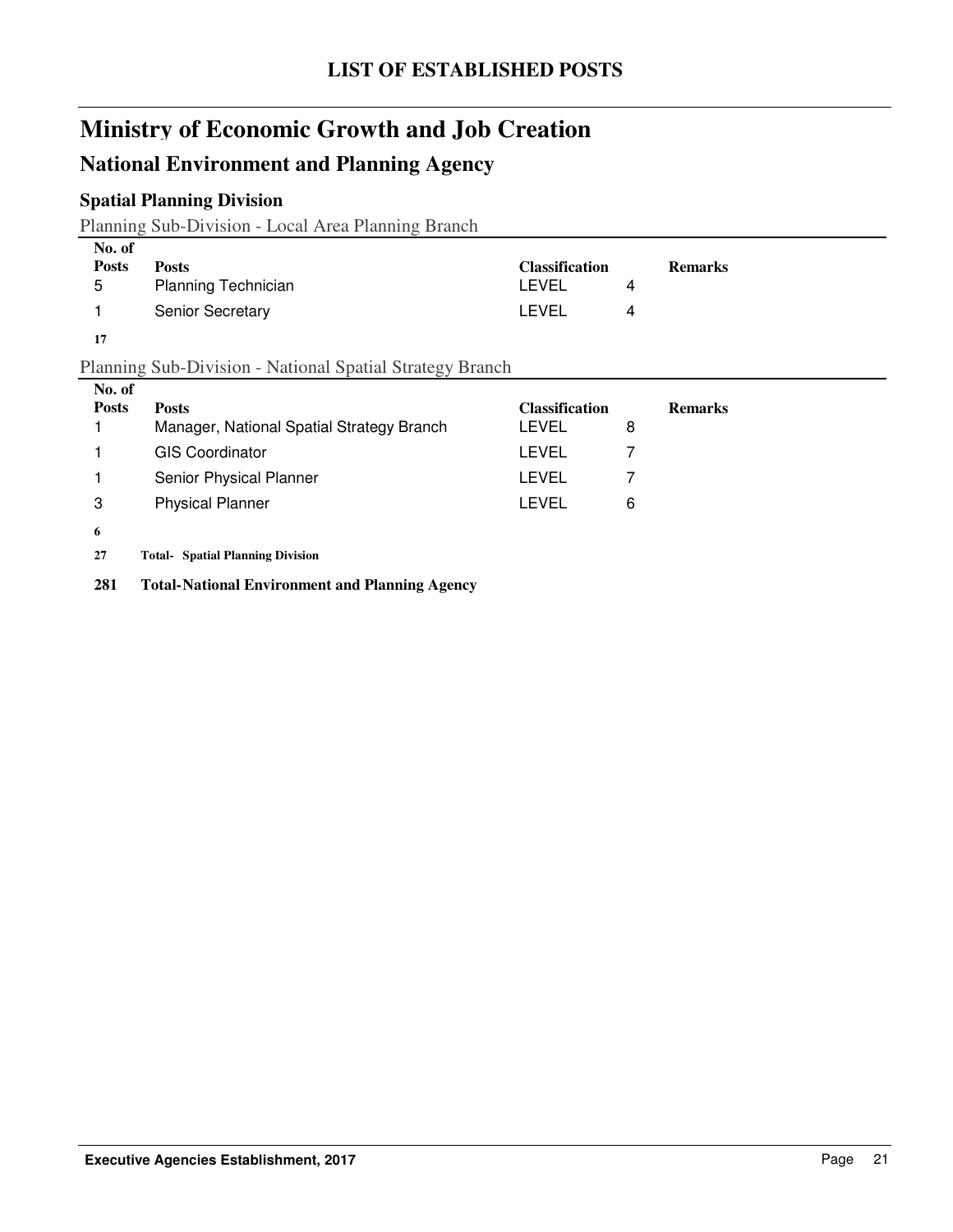### **National Land Agency**

#### **Business Services Division**

| No. of                  |                                                                       |                                       |   |                                                                                                      |
|-------------------------|-----------------------------------------------------------------------|---------------------------------------|---|------------------------------------------------------------------------------------------------------|
| <b>Posts</b><br>1       | <b>Posts</b><br>Director, Business Services                           | <b>Classification</b><br><b>LEVEL</b> | 9 | <b>Remarks</b>                                                                                       |
|                         |                                                                       |                                       |   |                                                                                                      |
| 1                       | Manager, Business Services                                            | <b>LEVEL</b>                          | 8 |                                                                                                      |
| 1                       | <b>Executive Secretary</b>                                            | <b>LEVEL</b>                          | 5 |                                                                                                      |
| 1                       | Senior Secretary                                                      | <b>LEVEL</b>                          | 4 |                                                                                                      |
| 1                       | Senior Secretary                                                      | <b>LEVEL</b>                          | 4 | Post [# 140834] of Senior<br>Secretary (LEVEL 4)<br>transferred from Business<br>Services Unit.      |
| 5                       |                                                                       |                                       |   |                                                                                                      |
|                         | <b>Business Services- Call Centre</b>                                 |                                       |   |                                                                                                      |
| No. of                  |                                                                       |                                       |   |                                                                                                      |
| <b>Posts</b><br>1       | <b>Posts</b><br>Supervisor, Call Centre Services                      | <b>Classification</b><br><b>LEVEL</b> | 6 | <b>Remarks</b>                                                                                       |
| 5                       | <b>Call Center Service Officer</b>                                    | <b>LEVEL</b>                          | 4 |                                                                                                      |
| 1                       | <b>Call Center Service Officer</b>                                    | <b>LEVEL</b>                          | 4 | Post [# 140309] of Senior Call                                                                       |
|                         |                                                                       |                                       |   | Centre Service Officer (LEVEL<br>5) retitled and reclassified with<br>effect from September 5, 2016. |
| 7                       |                                                                       |                                       |   |                                                                                                      |
|                         | <b>Business Services- Customer Service</b>                            |                                       |   |                                                                                                      |
| No. of                  |                                                                       |                                       |   |                                                                                                      |
| <b>Posts</b><br>1       | <b>Posts</b>                                                          | <b>Classification</b><br><b>LEVEL</b> | 6 | <b>Remarks</b>                                                                                       |
|                         | <b>Customer Service Supervisor</b><br>Senior Customer Service Officer | <b>LEVEL</b>                          |   |                                                                                                      |
| 3                       |                                                                       |                                       | 5 |                                                                                                      |
| 5                       | <b>Customer Service Officer</b>                                       | <b>LEVEL</b>                          | 4 |                                                                                                      |
| 9                       |                                                                       |                                       |   |                                                                                                      |
| <b>Public Relations</b> |                                                                       |                                       |   |                                                                                                      |
| No. of                  |                                                                       |                                       |   |                                                                                                      |
| <b>Posts</b><br>1       | <b>Posts</b><br>Manager, Marketing & Public Relations                 | <b>Classification</b><br>LEVEL        | 8 | <b>Remarks</b>                                                                                       |
| 1                       | Market Development Officer                                            | LEVEL                                 | 7 |                                                                                                      |
| $\overline{c}$          | <b>Public Relations Officer</b>                                       | <b>LEVEL</b>                          | 6 |                                                                                                      |
|                         |                                                                       |                                       |   |                                                                                                      |
| 4                       |                                                                       |                                       |   |                                                                                                      |
|                         | <b>Regional Services (South)</b>                                      |                                       |   |                                                                                                      |
| No. of<br><b>Posts</b>  | <b>Posts</b>                                                          | <b>Classification</b>                 |   | <b>Remarks</b>                                                                                       |
| 1                       | Regional Administrator                                                | <b>LEVEL</b>                          | 7 |                                                                                                      |
|                         |                                                                       |                                       |   |                                                                                                      |

3 Senior Customer Service Officer **CHACK EXECUTE 15**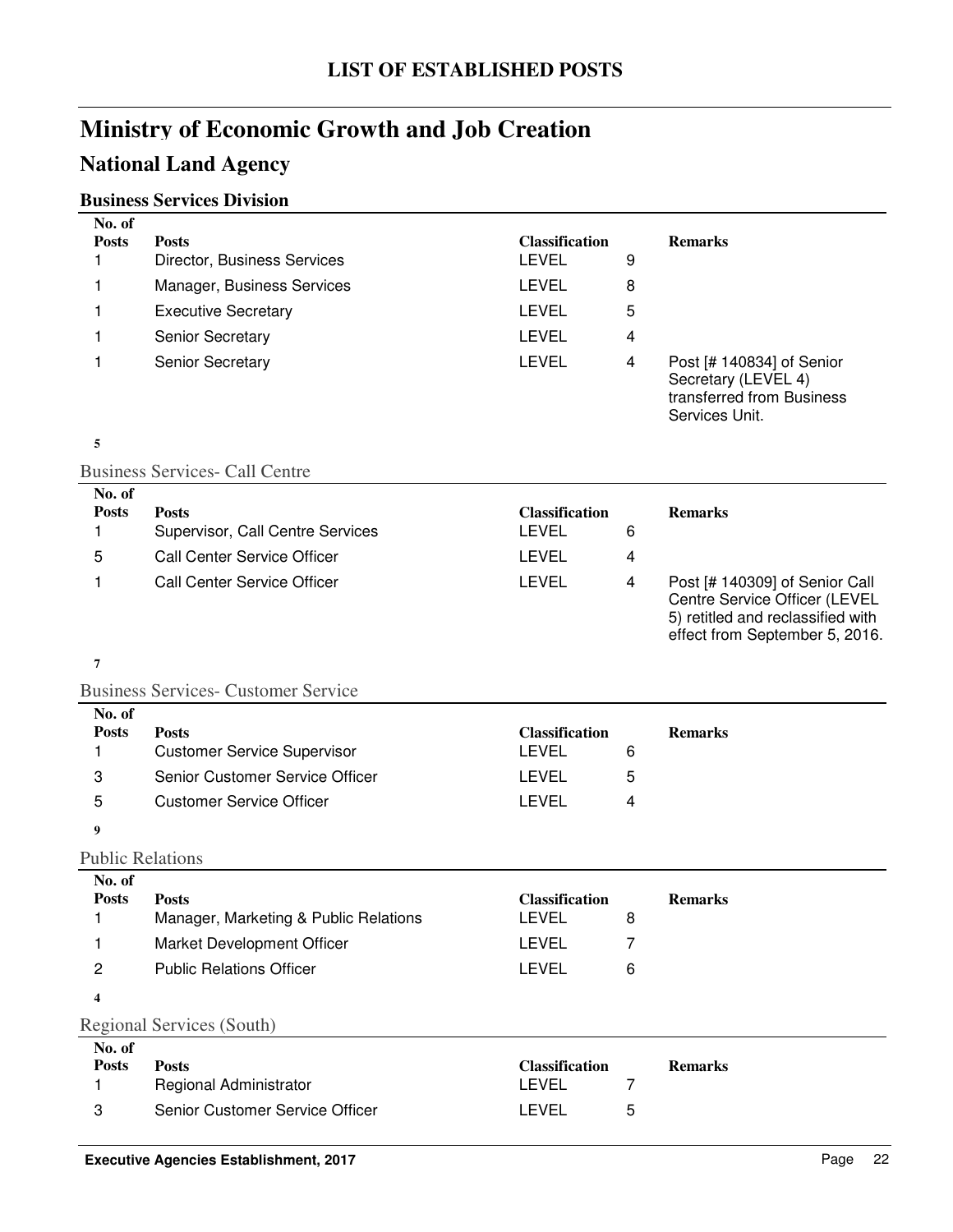### **National Land Agency**

### **Business Services Division**

Regional Services (South)

| No. of       |                        |                       |   |                |
|--------------|------------------------|-----------------------|---|----------------|
| <b>Posts</b> | <b>Posts</b>           | <b>Classification</b> |   | <b>Remarks</b> |
|              | Office Administrator   | <b>LEVEL</b>          | 4 |                |
|              | Cashier                | <b>LEVEL</b>          | 3 |                |
| 2            | <b>Records Officer</b> | <b>LEVEL</b>          | 3 |                |
| 2            | Driver                 | <b>LEVEL</b>          | 2 |                |
|              | Maintenance Assistant  | <b>LEVEL</b>          | 2 |                |
|              | Attendant              | <b>LEVEL</b>          |   |                |
| 12           |                        |                       |   |                |

#### Regional Services (West)

| No. of       |                                 |                       |   |                |
|--------------|---------------------------------|-----------------------|---|----------------|
| <b>Posts</b> | <b>Posts</b>                    | <b>Classification</b> |   | <b>Remarks</b> |
|              | Regional Administrator          | <b>LEVEL</b>          | 7 |                |
| 3            | Senior Customer Service Officer | <b>LEVEL</b>          | 5 |                |
|              | Office Administrator            | <b>LEVEL</b>          | 4 |                |
|              | Cashier                         | <b>LEVEL</b>          | 3 |                |
| 2            | <b>Records Officer</b>          | <b>LEVEL</b>          | 3 |                |
| 2            | <b>Driver</b>                   | <b>LEVEL</b>          | 2 |                |
|              | Maintenance Assistant           | <b>LEVEL</b>          | 2 |                |
|              | <b>Office Attendant</b>         | LEVEL                 |   |                |
|              |                                 |                       |   |                |

#### **12**

Technical Information

| No. of       |                                            |                       |                |
|--------------|--------------------------------------------|-----------------------|----------------|
| <b>Posts</b> | <b>Posts</b>                               | <b>Classification</b> | <b>Remarks</b> |
|              | <b>Mapping Specialist</b>                  | LEVEL<br>7            |                |
|              | <b>Chief Technical Information Officer</b> | LEVEL<br>6            |                |
|              | Data Entry Officer                         | <b>LEVEL</b><br>4     |                |
|              | Senior Map Registrar                       | <b>LEVEL</b><br>4     |                |
|              | Library Assistant                          | <b>LEVEL</b><br>3     |                |
| 2            | Map Registrar                              | <b>LEVEL</b><br>3     |                |
| 7            |                                            |                       |                |
| 56           | <b>Total- Business Services Division</b>   |                       |                |

#### **Corporate Legal Services Division**

|              | -                                  |                       |    |                |
|--------------|------------------------------------|-----------------------|----|----------------|
| No. of       |                                    |                       |    |                |
| <b>Posts</b> | Posts                              | <b>Classification</b> |    | <b>Remarks</b> |
|              | Director, Corporate Legal Services | LEVEL                 | 9Α |                |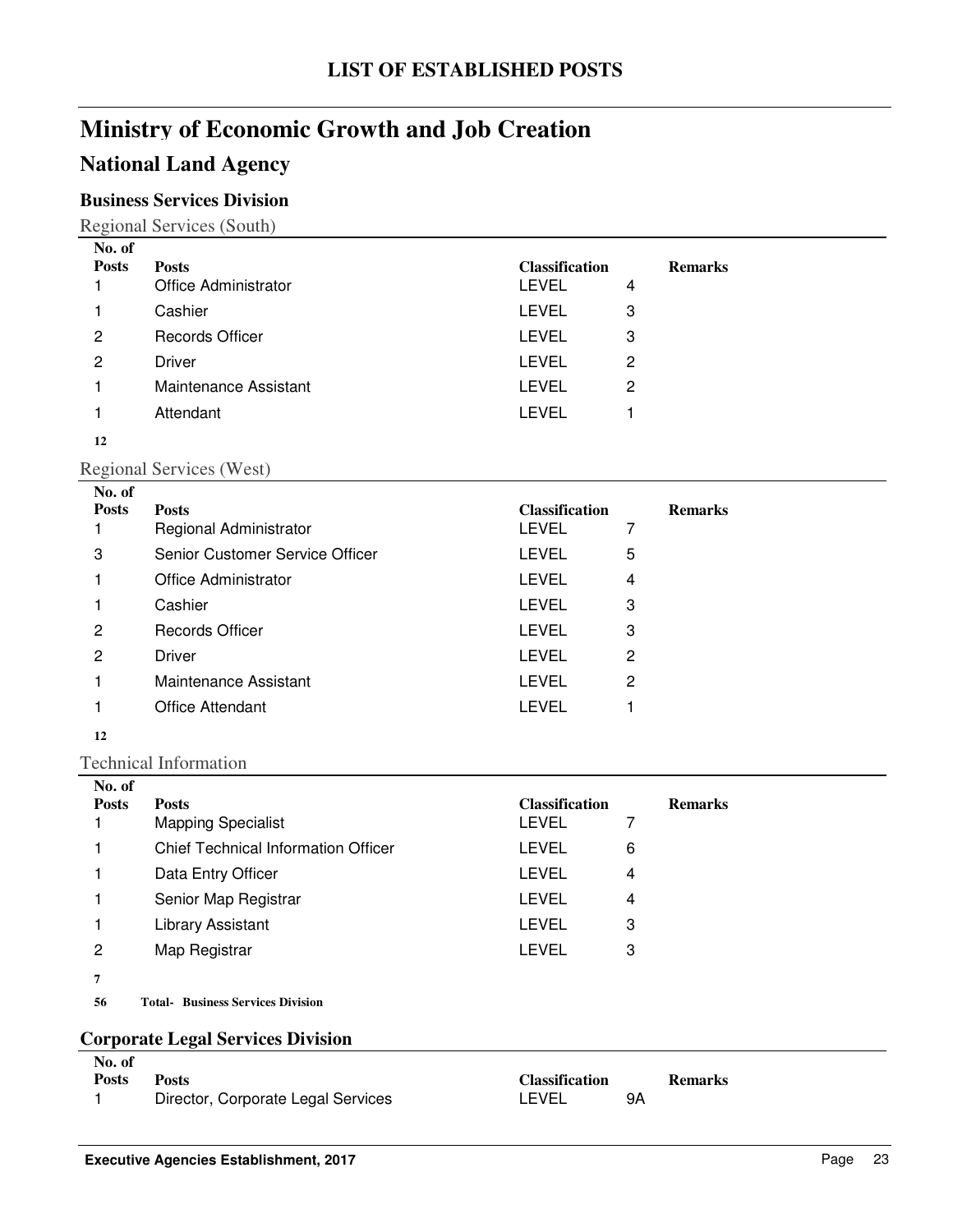### **National Land Agency**

### **Corporate Legal Services Division**

| No. of<br><b>Posts</b><br>1 | <b>Posts</b><br>Manager, Corporate Legal Services | <b>Classification</b><br><b>LEVEL</b> | 8A             | <b>Remarks</b><br>Post [# 294290] previously<br>listed under Legal Services<br>Unit in previous Executive<br>Agency Establishment 2015.                     |
|-----------------------------|---------------------------------------------------|---------------------------------------|----------------|-------------------------------------------------------------------------------------------------------------------------------------------------------------|
| 1                           | <b>Executive Secretary</b>                        | <b>LEVEL</b>                          | 5              |                                                                                                                                                             |
| 1                           | Senior Secretary                                  | <b>LEVEL</b>                          | $\overline{4}$ | Post [# 140769] previously<br>listed under Legal Services<br>Unit in previous Executive<br>Agency Establishment 2015.                                       |
| 4                           |                                                   |                                       |                |                                                                                                                                                             |
|                             | <b>General Legal Services</b>                     |                                       |                |                                                                                                                                                             |
| No. of<br><b>Posts</b><br>1 | <b>Posts</b><br>Legal Officer 4                   | <b>Classification</b><br><b>LEVEL</b> | 8A             | <b>Remarks</b><br>Post [# 140786] incorrectly<br>listed as Manager, General<br>Legal Services in previous<br><b>Executive Agency</b><br>Establishment 2015. |
| 1                           | Legal Officer 3                                   | <b>LEVEL</b>                          | 8              | Post [# 140787] incorrectly<br>listed as Senior Legal Officer 3<br>in previous Executive Agency<br>Establishment 2015.                                      |
| 1                           | Legal Officer 2                                   | <b>LEVEL</b>                          | 7              |                                                                                                                                                             |
| 1                           | <b>Paralegal Specialist</b>                       | <b>LEVEL</b>                          | 6              |                                                                                                                                                             |
| 1                           | Senior Paralegal Officer                          | <b>LEVEL</b>                          | 5              |                                                                                                                                                             |
| 1                           | Paralegal Officer                                 | <b>LEVEL</b>                          | 4              |                                                                                                                                                             |
| 1                           | Senior Secretary                                  | <b>LEVEL</b>                          | 4              |                                                                                                                                                             |
| 1                           | Assistant Paralegal Officer                       | <b>LEVEL</b>                          | 3              |                                                                                                                                                             |
| 8                           |                                                   |                                       |                |                                                                                                                                                             |

#### Legal Services - Land Settlement Unit

| No. of       |                             |                       |    |                |
|--------------|-----------------------------|-----------------------|----|----------------|
| <b>Posts</b> | <b>Posts</b>                | <b>Classification</b> |    | <b>Remarks</b> |
|              | Senior Legal Officer 4      | <b>LEVEL</b>          | 8A |                |
|              | Legal Officer 2             | <b>LEVEL</b>          |    |                |
|              | <b>Paralegal Specialist</b> | <b>LEVEL</b>          | 6  |                |
| 2            | Senior Paralegal Officer    | <b>LEVEL</b>          | 5  |                |
| 2            | Paralegal Officer           | <b>LEVEL</b>          | 4  |                |
|              | Assistant Paralegal Officer | LEVEL                 | 3  |                |
|              | Secretary                   | LEVEL                 | 3  |                |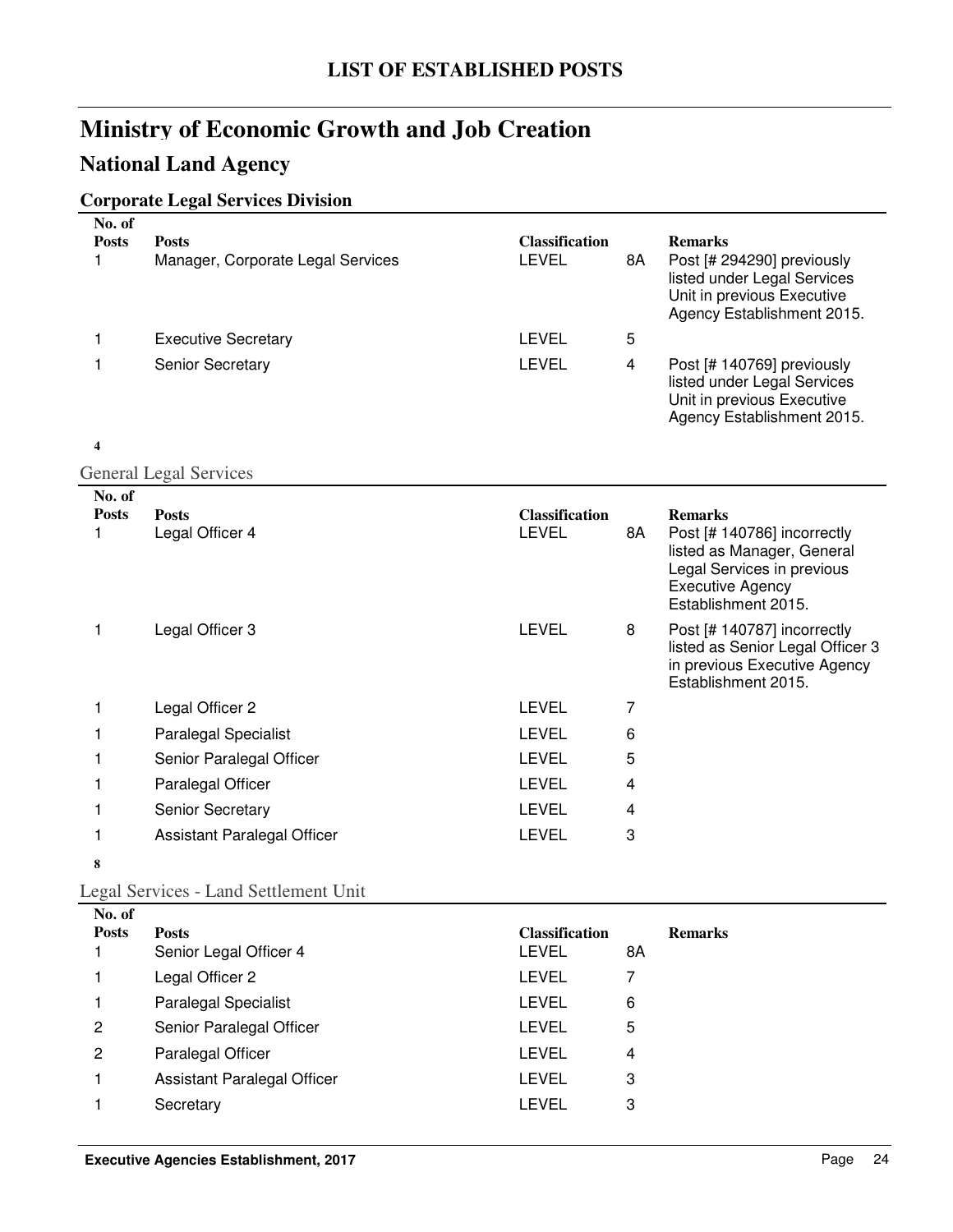### **National Land Agency**

### **Corporate Legal Services Division**

Legal Services - Land Settlement Unit

| No. of<br><b>Posts</b>      | <b>Posts</b>                                                    | <b>Classification</b>                 |    | <b>Remarks</b> |
|-----------------------------|-----------------------------------------------------------------|---------------------------------------|----|----------------|
| 9                           |                                                                 |                                       |    |                |
|                             | Legal Services - Probate Unit                                   |                                       |    |                |
| No. of<br><b>Posts</b><br>1 | <b>Posts</b><br>Legal Officer 3                                 | <b>Classification</b><br><b>LEVEL</b> | 8  | <b>Remarks</b> |
| 1                           | Legal Officer 2                                                 | <b>LEVEL</b>                          | 7  |                |
| 1                           | Paralegal Specialist                                            | <b>LEVEL</b>                          | 6  |                |
| 1                           | Paralegal Officer                                               | <b>LEVEL</b>                          | 4  |                |
| 1                           | Assistant Paralegal Officer                                     | <b>LEVEL</b>                          | 3  |                |
| 5                           |                                                                 |                                       |    |                |
| 26                          | <b>Total- Corporate Legal Services Division</b>                 |                                       |    |                |
|                             |                                                                 |                                       |    |                |
|                             | <b>Corporate Services Division</b>                              |                                       |    |                |
| No. of<br><b>Posts</b><br>1 | <b>Posts</b><br>Director, Corporate Services                    | <b>Classification</b><br><b>LEVEL</b> | 9  | <b>Remarks</b> |
| 1                           | <b>Executive Secretary</b>                                      | <b>LEVEL</b>                          | 5  |                |
| 2                           |                                                                 |                                       |    |                |
|                             | Corporate Planning                                              |                                       |    |                |
| No. of                      |                                                                 |                                       |    |                |
| <b>Posts</b><br>1           | <b>Posts</b><br>Corporate Planner                               | <b>Classification</b><br><b>LEVEL</b> | 7  | <b>Remarks</b> |
| 1                           | <b>Corporate Planning Analyst</b>                               | <b>LEVEL</b>                          | 6  |                |
| $\overline{2}$              |                                                                 |                                       |    |                |
|                             | Finance & Accounts                                              |                                       |    |                |
| No. of                      |                                                                 |                                       |    |                |
| <b>Posts</b>                | <b>Posts</b>                                                    | <b>Classification</b>                 |    | <b>Remarks</b> |
| 1                           | Manager, Finance & Accounts                                     | <b>LEVEL</b>                          | 8A |                |
| $\mathbf{1}$                | Senior Secretary                                                | LEVEL                                 | 4  |                |
| $\boldsymbol{2}$            |                                                                 |                                       |    |                |
|                             | Finance & Accounts - Accounts Receivables/Payables/Disbursement |                                       |    |                |
| No. of<br><b>Posts</b>      | <b>Posts</b><br>Supenzisor Accounts Receivables & Utilities     | <b>Classification</b><br>I EVEL       |    | <b>Remarks</b> |

| <b>Posts</b>                                 | <b>Classification</b> |   | <b>Remarks</b> |
|----------------------------------------------|-----------------------|---|----------------|
| Supervisor, Accounts Receivables & Utilities | I EVEL                |   |                |
| Senior Accounts Receivable Officer           | I EVEL                |   |                |
| Senior Disbursements Officer                 | I EVEL                | 5 |                |
| Disbursements Officer                        | I EVEL                | Δ |                |
|                                              |                       |   |                |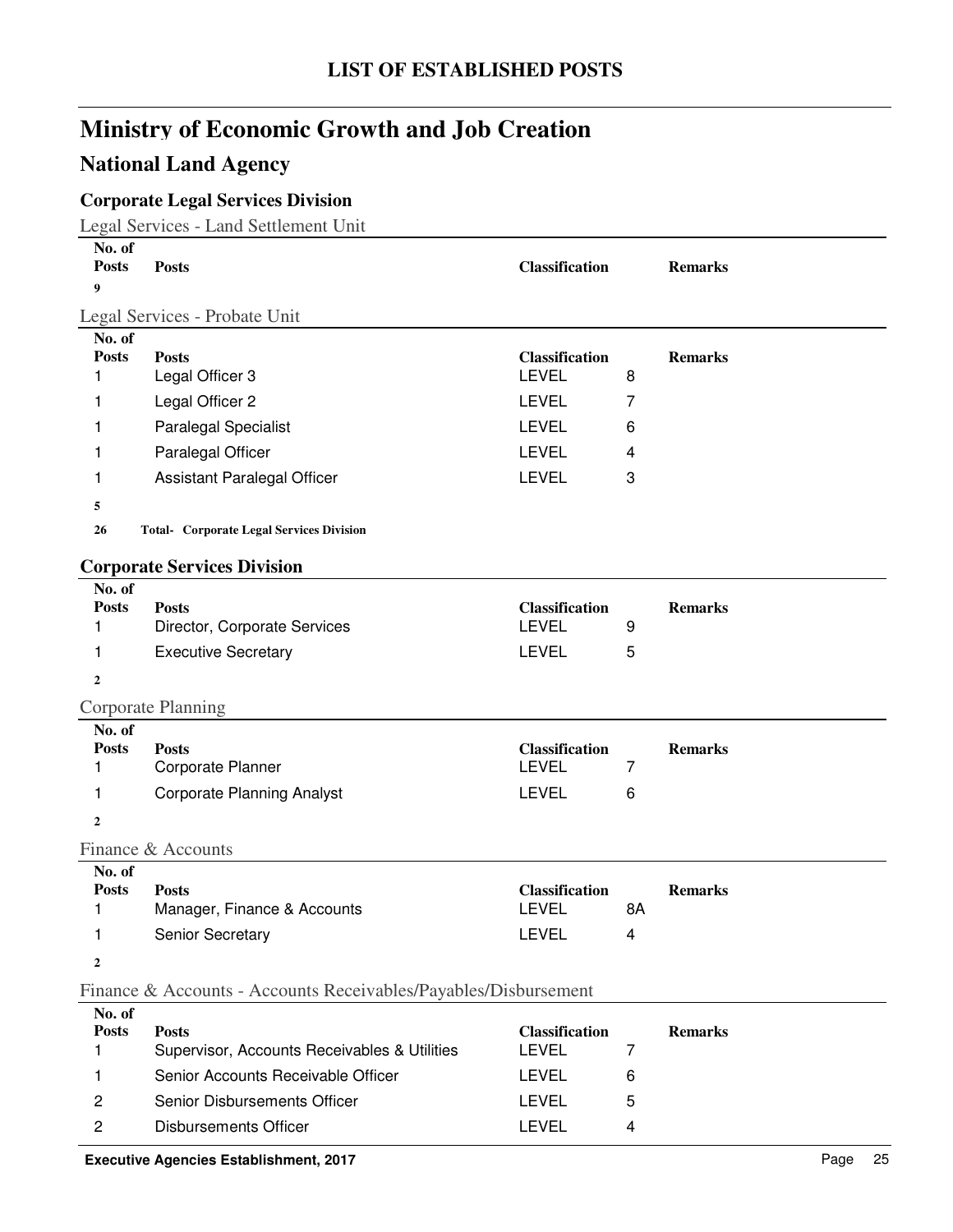### **National Land Agency**

### **Corporate Services Division**

Finance & Accounts - Accounts Receivables/Payables/Disbursement

| No. of<br><b>Posts</b><br>2 | <b>Posts</b><br>Receivable Officer              | <b>Classification</b><br><b>LEVEL</b> | 4              | <b>Remarks</b>                                                                                                                         |
|-----------------------------|-------------------------------------------------|---------------------------------------|----------------|----------------------------------------------------------------------------------------------------------------------------------------|
| 1                           | Cashier                                         | <b>LEVEL</b>                          | 3              |                                                                                                                                        |
| 9                           |                                                 |                                       |                |                                                                                                                                        |
|                             |                                                 |                                       |                |                                                                                                                                        |
| No. of                      | Finance & Accounts - Final Accounts & Reporting |                                       |                |                                                                                                                                        |
| <b>Posts</b>                | <b>Posts</b>                                    | <b>Classification</b>                 |                | <b>Remarks</b>                                                                                                                         |
| 1                           | Supervisor, Final Accounts & Reporting          | <b>LEVEL</b>                          | 6              |                                                                                                                                        |
| 1                           | Senior Final Accounts Officer                   | <b>LEVEL</b>                          | 5              |                                                                                                                                        |
| 3                           | <b>Final Accounts Officer</b>                   | <b>LEVEL</b>                          | 4              |                                                                                                                                        |
| 5                           |                                                 |                                       |                |                                                                                                                                        |
|                             | Finance & Accounts - Property Accounts          |                                       |                |                                                                                                                                        |
| No. of<br><b>Posts</b><br>1 | <b>Posts</b><br>Supervisor, Property Accounts   | <b>Classification</b><br><b>LEVEL</b> | 7              | <b>Remarks</b>                                                                                                                         |
| $\overline{c}$              | Senior Property Accounts Officer                | <b>LEVEL</b>                          | 5              |                                                                                                                                        |
| $\overline{c}$              | <b>Property Accounts Officer</b>                | <b>LEVEL</b>                          | 4              |                                                                                                                                        |
| 1                           | <b>Assistant Property Accounts Officer</b>      | <b>LEVEL</b>                          | 3              |                                                                                                                                        |
| 1                           | Cashier                                         | <b>LEVEL</b>                          | 3              |                                                                                                                                        |
| 7                           |                                                 |                                       |                |                                                                                                                                        |
|                             | Finance & Accounts - Salaries/Payroll           |                                       |                |                                                                                                                                        |
| No. of                      |                                                 |                                       |                |                                                                                                                                        |
| <b>Posts</b><br>1           | <b>Posts</b><br>Supervisor, Payroll             | <b>Classification</b><br><b>LEVEL</b> | $\overline{7}$ | <b>Remarks</b>                                                                                                                         |
| 1                           | Senior Salaries Officer                         | <b>LEVEL</b>                          | 5              |                                                                                                                                        |
| 3                           | <b>Salaries Officer</b>                         | <b>LEVEL</b>                          | 4              |                                                                                                                                        |
|                             |                                                 |                                       |                |                                                                                                                                        |
| 5                           |                                                 |                                       |                |                                                                                                                                        |
|                             | <b>Management Accounts</b>                      |                                       |                |                                                                                                                                        |
| No. of<br><b>Posts</b><br>1 | <b>Posts</b><br>Management Accountant           | <b>Classification</b><br><b>LEVEL</b> | 8              | <b>Remarks</b><br>Post [# 140389] previously<br>listed under Finance &<br>Accounts in previous Executive<br>Agency Establishment 2015. |
| 1                           | <b>Cashier Supervisor</b>                       | <b>LEVEL</b>                          | 6              | Post [# 140409] previously<br>listed under Finance &<br>Accounts - Collections in<br>previous Executive Agency<br>Establishment 2015.  |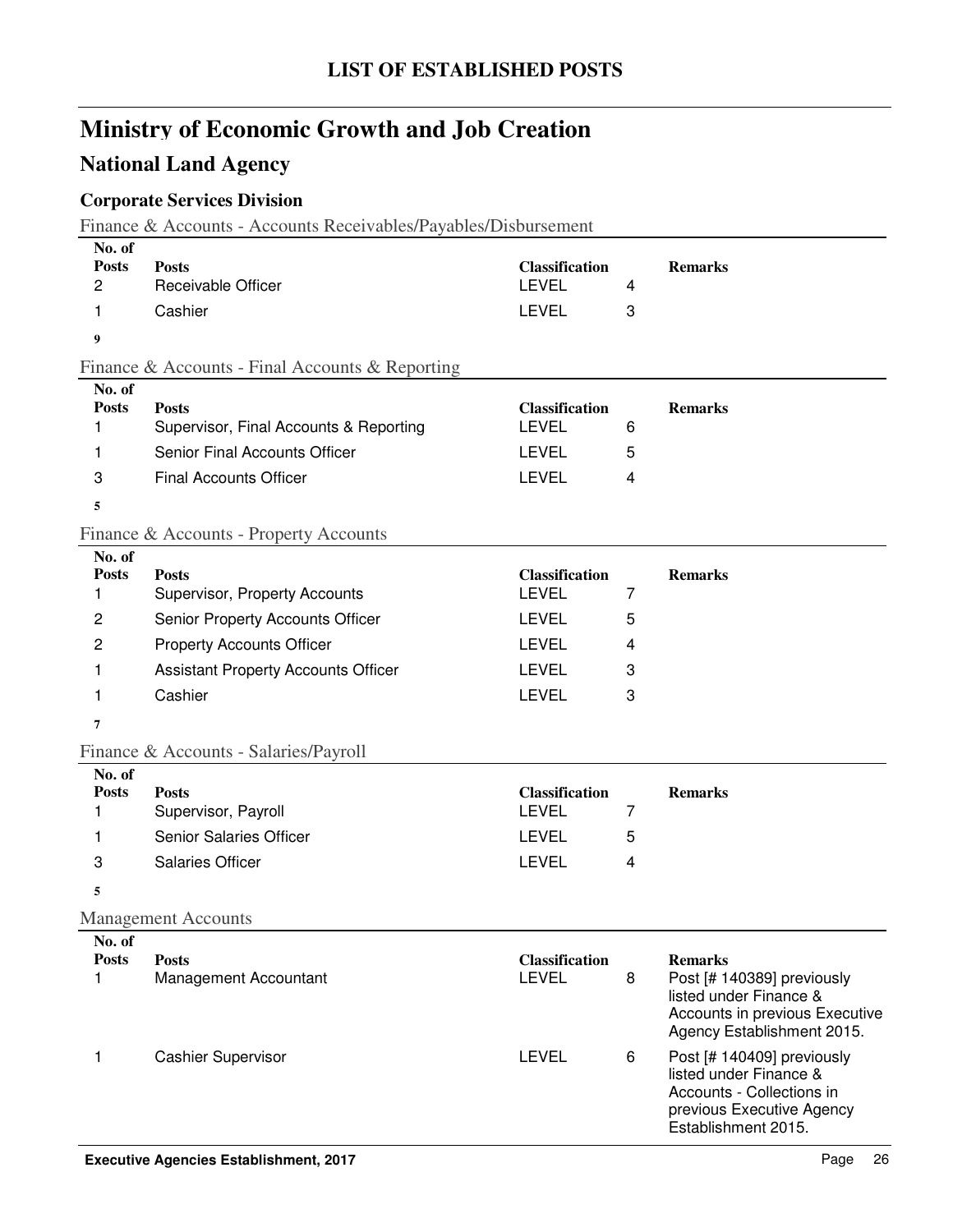### **National Land Agency**

### **Corporate Services Division**

Management Accounts

| No. of            |                                                               |                                       |                |                                                                                                                                                         |
|-------------------|---------------------------------------------------------------|---------------------------------------|----------------|---------------------------------------------------------------------------------------------------------------------------------------------------------|
| <b>Posts</b><br>6 | <b>Posts</b><br>Cashier                                       | <b>Classification</b><br><b>LEVEL</b> | 3              | <b>Remarks</b><br>Post [# 140409] previously<br>listed under Finance &<br>Accounts - Collections in<br>previous Executive Agency<br>Establishment 2015. |
| 8                 |                                                               |                                       |                |                                                                                                                                                         |
|                   | <b>Operations Branch</b>                                      |                                       |                |                                                                                                                                                         |
| No. of            |                                                               |                                       |                |                                                                                                                                                         |
| <b>Posts</b>      | <b>Posts</b>                                                  | <b>Classification</b><br><b>LEVEL</b> |                | <b>Remarks</b>                                                                                                                                          |
| 1                 | <b>Operations Manager</b>                                     |                                       | 8              |                                                                                                                                                         |
| 1                 | <b>Transport Supervisor</b>                                   | LEVEL                                 | 5              |                                                                                                                                                         |
| 1                 | Senior Records Officer                                        | <b>LEVEL</b>                          | 4              |                                                                                                                                                         |
| 1                 | Senior Secretary                                              | <b>LEVEL</b>                          | 4              |                                                                                                                                                         |
| 1                 | Senior Driver                                                 | LEVEL                                 | 3              |                                                                                                                                                         |
| 13                | <b>Driver</b>                                                 | <b>LEVEL</b>                          | 2              |                                                                                                                                                         |
| 18                |                                                               |                                       |                |                                                                                                                                                         |
|                   | <b>Operations Branch - Corporate Services /Land Valuation</b> |                                       |                |                                                                                                                                                         |
| No. of            |                                                               |                                       |                |                                                                                                                                                         |
| <b>Posts</b>      | <b>Posts</b>                                                  | <b>Classification</b>                 |                | <b>Remarks</b>                                                                                                                                          |
| 1                 | Administrator                                                 | <b>LEVEL</b>                          | 6              |                                                                                                                                                         |
| 1                 | Document Management Administrator                             | <b>LEVEL</b>                          | 6              | Post [# 140507] previously<br>listed under Operations Branch<br>in previous Executive Agency<br>Establishment 2015.                                     |
| 1                 | Maintenance Supervisor                                        | <b>LEVEL</b>                          | 5              |                                                                                                                                                         |
| 1                 | Maintenance Technician                                        | <b>LEVEL</b>                          | 4              |                                                                                                                                                         |
| 1                 | Telephone Operator                                            | <b>LEVEL</b>                          | 3              |                                                                                                                                                         |
| 3                 | <b>Records Officer</b>                                        | <b>LEVEL</b>                          | 3              |                                                                                                                                                         |
| 1                 | Maintenance Assistant                                         | <b>LEVEL</b>                          | $\overline{c}$ |                                                                                                                                                         |
| 4                 | Attendant                                                     | LEVEL                                 | 1              |                                                                                                                                                         |
| $\overline{c}$    | Gardener                                                      | <b>LEVEL</b>                          | 1              |                                                                                                                                                         |
| 15                |                                                               |                                       |                |                                                                                                                                                         |
|                   |                                                               |                                       |                |                                                                                                                                                         |

Operations Branch - Estate Management/Corporate Legal Complex

| No. of       |                           |                       |                |
|--------------|---------------------------|-----------------------|----------------|
| <b>Posts</b> | <b>Posts</b>              | <b>Classification</b> | <b>Remarks</b> |
|              | Administrator             | LEVEL<br>6            |                |
|              | <b>Records Supervisor</b> | LEVEL<br>5            |                |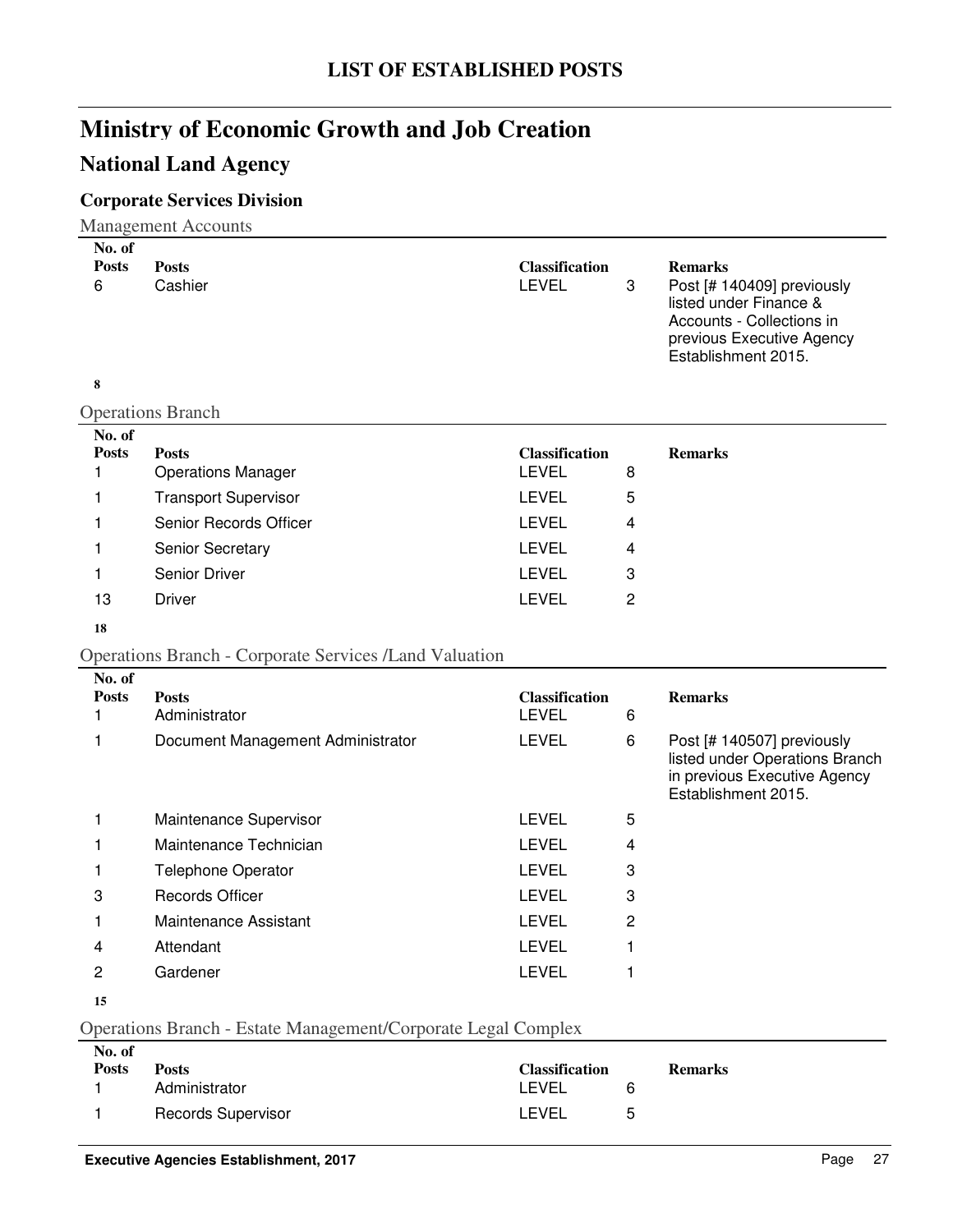### **National Land Agency**

#### **Corporate Services Division**

Operations Branch - Estate Management/Corporate Legal Complex

| No. of       |                           |                       |   |                |
|--------------|---------------------------|-----------------------|---|----------------|
| <b>Posts</b> | <b>Posts</b>              | <b>Classification</b> |   | <b>Remarks</b> |
|              | Maintenance Technician    | LEVEL                 | 4 |                |
| 2            | Senior Records Officer    | LEVEL                 | 4 |                |
| 3            | <b>Records Officer</b>    | <b>LEVEL</b>          | 3 |                |
|              | <b>Telephone Operator</b> | LEVEL                 | 3 |                |
|              | Maintenance Assistant     | <b>LEVEL</b>          | 2 |                |
| 4            | Attendant                 | <b>LEVEL</b>          |   |                |
|              | Gardener                  | LEVEL                 |   |                |
|              |                           |                       |   |                |

#### 

#### Operations Branch - Housing & Accommodation

| No. of<br><b>Posts</b> | <b>Posts</b><br>Senior Building Officer | <b>Classification</b><br><b>LEVEL</b> | <b>Remarks</b> |
|------------------------|-----------------------------------------|---------------------------------------|----------------|
| 2                      | <b>Building Officer</b>                 | LEVEL                                 | 6              |
|                        | Senior Records Officer                  | LEVEL                                 | 4              |
|                        | <b>Senior Secretary</b>                 | LEVEL                                 | 4              |
|                        | Maintenance Assistant                   | LEVEL                                 | 2              |
|                        | Gardener                                | LEVEL                                 |                |

#### 

#### Operations Branch - Surveys Mapping/Land Titles/Business Services

| No. of       |                           |                       |   |                |
|--------------|---------------------------|-----------------------|---|----------------|
| <b>Posts</b> | <b>Posts</b>              | <b>Classification</b> |   | <b>Remarks</b> |
|              | Administrator             | <b>LEVEL</b>          | 6 |                |
|              | <b>Office Supervisor</b>  | <b>LEVEL</b>          | 5 |                |
|              | <b>Records Supervisor</b> | <b>LEVEL</b>          | 5 |                |
|              | Maintenance Technician    | <b>LEVEL</b>          | 4 |                |
|              | Senior Records Officer    | <b>LEVEL</b>          | 4 |                |
| 2            | Records Officer           | <b>LEVEL</b>          | 3 |                |
|              | Maintenance Assistant     | <b>LEVEL</b>          | 2 |                |
| 4            | Attendant                 | <b>LEVEL</b>          |   |                |
|              | Gardener                  | <b>LEVEL</b>          |   |                |
|              | <b>Office Attendant</b>   | <b>LEVEL</b>          |   |                |
|              |                           |                       |   |                |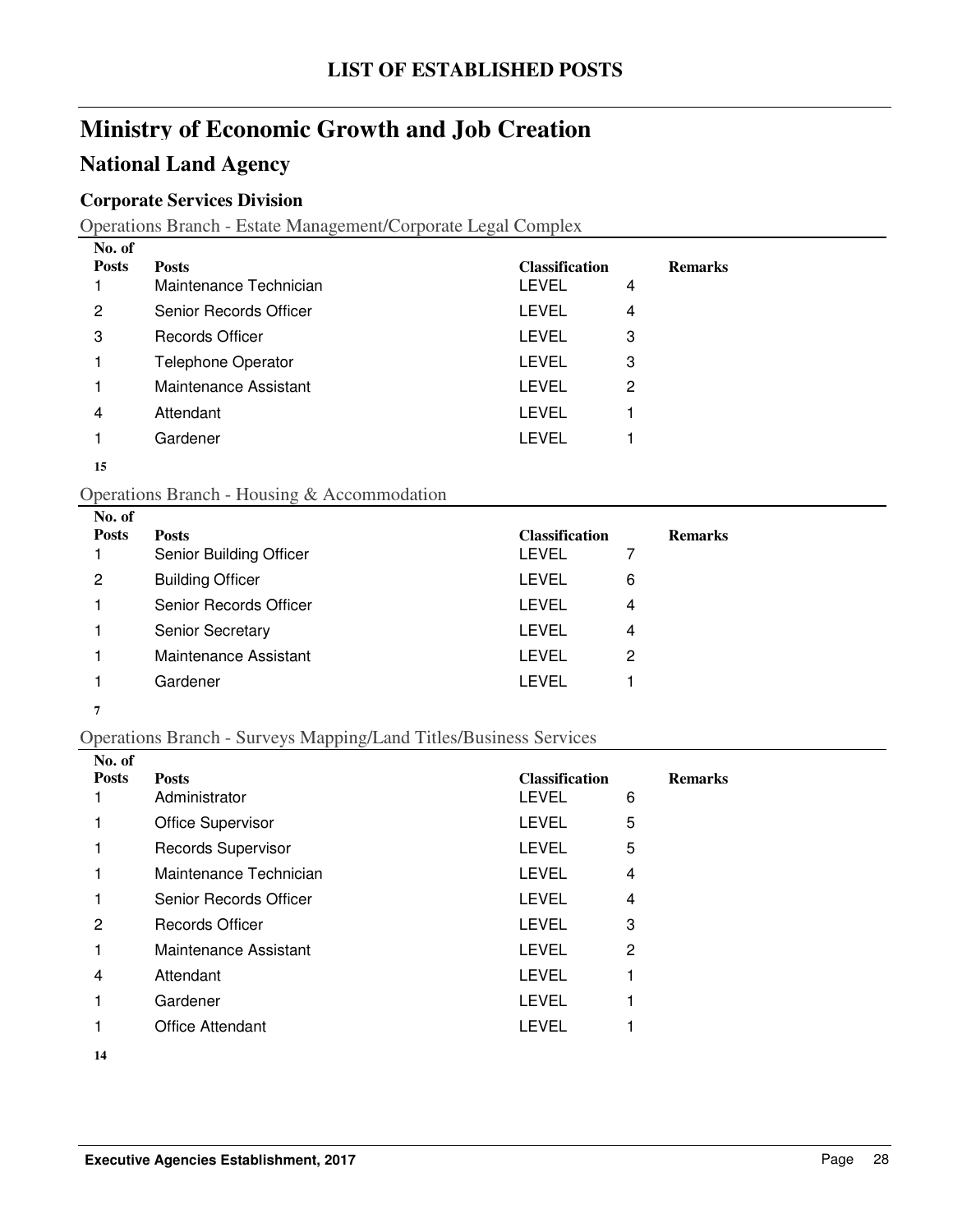# **National Land Agency**

### **Corporate Services Division**

Procurement

| No. of                 |                                                                  |                                       |    |                |
|------------------------|------------------------------------------------------------------|---------------------------------------|----|----------------|
| <b>Posts</b><br>1      | <b>Posts</b><br>Senior Procurement Officer                       | <b>Classification</b><br><b>LEVEL</b> | 7  | <b>Remarks</b> |
| 1                      | <b>Procurement Officer</b>                                       | <b>LEVEL</b>                          | 6  |                |
| $\mathbf{2}$           |                                                                  |                                       |    |                |
| 111                    | <b>Total- Corporate Services Division</b>                        |                                       |    |                |
|                        | <b>Estate Management Division</b>                                |                                       |    |                |
| No. of                 |                                                                  |                                       |    |                |
| <b>Posts</b>           | <b>Posts</b>                                                     | <b>Classification</b>                 |    | <b>Remarks</b> |
| 1                      | Director, Estate Management                                      | <b>LEVEL</b>                          | 9Α |                |
| 1                      | <b>Executive Secretary</b>                                       | <b>LEVEL</b>                          | 5  |                |
| 1                      | <b>Records Officer</b>                                           | <b>LEVEL</b>                          | 3  |                |
| 3                      |                                                                  |                                       |    |                |
|                        | <b>Property Administration Branch</b>                            |                                       |    |                |
| No. of<br><b>Posts</b> |                                                                  |                                       |    |                |
| 1                      | <b>Posts</b><br>Manager, Property Administration                 | <b>Classification</b><br><b>LEVEL</b> | 8A | <b>Remarks</b> |
| 1                      | Senior Secretary                                                 | <b>LEVEL</b>                          | 4  |                |
| $\mathbf{2}$           |                                                                  |                                       |    |                |
|                        | Property Administration Branch - Enforcement Squatter Management |                                       |    |                |
| No. of                 |                                                                  |                                       |    |                |
| <b>Posts</b>           | <b>Posts</b>                                                     | <b>Classification</b>                 |    | <b>Remarks</b> |
| 1                      | <b>Property Administrator</b>                                    | <b>LEVEL</b>                          | 6  |                |
| $\overline{c}$         | <b>Enforcement Officer</b>                                       | <b>LEVEL</b>                          | 4  |                |
| 3                      |                                                                  |                                       |    |                |
|                        | Property Administration Branch - Crown Land Management           |                                       |    |                |
| No. of<br><b>Posts</b> |                                                                  | <b>Classification</b>                 |    | <b>Remarks</b> |
| 1                      | <b>Posts</b><br>Senior Property Administrator                    | <b>LEVEL</b>                          | 7  |                |
| 2                      | <b>Property Administrator</b>                                    | LEVEL                                 | 6  |                |
| 4                      | Assistant Property Administrator                                 | <b>LEVEL</b>                          | 4  |                |
| 7                      |                                                                  |                                       |    |                |
|                        | Property Administration Branch - North East Region               |                                       |    |                |
| No. of                 |                                                                  |                                       |    |                |
| <b>Posts</b><br>1      | <b>Posts</b><br>Regional Lands Officer                           | <b>Classification</b><br><b>LEVEL</b> | 6  | <b>Remarks</b> |
|                        | Senior Lands Officer                                             | <b>LEVEL</b>                          |    |                |
| 3                      |                                                                  |                                       | 5  |                |
| 4                      | Lands Officer                                                    | <b>LEVEL</b>                          | 4  |                |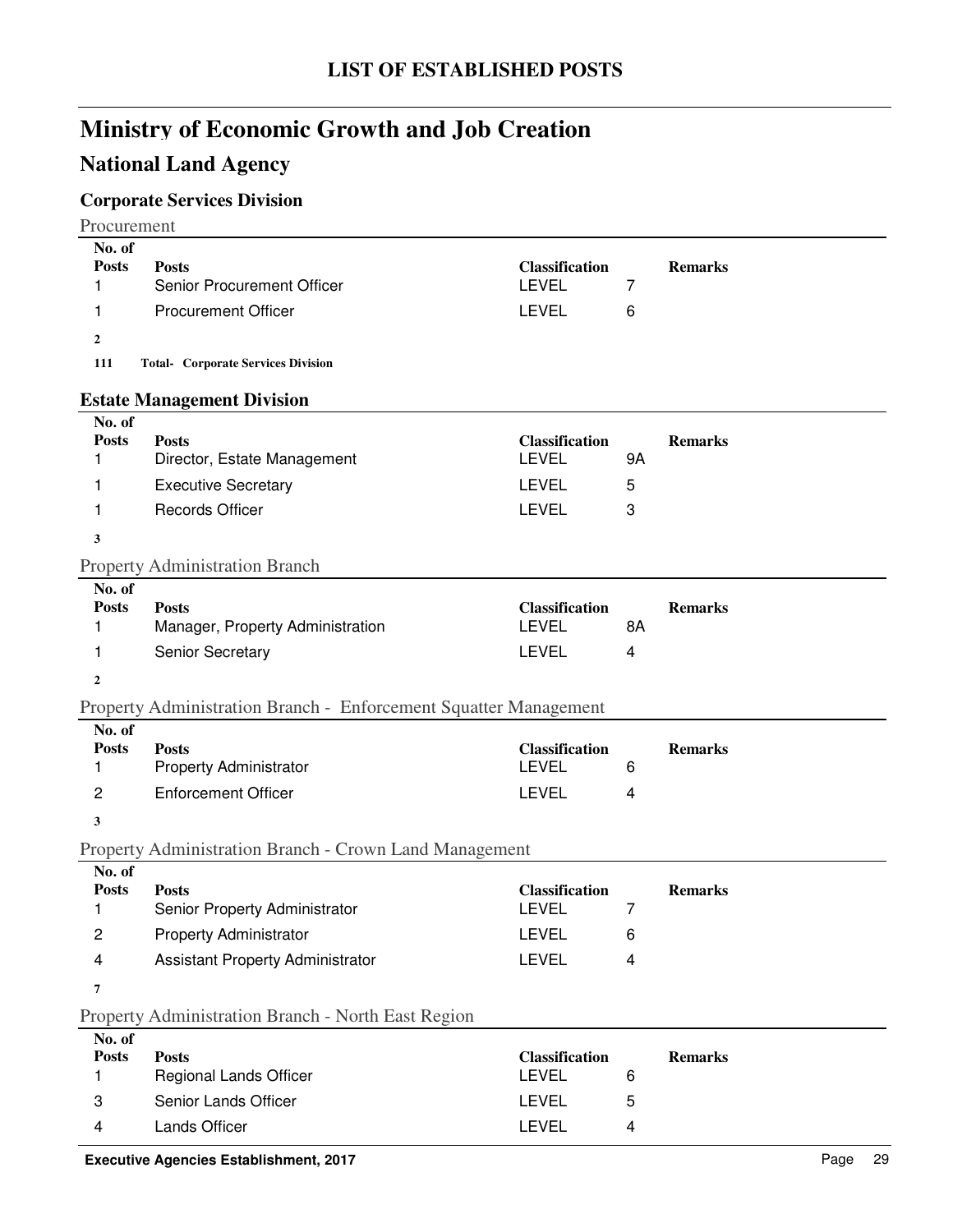### **National Land Agency**

#### **Estate Management Division**

Property Administration Branch - North East Region

| No. of       |                         |                       |   |                |
|--------------|-------------------------|-----------------------|---|----------------|
| <b>Posts</b> | <b>Posts</b>            | <b>Classification</b> |   | <b>Remarks</b> |
|              | <b>Accounting Clerk</b> | LEVEL                 | 3 |                |
|              | Secretary               | LEVEL                 | 3 |                |
| 2            | Ranger                  | LEVEL                 | 2 |                |
|              |                         |                       |   |                |

#### **12**

Property Administration Branch - South East Region

| No. of       |                               |                       |   |                |  |
|--------------|-------------------------------|-----------------------|---|----------------|--|
| <b>Posts</b> | <b>Posts</b>                  | <b>Classification</b> |   | <b>Remarks</b> |  |
|              | <b>Regional Lands Officer</b> | LEVEL                 | 6 |                |  |
| 3            | Senior Lands Officer          | LEVEL                 | 5 |                |  |
| 5            | <b>Lands Officer</b>          | LEVEL                 | 4 |                |  |
|              | <b>Accounting Clerk</b>       | LEVEL                 | 3 |                |  |
|              | Secretary                     | LEVEL                 | 3 |                |  |
| 3            | Ranger                        | LEVEL                 | 2 |                |  |
|              |                               |                       |   |                |  |

#### **14**

#### Property Administration Branch - South Region

| No. of       |                         |                       |   |                |
|--------------|-------------------------|-----------------------|---|----------------|
| <b>Posts</b> | <b>Posts</b>            | <b>Classification</b> |   | <b>Remarks</b> |
|              | Regional Lands Officer  | <b>LEVEL</b>          | 6 |                |
| 3            | Senior Lands Officer    | <b>LEVEL</b>          | 5 |                |
| 6            | <b>Lands Officer</b>    | LEVEL                 | 4 |                |
|              | <b>Accounting Clerk</b> | <b>LEVEL</b>          | 3 |                |
|              | Secretary               | LEVEL                 | 3 |                |
| 2            | Ranger                  | LEVEL                 | 2 |                |
|              |                         |                       |   |                |

#### **14**

#### Property Administration Branch - West Region

| No. of       |                               |                       |   |                |
|--------------|-------------------------------|-----------------------|---|----------------|
| <b>Posts</b> | <b>Posts</b>                  | <b>Classification</b> |   | <b>Remarks</b> |
|              | <b>Regional Lands Officer</b> | <b>LEVEL</b>          | 6 |                |
| 4            | Senior Lands Officer          | <b>LEVEL</b>          | 5 |                |
| 4            | Lands Officer                 | <b>LEVEL</b>          | 4 |                |
|              | <b>Accounting Clerk</b>       | <b>LEVEL</b>          | 3 |                |
|              | Secretary                     | <b>LEVEL</b>          | 3 |                |
| 3            | Ranger                        | <b>LEVEL</b>          | 2 |                |
| 14           |                               |                       |   |                |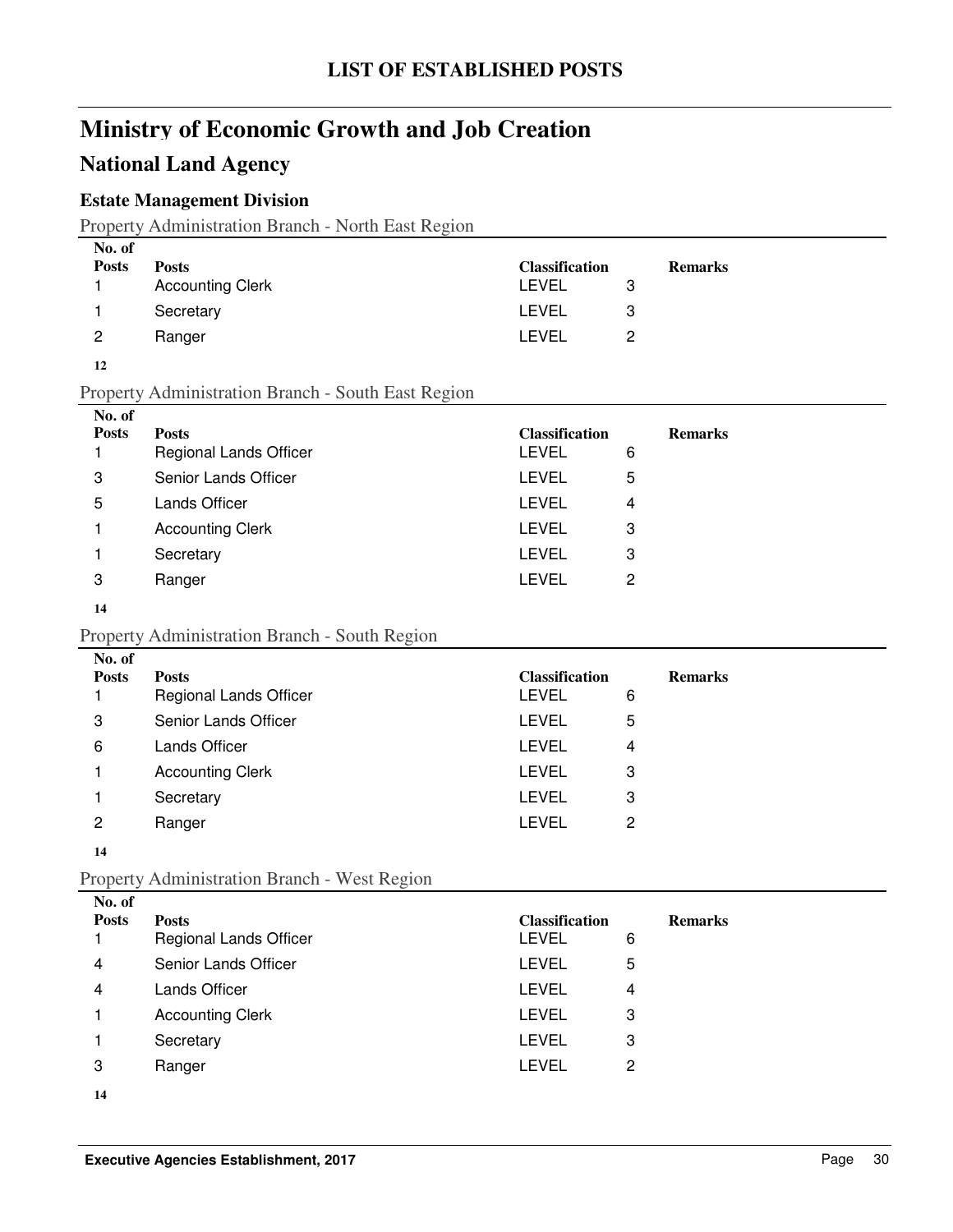### **National Land Agency**

### **Estate Management Division**

Property Services Branch

| No. of<br><b>Posts</b> | <b>Posts</b>                                                        | <b>Classification</b>                 |    | <b>Remarks</b> |
|------------------------|---------------------------------------------------------------------|---------------------------------------|----|----------------|
| 1                      | Manager, Property Services                                          | <b>LEVEL</b>                          | 8A |                |
| 1                      | Senior Secretary                                                    | <b>LEVEL</b>                          | 4  |                |
| $\boldsymbol{2}$       |                                                                     |                                       |    |                |
|                        | <b>Property Services Branch - Divestment Services</b>               |                                       |    |                |
| No. of                 |                                                                     |                                       |    |                |
| <b>Posts</b>           | <b>Posts</b>                                                        | <b>Classification</b>                 |    | <b>Remarks</b> |
| 1                      | Senior Divestment Administrator                                     | <b>LEVEL</b>                          | 7  |                |
| 2                      | <b>Property Administrator</b>                                       | <b>LEVEL</b>                          | 6  |                |
| 4                      | Assistant Property Administrator                                    | <b>LEVEL</b>                          | 4  |                |
| 7                      |                                                                     |                                       |    |                |
|                        | <b>Property Services Branch - Mapping Unit</b>                      |                                       |    |                |
| No. of                 |                                                                     |                                       |    |                |
| <b>Posts</b><br>2      | <b>Posts</b><br><b>Assistant Surveyor</b>                           | <b>Classification</b><br><b>LEVEL</b> | 5  | <b>Remarks</b> |
| 1                      | Draughtsman                                                         | <b>LEVEL</b>                          | 4  |                |
| 1                      | Map Clerk                                                           | <b>LEVEL</b>                          | 3  |                |
| 4                      |                                                                     |                                       |    |                |
|                        | <b>Property Services Branch - Property Management Services Unit</b> |                                       |    |                |
| No. of                 |                                                                     |                                       |    |                |
| <b>Posts</b>           | <b>Posts</b>                                                        | <b>Classification</b>                 |    | <b>Remarks</b> |
| 1                      | Senior Property Administrator                                       | <b>LEVEL</b>                          | 7  |                |
| $\overline{c}$         | <b>Property Administrator</b>                                       | <b>LEVEL</b>                          | 6  |                |
| 1                      | <b>Records Officer</b>                                              | <b>LEVEL</b>                          | 3  |                |
| 4                      |                                                                     |                                       |    |                |
|                        | Property Services Branch - Strategic Portfolio Management           |                                       |    |                |
| No. of                 |                                                                     |                                       |    |                |
| <b>Posts</b>           | <b>Posts</b>                                                        | <b>Classification</b><br><b>LEVEL</b> |    | <b>Remarks</b> |
|                        | Senior Property Administrator                                       |                                       | 7  |                |
| 1                      | <b>Property Administrator</b>                                       | <b>LEVEL</b>                          | 6  |                |
| 1                      | <b>Assistant Property Administrator</b>                             | <b>LEVEL</b>                          | 4  |                |
| 3                      |                                                                     |                                       |    |                |
| 89                     | <b>Total- Estate Management Division</b>                            |                                       |    |                |
|                        | <b>Executive Management</b>                                         |                                       |    |                |
| No. of                 |                                                                     |                                       |    |                |
| <b>Posts</b>           | <b>Posts</b><br><b>Chief Executive Officer</b>                      | <b>Classification</b><br>LEVEL        | 10 | <b>Remarks</b> |
| 1                      |                                                                     |                                       |    |                |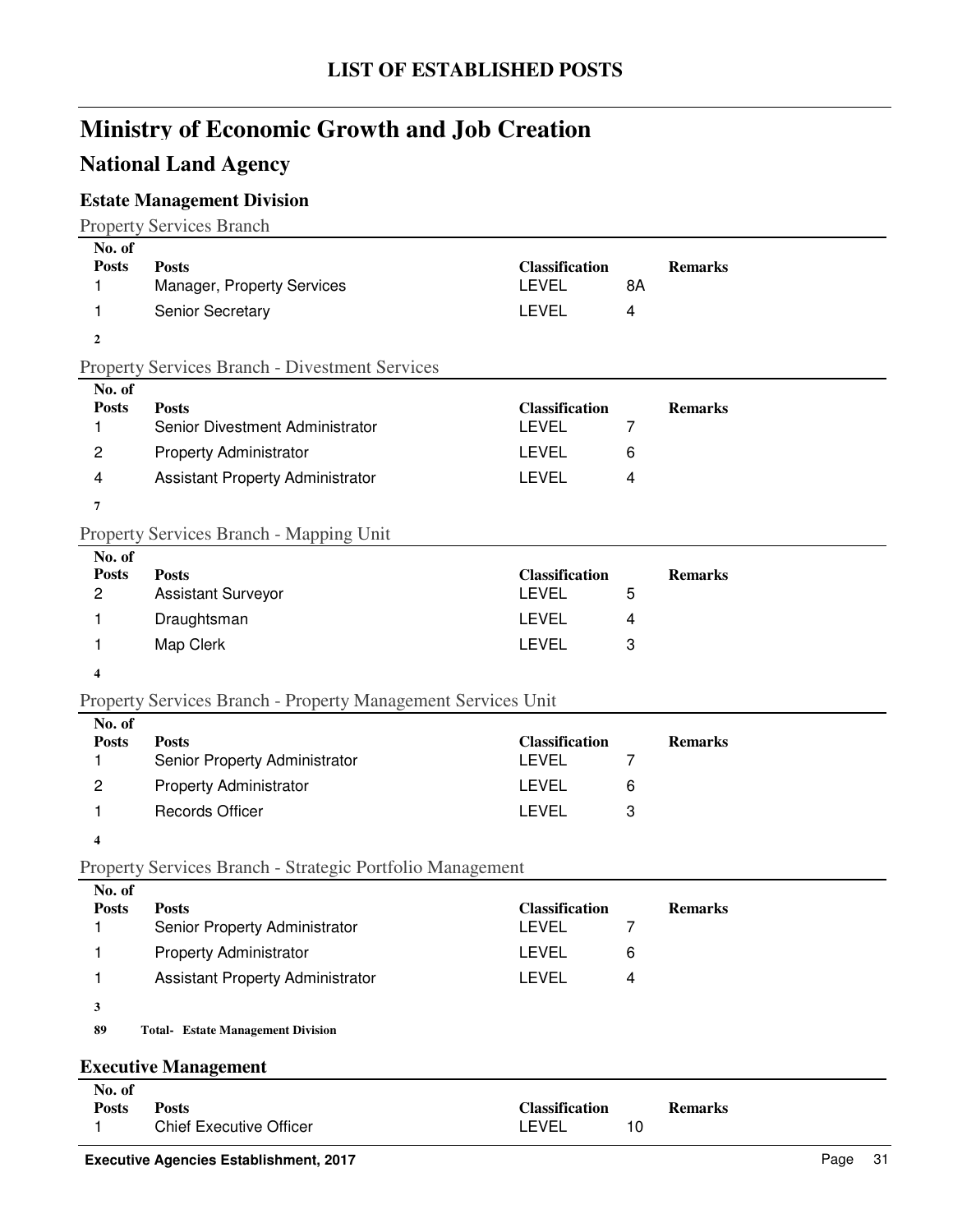### **National Land Agency**

#### **Executive Management**

| No. of             |                                    |                       |   |                |
|--------------------|------------------------------------|-----------------------|---|----------------|
| <b>Posts</b>       | <b>Posts</b>                       | <b>Classification</b> |   | <b>Remarks</b> |
|                    | <b>Project Specialist</b>          | LEVEL                 | 8 |                |
|                    | Administrative Assistant           | LEVEL                 | 6 |                |
|                    | <b>Senior Secretary</b>            | LEVEL                 | 4 |                |
| $\overline{\bf 4}$ |                                    |                       |   |                |
| 4                  | <b>Total- Executive Management</b> |                       |   |                |

#### **Human Resource Management & Development**

| No. of<br><b>Posts</b> | <b>Posts</b><br>Director, Human Resource Management &<br>Development | <b>Classification</b><br><b>LEVEL</b> | 8A | <b>Remarks</b> |
|------------------------|----------------------------------------------------------------------|---------------------------------------|----|----------------|
|                        | <b>Executive Secretary</b>                                           | LEVEL                                 | 5  |                |
|                        | <b>Senior Secretary</b>                                              | LEVEL                                 | 4  |                |
|                        | Secretary                                                            | LEVEL                                 | 3  |                |
| 4                      |                                                                      |                                       |    |                |

#### Employee Relations & Benefits

| No. of       |                                        |                       |                |
|--------------|----------------------------------------|-----------------------|----------------|
| <b>Posts</b> | <b>Posts</b>                           | <b>Classification</b> | <b>Remarks</b> |
|              | Manager, Employee Relations & Benefits | LEVEL                 |                |
|              | Assistant Human Resource Officer       | LEVEL                 | 6              |
|              |                                        |                       |                |

#### Human Resource Development

| No. of       |                                    |                       |                |
|--------------|------------------------------------|-----------------------|----------------|
| <b>Posts</b> | <b>Posts</b>                       | <b>Classification</b> | <b>Remarks</b> |
|              | Human Resource Development Officer | LEVEL                 |                |
|              | Human Resource Development Officer | LEVEL                 |                |

**2**

#### Human Resource Management

| No. of       |                                           |                       |   |                |
|--------------|-------------------------------------------|-----------------------|---|----------------|
| <b>Posts</b> | <b>Posts</b>                              | <b>Classification</b> |   | <b>Remarks</b> |
|              | Senior, Human Resource Management Officer | <b>LEVEL</b>          |   |                |
|              | Human Resource Management Officer         | LEVEL                 | 6 |                |
|              | Data Management Officer                   | LEVEL                 | 5 |                |
| 3            | Senior Records Officer                    | LEVEL                 | 4 |                |
| 5            | <b>Records Officer</b>                    | LEVEL                 | 3 |                |
| 11           |                                           |                       |   |                |

19 Total- Human Resource Management & Development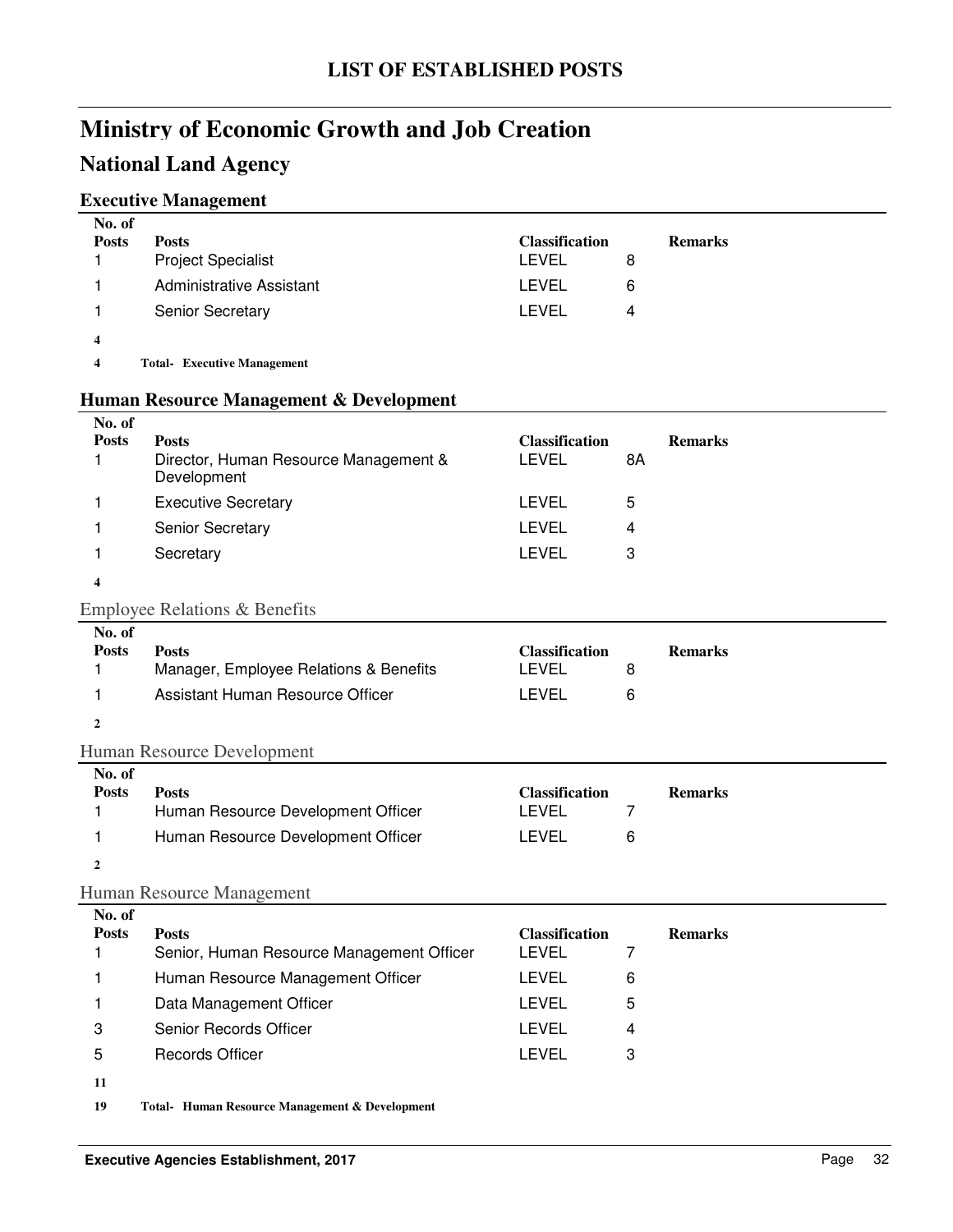### **National Land Agency**

### **Information & Communication Technology**

| No. of<br><b>Posts</b><br>1                                          | <b>Posts</b><br>Director, Information & Communication<br>Technology                                                 | <b>Classification</b><br><b>LEVEL</b>                                 | 9           | <b>Remarks</b> |  |
|----------------------------------------------------------------------|---------------------------------------------------------------------------------------------------------------------|-----------------------------------------------------------------------|-------------|----------------|--|
| 1                                                                    | <b>Executive Secretary</b>                                                                                          | <b>LEVEL</b>                                                          | 5           |                |  |
| 1                                                                    | Senior Secretary                                                                                                    | <b>LEVEL</b>                                                          | 4           |                |  |
| 3                                                                    |                                                                                                                     |                                                                       |             |                |  |
|                                                                      | <b>Information Services</b>                                                                                         |                                                                       |             |                |  |
| No. of<br><b>Posts</b><br>1<br>1                                     | <b>Posts</b><br>Manager, Information Services                                                                       | <b>Classification</b><br><b>LEVEL</b>                                 | 8           | <b>Remarks</b> |  |
|                                                                      | <b>Information Services-Application Development Unit</b>                                                            |                                                                       |             |                |  |
| No. of<br><b>Posts</b><br>$\overline{c}$<br>1<br>$\overline{c}$<br>5 | <b>Posts</b><br>Senior Applications Developer<br><b>Spatial Developer</b><br><b>Systems Architect</b>               | <b>Classification</b><br><b>LEVEL</b><br><b>LEVEL</b><br><b>LEVEL</b> | 7<br>7<br>6 | <b>Remarks</b> |  |
|                                                                      | Information Services-Database & Spatial Administration                                                              |                                                                       |             |                |  |
| No. of<br><b>Posts</b><br>1<br>1                                     | <b>Posts</b><br>Senior Database Administrator<br>Relational Database Administrator                                  | <b>Classification</b><br><b>LEVEL</b><br><b>LEVEL</b>                 | 7<br>6      | <b>Remarks</b> |  |
| 1                                                                    | Spatial Database Administrator                                                                                      | <b>LEVEL</b>                                                          | 6           |                |  |
| 3                                                                    | Information Services- Quality Assurance & Support                                                                   |                                                                       |             |                |  |
| No. of<br><b>Posts</b><br>1<br>3<br>1<br>5                           | <b>Posts</b><br><b>Systems Analyst</b><br><b>Application Support Specialist</b><br><b>Quality Assurance Analyst</b> | <b>Classification</b><br><b>LEVEL</b><br><b>LEVEL</b><br><b>LEVEL</b> | 7<br>6<br>6 | <b>Remarks</b> |  |
| <b>System Support- Network Administration</b>                        |                                                                                                                     |                                                                       |             |                |  |
| No. of                                                               |                                                                                                                     |                                                                       |             |                |  |
| <b>Posts</b><br>1<br>1                                               | <b>Posts</b><br><b>Network Security Specialist</b><br>Network Administrator                                         | <b>Classification</b><br><b>LEVEL</b><br><b>LEVEL</b>                 | 7<br>6      | <b>Remarks</b> |  |
| 2                                                                    |                                                                                                                     |                                                                       |             |                |  |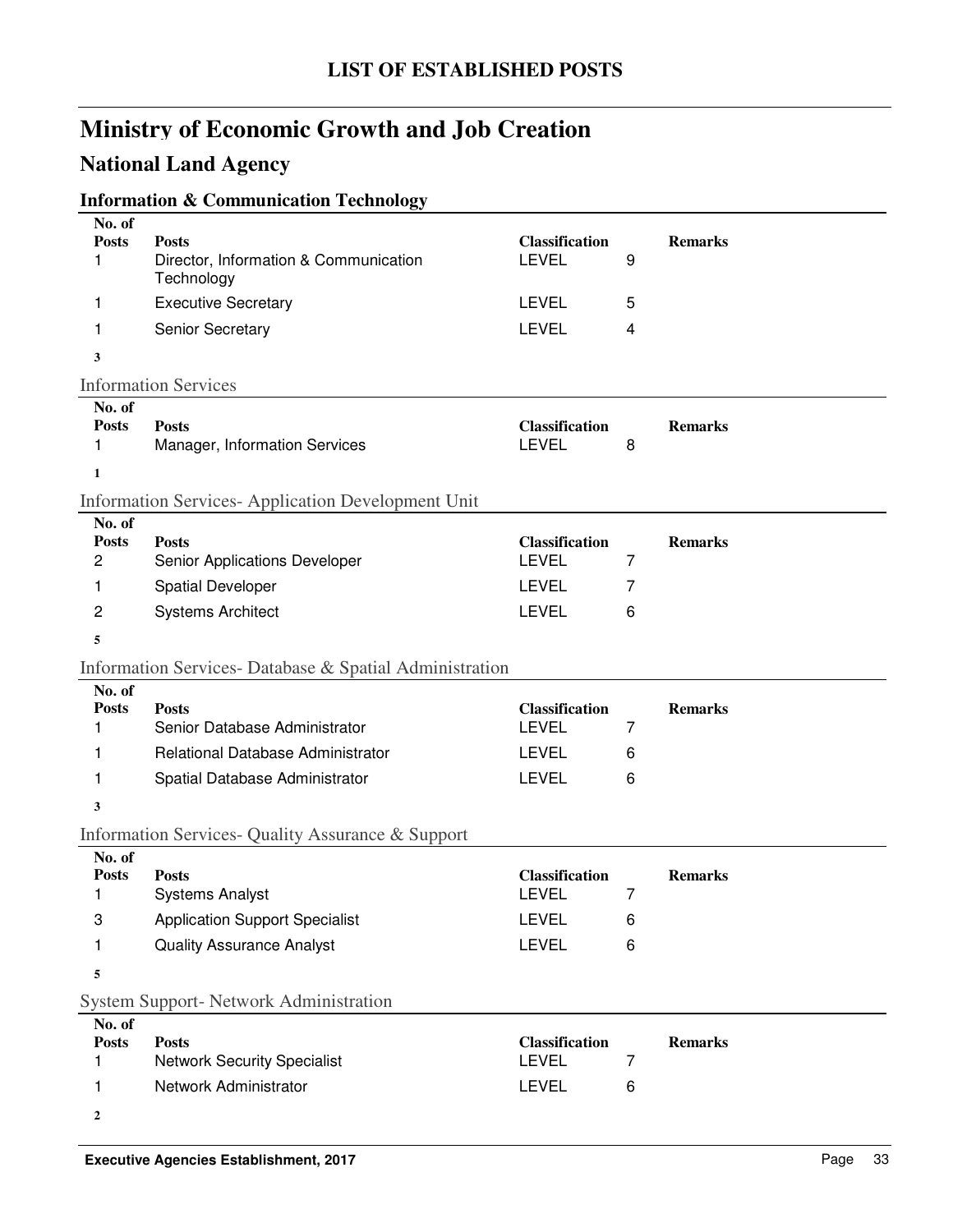## **National Land Agency**

### **Information & Communication Technology**

System Support- Server Support

| No. of<br><b>Posts</b> | <b>Posts</b>                                             | <b>Classification</b> |                | <b>Remarks</b> |
|------------------------|----------------------------------------------------------|-----------------------|----------------|----------------|
| 1                      | Senior Server Support Specialist                         | <b>LEVEL</b>          | 7              |                |
| 1                      | Server Support Specialist                                | <b>LEVEL</b>          | 6              |                |
| $\overline{2}$         |                                                          |                       |                |                |
|                        | <b>System Support-Technology Support</b>                 |                       |                |                |
| No. of                 |                                                          |                       |                |                |
| <b>Posts</b>           | <b>Posts</b>                                             | <b>Classification</b> |                | <b>Remarks</b> |
| 1                      | Senior Technology Support Specialist                     | <b>LEVEL</b>          | $\overline{7}$ |                |
| 5                      | <b>Client Support Technologist</b>                       | <b>LEVEL</b>          | 6              |                |
| 6                      |                                                          |                       |                |                |
|                        | <b>Systems Support</b>                                   |                       |                |                |
| No. of                 |                                                          |                       |                |                |
| <b>Posts</b>           | <b>Posts</b>                                             | <b>Classification</b> |                | <b>Remarks</b> |
| 1                      | Manager, Systems Support                                 | <b>LEVEL</b>          | 8              |                |
| 1                      | <b>Operations Support Specialist</b>                     | <b>LEVEL</b>          | 6              |                |
| $\boldsymbol{2}$       |                                                          |                       |                |                |
| 29                     | <b>Total- Information &amp; Communication Technology</b> |                       |                |                |
|                        | <b>Internal Audit</b>                                    |                       |                |                |
| No. of                 |                                                          |                       |                |                |
| <b>Posts</b>           | <b>Posts</b>                                             | <b>Classification</b> |                | <b>Remarks</b> |
| 1                      | <b>Chief Internal Auditor</b>                            | <b>LEVEL</b>          | 8A             |                |
| $\overline{c}$         | Senior Auditor                                           | <b>LEVEL</b>          | $\overline{7}$ |                |
| 1                      | <b>Systems Auditor</b>                                   | <b>LEVEL</b>          | 7              |                |
| 5                      | Auditor                                                  | <b>LEVEL</b>          | 6              |                |
| 1                      | <b>Assistant Auditor</b>                                 | <b>LEVEL</b>          | 5              |                |
| 10                     |                                                          |                       |                |                |
| 10                     | <b>Total- Internal Audit</b>                             |                       |                |                |
|                        | <b>Land Titles Division</b>                              |                       |                |                |
| No. of                 |                                                          |                       |                |                |
| <b>Posts</b>           | <b>Posts</b>                                             | <b>Classification</b> |                | <b>Remarks</b> |
| 1                      | Director/Registrar of Titles                             | <b>LEVEL</b>          | <b>9A</b>      |                |

**2**

1 Executive Secretary **LEVEL** 5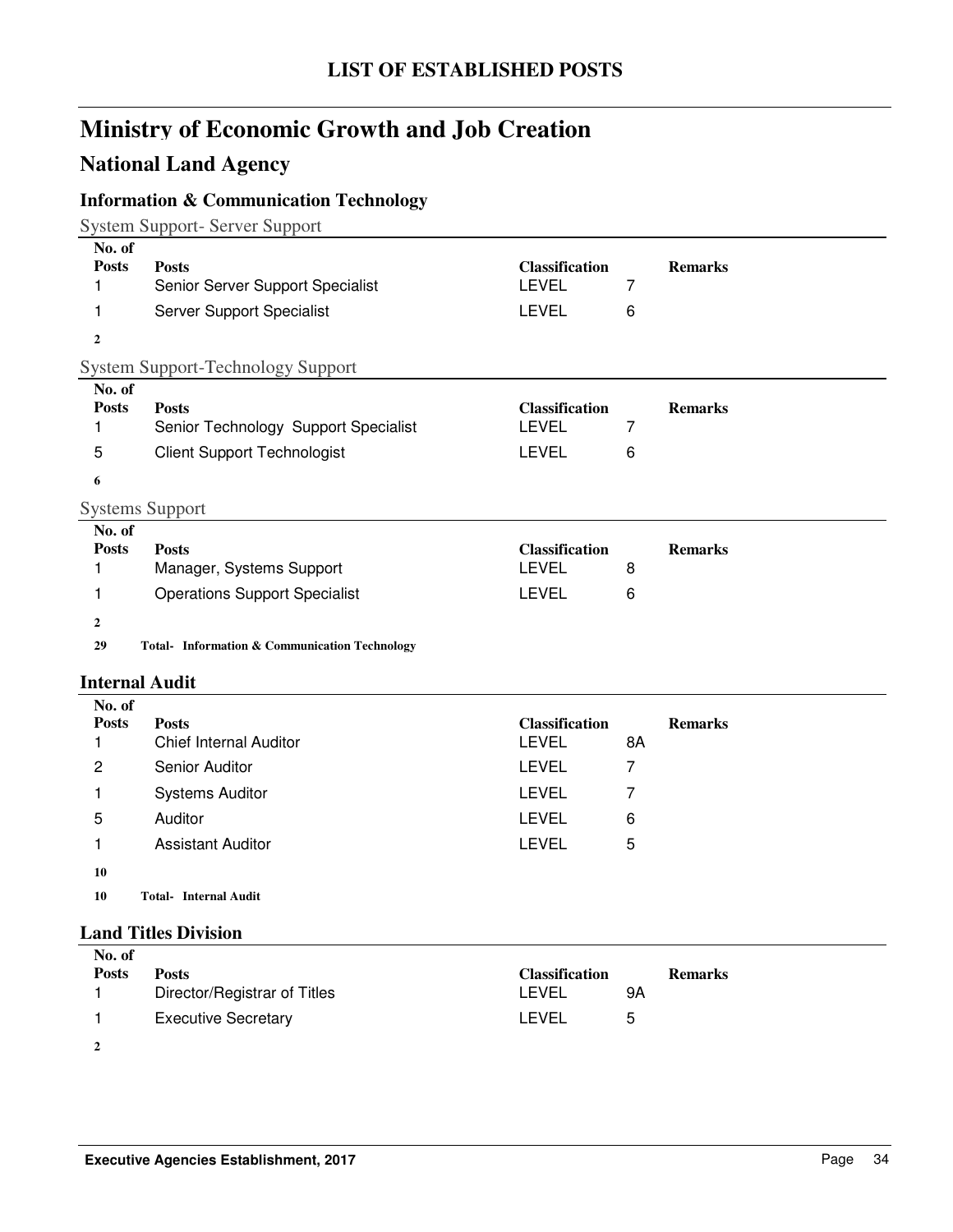# **National Land Agency**

### **Land Titles Division**

| No. of<br><b>Posts</b><br>1              | <b>Posts</b><br>Manager, Legal Application/Senior Deputy                     | <b>Classification</b><br><b>LEVEL</b>                 | 8A                        | <b>Remarks</b> |
|------------------------------------------|------------------------------------------------------------------------------|-------------------------------------------------------|---------------------------|----------------|
|                                          | <b>Registrar of Titles</b>                                                   |                                                       |                           |                |
| 1                                        | Senior Secretary                                                             | <b>LEVEL</b>                                          | 4                         |                |
| $\mathbf{2}$                             |                                                                              |                                                       |                           |                |
|                                          | Legal Applications Branch - First Registration                               |                                                       |                           |                |
| No. of<br><b>Posts</b><br>1              | <b>Posts</b><br><b>Paralegal Specialist</b>                                  | <b>Classification</b><br><b>LEVEL</b>                 | 6                         | <b>Remarks</b> |
| 4                                        | <b>Application Officer</b>                                                   | <b>LEVEL</b>                                          | 4                         |                |
| 5                                        |                                                                              |                                                       |                           |                |
|                                          | Legal Applications Branch - Legal Unit                                       |                                                       |                           |                |
| No. of<br><b>Posts</b><br>$\overline{c}$ | <b>Posts</b><br>Legal Officer 3                                              | <b>Classification</b><br><b>LEVEL</b>                 | 8                         | <b>Remarks</b> |
| 1                                        | Manager, Legal Services                                                      | <b>LEVEL</b>                                          | 8A                        |                |
| 3                                        | Legal Officer 2                                                              | <b>LEVEL</b>                                          | 7                         |                |
| 1.                                       | Paralegal Specialist                                                         | <b>LEVEL</b>                                          | 6                         |                |
| 7                                        |                                                                              |                                                       |                           |                |
|                                          | Legal Applications Branch - New Title/Production                             |                                                       |                           |                |
| No. of<br><b>Posts</b><br>1<br>6         | <b>Posts</b><br>Supervisor, Legal Applications<br>Senior Application Officer | <b>Classification</b><br><b>LEVEL</b><br><b>LEVEL</b> | 6<br>5                    | <b>Remarks</b> |
| 7                                        |                                                                              |                                                       |                           |                |
|                                          | Legal Applications Branch - Processing Unit                                  |                                                       |                           |                |
| No. of<br><b>Posts</b><br>1              | <b>Posts</b><br><b>Paralegal Specialist</b>                                  | <b>Classification</b><br><b>LEVEL</b>                 | 6                         | <b>Remarks</b> |
| 4                                        | Senior Application Officer                                                   | <b>LEVEL</b>                                          | 5                         |                |
| $\overline{c}$                           | <b>Coding Officer</b>                                                        | LEVEL                                                 | 3                         |                |
| 1                                        | <b>Control Officer</b>                                                       | <b>LEVEL</b>                                          | $\ensuremath{\mathsf{3}}$ |                |
| 8                                        |                                                                              |                                                       |                           |                |
|                                          | Legal Applications Branch - South Region                                     |                                                       |                           |                |
| No. of<br><b>Posts</b><br>1              | <b>Posts</b><br>Legal Officer 2                                              | Classification<br>LEVEL                               | 7                         | <b>Remarks</b> |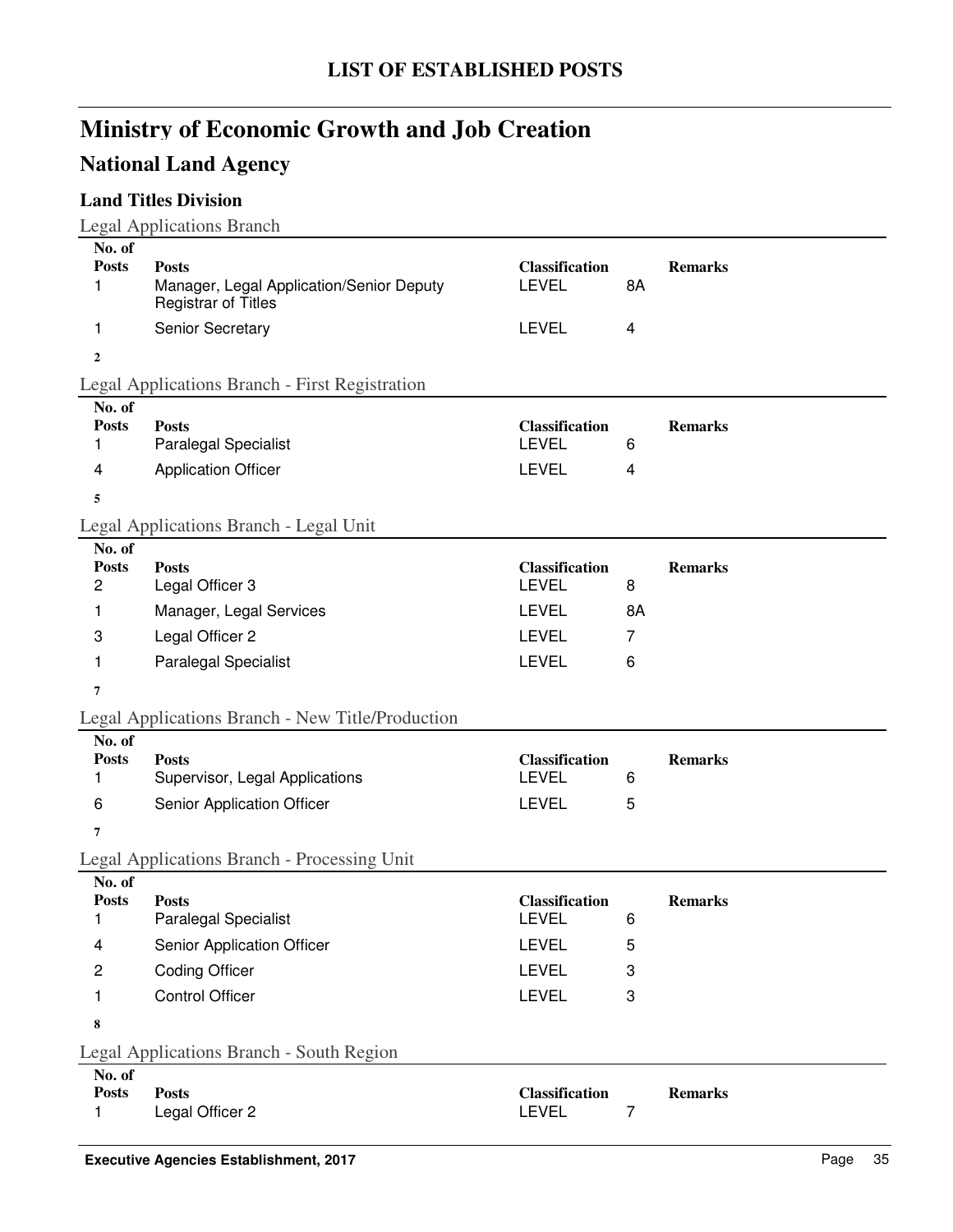## **National Land Agency**

### **Land Titles Division**

Legal Applications Branch - South Region

| No. of                  |                                                                |                                       |                |                |
|-------------------------|----------------------------------------------------------------|---------------------------------------|----------------|----------------|
| <b>Posts</b><br>1       | <b>Posts</b><br>Senior Title Investigator                      | <b>Classification</b><br><b>LEVEL</b> | 6              | <b>Remarks</b> |
| 1                       | Title Investigator                                             | <b>LEVEL</b>                          | 5              |                |
|                         |                                                                |                                       |                |                |
| 3                       |                                                                |                                       |                |                |
| No. of                  | Legal Applications Branch - West Region                        |                                       |                |                |
| <b>Posts</b>            | <b>Posts</b>                                                   | <b>Classification</b>                 |                | <b>Remarks</b> |
| 1                       | Legal Officer                                                  | <b>LEVEL</b>                          | $\overline{7}$ |                |
| 1                       | Senior Title Investigator                                      | <b>LEVEL</b>                          | 6              |                |
| 1                       | Title Investigator                                             | <b>LEVEL</b>                          | 5              |                |
| 3                       |                                                                |                                       |                |                |
| Memorandum              |                                                                |                                       |                |                |
| No. of                  |                                                                |                                       |                |                |
| <b>Posts</b><br>1       | <b>Posts</b><br>Manager, Memorandum/Deputy Registrar of Titles | <b>Classification</b><br><b>LEVEL</b> | 8A             | <b>Remarks</b> |
| 1                       | Senior Title Investigator                                      | LEVEL                                 | 6              |                |
| 1                       | Supervisor, Memorandum                                         | <b>LEVEL</b>                          | 6              |                |
| 1                       | <b>Caveat Officer</b>                                          | <b>LEVEL</b>                          | 5              |                |
| 12                      | Title Investigator                                             | <b>LEVEL</b>                          | 5              |                |
| 7                       | Memorandum/Coder                                               | <b>LEVEL</b>                          | 4              |                |
| 1                       | Senior Secretary                                               | <b>LEVEL</b>                          | 4              |                |
| 1                       | Process Server                                                 | <b>LEVEL</b>                          | 3              |                |
|                         |                                                                |                                       |                |                |
| 25                      |                                                                |                                       |                |                |
| <b>Titles Operation</b> |                                                                |                                       |                |                |
| No. of<br><b>Posts</b>  | <b>Posts</b>                                                   | <b>Classification</b>                 |                | <b>Remarks</b> |
| 1                       | Manager, Titles Operations                                     | <b>LEVEL</b>                          | 8              |                |
| 1                       | Senior Secretary                                               | <b>LEVEL</b>                          | 4              |                |
| $\boldsymbol{2}$        |                                                                |                                       |                |                |
|                         | Titles Operation- Customer Service Unit                        |                                       |                |                |
| No. of                  |                                                                |                                       |                |                |
| <b>Posts</b><br>1       | <b>Posts</b><br><b>Customer Service Supervisor</b>             | <b>Classification</b><br><b>LEVEL</b> | 6              | <b>Remarks</b> |
| 5                       | Senior Customer Service Officer                                | <b>LEVEL</b>                          | 5              |                |
| 4                       | <b>Customer Service Officer</b>                                | <b>LEVEL</b>                          | 4              |                |
| 1                       | <b>Customer Service Clerk</b>                                  | <b>LEVEL</b>                          | $\overline{c}$ |                |
|                         |                                                                |                                       |                |                |
|                         |                                                                |                                       |                |                |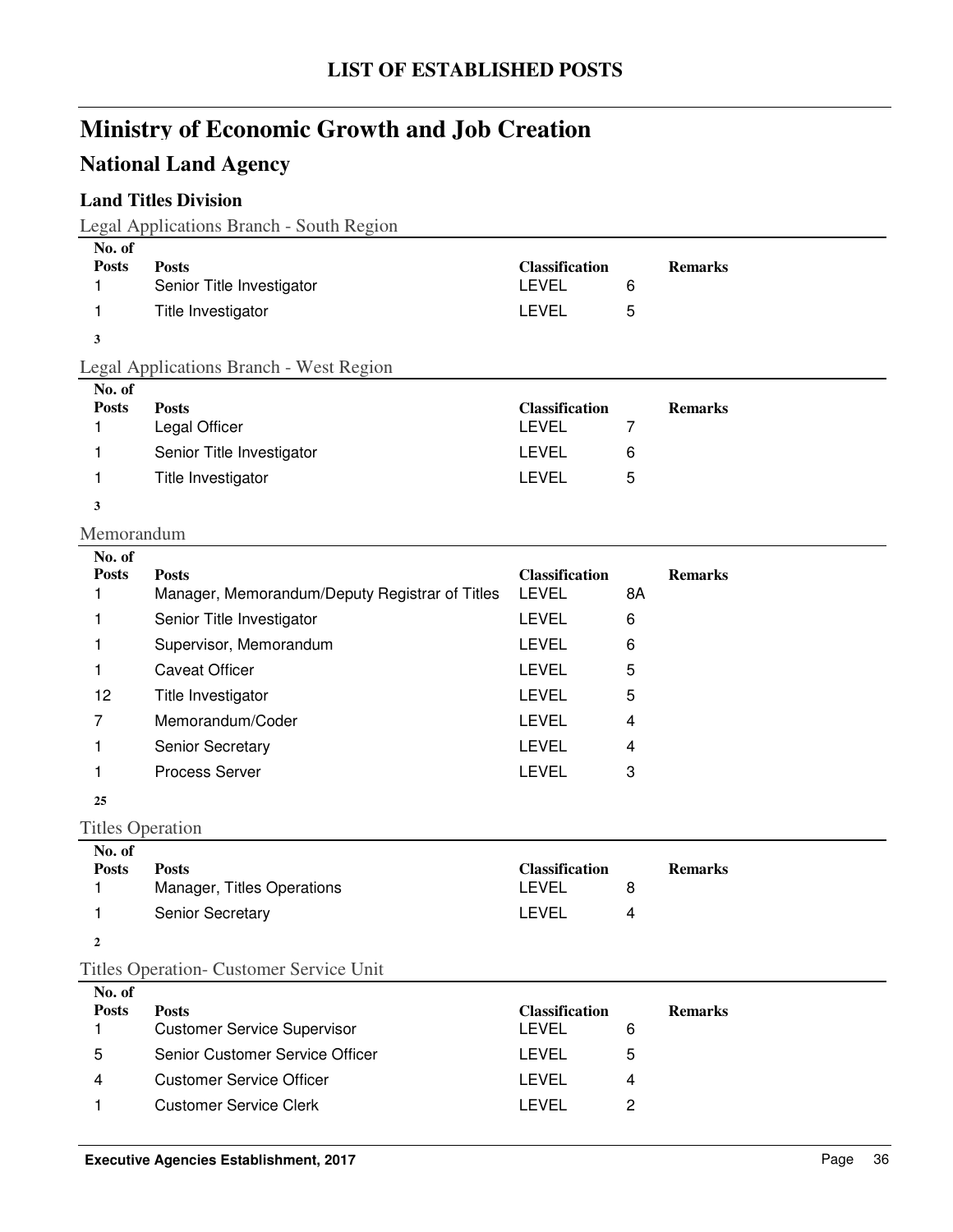## **National Land Agency**

### **Land Titles Division**

Titles Operation- Customer Service Unit

| No. of<br><b>Posts</b><br>11 | <b>Posts</b>                                                      | <b>Classification</b>                 |                | <b>Remarks</b> |
|------------------------------|-------------------------------------------------------------------|---------------------------------------|----------------|----------------|
|                              | <b>Titles Operation- Document Management</b>                      |                                       |                |                |
| No. of<br><b>Posts</b><br>1  | <b>Posts</b><br>Document Management Administrator                 | <b>Classification</b><br><b>LEVEL</b> | 6              | <b>Remarks</b> |
| $\overline{c}$               | Records Information Supervisor                                    | LEVEL                                 | 5              |                |
| 1                            | Senior Records Officer                                            | <b>LEVEL</b>                          | 4              |                |
| 14                           | <b>Records Officer</b>                                            | <b>LEVEL</b>                          | 3              |                |
| 18                           |                                                                   |                                       |                |                |
|                              | <b>Titles Operation- Scanning /Dispatch</b>                       |                                       |                |                |
| No. of<br><b>Posts</b><br>1  | <b>Posts</b><br>Supervisor, Titles Dispatch                       | <b>Classification</b><br><b>LEVEL</b> | 5              | <b>Remarks</b> |
| 1                            | Senior Dispatch Officer                                           | <b>LEVEL</b>                          | 4              |                |
| 1                            | Senior Scanning Officer                                           | <b>LEVEL</b>                          | 4              |                |
| 5                            | Dispatch Officer                                                  | <b>LEVEL</b>                          | 3              |                |
| 7                            | <b>Scanning Officer</b>                                           | <b>LEVEL</b>                          | 3              |                |
| 1                            | <b>Office Assistant</b>                                           | <b>LEVEL</b>                          | $\overline{c}$ |                |
| 16                           |                                                                   |                                       |                |                |
| 109                          | <b>Total- Land Titles Division</b>                                |                                       |                |                |
|                              | <b>Land Valuation Division</b>                                    |                                       |                |                |
| No. of<br><b>Posts</b><br>1  | <b>Posts</b><br>Director/Commissioner of Land Valuations          | <b>Classification</b><br><b>LEVEL</b> | 9A             | <b>Remarks</b> |
| 1                            | <b>Executive Secretary</b>                                        | <b>LEVEL</b>                          | 5              |                |
| 1                            | Senior Records Officer                                            | <b>LEVEL</b>                          | 4              |                |
| 3                            |                                                                   |                                       |                |                |
|                              | North East Region                                                 |                                       |                |                |
| No. of<br><b>Posts</b><br>1  | <b>Posts</b><br>Manager/Deputy Commissioner of Land<br>Valuations | <b>Classification</b><br><b>LEVEL</b> | 8A             | <b>Remarks</b> |
| 2                            | Senior Valuation Surveyor                                         | <b>LEVEL</b>                          | $\overline{7}$ |                |
| 4                            | <b>Valuation Surveyor</b>                                         | <b>LEVEL</b>                          | 6              |                |
| 4                            | Valuer                                                            | <b>LEVEL</b>                          | 5              |                |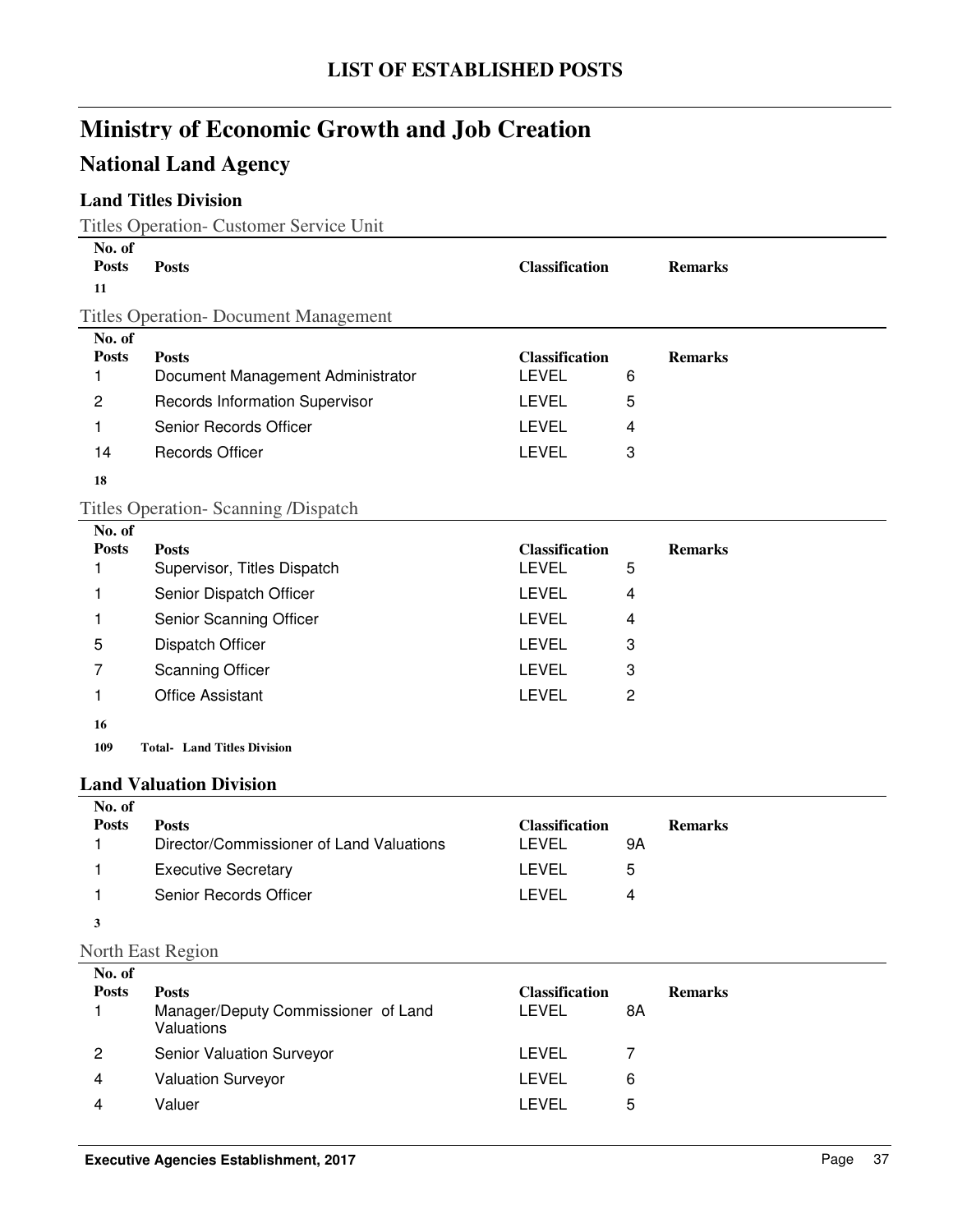## **National Land Agency**

### **Land Valuation Division**

| No. of       |                            |                       |   |                |
|--------------|----------------------------|-----------------------|---|----------------|
| <b>Posts</b> | <b>Posts</b>               | <b>Classification</b> |   | <b>Remarks</b> |
|              | Senior Secretary           | LEVEL                 | 4 |                |
| 2            | <b>Valuation Assistant</b> | LEVEL                 | 4 |                |
|              | <b>Records Officer</b>     | LEVEL                 | 3 |                |
| 15           |                            |                       |   |                |

South East Region

| No. of<br><b>Posts</b> | <b>Posts</b><br>Manager/Deputy Commissioner of Land<br><b>Valuations</b> | <b>Classification</b><br><b>LEVEL</b> | 8A | <b>Remarks</b>                                                                                                                             |
|------------------------|--------------------------------------------------------------------------|---------------------------------------|----|--------------------------------------------------------------------------------------------------------------------------------------------|
| 2                      | <b>Senior Valuation Surveyor</b>                                         | LEVEL                                 | 7  |                                                                                                                                            |
|                        | <b>Valuation Surveyor</b>                                                | LEVEL                                 | 6  |                                                                                                                                            |
| 5                      | Valuer                                                                   | LEVEL                                 | 5  |                                                                                                                                            |
|                        | Valuer                                                                   | LEVEL                                 | 5  | Post [# 294274] incorrectly<br>listed under Mapping Services<br>Branch as Secretary in<br>previous Executive Agency<br>Establishment 2015. |
|                        | <b>Senior Secretary</b>                                                  | LEVEL                                 | 4  |                                                                                                                                            |
| 4                      | <b>Valuation Assistant</b>                                               | LEVEL                                 | 4  |                                                                                                                                            |
|                        | <b>Records Officer</b>                                                   | LEVEL                                 | 3  |                                                                                                                                            |
|                        |                                                                          |                                       |    |                                                                                                                                            |

#### **22**

#### South Region

| No. of       |                                                   |                       |    |                |
|--------------|---------------------------------------------------|-----------------------|----|----------------|
| <b>Posts</b> | <b>Posts</b>                                      | <b>Classification</b> |    | <b>Remarks</b> |
|              | Manager/Deputy Commissioner of Land<br>Valuations | LEVEL                 | 8Α |                |
| 2            | Senior Valuation Surveyor                         | LEVEL                 | 7  |                |
| 5            | <b>Valuation Surveyor</b>                         | LEVEL                 | 6  |                |
| 5            | Valuer                                            | LEVEL                 | 5  |                |
| 2            | <b>Valuation Assistant</b>                        | LEVEL                 | 4  |                |
|              | <b>Senior Secretary</b>                           | LEVEL                 | 4  |                |
|              | <b>Records Officer</b>                            | LEVEL                 | 3  |                |
| 17           |                                                   |                       |    |                |

**17**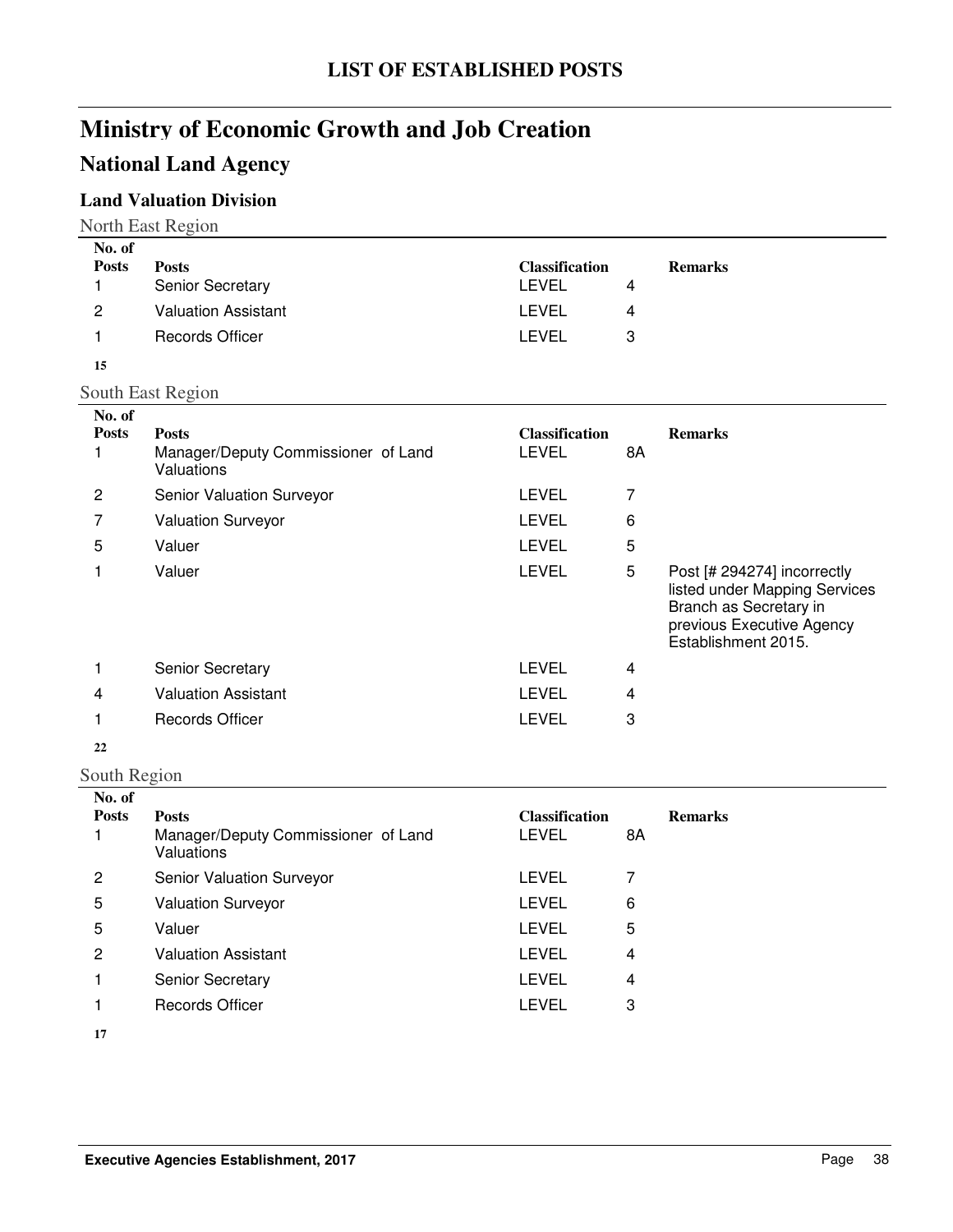## **National Land Agency**

### **Land Valuation Division**

Valuation Services Branch

| No. of<br><b>Posts</b><br>1 | <b>Posts</b><br>Administrator, Valuation Services                 | <b>Classification</b><br><b>LEVEL</b> | $\overline{7}$ | <b>Remarks</b><br>Post [# 140877] incorrectly<br>listed as Manager, Valuation<br>Services in previous Executive<br>Agency Establishment 2015. |
|-----------------------------|-------------------------------------------------------------------|---------------------------------------|----------------|-----------------------------------------------------------------------------------------------------------------------------------------------|
| 1                           | Secretary                                                         | <b>LEVEL</b>                          | 3              |                                                                                                                                               |
| $\mathbf{2}$                |                                                                   |                                       |                |                                                                                                                                               |
|                             | <b>Valuation Services Branch - Customer Services</b>              |                                       |                |                                                                                                                                               |
| No. of<br><b>Posts</b><br>1 | <b>Posts</b><br><b>Customer Service Supervisor</b>                | <b>Classification</b><br><b>LEVEL</b> | 6              | <b>Remarks</b>                                                                                                                                |
| 2                           | Senior Customer Service Officer                                   | <b>LEVEL</b>                          | 5              |                                                                                                                                               |
| 2                           | <b>Customer Service Officer</b>                                   | <b>LEVEL</b>                          | 4              |                                                                                                                                               |
| 1                           | Senior Records Officer                                            | <b>LEVEL</b>                          | 4              |                                                                                                                                               |
| 6                           |                                                                   |                                       |                |                                                                                                                                               |
|                             | <b>Valuation Services Branch - Data Automation</b>                |                                       |                |                                                                                                                                               |
| No. of<br><b>Posts</b><br>1 | <b>Posts</b><br>Data Entry Supervisor                             | <b>Classification</b><br><b>LEVEL</b> | 6              | <b>Remarks</b>                                                                                                                                |
| 2                           | Data Entry Officer                                                | <b>LEVEL</b>                          | 4              |                                                                                                                                               |
| $\overline{c}$              | <b>Records Officer</b>                                            | <b>LEVEL</b>                          | 3              |                                                                                                                                               |
| 2                           | <b>Office Assistant</b>                                           | <b>LEVEL</b>                          | $\overline{2}$ |                                                                                                                                               |
| 7                           |                                                                   |                                       |                |                                                                                                                                               |
|                             | <b>Valuation Services Branch - Valuation Roll</b>                 |                                       |                |                                                                                                                                               |
| No. of<br><b>Posts</b><br>1 | <b>Posts</b><br>Supervisor, Valuation Roll                        | <b>Classification</b><br><b>LEVEL</b> | 6              | <b>Remarks</b>                                                                                                                                |
| 1                           | Senior Valuation Roll Officer                                     | <b>LEVEL</b>                          | 4              |                                                                                                                                               |
| 4                           | <b>Valuation Roll Officer</b>                                     | <b>LEVEL</b>                          | 3              |                                                                                                                                               |
| 1                           | <b>Office Assistant</b>                                           | <b>LEVEL</b>                          | $\overline{c}$ |                                                                                                                                               |
| 7                           |                                                                   |                                       |                |                                                                                                                                               |
| <b>West Region</b>          |                                                                   |                                       |                |                                                                                                                                               |
| No. of<br><b>Posts</b><br>1 | <b>Posts</b><br>Manager/Deputy Commissioner of Land<br>Valuations | <b>Classification</b><br><b>LEVEL</b> | 8A             | <b>Remarks</b>                                                                                                                                |
| $\overline{c}$              | Senior Valuation Surveyor                                         | LEVEL                                 | 7              |                                                                                                                                               |
| 5                           | Valuation Surveyor                                                | <b>LEVEL</b>                          | 6              |                                                                                                                                               |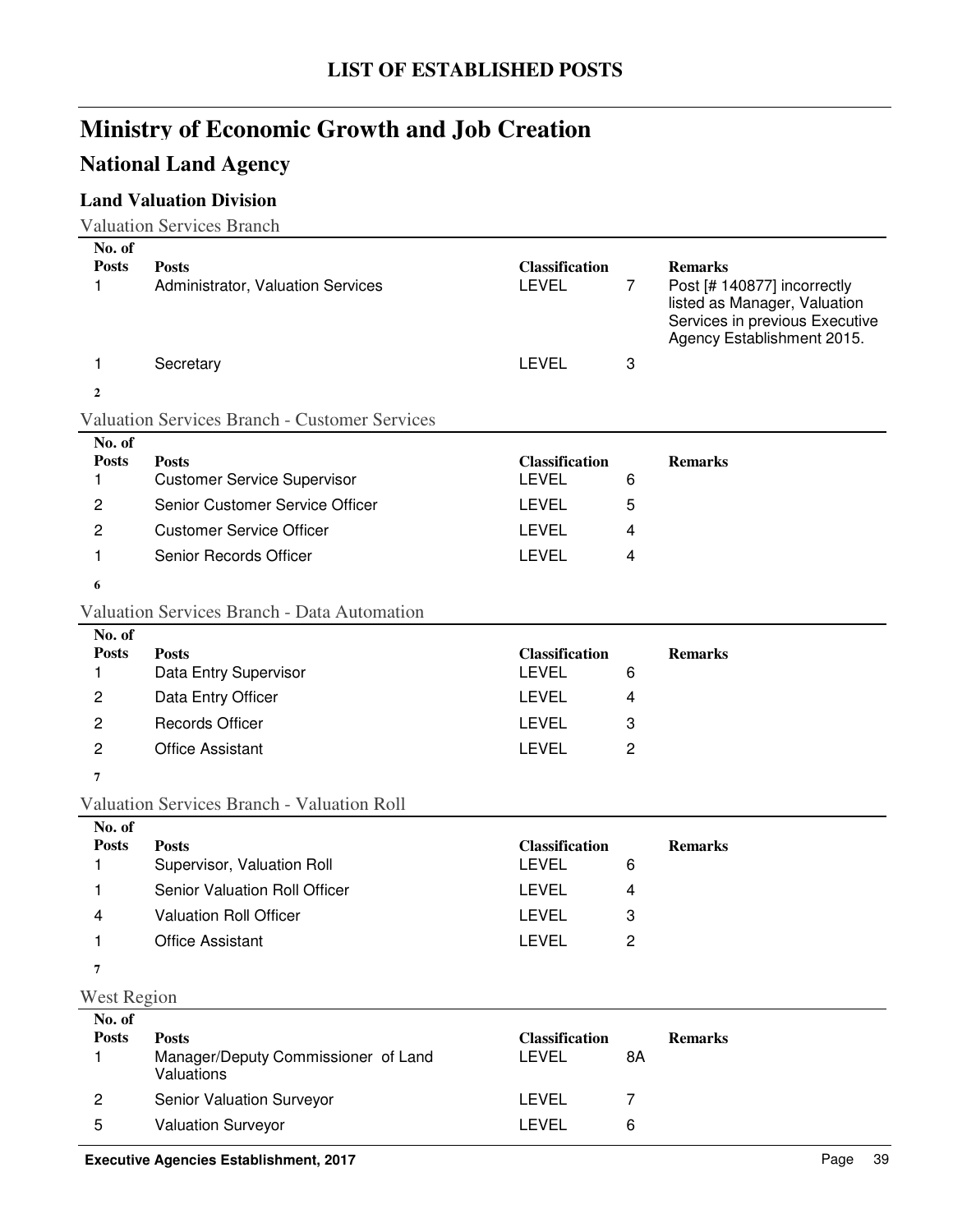## **National Land Agency**

### **Land Valuation Division**

| No. of                 |                                             |                                       |                |                |
|------------------------|---------------------------------------------|---------------------------------------|----------------|----------------|
| <b>Posts</b><br>5      | <b>Posts</b><br>Valuer                      | <b>Classification</b><br><b>LEVEL</b> | 5              | <b>Remarks</b> |
| 1                      | Senior Secretary                            | <b>LEVEL</b>                          | 4              |                |
| 1                      | <b>Valuation Assistant</b>                  | <b>LEVEL</b>                          | 4              |                |
| 1                      | <b>Records Officer</b>                      | <b>LEVEL</b>                          | 3              |                |
|                        |                                             |                                       |                |                |
| 16<br>95               | <b>Total- Land Valuation Division</b>       |                                       |                |                |
|                        |                                             |                                       |                |                |
|                        | <b>Surveys &amp; Mapping Division</b>       |                                       |                |                |
| No. of                 |                                             |                                       |                |                |
| <b>Posts</b><br>1      | <b>Posts</b><br>Director, Surveys & Mapping | <b>Classification</b><br><b>LEVEL</b> | <b>9A</b>      | <b>Remarks</b> |
| 1                      | <b>Executive Secretary</b>                  | <b>LEVEL</b>                          | 5              |                |
| $\overline{2}$         |                                             |                                       |                |                |
|                        |                                             |                                       |                |                |
| No. of                 | <b>Cadastral Mapping Branch</b>             |                                       |                |                |
| <b>Posts</b>           | <b>Posts</b>                                | <b>Classification</b>                 |                | <b>Remarks</b> |
| 1                      | Manager, Cadastral Mapping                  | <b>LEVEL</b>                          | 8A             |                |
| 1                      | Senior Secretary                            | <b>LEVEL</b>                          | 4              |                |
| $\boldsymbol{2}$       |                                             |                                       |                |                |
|                        | Cadastral Mapping Branch - Field Mapping    |                                       |                |                |
| No. of                 |                                             |                                       |                |                |
| <b>Posts</b><br>1      | <b>Posts</b><br><b>Chief Surveyor</b>       | <b>Classification</b><br><b>LEVEL</b> | 8              | <b>Remarks</b> |
| 1                      | Senior Surveyor                             | <b>LEVEL</b>                          | 7              |                |
| 7                      | Surveyor                                    | <b>LEVEL</b>                          | 6              |                |
| 4                      | <b>Assistant Surveyor</b>                   | <b>LEVEL</b>                          | 5              |                |
| $\overline{c}$         | <b>Chief Field Assistant</b>                | <b>LEVEL</b>                          | 3              |                |
| $\overline{c}$         | <b>Field Assistant</b>                      | <b>LEVEL</b>                          | $\overline{2}$ |                |
|                        |                                             |                                       |                |                |
| 17                     |                                             |                                       |                |                |
|                        | <b>Cadastral Surveys Branch</b>             |                                       |                |                |
| No. of<br><b>Posts</b> |                                             |                                       |                |                |
|                        |                                             |                                       |                |                |
| 1                      | <b>Posts</b><br>Manager, Cadastral Surveys  | <b>Classification</b><br><b>LEVEL</b> | 8A             | <b>Remarks</b> |

**2**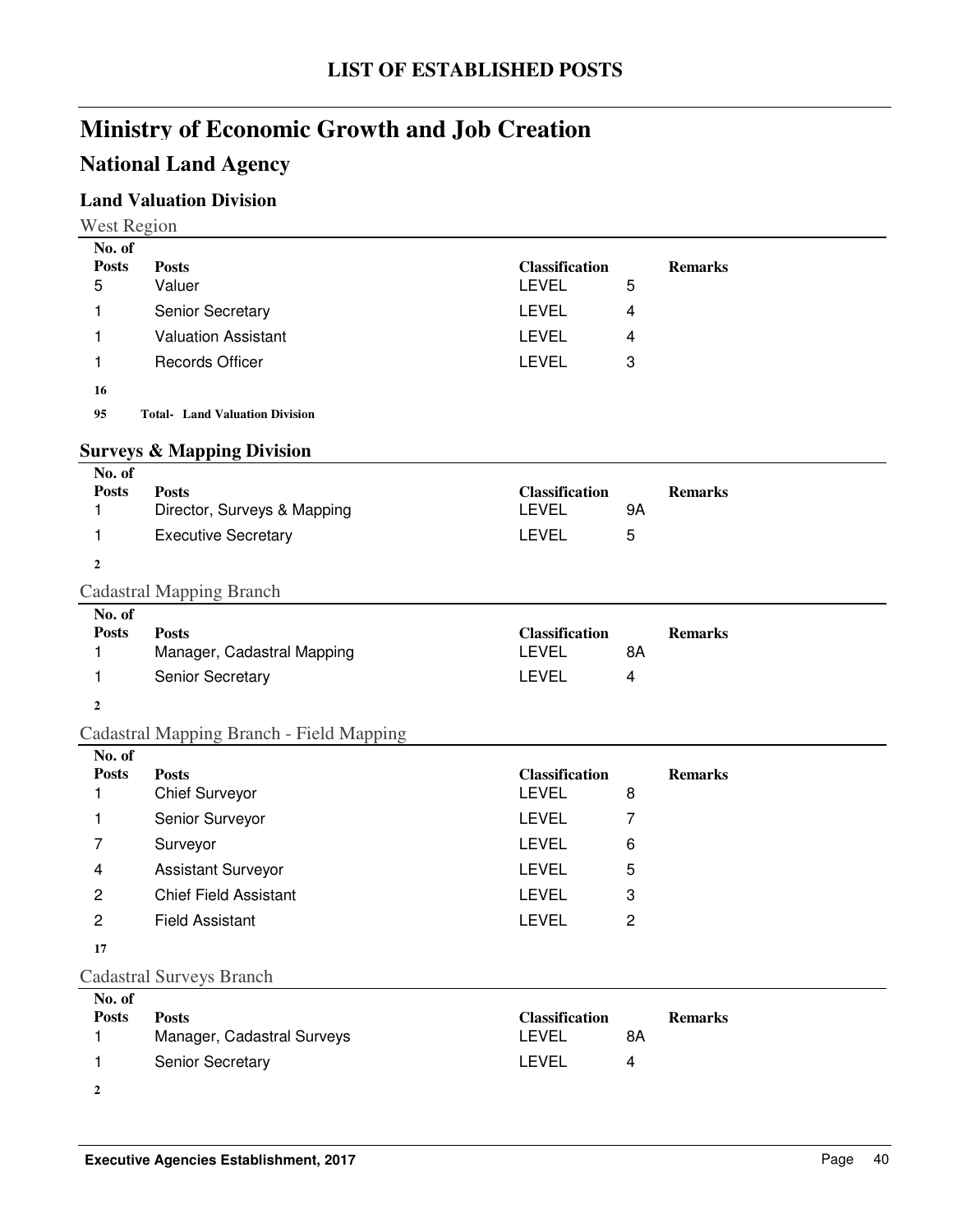## **National Land Agency**

### **Surveys & Mapping Division**

Cadastral Surveys Branch - Field Survey

| No. of<br><b>Posts</b> | <b>Posts</b>                                             | <b>Classification</b>                 |                | <b>Remarks</b> |
|------------------------|----------------------------------------------------------|---------------------------------------|----------------|----------------|
| 1                      | <b>Chief Surveyor</b>                                    | <b>LEVEL</b>                          | 8              |                |
| 1                      | Senior Surveyor                                          | <b>LEVEL</b>                          | 7              |                |
| 5                      | Surveyor                                                 | <b>LEVEL</b>                          | 6              |                |
| 4                      | <b>Assistant Surveyor</b>                                | <b>LEVEL</b>                          | 5              |                |
| 2                      | Senior Survey Draughtsman                                | <b>LEVEL</b>                          | 5              |                |
| $\overline{c}$         | <b>Chief Field Assistant</b>                             | <b>LEVEL</b>                          | 3              |                |
| $\overline{c}$         | <b>Field Assistant</b>                                   | <b>LEVEL</b>                          | $\overline{c}$ |                |
| 17                     |                                                          |                                       |                |                |
|                        | <b>Mapping Services Branch</b>                           |                                       |                |                |
| No. of                 |                                                          |                                       |                |                |
| <b>Posts</b><br>1      | <b>Posts</b><br>Manager, Mapping Services                | <b>Classification</b><br><b>LEVEL</b> | 8A             | <b>Remarks</b> |
| 1                      | Senior Secretary                                         | <b>LEVEL</b>                          | 4              |                |
| $\boldsymbol{2}$       |                                                          |                                       |                |                |
|                        | Mapping Services Branch - Cadastral Data Management      |                                       |                |                |
| No. of                 |                                                          |                                       |                |                |
| <b>Posts</b>           | <b>Posts</b>                                             | <b>Classification</b>                 |                | <b>Remarks</b> |
| 1                      | Supervisor, Cadastral Data Management                    | <b>LEVEL</b>                          | 7              |                |
| $\mathbf{1}$           |                                                          |                                       |                |                |
|                        | Mapping Services Branch - Cadastral Map Compilation Unit |                                       |                |                |
| No. of<br><b>Posts</b> | <b>Posts</b>                                             | <b>Classification</b>                 |                | <b>Remarks</b> |
| 1                      | Chief Map Data Compiler                                  | <b>LEVEL</b>                          | 6              |                |
| 4                      | Map Data Compiler                                        | <b>LEVEL</b>                          | 5              |                |
| 5                      |                                                          |                                       |                |                |
|                        | Mapping Services Branch - Cartographic Unit              |                                       |                |                |
| No. of                 |                                                          |                                       |                |                |
| <b>Posts</b><br>1      | <b>Posts</b><br>Chief Cartographer                       | <b>Classification</b><br><b>LEVEL</b> | 6              | <b>Remarks</b> |
| 6                      | Cartographer                                             | LEVEL                                 | 5              |                |
|                        |                                                          |                                       |                |                |
| 7                      |                                                          |                                       |                |                |
| No. of                 | Mapping Services Branch - GIS Analysis Unit              |                                       |                |                |
| <b>Posts</b>           | <b>Posts</b>                                             | <b>Classification</b>                 |                | <b>Remarks</b> |
| 1                      | Senior GIS Analyst                                       | <b>LEVEL</b>                          | 7              |                |
| 1                      | Senior GIS Specialist                                    | <b>LEVEL</b>                          | 7              |                |
|                        |                                                          |                                       |                |                |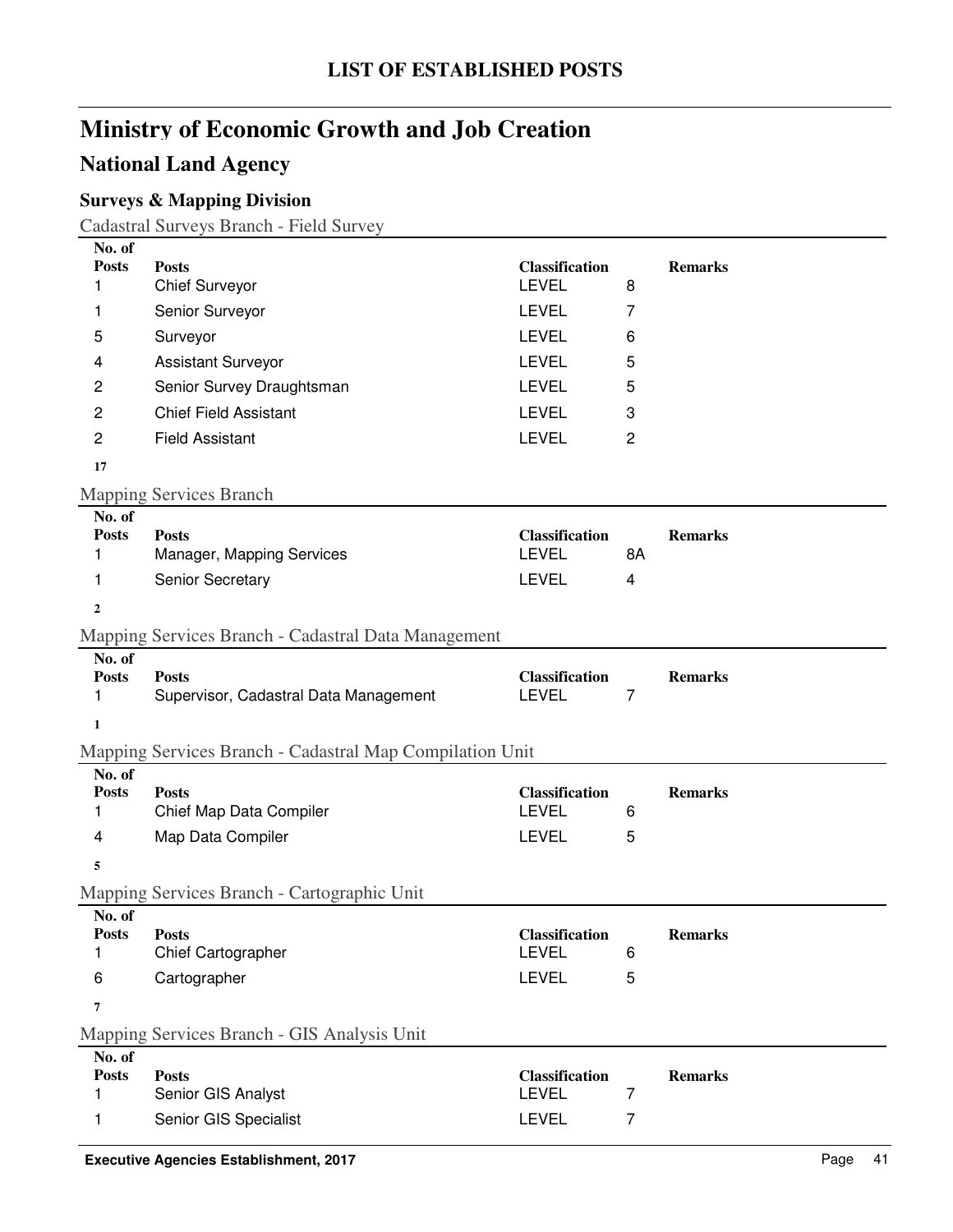## **National Land Agency**

### **Surveys & Mapping Division**

Mapping Services Branch - GIS Analysis Unit

| No. of<br><b>Posts</b><br>3<br>5            | <b>Posts</b><br><b>GIS Analyst</b>                                                                             | <b>Classification</b><br><b>LEVEL</b>                                 | 6           | <b>Remarks</b> |
|---------------------------------------------|----------------------------------------------------------------------------------------------------------------|-----------------------------------------------------------------------|-------------|----------------|
|                                             | Mapping Services Branch - Map Automation Unit                                                                  |                                                                       |             |                |
| No. of<br><b>Posts</b><br>1<br>3            | <b>Posts</b><br>Supervisor, Map Automation<br>Digitizing Technician                                            | <b>Classification</b><br><b>LEVEL</b><br><b>LEVEL</b>                 | 7<br>6      | <b>Remarks</b> |
| 4                                           |                                                                                                                |                                                                       |             |                |
|                                             | Mapping Services Branch - Photogrammetric Unit                                                                 |                                                                       |             |                |
| No. of<br><b>Posts</b><br>1<br>4            | <b>Posts</b><br><b>Chief Photogrammetrist</b><br>Photogrammetrist                                              | <b>Classification</b><br><b>LEVEL</b><br><b>LEVEL</b>                 | 6<br>5      | <b>Remarks</b> |
| 5                                           |                                                                                                                |                                                                       |             |                |
|                                             | Mapping Services Branch - Regional Map Maintenance Unit                                                        |                                                                       |             |                |
| No. of<br><b>Posts</b><br>1<br>6<br>8       | <b>Posts</b><br>Supervisor, Map Maintenance<br>Senior Map Maintenance Technician<br>Map Maintenance Technician | <b>Classification</b><br><b>LEVEL</b><br><b>LEVEL</b><br><b>LEVEL</b> | 6<br>5<br>4 | <b>Remarks</b> |
| 15                                          |                                                                                                                |                                                                       |             |                |
|                                             | Mapping Services Branch - Topo Data Management Section                                                         |                                                                       |             |                |
| No. of<br><b>Posts</b><br>1<br>$\mathbf{1}$ | <b>Posts</b><br>Supervisor, Topo Data Management                                                               | <b>Classification</b><br><b>LEVEL</b>                                 | 7           | <b>Remarks</b> |
|                                             | Plan Examination & Certification Branch                                                                        |                                                                       |             |                |
| No. of                                      |                                                                                                                |                                                                       |             |                |
| <b>Posts</b><br>1                           | <b>Posts</b><br>Manager, Plan Examination & Certification                                                      | <b>Classification</b><br><b>LEVEL</b>                                 | 8A          | <b>Remarks</b> |
| 1                                           | Senior Secretary                                                                                               | <b>LEVEL</b>                                                          | 4           |                |
| 1                                           | Secretary                                                                                                      | <b>LEVEL</b>                                                          | 3           |                |
| 3                                           |                                                                                                                |                                                                       |             |                |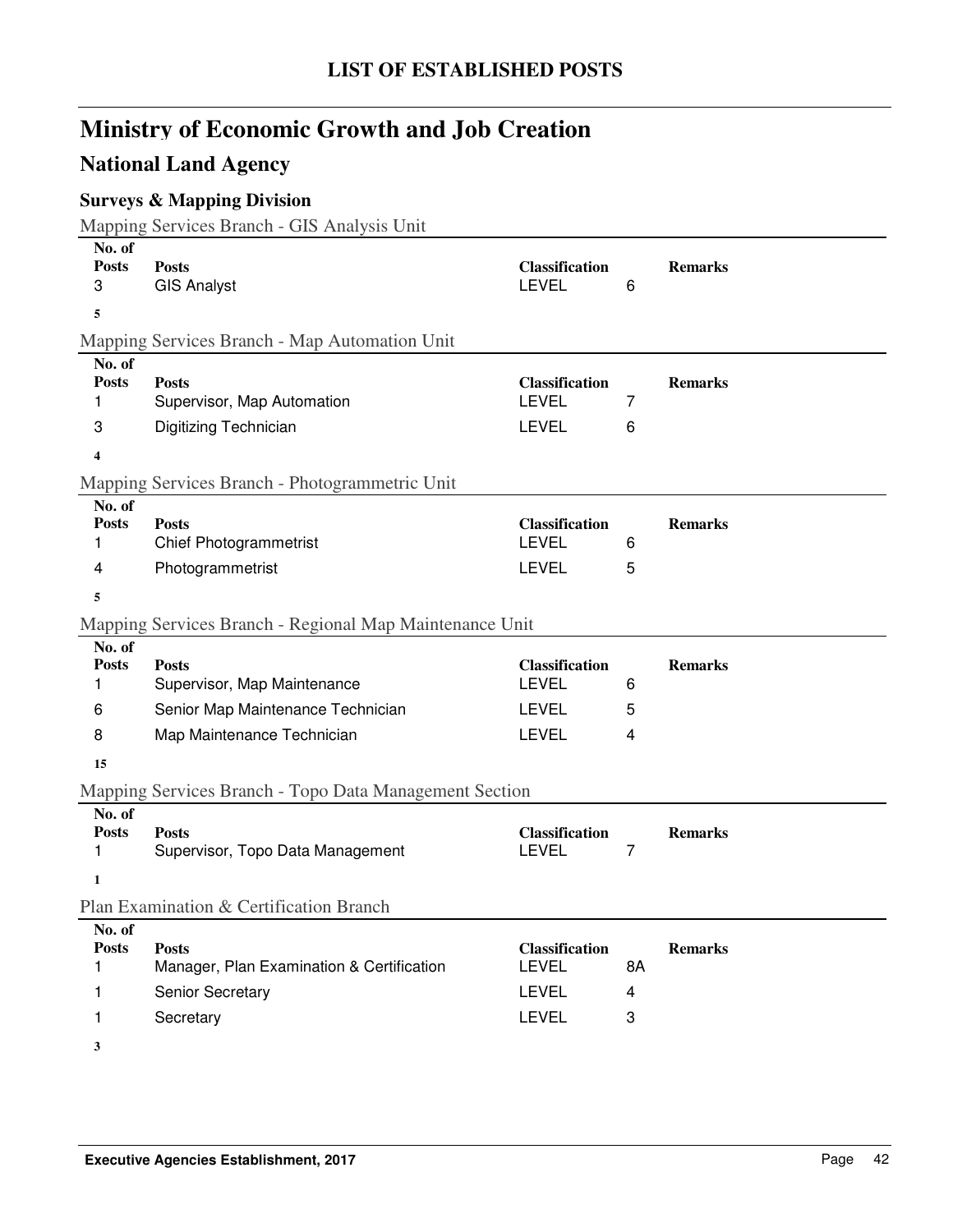### **National Land Agency**

### **Surveys & Mapping Division**

Plan Examination & Certification Branch - Plan Annexation Section

| No. of       |                           |                       |   |                |
|--------------|---------------------------|-----------------------|---|----------------|
| <b>Posts</b> | <b>Posts</b>              | <b>Classification</b> |   | <b>Remarks</b> |
|              | Senior Surveyor           | LEVEL                 |   |                |
|              | Senior Survey Draughtsman | <b>LEVEL</b>          | 5 |                |
| 3            | Survey Draughtsman        | LEVEL                 | 4 |                |
|              | <b>Machine Operator</b>   | LEVEL                 | 2 |                |
|              | <b>Office Assistant</b>   | <b>LEVEL</b>          | 2 |                |
|              |                           |                       |   |                |

#### Plan Examination & Certification Branch - Plan Examination Section

| No. of       |                               |                       |   |                |
|--------------|-------------------------------|-----------------------|---|----------------|
| <b>Posts</b> | <b>Posts</b>                  | <b>Classification</b> |   | <b>Remarks</b> |
|              | <b>Chief Plan Examiner</b>    | LEVEL                 | 8 |                |
| 2            | Assistant Chief Plan Examiner | LEVEL                 | 6 |                |
|              | Senior Plan Examiner          | LEVEL                 | 5 |                |
| 9            | <b>Plan Examiner</b>          | LEVEL                 | 4 |                |
|              | Records Officer               | I FVFI.               | 3 |                |

#### **20**

#### Plan Examination & Certification Branch - Plan Registry

| No. of<br><b>Posts</b> | <b>Posts</b><br>Senior Customer Service Officer | <b>Classification</b><br><b>FVEL</b> | h | <b>Remarks</b> |
|------------------------|-------------------------------------------------|--------------------------------------|---|----------------|
|                        | Customer Service Officer                        | LEVEL                                |   |                |

#### **3**

#### Topographic & Hydrographic Surveys Branch

| No. of       |                                             |                       |                |
|--------------|---------------------------------------------|-----------------------|----------------|
| <b>Posts</b> | Posts                                       | <b>Classification</b> | <b>Remarks</b> |
|              | Manager, Topographic & Hydrographic Surveys | LEVEL                 | 8Α             |
|              | <b>Senior Secretary</b>                     | LEVEL                 | 4              |
|              |                                             |                       |                |

### Topographic & Hydrographic Surveys Branch - Geodetic Survey Section

| No. of       |                                |                       |                |
|--------------|--------------------------------|-----------------------|----------------|
| <b>Posts</b> | <b>Posts</b>                   | <b>Classification</b> | <b>Remarks</b> |
|              | <b>Chief Geodetist</b>         | LEVEL                 | 8              |
|              | Senior Surveyor                | LEVEL                 |                |
|              | Control Database Administrator | LEVEL                 | 6              |
| 3            | Surveyor                       | LEVEL                 | 6              |
| 6            | <b>Assistant Surveyor</b>      | LEVEL                 | 5              |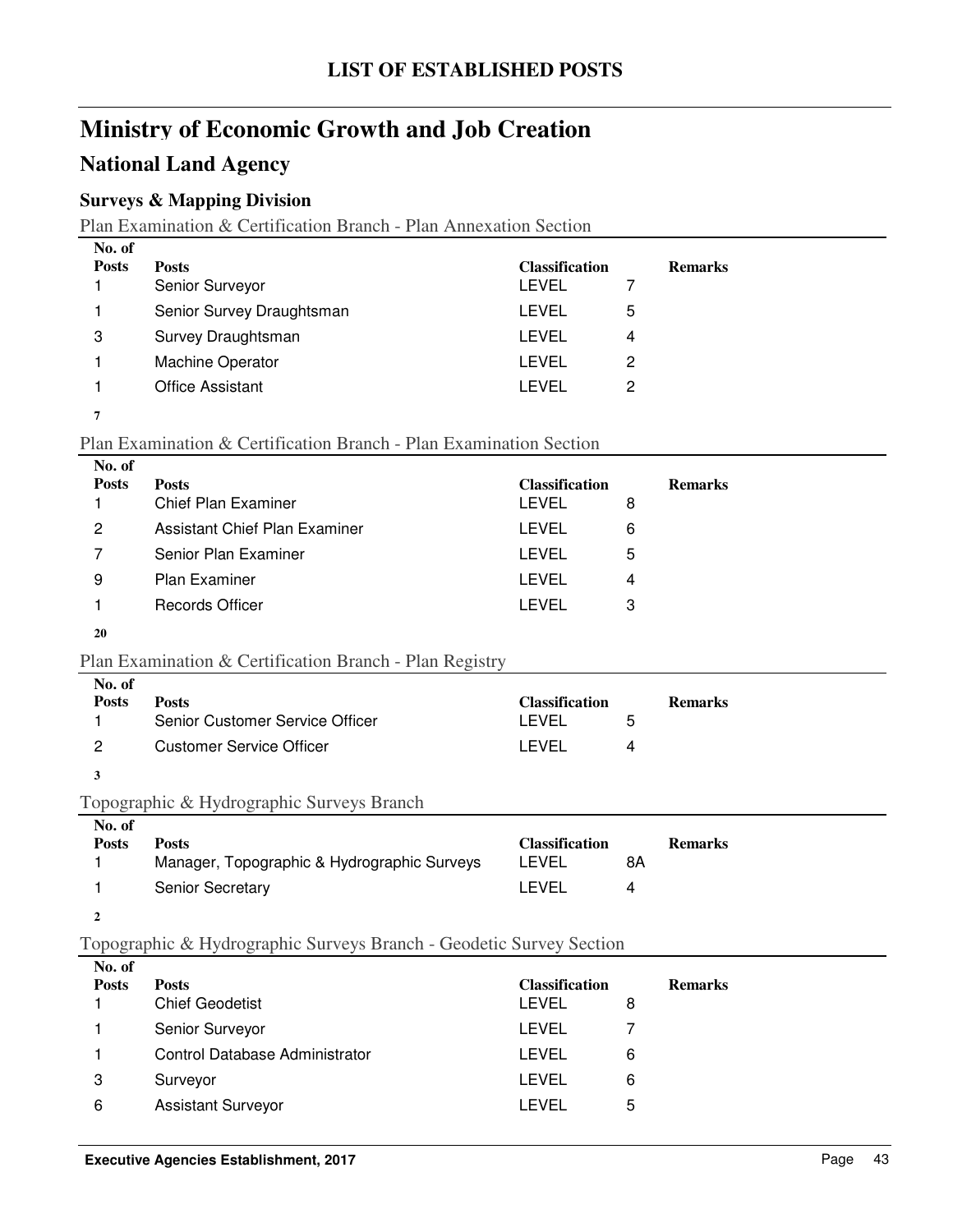### **National Land Agency**

### **Surveys & Mapping Division**

Topographic & Hydrographic Surveys Branch - Geodetic Survey Section

| No. of       |                       |                       |   |                |
|--------------|-----------------------|-----------------------|---|----------------|
| <b>Posts</b> | <b>Posts</b>          | <b>Classification</b> |   | <b>Remarks</b> |
|              | Survey Technician     | I FVFI.               | 4 |                |
| 3            | Chief Field Assistant | LEVEL                 |   |                |
| 2            | Field Assistant       | I FVFI.               |   |                |

**18**

#### Topographic & Hydrographic Surveys Branch - Hydrographic Survey Section

| No. of       |                                 |                       |   |                                                                                                                       |
|--------------|---------------------------------|-----------------------|---|-----------------------------------------------------------------------------------------------------------------------|
| <b>Posts</b> | <b>Posts</b>                    | <b>Classification</b> |   | <b>Remarks</b>                                                                                                        |
|              | Chief Hydrographer              | LEVEL                 | 8 |                                                                                                                       |
|              | Senior Hydrographic Surveyor    | LEVEL                 |   |                                                                                                                       |
|              | Hydrographic Surveyor           | LEVEL                 | 6 |                                                                                                                       |
| 2            | Assistant Hydrographic Surveyor | LEVEL                 | 5 |                                                                                                                       |
|              | Coxswain Driver                 | LEVEL                 | 4 |                                                                                                                       |
|              | Survey Technician               | LEVEL                 | 4 | Post [# 294286] of Survey<br>Technician (LEVEL 4) was<br>listed under Geodetic Survey<br>Section in 2015 publication. |
|              | Boatman                         | LEVEL                 | 3 |                                                                                                                       |
|              | <b>Field Assistant</b>          | LEVEL                 | 2 |                                                                                                                       |
|              |                                 |                       |   |                                                                                                                       |

#### **9**

#### Topographic & Hydrographic Surveys Branch - Reprographic & Reproduction Section

| No. of       |                         |                       |                |  |
|--------------|-------------------------|-----------------------|----------------|--|
| <b>Posts</b> | <b>Posts</b>            | <b>Classification</b> | <b>Remarks</b> |  |
|              | Chief Photolithographer | LEVEL                 | 6              |  |
| 3            | Photolithographer       | LEVEL                 | 5              |  |
| 4            |                         |                       |                |  |

151 Total- Surveys & Mapping Division

**699 Total-National Land Agency**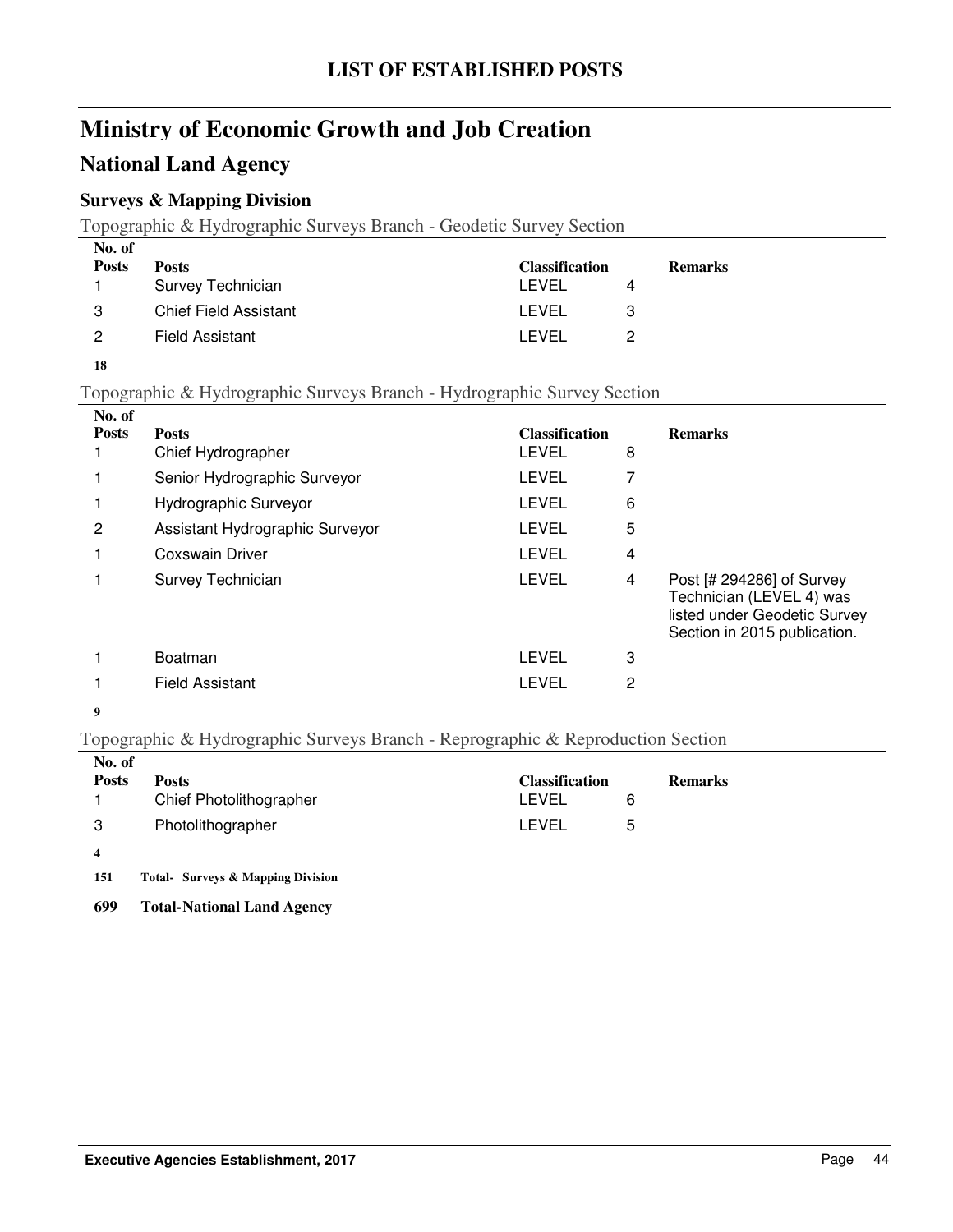## **National Works Agency**

#### **Communication and Customer Service**

| No. of       |                                                  |                       |   |                |
|--------------|--------------------------------------------------|-----------------------|---|----------------|
| <b>Posts</b> | <b>Posts</b>                                     | <b>Classification</b> |   | <b>Remarks</b> |
|              | Manager, Communication & Customer Service        | <b>LEVEL</b>          | 8 |                |
|              | <b>Senior Communication Officer</b>              | LEVEL                 | 6 |                |
|              | Communication & Customer Service Officer         | LEVEL                 | 5 |                |
| 3            | <b>Community Relations Officer</b>               | LEVEL                 | 5 |                |
|              | <b>Graphic Artist/Creative Designer</b>          | LEVEL                 | 5 |                |
|              | Administrative Assistant                         | LEVEL                 | 4 |                |
| 3            | Telephone Operator/Receptionist                  | <b>LEVEL</b>          | 3 |                |
| 11           |                                                  |                       |   |                |
| 11           | <b>Total- Communication and Customer Service</b> |                       |   |                |
|              |                                                  |                       |   |                |

### **Corporate Services Directorate**

| No. of       |                              |                       |   |                |
|--------------|------------------------------|-----------------------|---|----------------|
| <b>Posts</b> | <b>Posts</b>                 | <b>Classification</b> |   | <b>Remarks</b> |
|              | Director, Corporate Services | LEVEL                 |   |                |
|              | Administrative Assistant     | LEVEL                 | 4 |                |
|              |                              |                       |   |                |

### Equipment Services Department

| No. of<br><b>Posts</b> | <b>Posts</b><br>Manager, Equipment Services | <b>Classification</b><br>LEVEL | 8 | <b>Remarks</b>                                                                                                                                                                                                            |
|------------------------|---------------------------------------------|--------------------------------|---|---------------------------------------------------------------------------------------------------------------------------------------------------------------------------------------------------------------------------|
|                        | Administrative Assistant                    | LEVEL                          | 4 | Post [# 248432] of<br>Administrative Assistant<br>incorrectly listed as Office<br>Attendant under the Human<br>Resource Division, Office<br>Management Unit in previous<br><b>Executive Agency</b><br>Establishment 2015. |

**2**

### Equipment Services Department- Maintenance

| No. of         |                                |                       |                |
|----------------|--------------------------------|-----------------------|----------------|
| <b>Posts</b>   | <b>Posts</b>                   | <b>Classification</b> | <b>Remarks</b> |
|                | Maintenance Engineer           | LEVEL                 | 6              |
|                | Maintenance Supervisor         | LEVEL                 | 5              |
|                | Maintenance Supervisor         | LEVEL                 | 4              |
| $\overline{4}$ | Regional Supervisor/Inspector  | LEVEL                 | 4              |
| 3              | Repair Supervisor/Inspector    | <b>LEVEL</b>          | 4              |
| 12             | Driver/Operator                | LEVEL                 | 3              |
|                | Lock/Safe and Vault Technician | LEVEL                 | 3              |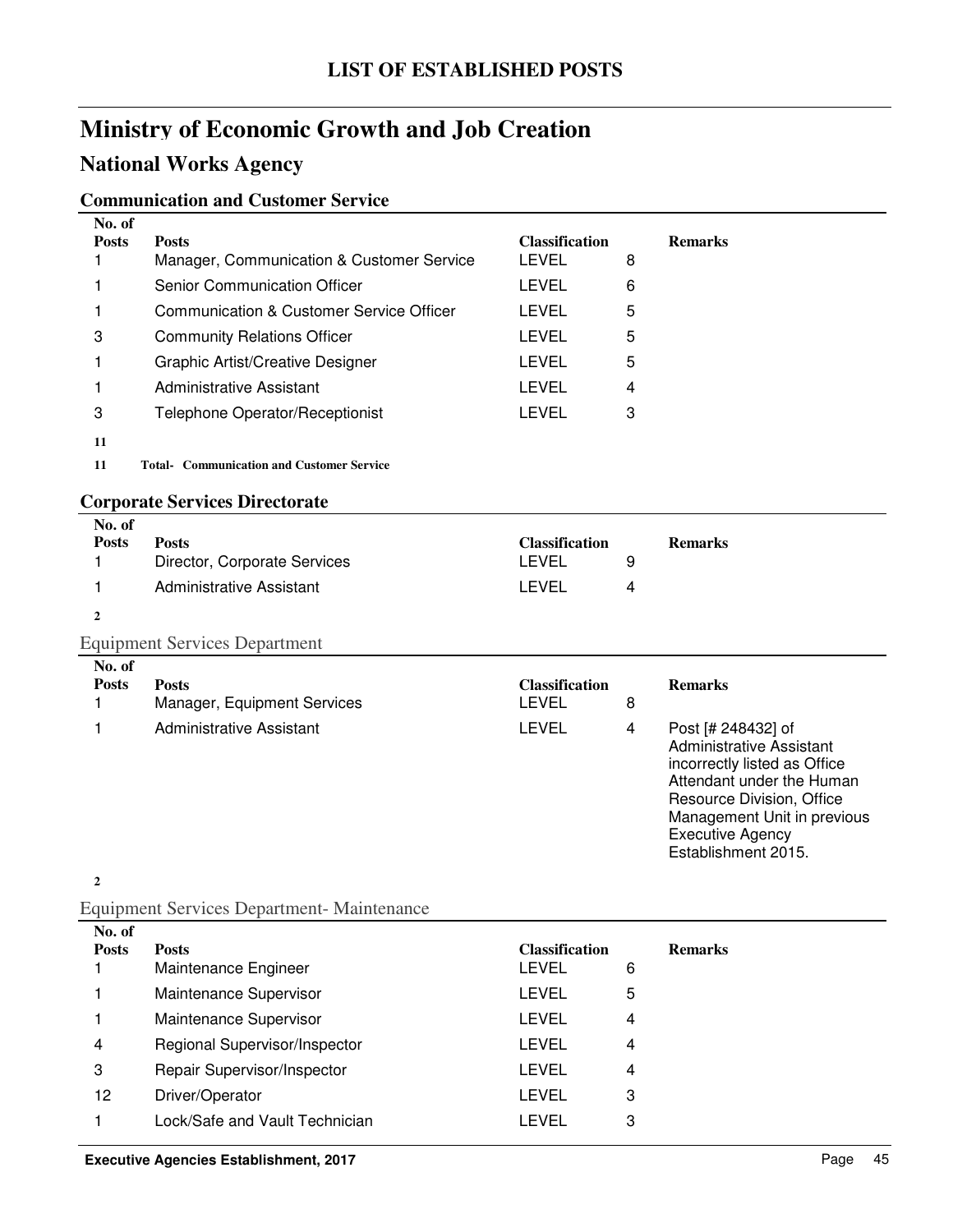## **National Works Agency**

### **Corporate Services Directorate**

Equipment Services Department- Maintenance

| No. of       |                               |                       |                |
|--------------|-------------------------------|-----------------------|----------------|
| <b>Posts</b> | <b>Posts</b>                  | <b>Classification</b> | <b>Remarks</b> |
| 12           | Service Technician            | LEVEL                 |                |
|              | Lock/Safe and Vault Assistant | LEVEL                 |                |

#### Equipment Services Department- Operations

| No. of       |                               |                       |                |
|--------------|-------------------------------|-----------------------|----------------|
| <b>Posts</b> | <b>Posts</b>                  | <b>Classification</b> | <b>Remarks</b> |
|              | <b>Operations Engineer</b>    | <b>LEVEL</b>          | 5              |
|              | <b>Fleet Supervisor</b>       | <b>LEVEL</b>          | 4              |
|              | <b>Stores Supervisor</b>      | <b>LEVEL</b>          | 4              |
| 3            | Driver/Operator               | <b>LEVEL</b>          | 3              |
|              | <b>Store Clerk</b>            | <b>LEVEL</b>          | 3              |
|              | <b>Store Collection Clerk</b> | <b>LEVEL</b>          | 3              |
| 4            | Labourer                      | <b>LEVEL</b>          |                |
|              | <b>Office Attendant</b>       | LEVEL                 |                |
|              |                               |                       |                |

#### 

#### Information Technology Department

| No. of       |                                                 |                       |   |                |
|--------------|-------------------------------------------------|-----------------------|---|----------------|
| <b>Posts</b> | <b>Posts</b>                                    | <b>Classification</b> |   | <b>Remarks</b> |
|              | Manager, Information Technology                 | <b>LEVEL</b>          | 8 |                |
|              | Senior Application & Data Management Specialist | <b>LEVEL</b>          |   |                |
|              | Senior Network Administrator                    | <b>LEVEL</b>          |   |                |
|              | Senior Technical Support Specialist             | <b>LEVEL</b>          |   |                |
|              | Data Management Specialist                      | <b>LEVEL</b>          | 6 |                |
|              | <b>IT Supervisor</b>                            | <b>LEVEL</b>          | 6 |                |
|              | <b>Systems Analyst</b>                          | <b>LEVEL</b>          | 6 |                |
|              | Assistant Network Administrator                 | LEVEL                 | 5 |                |
|              | Administrative Assistant                        | <b>LEVEL</b>          | 4 |                |
| 3            | <b>Client Support Technician</b>                | LEVEL                 | 4 |                |
|              |                                                 |                       |   |                |

#### Legal Services

| No. of       |                          |                       |   |                |
|--------------|--------------------------|-----------------------|---|----------------|
| <b>Posts</b> | <b>Posts</b>             | <b>Classification</b> |   | <b>Remarks</b> |
|              | Manager, Legal Services  | LEVEL                 |   |                |
| - 2          | Legal Officer            | LEVEL                 |   |                |
|              | Administrative Assistant | I EVEL                | 4 |                |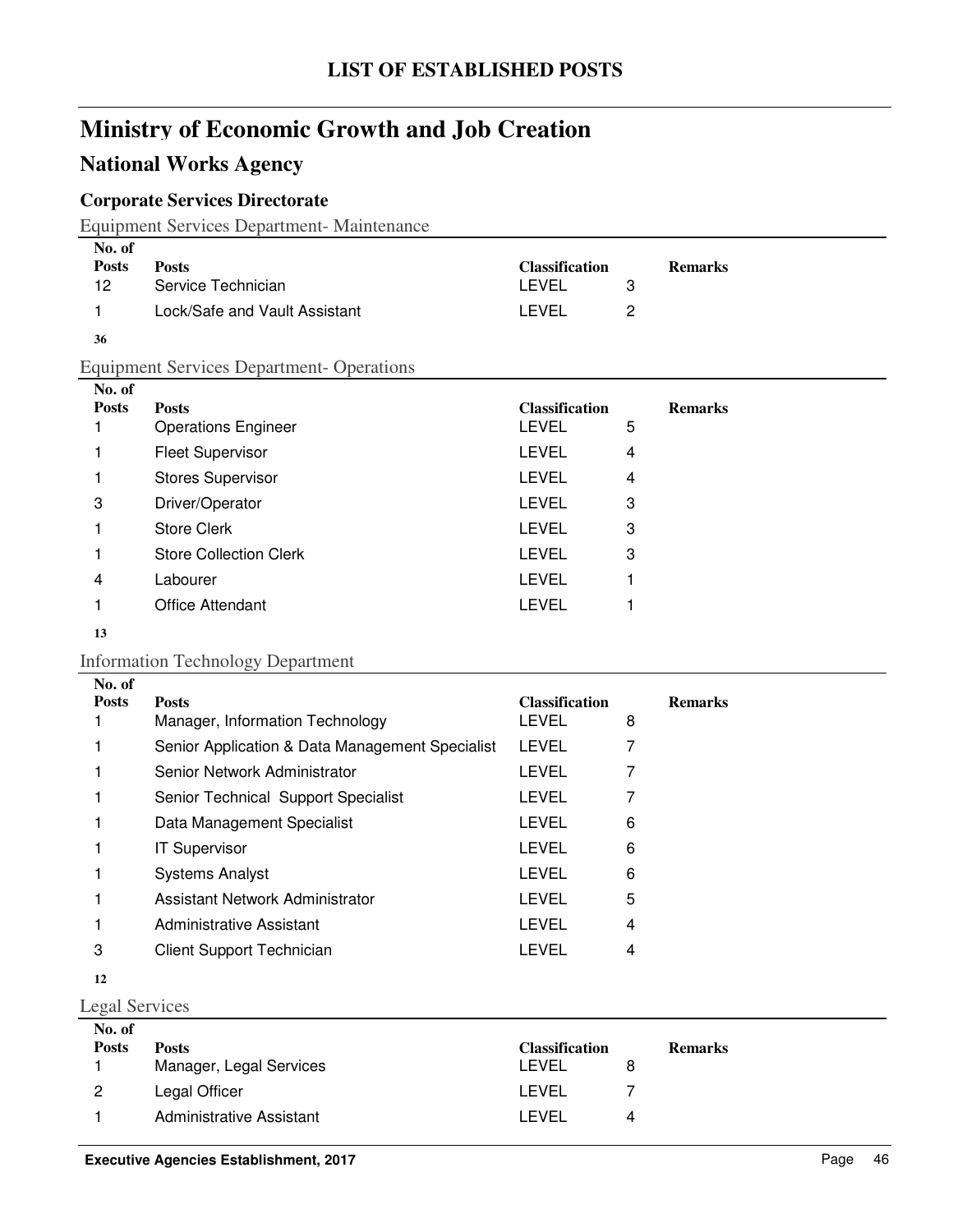## **National Works Agency**

### **Corporate Services Directorate**

|                             | <b>Legal Services</b>                        |                                       |   |                |  |
|-----------------------------|----------------------------------------------|---------------------------------------|---|----------------|--|
| No. of<br><b>Posts</b><br>1 | <b>Posts</b><br>Paralegal Officer            | <b>Classification</b><br><b>LEVEL</b> | 4 | <b>Remarks</b> |  |
| 5                           |                                              |                                       |   |                |  |
|                             | <b>Property and Estate Department</b>        |                                       |   |                |  |
| No. of<br><b>Posts</b>      | <b>Posts</b><br>Manager, Property & Estate   | <b>Classification</b><br><b>LEVEL</b> | 8 | <b>Remarks</b> |  |
|                             | <b>Building Officer</b>                      | <b>LEVEL</b>                          | 6 |                |  |
|                             | Maintenance Coordinator                      | <b>LEVEL</b>                          | 6 |                |  |
|                             | <b>Security Supervisor</b>                   | <b>LEVEL</b>                          | 6 |                |  |
|                             | <b>Electrical And Mechanical Supervisor</b>  | <b>LEVEL</b>                          | 5 |                |  |
| 2                           | <b>Property Officer</b>                      | <b>LEVEL</b>                          | 5 |                |  |
|                             | <b>Administrative Assistant</b>              | <b>LEVEL</b>                          | 4 |                |  |
| 2                           | <b>Electrical Artisan</b>                    | <b>LEVEL</b>                          | 3 |                |  |
|                             | <b>Mechanical Artisan</b>                    | <b>LEVEL</b>                          | 3 |                |  |
|                             | Caretaker                                    | <b>LEVEL</b>                          | 2 |                |  |
| 2                           | Groundsman/Handyman                          | <b>LEVEL</b>                          |   |                |  |
| 6                           | Security/Watchman                            | <b>LEVEL</b>                          | 1 |                |  |
| 20                          |                                              |                                       |   |                |  |
| 90                          | <b>Total- Corporate Services Directorate</b> |                                       |   |                |  |

#### **Executive Office**

| No. of                  |                                 |                       |    |                |
|-------------------------|---------------------------------|-----------------------|----|----------------|
| <b>Posts</b>            | <b>Posts</b>                    | <b>Classification</b> |    | <b>Remarks</b> |
|                         | <b>Chief Executive Officer</b>  | <b>LEVEL</b>          | 11 |                |
|                         | <b>Executive Assistant</b>      | LEVEL                 | 6  |                |
|                         | <b>Administrative Assistant</b> | LEVEL                 | 4  |                |
|                         | <b>Clerical Officer</b>         | <b>LEVEL</b>          | 2  |                |
| $\overline{\mathbf{4}}$ |                                 |                       |    |                |
| 4                       | <b>Total- Executive Office</b>  |                       |    |                |
|                         |                                 |                       |    |                |

### **Finance and Accounts**

| No. of       |                              |                       |                |
|--------------|------------------------------|-----------------------|----------------|
| <b>Posts</b> | <b>Posts</b>                 | <b>Classification</b> | <b>Remarks</b> |
|              | Director, Finance & Accounts | LEVEL                 |                |
|              | Administrative Assistant     | I FVFL<br>Δ           |                |
|              |                              |                       |                |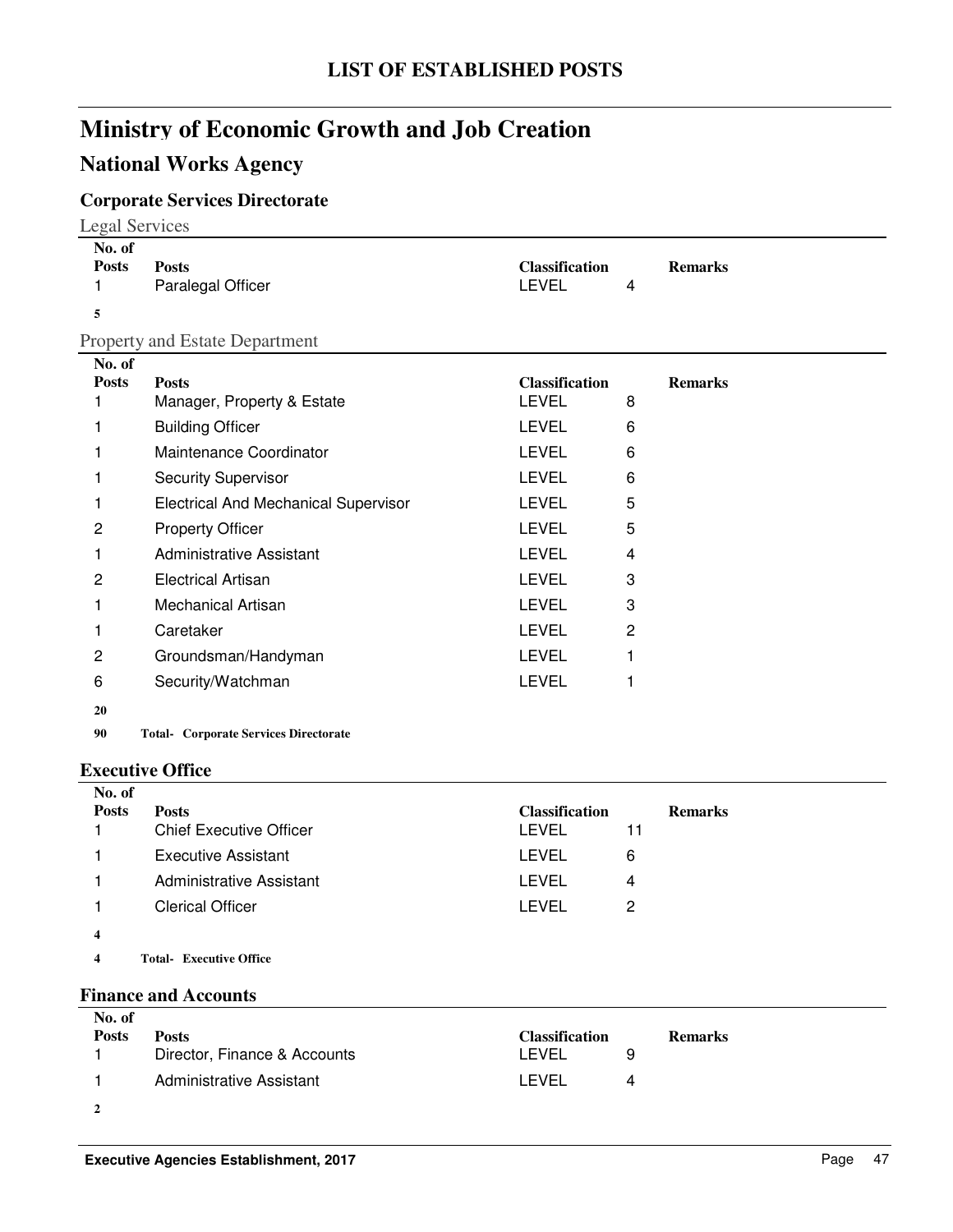## **National Works Agency**

### **Finance and Accounts**

#### Externally Funded Project Unit

| No. of       |                                  |                       |                |
|--------------|----------------------------------|-----------------------|----------------|
| <b>Posts</b> | <b>Posts</b>                     | <b>Classification</b> | <b>Remarks</b> |
|              | Manager, External Funded Project | <b>LEVEL</b>          | 8              |
|              | Senior Accounting Officer        | <b>LEVEL</b>          | 5              |
| 3            | <b>Accounting Officer</b>        | LEVEL                 | 4              |
| 2            | <b>Accounting Clerk</b>          | LEVEL                 | 3              |
|              | Data Entry Officer               | LEVEL                 | 3              |
| 8            |                                  |                       |                |

#### Financial Accounts

| No. of       |                                       |                       |   |                |
|--------------|---------------------------------------|-----------------------|---|----------------|
| <b>Posts</b> | <b>Posts</b>                          | <b>Classification</b> |   | <b>Remarks</b> |
|              | Manager, Financial Accounts           | <b>LEVEL</b>          | 8 |                |
|              | Assistant Manager, Financial Accounts | <b>LEVEL</b>          | 6 |                |
|              | Data Processing Supervisor            | <b>LEVEL</b>          | 5 |                |
| 5            | Senior Finance Officer                | <b>LEVEL</b>          | 5 |                |
|              | Administrative Assistant              | <b>LEVEL</b>          | 4 |                |
|              | Cashier                               | <b>LEVEL</b>          | 4 |                |
| 2            | Data Entry Clerk                      | <b>LEVEL</b>          | 4 |                |
| 3            | Finance Officer                       | <b>LEVEL</b>          | 4 |                |
|              | Dispatch Clerk                        | <b>LEVEL</b>          | 3 |                |
|              | <b>Clerical Officer</b>               | LEVEL                 | 2 |                |

#### **17**

#### Management Accounts

| No. of       |                                        |                       |                |
|--------------|----------------------------------------|-----------------------|----------------|
| <b>Posts</b> | <b>Posts</b>                           | <b>Classification</b> | <b>Remarks</b> |
|              | Manager, Management Accounts           | LEVEL                 | 8              |
|              | Assistant Manager, Management Accounts | LEVEL                 | 6              |
| 5            | Senior Accounting Officer              | LEVEL                 | 5              |
| 3            | <b>Accounting Officer</b>              | LEVEL                 | 4              |
|              | Administrative Assistant               | LEVEL                 | 4              |
| -11-11       |                                        |                       |                |

## **11**

**38 Finance and Accounts Total-**

#### **Human Resource Management and Administration**

| No. of       |                                         |                       |   |                |
|--------------|-----------------------------------------|-----------------------|---|----------------|
| <b>Posts</b> | <b>Posts</b>                            | <b>Classification</b> |   | <b>Remarks</b> |
|              | Director, Human Resource Management and | LEVEL                 | a |                |
|              | Admin.                                  |                       |   |                |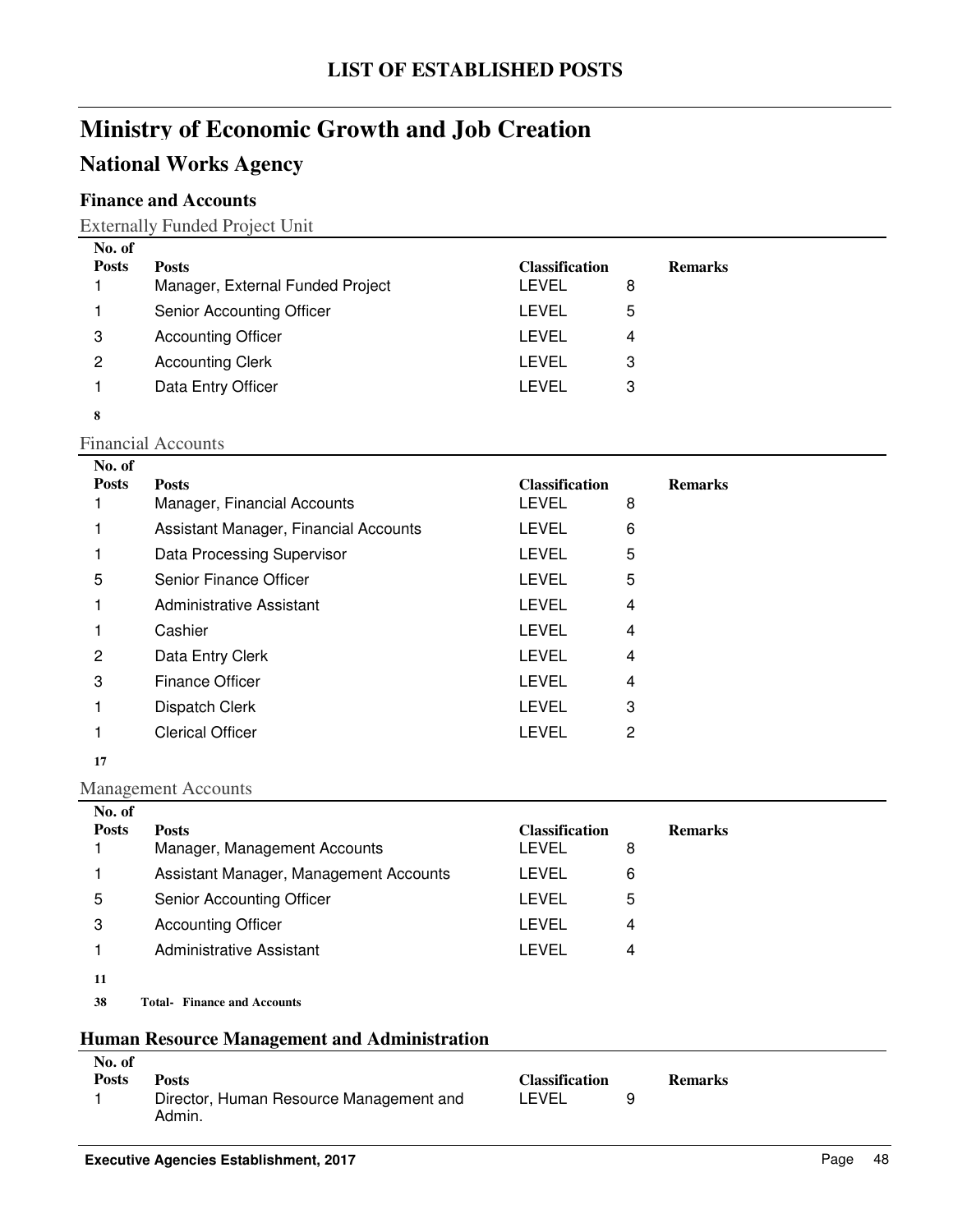## **National Works Agency**

### **Human Resource Management and Administration**

| No. of<br><b>Posts</b><br>1 | <b>Posts</b><br><b>Administrative Assistant</b> | <b>Classification</b><br><b>LEVEL</b> | 4 | <b>Remarks</b> |  |  |  |  |
|-----------------------------|-------------------------------------------------|---------------------------------------|---|----------------|--|--|--|--|
| $\mathbf{2}$                |                                                 |                                       |   |                |  |  |  |  |
|                             | <b>Information Resource</b>                     |                                       |   |                |  |  |  |  |
| No. of<br><b>Posts</b>      | <b>Posts</b>                                    | <b>Classification</b>                 |   | <b>Remarks</b> |  |  |  |  |
| 1                           | Manager, Information Resource                   | <b>LEVEL</b>                          | 7 |                |  |  |  |  |
| 1                           | Librarian                                       | <b>LEVEL</b>                          | 5 |                |  |  |  |  |
| 1                           | Senior Records Officer                          | <b>LEVEL</b>                          | 5 |                |  |  |  |  |
| 1                           | <b>Administrative Assistant</b>                 | <b>LEVEL</b>                          | 4 |                |  |  |  |  |
| 1                           | Library Assistant                               | <b>LEVEL</b>                          | 4 |                |  |  |  |  |
| 1                           | <b>Blue Print Operator</b>                      | <b>LEVEL</b>                          | 3 |                |  |  |  |  |
| 1                           | <b>Clerical Officer</b>                         | <b>LEVEL</b>                          | 3 |                |  |  |  |  |
| 4                           | <b>Records Officer</b>                          | <b>LEVEL</b>                          | 3 |                |  |  |  |  |
| 11                          |                                                 |                                       |   |                |  |  |  |  |
|                             | <b>Office Management</b>                        |                                       |   |                |  |  |  |  |
| No. of<br><b>Posts</b>      | <b>Posts</b>                                    | <b>Classification</b>                 |   | <b>Remarks</b> |  |  |  |  |
| 1                           | Office Manager                                  | <b>LEVEL</b>                          | 7 |                |  |  |  |  |
| 1                           | <b>Assistant Office Manager</b>                 | <b>LEVEL</b>                          | 5 |                |  |  |  |  |
| 1                           | <b>Administrative Assistant</b>                 | <b>LEVEL</b>                          | 4 |                |  |  |  |  |
| 1                           | <b>Procurement Officer</b>                      | <b>LEVEL</b>                          | 4 |                |  |  |  |  |
| $\overline{c}$              | <b>Driver</b>                                   | <b>LEVEL</b>                          | 3 |                |  |  |  |  |
| 12                          | <b>Office Attendant</b>                         | <b>LEVEL</b>                          | 1 |                |  |  |  |  |
| 18                          |                                                 |                                       |   |                |  |  |  |  |
|                             | Personnel and Industrial Relations              |                                       |   |                |  |  |  |  |
| No. of<br><b>Posts</b>      | <b>Posts</b>                                    | <b>Classification</b>                 |   | <b>Remarks</b> |  |  |  |  |
| 1                           | Manager, Personnel & Industrial Relations       | <b>LEVEL</b>                          | 8 |                |  |  |  |  |
| 2                           | Personnel & Industrial Relations Officer        | <b>LEVEL</b>                          | 5 |                |  |  |  |  |
| 1                           | <b>Administrative Assistant</b>                 | <b>LEVEL</b>                          | 4 |                |  |  |  |  |
| 1                           | <b>Clerical Officer</b>                         | <b>LEVEL</b>                          | 3 |                |  |  |  |  |
| 5                           |                                                 |                                       |   |                |  |  |  |  |
|                             | <b>Training and Development</b>                 |                                       |   |                |  |  |  |  |
| No. of<br><b>Posts</b><br>1 | <b>Posts</b><br>Training & Development Manager  | <b>Classification</b><br><b>LEVEL</b> | 7 | <b>Remarks</b> |  |  |  |  |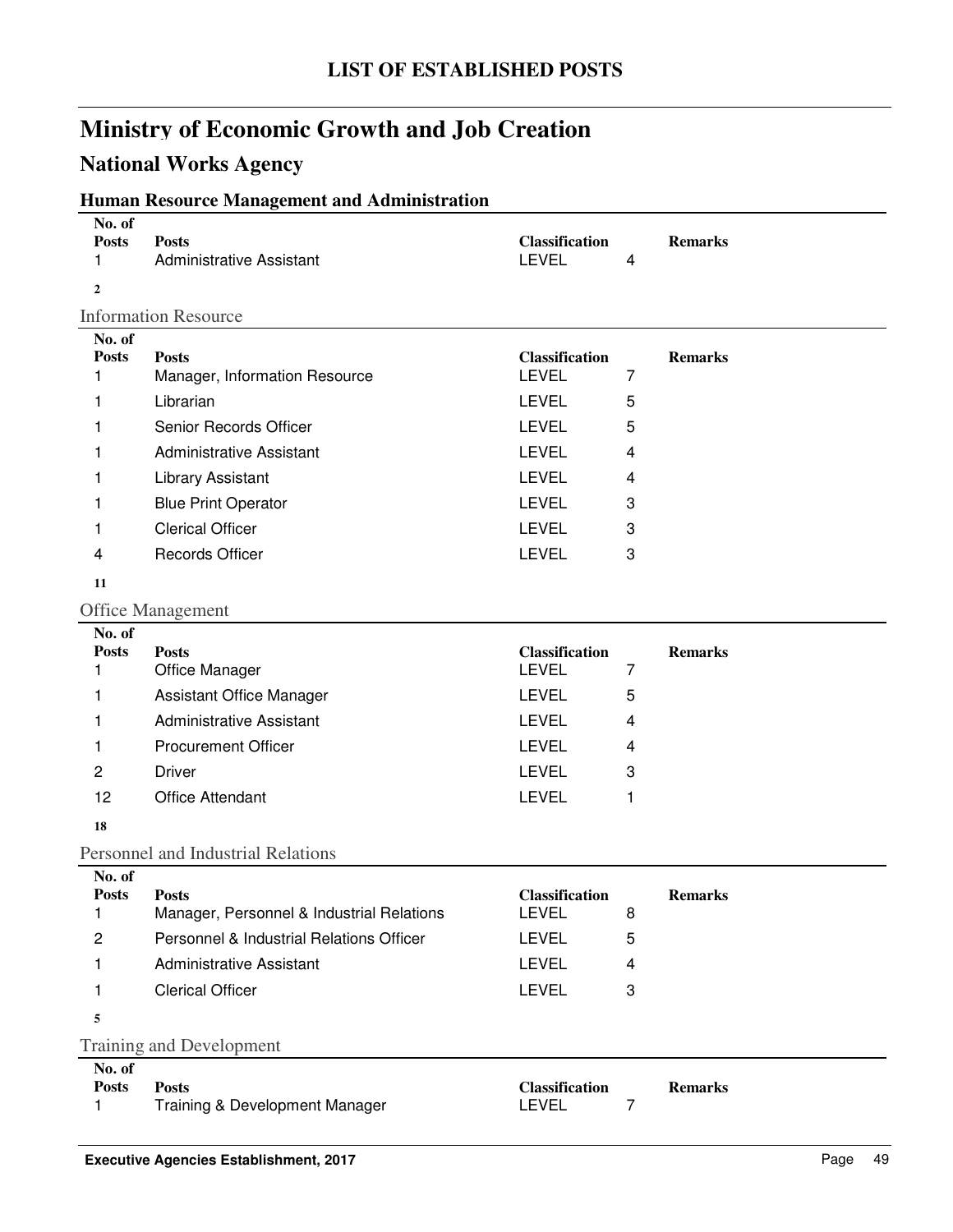## **National Works Agency**

#### **Human Resource Management and Administration**

Training and Development

| No. of<br><b>Posts</b> | <b>Posts</b>                                               | <b>Classification</b> |   | <b>Remarks</b> |
|------------------------|------------------------------------------------------------|-----------------------|---|----------------|
| $\overline{2}$         | Training and Development Officer                           | LEVEL                 | 5 |                |
|                        | Administrative Assistant                                   | LEVEL                 | 4 |                |
| 4                      |                                                            |                       |   |                |
| 40                     | <b>Total-</b> Human Resource Management and Administration |                       |   |                |

#### **Internal Audit**

| No. of       |                               |                       |   |                |
|--------------|-------------------------------|-----------------------|---|----------------|
| <b>Posts</b> | <b>Posts</b>                  | <b>Classification</b> |   | <b>Remarks</b> |
|              | <b>Chief Internal Auditor</b> | LEVEL                 | 8 |                |
|              | Senior Auditor                | LEVEL                 | 6 |                |
| 4            | <b>Internal Auditor</b>       | LEVEL                 | 5 |                |
|              | Administrative Assistant      | LEVEL                 | 4 |                |
|              |                               |                       |   |                |

**7 Internal Audit Total-**

#### **Planning and Research Directorate**

| Corporate/Performance Monitoring Officer<br>LEVEL<br>6<br>Administrative Assistant<br>I EVEL | No. of<br><b>Posts</b> | <b>Posts</b><br>Director, Planning & Research | <b>Classification</b><br>LEVEL | <b>Remarks</b> |
|----------------------------------------------------------------------------------------------|------------------------|-----------------------------------------------|--------------------------------|----------------|
|                                                                                              |                        |                                               |                                |                |
|                                                                                              |                        |                                               |                                |                |

#### **3**

**No. of** 

### Development Control and Physical Planning Department

| No. of       |                                                                     |                                |   |                |
|--------------|---------------------------------------------------------------------|--------------------------------|---|----------------|
| <b>Posts</b> | <b>Posts</b><br>Manager, Development Control & Physical<br>Planning | <b>Classification</b><br>LEVEL | 7 | <b>Remarks</b> |
|              | <b>Physical Planner</b>                                             | <b>LEVEL</b>                   | 6 |                |
| 2            | Road Planner                                                        | LEVEL                          | 5 |                |
|              | Administrative Assistant                                            | LEVEL                          | 4 |                |
| 4            | <b>Planning Technologist</b>                                        | <b>LEVEL</b>                   | 4 |                |
|              | <b>Clerical Officer</b>                                             | <b>LEVEL</b>                   | 2 |                |
| 10           |                                                                     |                                |   |                |
|              | Geographical Information System                                     |                                |   |                |

| No. of       |                    |                       |                |
|--------------|--------------------|-----------------------|----------------|
| <b>Posts</b> | <b>Posts</b>       | <b>Classification</b> | <b>Remarks</b> |
|              | <b>GIS Manager</b> | LEVEL                 |                |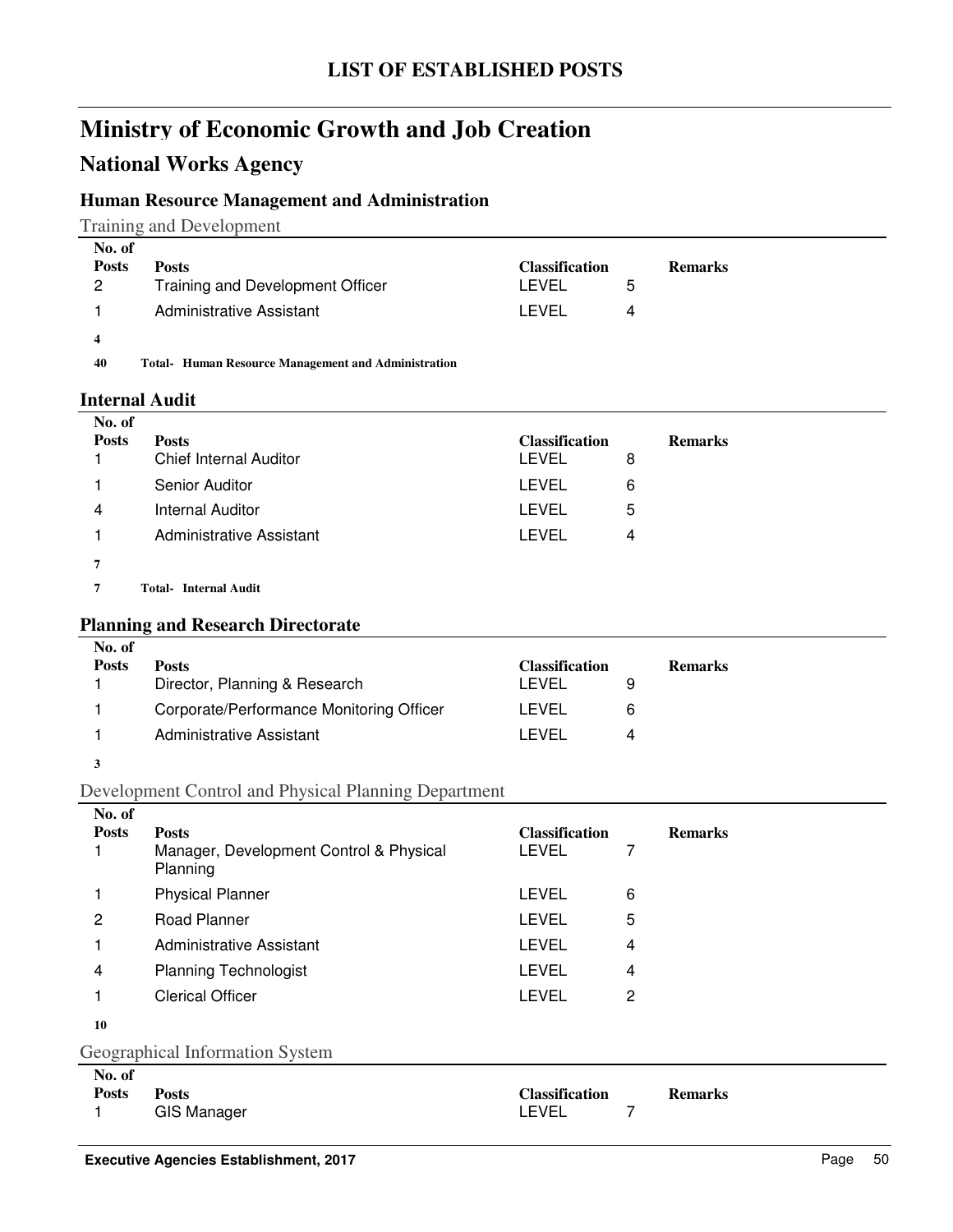## **National Works Agency**

### **Planning and Research Directorate**

Geographical Information System

| No. of<br><b>Posts</b><br>3 | <b>Posts</b><br><b>GIS Officer</b>              | <b>Classification</b><br><b>LEVEL</b> | 5              | <b>Remarks</b> |  |  |  |  |
|-----------------------------|-------------------------------------------------|---------------------------------------|----------------|----------------|--|--|--|--|
| 4                           |                                                 |                                       |                |                |  |  |  |  |
|                             | Network Planning and Research                   |                                       |                |                |  |  |  |  |
| No. of<br><b>Posts</b>      | <b>Posts</b>                                    | <b>Classification</b>                 |                | <b>Remarks</b> |  |  |  |  |
| 1                           | Manager, Network Planning & Research            | <b>LEVEL</b>                          | 8              |                |  |  |  |  |
| 1                           | Senior Highway Engineer                         | <b>LEVEL</b>                          | $\overline{7}$ |                |  |  |  |  |
| $\overline{c}$              | Highway/Planning Engineer                       | <b>LEVEL</b>                          | 6              |                |  |  |  |  |
| 1                           | <b>Transportation Planner</b>                   | <b>LEVEL</b>                          | 6              |                |  |  |  |  |
| 2                           | Junior Engineer                                 | <b>LEVEL</b>                          | 5              |                |  |  |  |  |
| 1                           | <b>Administrative Assistant</b>                 | <b>LEVEL</b>                          | 4              |                |  |  |  |  |
| 1                           | Data Analyst                                    | <b>LEVEL</b>                          | 4              |                |  |  |  |  |
| 1                           | Data Collection Supervisor                      | <b>LEVEL</b>                          | 4              |                |  |  |  |  |
| 7                           | Data Collection Technician                      | <b>LEVEL</b>                          | 2              |                |  |  |  |  |
| 3                           | Data Entry Officer                              | <b>LEVEL</b>                          | $\overline{c}$ |                |  |  |  |  |
| 20                          |                                                 |                                       |                |                |  |  |  |  |
|                             | <b>Traffic Management</b>                       |                                       |                |                |  |  |  |  |
| No. of                      |                                                 |                                       |                |                |  |  |  |  |
| <b>Posts</b><br>1           | <b>Posts</b><br><b>Operations Manager</b>       | <b>Classification</b><br><b>LEVEL</b> | 8              | <b>Remarks</b> |  |  |  |  |
| 1                           | <b>Operations Engineer</b>                      | <b>LEVEL</b>                          | 6              |                |  |  |  |  |
|                             |                                                 | <b>LEVEL</b>                          | 4              |                |  |  |  |  |
| 3                           | Signal Technician                               |                                       |                |                |  |  |  |  |
| 2                           | <b>Traffic Supervisor</b>                       | <b>LEVEL</b>                          | 4              |                |  |  |  |  |
| 1                           | <b>Driver</b>                                   | <b>LEVEL</b>                          | 3              |                |  |  |  |  |
| 4                           | <b>Field Officer</b>                            | <b>LEVEL</b>                          | 3              |                |  |  |  |  |
| $\overline{c}$              | <b>Field Technician</b>                         | <b>LEVEL</b>                          | 3              |                |  |  |  |  |
| 14                          |                                                 |                                       |                |                |  |  |  |  |
| 51                          | <b>Total- Planning and Research Directorate</b> |                                       |                |                |  |  |  |  |
|                             | <b>Project Implementation Division</b>          |                                       |                |                |  |  |  |  |
| No. of                      |                                                 |                                       |                |                |  |  |  |  |

| . <b>.</b><br><b>Posts</b> | <b>Posts</b><br>Senior Director, Project Implementation/Deputy<br>CEO | <b>Classification</b><br>LEVEL | 10 | <b>Remarks</b> |
|----------------------------|-----------------------------------------------------------------------|--------------------------------|----|----------------|
|                            | Administrative Assistant                                              | LEVEL                          |    |                |
|                            |                                                                       |                                |    |                |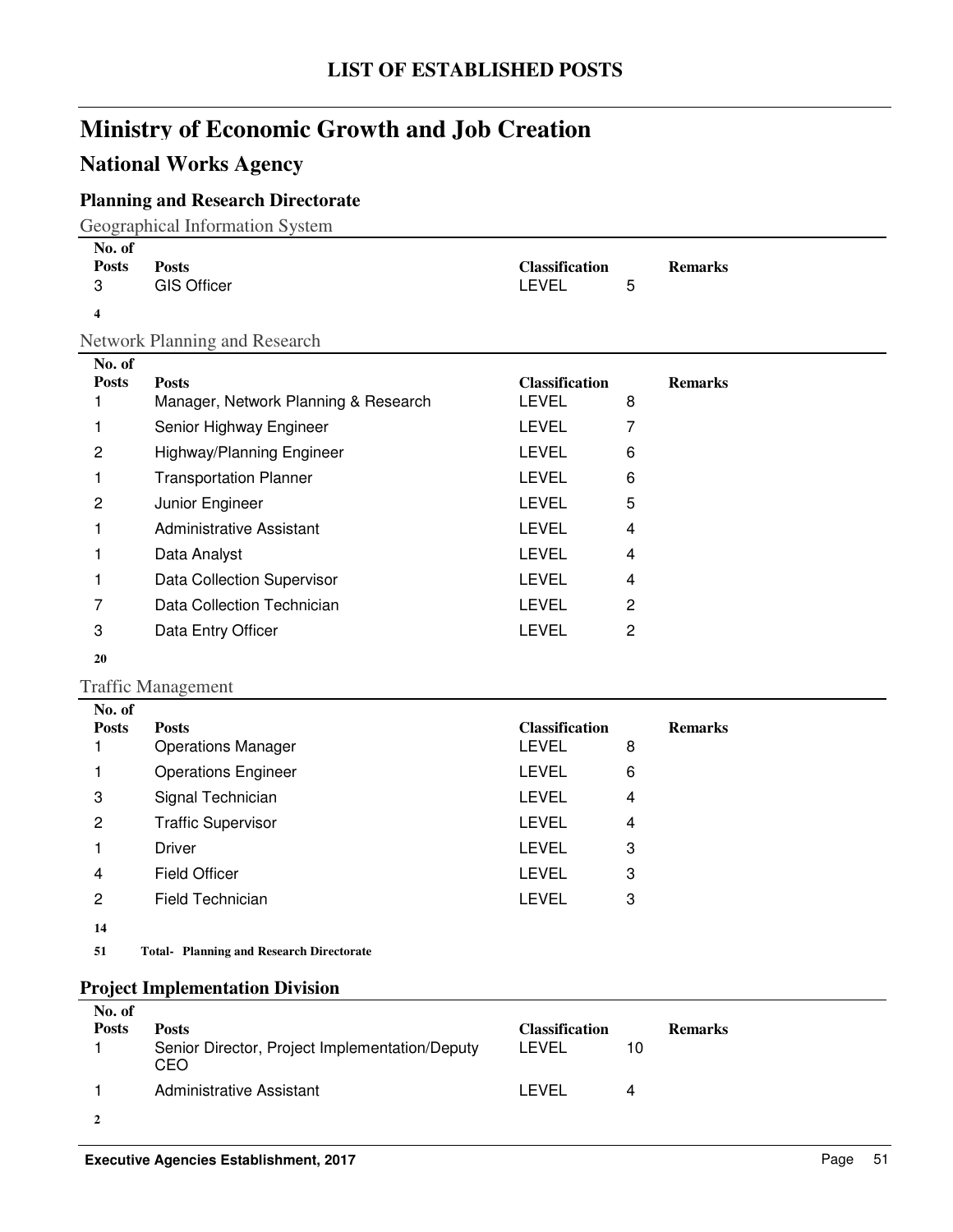## **National Works Agency**

### **Project Implementation Division**

Major Projects Directorate

| No. of<br><b>Posts</b>           |                                                                   | <b>Classification</b>                                 |                              |                                                                                                                                                                               |
|----------------------------------|-------------------------------------------------------------------|-------------------------------------------------------|------------------------------|-------------------------------------------------------------------------------------------------------------------------------------------------------------------------------|
| 1                                | <b>Posts</b><br>Director, Major Projects                          | <b>LEVEL</b>                                          | 9                            | <b>Remarks</b>                                                                                                                                                                |
| 4                                | Major Project Manager                                             | <b>LEVEL</b>                                          | 8                            |                                                                                                                                                                               |
| 1                                | Major Project Manager                                             | <b>LEVEL</b>                                          | 8                            | Post [# 141263] of Major<br>Project Manager (LEVEL 5)<br>inadvertently omitted from<br><b>Executive Agency</b><br>Establishment 2015.                                         |
| 1                                | Project Manager                                                   | <b>LEVEL</b>                                          | 7                            |                                                                                                                                                                               |
| 10                               | Senior Clerk of Works                                             | <b>LEVEL</b>                                          | 5                            |                                                                                                                                                                               |
| 1                                | Project Officer                                                   | <b>LEVEL</b>                                          | 5                            |                                                                                                                                                                               |
| $\overline{c}$                   | <b>Administrative Assistant</b>                                   | <b>LEVEL</b>                                          | 4                            |                                                                                                                                                                               |
| 1                                | <b>Administrative Assistant</b>                                   | <b>LEVEL</b>                                          | 4                            | Post [# 141265] of<br><b>Administrative Assistant</b><br>(LEVEL 4) incorrectly listed<br>under Equipment Services Unit<br>in previous Executive Agency<br>Establishment 2015. |
| $\overline{c}$                   | Clerk of Works                                                    | <b>LEVEL</b>                                          | $\overline{\mathbf{4}}$      |                                                                                                                                                                               |
| 23                               |                                                                   |                                                       |                              |                                                                                                                                                                               |
|                                  | <b>Procurement Directorate</b>                                    |                                                       |                              |                                                                                                                                                                               |
| No. of<br><b>Posts</b><br>1<br>1 | <b>Posts</b><br>Director, Procurement<br><b>Quantity Surveyor</b> | <b>Classification</b><br><b>LEVEL</b><br><b>LEVEL</b> | 9<br>6                       | <b>Remarks</b>                                                                                                                                                                |
| 1                                | <b>Administrative Assistant</b>                                   | <b>LEVEL</b>                                          | 4                            |                                                                                                                                                                               |
| 3                                | <b>Assistant Quantity Surveyor</b>                                | <b>LEVEL</b>                                          | 4                            |                                                                                                                                                                               |
| 6                                |                                                                   |                                                       |                              |                                                                                                                                                                               |
|                                  | <b>Project Implementation Unit</b>                                |                                                       |                              |                                                                                                                                                                               |
| No. of<br><b>Posts</b><br>1<br>1 | <b>Posts</b><br>Director, Project Implementation                  | Classification<br><b>LEVEL</b>                        | 9                            | <b>Remarks</b>                                                                                                                                                                |
|                                  |                                                                   |                                                       |                              |                                                                                                                                                                               |
|                                  | Senior Para-legal Officer                                         | <b>LEVEL</b>                                          | 5                            |                                                                                                                                                                               |
| $\mathbf{2}$                     | <b>Administrative Assistant</b>                                   | <b>LEVEL</b>                                          | 4                            |                                                                                                                                                                               |
| 1<br>1                           | Mechanical Inspector<br>Paralegal Clerk                           | LEVEL<br>LEVEL                                        | 4<br>$\overline{\mathbf{4}}$ |                                                                                                                                                                               |

**6**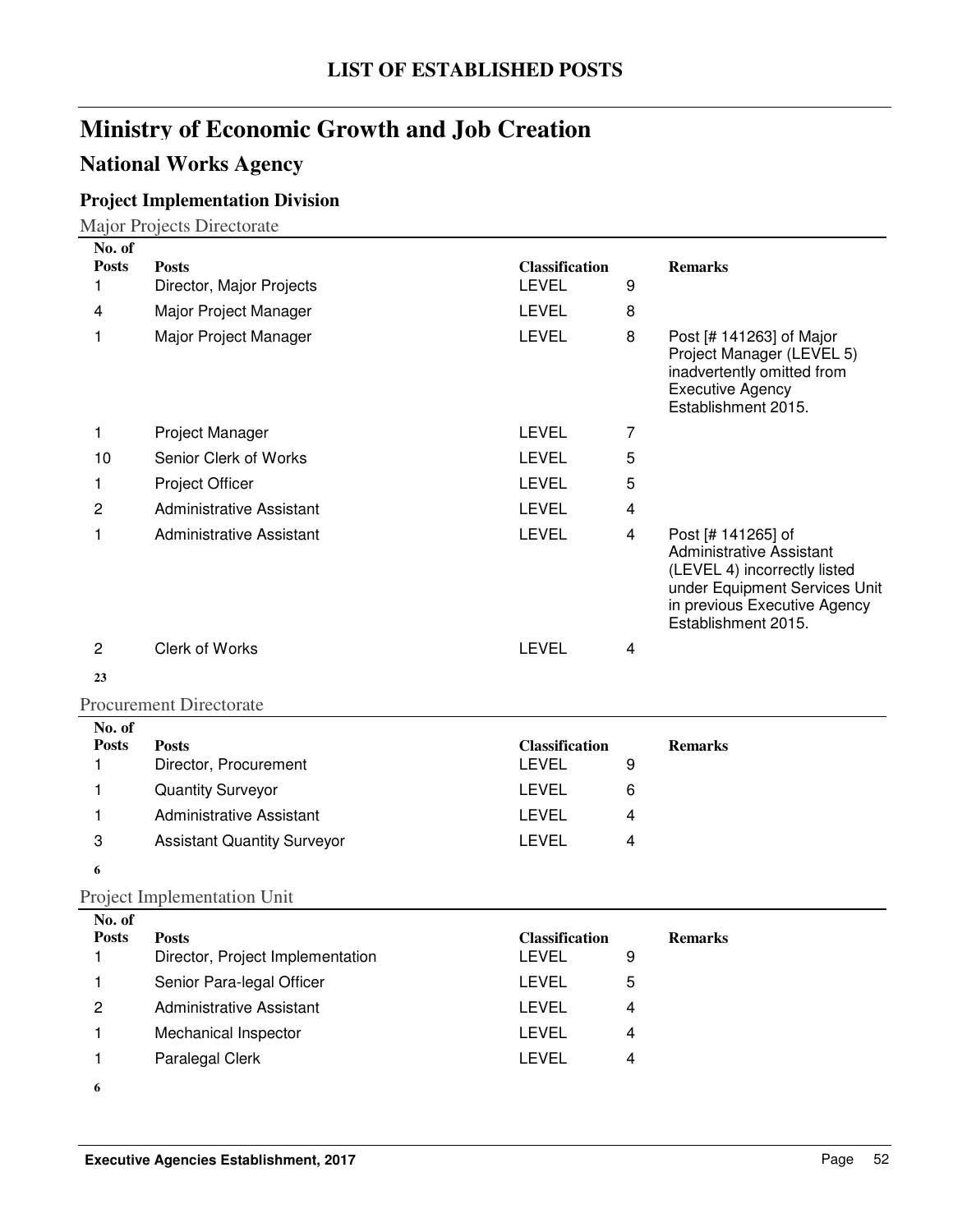## **National Works Agency**

### **Project Implementation Division**

Project Implementation Unit- Major Projects

| No. of       |                                 |                       |   |                |
|--------------|---------------------------------|-----------------------|---|----------------|
| <b>Posts</b> | <b>Posts</b>                    | <b>Classification</b> |   | <b>Remarks</b> |
|              | Major Project Manager           | <b>LEVEL</b>          | 8 |                |
|              | Senior Project Officer          | <b>LEVEL</b>          | 6 |                |
| 2            | <b>Project Officer</b>          | <b>LEVEL</b>          | 5 |                |
|              | <b>Project Surveyor</b>         | <b>LEVEL</b>          | 5 |                |
|              | <b>Administrative Assistant</b> | <b>LEVEL</b>          | 4 |                |
| 2            | <b>Surveyor Assistant</b>       | <b>LEVEL</b>          | 3 |                |
| 8            |                                 |                       |   |                |

#### Project Implementation Unit- Project Management

| No. of<br><b>Posts</b> | <b>Posts</b><br><b>Project Managing Engineer</b> | <b>Classification</b><br>LEVEL | 8 | <b>Remarks</b> |
|------------------------|--------------------------------------------------|--------------------------------|---|----------------|
| 2                      | Senior Project Officer                           | LEVEL                          | 6 |                |
| 2                      | <b>Project Officer</b>                           | LEVEL                          | 5 |                |
|                        | Administrative Assistant                         | I FVFI.                        | 4 |                |
|                        |                                                  |                                |   |                |

#### **6**

#### Technical Services Directorate

| No. of       |                                              |                                |   |                |
|--------------|----------------------------------------------|--------------------------------|---|----------------|
| <b>Posts</b> | <b>Posts</b><br>Director, Technical Services | <b>Classification</b><br>LEVEL | 9 | <b>Remarks</b> |
|              | Senior Bridge and Structural Engineer        | LEVEL                          | 8 |                |
|              | <b>Environmental Specialist</b>              | LEVEL                          |   |                |
|              | Senior Environmental Officer                 | LEVEL                          | 6 |                |
|              | Administrative Assistant                     | LEVEL                          | 4 |                |
|              |                                              |                                |   |                |

**5**

#### Technical Services Directorate- Building Unit

| No. of<br><b>Posts</b> |                                    | <b>Classification</b> |   |                |
|------------------------|------------------------------------|-----------------------|---|----------------|
|                        | <b>Posts</b><br>Senior Architect   | <b>LEVEL</b>          | 8 | <b>Remarks</b> |
|                        | Senior Electro-Mechanical Engineer | LEVEL                 |   |                |
| 3                      | Civil Engineer                     | LEVEL                 | 6 |                |
|                        | Senior CAD Technician              | <b>LEVEL</b>          | 4 |                |
| 4                      | <b>CAD</b> Technician              | LEVEL                 | 3 |                |
|                        |                                    |                       |   |                |

**10**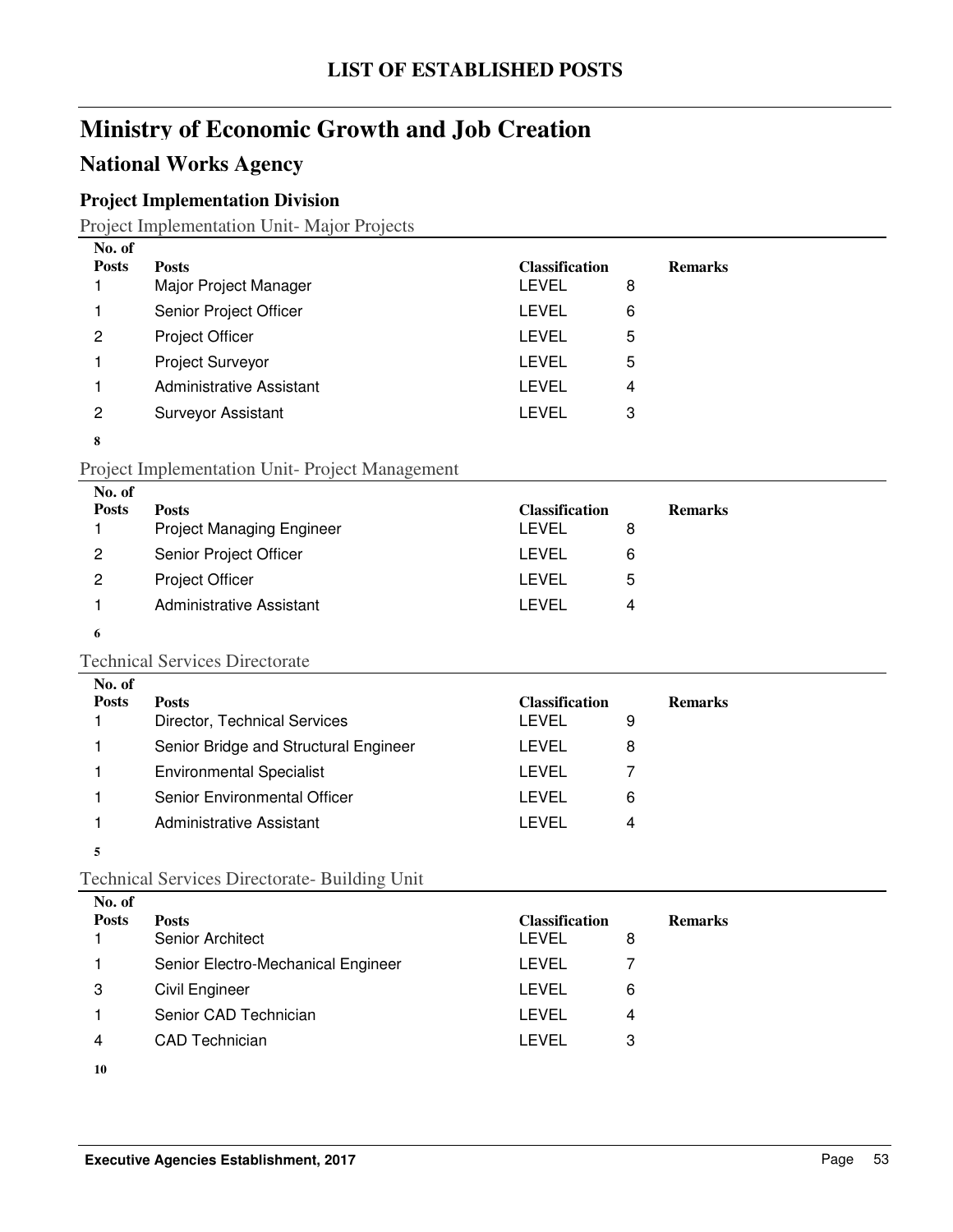### **National Works Agency**

### **Project Implementation Division**

Technical Services Directorate- Engineering Tech & Support Unit

| No. of       |                                                           |                       |   |                |
|--------------|-----------------------------------------------------------|-----------------------|---|----------------|
| <b>Posts</b> | <b>Posts</b>                                              | <b>Classification</b> |   | <b>Remarks</b> |
|              | Senior Engineer, Structural                               | LEVEL                 | 8 |                |
|              | Senior Engineer                                           | LEVEL                 |   |                |
| 3            | Civil Engineer                                            | LEVEL                 | 6 |                |
| 5            |                                                           |                       |   |                |
|              | Technical Services Directorate- Highway & Pavement Design |                       |   |                |
| No. of       |                                                           |                       |   |                |
| <b>Posts</b> | <b>Posts</b>                                              | <b>Classification</b> |   | <b>Remarks</b> |
|              | Senior Engineer, Highway Pavement Design                  | LEVEL                 | 7 |                |
|              | Highway Pavement Technician                               | LEVEL                 | 5 |                |
| $\mathbf{2}$ |                                                           |                       |   |                |

#### Technical Services Directorate- Land Surveying Services

| No. of<br><b>Posts</b> |                                  | <b>Classification</b> | <b>Remarks</b> |
|------------------------|----------------------------------|-----------------------|----------------|
|                        | <b>Posts</b>                     |                       |                |
|                        | Manager, Land Surveying Services | LEVEL                 | 8              |
|                        | Senior Land Surveyor             | LEVEL                 | 6              |
| 4                      | <b>Assistant Land Surveyor</b>   | LEVEL                 | 4              |
| 6                      |                                  |                       |                |
| -^                     | .                                |                       |                |

79 Total- Project Implementation Division

#### **Quality Assurance Directorate**

| No. of       |                                  |                       |                |
|--------------|----------------------------------|-----------------------|----------------|
| <b>Posts</b> | <b>Posts</b>                     | <b>Classification</b> | <b>Remarks</b> |
|              | Director, Quality Assurance      | <b>LEVEL</b><br>9     |                |
| 2            | Senior Quality Assurance Officer | LEVEL<br>6            |                |
| 4            | <b>Quality Assurance Officer</b> | <b>LEVEL</b><br>5     |                |
|              | Administrative Assistant         | LEVEL<br>4            |                |
| 8            |                                  |                       |                |

#### Material Testing and Evaluation Unit

| No. of       |                                        |                       |                |
|--------------|----------------------------------------|-----------------------|----------------|
| <b>Posts</b> | <b>Posts</b>                           | <b>Classification</b> | <b>Remarks</b> |
|              | Manager, Material Testing & Evaluation | LEVEL                 | 8              |
|              | Soils & Materials Supervisor           | LEVEL                 | 6              |
|              | Senior Lab Technician                  | LEVEL                 | 5              |
|              | Administrative Assistant               | <b>LEVEL</b>          | 4              |
| 5            | Laboratory Technician                  | LEVEL                 | 4              |
|              | Driver                                 | LEVEL                 | 3              |
|              |                                        |                       |                |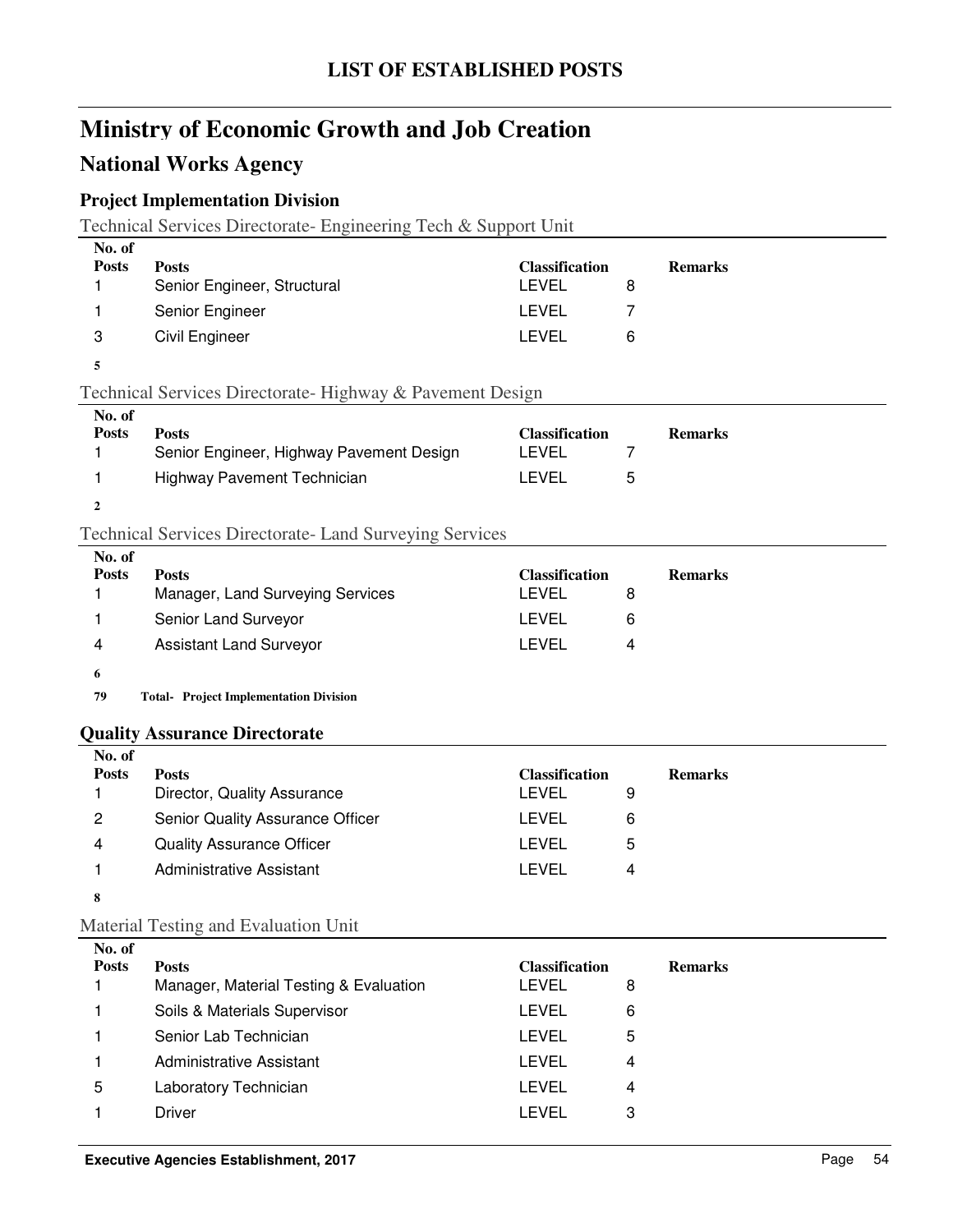## **National Works Agency**

### **Quality Assurance Directorate**

Material Testing and Evaluation Unit

| No. of<br><b>Posts</b><br>2 | <b>Posts</b><br>Field Investigation Technician                          | <b>Classification</b><br><b>LEVEL</b> | 3 | <b>Remarks</b>                                                                                                                                                            |
|-----------------------------|-------------------------------------------------------------------------|---------------------------------------|---|---------------------------------------------------------------------------------------------------------------------------------------------------------------------------|
| 12                          |                                                                         |                                       |   |                                                                                                                                                                           |
| 20                          | <b>Total- Quality Assurance Directorate</b>                             |                                       |   |                                                                                                                                                                           |
|                             | <b>Regional Implementation &amp; Special Projects</b>                   |                                       |   |                                                                                                                                                                           |
| No. of<br><b>Posts</b>      |                                                                         |                                       |   |                                                                                                                                                                           |
| 1                           | <b>Posts</b><br>Director, Regional Implementation & Special<br>Projects | <b>Classification</b><br><b>LEVEL</b> | 9 | <b>Remarks</b>                                                                                                                                                            |
| 1                           | <b>Administrative Assistant</b>                                         | <b>LEVEL</b>                          | 4 |                                                                                                                                                                           |
| $\mathbf{2}$                |                                                                         |                                       |   |                                                                                                                                                                           |
|                             | North East Region                                                       |                                       |   |                                                                                                                                                                           |
| No. of<br><b>Posts</b><br>1 | <b>Posts</b><br>Regional Manager                                        | <b>Classification</b><br><b>LEVEL</b> | 8 | <b>Remarks</b>                                                                                                                                                            |
| 3                           | Parish Manager                                                          | <b>LEVEL</b>                          | 6 |                                                                                                                                                                           |
| 8                           | Assistant Parish Manager                                                | <b>LEVEL</b>                          | 5 |                                                                                                                                                                           |
| 1                           | Assistant Parish Manager                                                | <b>LEVEL</b>                          | 5 | Post [# 141370] of Assistant<br>Parish Manager (LEVEL 5)<br>inadvertently listed under South<br>East Region in previous<br><b>Executive Agency</b><br>Establishment 2015. |
| 1                           | Administrative Manager                                                  | <b>LEVEL</b>                          | 5 |                                                                                                                                                                           |
| 4                           | <b>Administrative Assistant</b>                                         | <b>LEVEL</b>                          | 4 |                                                                                                                                                                           |
| 1                           | Driver/Operator                                                         | <b>LEVEL</b>                          | 3 |                                                                                                                                                                           |
| 3                           | <b>Office Attendant</b>                                                 | <b>LEVEL</b>                          | 1 |                                                                                                                                                                           |
| 22                          |                                                                         |                                       |   |                                                                                                                                                                           |
|                             | South East Region                                                       |                                       |   |                                                                                                                                                                           |
| No. of<br><b>Posts</b>      | <b>Posts</b>                                                            | <b>Classification</b>                 |   | <b>Remarks</b>                                                                                                                                                            |
| 1                           | Regional Manager                                                        | <b>LEVEL</b>                          | 8 |                                                                                                                                                                           |
| 4                           | Parish Manager                                                          | <b>LEVEL</b>                          | 6 |                                                                                                                                                                           |
| 1.                          | Administrative Manager                                                  | <b>LEVEL</b>                          | 5 |                                                                                                                                                                           |
| 10                          | Assistant Parish Manager                                                | <b>LEVEL</b>                          | 5 |                                                                                                                                                                           |
| 5                           | <b>Administrative Assistant</b>                                         | <b>LEVEL</b>                          | 4 |                                                                                                                                                                           |
| 1                           | Driver/Operator                                                         | <b>LEVEL</b>                          | 3 |                                                                                                                                                                           |
| 1                           | <b>Clerical Officer</b>                                                 | LEVEL                                 | 2 |                                                                                                                                                                           |

**Executive Agencies Establishment, 2017 Page 55**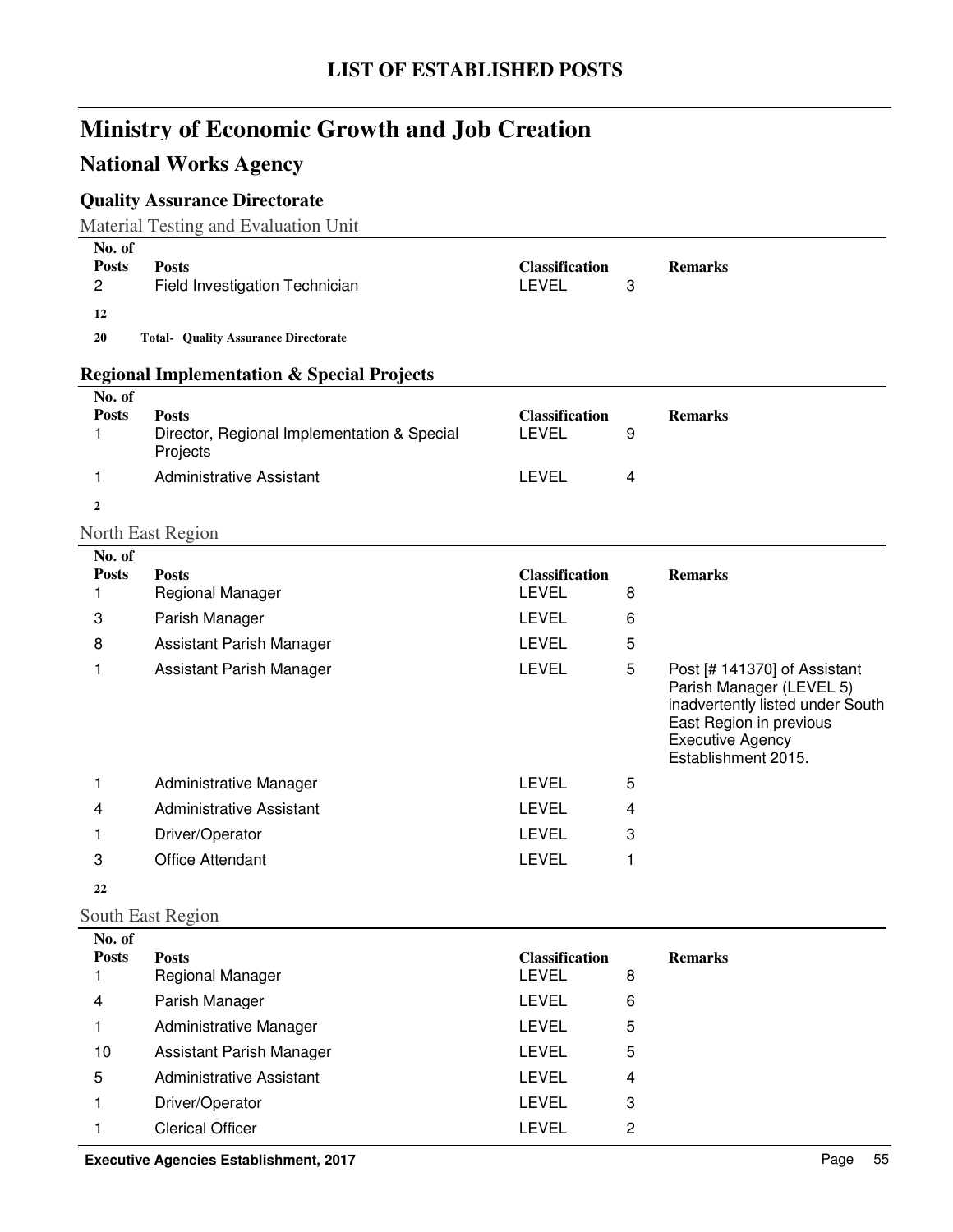## **National Works Agency**

### **Regional Implementation & Special Projects**

South East Region

| No. of<br><b>Posts</b><br>3 | <b>Posts</b><br>Office Attendant | <b>Classification</b><br><b>LEVEL</b> |   | <b>Remarks</b> |
|-----------------------------|----------------------------------|---------------------------------------|---|----------------|
| 26                          |                                  |                                       |   |                |
| South Region                |                                  |                                       |   |                |
| No. of                      |                                  |                                       |   |                |
| <b>Posts</b>                | <b>Posts</b>                     | <b>Classification</b>                 |   | <b>Remarks</b> |
|                             | Regional Manager                 | <b>LEVEL</b>                          | 8 |                |
| 3                           | Parish Manager                   | <b>LEVEL</b>                          | 6 |                |
| 1                           | Administrative Manager           | <b>LEVEL</b>                          | 5 |                |
| 8                           | Assistant Parish Manager         | <b>LEVEL</b>                          | 5 |                |
| 4                           | <b>Administrative Assistant</b>  | <b>LEVEL</b>                          | 4 |                |
|                             | <b>Clerical Officer</b>          | <b>LEVEL</b>                          | 4 |                |
|                             | Driver/Operator                  | <b>LEVEL</b>                          | 3 |                |
| 3                           | <b>Office Attendant</b>          | <b>LEVEL</b>                          |   |                |
| 22                          |                                  |                                       |   |                |

## Special Projects

| No. of       |                                       |                       |   |                |
|--------------|---------------------------------------|-----------------------|---|----------------|
| <b>Posts</b> | <b>Posts</b>                          | <b>Classification</b> |   | <b>Remarks</b> |
|              | Major Project Manager                 | <b>LEVEL</b>          | 8 |                |
| 3            | <b>Construction Manager</b>           | LEVEL                 |   |                |
| 2            | <b>Flood Control Officer</b>          | <b>LEVEL</b>          | 6 |                |
|              | Project Officer                       | <b>LEVEL</b>          | 5 |                |
| 3            | Senior Clerk of Works                 | <b>LEVEL</b>          | 5 |                |
|              | Senior Clerk of Works (Flood Control) | LEVEL                 | 5 |                |
| 2            | Site Supervisor                       | <b>LEVEL</b>          | 5 |                |
| 3            | Clerk of Works                        | LEVEL                 | 4 |                |
|              |                                       |                       |   |                |

## West Region

| No. of       |                          |                       |   |                |
|--------------|--------------------------|-----------------------|---|----------------|
| <b>Posts</b> | <b>Posts</b>             | <b>Classification</b> |   | <b>Remarks</b> |
|              | Regional Manager         | <b>LEVEL</b>          | 8 |                |
| 4            | Parish Manager           | LEVEL                 | 6 |                |
|              | Administrative Manager   | LEVEL                 | 5 |                |
| 9            | Assistant Parish Manager | LEVEL                 | 5 |                |
| 5            | Administrative Assistant | LEVEL                 | 4 |                |
| 5            | Office Attendant         | LEVEL                 |   |                |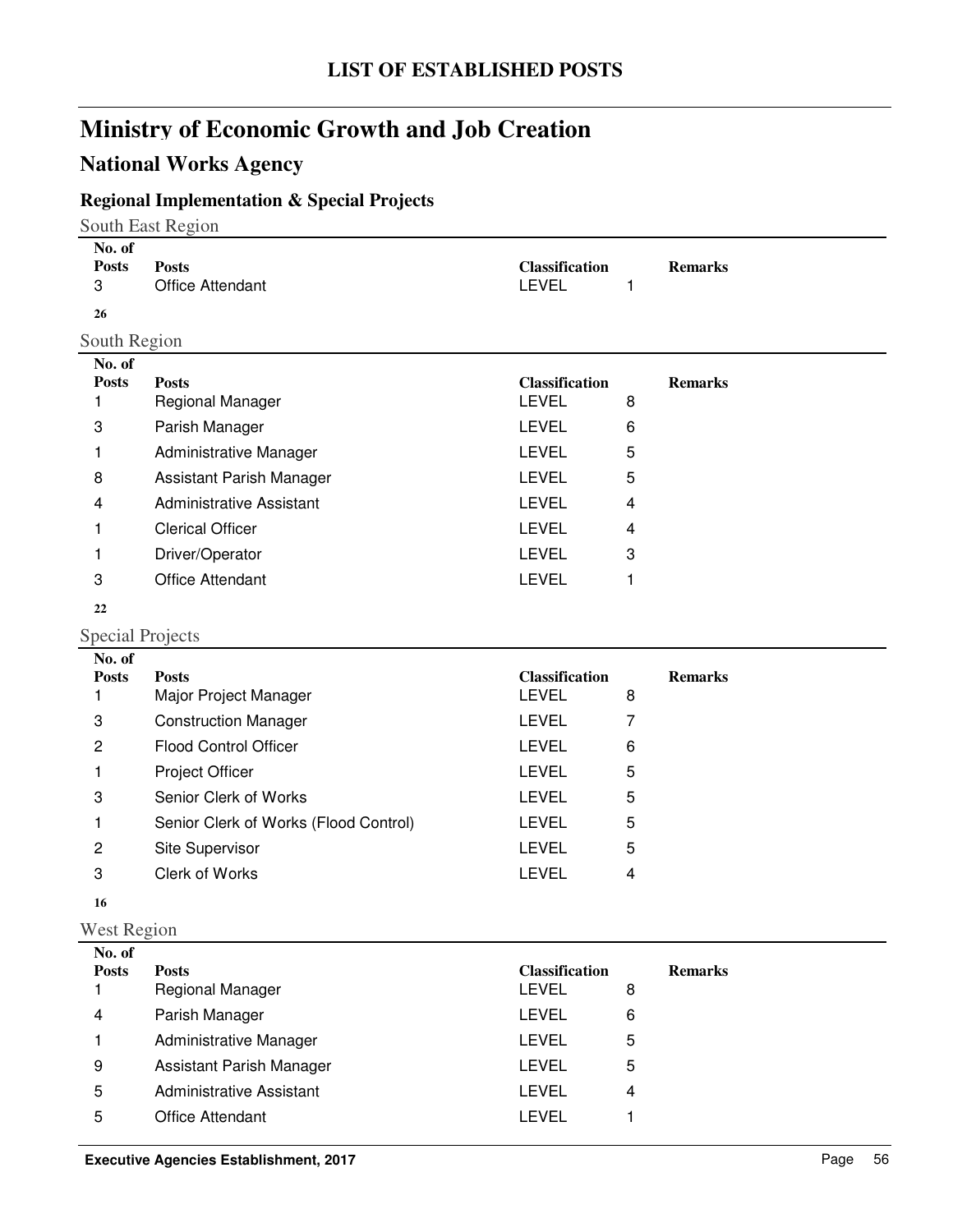## **National Works Agency**

## **Regional Implementation & Special Projects**

West Region

| No. of<br><b>Posts</b><br>-25 | <b>Posts</b>                                      | <b>Classification</b> | <b>Remarks</b> |
|-------------------------------|---------------------------------------------------|-----------------------|----------------|
| 113                           | Total- Regional Implementation & Special Projects |                       |                |
| 453                           | <b>Total-National Works Agency</b>                |                       |                |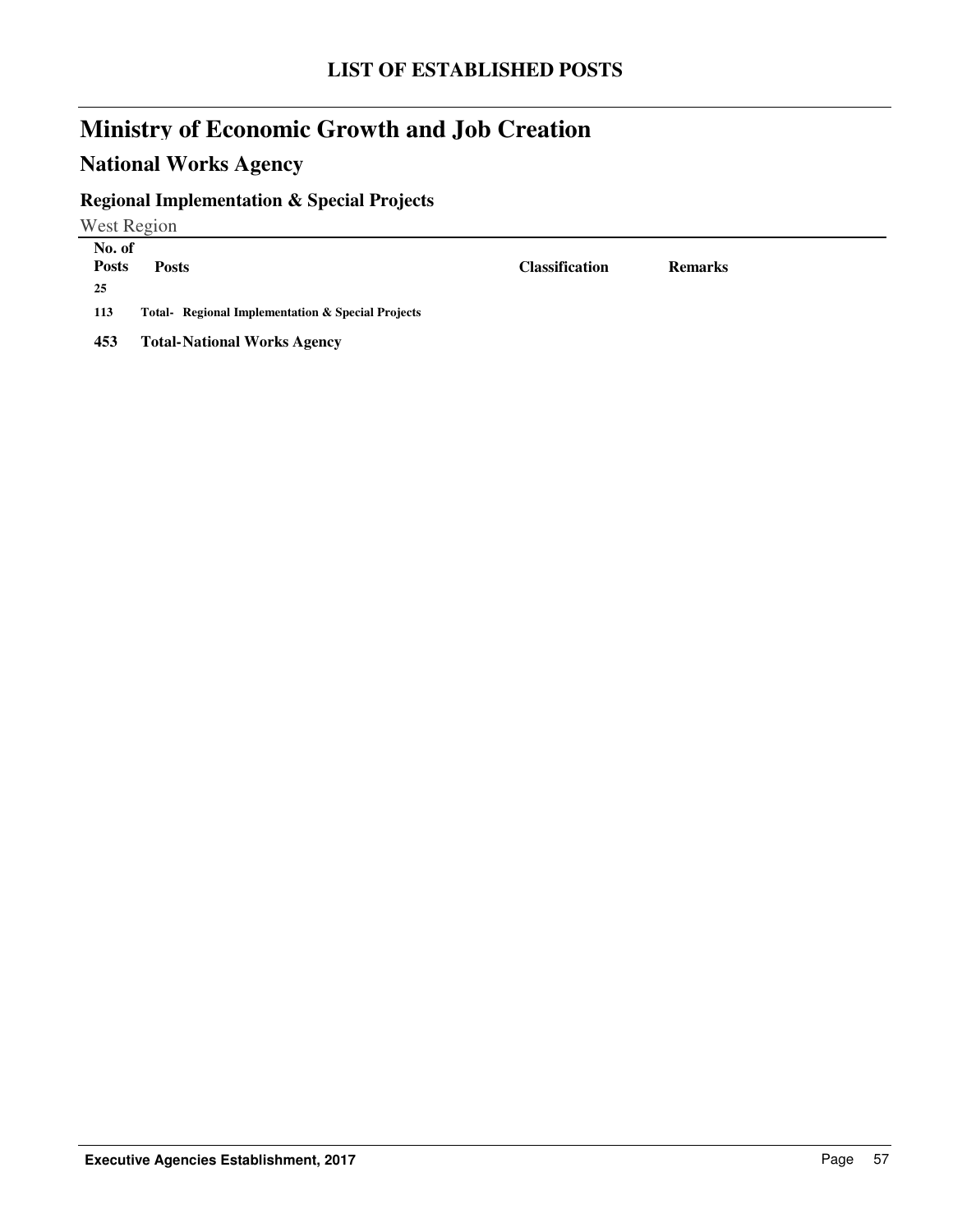### **Child Development Agency**

#### **Child & Family Programmes**

| No. of       |                                     |                       |   |                |
|--------------|-------------------------------------|-----------------------|---|----------------|
| <b>Posts</b> | <b>Posts</b>                        | <b>Classification</b> |   | <b>Remarks</b> |
|              | Director, Child & Family Programmes | LEVEL                 | 7 |                |
|              | <b>Adoption Coordinator</b>         | LEVEL                 | 6 |                |
| 4            | <b>Clinical Psychologist</b>        | <b>LEVEL</b>          | 5 |                |
|              | <b>Placement Coordinator</b>        | LEVEL                 | 5 |                |
|              | Administrative Assistant            | LEVEL                 | 4 |                |
|              | Secretary                           | LEVEL                 | 2 |                |
| 9            |                                     |                       |   |                |

#### Residential Child Care Facilities

| No. of       |                               |                       |   |                |
|--------------|-------------------------------|-----------------------|---|----------------|
| <b>Posts</b> | <b>Posts</b>                  | <b>Classification</b> |   | <b>Remarks</b> |
|              | Manager                       | LEVEL                 | 5 |                |
|              | Children's Officer            | <b>LEVEL</b>          | 4 |                |
|              | Assistant Manager             | LEVEL                 | 4 |                |
|              | Teacher                       | LEVEL                 | 3 |                |
|              | Inventory/Procurement Officer | <b>LEVEL</b>          | 2 |                |
|              |                               |                       |   |                |

14 Total- Child & Family Programmes

#### **Child & Family Programmes- North East Region**

| No. of<br><b>Posts</b> | <b>Posts</b><br><b>Regional Director</b> | <b>Classification</b><br><b>LEVEL</b> | 6 | <b>Remarks</b> |
|------------------------|------------------------------------------|---------------------------------------|---|----------------|
|                        | <b>Monitoring Officer</b>                | <b>LEVEL</b>                          | 5 |                |
|                        | <b>Administrative Assistant</b>          | LEVEL                                 | 4 |                |
| 3                      |                                          |                                       |   |                |
| Portland Office        |                                          |                                       |   |                |
| $N_A$ of               |                                          |                                       |   |                |

| No. of       |                                                |                       |                |
|--------------|------------------------------------------------|-----------------------|----------------|
| <b>Posts</b> | <b>Posts</b>                                   | <b>Classification</b> | <b>Remarks</b> |
| 2            | <b>Children's Officer</b>                      | LEVEL                 |                |
|              | Administrative/Customer Service Representative | LEVEL                 |                |
|              |                                                |                       |                |

#### Residential Child Care Facility- Muirton

| No. of       |                   |                       |   |                |
|--------------|-------------------|-----------------------|---|----------------|
| <b>Posts</b> | <b>Posts</b>      | <b>Classification</b> |   | <b>Remarks</b> |
|              | Manager           | I FVFI                | 5 |                |
|              | Assistant Manager | I FVFI                | 4 |                |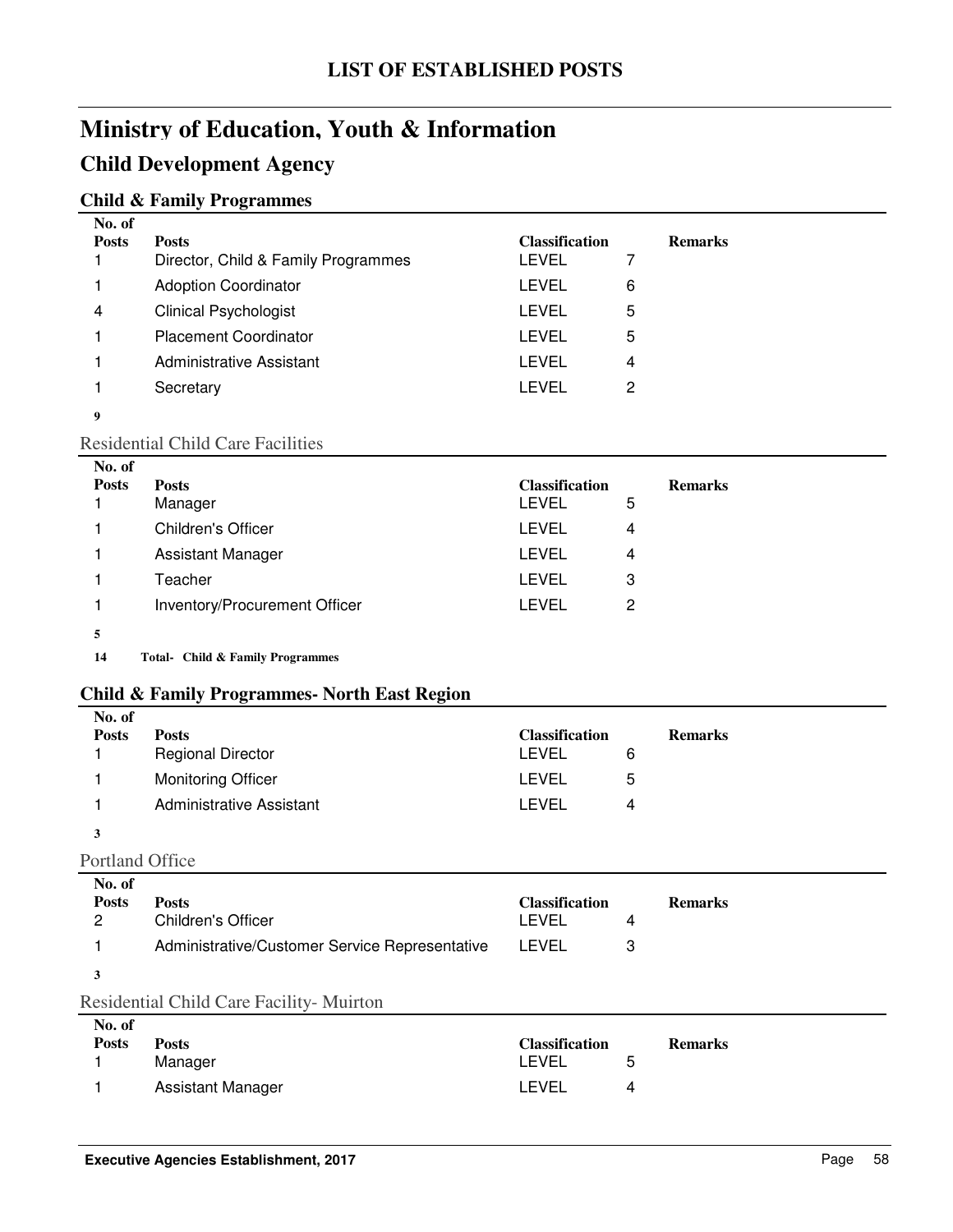## **Child Development Agency**

### **Child & Family Programmes- North East Region**

Residential Child Care Facility- Muirton

| No. of         |                                         |                       |                |                                                                                                                                                                                        |
|----------------|-----------------------------------------|-----------------------|----------------|----------------------------------------------------------------------------------------------------------------------------------------------------------------------------------------|
| <b>Posts</b>   | <b>Posts</b>                            | <b>Classification</b> |                | <b>Remarks</b>                                                                                                                                                                         |
| 1              | Counsellor                              | <b>LEVEL</b>          | 4              | New post [# 301985] with effect<br>from April 1, 2015.                                                                                                                                 |
| 1              | <b>Psychiatric Nurse</b>                | <b>LEVEL</b>          | 4              | New post [# 301984] with effect<br>from April 1, 2015.                                                                                                                                 |
| 1              | Social Worker                           | <b>LEVEL</b>          | 4              | Post [# 294856 ] of Children's<br>Officer (Level 4) retitled with<br>effect from April 1, 2015.                                                                                        |
| 1              | <b>Special Education Teacher</b>        | <b>LEVEL</b>          | 4              | New post [# 301977] with effect<br>from April 1, 2015.                                                                                                                                 |
| 1              | Teacher                                 | <b>LEVEL</b>          | 3              |                                                                                                                                                                                        |
| 5              | Health and Social Care Supervisor       | <b>LEVEL</b>          | 3              | Five (5) new posts [#s 301986-<br>90] with effect from April 1,<br>2015.                                                                                                               |
| $\overline{c}$ | Instructor                              | <b>LEVEL</b>          | 3              | Two (2) new posts [#s 301991-<br>2] with effect from April 1, 2015.                                                                                                                    |
| 1              | Procurement and Inventory Officer       | <b>LEVEL</b>          | $\overline{c}$ |                                                                                                                                                                                        |
| 1              | Maintenance Officer/Groundsman          | <b>LEVEL</b>          | 1B             | New post [# 301983] with effect<br>from April 1, 2015.                                                                                                                                 |
| 3              | <b>Health and Social Care Assistant</b> | <b>LEVEL</b>          | 1B             | Three (3) posts [#s 294922-4]<br>of Social Work Aide (Level 2)<br>retitled, reclassified and<br>transferred from Residential<br>Child Care Facility with effect<br>from April 1, 2015. |
| 3              | <b>Health and Social Care Assistant</b> | <b>LEVEL</b>          | 1B             | Three (3) new posts [#s<br>302005-7] with effect from April<br>1, 2015.                                                                                                                |
| 3              | Attendant                               | <b>LEVEL</b>          | 1A             | Three (3) new posts [#s<br>301978-80] with effect from<br>April 1, 2015.                                                                                                               |
| $\overline{c}$ | Cook                                    | <b>LEVEL</b>          | 1A             | Two (2) new posts [#s 301981-<br>2] with effect from April 1, 2015.                                                                                                                    |
| 27             |                                         |                       |                |                                                                                                                                                                                        |
| St. Ann Office |                                         |                       |                |                                                                                                                                                                                        |

| No. of       |                                                |                       |   |                |
|--------------|------------------------------------------------|-----------------------|---|----------------|
| <b>Posts</b> | <b>Posts</b>                                   | <b>Classification</b> |   | <b>Remarks</b> |
|              | Team Leader                                    | LEVEL                 | 5 |                |
| 4            | <b>Children's Officer</b>                      | LEVEL                 | 4 |                |
|              | Administrative/Customer Service Representative | LEVEL                 |   |                |
|              |                                                |                       |   |                |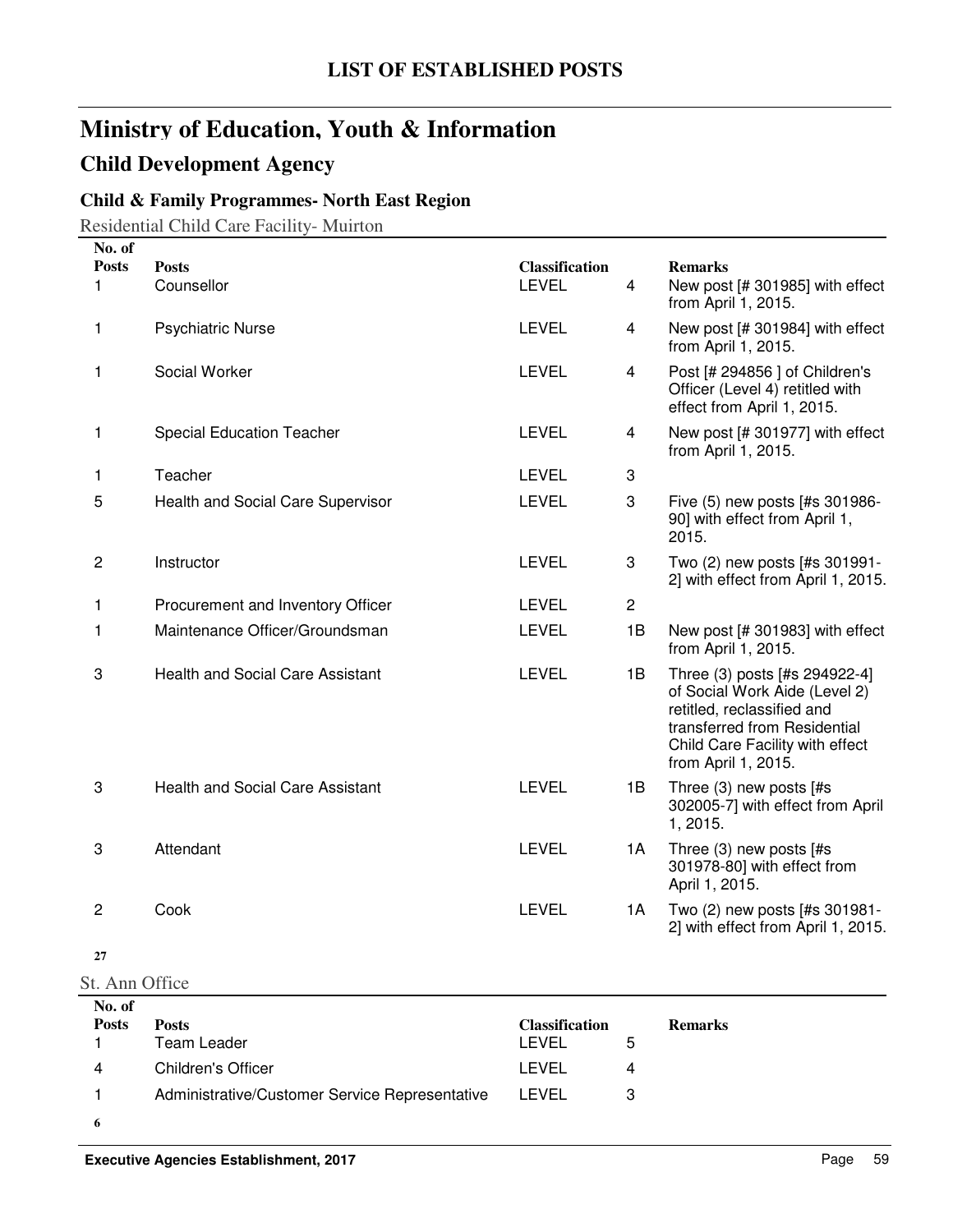### **Child Development Agency**

#### **Child & Family Programmes- North East Region**

St. Mary Office

| No. of       |                                                     |                       |   |                |
|--------------|-----------------------------------------------------|-----------------------|---|----------------|
| <b>Posts</b> | <b>Posts</b>                                        | <b>Classification</b> |   | <b>Remarks</b> |
|              | Team Leader                                         | LEVEL                 | 5 |                |
| 3            | <b>Children's Officer</b>                           | LEVEL                 | 4 |                |
|              | Administrative/Customer Service Representative      | LEVEL                 | 3 |                |
| 5            |                                                     |                       |   |                |
| 44           | Total- Child & Family Programmes- North East Region |                       |   |                |

#### **Child & Family Programmes- South East Region**

| No. of       |                           |                       |                |
|--------------|---------------------------|-----------------------|----------------|
| <b>Posts</b> | <b>Posts</b>              | <b>Classification</b> | <b>Remarks</b> |
|              | <b>Regional Director</b>  | <b>LEVEL</b>          | 6              |
| 2            | <b>Monitoring Officer</b> | LEVEL                 | 5              |
|              | Administrative Assistant  | LEVEL                 | 4              |
|              |                           |                       |                |

### Kingston & St. Andrew Office

| <b>LEVEL</b><br>3<br>LEVEL<br>Secretary<br>2 | No. of<br><b>Posts</b><br>2<br>16 | <b>Posts</b><br>Team Leader<br>Children's Officer | <b>Classification</b><br>LEVEL<br>LEVEL | <b>Remarks</b><br>5<br>4 |  |
|----------------------------------------------|-----------------------------------|---------------------------------------------------|-----------------------------------------|--------------------------|--|
|                                              |                                   | Administrative/Customer Service Representative    |                                         |                          |  |
|                                              |                                   |                                                   |                                         |                          |  |

#### **20**

### Residential Child Care Facility- Glenhope Nursery

| No. of       |                                   |                                |   |                                                                                                |
|--------------|-----------------------------------|--------------------------------|---|------------------------------------------------------------------------------------------------|
| <b>Posts</b> | <b>Posts</b><br>Manager           | <b>Classification</b><br>LEVEL | 5 | <b>Remarks</b>                                                                                 |
|              | Social Worker                     | LEVEL                          | 4 | Post [# 294847] of Children's<br>Officer (Level 4) retitled with<br>effect from April 1, 2015. |
|              | Counsellor                        | LEVEL                          | 4 | New post [# 301893] with effect<br>from April 1, 2015.                                         |
|              | Assistant Manager                 | LEVEL                          | 4 |                                                                                                |
|              | Teacher                           | LEVEL                          | 3 |                                                                                                |
| 4            | Health & Social Care Supervisor   | LEVEL                          | 3 | Four (4) new posts [#s 301897-<br>900] with effect from April 1,<br>2015.                      |
|              | Procurement and Inventory Officer | LEVEL                          | 2 |                                                                                                |
|              |                                   |                                |   |                                                                                                |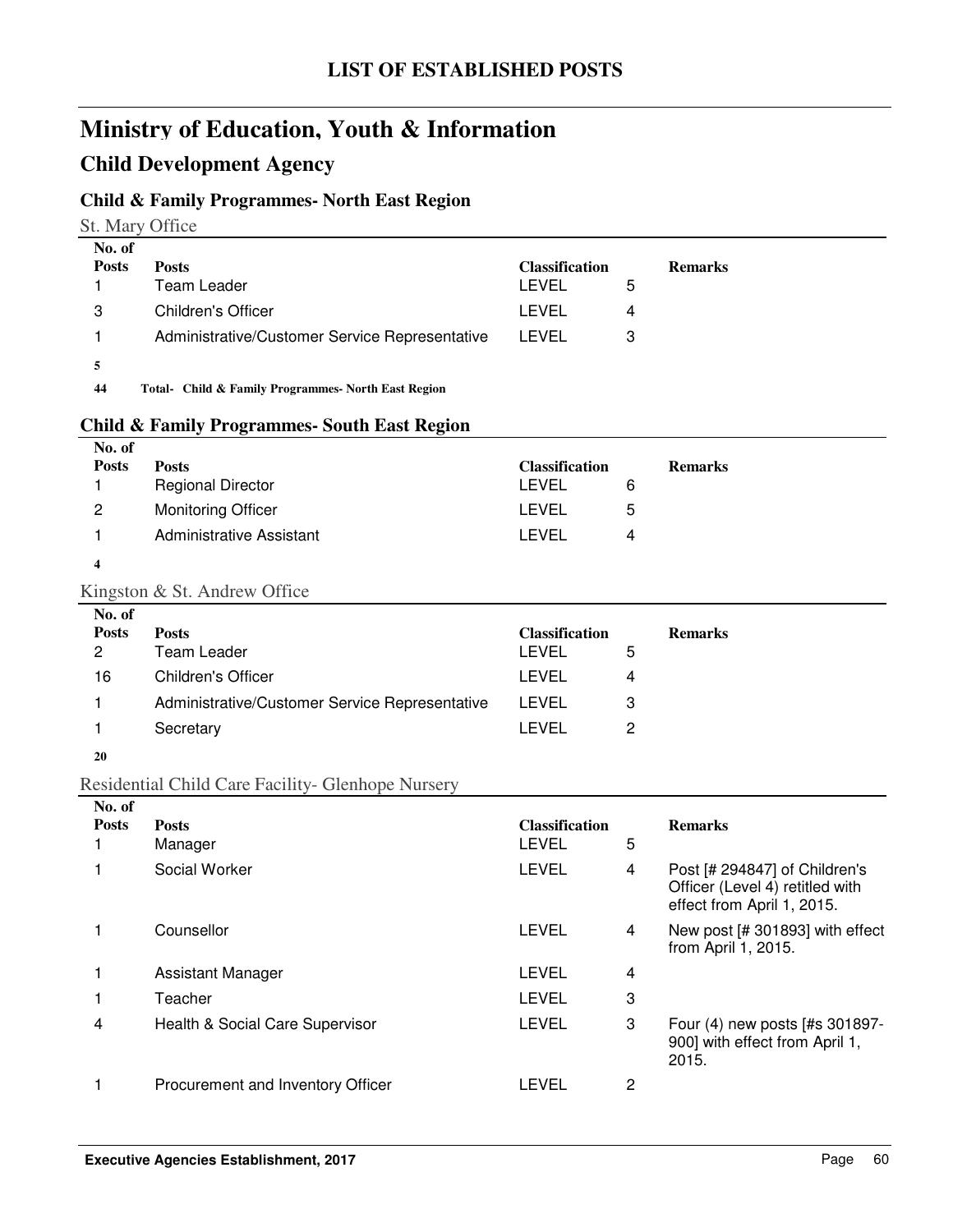# **Child Development Agency**

### **Child & Family Programmes- South East Region**

Residential Child Care Facility- Glenhope Nursery

| No. of            |                                                 |                                |                       |                                                                                                                                                                                                   |
|-------------------|-------------------------------------------------|--------------------------------|-----------------------|---------------------------------------------------------------------------------------------------------------------------------------------------------------------------------------------------|
| <b>Posts</b><br>3 | <b>Posts</b><br><b>Enrolled Assistant Nurse</b> | <b>Classification</b><br>LEVEL | $\mathbf{2}^{\prime}$ | <b>Remarks</b><br>Three $(3)$ new posts $[#s]$<br>301894-6] with effect from April<br>1, 2015.                                                                                                    |
|                   | Maintenance Officer/Groundsman                  | <b>LEVEL</b>                   | 1B.                   | New post $[# 301892]$ with effect<br>from April 1, 2015.                                                                                                                                          |
| 10                | Health & Social Care Assistant                  | LEVEL                          | 1B.                   | Ten (10) posts [148332-3 &<br>294857-64] of Social Work<br>Aide (Level 2) retitled,<br>reclassified and transferred<br>from Residential Child Care<br>Facility with effect from April 1,<br>2015. |
| 2                 | Cook                                            | LEVEL                          | 1A                    | Two (2) new posts [#s 301855-<br>6] with effect from April 1, 2015.                                                                                                                               |
| 5                 | Attendant                                       | LEVEL                          | 1A                    | Five (5) new posts [# 301887-<br>91] with effect from April 1,<br>2015.                                                                                                                           |

**<sup>31</sup>**

#### Residential Child Care Facility- Glenhope Place of Safety

| No. of       |                                   |                                       |                |                                                                                                |
|--------------|-----------------------------------|---------------------------------------|----------------|------------------------------------------------------------------------------------------------|
| <b>Posts</b> | <b>Posts</b><br>Manager           | <b>Classification</b><br><b>LEVEL</b> | 5              | <b>Remarks</b>                                                                                 |
|              | <b>Special Education Teacher</b>  | <b>LEVEL</b>                          | 4              | New post $[# 301941]$ with effect<br>from April 1, 2015.                                       |
|              | Social Worker                     | <b>LEVEL</b>                          | 4              | Post [# 294848] of Children's<br>Officer (Level 4) retitled with<br>effect from April 1, 2015. |
|              | Counsellor                        | <b>LEVEL</b>                          | 4              | New post [# 301923] with effect<br>from April 1, 2015.                                         |
|              | Assistant Manager                 | <b>LEVEL</b>                          | 4              |                                                                                                |
|              | Teacher                           | <b>LEVEL</b>                          | 3              |                                                                                                |
|              | Teacher                           | <b>LEVEL</b>                          | 3              | New post $[# 301902]$ with effect<br>from April 1, 2015.                                       |
| 2            | Instructor                        | <b>LEVEL</b>                          | 3              | Two (2) new post [#s 301936-<br>7] with effect from April 1, 2015.                             |
| 5            | Health & Social Care Supervisor   | <b>LEVEL</b>                          | 3              | Five (5) new posts [#s 301926-<br>30] with effect from April 1,<br>2015.                       |
| 1            | Procurement and Inventory Officer | <b>LEVEL</b>                          | $\overline{c}$ |                                                                                                |
|              | Maintenance Officer/Groundsman    | <b>LEVEL</b>                          | 1B             | New post $[# 301908]$ with effect<br>from April 1, 2015.                                       |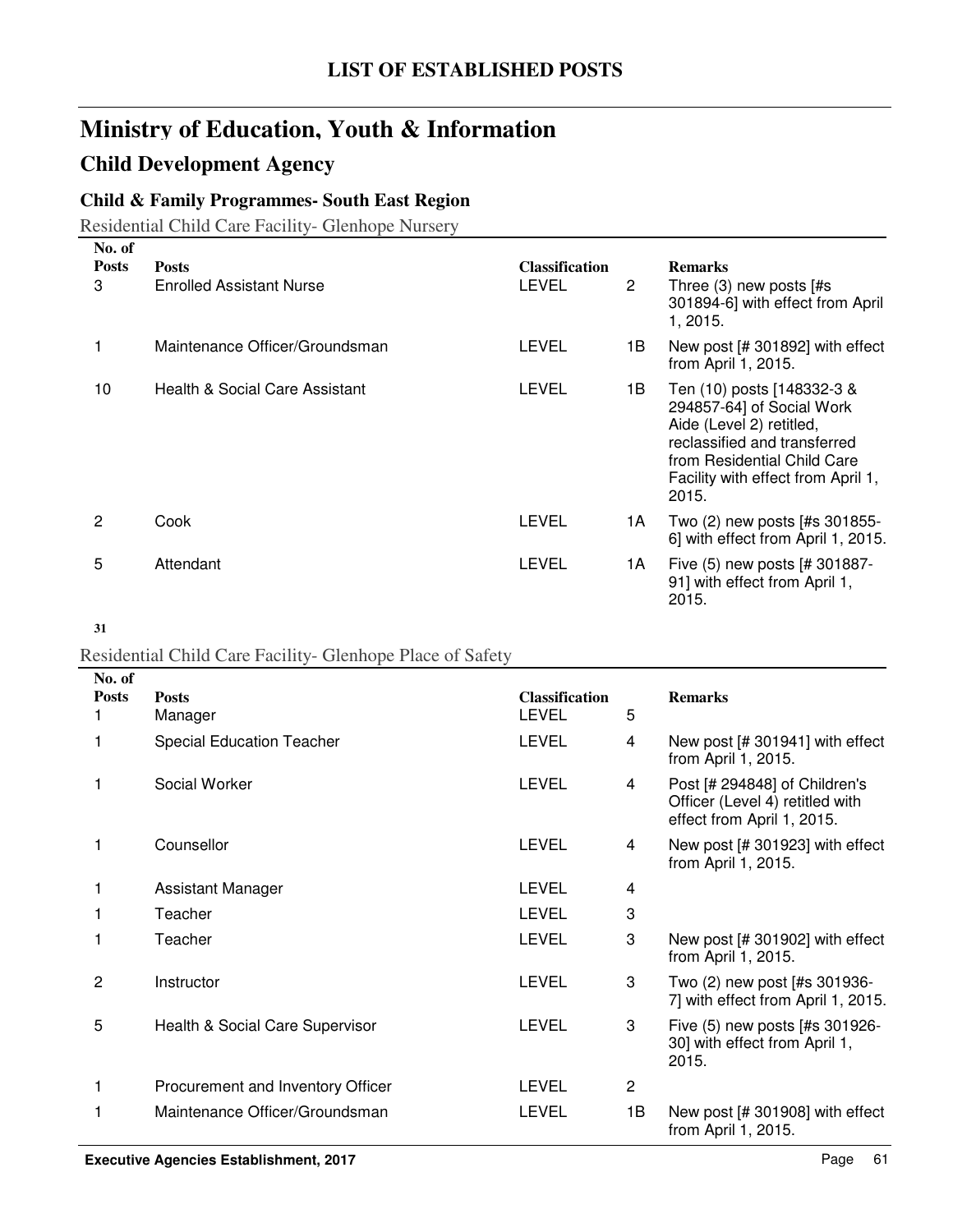### **Child Development Agency**

### **Child & Family Programmes- South East Region**

Residential Child Care Facility- Glenhope Place of Safety

| No. of             |                                                |                                |     |                                                                                                                                                                                                                |
|--------------------|------------------------------------------------|--------------------------------|-----|----------------------------------------------------------------------------------------------------------------------------------------------------------------------------------------------------------------|
| <b>Posts</b><br>13 | <b>Posts</b><br>Health & Social Care Assistant | <b>Classification</b><br>LEVEL | 1B. | <b>Remarks</b><br>Thirteen (13) posts [#s 294865-<br>77] of Social Work Aide (Level<br>2) retitled, reclassified and<br>transferred from Residential<br>Child Care Facility with effect<br>from April 1, 2015. |
|                    | Cook                                           | LEVEL                          | 1А  | Two (2) new posts [#s 301903<br>& 301905] with effect from April<br>1.2015.                                                                                                                                    |
| 4                  | Attendant                                      | LEVEL                          | 1A  | Four (4) new posts [#s 301909<br>& 301911-13] with effect from<br>April 1, 2015.                                                                                                                               |

**35**

#### Residential Child Care Facility- Homestead Place of Safety

| No. of         |                                   |                       |                |                                                                                                                                                                                            |
|----------------|-----------------------------------|-----------------------|----------------|--------------------------------------------------------------------------------------------------------------------------------------------------------------------------------------------|
| <b>Posts</b>   | <b>Posts</b>                      | <b>Classification</b> |                | <b>Remarks</b>                                                                                                                                                                             |
| 1.             | Manager                           | <b>LEVEL</b>          | 5              |                                                                                                                                                                                            |
| 1              | <b>Special Education Teacher</b>  | <b>LEVEL</b>          | 4              | New post [# 301925] with effect<br>from April 1, 2015.                                                                                                                                     |
| 1              | Social Worker                     | <b>LEVEL</b>          | 4              | Post [# 294849] of Children's<br>Officer (Level 4) retitled with<br>effect from April 1, 2015.                                                                                             |
| 1              | Counsellor                        | <b>LEVEL</b>          | 4              | New post [# 301931] with effect<br>from April 1, 2015.                                                                                                                                     |
| 1              | <b>Assistant Manager</b>          | <b>LEVEL</b>          | 4              |                                                                                                                                                                                            |
| 1              | Teacher                           | <b>LEVEL</b>          | 3              |                                                                                                                                                                                            |
| 1              | Teacher                           | <b>LEVEL</b>          | 3              | New post [# 301922] with effect<br>from April 1, 2015.                                                                                                                                     |
| 1              | Instructor                        | <b>LEVEL</b>          | 3              | New post [# 301924] with effect<br>from April 1, 2015.                                                                                                                                     |
| 4              | Health and Social Care Supervisor | <b>LEVEL</b>          | 3              | Four (4) new posts [#s 301932-<br>5] with effect from April 1, 2015.                                                                                                                       |
| 1              | Procurement and Inventory Officer | <b>LEVEL</b>          | $\overline{c}$ |                                                                                                                                                                                            |
| $\overline{c}$ | Maintenance Officer/Groundsman    | <b>LEVEL</b>          | 1B             | Two (2) new posts [#s 301938-<br>9] with effect from April 1, 2015.                                                                                                                        |
| 11             | Health & Social Care Assistant    | <b>LEVEL</b>          | 1B             | Eleven (11) posts [#s 294901-<br>11] of Social Work Aide (Level<br>2) retitled, reclassified and<br>transferred from Residential<br>Child Care Facility with effect<br>from April 1, 2015. |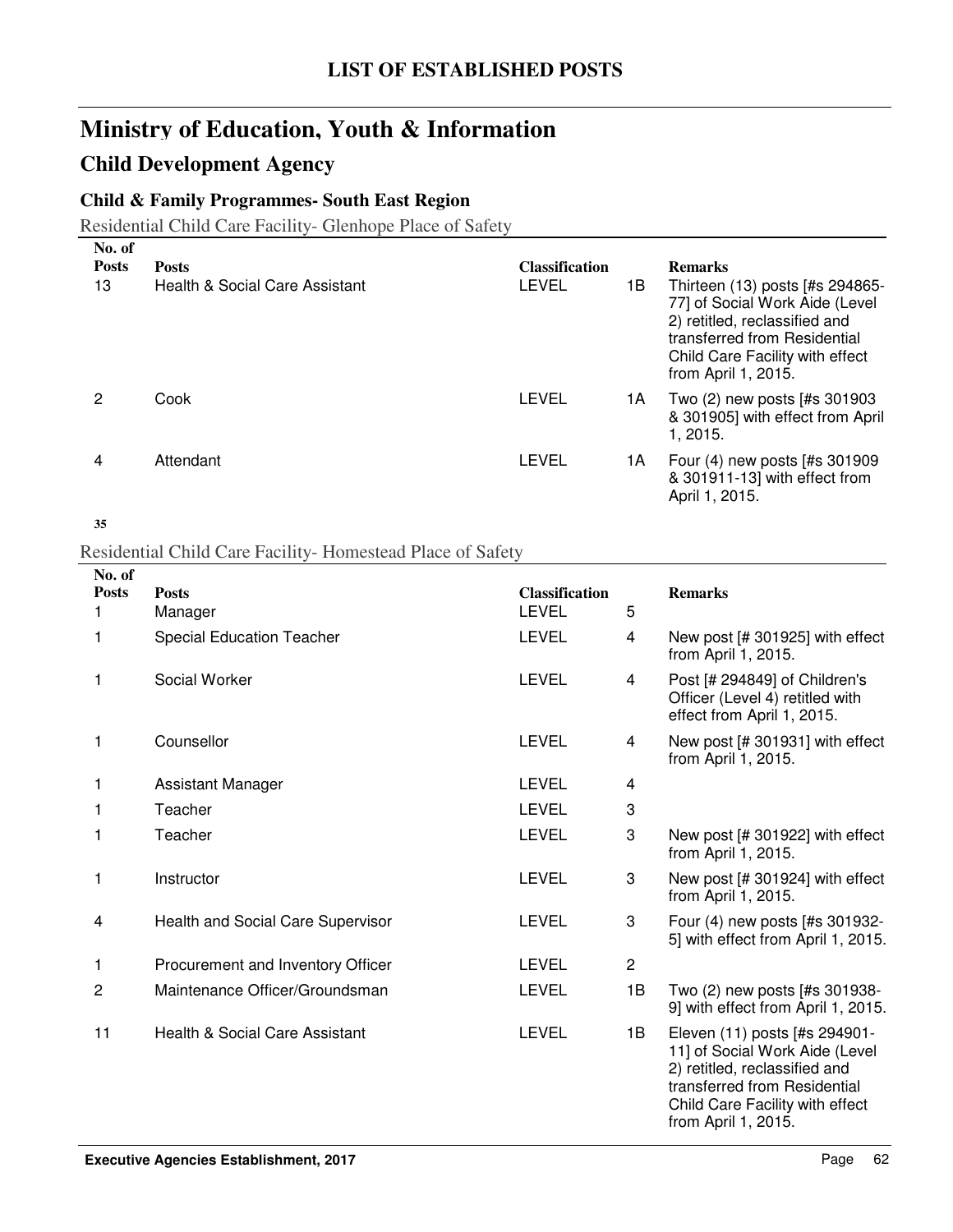## **Child Development Agency**

### **Child & Family Programmes- South East Region**

Residential Child Care Facility- Homestead Place of Safety

| No. of                                   |                                                |                                       |                |                                                                                       |
|------------------------------------------|------------------------------------------------|---------------------------------------|----------------|---------------------------------------------------------------------------------------|
| <b>Posts</b><br>$\overline{c}$           | <b>Posts</b><br>Cook                           | <b>Classification</b><br><b>LEVEL</b> | 1A             | <b>Remarks</b><br>Two (2) new posts [#s 301945-<br>6] with effect from April 1, 2015. |
| 4                                        | Attendant                                      | <b>LEVEL</b>                          | 1A             | Four (4) new posts [#s 301940<br>& 301942-4] with effect from<br>April 1, 2015.       |
| 32                                       |                                                |                                       |                |                                                                                       |
|                                          | Residential Child Care Facility- Marigold      |                                       |                |                                                                                       |
| No. of                                   |                                                |                                       |                |                                                                                       |
| <b>Posts</b><br>1                        | <b>Posts</b><br>Manager                        | <b>Classification</b><br><b>LEVEL</b> | 5              | <b>Remarks</b>                                                                        |
| 1                                        | Social Worker                                  | <b>LEVEL</b>                          | 4              | Post [# 294846] of Children's                                                         |
|                                          |                                                |                                       |                | Officer (Level 4) retitled with<br>effect from April 1, 2015.                         |
| 1                                        | <b>Assistant Manager</b>                       | <b>LEVEL</b>                          | 4              |                                                                                       |
| 1                                        | Teacher                                        | <b>LEVEL</b>                          | 3              |                                                                                       |
| 1                                        | Procurement and Inventory Officer              | <b>LEVEL</b>                          | $\overline{c}$ |                                                                                       |
| 5                                        |                                                |                                       |                |                                                                                       |
|                                          | Residential Child Care Facility- Musgrave      |                                       |                |                                                                                       |
| No. of                                   |                                                |                                       |                |                                                                                       |
| <b>Posts</b><br>1                        | <b>Posts</b>                                   | <b>Classification</b><br><b>LEVEL</b> | 5              | <b>Remarks</b>                                                                        |
|                                          | Manager<br>Children's Officer                  | <b>LEVEL</b>                          |                |                                                                                       |
| 1                                        |                                                | <b>LEVEL</b>                          | 4              |                                                                                       |
| 1                                        | <b>Assistant Manager</b>                       |                                       | 4              |                                                                                       |
| 1                                        | Teacher                                        | <b>LEVEL</b>                          | 3              |                                                                                       |
| 1                                        | Inventory/Procurement Officer                  | <b>LEVEL</b>                          | $\overline{c}$ |                                                                                       |
| 5                                        |                                                |                                       |                |                                                                                       |
|                                          | St. Catherine Office                           |                                       |                |                                                                                       |
| No. of<br><b>Posts</b>                   | <b>Posts</b>                                   | <b>Classification</b>                 |                | <b>Remarks</b>                                                                        |
| 1                                        | Team Leader                                    | <b>LEVEL</b>                          | 5              |                                                                                       |
| 7                                        | Children's Officer                             | <b>LEVEL</b>                          | 4              |                                                                                       |
| 1                                        | Administrative/Customer Service Representative | <b>LEVEL</b>                          | 3              |                                                                                       |
| 9                                        |                                                |                                       |                |                                                                                       |
|                                          | St. Thomas Office                              |                                       |                |                                                                                       |
| No. of<br><b>Posts</b><br>$\overline{c}$ | <b>Posts</b><br><b>Children's Officer</b>      | <b>Classification</b><br>LEVEL        | 4              | <b>Remarks</b>                                                                        |
|                                          |                                                |                                       |                |                                                                                       |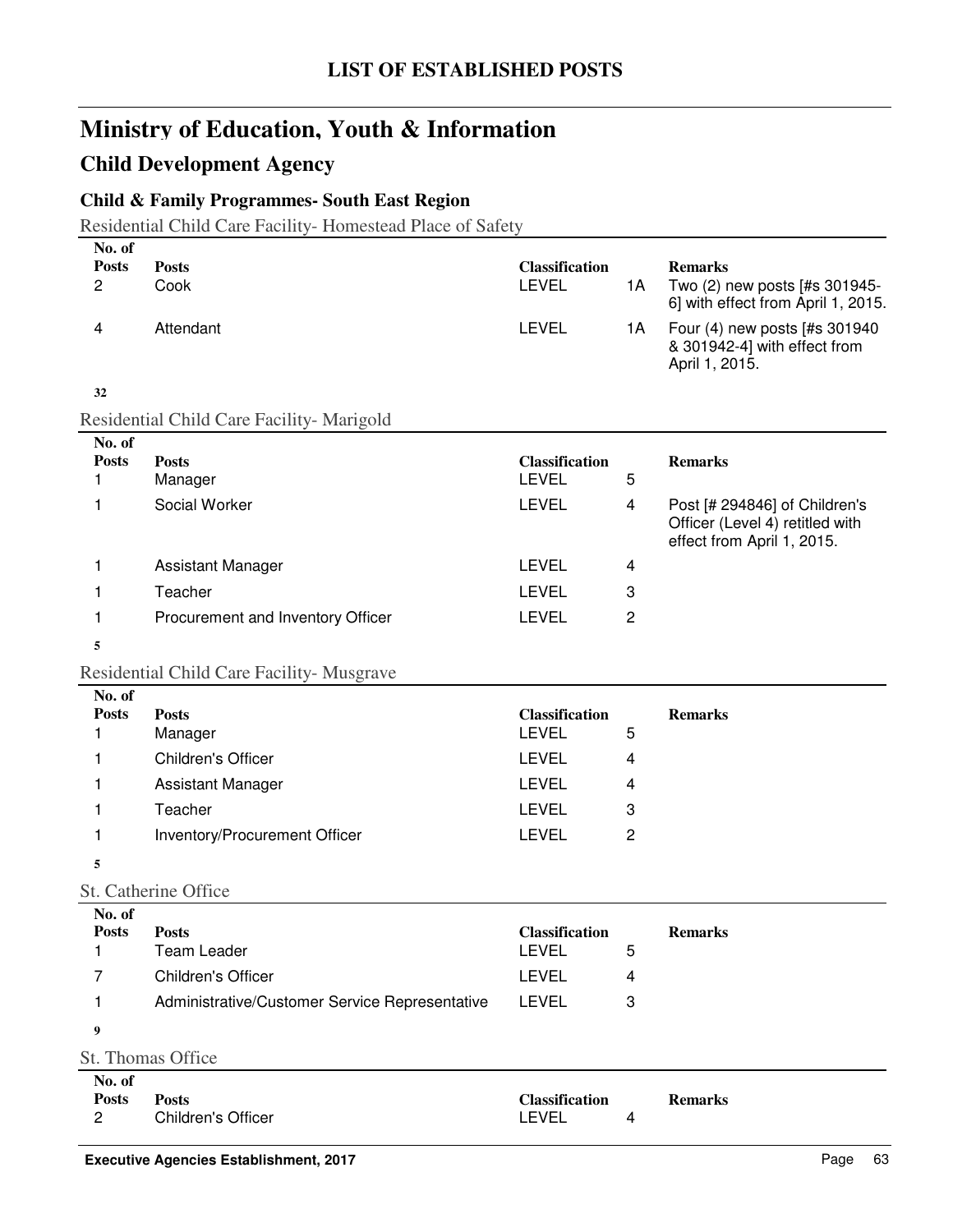## **Child Development Agency**

### **Child & Family Programmes- South East Region**

St. Thomas Office

| No. of            |                                                       |                                       |   |                                                               |
|-------------------|-------------------------------------------------------|---------------------------------------|---|---------------------------------------------------------------|
| <b>Posts</b><br>1 | <b>Posts</b><br>Secretary                             | <b>Classification</b><br><b>LEVEL</b> | 2 | <b>Remarks</b>                                                |
|                   |                                                       |                                       |   |                                                               |
| 3<br>144          | Total- Child & Family Programmes- South East Region   |                                       |   |                                                               |
|                   |                                                       |                                       |   |                                                               |
| No. of            | <b>Child &amp; Family Programmes- Southern Region</b> |                                       |   |                                                               |
| <b>Posts</b>      | <b>Posts</b>                                          | <b>Classification</b>                 |   | <b>Remarks</b>                                                |
| 1                 | <b>Regional Director</b>                              | <b>LEVEL</b>                          | 6 |                                                               |
| 1                 | <b>Monitoring Officer</b>                             | <b>LEVEL</b>                          | 5 |                                                               |
| 1                 | <b>Administrative Assistant</b>                       | <b>LEVEL</b>                          | 4 |                                                               |
| 3                 |                                                       |                                       |   |                                                               |
|                   | <b>Clarendon Office</b>                               |                                       |   |                                                               |
| No. of            |                                                       |                                       |   |                                                               |
| <b>Posts</b>      | <b>Posts</b>                                          | <b>Classification</b>                 |   | <b>Remarks</b>                                                |
| 1                 | <b>Team Leader</b>                                    | <b>LEVEL</b>                          | 5 |                                                               |
| 4                 | <b>Children's Officer</b>                             | <b>LEVEL</b>                          | 4 |                                                               |
| 1                 | Administrative/Customer Service Representative        | <b>LEVEL</b>                          | 3 |                                                               |
| 6                 |                                                       |                                       |   |                                                               |
|                   | <b>Manchester Office</b>                              |                                       |   |                                                               |
| No. of            |                                                       |                                       |   |                                                               |
| <b>Posts</b>      | <b>Posts</b>                                          | <b>Classification</b>                 |   | <b>Remarks</b>                                                |
| 1                 | <b>Team Leader</b>                                    | <b>LEVEL</b>                          | 5 |                                                               |
| 4                 | <b>Children's Officer</b>                             | <b>LEVEL</b>                          | 4 |                                                               |
| 1                 | Administrative/Customer Service Representative        | <b>LEVEL</b>                          | 3 |                                                               |
| 6                 |                                                       |                                       |   |                                                               |
|                   | Residential Child Care Facility- Mannings Boys' Home  |                                       |   |                                                               |
| No. of            |                                                       |                                       |   |                                                               |
| <b>Posts</b><br>1 | <b>Posts</b><br>Manager                               | <b>Classification</b><br><b>LEVEL</b> | 5 | <b>Remarks</b>                                                |
| 1                 | Social Worker                                         | <b>LEVEL</b>                          | 4 | Post [# 294855] of Children's                                 |
|                   |                                                       |                                       |   | Officer (Level 4) retitled with<br>effect from April 1, 2015. |
| 1                 | Counsellor                                            | <b>LEVEL</b>                          | 4 | New post [# 301907] with effect<br>from April 1, 2015.        |
| 1                 | <b>Assistant Manager</b>                              | <b>LEVEL</b>                          | 4 |                                                               |
| 1                 | Teacher                                               | <b>LEVEL</b>                          | 3 | New post [# 301901] with effect<br>from April 1, 2015.        |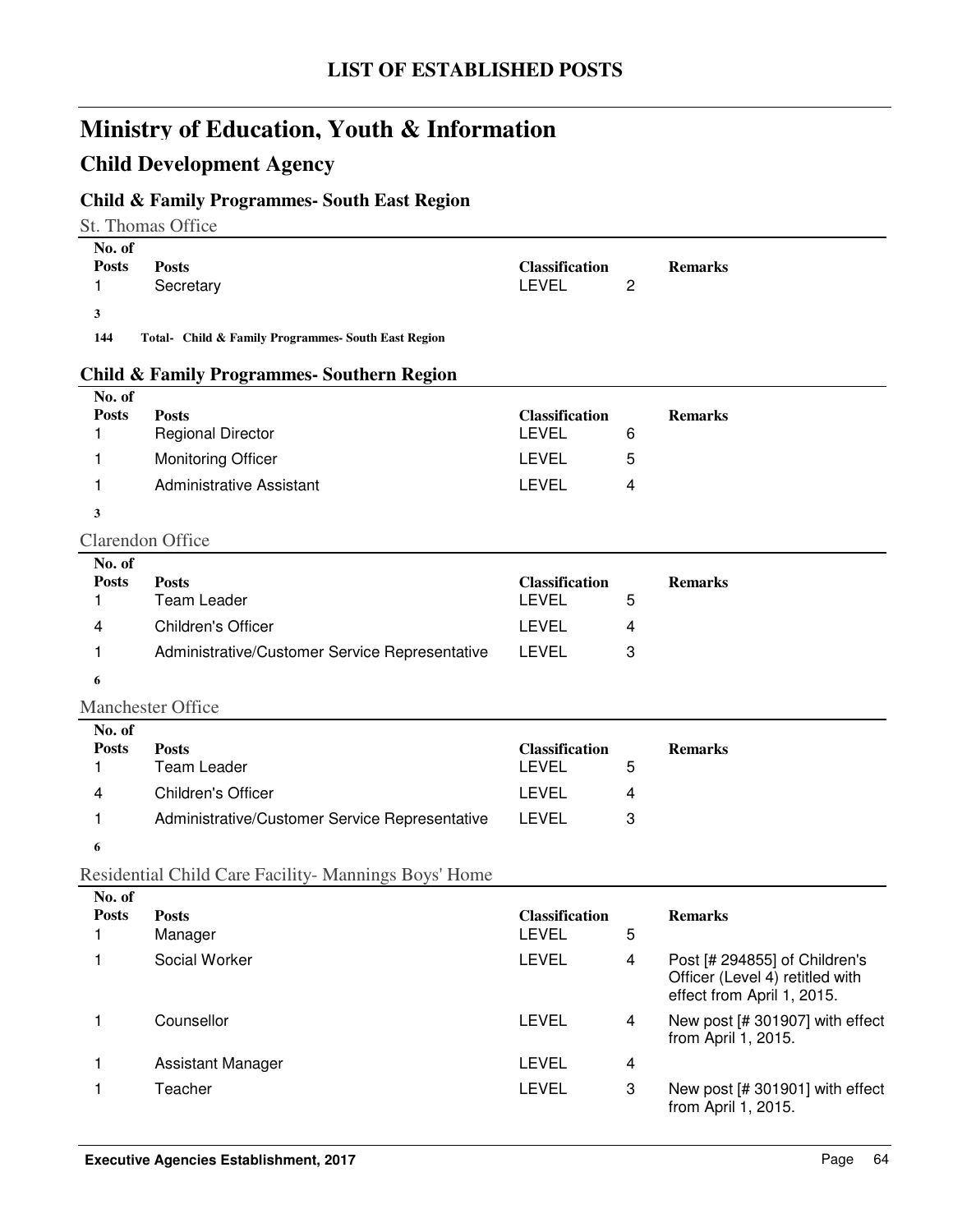### **Child Development Agency**

### **Child & Family Programmes- Southern Region**

Residential Child Care Facility- Mannings Boys' Home

| No. of       |                                          |                                       |    |                                                                                                                                                                                         |
|--------------|------------------------------------------|---------------------------------------|----|-----------------------------------------------------------------------------------------------------------------------------------------------------------------------------------------|
| <b>Posts</b> | <b>Posts</b><br>Teacher                  | <b>Classification</b><br><b>LEVEL</b> | 3  | <b>Remarks</b>                                                                                                                                                                          |
| 2            | Instructor                               | <b>LEVEL</b>                          | 3  | Two (2) new posts [#s 301904<br>& 301906] with effect from April<br>1, 2015.                                                                                                            |
| 3            | <b>Health and Social Care Supervisor</b> | LEVEL                                 | 3  | Three $(3)$ new posts $[#s]$<br>301910 & 301914-5] with<br>effect from April 1, 2015.                                                                                                   |
|              | Procurement & Inventory Officer          | LEVEL                                 | 2  |                                                                                                                                                                                         |
|              | Maintenance Officer/Groundsman           | LEVEL                                 | 1Β | New post $[# 301919]$ with effect<br>from April 1, 2015.                                                                                                                                |
| 7            | Health & Social Care Assistant           | <b>LEVEL</b>                          | 1B | Seven (7) posts [# 294894-900]<br>of Social Work Aide (Level 2)<br>retitled, reclassified and<br>transferred from Residential<br>Child Care Facility with effect<br>from April 1, 2015. |
| 2            | Cook                                     | <b>LEVEL</b>                          | 1A | Two (2) new posts [#s 301920-<br>1] with effect from April 1, 2015.                                                                                                                     |
| 3            | Attendant                                | <b>LEVEL</b>                          | 1A | Three $(3)$ new posts $[#s]$<br>301916-8] with effect from April<br>1, 2015.                                                                                                            |

#### **25**

#### Residential Child Care Facility- St. Augustine Place of Safety

| No. of       |                                 |                                |   |                                                                                                |
|--------------|---------------------------------|--------------------------------|---|------------------------------------------------------------------------------------------------|
| <b>Posts</b> | <b>Posts</b><br>Manager         | <b>Classification</b><br>LEVEL | 5 | <b>Remarks</b>                                                                                 |
| 1            | Social Worker                   | <b>LEVEL</b>                   | 4 | Post [# 294854] of Children's<br>Officer (Level 4) retitled with<br>effect from April 1, 2015. |
|              | Counsellor                      | LEVEL                          | 4 | New post [# 301963] with effect<br>from April 1, 2015.                                         |
| 1            | Assistant Manager               | LEVEL                          | 4 |                                                                                                |
|              | Teacher                         | <b>LEVEL</b>                   | 3 |                                                                                                |
|              | Teacher                         | <b>LEVEL</b>                   | 3 | New post [# 301947] with effect<br>from April 1, 2015.                                         |
|              | Instructor                      | <b>LEVEL</b>                   | 3 | New post [# 301969] with effect<br>from April 1, 2015.                                         |
| 3            | Health & Social Care Supervisor | <b>LEVEL</b>                   | 3 | Three $(3)$ new posts $[#s]$<br>301964, 301966-7] with effect<br>from April 1, 2015.           |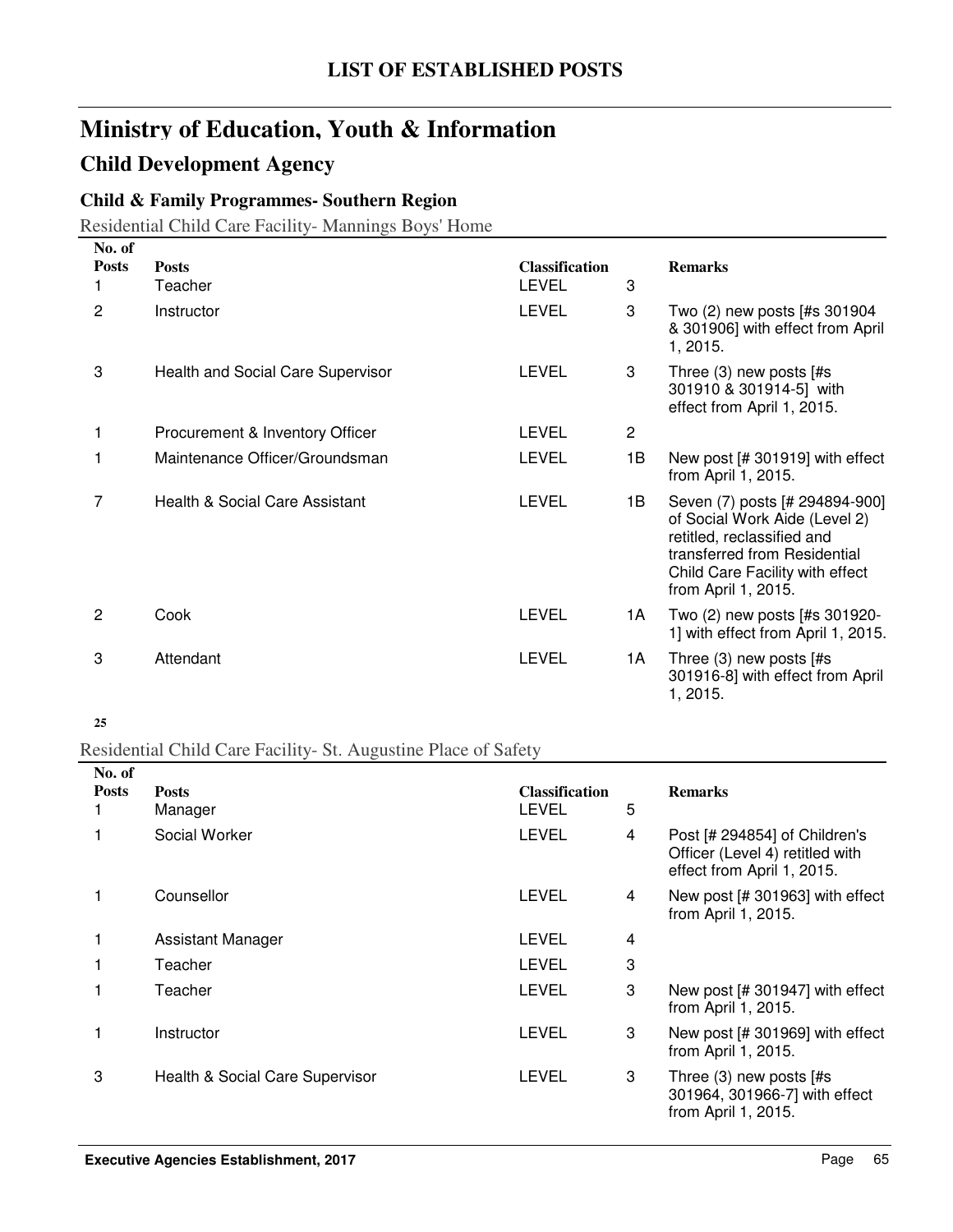# **Child Development Agency**

### **Child & Family Programmes- Southern Region**

Residential Child Care Facility- St. Augustine Place of Safety

| No. of       |                                 |                       |     |                                                                                                                                                                                        |
|--------------|---------------------------------|-----------------------|-----|----------------------------------------------------------------------------------------------------------------------------------------------------------------------------------------|
| <b>Posts</b> | <b>Posts</b>                    | <b>Classification</b> |     | <b>Remarks</b>                                                                                                                                                                         |
|              | Procurement & Inventory Officer | <b>LEVEL</b>          | 2   |                                                                                                                                                                                        |
| 2            | Maintenance Officer/Groundsman  | <b>LEVEL</b>          | 1В. | Two (2) new posts [#s 301961-<br>2] with effect from April 1, 2015.                                                                                                                    |
| 9            | Health & Social Care Assistant  | <b>LEVEL</b>          | 1B. | Nine (9) posts [#s 294878-86]<br>of Social Work Aide (Level 2)<br>retitled, reclassified and<br>transferred from Residential<br>Child Care Facility with effect<br>from April 1, 2015. |
| 2            | Cook                            | <b>LEVEL</b>          | 1A  | Two (2) new posts [#s 301950<br>& 301952] with effect from April<br>1, 2015.                                                                                                           |
| 3            | Attendant                       | LEVEL                 | 1A  | Three $(3)$ new posts $[#s]$<br>301953 & 301955-6] with effect<br>from April 1, 2015.                                                                                                  |

#### **27**

#### Residential Child Care Facility- Summerfield Boys' Home

| No. of       |                                 |                                       |    |                                                                                                |
|--------------|---------------------------------|---------------------------------------|----|------------------------------------------------------------------------------------------------|
| <b>Posts</b> | <b>Posts</b><br>Manager         | <b>Classification</b><br><b>LEVEL</b> | 5  | <b>Remarks</b>                                                                                 |
|              | Social Worker                   | <b>LEVEL</b>                          | 4  | Post [# 294853] of Children's<br>Officer (Level 4) retitled with<br>effect from April 1, 2015. |
|              | Counsellor                      | <b>LEVEL</b>                          | 4  | New post $[# 302004]$ with effect<br>from April 1, 2015.                                       |
| 1            | Assistant Manager               | <b>LEVEL</b>                          | 4  |                                                                                                |
|              | Teacher                         | LEVEL                                 | 3  |                                                                                                |
|              | Teacher                         | <b>LEVEL</b>                          | 3  | New post $[# 301976]$ with effect<br>from April 1, 2015.                                       |
|              | Instructor                      | LEVEL                                 | 3  | New post [# 301995] with effect<br>from April 1, 2015.                                         |
| 3            | Health & Social Care Supervisor | <b>LEVEL</b>                          | 3  | Three $(3)$ new posts $[#s]$<br>301997-9] with effect from April<br>1, 2015.                   |
|              | Procurement & Inventory Officer | LEVEL                                 | 2  |                                                                                                |
|              | Maintenance Officer/Groundsman  | <b>LEVEL</b>                          | 1B | New post [# 301996] with effect<br>from April 1, 2015.                                         |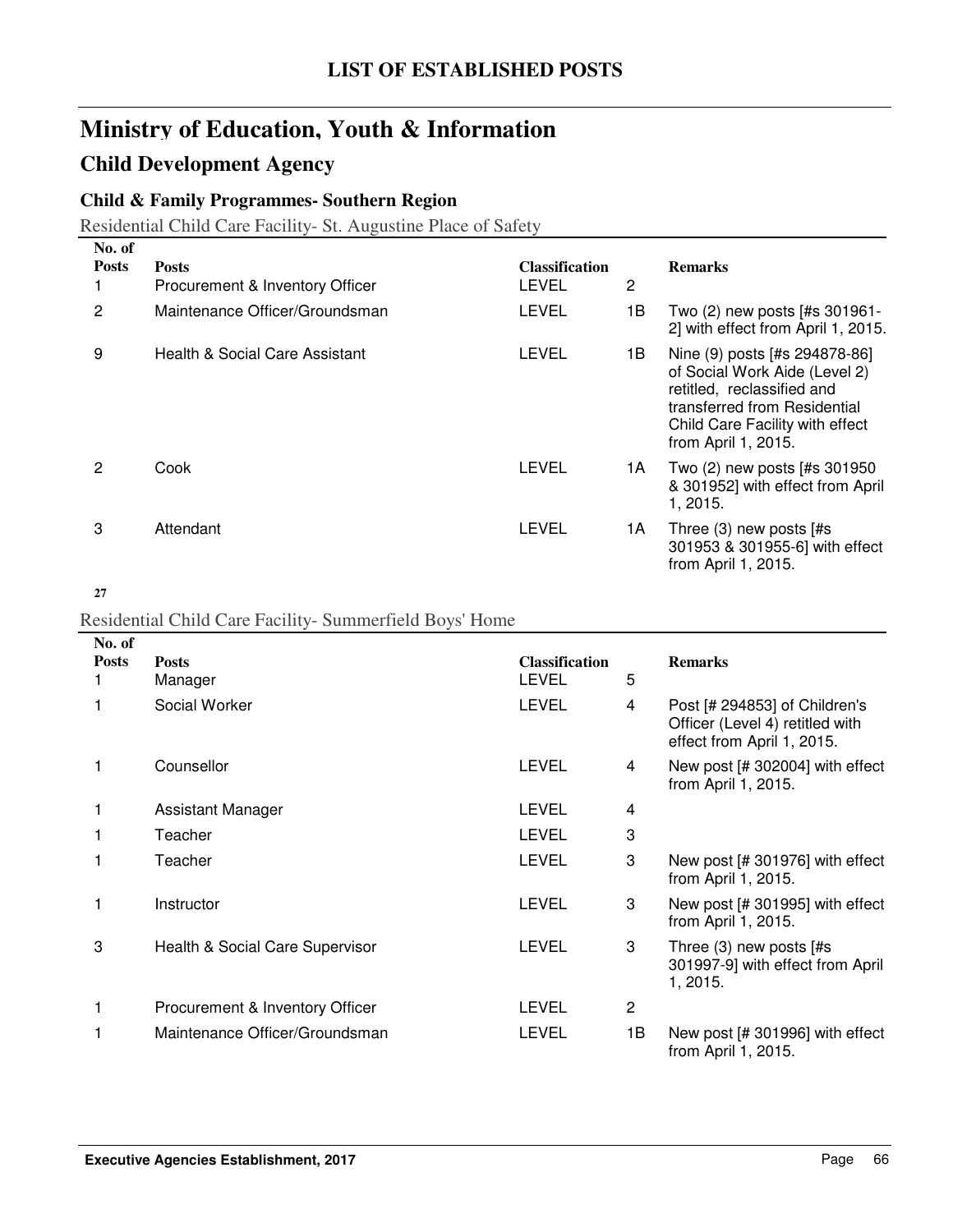## **Child Development Agency**

### **Child & Family Programmes- Southern Region**

Residential Child Care Facility- Summerfield Boys' Home

| No. of<br><b>Posts</b> | <b>Posts</b>                                          | Classification                 |    | <b>Remarks</b>                                                                                                                                                                          |
|------------------------|-------------------------------------------------------|--------------------------------|----|-----------------------------------------------------------------------------------------------------------------------------------------------------------------------------------------|
| $\overline{7}$         | Health & Social Care Assistant                        | <b>LEVEL</b>                   | 1B | Seven (7) posts [#s 294887-93]<br>of Social Work Aide (Level 2)<br>retitled, reclassified and<br>transferred from Residential<br>Child Care Facility with effect<br>from April 1, 2015. |
| $\overline{c}$         | Cook                                                  | <b>LEVEL</b>                   | 1A | Two (2) new posts [#s 302000-<br>1] with effect from April 1, 2015.                                                                                                                     |
| 2                      | Attendant                                             | <b>LEVEL</b>                   | 1A | Two (2) new posts [#s 302002-<br>3] with effect from April 1, 2015.                                                                                                                     |
| 23                     |                                                       |                                |    |                                                                                                                                                                                         |
|                        | <b>St. Elizabeth Office</b>                           |                                |    |                                                                                                                                                                                         |
| No. of                 |                                                       |                                |    |                                                                                                                                                                                         |
| <b>Posts</b>           | <b>Posts</b><br><b>Team Leader</b>                    | Classification<br><b>LEVEL</b> |    | <b>Remarks</b>                                                                                                                                                                          |
| 1                      |                                                       |                                | 5  |                                                                                                                                                                                         |
| 2                      | Children's Officer                                    | <b>LEVEL</b>                   | 4  |                                                                                                                                                                                         |
| 1                      | Administrative/Customer Service Representative        | <b>LEVEL</b>                   | 3  |                                                                                                                                                                                         |
| 4                      |                                                       |                                |    |                                                                                                                                                                                         |
| 94                     | Total- Child & Family Programmes- Southern Region     |                                |    |                                                                                                                                                                                         |
|                        | <b>Child &amp; Family Programmes- Western Region</b>  |                                |    |                                                                                                                                                                                         |
| No. of                 |                                                       |                                |    |                                                                                                                                                                                         |
| <b>Posts</b>           | <b>Posts</b>                                          | <b>Classification</b>          |    | <b>Remarks</b>                                                                                                                                                                          |
| 1                      | <b>Regional Director</b>                              | <b>LEVEL</b>                   | 6  |                                                                                                                                                                                         |
| 1                      | <b>Monitoring Officer</b>                             | <b>LEVEL</b>                   | 5  |                                                                                                                                                                                         |
| 1                      | <b>Administrative Assistant</b>                       | <b>LEVEL</b>                   | 3  |                                                                                                                                                                                         |
| 3                      |                                                       |                                |    |                                                                                                                                                                                         |
| <b>Hanover Office</b>  |                                                       |                                |    |                                                                                                                                                                                         |
| No. of                 |                                                       |                                |    |                                                                                                                                                                                         |
| <b>Posts</b><br>1      | <b>Posts</b><br>Team Leader                           | <b>Classification</b><br>LEVEL | 5  | <b>Remarks</b>                                                                                                                                                                          |
| 3                      | Children's Officer                                    | LEVEL                          | 4  |                                                                                                                                                                                         |
|                        |                                                       | <b>LEVEL</b>                   |    |                                                                                                                                                                                         |
| 1                      | Administrative/Customer Service Representative        |                                | 3  |                                                                                                                                                                                         |
| 5                      |                                                       |                                |    |                                                                                                                                                                                         |
|                        | Residential Child Care Facilities- The Father's House |                                |    |                                                                                                                                                                                         |
| No. of<br><b>Posts</b> | <b>Posts</b>                                          | Classification                 |    | <b>Remarks</b>                                                                                                                                                                          |
| 1                      | Manager                                               | LEVEL                          | 5  |                                                                                                                                                                                         |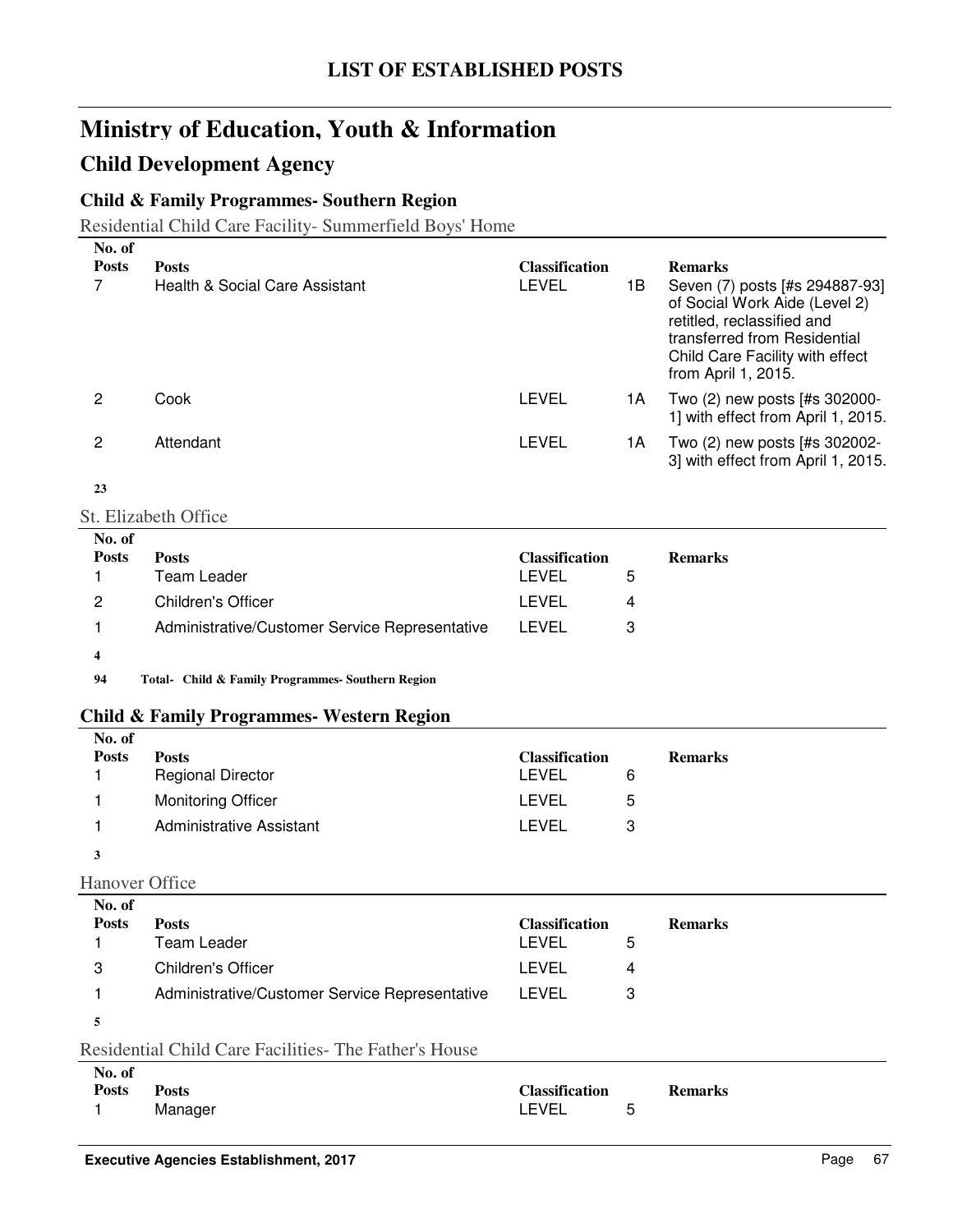## **Child Development Agency**

### **Child & Family Programmes- Western Region**

Residential Child Care Facilities- The Father's House

| No. of       |                                |                       |    |                                                                                                  |
|--------------|--------------------------------|-----------------------|----|--------------------------------------------------------------------------------------------------|
| <b>Posts</b> | <b>Posts</b>                   | <b>Classification</b> |    | <b>Remarks</b>                                                                                   |
|              | Social Worker                  | LEVEL                 | 4  |                                                                                                  |
|              | Counsellor                     | LEVEL                 | 4  |                                                                                                  |
|              | Assistant Manager              | LEVEL                 | 4  |                                                                                                  |
|              | Administrator                  | LEVEL                 | 2  |                                                                                                  |
|              | Maintenance Officer/Groundsman | LEVEL                 | 1Β | New post [# 301993] with effect<br>from April 1, 2015.                                           |
|              | Attendant                      | LEVEL                 | 1А | New post [# 301994] with effect<br>from April 1, 2015.                                           |
| 2            | Cook                           | LEVEL                 | 1A | Two (2) posts [#s 282935-6]<br>formerly Level 1, reclassified<br>with effect from April 1, 2015. |

**9**

#### Residential Child Care Facility- Blossom Gardens Child Care Centre

| No. of         |                                   |                       |                |                                                                                                |
|----------------|-----------------------------------|-----------------------|----------------|------------------------------------------------------------------------------------------------|
| <b>Posts</b>   | <b>Posts</b>                      | <b>Classification</b> |                | <b>Remarks</b>                                                                                 |
|                | Manager                           | <b>LEVEL</b>          | 5              |                                                                                                |
| 1              | <b>Assistant Manager</b>          | <b>LEVEL</b>          | 4              |                                                                                                |
| 1              | Social Worker                     | <b>LEVEL</b>          | 4              | Post [# 294851] of Children's<br>Officer (Level 4) retitled with<br>effect from April 1, 2015. |
| 1              | Counsellor                        | <b>LEVEL</b>          | 4              | New post [# 301858] with effect<br>from April 1, 2015.                                         |
| 1              | Teacher                           | <b>LEVEL</b>          | 3              | New post [# 301857] with effect<br>from April 1, 2015.                                         |
| 1              | Teacher                           | LEVEL                 | 3              |                                                                                                |
| 4              | Health & Social Care Supervisor   | <b>LEVEL</b>          | 3              | Four (4) new posts [#s 301862-<br>65] with effect from April 1,<br>2015.                       |
| 1              | Procurement and Inventory Officer | <b>LEVEL</b>          | $\overline{2}$ |                                                                                                |
| 3              | <b>Enrolled Assistant Nurse</b>   | <b>LEVEL</b>          | $\overline{2}$ | Three (3) new posts [#s<br>301859-61] with effect from<br>April 1, 2015.                       |
| $\overline{c}$ | Maintenance Officer/Groundsman    | <b>LEVEL</b>          | 1B             | Two (2) new posts [#s 301882-<br>3] with effect from April 1, 2015.                            |
| 9              | Health & Social Care Assistant    | <b>LEVEL</b>          | 1B             | Nine (9) new posts [#s 301866-<br>74] with effect from April 1,<br>2015.                       |
| $\overline{c}$ | Cook                              | <b>LEVEL</b>          | 1A             | Two (2) new posts [#s 301875-<br>6] with effect from April 1, 2015.                            |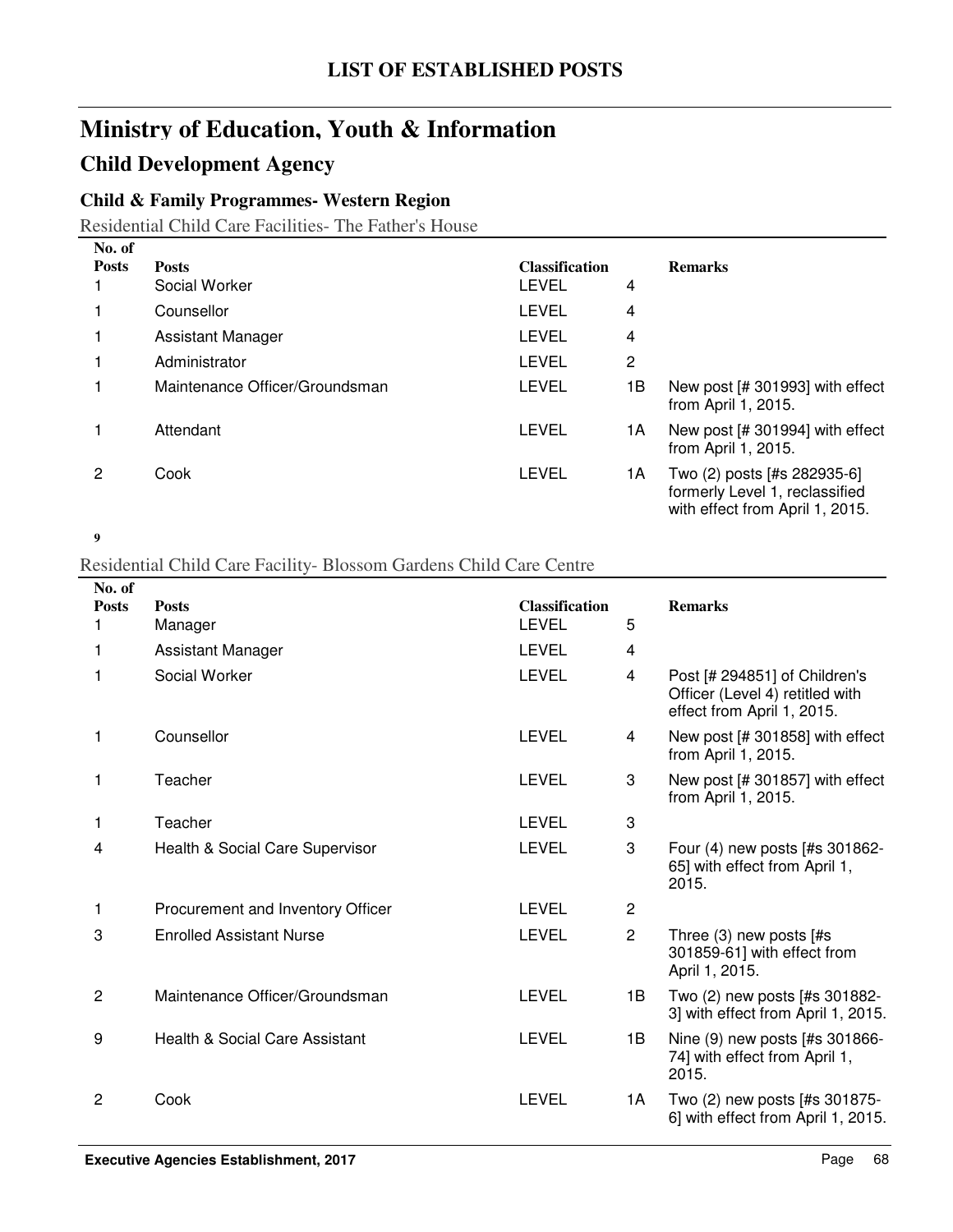### **Child Development Agency**

### **Child & Family Programmes- Western Region**

Residential Child Care Facility- Blossom Gardens Child Care Centre

| No. of<br><b>Posts</b><br>5 | <b>Posts</b><br>Attendant                     | <b>Classification</b><br><b>LEVEL</b> | 1A | <b>Remarks</b><br>Five (5) new posts [#s 301877-<br>81] with effect from April 1,<br>2015. |  |
|-----------------------------|-----------------------------------------------|---------------------------------------|----|--------------------------------------------------------------------------------------------|--|
| 32                          |                                               |                                       |    |                                                                                            |  |
|                             | <b>Residential Child Care Facility- COPSE</b> |                                       |    |                                                                                            |  |
| No. of                      |                                               |                                       |    |                                                                                            |  |
| <b>Posts</b>                | <b>Posts</b>                                  | <b>Classification</b>                 |    | <b>Remarks</b>                                                                             |  |
|                             | Manager                                       | <b>LEVEL</b>                          | 5  |                                                                                            |  |
|                             | <b>Assistant Manager</b>                      | LEVEL                                 | 4  |                                                                                            |  |
|                             | <b>Children's Officer</b>                     | LEVEL                                 | 4  |                                                                                            |  |
|                             | Teacher                                       | <b>LEVEL</b>                          | 3  |                                                                                            |  |

#### **5**

#### Residential Child Care Facility- Granville Place of Safety

1 Procurement & Inventory Officer **LEVEL** 2

| No. of       |                                          |                                       |                |                                                                                                                                                                                        |
|--------------|------------------------------------------|---------------------------------------|----------------|----------------------------------------------------------------------------------------------------------------------------------------------------------------------------------------|
| <b>Posts</b> | <b>Posts</b>                             | <b>Classification</b><br><b>LEVEL</b> | 5              | <b>Remarks</b>                                                                                                                                                                         |
| 1.           | Manager                                  |                                       |                |                                                                                                                                                                                        |
| 1            | Assistant Manager                        | <b>LEVEL</b>                          | $\overline{4}$ |                                                                                                                                                                                        |
| 1            | Social Worker                            | <b>LEVEL</b>                          | 4              | Post [# 294852] of Children's<br>Officer (Level 4) retitled with<br>effect from April 1, 2015.                                                                                         |
| 1            | Counsellor                               | LEVEL                                 | 4              | New post [# 301954] with effect<br>from April 1, 2015.                                                                                                                                 |
| 1            | Teacher                                  | <b>LEVEL</b>                          | 3              |                                                                                                                                                                                        |
| 3            | Instructor                               | <b>LEVEL</b>                          | 3              | Three $(3)$ new posts $[#s]$<br>301948-9 & 301951] with effect<br>from April 1, 2015.                                                                                                  |
| 4            | <b>Health and Social Care Supervisor</b> | <b>LEVEL</b>                          | 3              | Four (4) new posts [#s 301957-<br>60] with effect from April 1,<br>2015.                                                                                                               |
| 1            | Procurement and Inventory Officer        | <b>LEVEL</b>                          | $\overline{2}$ |                                                                                                                                                                                        |
| 2            | Maintenance Officer/Groundsman           | <b>LEVEL</b>                          | 1B             | Two (2) new posts [#s 301974-<br>5] with effect from April 1, 2015.                                                                                                                    |
| 10           | Health & Social Care Assistant           | <b>LEVEL</b>                          | 1B             | Ten (10) posts [#s 294912-21]<br>of Social Work Aide (Level 2)<br>retitled, reclassified and<br>transferred from Residential<br>Child Care Facility with effect<br>from April 1, 2015. |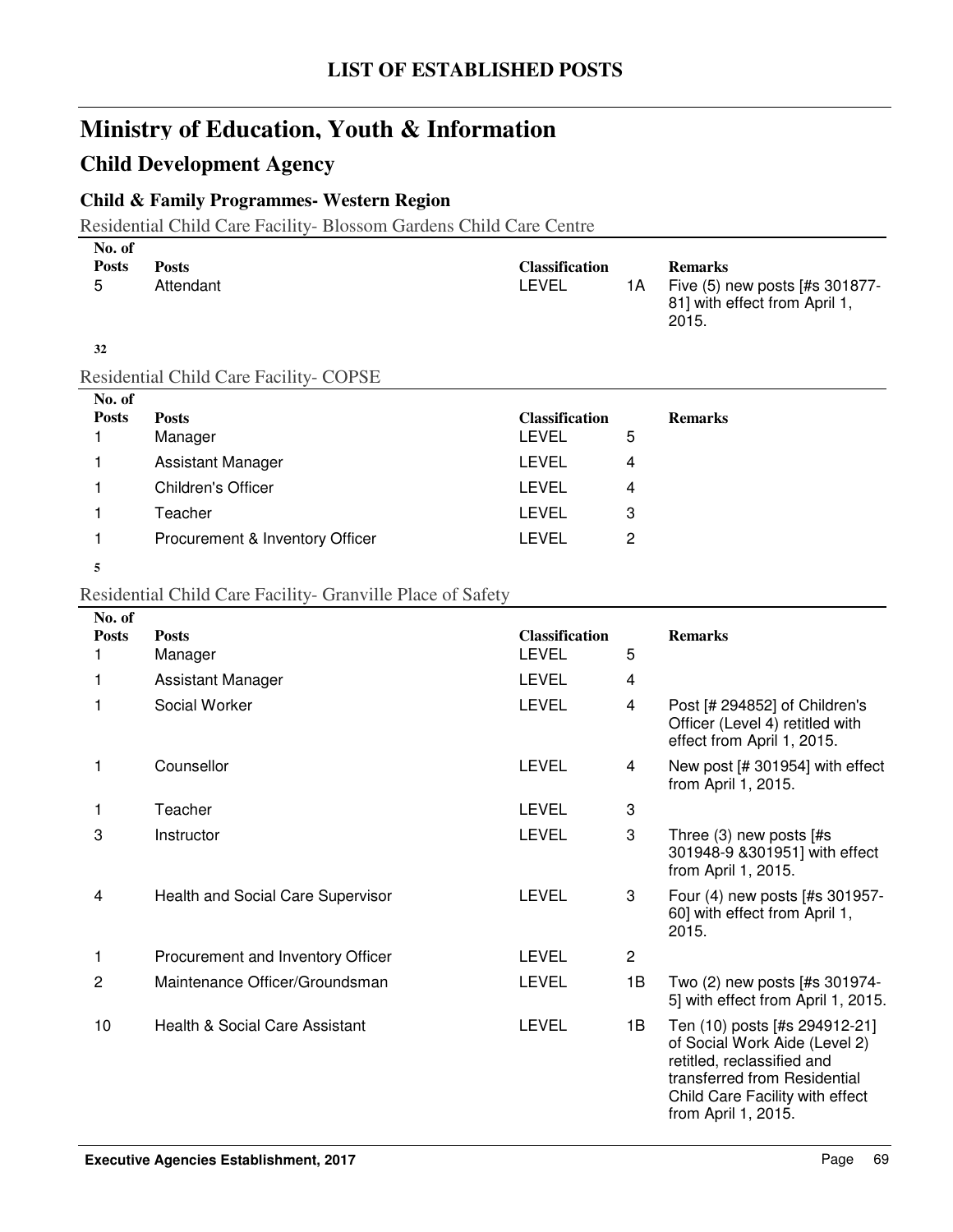## **Child Development Agency**

## **Child & Family Programmes- Western Region**

Residential Child Care Facility- Granville Place of Safety

| No. of                 |                                                                 |                                       |    |                                                                                                |
|------------------------|-----------------------------------------------------------------|---------------------------------------|----|------------------------------------------------------------------------------------------------|
| <b>Posts</b><br>2      | <b>Posts</b><br>Cook                                            | <b>Classification</b><br><b>LEVEL</b> | 1A | <b>Remarks</b><br>Two (2) new posts [#s 301965<br>& 301968] with effect from April<br>1, 2015. |
| 4                      | Attendant                                                       | <b>LEVEL</b>                          | 1A | Four (4) new posts [#s 301970-<br>3] with effect from April 1, 2015.                           |
| 31                     |                                                                 |                                       |    |                                                                                                |
| St. James Office       |                                                                 |                                       |    |                                                                                                |
| No. of                 |                                                                 |                                       |    |                                                                                                |
| <b>Posts</b><br>1      | <b>Posts</b><br><b>Team Leader</b>                              | <b>Classification</b><br><b>LEVEL</b> | 5  | <b>Remarks</b>                                                                                 |
| 7                      | Children's Officer                                              | <b>LEVEL</b>                          | 4  |                                                                                                |
|                        |                                                                 | <b>LEVEL</b>                          |    |                                                                                                |
| 1                      | Administrative/Customer Service Representative                  |                                       | 3  |                                                                                                |
| 9                      |                                                                 |                                       |    |                                                                                                |
| <b>Trelawny Office</b> |                                                                 |                                       |    |                                                                                                |
| No. of<br><b>Posts</b> | <b>Posts</b>                                                    | <b>Classification</b>                 |    | <b>Remarks</b>                                                                                 |
| $\overline{c}$         | Children's Officer                                              | <b>LEVEL</b>                          | 4  |                                                                                                |
| 1                      | Administrative/Customer Service Representative                  | <b>LEVEL</b>                          | 3  |                                                                                                |
| 3                      |                                                                 |                                       |    |                                                                                                |
|                        | <b>Westmoreland Office</b>                                      |                                       |    |                                                                                                |
| No. of                 |                                                                 |                                       |    |                                                                                                |
| <b>Posts</b>           | <b>Posts</b>                                                    | <b>Classification</b>                 |    | <b>Remarks</b>                                                                                 |
| 4                      | <b>Children's Officer</b>                                       | <b>LEVEL</b>                          | 4  |                                                                                                |
| 1                      | Administrative/Customer Service Representative                  | <b>LEVEL</b>                          | 3  |                                                                                                |
| 5                      |                                                                 |                                       |    |                                                                                                |
| 102                    | Total- Child & Family Programmes- Western Region                |                                       |    |                                                                                                |
|                        | <b>Executive Secretariat</b>                                    |                                       |    |                                                                                                |
| No. of                 |                                                                 |                                       |    |                                                                                                |
| <b>Posts</b><br>1      | <b>Posts</b>                                                    | <b>Classification</b><br><b>LEVEL</b> |    | <b>Remarks</b>                                                                                 |
|                        | <b>Chief Executive Officer</b>                                  |                                       | 8  |                                                                                                |
| 1                      | Legal Officer                                                   | <b>LEVEL</b>                          | 7  |                                                                                                |
| 1                      | <b>Public Relations and Corporate Communications</b><br>Manager | <b>LEVEL</b>                          | 6  |                                                                                                |
| 1                      | <b>Internal Auditor</b>                                         | <b>LEVEL</b>                          | 5  |                                                                                                |
| 1                      | <b>Executive Assistant</b>                                      | <b>LEVEL</b>                          | 5  |                                                                                                |
| 1                      | <b>Public Relations Officer</b>                                 | <b>LEVEL</b>                          | 4  |                                                                                                |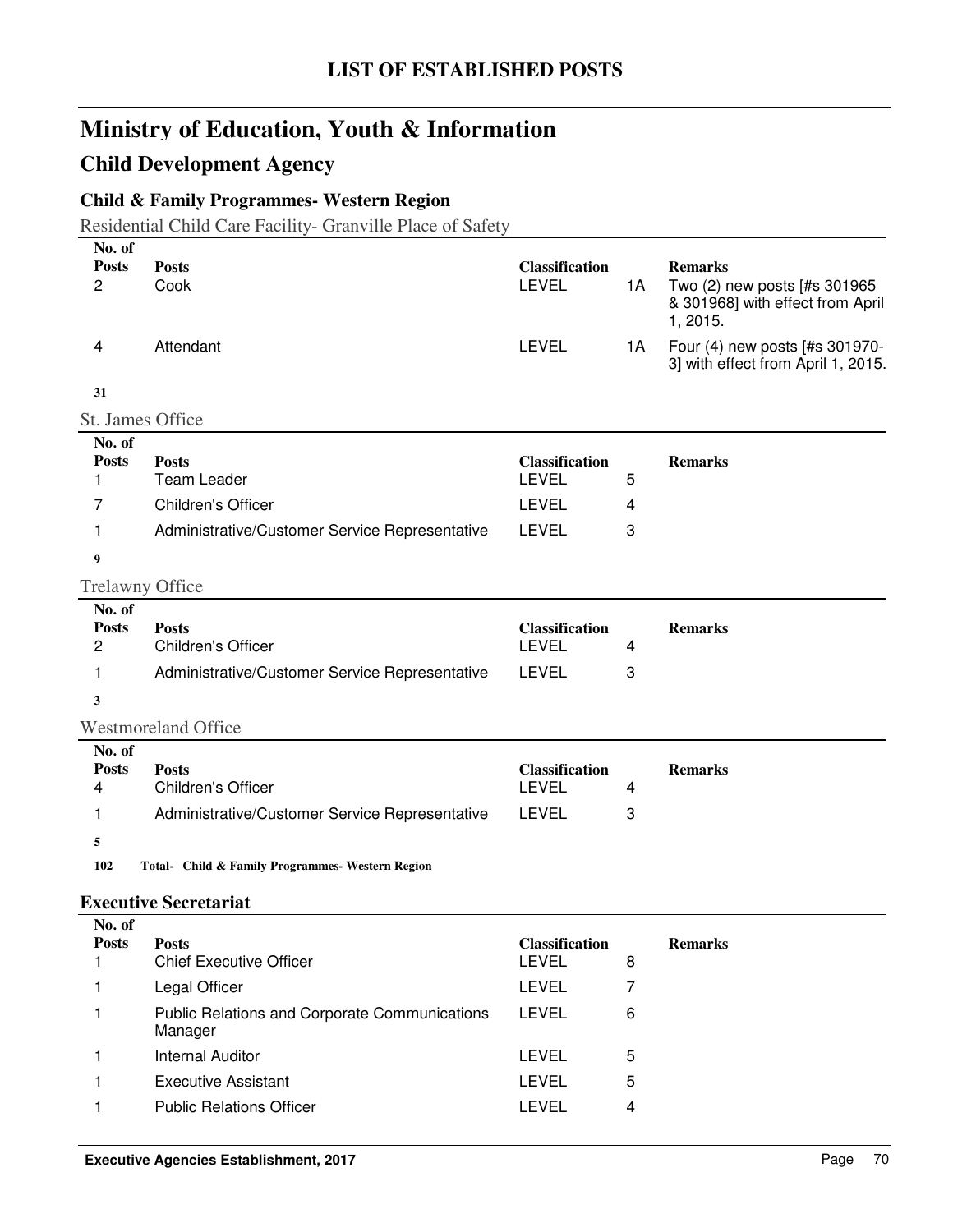## **Child Development Agency**

### **Executive Secretariat**

| No. of<br><b>Posts</b> | <b>Posts</b>                      | <b>Classification</b> |   | <b>Remarks</b> |
|------------------------|-----------------------------------|-----------------------|---|----------------|
|                        | Access to Information Officer     | LEVEL                 | 4 |                |
|                        | <b>Public Relations Assistant</b> | LEVEL                 | 3 |                |
|                        | Secretary                         | LEVEL                 | 2 |                |
| 9                      |                                   |                       |   |                |
| $\Omega$               | Total Expanding Connection of     |                       |   |                |

**9 Executive Secretariat Total-**

#### **Financial Management and Accounting Services**

| No. of       |                                                                                  |                                       |   |                |
|--------------|----------------------------------------------------------------------------------|---------------------------------------|---|----------------|
| <b>Posts</b> | <b>Posts</b><br>Director, Financial Management and Accounting<br><b>Services</b> | <b>Classification</b><br><b>LEVEL</b> |   | <b>Remarks</b> |
|              | <b>Budget Officer</b>                                                            | <b>LEVEL</b>                          | 5 |                |
|              | Accountant                                                                       | <b>LEVEL</b>                          | 5 |                |
|              | Administrative Assistant                                                         | <b>LEVEL</b>                          | 4 |                |
|              | Senior Accounting Clerk                                                          | <b>LEVEL</b>                          | 3 |                |
| 2            | <b>Records Officer</b>                                                           | <b>LEVEL</b>                          | 2 |                |
|              | Pay Clerk                                                                        | <b>LEVEL</b>                          | 2 |                |
|              | Cashier                                                                          | <b>LEVEL</b>                          | 2 |                |
| 3            | <b>Accounting Clerk</b>                                                          | <b>LEVEL</b>                          | 2 |                |
| 12           |                                                                                  |                                       |   |                |

12 Total- Financial Management and Accounting Services

#### **Human Resource Management & Administration**

| No. of       |                                                         |                       |   |                |
|--------------|---------------------------------------------------------|-----------------------|---|----------------|
| <b>Posts</b> | <b>Posts</b>                                            | <b>Classification</b> |   | <b>Remarks</b> |
|              | Director, Human Resource Management &<br>Administration | <b>LEVEL</b>          |   |                |
|              | <b>Training Officer</b>                                 | LEVEL                 | 4 |                |
|              | Administrative Assistant                                | <b>LEVEL</b>          | 4 |                |
|              | Secretary                                               | <b>LEVEL</b>          | 2 |                |
| 9            | <b>Records Officer</b>                                  | <b>LEVEL</b>          | 2 |                |
|              |                                                         |                       |   |                |

**13**

Human Resources

| No. of<br><b>Posts</b> | <b>Posts</b>             | <b>Classification</b> | <b>Remarks</b> |
|------------------------|--------------------------|-----------------------|----------------|
|                        | Human Resource Manager   | I EVEL                |                |
|                        | <b>Personnel Officer</b> | LEVEL                 | 3              |
| 2                      | Records Officer          | I EVEL                |                |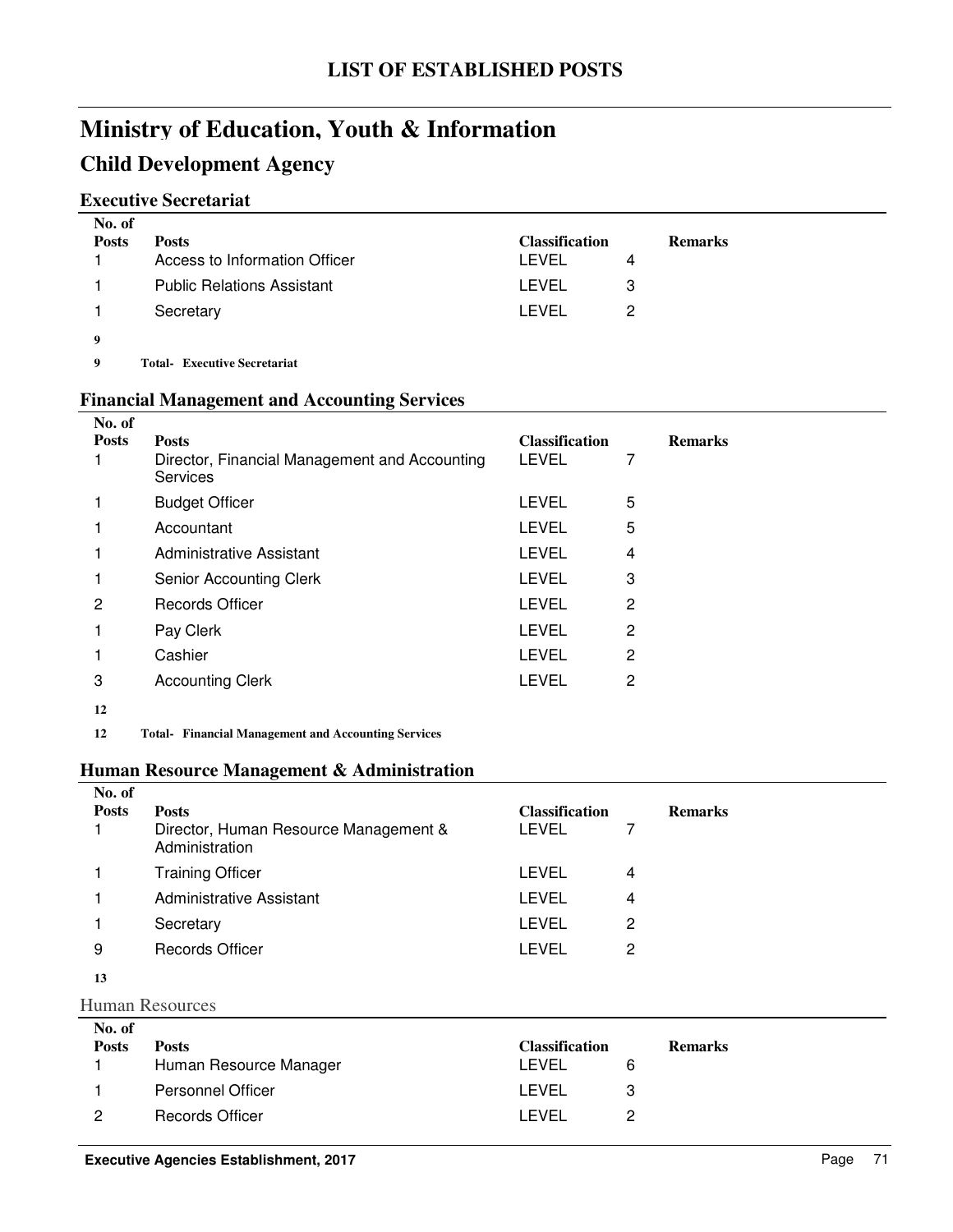## **Child Development Agency**

### **Human Resource Management & Administration**

Human Resources

| No. of<br><b>Posts</b><br>4                                                                  | <b>Posts</b>                                                                                                                                                                                                                                                    | <b>Classification</b>                                                                                                                 |                                                 | <b>Remarks</b> |
|----------------------------------------------------------------------------------------------|-----------------------------------------------------------------------------------------------------------------------------------------------------------------------------------------------------------------------------------------------------------------|---------------------------------------------------------------------------------------------------------------------------------------|-------------------------------------------------|----------------|
|                                                                                              | <b>Information Technology</b>                                                                                                                                                                                                                                   |                                                                                                                                       |                                                 |                |
| No. of<br><b>Posts</b><br>1<br>1<br>1                                                        | <b>Posts</b><br>Systems Administrator<br>Computer Technician<br><b>Records Officer</b>                                                                                                                                                                          | <b>Classification</b><br><b>LEVEL</b><br><b>LEVEL</b><br><b>LEVEL</b>                                                                 | 5<br>3<br>$\overline{c}$                        | <b>Remarks</b> |
| 3                                                                                            |                                                                                                                                                                                                                                                                 |                                                                                                                                       |                                                 |                |
|                                                                                              | <b>Support Services</b>                                                                                                                                                                                                                                         |                                                                                                                                       |                                                 |                |
| No. of<br><b>Posts</b><br>1<br>1<br>1<br>$\overline{c}$<br>1<br>$\mathbf 2$<br>6<br>14<br>34 | <b>Posts</b><br><b>Support Services Manager</b><br><b>Support Services Officer</b><br>Registrar<br><b>Registry Clerk</b><br>Telephone Operator<br><b>Driver</b><br>Attendant<br>Total- Human Resource Management & Administration<br><b>Investigations Unit</b> | <b>Classification</b><br><b>LEVEL</b><br><b>LEVEL</b><br><b>LEVEL</b><br><b>LEVEL</b><br><b>LEVEL</b><br><b>LEVEL</b><br><b>LEVEL</b> | 6<br>5<br>3<br>$\overline{c}$<br>1B<br>1B<br>1A | <b>Remarks</b> |
| No. of                                                                                       |                                                                                                                                                                                                                                                                 |                                                                                                                                       |                                                 |                |
| <b>Posts</b><br>1                                                                            | <b>Posts</b><br><b>Investigations Manager</b>                                                                                                                                                                                                                   | <b>Classification</b><br><b>LEVEL</b>                                                                                                 | 5                                               | <b>Remarks</b> |
| 10                                                                                           | <b>Investigation Officer</b>                                                                                                                                                                                                                                    | <b>LEVEL</b>                                                                                                                          | 4                                               |                |
| 11<br>11                                                                                     | <b>Total- Investigations Unit</b>                                                                                                                                                                                                                               |                                                                                                                                       |                                                 |                |
|                                                                                              | <b>Policy Planning &amp; Evaluation</b>                                                                                                                                                                                                                         |                                                                                                                                       |                                                 |                |

| No. of<br><b>Posts</b> | <b>Posts</b><br>Director, Policy Planning and Evaluation | <b>Classification</b><br>LEVEL |   | <b>Remarks</b> |
|------------------------|----------------------------------------------------------|--------------------------------|---|----------------|
|                        | Research and Development Manager                         | LEVEL                          | 6 |                |
|                        | <b>Project Manager</b>                                   | LEVEL                          | 5 |                |
|                        | Corporate Planner                                        | LEVEL                          | 5 |                |
|                        | Statistician                                             | LEVEL                          | 4 |                |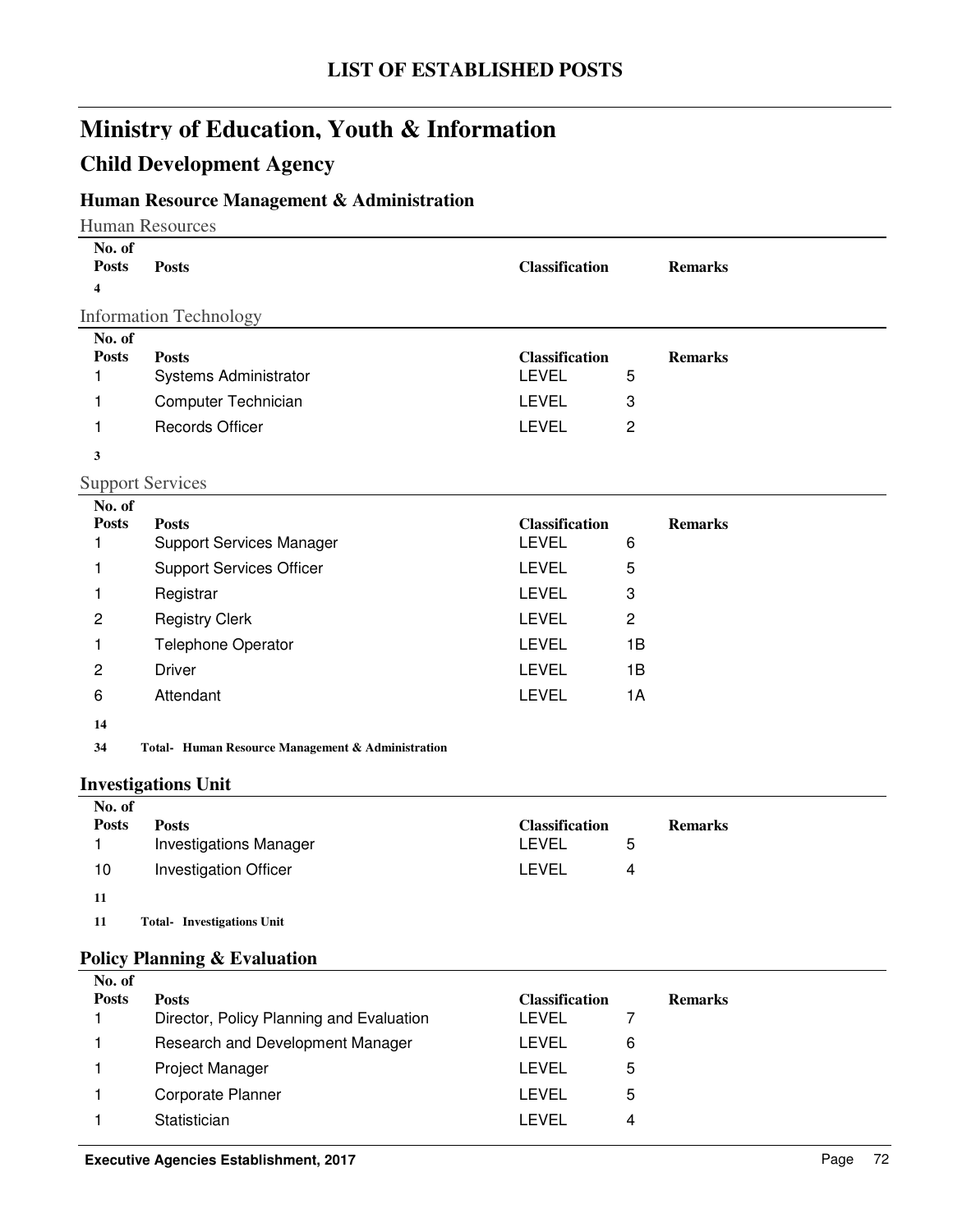## **Child Development Agency**

### **Policy Planning & Evaluation**

| No. of<br><b>Posts</b> | <b>Posts</b><br><b>Administrative Assistant</b> | <b>Classification</b><br>LEVEL | <b>Remarks</b><br>4 |
|------------------------|-------------------------------------------------|--------------------------------|---------------------|
|                        | Secretary                                       | LEVEL                          | 2                   |
| 2                      | Data Entry Clerk                                | LEVEL                          | 2                   |
| 9                      |                                                 |                                |                     |

**9 Policy Planning & Evaluation Total-**

**473 Total-Child Development Agency**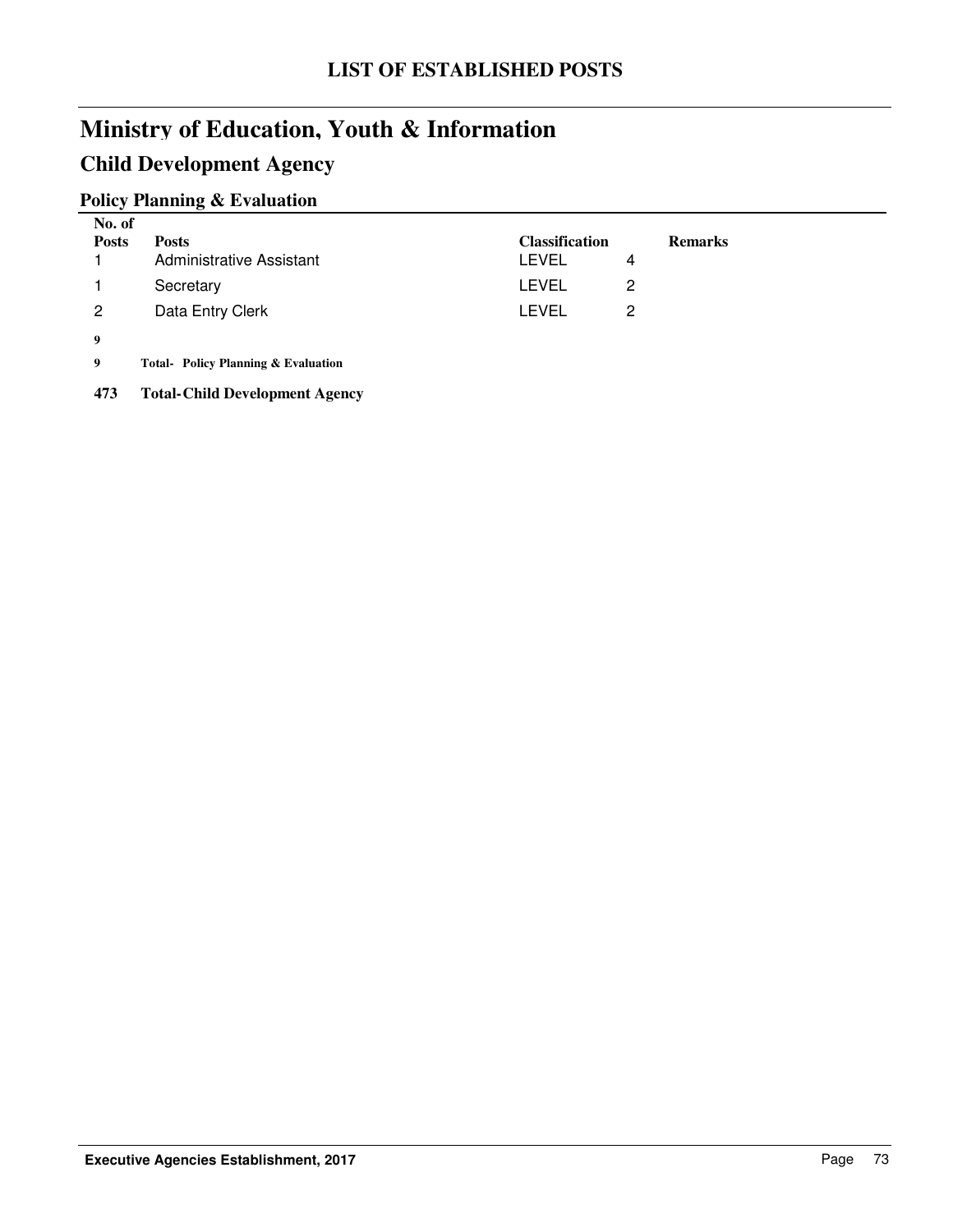# **Jamaica Customs Agency**

## **Border Protection**

| No. of<br><b>Posts</b><br>1 | <b>Posts</b><br>Deputy CEO, Border Protection | <b>Classification</b><br><b>LEVEL</b> | 10             | <b>Remarks</b> |
|-----------------------------|-----------------------------------------------|---------------------------------------|----------------|----------------|
| 1                           | Administrative Coordinator                    | <b>LEVEL</b>                          | 4A             |                |
| $\overline{2}$              |                                               |                                       |                |                |
|                             | <b>Contraband Enforcement Team</b>            |                                       |                |                |
| No. of                      |                                               |                                       |                |                |
| <b>Posts</b>                | <b>Posts</b>                                  | <b>Classification</b>                 |                | <b>Remarks</b> |
| 1                           | Director, Contraband Enforcement Team         | <b>LEVEL</b>                          | 9              |                |
| 1                           | <b>Administrative Officer 2</b>               | <b>LEVEL</b>                          | 4              |                |
| $\overline{2}$              |                                               |                                       |                |                |
|                             | <b>Contraband Enforcement Team-Kingston</b>   |                                       |                |                |
| No. of                      |                                               |                                       |                |                |
| <b>Posts</b><br>1           | <b>Posts</b><br>Manager, Kingston             | <b>Classification</b><br><b>LEVEL</b> | 8              | <b>Remarks</b> |
| 3                           | Supervisor, Contraband Enforcement Team       | <b>LEVEL</b>                          | 7              |                |
|                             |                                               |                                       |                |                |
| 6                           | Senior Enforcement Officer/Team Leader        | <b>LEVEL</b>                          | 6              |                |
| 24                          | <b>Enforcement Officer</b>                    | <b>LEVEL</b>                          | 5              |                |
| 1                           | <b>Administrative Officer 1</b>               | <b>LEVEL</b>                          | 3              |                |
| 4                           | <b>Records Officer</b>                        | <b>LEVEL</b>                          | 2              |                |
| 39                          |                                               |                                       |                |                |
|                             | Contraband Enforcement Team-Montego Bay       |                                       |                |                |
| No. of                      |                                               |                                       |                |                |
| <b>Posts</b><br>1           | <b>Posts</b>                                  | <b>Classification</b><br><b>LEVEL</b> | 8              | <b>Remarks</b> |
|                             | Manager, Montego Bay                          |                                       |                |                |
| $\overline{c}$              | Supervisor, Contraband Enforcement Team       | <b>LEVEL</b>                          | 7              |                |
| $\overline{2}$              | Senior Enforcement Officer/Team Leader        | <b>LEVEL</b>                          | 6              |                |
| 10                          | <b>Enforcement Officer</b>                    | <b>LEVEL</b>                          | 5              |                |
| 1                           | <b>Administrative Officer 1</b>               | <b>LEVEL</b>                          | 3              |                |
| 3                           | <b>Records Officer</b>                        | <b>LEVEL</b>                          | $\overline{c}$ |                |
| 19                          |                                               |                                       |                |                |
| Intelligence Unit           |                                               |                                       |                |                |
| No. of                      |                                               |                                       |                |                |

| <b>Posts</b> | <b>Posts</b>             | <b>Classification</b> | <b>Remarks</b> |
|--------------|--------------------------|-----------------------|----------------|
|              | Director, Intelligence   | LEVEL                 |                |
|              | Administrative Officer 1 | LEVEL                 |                |

**2**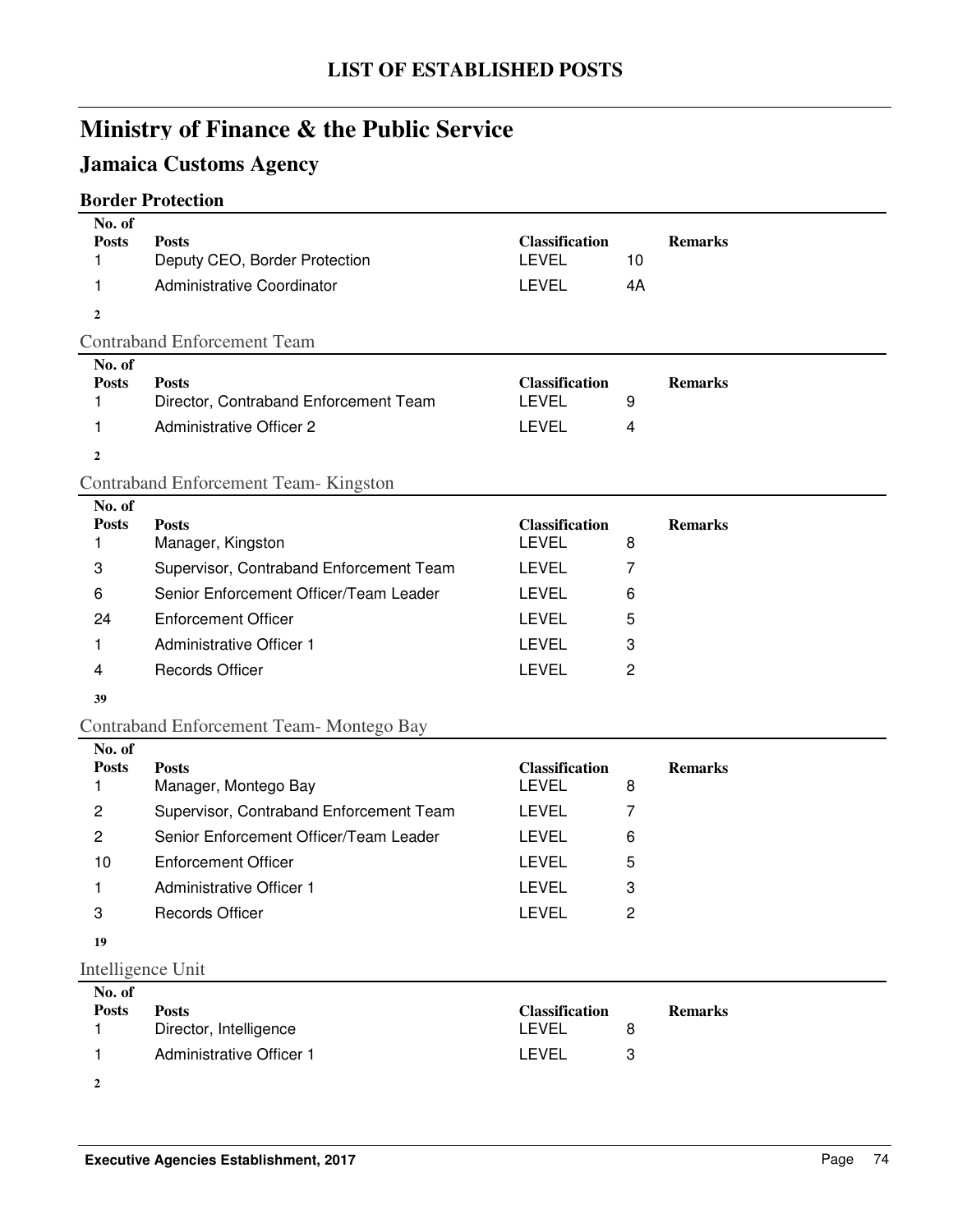## **Jamaica Customs Agency**

## **Border Protection**

Intelligence Unit- Cargo Imaging

| No. of<br><b>Posts</b><br>1 | <b>Posts</b><br>Director, Cargo Imaging                       | <b>Classification</b><br><b>LEVEL</b> | 8      | <b>Remarks</b> |
|-----------------------------|---------------------------------------------------------------|---------------------------------------|--------|----------------|
| $\overline{c}$              | Manager, Cargo Imaging                                        | <b>LEVEL</b>                          | 7      |                |
| 5                           | Supervisor                                                    | <b>LEVEL</b>                          | 6      |                |
| 26                          | Image Interpreter                                             | <b>LEVEL</b>                          | 5      |                |
| 34                          |                                                               |                                       |        |                |
|                             | Intelligence Unit-Coordinating Unit                           |                                       |        |                |
| No. of                      |                                                               |                                       |        |                |
| <b>Posts</b><br>1           | <b>Posts</b><br><b>Coordination Supervisor</b>                | <b>Classification</b><br><b>LEVEL</b> | 6      | <b>Remarks</b> |
| 3                           | <b>Coordination Officer</b>                                   | <b>LEVEL</b>                          | 4      |                |
|                             |                                                               |                                       |        |                |
| 4                           |                                                               |                                       |        |                |
| No. of                      | Intelligence Unit-Database                                    |                                       |        |                |
| <b>Posts</b>                | <b>Posts</b>                                                  | <b>Classification</b>                 |        | <b>Remarks</b> |
| 1                           | Database Supervisor                                           | <b>LEVEL</b>                          | 5      |                |
| $\overline{c}$              | Data Entry Operator                                           | <b>LEVEL</b>                          | 3      |                |
| 3                           |                                                               |                                       |        |                |
|                             | Intelligence Unit-Kingston                                    |                                       |        |                |
| No. of                      |                                                               |                                       |        |                |
| <b>Posts</b>                | <b>Posts</b>                                                  | <b>Classification</b>                 | 7      | <b>Remarks</b> |
|                             |                                                               |                                       |        |                |
| 1                           | Intelligence Manager, Kingston<br><b>Records Officer</b>      | <b>LEVEL</b><br><b>LEVEL</b>          | 2      |                |
| $\overline{c}$              |                                                               |                                       |        |                |
| 3                           |                                                               |                                       |        |                |
| No. of                      | Intelligence Unit-Kingston-Commercial & Prohibited Goods      |                                       |        |                |
| <b>Posts</b><br>1           | <b>Posts</b><br>Senior Analyst/Team Leader, Commercial        | <b>Classification</b><br><b>LEVEL</b> | 6      | <b>Remarks</b> |
| 1                           | Intelligence Analyst                                          | <b>LEVEL</b>                          | 5      |                |
| 3                           | Field Officer                                                 | <b>LEVEL</b>                          | 4      |                |
| 5                           |                                                               |                                       |        |                |
|                             |                                                               |                                       |        |                |
| No. of                      | Intelligence Unit-Kingston-Passenger Intelligence & Financial |                                       |        |                |
| <b>Posts</b>                | <b>Posts</b>                                                  | <b>Classification</b>                 |        | <b>Remarks</b> |
| 1                           | Senior Analyst/Team Leader, Special Intelligence              | <b>LEVEL</b>                          | 6      |                |
| 2<br>1                      | Passenger Intelligence Officer<br>Field Officer               | <b>LEVEL</b><br><b>LEVEL</b>          | 5<br>4 |                |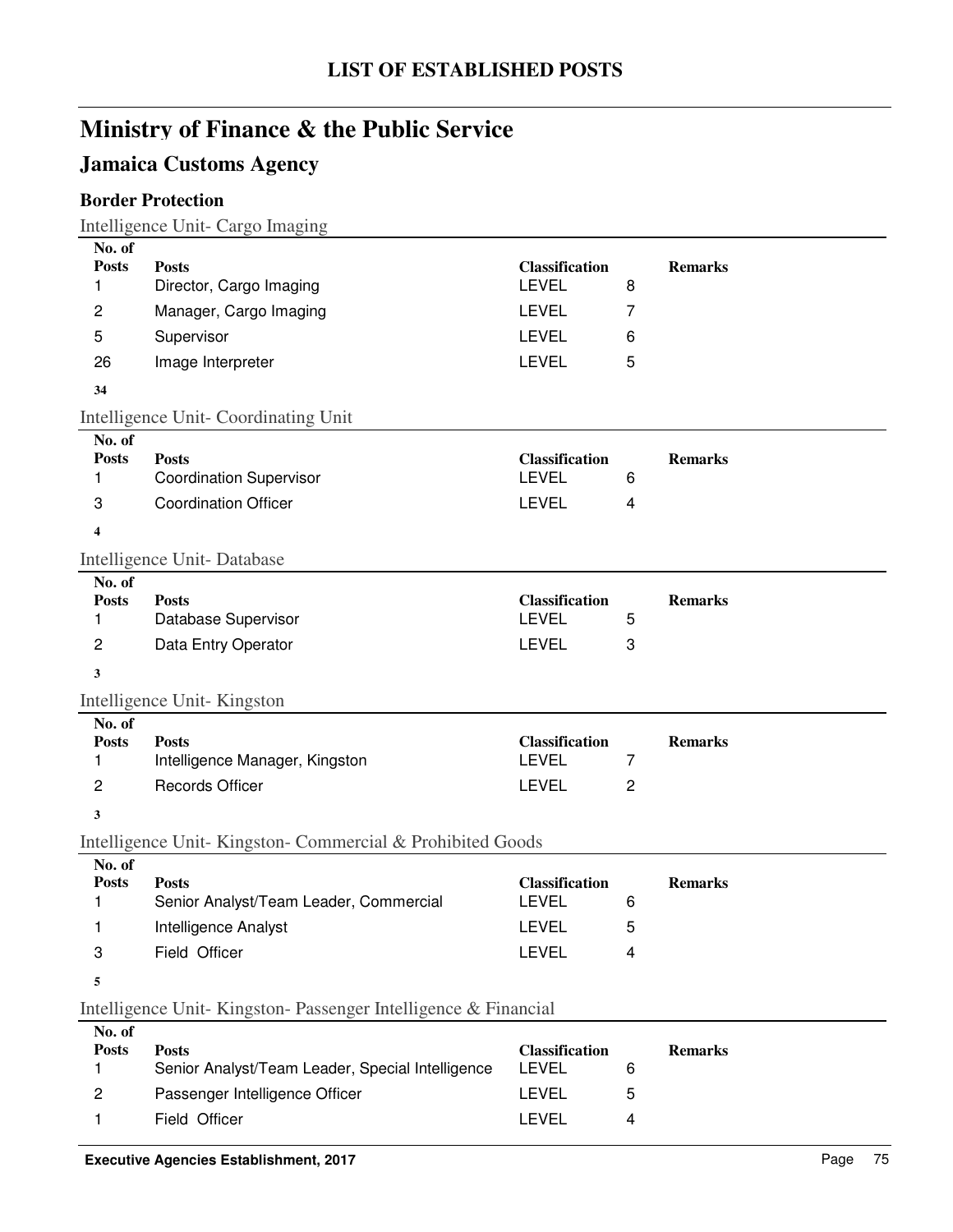## **Jamaica Customs Agency**

### **Border Protection**

Intelligence Unit- Kingston- Passenger Intelligence & Financial

| No. of<br><b>Posts</b>           | <b>Posts</b>                                                                   | <b>Classification</b>                                 |                         | <b>Remarks</b> |  |  |  |
|----------------------------------|--------------------------------------------------------------------------------|-------------------------------------------------------|-------------------------|----------------|--|--|--|
| 4                                |                                                                                |                                                       |                         |                |  |  |  |
|                                  | Intelligence Unit-Montego Bay                                                  |                                                       |                         |                |  |  |  |
| No. of<br><b>Posts</b><br>1      | <b>Posts</b><br>Intelligence Manager, Montego Bay                              | <b>Classification</b><br>LEVEL                        | 7                       | <b>Remarks</b> |  |  |  |
| $\overline{c}$                   | <b>Records Officer</b>                                                         | <b>LEVEL</b>                                          | $\overline{c}$          |                |  |  |  |
| 3                                |                                                                                |                                                       |                         |                |  |  |  |
|                                  | Intelligence Unit-Montego Bay-Commercial & Prohibited Goods                    |                                                       |                         |                |  |  |  |
| No. of<br><b>Posts</b><br>1<br>1 | <b>Posts</b><br>Senior Analyst/Team Leader, Commercial<br>Intelligence Analyst | <b>Classification</b><br><b>LEVEL</b><br><b>LEVEL</b> | 6<br>5                  | <b>Remarks</b> |  |  |  |
| 2                                | Field Officer                                                                  | <b>LEVEL</b>                                          | 4                       |                |  |  |  |
| 4                                |                                                                                |                                                       |                         |                |  |  |  |
|                                  | Intelligence Unit-Montego Bay-Passenger Intelligence & Financial               |                                                       |                         |                |  |  |  |
| No. of                           |                                                                                |                                                       |                         |                |  |  |  |
| <b>Posts</b><br>1                | <b>Posts</b><br>Senior Analyst/Team Leader, Special Intelligence               | <b>Classification</b><br><b>LEVEL</b>                 | 6                       | <b>Remarks</b> |  |  |  |
| 3                                | Passenger Intelligence Officer                                                 | <b>LEVEL</b>                                          | 5                       |                |  |  |  |
| 1                                | Field Officer                                                                  | <b>LEVEL</b>                                          | 4                       |                |  |  |  |
| 5                                |                                                                                |                                                       |                         |                |  |  |  |
| Investigations                   |                                                                                |                                                       |                         |                |  |  |  |
| No. of<br><b>Posts</b><br>1      | <b>Posts</b><br>Director, Investigations                                       | <b>Classification</b><br><b>LEVEL</b>                 | 8                       | <b>Remarks</b> |  |  |  |
| 1                                | Manager (East)                                                                 | <b>LEVEL</b>                                          | $\overline{7}$          |                |  |  |  |
| 1                                | Manager (West)                                                                 | <b>LEVEL</b>                                          | 7                       |                |  |  |  |
| 2                                | Supervisor, Commercial                                                         | <b>LEVEL</b>                                          | 6                       |                |  |  |  |
| 1                                | Supervisor, Financial                                                          | LEVEL                                                 | 6                       |                |  |  |  |
| 1                                | Supervisor, Financial A                                                        | LEVEL                                                 | 6                       |                |  |  |  |
| 19                               | Investigator                                                                   | LEVEL                                                 | 5                       |                |  |  |  |
| 3                                | <b>Administrative Officer 1</b>                                                | <b>LEVEL</b>                                          | 3                       |                |  |  |  |
| 8                                | <b>Records Officer</b>                                                         | <b>LEVEL</b>                                          | $\overline{\mathbf{c}}$ |                |  |  |  |
|                                  |                                                                                |                                                       |                         |                |  |  |  |

**37**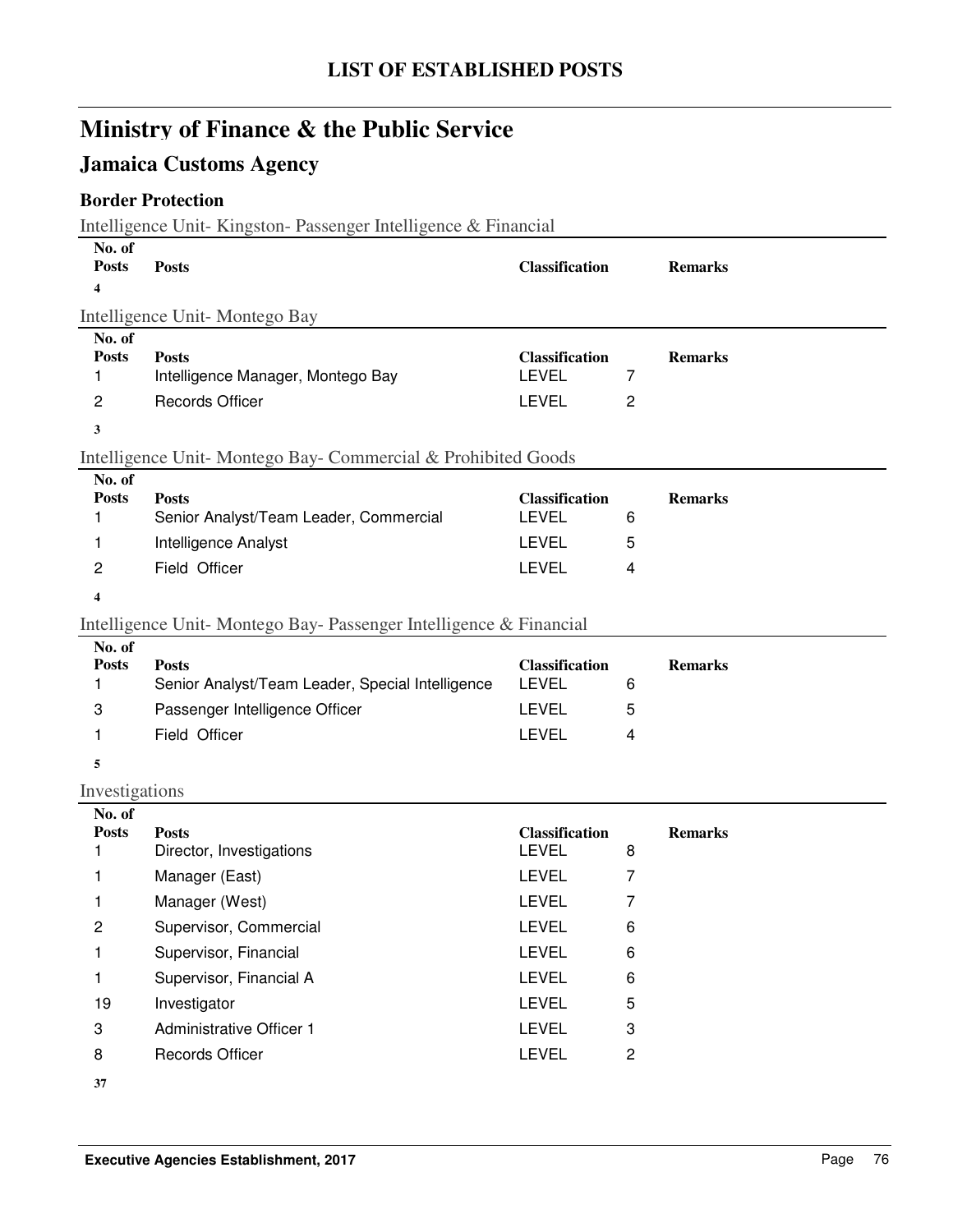## **Jamaica Customs Agency**

### **Border Protection**

Risk Management Unit

| No. of         |                                     |                       |   |                |
|----------------|-------------------------------------|-----------------------|---|----------------|
| <b>Posts</b>   | <b>Posts</b>                        | <b>Classification</b> |   | <b>Remarks</b> |
|                | Director, Risk Management           | <b>LEVEL</b>          | 8 |                |
|                | Manager, Classification & Valuation | <b>LEVEL</b>          |   |                |
|                | Manager, Export & Special Team      | <b>LEVEL</b>          | 7 |                |
| 2              | Risk Analyst, Classification        | LEVEL                 | 6 |                |
| 2              | Risk Analyst, Contraband            | <b>LEVEL</b>          | 6 |                |
| $\overline{c}$ | Risk Analyst, Export                | <b>LEVEL</b>          | 6 |                |
| $\overline{2}$ | Risk Analyst, Special Team          | <b>LEVEL</b>          | 6 |                |
| 3              | Risk Analyst, Valuation             | <b>LEVEL</b>          | 6 |                |
|                | Administrative Officer 1            | <b>LEVEL</b>          | 3 |                |
| 2              | <b>Records Officer</b>              | <b>LEVEL</b>          | 2 |                |
| 17             |                                     |                       |   |                |

183 Total-Border Protection

#### **Executive Services**

| No. of       |                                               |                       |                |
|--------------|-----------------------------------------------|-----------------------|----------------|
| <b>Posts</b> | <b>Posts</b>                                  | <b>Classification</b> | <b>Remarks</b> |
|              | Senior Director, Executive Services           | LEVEL                 | 9              |
|              | Director, Planning & Research                 | LEVEL                 | 8              |
|              | Director, Public Relations & Customer Service | LEVEL                 | 8              |
|              | Corporate Planner                             | LEVEL                 | 7              |
|              | Revenue Analyst                               | LEVEL                 |                |
|              | Customer Service Manager, Kingston            | <b>LEVEL</b>          | 6              |
|              | Customer Service Manager, Montego Bay         | LEVEL                 | 6              |
|              | Researcher                                    | LEVEL                 | 6              |
|              | Administrative Coordinator                    | LEVEL                 | 4A             |
| 6            | Customer Service/Information Officer          | <b>LEVEL</b>          | 4              |
|              | Administrative Officer 1                      | LEVEL                 | 3              |
| 16           |                                               |                       |                |
|              |                                               |                       |                |

**16 Executive Services Total-**

#### **Finance & Administration**

| No. of       |                                           |                       |                |  |
|--------------|-------------------------------------------|-----------------------|----------------|--|
| <b>Posts</b> | <b>Posts</b>                              | <b>Classification</b> | <b>Remarks</b> |  |
|              | Senior Director, Finance & Administration | LEVEL                 |                |  |
|              | Administrative Coordinator                | I EVEL                | 4A             |  |
|              |                                           |                       |                |  |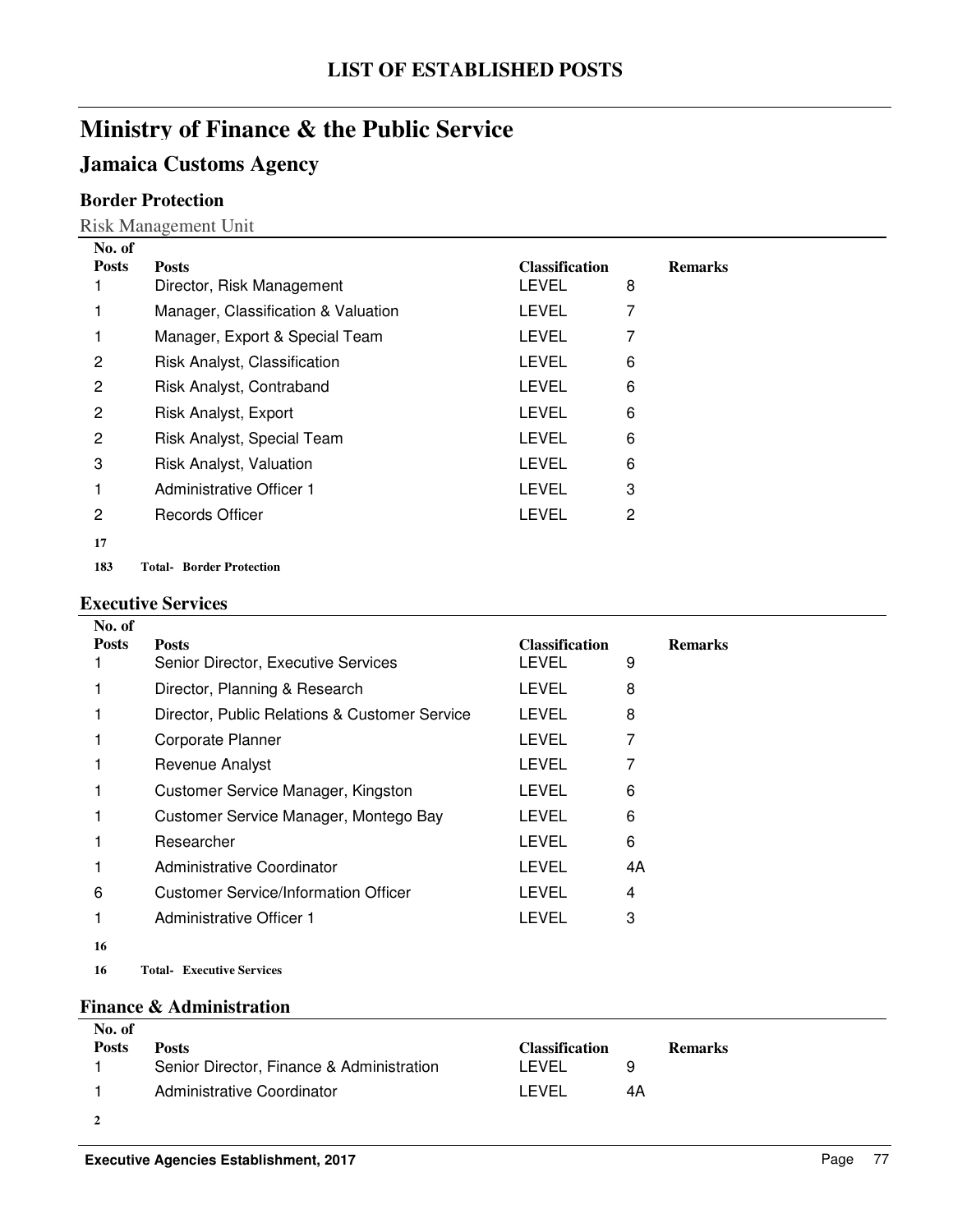## **Jamaica Customs Agency**

### **Finance & Administration**

Accounting Operations

| No. of       |                                   |                       |                |
|--------------|-----------------------------------|-----------------------|----------------|
| <b>Posts</b> | <b>Posts</b>                      | <b>Classification</b> | <b>Remarks</b> |
|              | Director/FC Accounting Operations | <b>LEVEL</b><br>8     |                |
|              | Manager, Financial Systems        | LEVEL                 |                |
|              | Administrative Officer 1          | LEVEL<br>3            |                |
|              |                                   |                       |                |

## Accounting Operations- Billing & Accounts Receivables

| No. of         |                                         |                       |                |
|----------------|-----------------------------------------|-----------------------|----------------|
| <b>Posts</b>   | <b>Posts</b>                            | <b>Classification</b> | <b>Remarks</b> |
|                | Manager, Billing & Accounts Receivables | LEVEL                 |                |
| $\overline{2}$ | <b>Accounting Technician</b>            | I FVFI.               |                |

**3**

#### Accounting Operations- Billing & Accounts Receivables- Overtime Processing Unit

| No. of       |                                 |                       |                |
|--------------|---------------------------------|-----------------------|----------------|
| <b>Posts</b> | <b>Posts</b>                    | <b>Classification</b> | <b>Remarks</b> |
| 2            | Supervisor, Overtime Processing | LEVEL                 | 6              |
| 3            | <b>Checking Officer</b>         | LEVEL                 | 4              |
|              | <b>Billing Officer</b>          | LEVEL                 |                |
|              | <b>Collections Officer</b>      | LEVEL                 | З              |
| 2            | <b>Records Officer</b>          | I EVEL                | 2              |

**9**

### Accounting Operations- Budget & Planning

| No. of       |                                |                       |                |
|--------------|--------------------------------|-----------------------|----------------|
| <b>Posts</b> | <b>Posts</b>                   | <b>Classification</b> | <b>Remarks</b> |
|              | Director, Planning & Budgeting | I EVEL                |                |
|              | Commitment Control Officer     | I FVFI.               |                |

**2**

Accounting Operations- Final Accounts

| No. of       |                                    |                       |                |
|--------------|------------------------------------|-----------------------|----------------|
| <b>Posts</b> | <b>Posts</b>                       | <b>Classification</b> | <b>Remarks</b> |
|              | Accountant                         | LEVEL                 |                |
|              | <b>Accounting Technician</b>       | LEVEL                 |                |
|              | <b>Bank Reconciliation Officer</b> | LEVEL                 |                |

#### **3**

#### Accounting Operations- Management Accounting Budget

| No. of       |                                          |                |                |
|--------------|------------------------------------------|----------------|----------------|
| <b>Posts</b> | <b>Posts</b>                             | Classification | <b>Remarks</b> |
|              | Director, Management Accounting (Budget) | LEVEL          |                |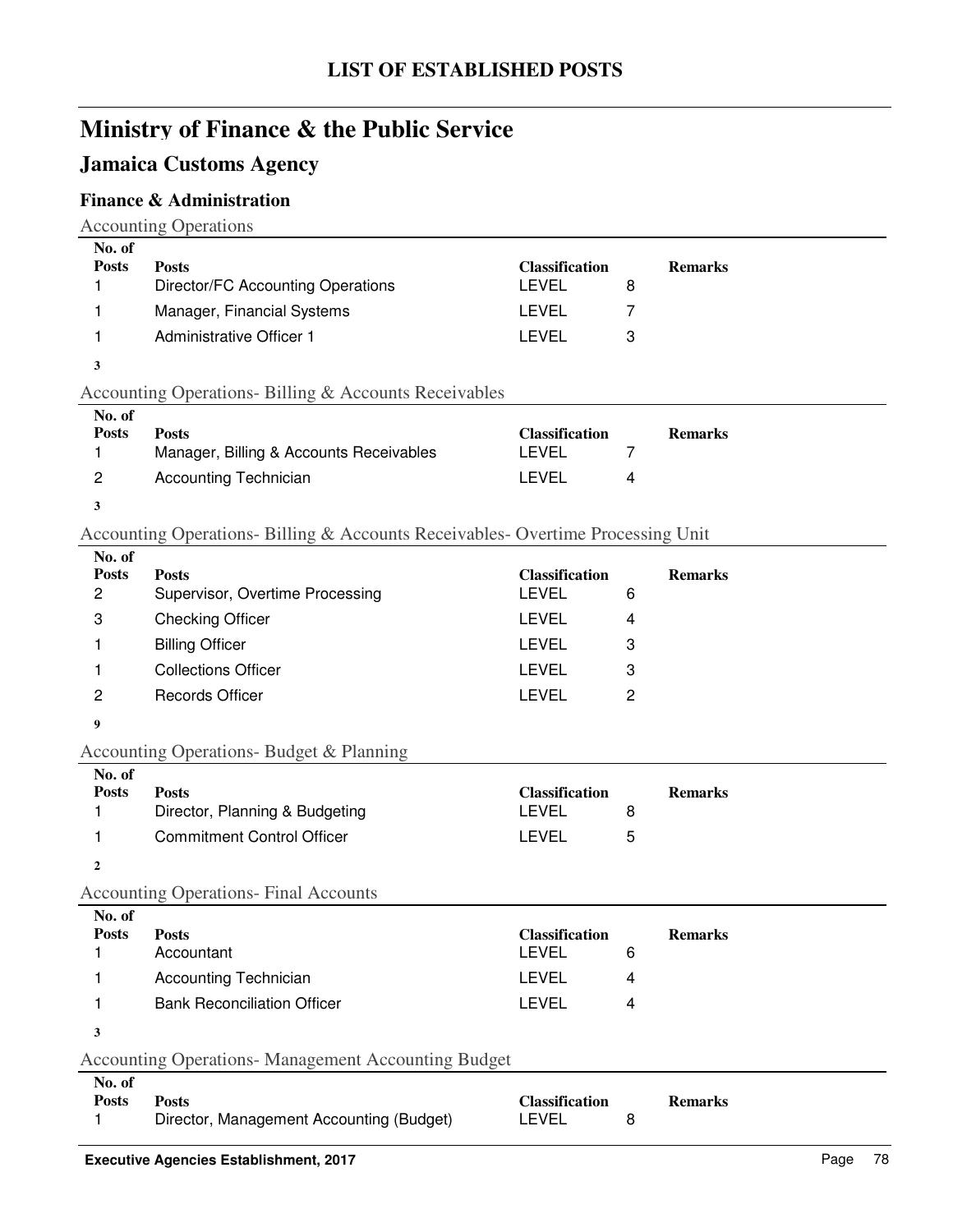## **Jamaica Customs Agency**

### **Finance & Administration**

Accounting Operations- Management Accounting Budget **No. of** 

| 170. UL<br><b>Posts</b><br>1 | <b>Posts</b>                                                                 | <b>Classification</b>                 |   | <b>Remarks</b> |
|------------------------------|------------------------------------------------------------------------------|---------------------------------------|---|----------------|
|                              | <b>Accounting Operations- Payments</b>                                       |                                       |   |                |
| No. of<br><b>Posts</b><br>1  | <b>Posts</b><br><b>Payments Accountant</b>                                   | <b>Classification</b><br><b>LEVEL</b> | 7 | <b>Remarks</b> |
| 2                            | Travelling/Subsistence Officer                                               | <b>LEVEL</b>                          | 4 |                |
| 1                            | <b>Accounting Clerk</b>                                                      | <b>LEVEL</b>                          | 3 |                |
| 2                            | <b>Bills Officer</b>                                                         | <b>LEVEL</b>                          | 3 |                |
| 1                            | <b>Collections Officer</b>                                                   | <b>LEVEL</b>                          | 3 |                |
| 7                            |                                                                              |                                       |   |                |
|                              | <b>Accounting Operations- Payments- Checking Unit</b>                        |                                       |   |                |
| No. of<br><b>Posts</b><br>1  | <b>Posts</b><br><b>Checking Supervisor</b>                                   | <b>Classification</b><br><b>LEVEL</b> | 6 | <b>Remarks</b> |
| 2                            | <b>Checking Officer</b>                                                      | <b>LEVEL</b>                          | 4 |                |
| 3                            |                                                                              |                                       |   |                |
|                              | <b>Accounting Operations- Revenue Accounting</b>                             |                                       |   |                |
|                              |                                                                              |                                       |   |                |
| No. of<br><b>Posts</b><br>1  | <b>Posts</b><br>Director, Revenue Accounting                                 | <b>Classification</b><br><b>LEVEL</b> | 8 | <b>Remarks</b> |
| 1                            | <b>Administrative Officer 2</b>                                              | <b>LEVEL</b>                          | 4 |                |
| $\mathbf{2}$                 |                                                                              |                                       |   |                |
|                              | Accounting Operations- Revenue Accounting- Collections & Accounts (Kingston) |                                       |   |                |
| No. of<br><b>Posts</b><br>1  | <b>Posts</b><br>Manager, Collections & Accounts (Kingston)                   | <b>Classification</b><br><b>LEVEL</b> | 7 | <b>Remarks</b> |
| 3                            | Supervisor, Accounts Receivables                                             | <b>LEVEL</b>                          | 6 |                |
| $\overline{c}$               | Senior Refunds Drawback Officer                                              | <b>LEVEL</b>                          | 5 |                |
| 2                            | Deposit Entry Examiner                                                       | <b>LEVEL</b>                          | 4 |                |
| $\overline{\mathbf{c}}$      | Refunds Drawback Officer                                                     | LEVEL                                 | 4 |                |
| 1                            | <b>Accounts Clerk</b>                                                        | <b>LEVEL</b>                          | 3 |                |
| 1                            | <b>Administrative Officer 1</b>                                              | LEVEL                                 | 3 |                |
| 5                            | Batching/Tallying Clerk                                                      | <b>LEVEL</b>                          | 3 |                |
| 15                           | <b>Collections Officer</b>                                                   | LEVEL                                 | 3 |                |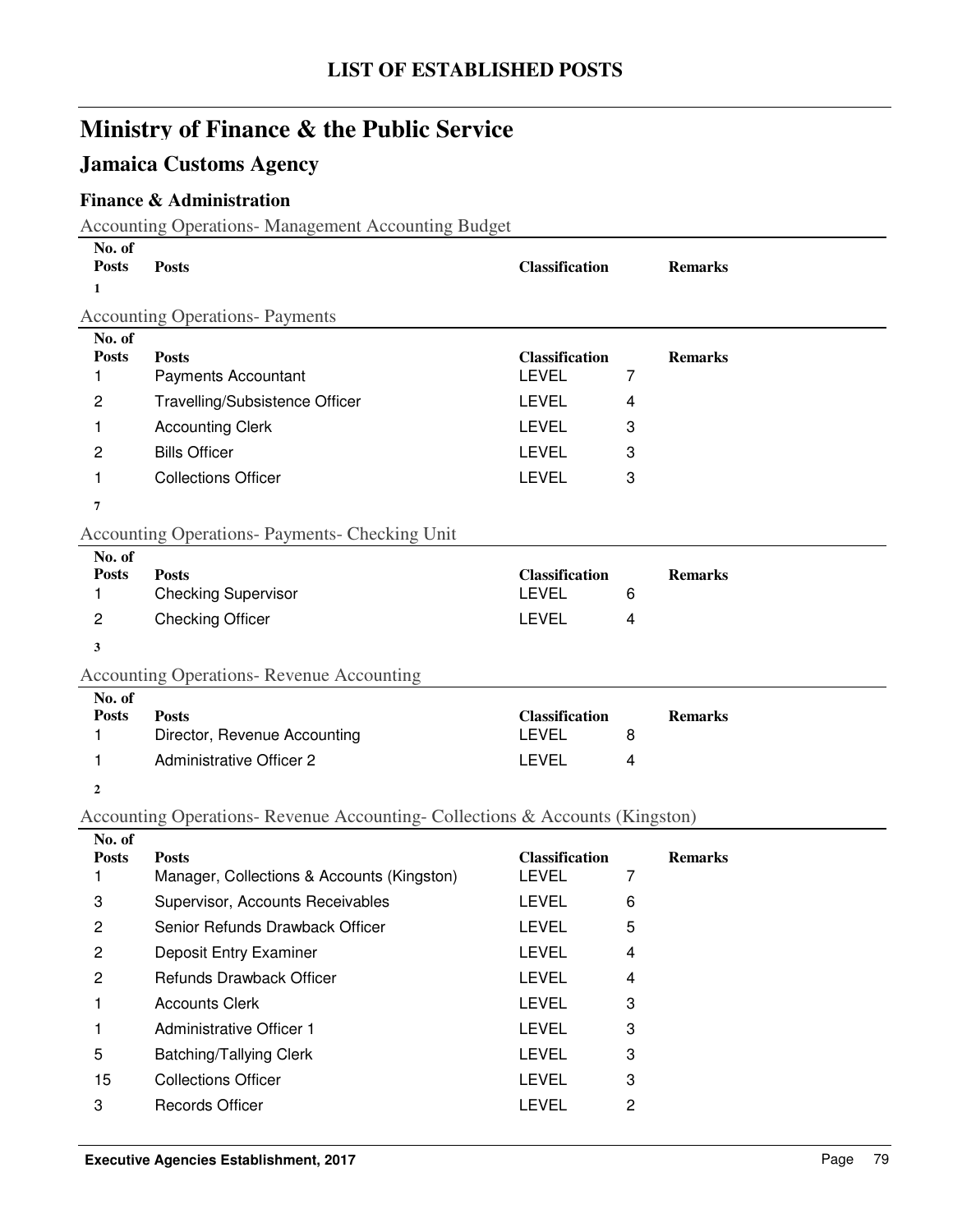# **Jamaica Customs Agency**

### **Finance & Administration**

Accounting Operations- Revenue Accounting- Collections & Accounts (Kingston)

| No. of<br><b>Posts</b><br>35 | <b>Posts</b>                                                                  | <b>Classification</b> |   | <b>Remarks</b> |
|------------------------------|-------------------------------------------------------------------------------|-----------------------|---|----------------|
|                              | Accounting Operations-Revenue Accounting-Collections & Accounts (Montego Bay) |                       |   |                |
| No. of<br><b>Posts</b>       | <b>Posts</b>                                                                  | <b>Classification</b> |   | <b>Remarks</b> |
|                              | Manager, Collections & Accounts (Montego Bay)                                 | LEVEL                 | 7 |                |
|                              | <b>Collections Supervisor</b>                                                 | LEVEL                 | 6 |                |
|                              | Senior Refunds Drawback Officer                                               | LEVEL                 | 5 |                |
|                              | Deposit Entry Examiner                                                        | LEVEL                 | 4 |                |
|                              | <b>Accounts Clerk</b>                                                         | LEVEL                 | 3 |                |
|                              | Administrative Officer 1                                                      | LEVEL                 | 3 |                |
| 5                            | Batching/Tallying Clerk                                                       | LEVEL                 | 3 |                |
| 6                            | <b>Collections Officer</b>                                                    | <b>LEVEL</b>          | 3 |                |
| 2                            | Records Officer                                                               | LEVEL                 | 2 |                |

## Accounting Operations- Revenue Accounting- Revenue Unit

| No. of       |                                            |                       |                |
|--------------|--------------------------------------------|-----------------------|----------------|
| <b>Posts</b> | <b>Posts</b>                               | <b>Classification</b> | <b>Remarks</b> |
|              | Revenue Accountant                         | <b>LEVEL</b>          | 7              |
|              | Assistant Revenue Accountant               | <b>LEVEL</b>          | 6              |
|              | Revenue Collections Officer                | <b>LEVEL</b>          | 5              |
| 2            | <b>Bank Reconciliation Officer</b>         | <b>LEVEL</b>          | 4              |
|              | <b>Checking Officer</b>                    | <b>LEVEL</b>          | 4              |
|              | Electronic Receipts Reconciliation Officer | LEVEL                 | 4              |
| 2            | <b>GL Reconciliation Officer</b>           | <b>LEVEL</b>          | 4              |
|              | Sub Ledger Officer                         | LEVEL                 | 4              |
| 2            | Revenue Accounts Clerk                     | LEVEL                 | 3              |
|              | Records Officer                            | LEVEL                 | 2              |
|              |                                            |                       |                |

### Accounting Operations- Salaries & Wages

| No. of       |                                |                       |                |  |
|--------------|--------------------------------|-----------------------|----------------|--|
| <b>Posts</b> | <b>Posts</b>                   | <b>Classification</b> | <b>Remarks</b> |  |
|              | <b>Payment Supervisor</b>      | LEVEL                 | 6              |  |
| 2            | <b>Accounting Technician</b>   | LEVEL                 | 4              |  |
|              | Salaries Officer (Fortnightly) | LEVEL                 | 4              |  |
|              | Salaries Officer (Monthly)     | I EVEL                | 4Α             |  |
|              |                                |                       |                |  |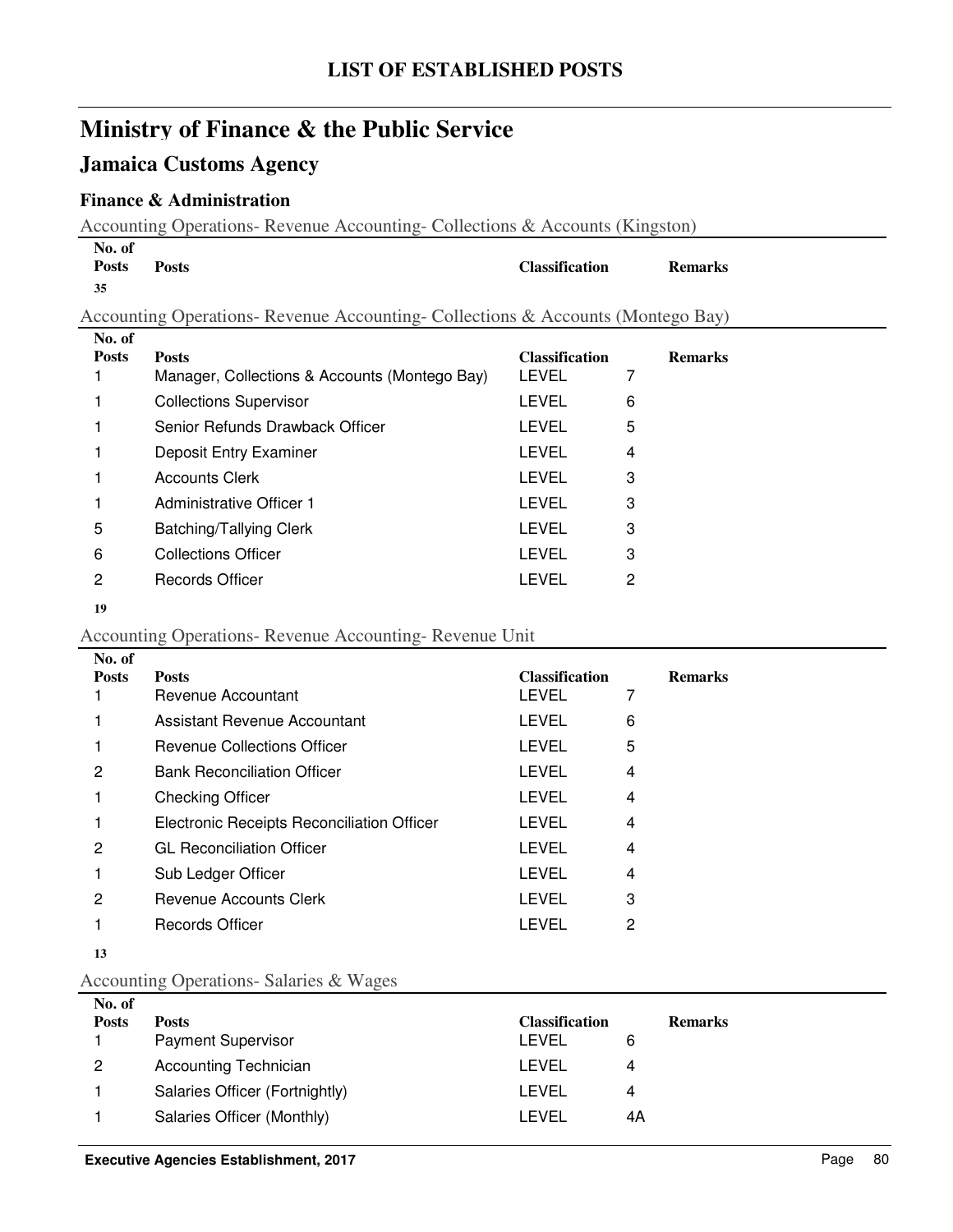## **Jamaica Customs Agency**

## **Finance & Administration**

Accounting Operations- Salaries & Wages

| No. of<br><b>Posts</b><br>1<br>6 | <b>Posts</b><br>Salaries Reimbursement Officer                         | <b>Classification</b><br><b>LEVEL</b> | 4A             | <b>Remarks</b> |
|----------------------------------|------------------------------------------------------------------------|---------------------------------------|----------------|----------------|
|                                  | <b>Administration Branch</b>                                           |                                       |                |                |
| No. of                           |                                                                        |                                       |                |                |
| <b>Posts</b>                     | <b>Posts</b>                                                           | <b>Classification</b>                 |                | <b>Remarks</b> |
| 1                                | Director, Administration                                               | <b>LEVEL</b>                          | 8              |                |
| 1                                | <b>Administrative Officer 1</b>                                        | <b>LEVEL</b>                          | 3              |                |
| $\boldsymbol{2}$                 |                                                                        |                                       |                |                |
|                                  | Administration Branch - Documentation & Info. Management               |                                       |                |                |
| No. of                           |                                                                        |                                       |                |                |
| <b>Posts</b><br>1                | <b>Posts</b><br>Coordinator, Documentation & Information<br>Management | <b>Classification</b><br><b>LEVEL</b> | 6              | <b>Remarks</b> |
| 1                                | Librarian                                                              | <b>LEVEL</b>                          | 5              |                |
| 2                                | <b>Administrative Officer 1</b>                                        | <b>LEVEL</b>                          | 3              |                |
| 3                                | <b>Records Officer</b>                                                 | <b>LEVEL</b>                          | $\overline{c}$ |                |
| 7                                |                                                                        |                                       |                |                |
|                                  | <b>Administration Branch - Office Services</b>                         |                                       |                |                |
| No. of                           |                                                                        |                                       |                |                |
| <b>Posts</b>                     | <b>Posts</b>                                                           | <b>Classification</b>                 |                | <b>Remarks</b> |
| 1                                | Supervisor, Office Services                                            | <b>LEVEL</b>                          | 6              |                |
| 1                                | <b>Stores Supervisor</b>                                               | <b>LEVEL</b>                          | 5              |                |
| 1                                | Administrator                                                          | <b>LEVEL</b>                          | 3              |                |
| 1                                | <b>Supplies Clerk</b>                                                  | <b>LEVEL</b>                          | 3              |                |
| $\overline{c}$                   | <b>Telephone Operator</b>                                              | <b>LEVEL</b>                          | 3              |                |
| 1                                | <b>Chief Attendant</b>                                                 | <b>LEVEL</b>                          | $\overline{c}$ |                |
| 2                                | Receptionist                                                           | <b>LEVEL</b>                          | $\overline{c}$ |                |
| 4                                | <b>Records Officer</b>                                                 | <b>LEVEL</b>                          | 2              |                |
| 19                               | Attendant                                                              | <b>LEVEL</b>                          | 1              |                |
| 4                                | Storeman                                                               | <b>LEVEL</b>                          | 1              |                |
| 36                               |                                                                        |                                       |                |                |
|                                  | <b>Administration Branch - Procurement</b>                             |                                       |                |                |
| No. of                           |                                                                        |                                       |                |                |
| <b>Posts</b>                     | <b>Posts</b>                                                           | <b>Classification</b><br>LEVEL        | 7              | <b>Remarks</b> |
| 1                                | <b>Procurement Manager</b>                                             |                                       |                |                |
| 1                                | Procurement Officer, Tenders                                           | LEVEL                                 | 5              |                |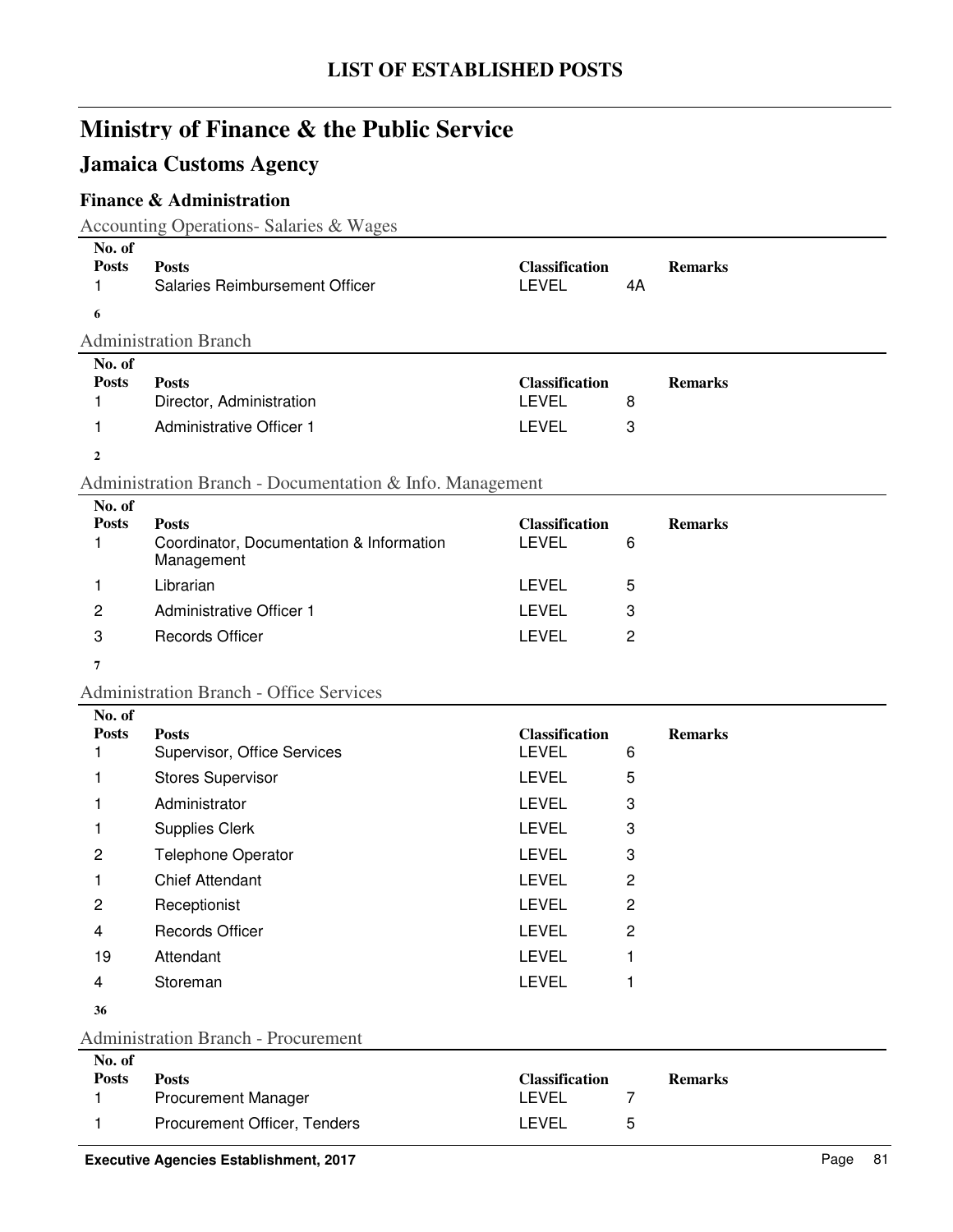## **Jamaica Customs Agency**

#### **Finance & Administration**

Administration Branch - Procurement

| <b>Posts</b><br><b>Classification</b><br><b>Posts</b><br><b>Remarks</b><br><b>Purchasing Officer</b><br>LEVEL<br>5 | No. of |  |  |
|--------------------------------------------------------------------------------------------------------------------|--------|--|--|
|                                                                                                                    |        |  |  |
|                                                                                                                    |        |  |  |
| <b>Bills Officer</b><br><b>LEVEL</b><br>3                                                                          |        |  |  |
| LEVEL<br><b>Records Officer</b>                                                                                    |        |  |  |

#### **5**

Administration Branch - Property Management

| No. of       |                                      |                       |                |
|--------------|--------------------------------------|-----------------------|----------------|
| <b>Posts</b> | <b>Posts</b>                         | <b>Classification</b> | <b>Remarks</b> |
|              | <b>Supervisor, Property Services</b> | <b>LEVEL</b>          | 6              |
|              | Property Officer, Standards          | <b>LEVEL</b>          | 5              |
|              | Senior Maintenance Officer           | <b>LEVEL</b>          | $\overline{4}$ |
|              | Administrative Officer 1             | LEVEL                 | 3              |
|              | Maintenance Officer                  | LEVEL                 | 3              |
| 3            | Groundsman                           | LEVEL                 |                |
| 4            | Handyman                             | LEVEL                 |                |
|              |                                      |                       |                |

#### **12**

Administration Branch - Transport

| No. of       |                                          |                       |   |                |
|--------------|------------------------------------------|-----------------------|---|----------------|
| <b>Posts</b> | <b>Posts</b>                             | <b>Classification</b> |   | <b>Remarks</b> |
|              | Supervisor, Transport                    | <b>LEVEL</b>          | 6 |                |
|              | <b>Transport Assistant</b>               | LEVEL                 | 4 |                |
| 4            | Trailer/Truck Driver 2                   | LEVEL                 | 3 |                |
| 8            | Driver 1                                 | <b>LEVEL</b>          | 2 |                |
| 2            | Messenger                                | <b>LEVEL</b>          | 2 |                |
| 16           |                                          |                       |   |                |
|              | <b>Financial Management (Operations)</b> |                       |   |                |
|              |                                          |                       |   |                |

#### **No. of Posts Posts**<br> **Posts Posts**<br> **Posts**<br> **Classification Remarks**<br> **Posts**<br> **Posts**<br> **CLASSIFICATION Remarks**<br> **Posts**<br> **Posts**<br> **Posts** 1 Director, Financial Management (Operations) LEVEL 8 **1** 187 Total-Finance & Administration

## **Human Resource Management & Development**

| No. of |                                                    |                       |                |
|--------|----------------------------------------------------|-----------------------|----------------|
| Posts  | Posts                                              | <b>Classification</b> | <b>Remarks</b> |
|        | Senior Director, Human Resource Management & LEVEL |                       |                |
|        | Development                                        |                       |                |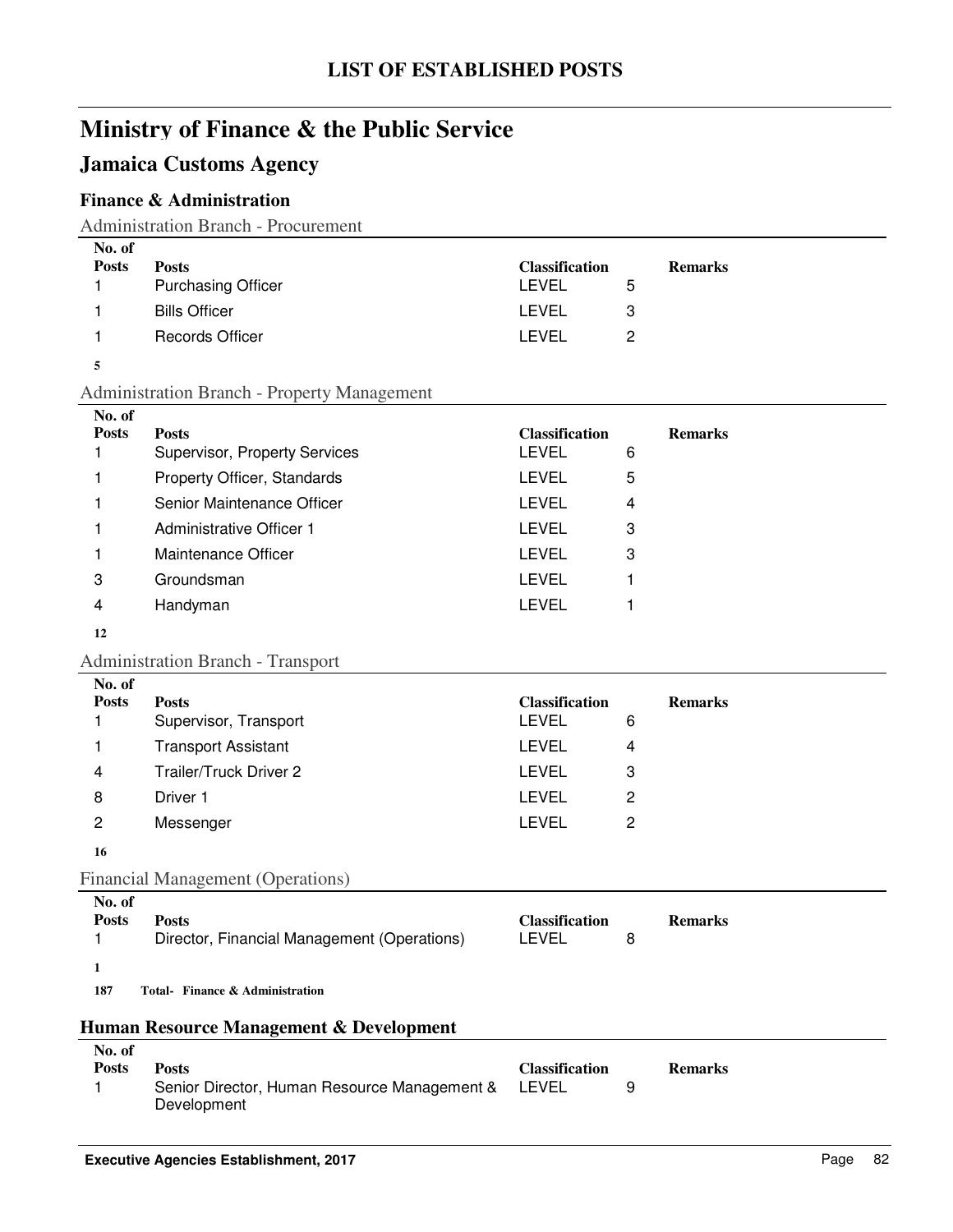## **Jamaica Customs Agency**

### **Human Resource Management & Development**

| No. of<br><b>Posts</b><br>1 | <b>Posts</b><br><b>Administrative Coordinator</b>    | <b>Classification</b><br><b>LEVEL</b> | 4A             | <b>Remarks</b> |
|-----------------------------|------------------------------------------------------|---------------------------------------|----------------|----------------|
| $\mathbf{2}$                |                                                      |                                       |                |                |
| No. of                      | Human Resource Development                           |                                       |                |                |
| <b>Posts</b>                | <b>Posts</b>                                         | <b>Classification</b>                 |                | <b>Remarks</b> |
| 1                           | Director, Human Resource Development                 | <b>LEVEL</b>                          | 8              |                |
| 2                           | <b>Training Officer</b>                              | <b>LEVEL</b>                          | 6              |                |
| 1                           | <b>Administrative Officer 1</b>                      | <b>LEVEL</b>                          | 3              |                |
| $\overline{\mathbf{4}}$     |                                                      |                                       |                |                |
|                             | Human Resource Management                            |                                       |                |                |
| No. of                      |                                                      |                                       |                |                |
| <b>Posts</b>                | <b>Posts</b>                                         | <b>Classification</b>                 |                | <b>Remarks</b> |
| 1                           | Director, Human Resource Management                  | <b>LEVEL</b>                          | 8              |                |
| 1                           | Senior Human Resource Officer, Benefits              | <b>LEVEL</b>                          | 6              |                |
| 1                           | Senior Human Resource Officer, Employee<br>Relations | <b>LEVEL</b>                          | 6              |                |
| 1                           | Senior Human Resource Officer, Staffing              | <b>LEVEL</b>                          | 6              |                |
| 2                           | Human Resource Officer                               | <b>LEVEL</b>                          | 5              |                |
| 2                           | Assistant Human Resource Officer                     | <b>LEVEL</b>                          | 4              |                |
| 1                           | <b>Information Records Officer</b>                   | <b>LEVEL</b>                          | 4              |                |
|                             | <b>Administrative Officer 1</b>                      | <b>LEVEL</b>                          | 3              |                |
| 2                           | <b>Records Officer</b>                               | <b>LEVEL</b>                          | $\overline{2}$ |                |
| 12                          |                                                      |                                       |                |                |

Human Resource Management- Pensions & Records Management

| No. of       |                                                      |                       |   |                |
|--------------|------------------------------------------------------|-----------------------|---|----------------|
| <b>Posts</b> | <b>Posts</b>                                         | <b>Classification</b> |   | <b>Remarks</b> |
|              | Manager, Pensions & Records Management               | LEVEL                 |   |                |
|              | Senior Human Resource Officer, Records<br>Management | LEVEL                 | 5 |                |
|              | Human Resource Officer, Leave                        | LEVEL                 | 4 |                |
|              | Assistant Human Resource Officer, HRMIS              | LEVEL                 | 3 |                |
|              | Assistant Human Resource Officer, Service<br>Records | LEVEL                 | 3 |                |
|              | Records Officer, Monthly/Fortnightly Attendance      | LEVEL                 | 2 |                |
| 6            |                                                      |                       |   |                |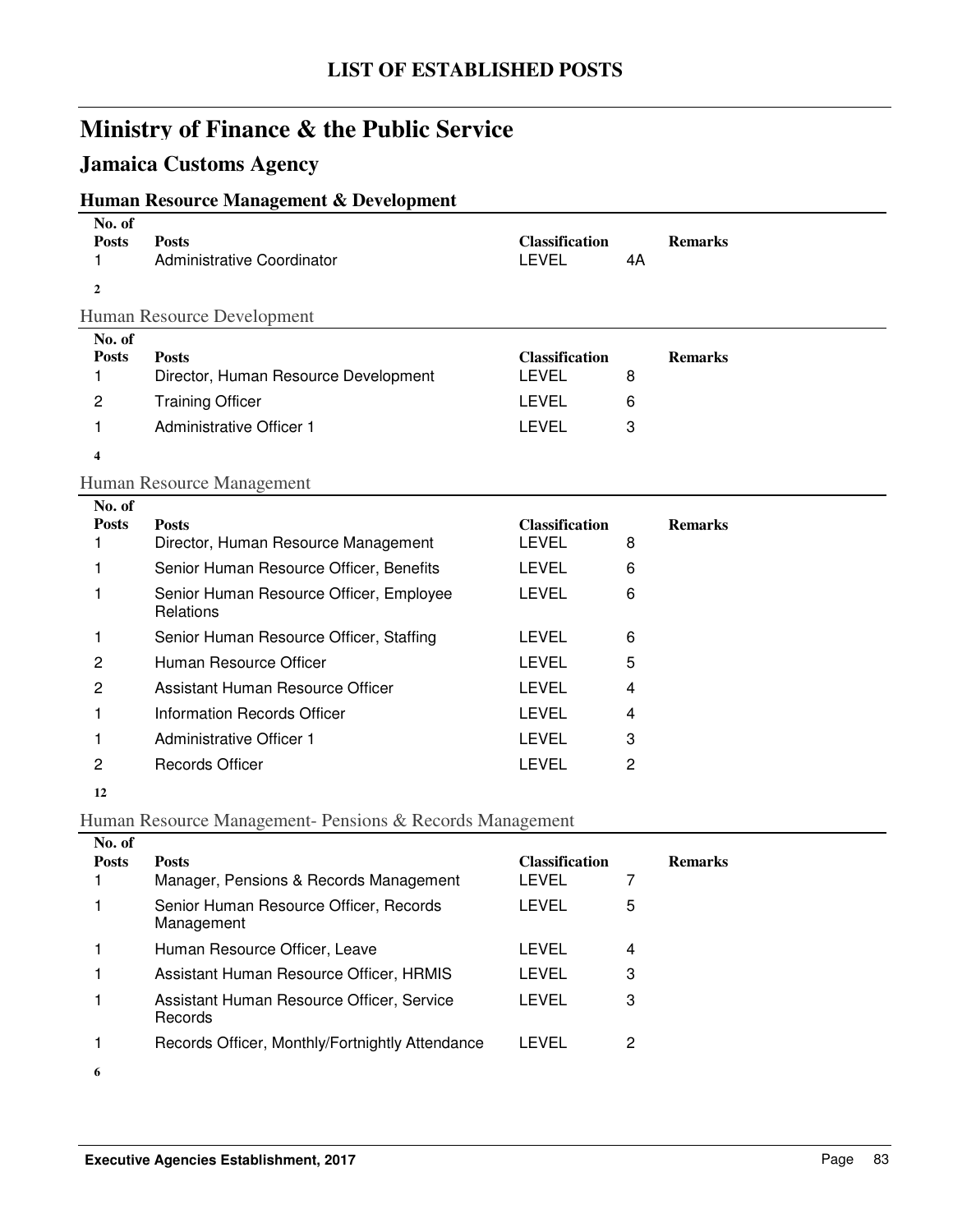## **Jamaica Customs Agency**

## **Human Resource Management & Development**

Human Resource Management- PMAS

| No. of<br><b>Posts</b> |                                                           |                                       |    |                |
|------------------------|-----------------------------------------------------------|---------------------------------------|----|----------------|
| 1                      | <b>Posts</b><br>Manager, PMAS                             | <b>Classification</b><br><b>LEVEL</b> | 7  | <b>Remarks</b> |
| 1                      | <b>PMAS Officer</b>                                       | <b>LEVEL</b>                          | 5  |                |
| $\overline{2}$         |                                                           |                                       |    |                |
|                        | Occupational Health & Safety                              |                                       |    |                |
| No. of                 |                                                           |                                       |    |                |
| <b>Posts</b>           | <b>Posts</b>                                              | <b>Classification</b>                 |    | <b>Remarks</b> |
| 1                      | Director, Occupational Health & Safety                    | <b>LEVEL</b>                          | 8  |                |
| 1                      | Occupational Health & Safety Officer                      | <b>LEVEL</b>                          | 5  |                |
| 1                      | <b>Administrative Officer 1</b>                           | <b>LEVEL</b>                          | 3  |                |
| 3                      |                                                           |                                       |    |                |
|                        | <b>Organisational Development</b>                         |                                       |    |                |
| No. of                 |                                                           |                                       |    |                |
| <b>Posts</b>           | <b>Posts</b>                                              | <b>Classification</b>                 |    | <b>Remarks</b> |
| 1                      | Director, Organisational Development                      | <b>LEVEL</b>                          | 8  |                |
| 1                      | Organisational Development Officer                        | <b>LEVEL</b>                          | 5  |                |
| 2                      |                                                           |                                       |    |                |
| 31                     | Total- Human Resource Management & Development            |                                       |    |                |
|                        | <b>Information Services</b>                               |                                       |    |                |
| No. of                 |                                                           |                                       |    |                |
| <b>Posts</b>           | <b>Posts</b>                                              | <b>Classification</b>                 |    | <b>Remarks</b> |
| 1                      | <b>Chief Information Officer</b>                          | <b>LEVEL</b>                          | 9  |                |
| 1                      | Administrative Coordinator                                | <b>LEVEL</b>                          | 4A |                |
| $\mathbf{2}$           |                                                           |                                       |    |                |
|                        | Application Delivery & Support                            |                                       |    |                |
| No. of                 |                                                           |                                       |    |                |
| <b>Posts</b>           | <b>Posts</b>                                              | <b>Classification</b><br><b>LEVEL</b> |    | <b>Remarks</b> |
| 1                      | Manager, Application Delivery & Support                   |                                       | 8  |                |
| 1                      |                                                           |                                       |    |                |
|                        | Application Delivery & Support- Core Customer Application |                                       |    |                |
| No. of                 |                                                           |                                       |    |                |
| <b>Posts</b><br>2      | <b>Posts</b><br>Senior Business Analyst                   | <b>Classification</b><br><b>LEVEL</b> | 7  | <b>Remarks</b> |
|                        |                                                           |                                       |    |                |
| 2                      | <b>Business Analyst</b>                                   | <b>LEVEL</b>                          | 6  |                |
| 1                      | Programmer/Analyst                                        | <b>LEVEL</b>                          | 6  |                |
| 5                      |                                                           |                                       |    |                |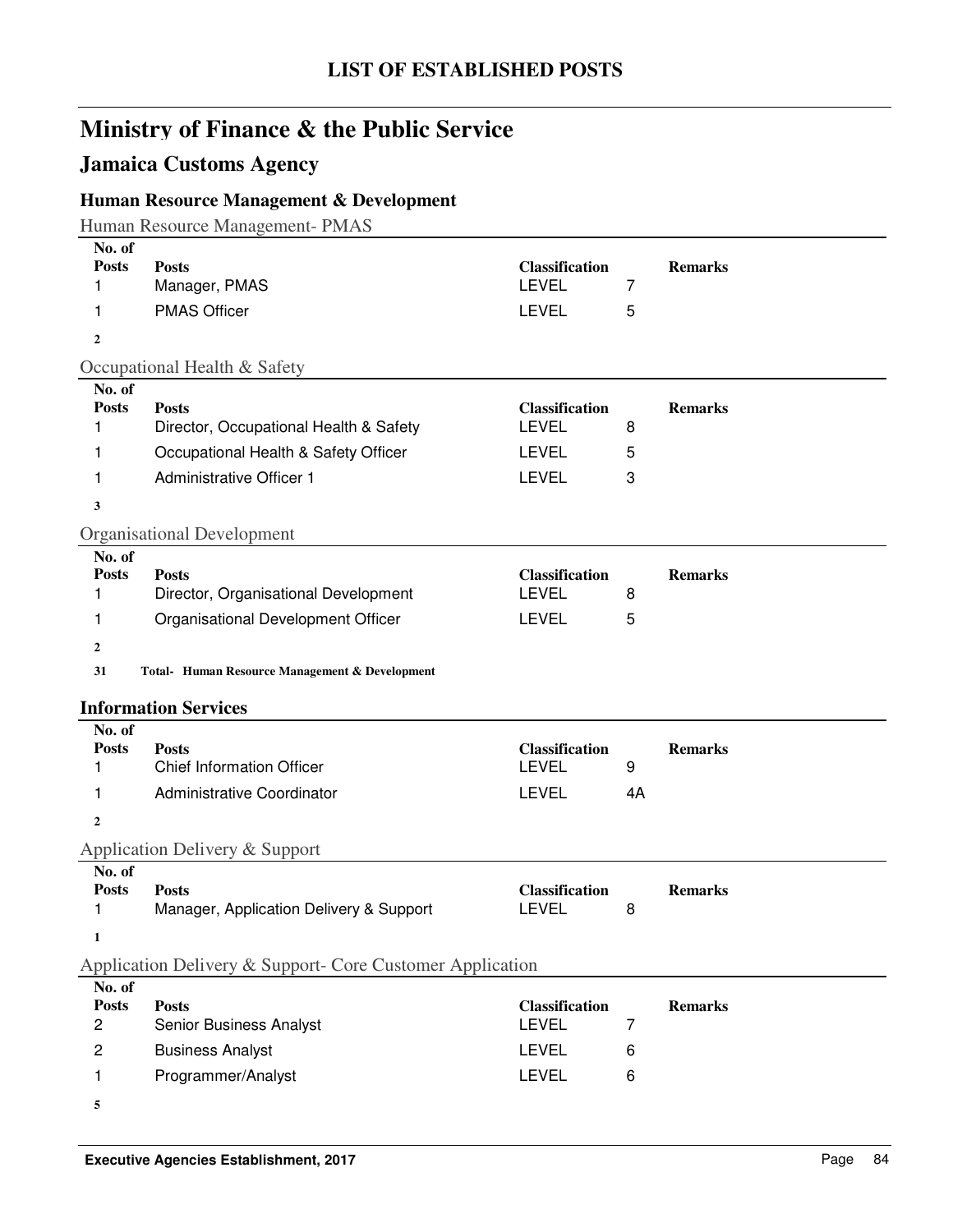## **Jamaica Customs Agency**

### **Information Services**

Application Delivery & Support- Corporate Applications

| <b>Posts</b>                                  | <b>Classification</b>                                                                                                                                                                                                                                                                                                                          |                                                                                                                                                                  | <b>Remarks</b>   |
|-----------------------------------------------|------------------------------------------------------------------------------------------------------------------------------------------------------------------------------------------------------------------------------------------------------------------------------------------------------------------------------------------------|------------------------------------------------------------------------------------------------------------------------------------------------------------------|------------------|
|                                               |                                                                                                                                                                                                                                                                                                                                                |                                                                                                                                                                  |                  |
|                                               |                                                                                                                                                                                                                                                                                                                                                |                                                                                                                                                                  |                  |
|                                               |                                                                                                                                                                                                                                                                                                                                                |                                                                                                                                                                  |                  |
|                                               |                                                                                                                                                                                                                                                                                                                                                |                                                                                                                                                                  |                  |
|                                               |                                                                                                                                                                                                                                                                                                                                                |                                                                                                                                                                  | <b>Remarks</b>   |
| Database Analyst                              | <b>LEVEL</b>                                                                                                                                                                                                                                                                                                                                   | 6                                                                                                                                                                |                  |
|                                               |                                                                                                                                                                                                                                                                                                                                                |                                                                                                                                                                  |                  |
|                                               |                                                                                                                                                                                                                                                                                                                                                |                                                                                                                                                                  |                  |
|                                               |                                                                                                                                                                                                                                                                                                                                                |                                                                                                                                                                  |                  |
| <b>Posts</b>                                  |                                                                                                                                                                                                                                                                                                                                                |                                                                                                                                                                  | <b>Remarks</b>   |
|                                               |                                                                                                                                                                                                                                                                                                                                                |                                                                                                                                                                  |                  |
|                                               |                                                                                                                                                                                                                                                                                                                                                |                                                                                                                                                                  |                  |
|                                               |                                                                                                                                                                                                                                                                                                                                                |                                                                                                                                                                  |                  |
|                                               |                                                                                                                                                                                                                                                                                                                                                |                                                                                                                                                                  | <b>Remarks</b>   |
| Manager, ICT Operations                       | <b>LEVEL</b>                                                                                                                                                                                                                                                                                                                                   | 8                                                                                                                                                                |                  |
| Senior Database Administrator                 | <b>LEVEL</b>                                                                                                                                                                                                                                                                                                                                   | 7                                                                                                                                                                |                  |
| Senior Network Administrator                  | <b>LEVEL</b>                                                                                                                                                                                                                                                                                                                                   | 7                                                                                                                                                                |                  |
| Senior Systems Administrator (Central Server) | <b>LEVEL</b>                                                                                                                                                                                                                                                                                                                                   | 7                                                                                                                                                                |                  |
| Network Administrator                         | <b>LEVEL</b>                                                                                                                                                                                                                                                                                                                                   | 6                                                                                                                                                                |                  |
| Network Administrator (Montego Bay)           | <b>LEVEL</b>                                                                                                                                                                                                                                                                                                                                   | 6                                                                                                                                                                |                  |
| Systems Administrator                         | <b>LEVEL</b>                                                                                                                                                                                                                                                                                                                                   | 6                                                                                                                                                                |                  |
| <b>Work Station Engineer</b>                  | <b>LEVEL</b>                                                                                                                                                                                                                                                                                                                                   | 6                                                                                                                                                                |                  |
| Senior Workstation Support                    | <b>LEVEL</b>                                                                                                                                                                                                                                                                                                                                   | 5                                                                                                                                                                |                  |
| <b>Workstation Technician</b>                 | <b>LEVEL</b>                                                                                                                                                                                                                                                                                                                                   | 4                                                                                                                                                                |                  |
|                                               |                                                                                                                                                                                                                                                                                                                                                |                                                                                                                                                                  |                  |
| <b>ICT Policies &amp; RM Management</b>       |                                                                                                                                                                                                                                                                                                                                                |                                                                                                                                                                  |                  |
|                                               |                                                                                                                                                                                                                                                                                                                                                |                                                                                                                                                                  |                  |
|                                               |                                                                                                                                                                                                                                                                                                                                                |                                                                                                                                                                  | <b>Remarks</b>   |
|                                               |                                                                                                                                                                                                                                                                                                                                                |                                                                                                                                                                  |                  |
|                                               |                                                                                                                                                                                                                                                                                                                                                |                                                                                                                                                                  |                  |
|                                               |                                                                                                                                                                                                                                                                                                                                                |                                                                                                                                                                  |                  |
| <b>Posts</b>                                  | <b>Classification</b>                                                                                                                                                                                                                                                                                                                          |                                                                                                                                                                  | <b>Remarks</b>   |
| ICT, Services Manager                         | <b>LEVEL</b>                                                                                                                                                                                                                                                                                                                                   | $\overline{7}$                                                                                                                                                   |                  |
|                                               | Senior Business Analyst<br><b>Business Analyst</b><br>Application Delivery & Support- Information Center<br><b>Posts</b><br>Application Delivery & Support-Training<br>Application Trainers/Implementation Specialist<br><b>ICT</b> Operations<br><b>Posts</b><br><b>Posts</b><br>Manager - ICT Policies, Projects & RM<br><b>ICT</b> Services | <b>LEVEL</b><br><b>LEVEL</b><br><b>Classification</b><br><b>Classification</b><br><b>LEVEL</b><br><b>Classification</b><br><b>Classification</b><br><b>LEVEL</b> | 7<br>6<br>7<br>8 |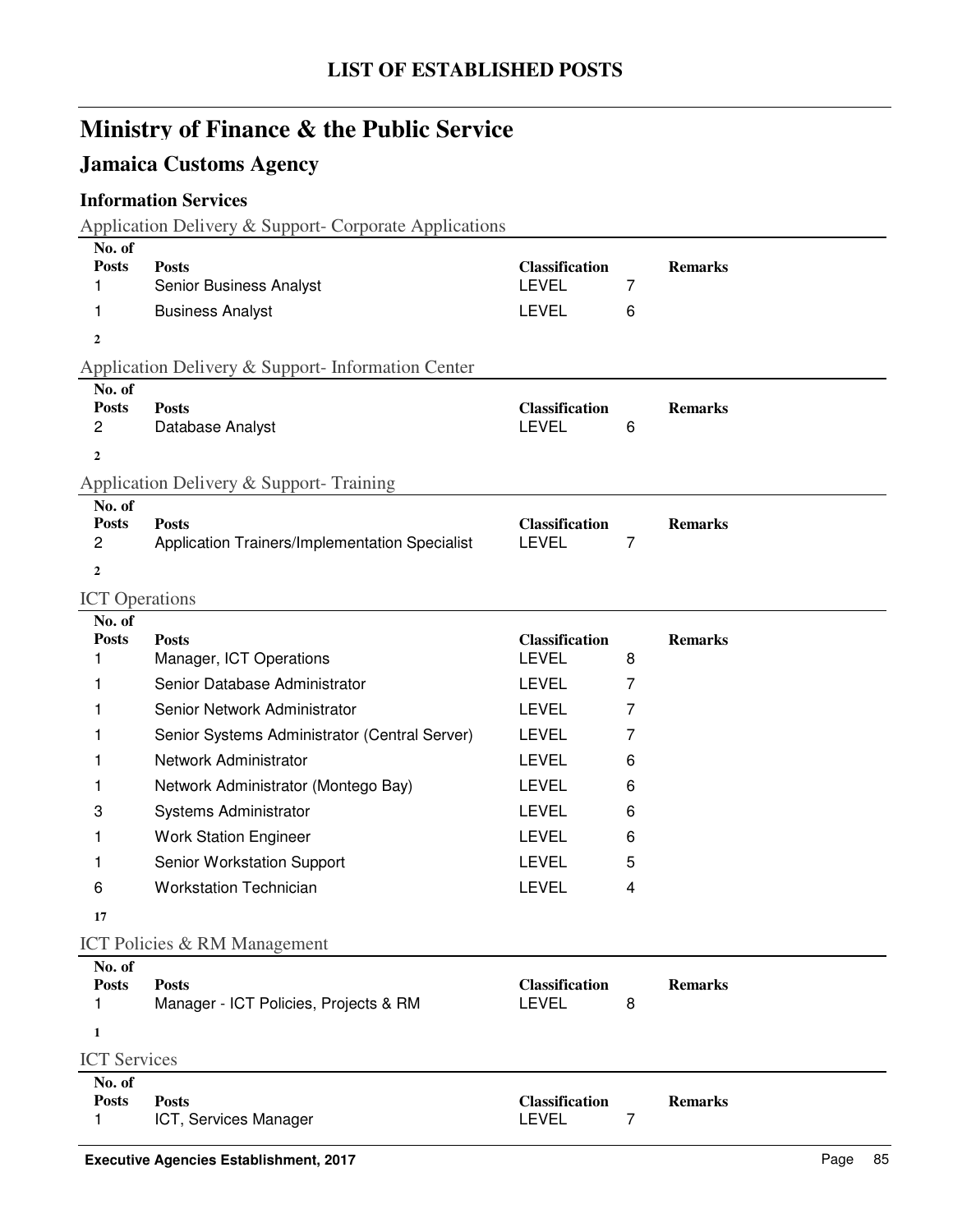## **Jamaica Customs Agency**

### **Information Services**

| CT Services |
|-------------|
|             |

| No. of       |                                      |                       |   |                |
|--------------|--------------------------------------|-----------------------|---|----------------|
| <b>Posts</b> | <b>Posts</b>                         | <b>Classification</b> |   | <b>Remarks</b> |
| 2            | Senior Help Desk Administrator       | LEVEL                 | 6 |                |
|              | Service Management Analyst           | LEVEL                 | 6 |                |
| 2            | Help Desk Administrator              | LEVEL                 | 5 |                |
| 6            |                                      |                       |   |                |
|              | <b>IT Security Management</b>        |                       |   |                |
| No. of       |                                      |                       |   |                |
| <b>Posts</b> | <b>Posts</b>                         | <b>Classification</b> |   | <b>Remarks</b> |
|              | IT Security Management Administrator | <b>LEVEL</b>          | 8 |                |
| 1            |                                      |                       |   |                |
| 39           | <b>Total- Information Services</b>   |                       |   |                |

### **Internal Affairs**

| No. of       |                                       |                       |   |                |
|--------------|---------------------------------------|-----------------------|---|----------------|
| <b>Posts</b> | <b>Posts</b>                          | <b>Classification</b> |   | <b>Remarks</b> |
|              | Director, Internal Affairs            | LEVEL                 | 8 |                |
|              | Internal Affairs Manager, Kingston    | LEVEL                 | 7 |                |
|              | Internal Affairs Manager, Montego Bay | LEVEL                 | 7 |                |
|              | Manager, Security Vetting             | <b>LEVEL</b>          | 7 |                |
| 3            | <b>Security Vetting Officer</b>       | LEVEL                 | 6 |                |
| 2            | Senior Internal Affairs Officer       | LEVEL                 | 6 |                |
| 6            | Internal Affairs Officer              | LEVEL                 | 5 |                |
| 15           |                                       |                       |   |                |

**15 Internal Affairs Total-**

#### **Internal Audit**

| No. of       |                                 |                       |   |                |
|--------------|---------------------------------|-----------------------|---|----------------|
| <b>Posts</b> | <b>Posts</b>                    | <b>Classification</b> |   | <b>Remarks</b> |
|              | <b>Chief Internal Auditor</b>   | <b>LEVEL</b>          | 9 |                |
|              | Forensic Systems Auditor        | <b>LEVEL</b>          |   |                |
| 3            | Senior Auditor                  | LEVEL                 | 6 |                |
| 12           | Auditor                         | <b>LEVEL</b>          | 5 |                |
|              | <b>Administrative Officer 2</b> | <b>LEVEL</b>          | 4 |                |
| 2            | <b>Assistant Auditor</b>        | <b>LEVEL</b>          | 4 |                |
|              | Audit Registrar                 | <b>LEVEL</b>          | 3 |                |
| 4            | <b>Filing Clerk</b>             | <b>LEVEL</b>          | 2 |                |
| 25           |                                 |                       |   |                |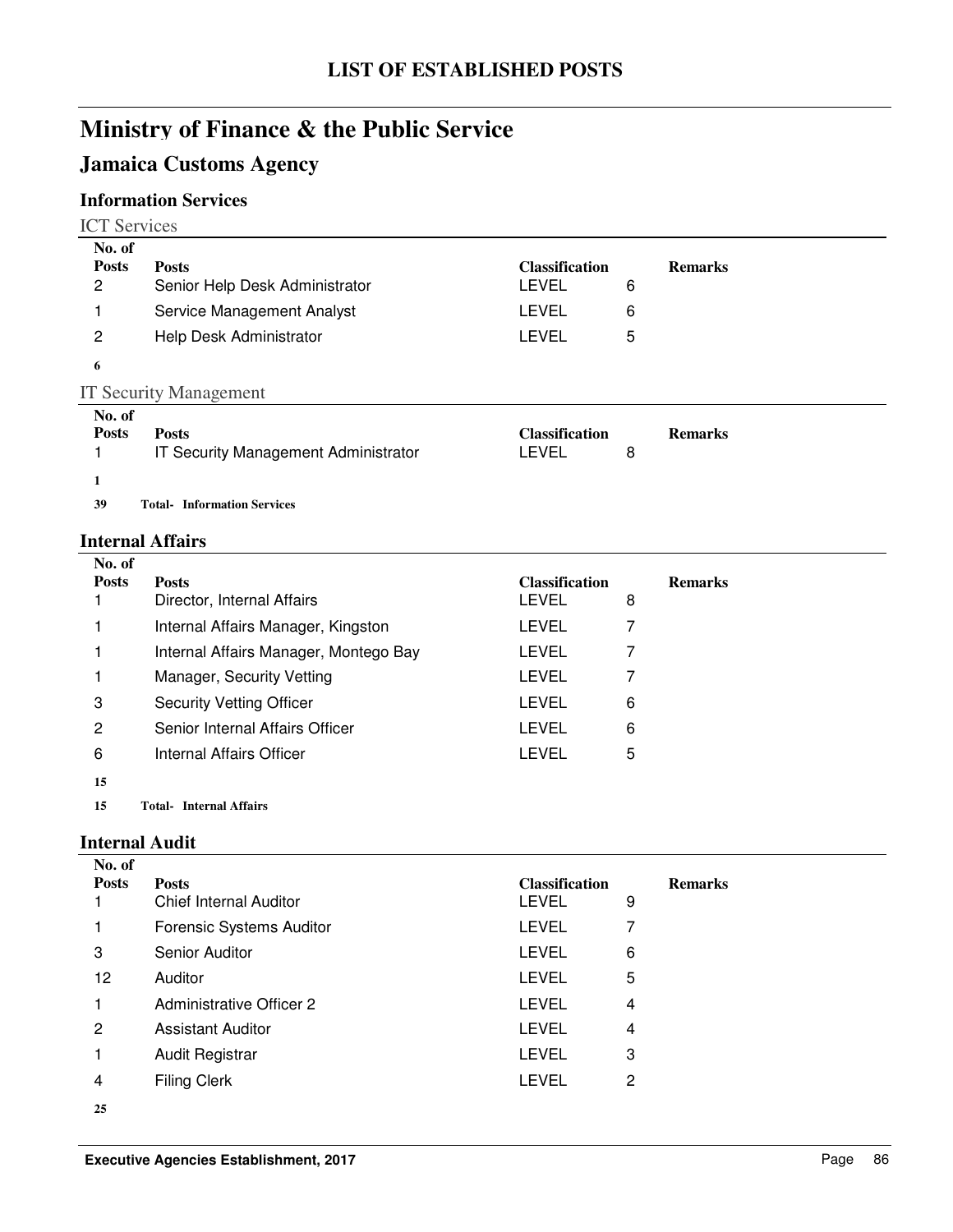## **Jamaica Customs Agency**

#### **Internal Audit**

**25 Internal Audit Total-**

### **Legal Unit**

| No. of       |                                |                       |    |                |
|--------------|--------------------------------|-----------------------|----|----------------|
| <b>Posts</b> | <b>Posts</b>                   | <b>Classification</b> |    | <b>Remarks</b> |
|              | Senior Director, Legal Affairs | LEVEL                 | 9  |                |
|              | Senior Legal Officer           | LEVEL                 | 8  |                |
| 2            | Legal Officer                  | LEVEL                 |    |                |
|              | Legal Secretary                | LEVEL                 | 4A |                |
| 5            |                                |                       |    |                |
|              | Total- Legal Unit              |                       |    |                |

#### **Office of the CEO**

| No. of       |                                |                       |                |
|--------------|--------------------------------|-----------------------|----------------|
| <b>Posts</b> | <b>Posts</b>                   | <b>Classification</b> | <b>Remarks</b> |
|              | <b>Chief Executive Officer</b> | LEVEL                 |                |
|              | <b>Executive Assistant</b>     | LEVEL                 | 5              |
|              | Administrative Coordinator     | LEVEL                 | 4A             |
|              |                                |                       |                |

## Trade Facilitation and Special Projects Unit

| No. of<br><b>Posts</b> | <b>Posts</b><br>Senior Director, Trade Facilitation and Special<br>Projects | <b>Classification</b><br>LEVEL | 9 | <b>Remarks</b><br>Post [# 297902] of Director,<br>Special Projects (Level 8)<br>retitled and upgraded with<br>effect from September 1, 2015. |
|------------------------|-----------------------------------------------------------------------------|--------------------------------|---|----------------------------------------------------------------------------------------------------------------------------------------------|
| 2                      | <b>Trade Facilitation &amp; Special Projects Executive</b>                  | LEVEL                          |   | Two (2) new posts [#s 302250-<br>1] with effect from September<br>1.2015.                                                                    |
|                        | Administrative Coordinator                                                  | LEVEL                          | 4 | New post [# 302252] with effect<br>from September 1, 2015.                                                                                   |
|                        |                                                                             |                                |   |                                                                                                                                              |

7 Total- Office of the CEO

### **Operations Division**

| No. of       |                            |                       |                |
|--------------|----------------------------|-----------------------|----------------|
| <b>Posts</b> | <b>Posts</b>               | <b>Classification</b> | <b>Remarks</b> |
|              | Deputy CEO, Operations     | LEVEL                 | 10             |
|              | Administrative Coordinator | I FVFI.               | 4Α             |
|              | Administrative Officer 2   | LEVEL                 | 4              |
|              |                            |                       |                |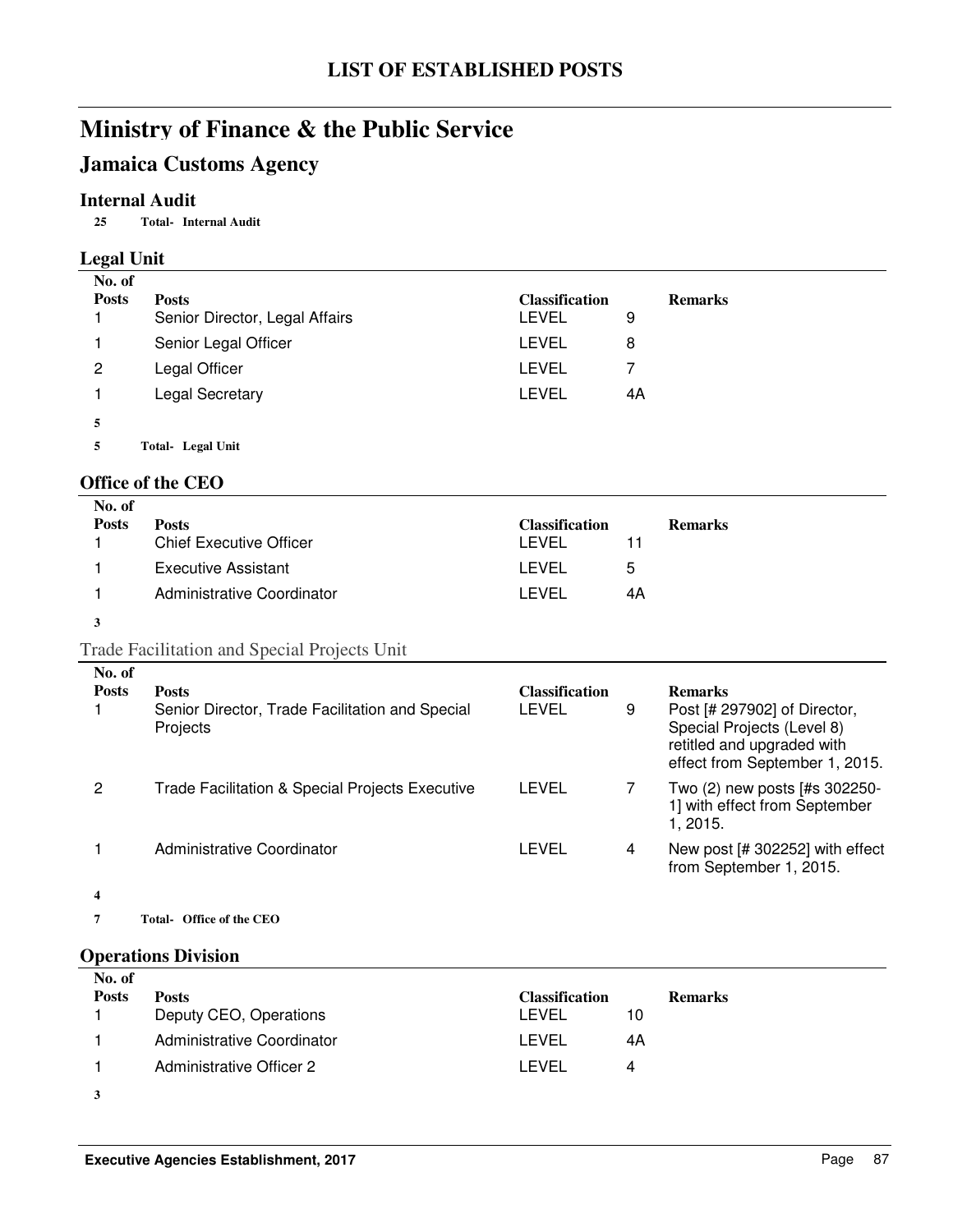## **Jamaica Customs Agency**

## **Operations Division**

Central Operations

| No. of       |                                                                           |                                       |                |                                                                                                                               |
|--------------|---------------------------------------------------------------------------|---------------------------------------|----------------|-------------------------------------------------------------------------------------------------------------------------------|
| <b>Posts</b> | <b>Posts</b><br>Senior Director, Central Operations                       | <b>Classification</b><br><b>LEVEL</b> | 9              | <b>Remarks</b>                                                                                                                |
|              |                                                                           |                                       |                |                                                                                                                               |
| 1            | Manager, Authorized Economic Operators                                    | <b>LEVEL</b>                          | 7              | New post $[# 305014]$ with effect<br>from July 4, 2016.                                                                       |
| 1            | Manager, Collections & Delinquency                                        | <b>LEVEL</b>                          | 7              | New post [# 305021] with effect<br>from July 4, 2016.                                                                         |
| 2            | Senior Account Officer/Supervisor Authorized<br><b>Economic Operators</b> | <b>LEVEL</b>                          | 6              | Two (2) new posts [#s 305015-<br>6] with effect from July 4, 2016.                                                            |
| 2            | Supervisor, Collections & Delinquency                                     | LEVEL                                 | 6              | Two (2) new posts [#s 305022-<br>3] with effect from July 4, 2016.                                                            |
| 7            | <b>Senior Custom Officer</b>                                              | <b>LEVEL</b>                          | 5              | Eight (8) new posts [#s 305024-<br>31] with effect from July 4,<br>2016.                                                      |
| 5            | Account Officer, Authorized Economic Operator                             | <b>LEVEL</b>                          | 5              | Five (5) posts [#s 298774-78]<br>of Senior Customs Officer/AEO<br>Accounts Manager retitled with<br>effect from July 4, 2016. |
| 3            | Account Officer, Authorized Economic Operator                             | <b>LEVEL</b>                          | 5              | Three $(3)$ new posts $[#s]$<br>305017-9] with effect from July<br>4, 2016.                                                   |
| 1            | <b>Senior Custom Officer</b>                                              | LEVEL                                 | 5              |                                                                                                                               |
| 1            | Administrative Coordinator                                                | <b>LEVEL</b>                          | 4A             |                                                                                                                               |
| 1            | Administrative Officer                                                    | <b>LEVEL</b>                          | 3              | New post $[# 305020]$ with effect<br>from July 4, 2016.                                                                       |
| 1            | <b>Records Officer</b>                                                    | <b>LEVEL</b>                          | $\overline{2}$ | New post [# 305032] with effect<br>from July 4, 2016.                                                                         |

#### **26**

### Central Operations- Incentives Unit

| No. of       |                                           |                       |   |                |
|--------------|-------------------------------------------|-----------------------|---|----------------|
| <b>Posts</b> | <b>Posts</b>                              | <b>Classification</b> |   | <b>Remarks</b> |
|              | Manager, Incentives & Returning Residents | LEVEL                 |   |                |
|              | Supervisor (Returning Residents)          | LEVEL                 | 6 |                |
|              | Senior Customs Officer                    | LEVEL                 | 5 |                |
|              | <b>Customs Officer</b>                    | <b>LEVEL</b>          | 4 |                |
|              | Customs/Write Off Officer                 | LEVEL                 | 4 |                |
|              | Administrative Officer 1                  | LEVEL                 | 3 |                |
|              | Data Entry Operator                       | <b>LEVEL</b>          | 3 |                |
|              | Records Officer                           | LEVEL                 | 2 |                |
| 8            |                                           |                       |   |                |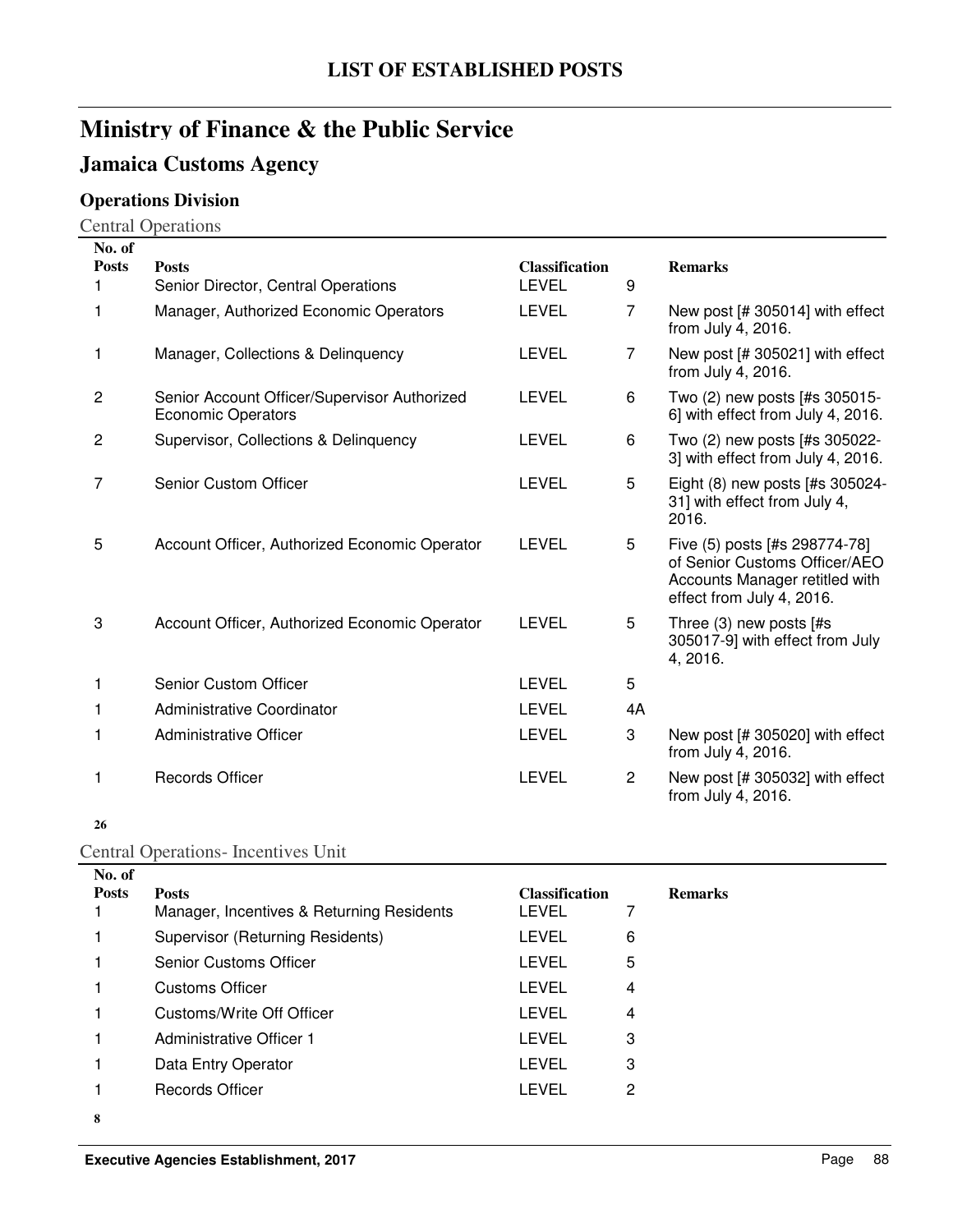## **Jamaica Customs Agency**

### **Operations Division**

Central Operations- Incentives Unit- Incentives Monitoring (Kingston)

| No. of<br><b>Posts</b><br>2 | <b>Posts</b><br>Supervisor, Incentives Monitoring (Kingston) | <b>Classification</b><br>I EVEL | <b>Remarks</b> |
|-----------------------------|--------------------------------------------------------------|---------------------------------|----------------|
| 3                           | Senior Custom/Incentive Officer                              | LEVEL                           | ٠h             |
| 5                           | Custom/Incentive Officer                                     | I FVFL                          | 4              |
|                             | Records Officer                                              | I FVFI.                         |                |

**11**

### Central Operations- Incentives Unit- Incentives Monitoring (Montego Bay)

| No. of<br><b>Posts</b> | <b>Posts</b><br>Supervisor      | <b>Classification</b><br>LEVEL | <b>Remarks</b><br>6 |
|------------------------|---------------------------------|--------------------------------|---------------------|
|                        | Senior Custom/Incentive Officer | LEVEL                          | 5                   |
| 3                      | Custom/Incentive Officer        | LEVEL                          | 4                   |
|                        | Records Officer                 | LEVEL                          | 2                   |
|                        |                                 |                                |                     |

**6**

#### Central Operations- Post Clearance Audit Unit **No. of**

| 140. QL      |                                |                       |   |                |
|--------------|--------------------------------|-----------------------|---|----------------|
| <b>Posts</b> | <b>Posts</b>                   | <b>Classification</b> |   | <b>Remarks</b> |
|              | Director, Post Clearance Audit | <b>LEVEL</b>          | 8 |                |
| 2            | Manager, Kingston              | <b>LEVEL</b>          |   |                |
|              | Manager, Montego Bay           | <b>LEVEL</b>          | 7 |                |
| 10           | Supervisor                     | <b>LEVEL</b>          | 6 |                |
| 40           | Auditor                        | <b>LEVEL</b>          | 5 |                |
|              | Administrative Officer 1       | LEVEL                 | 3 |                |
| 3            | <b>Records Officer</b>         | LEVEL                 | 2 |                |
|              |                                |                       |   |                |

#### **58**

### Central Operations- Private Bonded Warehouses

| No. of<br><b>Posts</b> | <b>Posts</b><br>Manager, Private Bonded Warehouses | <b>Classification</b><br>LEVEL | <b>Remarks</b> |
|------------------------|----------------------------------------------------|--------------------------------|----------------|
|                        | Supervisor                                         | LEVEL                          | 6              |
| 10                     | Customs Officer                                    | LEVEL                          | 4              |
| 4                      | Records Officer                                    | I FVFI.                        | 2              |
|                        |                                                    |                                |                |

**<sup>16</sup>**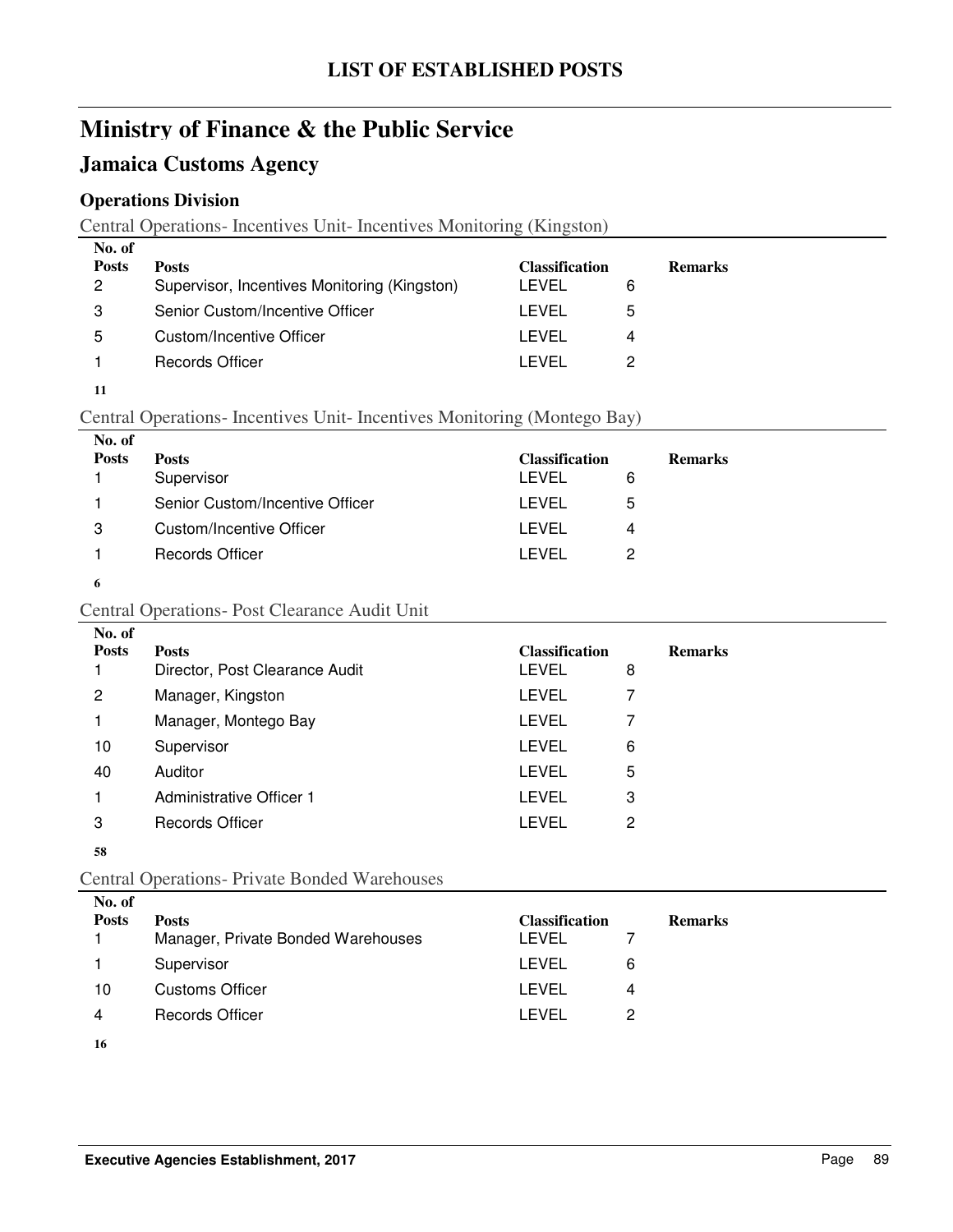## **Jamaica Customs Agency**

## **Operations Division**

Central Operations- Valuations

| No. of                 |                                                                   |                                       |    |                |
|------------------------|-------------------------------------------------------------------|---------------------------------------|----|----------------|
| <b>Posts</b><br>1      | <b>Posts</b><br>Director, Valuation                               | <b>Classification</b><br><b>LEVEL</b> | 8  | <b>Remarks</b> |
| 1                      | Manager, Valuation Database                                       | <b>LEVEL</b>                          | 7  |                |
| 3                      | Supervisor, Valuation                                             | <b>LEVEL</b>                          | 6  |                |
| 5                      | <b>Research Officer</b>                                           | <b>LEVEL</b>                          | 4  |                |
| 12                     | <b>Valuation Officer</b>                                          | <b>LEVEL</b>                          | 4  |                |
| 1.                     | <b>Administrative Officer 1</b>                                   | <b>LEVEL</b>                          | 3  |                |
| $\overline{c}$         | Data Entry Operator                                               | <b>LEVEL</b>                          | 3  |                |
| $\overline{c}$         | <b>Records Officer</b>                                            | <b>LEVEL</b>                          | 2  |                |
| 27                     |                                                                   |                                       |    |                |
|                        | International & Industry Liaison                                  |                                       |    |                |
| No. of                 |                                                                   |                                       |    |                |
| <b>Posts</b><br>1      | <b>Posts</b><br>Senior Director, International & Industry Liaison | <b>Classification</b><br><b>LEVEL</b> | 9  | <b>Remarks</b> |
| 1                      | Director, Classification & Industry Liaison                       | <b>LEVEL</b>                          | 8  |                |
| 1                      | Director, International Trade                                     | <b>LEVEL</b>                          | 8  |                |
| 1                      | <b>Caricom Officer</b>                                            | <b>LEVEL</b>                          | 6  |                |
| 4                      | <b>Tariff Officer</b>                                             | <b>LEVEL</b>                          | 6  |                |
| 1                      | Administrative Coordinator                                        | <b>LEVEL</b>                          | 4A |                |
|                        |                                                                   |                                       |    |                |
| 9                      |                                                                   |                                       |    |                |
|                        | <b>Kingston Operations</b>                                        |                                       |    |                |
| No. of<br><b>Posts</b> | <b>Posts</b>                                                      | <b>Classification</b>                 |    | <b>Remarks</b> |
| 1                      | Senior Director, Kingston Operations/Collector                    | <b>LEVEL</b>                          | 9  |                |
| 1                      | Administrative Coordinator                                        | <b>LEVEL</b>                          | 4A |                |
| $\mathbf{2}$           |                                                                   |                                       |    |                |
|                        | Kingston Operations-Airport Operations (NMIA)                     |                                       |    |                |
| No. of                 |                                                                   |                                       |    |                |
| <b>Posts</b><br>1      | <b>Posts</b><br>Director, Airport Operations                      | <b>Classification</b><br><b>LEVEL</b> | 8  | <b>Remarks</b> |
| 1                      | <b>Administrative Officer 2</b>                                   | <b>LEVEL</b>                          | 4  |                |
|                        |                                                                   |                                       |    |                |
| $\mathbf{2}$           |                                                                   |                                       |    |                |
| No. of                 | Kingston Operations- Airport Operations (NMIA)- Air Cargo         |                                       |    |                |
|                        |                                                                   |                                       |    |                |

| 130. VI      |                    |                       |                |  |
|--------------|--------------------|-----------------------|----------------|--|
| <b>Posts</b> | <b>Posts</b>       | <b>Classification</b> | <b>Remarks</b> |  |
|              | Manager, Air Cargo | LEVEL                 |                |  |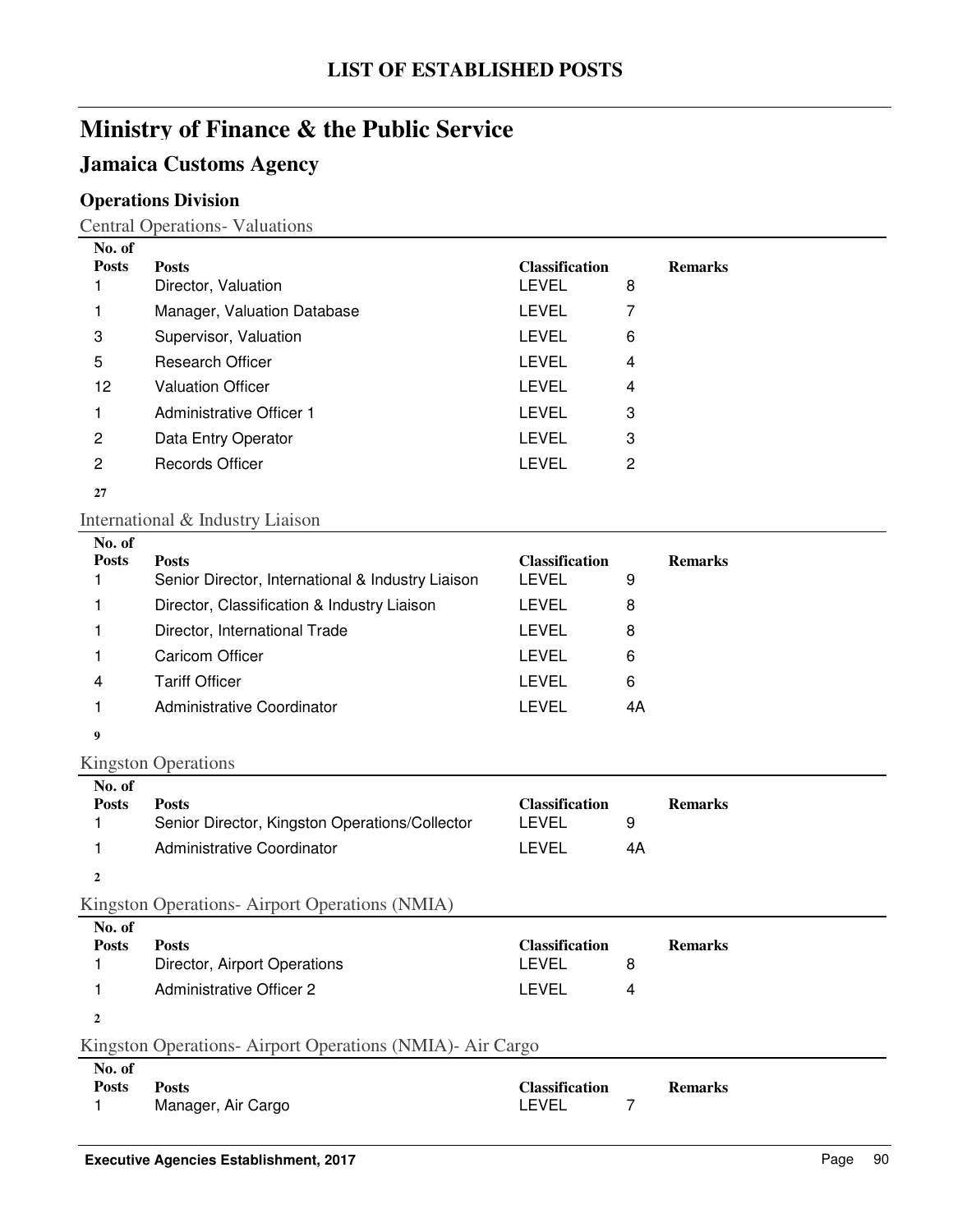## **Jamaica Customs Agency**

### **Operations Division**

Kingston Operations- Airport Operations (NMIA)- Air Cargo

| No. of       |                               |                       |   |                |
|--------------|-------------------------------|-----------------------|---|----------------|
| <b>Posts</b> | <b>Posts</b>                  | <b>Classification</b> |   | <b>Remarks</b> |
| 9            | Supervisor                    | <b>LEVEL</b>          | 6 |                |
|              | <b>Senior Customs Officer</b> | <b>LEVEL</b>          | 5 |                |
| 32           | <b>Customs Officer</b>        | <b>LEVEL</b>          | 4 |                |
|              | Administrative Officer 1      | LEVEL                 | 3 |                |
| 10           | <b>Collections Officer</b>    | <b>LEVEL</b>          | 3 |                |
| 12           | <b>Records Officer</b>        | LEVEL                 | 2 |                |
| 12           | Records Officer/Manifest      | LEVEL                 | 2 |                |
|              |                               |                       |   |                |

#### 

#### Kingston Operations- Airport Operations (NMIA)- Queens Warehouse

| <b>Remarks</b> |
|----------------|
|                |
|                |
|                |
|                |
|                |
|                |
|                |
|                |
|                |
|                |
|                |

#### 

### Kingston Operations- Airport Operations (NMIA)-Baggage Hall

| No. of       |                            |                       |   |                |
|--------------|----------------------------|-----------------------|---|----------------|
| <b>Posts</b> | <b>Posts</b>               | <b>Classification</b> |   | <b>Remarks</b> |
|              | Manager, Baggage Hall      | LEVEL                 | 7 |                |
| 8            | Supervisor                 | <b>LEVEL</b>          | 6 |                |
| 5            | Duty Officer               | LEVEL                 | 5 |                |
| 6            | Senior Customs Officer     | LEVEL                 | 5 |                |
| 35           | <b>Customs Officer</b>     | LEVEL                 | 4 |                |
|              | Administrative Officer 1   | LEVEL                 | 3 |                |
| 6            | <b>Collections Officer</b> | <b>LEVEL</b>          | 3 |                |
| 8            | <b>Records Officer</b>     | LEVEL                 | 2 |                |
| 3            | Warehouseman               | LEVEL                 |   |                |
|              |                            |                       |   |                |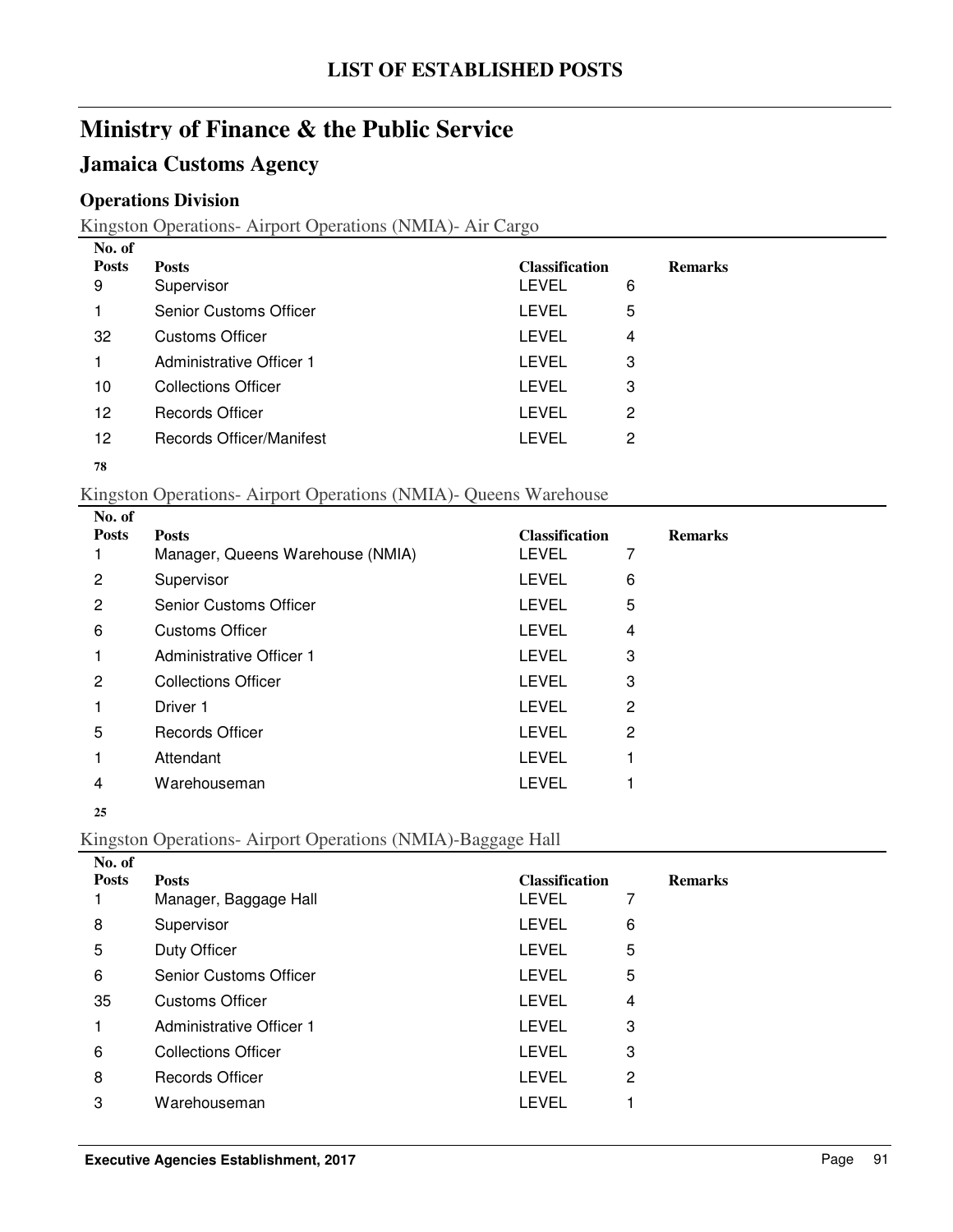## **Jamaica Customs Agency**

## **Operations Division**

Kingston Operations- Airport Operations (NMIA)-Baggage Hall

| No. of<br><b>Posts</b><br>73                           | <b>Posts</b>                                                                                                                                                                               | <b>Classification</b>                                                                                 |                                    | <b>Remarks</b> |
|--------------------------------------------------------|--------------------------------------------------------------------------------------------------------------------------------------------------------------------------------------------|-------------------------------------------------------------------------------------------------------|------------------------------------|----------------|
|                                                        | <b>Kingston Operations- Customs House</b>                                                                                                                                                  |                                                                                                       |                                    |                |
| No. of<br><b>Posts</b><br>1<br>1                       | <b>Posts</b><br>Director, Kingston Customs House<br><b>Administrative Officer 2</b>                                                                                                        | <b>Classification</b><br><b>LEVEL</b><br><b>LEVEL</b>                                                 | 8<br>4                             | <b>Remarks</b> |
| $\overline{2}$                                         |                                                                                                                                                                                            |                                                                                                       |                                    |                |
|                                                        | Kingston Operations- Customs House- Entry Processing Unit                                                                                                                                  |                                                                                                       |                                    |                |
| No. of<br><b>Posts</b><br>1<br>4<br>24<br>1<br>7<br>37 | <b>Posts</b><br>Manager, Entry Processing<br>Supervisor<br><b>Customs Officer</b><br>Administrative Officer 1<br><b>Records Officer</b><br>Kingston Operations- Customs House- Parcel Post | <b>Classification</b><br><b>LEVEL</b><br><b>LEVEL</b><br><b>LEVEL</b><br><b>LEVEL</b><br><b>LEVEL</b> | 7<br>6<br>4<br>3<br>$\overline{2}$ | <b>Remarks</b> |
| No. of                                                 |                                                                                                                                                                                            |                                                                                                       |                                    |                |
| <b>Posts</b>                                           | <b>Posts</b>                                                                                                                                                                               | <b>Classification</b>                                                                                 |                                    | <b>Remarks</b> |
| 1                                                      | Manager, Parcel Post                                                                                                                                                                       | <b>LEVEL</b><br><b>LEVEL</b>                                                                          | 7                                  |                |
| 3                                                      | Supervisor<br><b>Senior Customs Officer</b>                                                                                                                                                | <b>LEVEL</b>                                                                                          | 6                                  |                |
| $\overline{c}$                                         |                                                                                                                                                                                            | <b>LEVEL</b>                                                                                          | 5                                  |                |
| 12<br>$\mathbf{2}$                                     | Customs Officer (Assessor)                                                                                                                                                                 | <b>LEVEL</b>                                                                                          | 4<br>4                             |                |
|                                                        | <b>Customs Officer (Entry Examiner)</b><br><b>Administrative Officer 1</b>                                                                                                                 | <b>LEVEL</b>                                                                                          |                                    |                |
| 1<br>3                                                 | <b>Records Officer</b>                                                                                                                                                                     | <b>LEVEL</b>                                                                                          | 3<br>$\overline{c}$                |                |
| 24                                                     |                                                                                                                                                                                            |                                                                                                       |                                    |                |
|                                                        | Kingston Operations- Marine Warehouses                                                                                                                                                     |                                                                                                       |                                    |                |
| No. of                                                 |                                                                                                                                                                                            |                                                                                                       |                                    |                |
| <b>Posts</b><br>1                                      | <b>Posts</b><br>Director, Kingston Marine Warehouses                                                                                                                                       | <b>Classification</b><br><b>LEVEL</b>                                                                 | 8                                  | <b>Remarks</b> |
| 1                                                      | <b>Administrative Officer 2</b>                                                                                                                                                            | <b>LEVEL</b>                                                                                          | 4                                  |                |
| $\boldsymbol{2}$                                       |                                                                                                                                                                                            |                                                                                                       |                                    |                |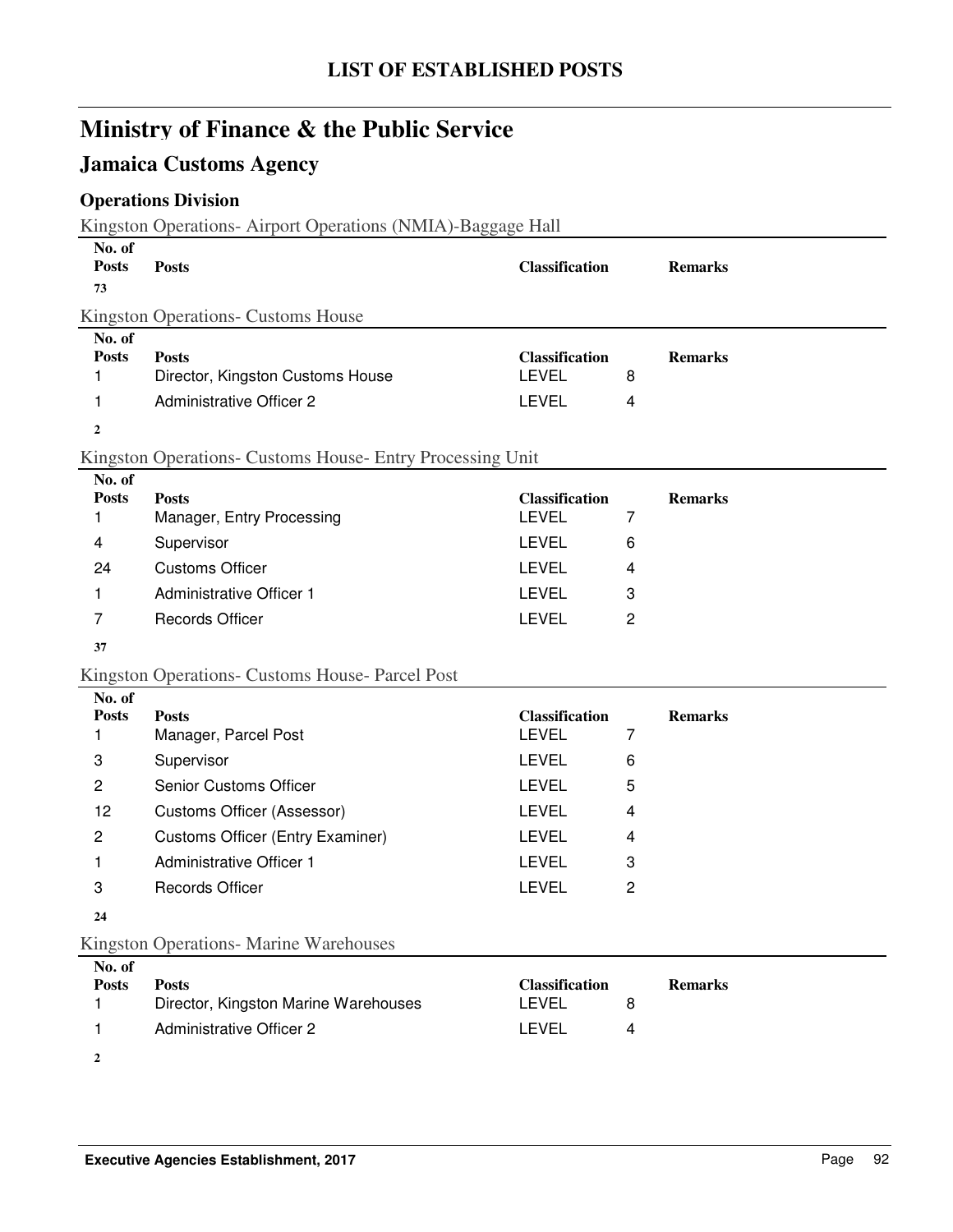## **Jamaica Customs Agency**

### **Operations Division**

Kingston Operations- Marine Warehouses- Public Bonded Warehouses

| No. of       |                                   |                       |   |                |
|--------------|-----------------------------------|-----------------------|---|----------------|
| <b>Posts</b> | <b>Posts</b>                      | <b>Classification</b> |   | <b>Remarks</b> |
| 2            | Manager, Public Bonded Warehouses | LEVEL                 | 7 |                |
| 2            | Supervisor, Adolph Levy           | LEVEL                 | 6 |                |
| 2            | Supervisor, Universal Freight     | LEVEL                 | 6 |                |
| 3            | <b>Senior Customs Officer</b>     | LEVEL                 | 5 |                |
| 13           | <b>Examination Officer</b>        | LEVEL                 | 4 |                |
| 4            | <b>Collections Officer</b>        | LEVEL                 | 3 |                |
| 14           | <b>Records Officer</b>            | LEVEL                 | 2 |                |
| 2            | Records Officer/Delivery          | LEVEL                 | 2 |                |
|              |                                   |                       |   |                |

#### Kingston Operations- Marine Warehouses- Queens Warehouse

| No. of       |                               |                       |                |                |
|--------------|-------------------------------|-----------------------|----------------|----------------|
| <b>Posts</b> | <b>Posts</b>                  | <b>Classification</b> |                | <b>Remarks</b> |
|              | Manager, Queens Warehouse 230 | <b>LEVEL</b>          | 7              |                |
| 2            | Supervisor                    | <b>LEVEL</b>          | 6              |                |
| 5            | <b>Examination Officer</b>    | <b>LEVEL</b>          | 4              |                |
| 2            | <b>Accounting Clerk</b>       | <b>LEVEL</b>          | 3              |                |
|              | Administrative Officer 1      | <b>LEVEL</b>          | 3              |                |
| 2            | <b>Collections Officer</b>    | <b>LEVEL</b>          | 3              |                |
|              | Data Entry Operator           | <b>LEVEL</b>          | 3              |                |
| 2            | <b>Forklift Operator</b>      | <b>LEVEL</b>          | 2              |                |
| 2            | <b>Records Officer</b>        | <b>LEVEL</b>          | $\overline{2}$ |                |
| 8            | Warehouseman                  | LEVEL                 |                |                |
|              |                               |                       |                |                |

## Kingston Operations- Marine Warehouses- Sufferance Wharves

| No. of       |                                                       |                       |   |                |
|--------------|-------------------------------------------------------|-----------------------|---|----------------|
| <b>Posts</b> | <b>Posts</b>                                          | <b>Classification</b> |   | <b>Remarks</b> |
|              | Manager, Sufferance Wharves                           | LEVEL                 |   |                |
|              | Supervisor (Kingston)                                 | LEVEL                 | 6 |                |
|              | Supervisor (Mandeville/Black River)                   | LEVEL                 | 6 |                |
|              | Supervisor (Port Antonio)                             | LEVEL                 | 6 |                |
|              | Senior Customs Officer (Port Esquivel/Rocky<br>Point) | LEVEL                 | 5 |                |
|              | Senior Customs Officer (Port Royal)                   | LEVEL                 | 5 |                |
| 12           | <b>Customs Officer</b>                                | LEVEL                 | 4 |                |
|              | Administrative Officer 1                              | LEVEL                 | 3 |                |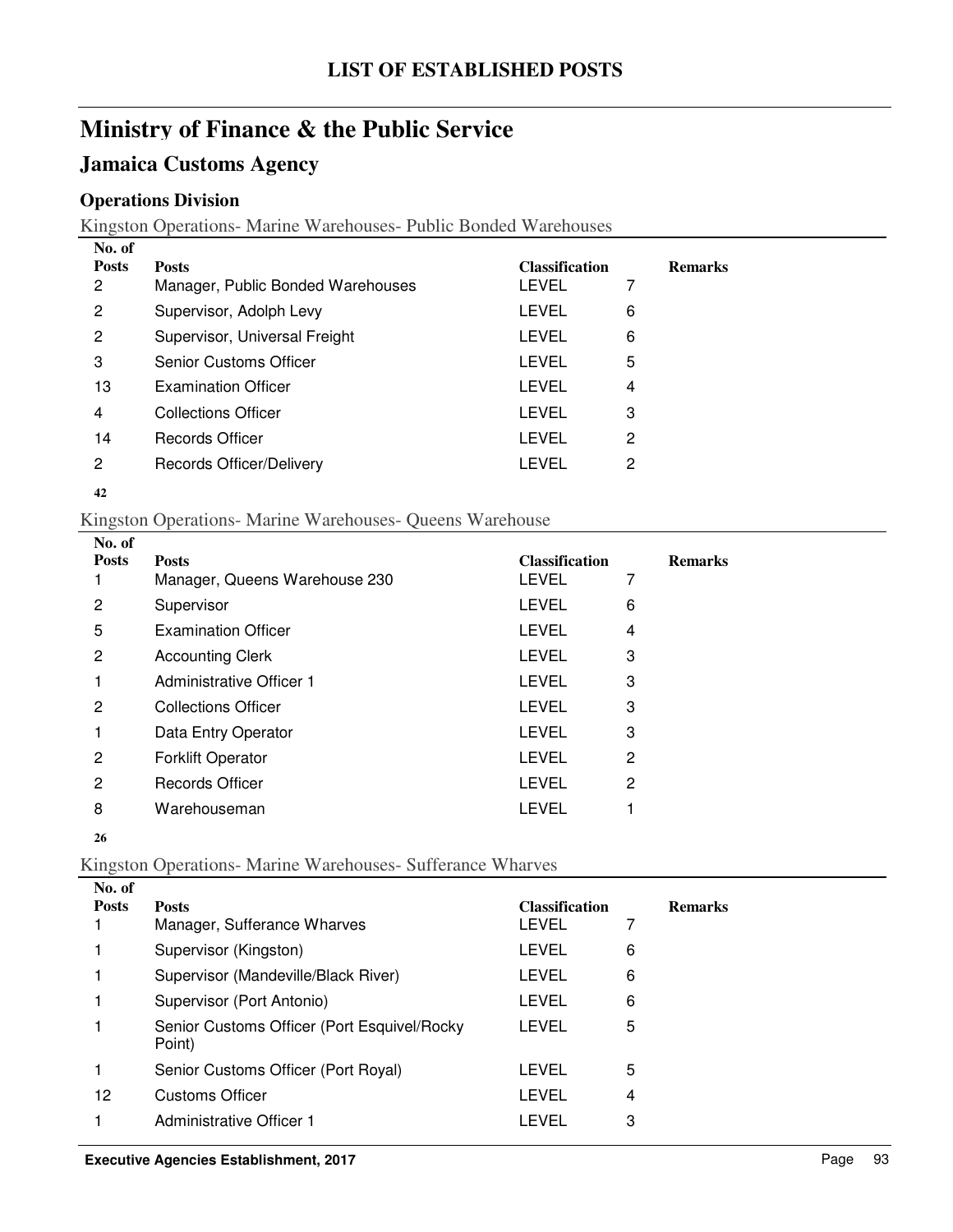## **Jamaica Customs Agency**

## **Operations Division**

Kingston Operations- Marine Warehouses- Sufferance Wharves

| No. of       |                                                 |                       |   |                |
|--------------|-------------------------------------------------|-----------------------|---|----------------|
| <b>Posts</b> | <b>Posts</b>                                    | <b>Classification</b> |   | <b>Remarks</b> |
| 1            | Senior Boatman/Driver                           | <b>LEVEL</b>          | 3 |                |
| 2            | Boatman                                         | <b>LEVEL</b>          | 2 |                |
| 1            | <b>Records Officer</b>                          | <b>LEVEL</b>          | 2 |                |
| 23           |                                                 |                       |   |                |
|              | <b>Kingston Operations- Marine Wharves</b>      |                       |   |                |
| No. of       |                                                 |                       |   |                |
| <b>Posts</b> | <b>Posts</b>                                    | <b>Classification</b> |   | <b>Remarks</b> |
| 1            | Director, Kingston Marine Wharves               | <b>LEVEL</b>          | 8 |                |
| 1            | <b>Administrative Officer 2</b>                 | <b>LEVEL</b>          | 4 |                |
| $\mathbf{2}$ |                                                 |                       |   |                |
|              | Kingston Operations- Marine Wharves- Berths 1-6 |                       |   |                |
| No. of       |                                                 |                       |   |                |
| <b>Posts</b> | <b>Posts</b>                                    | <b>Classification</b> |   | <b>Remarks</b> |
| 1            | Manager, Kingston Wharves (Berth 1-6)           | <b>LEVEL</b>          | 7 |                |
| 5            | Supervisor (Collections)                        | <b>LEVEL</b>          | 6 |                |
| 1            | Senior Customs Officer (Export Centre)          | <b>LEVEL</b>          | 5 |                |
| 12           | <b>Customs Officer</b>                          | <b>LEVEL</b>          | 4 |                |
| 6            | <b>Collections Officer</b>                      | <b>LEVEL</b>          | 3 |                |
| 9            | <b>Records Officer</b>                          | <b>LEVEL</b>          | 2 |                |
| 34           |                                                 |                       |   |                |
|              | Kingston Operations- Marine Wharves- Berths 7-8 |                       |   |                |
| No. of       |                                                 |                       |   |                |
| <b>Posts</b> | <b>Posts</b>                                    | <b>Classification</b> |   | <b>Remarks</b> |

| <b>Posts</b> | <b>Posts</b>                          | <b>Classification</b> |   | <b>Remarks</b> |
|--------------|---------------------------------------|-----------------------|---|----------------|
|              | Manager, Kingston Wharves (Berth 7-8) | LEVEL.                |   |                |
| 2            | Supervisor (Manifest)                 | LEVEL                 | 6 |                |
|              | Customs Officer                       | LEVEL                 | 4 |                |
|              | Administrative Officer 1              | LEVEL                 | 3 |                |
| 4            | Records Officer                       | LEVEL                 | 2 |                |
| 12           | <b>Records/Manifest Officer</b>       | I EVEL                |   |                |
|              |                                       |                       |   |                |

**27**

Kingston Operations- Marine Wharves- Export Transhipment

| No. of |                                     |                       |                |
|--------|-------------------------------------|-----------------------|----------------|
| Posts  | <b>Posts</b>                        | <b>Classification</b> | <b>Remarks</b> |
|        | Manager, Export Transhipment        | _FVEL                 |                |
|        | Supervisor, Freezone & Transhipment | LEVEL                 |                |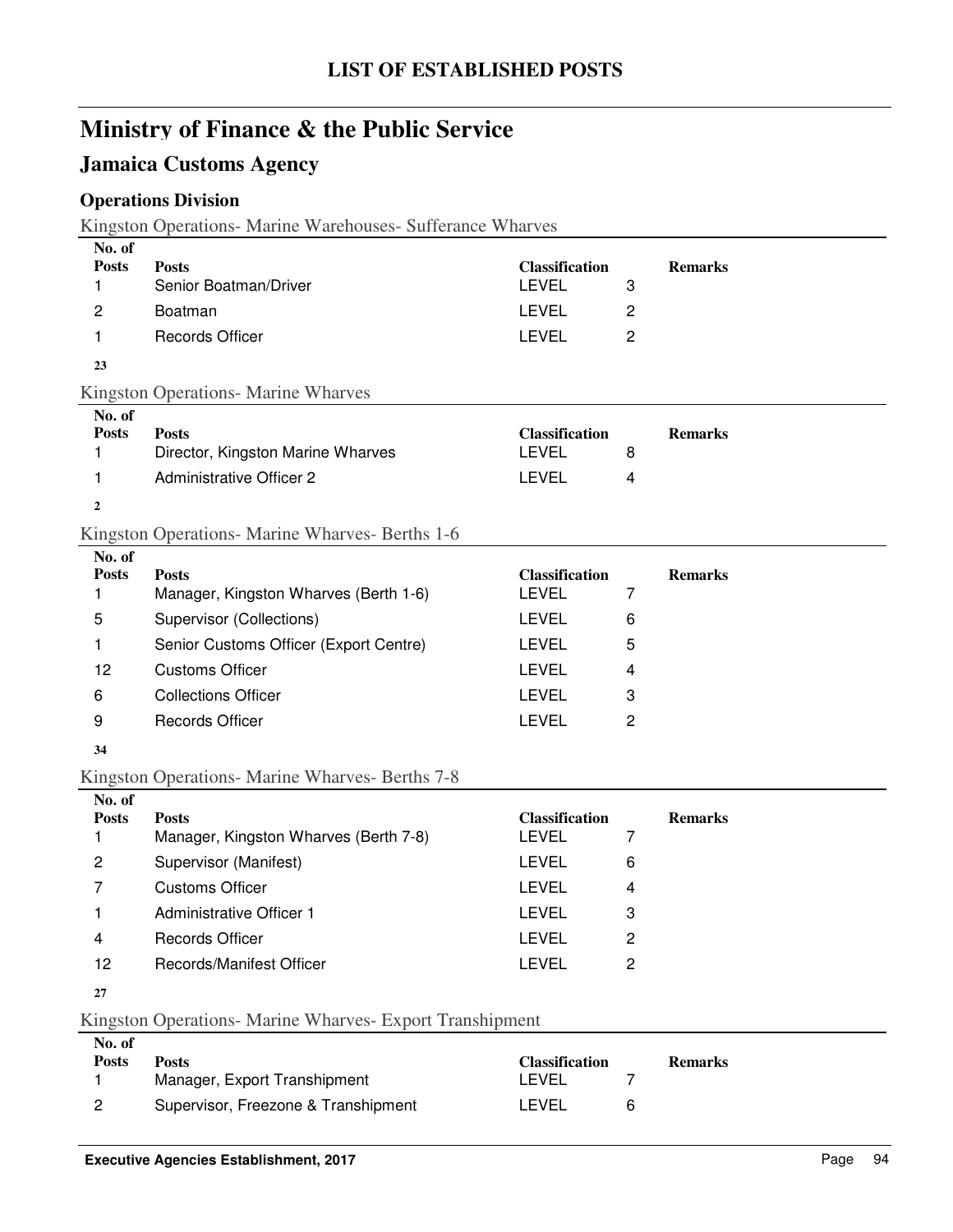## **Jamaica Customs Agency**

### **Operations Division**

Kingston Operations- Marine Wharves- Export Transhipment

| No. of<br><b>Posts</b><br>3<br>2 | <b>Posts</b><br>Supervisor, Transhipment<br>Senior Customs Officer | <b>Classification</b><br>LEVEL | 6      | <b>Remarks</b> |
|----------------------------------|--------------------------------------------------------------------|--------------------------------|--------|----------------|
| 13                               | <b>Examination Officer</b>                                         | <b>LEVEL</b><br>LEVEL          | 5<br>4 |                |
| 2<br>10                          | <b>Collections Officer</b><br><b>Records Officer</b>               | LEVEL<br>I FVFI                | З<br>2 |                |

#### **33**

### Kingston Operations- Marine Wharves- Scrap Metal, Site Inspection & Cold Storage Unit

| No. of       |                                                        |                       |   |                |
|--------------|--------------------------------------------------------|-----------------------|---|----------------|
| <b>Posts</b> | <b>Posts</b>                                           | <b>Classification</b> |   | <b>Remarks</b> |
|              | Manager, Scrap Metal Site Inspection & Cold<br>Storage | LEVEL                 |   |                |
| 4            | Supervisor                                             | LEVEL                 | 6 |                |
| 4            | <b>Senior Customs Officer</b>                          | LEVEL                 | 5 |                |
| 35           | <b>Examination Officer</b>                             | LEVEL                 | 4 |                |
| 4            | Records Officer                                        | I FVFI.               | 2 |                |
|              |                                                        |                       |   |                |

#### **48**

#### Kingston Operations- Marine Wharves-Container Freight Station Kgn. Logistics

| No. of       |                                                   |                       |   |                |
|--------------|---------------------------------------------------|-----------------------|---|----------------|
| <b>Posts</b> | <b>Posts</b>                                      | <b>Classification</b> |   | <b>Remarks</b> |
|              | Manager, Container Freight Station Kgn. Logistics | LEVEL                 |   |                |
| 2            | Supervisor                                        | LEVEL                 | 6 |                |
| 2            | <b>Senior Customs Officer</b>                     | LEVEL                 | 5 |                |
| 17           | <b>Examination Officer</b>                        | LEVEL                 | 4 |                |
| 15           | Records Officer                                   | LEVEL                 | 2 |                |
| 37           |                                                   |                       |   |                |

# Western & Montego Bay Operations

| No. of<br><b>Posts</b> | <b>Posts</b><br>Senior Director, Western & Montego Bay<br>Operations | <b>Classification</b><br>LEVEL | <b>Remarks</b><br>9 |
|------------------------|----------------------------------------------------------------------|--------------------------------|---------------------|
|                        | Director, Airport Operations (DSIA)                                  | LEVEL                          | 8                   |
|                        | Administrative Coordinator                                           | LEVEL                          | 4A                  |
|                        | Administrative Officer 2                                             | LEVEL                          | 4                   |
|                        |                                                                      |                                |                     |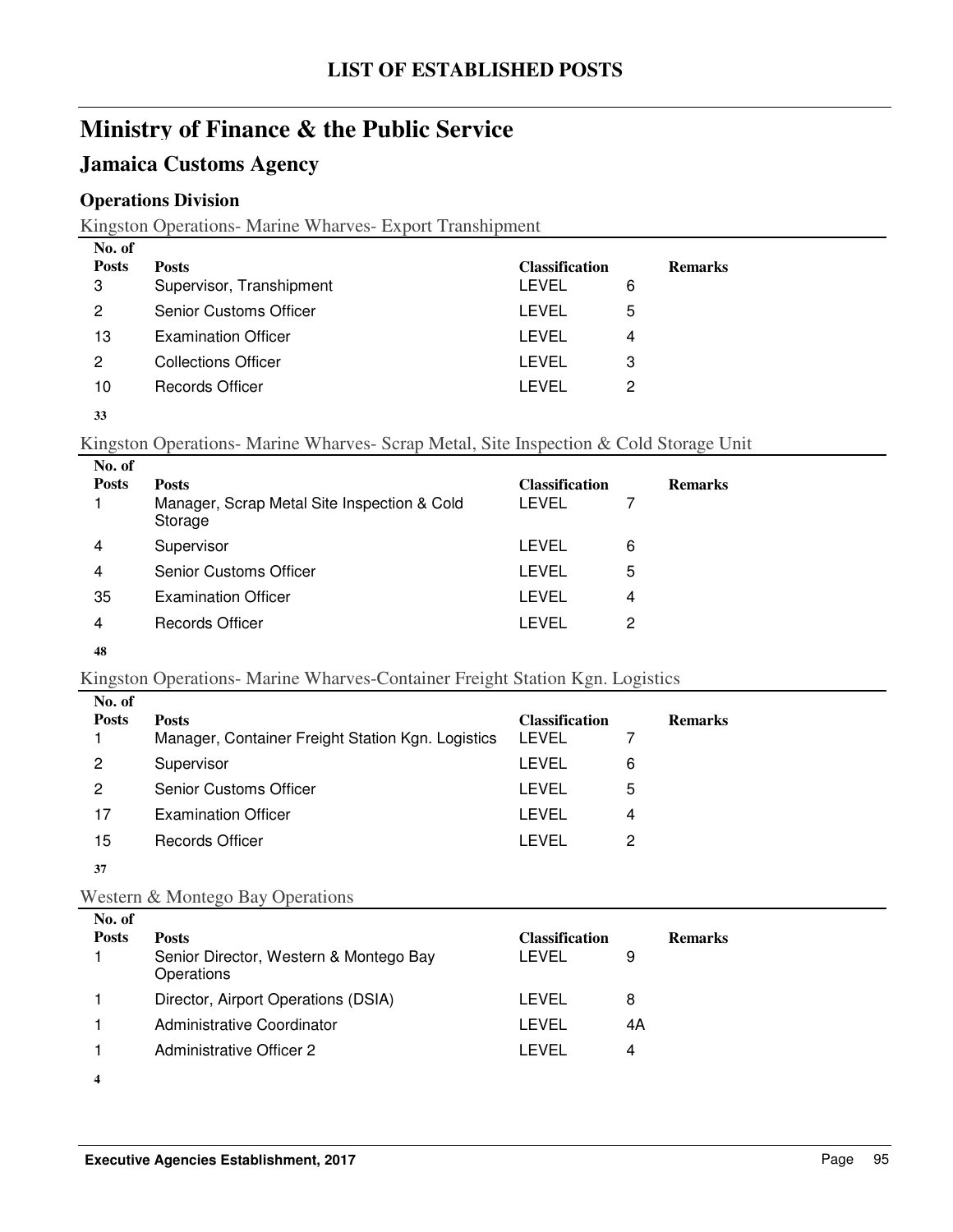## **Jamaica Customs Agency**

### **Operations Division**

Western & Montego Bay Operations- Customs House

| No. of       |                                     |                       |                |
|--------------|-------------------------------------|-----------------------|----------------|
| <b>Posts</b> | <b>Posts</b>                        | <b>Classification</b> | <b>Remarks</b> |
|              | Director, Montego Bay Customs House | LEVEL                 |                |
|              | <b>Administrative Officer 2</b>     | I EVEL                | 4              |
|              | Driver 1                            | I EVEL                |                |

#### **3**

Western & Montego Bay Operations- Customs House- Entry Processing Unit

| No. of       |                                  |                       |   |                |
|--------------|----------------------------------|-----------------------|---|----------------|
| <b>Posts</b> | <b>Posts</b>                     | <b>Classification</b> |   | <b>Remarks</b> |
|              | Manager                          | LEVEL                 |   |                |
| 1            | <b>Customs Supervisor</b>        | LEVEL                 | 6 |                |
| 2            | Senior Customs/Write Off Officer | LEVEL                 | 5 |                |
| 5            | <b>Customs Officer</b>           | LEVEL                 | 4 |                |
|              | Lodgement Supervisor             | LEVEL                 | 4 |                |
| 2            | Lodgement Clerk                  | LEVEL                 | 3 |                |
| 2            | <b>Records Officer</b>           | LEVEL                 | 2 |                |
|              |                                  |                       |   |                |

#### **14**

#### Western & Montego Bay Operations- Customs House- Valuation Unit

| <b>Posts</b><br><b>Classification</b><br><b>Posts</b><br><b>Remarks</b><br><b>Valuation Supervisor</b><br><b>LEVEL</b><br>6<br>Senior/Risk Valuation Officer<br>LEVEL<br>5<br><b>Valuation Officer</b><br>LEVEL<br>2<br>4<br><b>Records Officer</b><br>LEVEL<br>2 | No. of |  |  |
|-------------------------------------------------------------------------------------------------------------------------------------------------------------------------------------------------------------------------------------------------------------------|--------|--|--|
|                                                                                                                                                                                                                                                                   |        |  |  |
|                                                                                                                                                                                                                                                                   |        |  |  |
|                                                                                                                                                                                                                                                                   |        |  |  |
|                                                                                                                                                                                                                                                                   |        |  |  |
|                                                                                                                                                                                                                                                                   |        |  |  |

#### **5**

### Western & Montego Bay Operations- Marine Operations

| No. of       |                                         |                       |                |  |
|--------------|-----------------------------------------|-----------------------|----------------|--|
| <b>Posts</b> | <b>Posts</b>                            | <b>Classification</b> | <b>Remarks</b> |  |
|              | Director, Montego Bay Marine Operations | LEVEL                 |                |  |
|              | Administrative Officer 2                | FVFL                  | 4              |  |

**2**

### Western & Montego Bay Operations- Marine Operations- Freeport Container Station

| No. of       |                               |                       |    |                |
|--------------|-------------------------------|-----------------------|----|----------------|
| <b>Posts</b> | <b>Posts</b>                  | <b>Classification</b> |    | <b>Remarks</b> |
|              | Supervisor                    | I FVFI.               | 6  |                |
|              | <b>Senior Customs Officer</b> | I EVEL                | .5 |                |
| 8            | <b>Customs Officer</b>        | I EVEL                | 4  |                |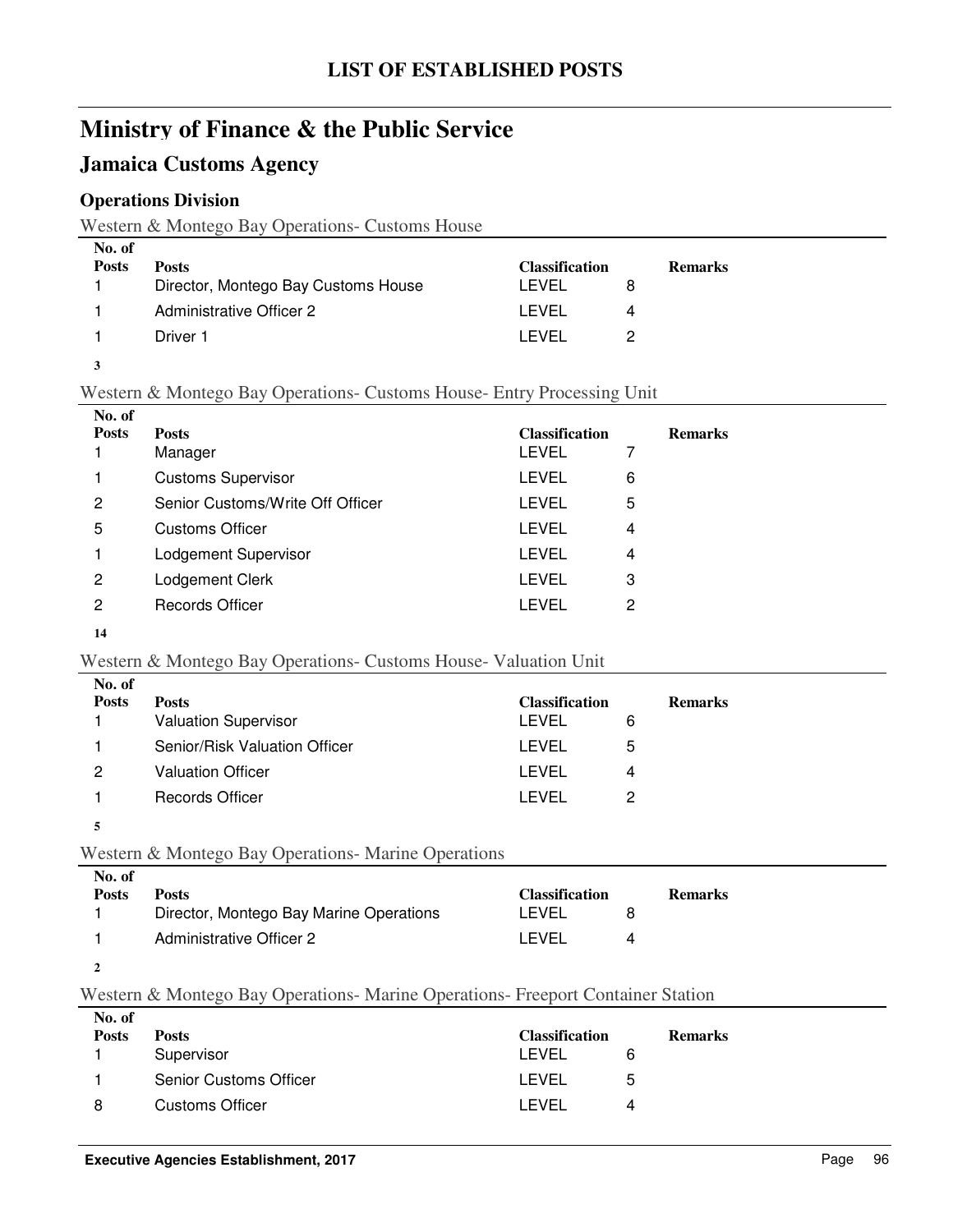## **Jamaica Customs Agency**

### **Operations Division**

Western & Montego Bay Operations- Marine Operations- Freeport Container Station

| No. of       |                     |                       |                |
|--------------|---------------------|-----------------------|----------------|
| <b>Posts</b> | <b>Posts</b>        | <b>Classification</b> | <b>Remarks</b> |
|              | Collections Officer | LEVEL                 |                |
| - 2          | Records Officer     | I EVEL                |                |

#### Western & Montego Bay Operations- Marine Operations- Freezone/Seaboard

| No. of       |                            |                       |   |                |
|--------------|----------------------------|-----------------------|---|----------------|
| <b>Posts</b> | <b>Posts</b>               | <b>Classification</b> |   | <b>Remarks</b> |
|              | Manager                    | LEVEL                 |   |                |
| 2            | <b>Customs Supervisor</b>  | LEVEL                 | 6 |                |
|              | Senior Customs Officer     | LEVEL                 | 5 |                |
| 7            | <b>Customs Officer</b>     | LEVEL                 | 4 |                |
| 3            | <b>Collections Officer</b> | LEVEL                 | 3 |                |
|              | <b>Delivery Officer</b>    | LEVEL                 | 2 |                |
| 3            | Records Officer/Manifest   | LEVEL                 | 2 |                |
|              |                            |                       |   |                |

#### 

#### Western & Montego Bay Operations- Marine Operations- Port Handlers

| No. of       |                                 |                       |   |                |
|--------------|---------------------------------|-----------------------|---|----------------|
| <b>Posts</b> | <b>Posts</b>                    | <b>Classification</b> |   | <b>Remarks</b> |
|              | Manager, Port Handlers          | LEVEL                 | 7 |                |
| 3            | <b>Customs Supervisor</b>       | LEVEL                 | 6 |                |
|              | Senior Customs Officer          | <b>LEVEL</b>          | 5 |                |
|              | <b>Administrative Officer 2</b> | LEVEL                 | 4 |                |
| 13           | <b>Customs Officer</b>          | <b>LEVEL</b>          | 4 |                |
| 3            | <b>Collections Officer</b>      | LEVEL                 | 3 |                |
| 2            | <b>Records Officer</b>          | LEVEL                 | 2 |                |
| 2            | Records Officer/Delivery        | LEVEL                 | 2 |                |
| 4            | Records Officer/Manifest        | <b>LEVEL</b>          | 2 |                |
| 2            | Records Officer/Tally           | LEVEL                 | 2 |                |
|              |                                 |                       |   |                |

## Western & Montego Bay Operations- Marine Operations- Site Inspection & Export

| No. of<br><b>Posts</b> | <b>Posts</b>                      | <b>Classification</b> |   | <b>Remarks</b> |
|------------------------|-----------------------------------|-----------------------|---|----------------|
|                        | Manager, Site Inspection & Export | LEVEL                 |   |                |
| 2                      | <b>Customs Supervisor</b>         | I EVEL                | 6 |                |
| 2                      | <b>Senior Customs Officer</b>     | I FVFI.               | ა |                |
| 10                     | Customs Officer                   | I EVEL                | 4 |                |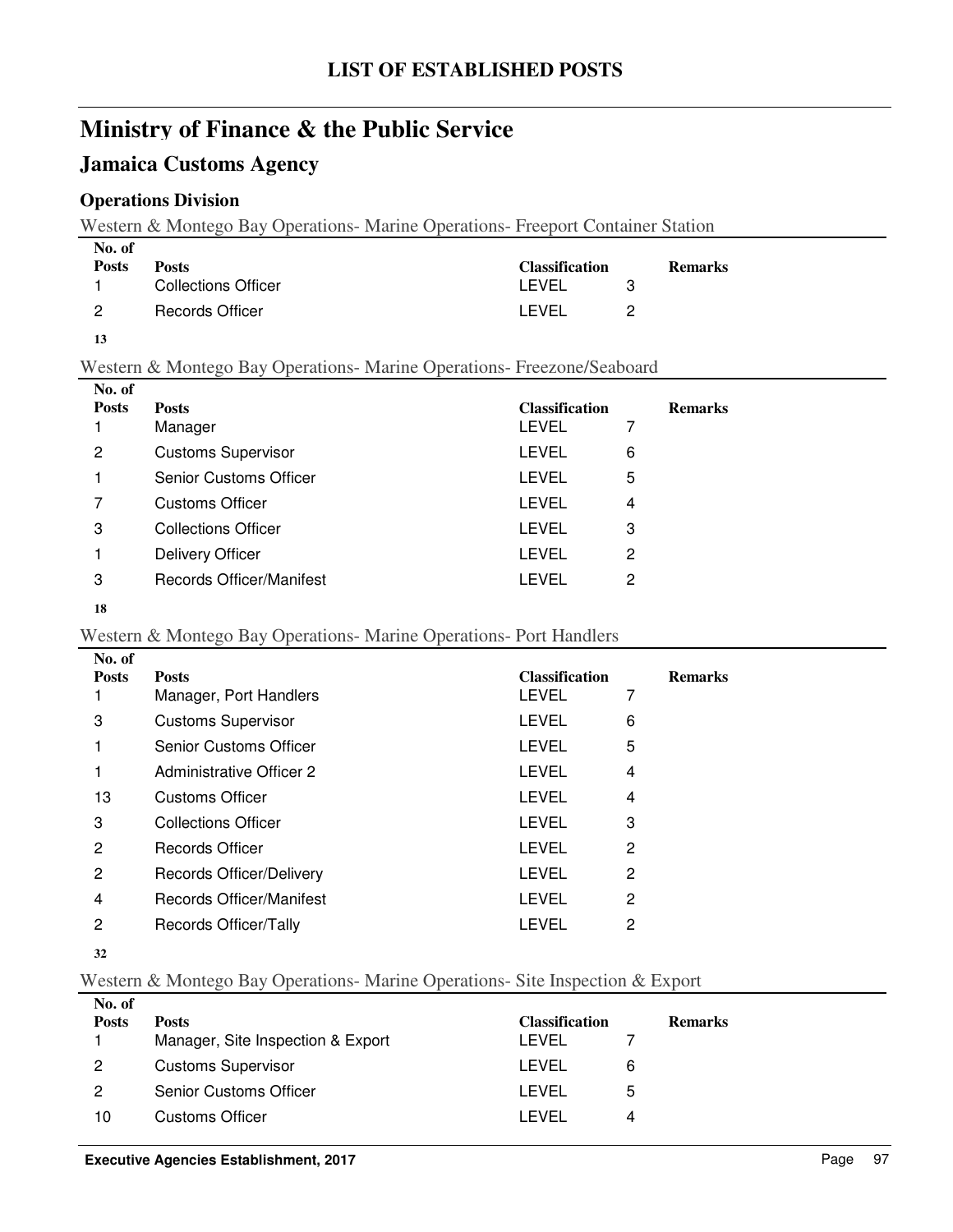## **Jamaica Customs Agency**

### **Operations Division**

Western & Montego Bay Operations- Marine Operations- Site Inspection & Export

| No. of        |                       |                       |                |
|---------------|-----------------------|-----------------------|----------------|
| <b>Posts</b>  | <b>Posts</b>          | <b>Classification</b> | <b>Remarks</b> |
| 2             | Collections Officer   | LEVEL                 |                |
| $\mathcal{B}$ | Records Officer/Tally | I EVEL                |                |

#### Western & Montego Bay Operations- St. Ann's Bay Operations

| No. of       |                               |                       |                |
|--------------|-------------------------------|-----------------------|----------------|
| <b>Posts</b> | <b>Posts</b>                  | <b>Classification</b> | <b>Remarks</b> |
|              | Director/Collector            | LEVEL                 | 8              |
| 2            | <b>Customs Supervisor</b>     | <b>LEVEL</b>          | 6              |
| 2            | <b>Senior Customs Officer</b> | <b>LEVEL</b>          | 5              |
|              | Administrative Officer 2      | LEVEL                 | 4              |
| 12           | Customs Officer               | <b>LEVEL</b>          | 4              |
|              | <b>Accounting Clerk</b>       | LEVEL                 | 3              |
|              | <b>Collections Officer</b>    | <b>LEVEL</b>          | 3              |
|              | <b>Records Officer</b>        | I EVEL                | 2              |
|              |                               |                       |                |

#### 

#### Western & Montego Bay Operations-Airport Operations- Air Cargo

| No. of       |                               |                       |   |                |
|--------------|-------------------------------|-----------------------|---|----------------|
| <b>Posts</b> | <b>Posts</b>                  | <b>Classification</b> |   | <b>Remarks</b> |
|              | Manager, Air Cargo            | LEVEL                 |   |                |
| 2            | <b>Customs Supervisor</b>     | LEVEL                 | 6 |                |
| 2            | <b>Senior Customs Officer</b> | LEVEL                 | 5 |                |
| 6            | <b>Customs Officer</b>        | LEVEL                 | 4 |                |
| 2            | <b>Collections Officer</b>    | LEVEL                 | 3 |                |
|              | Clerical Officer (Courier)    | <b>LEVEL</b>          | 2 |                |
|              | Clerical Officer (Filing)     | LEVEL                 | 2 |                |
|              |                               |                       |   |                |

#### 

### Western & Montego Bay Operations-Airport Operations- Baggage Hall & Delayed Baggage

| No. of       |                                         |                       |   |                |
|--------------|-----------------------------------------|-----------------------|---|----------------|
| <b>Posts</b> | <b>Posts</b>                            | <b>Classification</b> |   | <b>Remarks</b> |
|              | Manager, Baggage Hall & Delayed Baggage | LEVEL                 |   |                |
| 10           | <b>Customs Supervisor</b>               | LEVEL                 | 6 |                |
| 5            | Duty Officer                            | LEVEL                 | 5 |                |
| 6            | <b>Senior Customs Officer</b>           | LEVEL                 | 5 |                |
| 50           | <b>Customs Officer</b>                  | LEVEL                 | 4 |                |
|              | Administrative Officer 1                | I FVFI.               | 3 |                |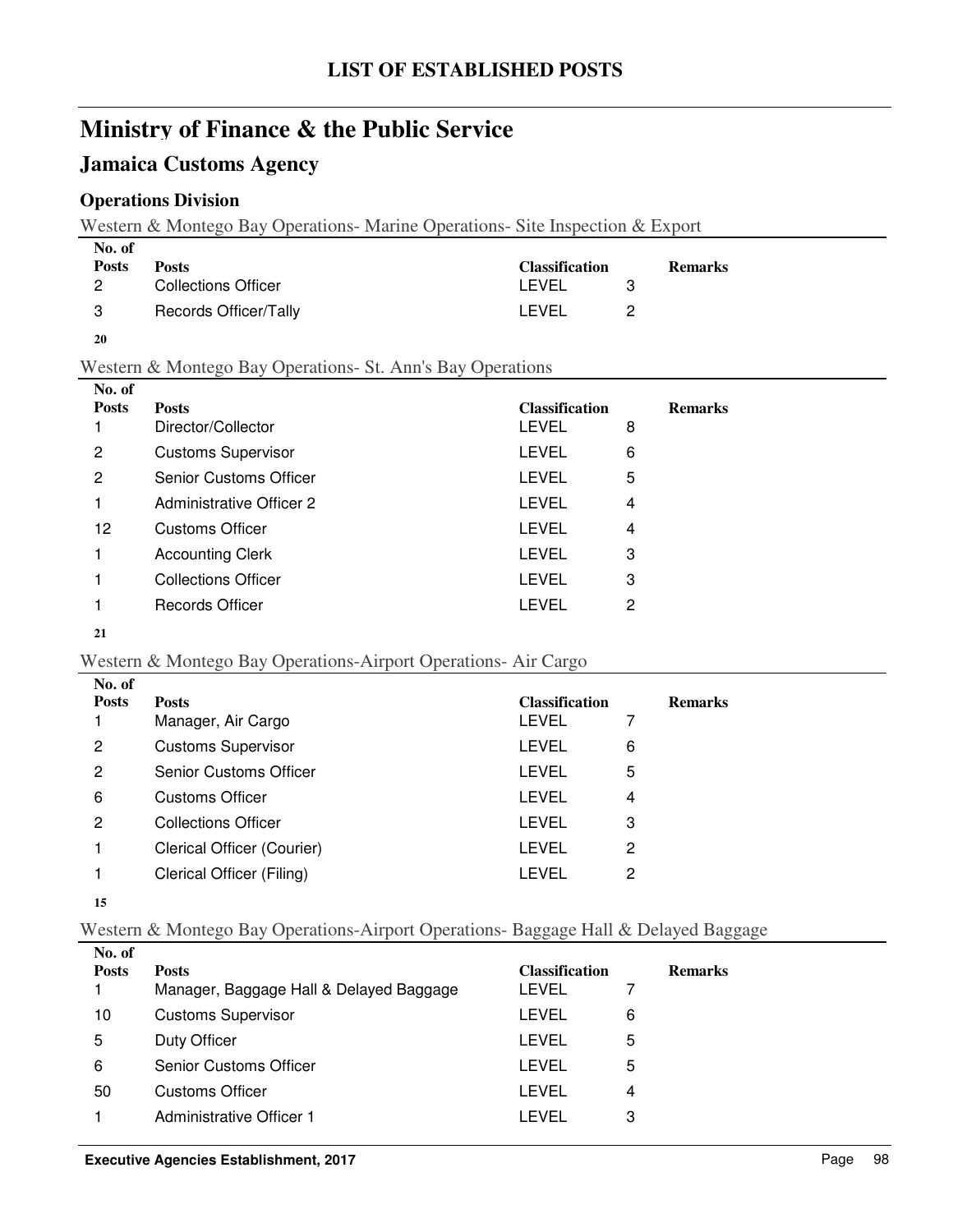## **Jamaica Customs Agency**

### **Operations Division**

Western & Montego Bay Operations-Airport Operations- Baggage Hall & Delayed Baggage

| No. of       |                            |                       |   |                |
|--------------|----------------------------|-----------------------|---|----------------|
| <b>Posts</b> | <b>Posts</b>               | <b>Classification</b> |   | <b>Remarks</b> |
|              | <b>Collections Officer</b> | LEVEL                 | З |                |
|              | Driver 2                   | LEVEL                 | 3 |                |
| 5            | Records Officer            | LEVEL                 | 2 |                |
|              | Warehouseman               | I FVFI.               |   |                |
|              |                            |                       |   |                |

**87**

### Western & Montego Bay Operations-Airport Operations- Queens Warehouse

| No. of       |                                          |                       |                |
|--------------|------------------------------------------|-----------------------|----------------|
| <b>Posts</b> | <b>Posts</b>                             | <b>Classification</b> | <b>Remarks</b> |
|              | <b>Customs Supervisor</b>                | LEVEL                 | 6              |
| 2            | Senior Customs Officer/Releasing Officer | <b>LEVEL</b>          | 5              |
| 3            | <b>Customs Officer</b>                   | <b>LEVEL</b>          | 4              |
|              | <b>Collections Officer</b>               | <b>LEVEL</b>          | 3              |
|              | Records Officer                          | <b>LEVEL</b>          | 2              |
|              | Records Officer/Delivery Officer         | <b>LEVEL</b>          | 2              |
| 5            | Warehouseman                             | LEVEL                 |                |
| 14           |                                          |                       |                |

- **929 Operations Division Total-**
- **1437 Total-Jamaica Customs Agency**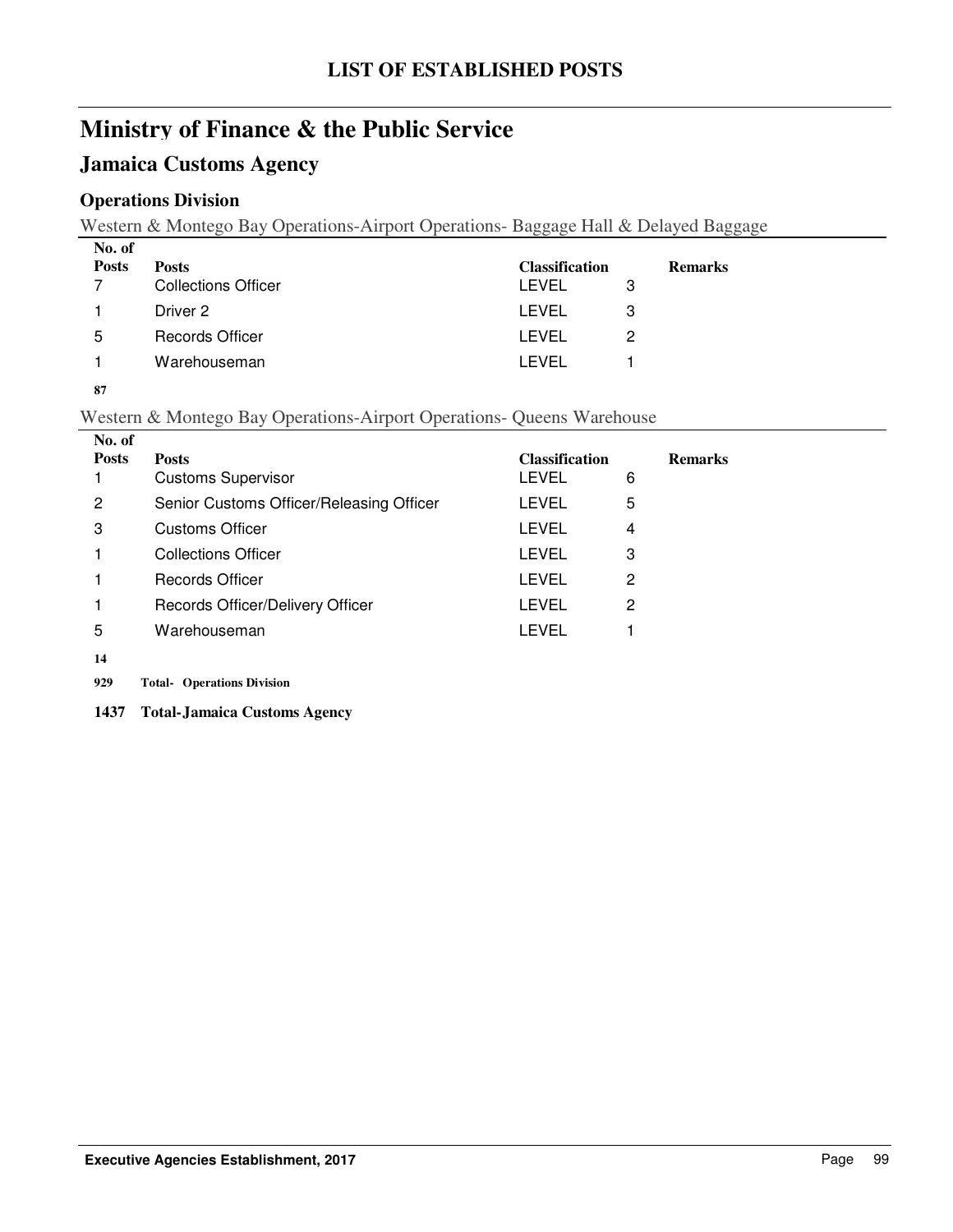## **Registrar General's Department**

### **Authentication, Verification & Identity Unit**

| No. of       |                                                    |                       |   |                |
|--------------|----------------------------------------------------|-----------------------|---|----------------|
| <b>Posts</b> | <b>Posts</b>                                       | <b>Classification</b> |   | <b>Remarks</b> |
|              | Mobile Manager- East                               | <b>GRADE</b>          | 3 |                |
|              | Supervisor, Authentication Verification & Identity | <b>GRADE</b>          | 3 |                |
|              | Administrative Assistant                           | <b>GRADE</b>          | 5 |                |
|              | <b>Customer Service Representative</b>             | <b>GRADE</b>          | 5 |                |
|              | Foreign Liaison Assistant                          | <b>GRADE</b>          | 5 |                |
|              | Foreign Liaison Officer                            | <b>GRADE</b>          | 5 |                |
|              | Sudden & Violent Death Officer                     | <b>GRADE</b>          | 5 |                |
| 2            | <b>Customer Service Assistant</b>                  | <b>GRADE</b>          | 6 |                |
| 2            | <b>Runner</b>                                      | <b>GRADE</b>          | 6 |                |
|              |                                                    |                       |   |                |

#### **17**

#### Customer Service/Call Centre

| No. of<br><b>Posts</b><br>2 | <b>Posts</b><br><b>Customer Service Representative</b>       | <b>Classification</b><br><b>GRADE</b> | <b>Remarks</b><br>5 |
|-----------------------------|--------------------------------------------------------------|---------------------------------------|---------------------|
|                             | <b>Customer Service Representative/Telephone</b><br>Operator | <b>GRADE</b>                          | 5                   |
| 5                           | <b>Customer Service Representative</b>                       | <b>GRADE</b>                          | 6                   |
| 8                           |                                                              |                                       |                     |

## Query/Quality Control Unit

| No. of       |                                     |                       |                |
|--------------|-------------------------------------|-----------------------|----------------|
| <b>Posts</b> | <b>Posts</b>                        | <b>Classification</b> | <b>Remarks</b> |
|              | Special Services Unit Supervisor    | <b>GRADE</b>          |                |
|              | <b>Customer Service Coordinator</b> | <b>GRADE</b><br>5     |                |
|              | Special Services Unit Coordinator   | <b>GRADE</b><br>5     |                |
|              |                                     |                       |                |

28 Total- Authentication, Verification & Identity Unit

#### **Bedside Registration**

| No. of         |                                             |                       |   |                |
|----------------|---------------------------------------------|-----------------------|---|----------------|
| <b>Posts</b>   | <b>Posts</b>                                | <b>Classification</b> |   | <b>Remarks</b> |
|                | Registration Officer - Nuttall/Andrews      | <b>GRADE</b>          | 4 |                |
|                | Registration Officer - Spanish Town         | <b>GRADE</b>          | 4 |                |
|                | Registration Officer - St. Ann's Bay        | <b>GRADE</b>          | 4 |                |
|                | <b>Registration Officer - UHWI</b>          | <b>GRADE</b>          | 4 |                |
| $\overline{2}$ | Registration Assistant - Annotto Bay        | <b>GRADE</b>          | 5 |                |
|                | <b>Registration Assistant - Black River</b> | GRADE                 | 5 |                |
|                | Registration Assistant - Cornwall Regional  | GRADE                 | 5 |                |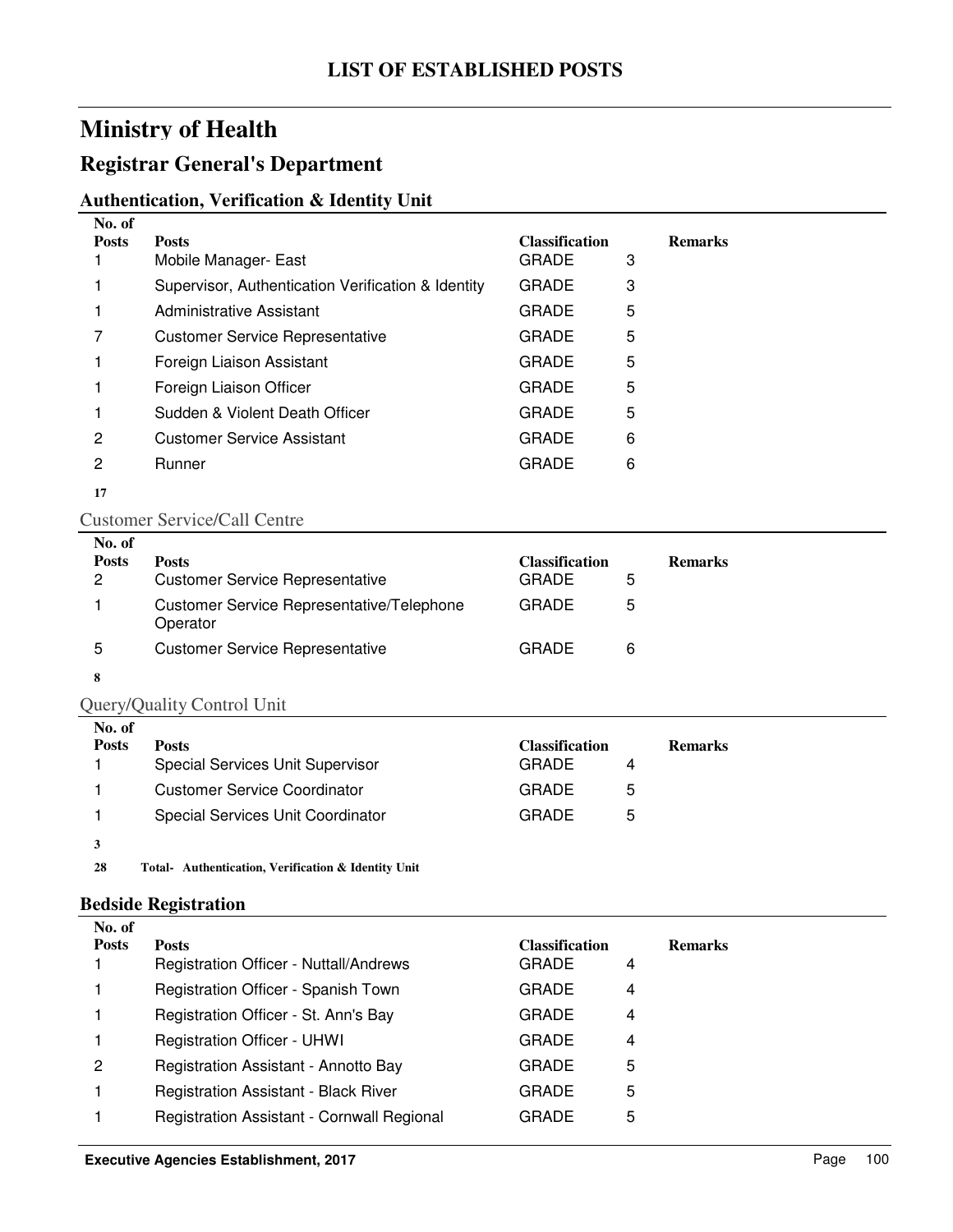## **Registrar General's Department**

### **Bedside Registration**

| No. of            |                                                            |                                       |   |                |
|-------------------|------------------------------------------------------------|---------------------------------------|---|----------------|
| <b>Posts</b><br>2 | <b>Posts</b><br>Registration Assistant - Falmouth Hospital | <b>Classification</b><br><b>GRADE</b> | 5 | <b>Remarks</b> |
|                   | <b>Registration Assistant - Mandeville</b>                 | <b>GRADE</b>                          | 5 |                |
| 2                 | <b>Registration Assistant - Noel Holmes</b>                | <b>GRADE</b>                          | 5 |                |
|                   | Registration Assistant - Percy Junior                      | <b>GRADE</b>                          | 5 |                |
|                   | Registration Assistant - Port Antonio                      | <b>GRADE</b>                          | 5 |                |
|                   | Registration Assistant - Port Maria                        | <b>GRADE</b>                          | 5 |                |
|                   | Registration Assistant - Princess Margaret                 | <b>GRADE</b>                          | 5 |                |
|                   | Registration Assistant - Savanna-La-Mar                    | <b>GRADE</b>                          | 5 |                |
| 2                 | Registration Assistant - Spanish Town                      | <b>GRADE</b>                          | 5 |                |
|                   | Registration Assistant - St. Ann's Bay                     | <b>GRADE</b>                          | 5 |                |
| 2                 | <b>Registration Assistant - UHWI</b>                       | <b>GRADE</b>                          | 5 |                |
| 2                 | <b>Registration Assistant- VJH</b>                         | <b>GRADE</b>                          | 5 |                |
| 25                |                                                            |                                       |   |                |
|                   |                                                            |                                       |   |                |

**25 Bedside Registration Total-**

#### **Contracts & Office Services**

| No. of       |                                      |                       |   |                |
|--------------|--------------------------------------|-----------------------|---|----------------|
| <b>Posts</b> | <b>Posts</b>                         | <b>Classification</b> |   | <b>Remarks</b> |
|              | Manager, Contracts & Office Services | <b>GRADE</b>          | 3 |                |
|              | <b>Purchasing Officer</b>            | <b>GRADE</b>          | 4 |                |
| 2            | <b>Inventory Clerk</b>               | <b>GRADE</b>          | 5 |                |
| 3            | <b>Driver</b>                        | <b>GRADE</b>          | 6 |                |
|              | Driver (Mobile Unit-West)            | <b>GRADE</b>          | 6 |                |
|              | Maintenance Officer                  | <b>GRADE</b>          | 6 |                |
| 2            | Maintenance Assistant                | <b>GRADE</b>          | 7 |                |
| 2            | Office Attendant                     | <b>GRADE</b>          | 7 |                |
| 13           |                                      |                       |   |                |

Central Registry

| No. of       |                                        |                       |   |                |
|--------------|----------------------------------------|-----------------------|---|----------------|
| <b>Posts</b> | <b>Posts</b>                           | <b>Classification</b> |   | <b>Remarks</b> |
|              | <b>Central Registry Supervisor</b>     | <b>GRADE</b>          | 4 |                |
|              | <b>Customer Service Representative</b> | <b>GRADE</b>          | 5 |                |
|              | Document Processing Coordinator        | <b>GRADE</b>          | 5 |                |
| 9            |                                        |                       |   |                |
|              |                                        |                       |   |                |

22 Total- Contracts & Office Services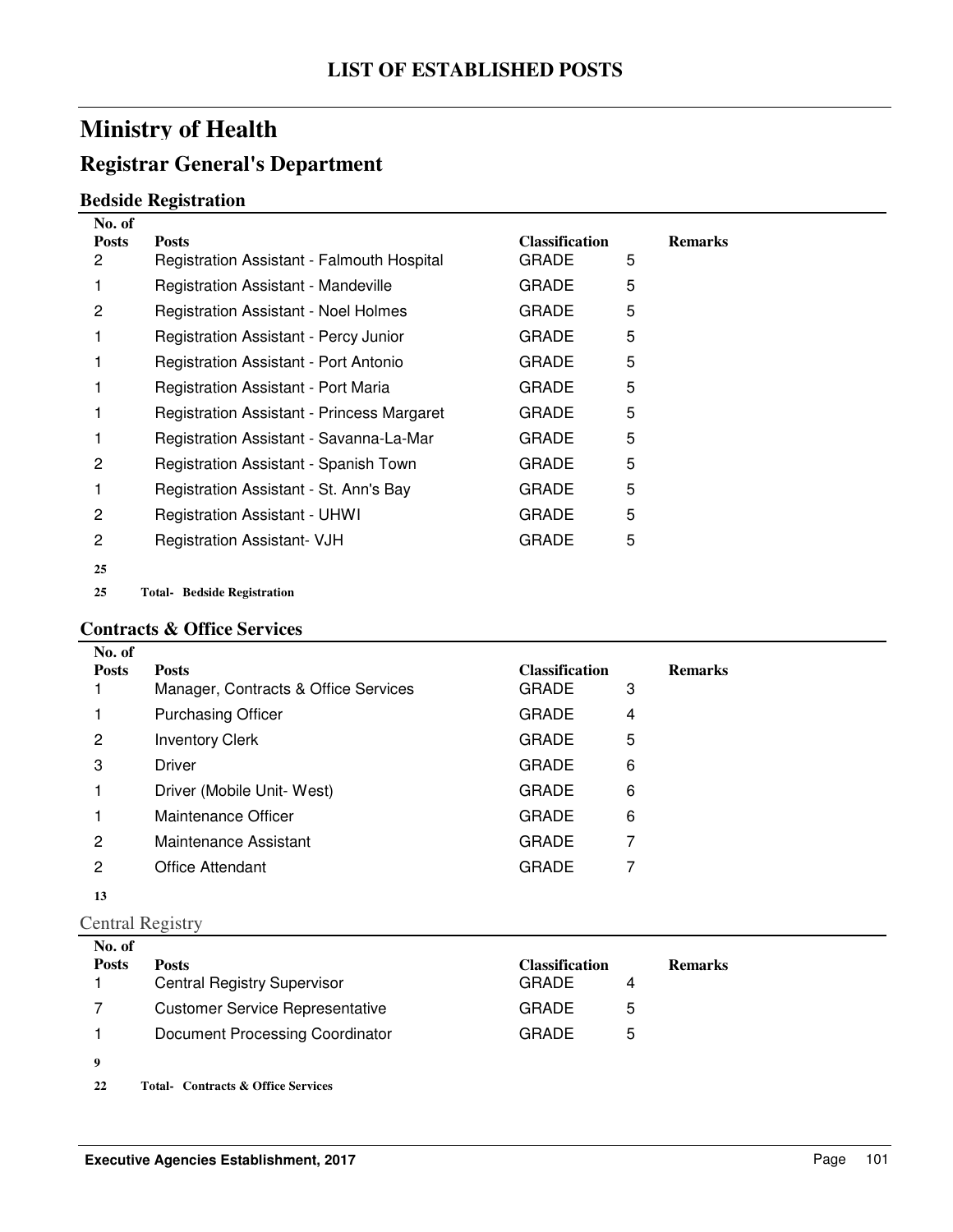## **Registrar General's Department**

### **Executive Office**

| No. of       |                                                                       |                                       |    |                |
|--------------|-----------------------------------------------------------------------|---------------------------------------|----|----------------|
| <b>Posts</b> | <b>Posts</b><br>Chief Executive Officer & Deputy Keeper of<br>Records | <b>Classification</b><br><b>GRADE</b> |    | <b>Remarks</b> |
|              | Manager, Business Research Development &<br>Modernization             | <b>GRADE</b>                          | 2B |                |
|              | <b>CEO's Specialist Assistant</b>                                     | <b>GRADE</b>                          | 3  |                |
|              | Legal Officer                                                         | <b>GRADE</b>                          | 3  |                |
|              | E-Business Officer                                                    | <b>GRADE</b>                          | 4  |                |
|              | <b>Executive Administrative Assistant</b>                             | <b>GRADE</b>                          | 4  |                |
|              | Administrative Assistant                                              | <b>GRADE</b>                          | 5  |                |
|              | <b>Technical Assistant</b>                                            | <b>GRADE</b>                          | 5  |                |
| 8            |                                                                       |                                       |    |                |
|              |                                                                       |                                       |    |                |

**8 Executive Office Total-**

#### **Finance & Administration**

| No. of       |                                               |                       |    |                |
|--------------|-----------------------------------------------|-----------------------|----|----------------|
| <b>Posts</b> | <b>Posts</b>                                  | <b>Classification</b> |    | <b>Remarks</b> |
|              | Director, Finance & Administration            | <b>GRADE</b>          | 2A |                |
|              | <b>Chief Accountant</b>                       | <b>GRADE</b>          | 3  |                |
|              | Management Accountant                         | <b>GRADE</b>          | 3  |                |
|              | Accountant                                    | <b>GRADE</b>          | 4  |                |
|              | <b>Budget Supervisor</b>                      | <b>GRADE</b>          | 4  |                |
|              | <b>Customer Service Supervisor (Cashiers)</b> | <b>GRADE</b>          | 4  |                |
|              | <b>Expenditure Analyst</b>                    | <b>GRADE</b>          | 4  |                |
|              | <b>Technical Assistant</b>                    | <b>GRADE</b>          | 4  |                |
| 3            | <b>Accounts Officer</b>                       | <b>GRADE</b>          | 5  |                |
|              | Administrative Assistant                      | <b>GRADE</b>          | 5  |                |
| 5            | Customer Service Representative (Cashier)     | <b>GRADE</b>          | 5  |                |
|              | Payroll Assistant                             | <b>GRADE</b>          | 5  |                |
|              | Payroll Officer                               | <b>GRADE</b>          | 5  |                |
|              | Accounts Assistant                            | <b>GRADE</b>          | 6  |                |
| 20           |                                               |                       |    |                |

20 Total- Finance & Administration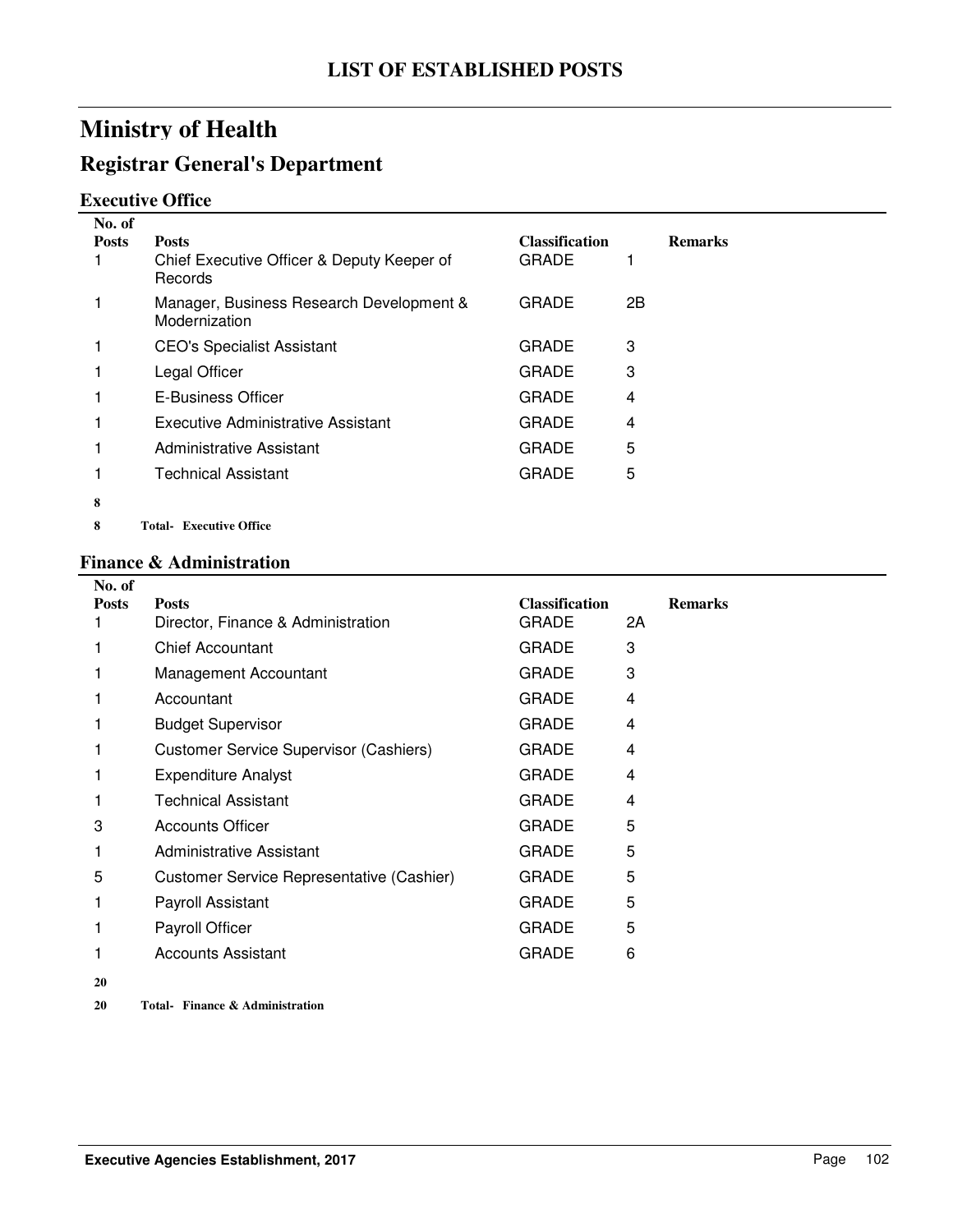## **Registrar General's Department**

## **Human Resource Management**

| No. of            |                                                                         |                                       |                |                                                                                                                                                |
|-------------------|-------------------------------------------------------------------------|---------------------------------------|----------------|------------------------------------------------------------------------------------------------------------------------------------------------|
| <b>Posts</b><br>1 | <b>Posts</b><br>Director, Human Resource Management and<br>Development  | <b>Classification</b><br><b>GRADE</b> | 2B             | <b>Remarks</b><br>Post [# 249522] of Human<br>Resource Manager (GRADE 3)<br>upgraded and retitled with<br>effect from November 1, 2016.        |
| 1                 | Manager, Human Resource Management and<br><b>Employee Relations</b>     | <b>GRADE</b>                          | 3              | Post [# 249524] of<br><b>Communication Coordinator</b><br>(GRADE 4) upgraded and<br>retitled with effect from<br>November 1, 2016.             |
| 1                 | Human Resource Development Officer                                      | <b>GRADE</b>                          | 4              | Post [# 249527] of Training<br>Officer retitled with effect from<br>November 1, 2016.                                                          |
| 1                 | Human Resource Officer (Benefits, Staff Welfare<br>& Employee Relation) | <b>GRADE</b>                          | 4              | Post [# 249535] of<br><b>Compensation &amp; Benefits</b><br>Assistant (GRADE 5) upgraded<br>and retitled with effect from<br>November 1, 2016. |
| 1                 | Human Resource Officer (Staffing and Retention)                         | <b>GRADE</b>                          | 4              | Post [# 249525] of Personnel<br>Officer retitled with effect from<br>November 1, 2016.                                                         |
| 1                 | Organisation Development and PMAS Officer                               | <b>GRADE</b>                          | $\overline{4}$ | Post [# 249526] of Assistant<br>Personnel Officer (GRADE 5)<br>upgraded and retitled with<br>effect from November 1, 2016.                     |
|                   | Administrative Assistant                                                | <b>GRADE</b>                          | 5              |                                                                                                                                                |
| 1                 | Human Resource Records Information Officer                              | <b>GRADE</b>                          | 5              | Post [# 249806] of Approver<br>(GRADE 5) retitled and<br>transferred from the Product<br>Department with effect from<br>November 1, 2016.      |
|                   |                                                                         |                                       |                |                                                                                                                                                |

**8**

**8 Human Resource Management Total-**

### **Internal Audit**

| No. of<br><b>Posts</b> | <b>Posts</b><br>Internal Auditor | <b>Classification</b><br><b>GRADE</b> | 3 | <b>Remarks</b><br>Post [# 249472] incorrectly<br>listed as Chief Internal Auditor<br>(GRADE 2B) in 2015<br>publication. |
|------------------------|----------------------------------|---------------------------------------|---|-------------------------------------------------------------------------------------------------------------------------|
| 2                      | <b>Audit Officer</b>             | <b>GRADE</b>                          | 4 |                                                                                                                         |
|                        | <b>Technical Audit Officer</b>   | <b>GRADE</b>                          | 4 |                                                                                                                         |
| 4                      |                                  |                                       |   |                                                                                                                         |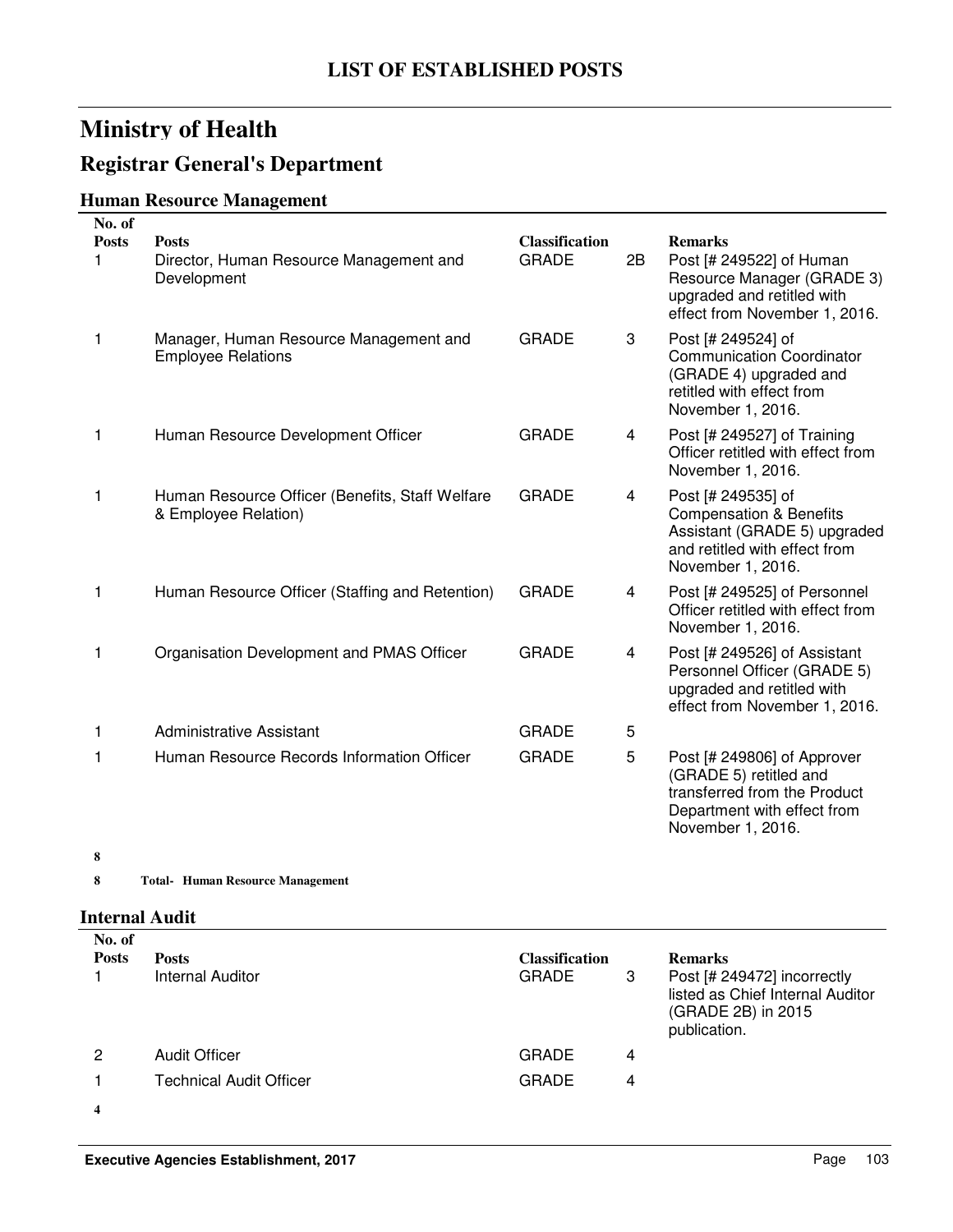## **Registrar General's Department**

### **Internal Audit**

**4 Internal Audit Total-**

#### **Island Records Office**

| <b>Posts</b><br><b>Classification</b><br><b>Remarks</b><br><b>Posts</b><br><b>GRADE</b><br>3<br><b>Island Records Office Manager</b><br>Assistant Manager, Genealogical Research<br><b>GRADE</b><br>4<br><b>GRADE</b><br><b>Credit Supervisor</b><br>4<br><b>GRADE</b><br><b>Research Supervisor</b><br>4<br>1<br><b>Credit Officer</b><br><b>GRADE</b><br>5<br>4<br>5<br><b>GRADE</b><br><b>Research Officer</b><br>2<br>5<br><b>Technical Assistant</b><br><b>GRADE</b><br><b>Credit Assistant</b><br><b>GRADE</b><br>6<br>2<br>6<br><b>Customer Service Representative</b><br>GRADE<br>1<br>Filing & Search Assistant<br><b>GRADE</b><br>6<br>Research Assistant<br><b>GRADE</b><br>6<br>16 | No. of |  |  |
|------------------------------------------------------------------------------------------------------------------------------------------------------------------------------------------------------------------------------------------------------------------------------------------------------------------------------------------------------------------------------------------------------------------------------------------------------------------------------------------------------------------------------------------------------------------------------------------------------------------------------------------------------------------------------------------------|--------|--|--|
|                                                                                                                                                                                                                                                                                                                                                                                                                                                                                                                                                                                                                                                                                                |        |  |  |
|                                                                                                                                                                                                                                                                                                                                                                                                                                                                                                                                                                                                                                                                                                |        |  |  |
|                                                                                                                                                                                                                                                                                                                                                                                                                                                                                                                                                                                                                                                                                                |        |  |  |
|                                                                                                                                                                                                                                                                                                                                                                                                                                                                                                                                                                                                                                                                                                |        |  |  |
|                                                                                                                                                                                                                                                                                                                                                                                                                                                                                                                                                                                                                                                                                                |        |  |  |
|                                                                                                                                                                                                                                                                                                                                                                                                                                                                                                                                                                                                                                                                                                |        |  |  |
|                                                                                                                                                                                                                                                                                                                                                                                                                                                                                                                                                                                                                                                                                                |        |  |  |
|                                                                                                                                                                                                                                                                                                                                                                                                                                                                                                                                                                                                                                                                                                |        |  |  |
|                                                                                                                                                                                                                                                                                                                                                                                                                                                                                                                                                                                                                                                                                                |        |  |  |
|                                                                                                                                                                                                                                                                                                                                                                                                                                                                                                                                                                                                                                                                                                |        |  |  |
|                                                                                                                                                                                                                                                                                                                                                                                                                                                                                                                                                                                                                                                                                                |        |  |  |
|                                                                                                                                                                                                                                                                                                                                                                                                                                                                                                                                                                                                                                                                                                |        |  |  |
|                                                                                                                                                                                                                                                                                                                                                                                                                                                                                                                                                                                                                                                                                                |        |  |  |

**16 Island Records Office Total-**

### **Marketing & Planning**

| No. of       |                                          |                       |                |
|--------------|------------------------------------------|-----------------------|----------------|
| <b>Posts</b> | <b>Posts</b>                             | <b>Classification</b> | <b>Remarks</b> |
|              | Marketing & Planning Manager             | <b>GRADE</b><br>3     |                |
|              | <b>Communications Officer</b>            | <b>GRADE</b><br>4     |                |
|              | <b>Planning &amp; Statistics Officer</b> | <b>GRADE</b><br>4     |                |
|              | Administrative Assistant                 | <b>GRADE</b><br>5     |                |
|              |                                          |                       |                |

**4 Marketing & Planning Total-**

#### **Operations Management**

| No. of<br><b>Posts</b>  | <b>Posts</b><br>Director, Operations/Deputy CEO | <b>Classification</b><br><b>GRADE</b> | 2A | <b>Remarks</b> |
|-------------------------|-------------------------------------------------|---------------------------------------|----|----------------|
|                         | Civil Works Manager                             | <b>GRADE</b>                          | З  |                |
|                         | <b>Technical Assistant</b>                      | <b>GRADE</b>                          | 4  |                |
|                         | Administrative Assistant                        | <b>GRADE</b>                          | 5  |                |
| $\overline{\mathbf{4}}$ |                                                 |                                       |    |                |

**4 Operations Management Total-**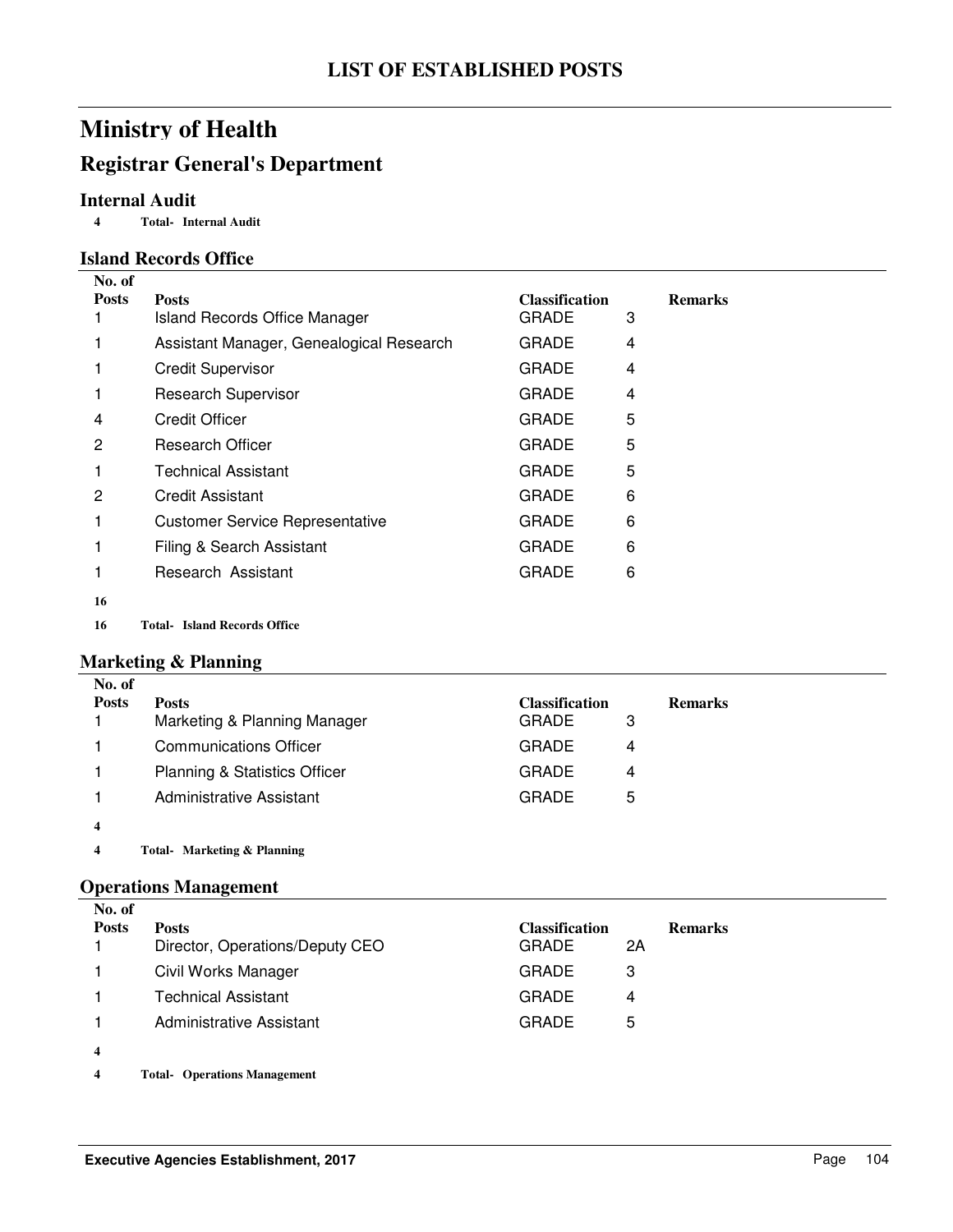## **Registrar General's Department**

#### **Print Room**

| No. of<br><b>Posts</b><br>2 | <b>Posts</b><br><b>Print Room Supervisor</b> | <b>Classification</b><br><b>GRADE</b> | 4 | <b>Remarks</b> |
|-----------------------------|----------------------------------------------|---------------------------------------|---|----------------|
| 3                           | <b>Print Room Officer</b>                    | <b>GRADE</b>                          | 5 |                |
| 2                           | Mail Room Clerk                              | <b>GRADE</b>                          | 6 |                |
| 3                           | <b>Print Room Clerk</b>                      | <b>GRADE</b>                          | 6 |                |
| 10                          |                                              |                                       |   |                |

10 Total-Print Room

#### **Production & Customer Care**

| <b>Customer Care</b> |  |
|----------------------|--|
|----------------------|--|

| No. of       |                                                 |                       |   |                |
|--------------|-------------------------------------------------|-----------------------|---|----------------|
| <b>Posts</b> | <b>Posts</b>                                    | <b>Classification</b> |   | <b>Remarks</b> |
|              | Manager, Production & Customer Care             | <b>GRADE</b>          | 3 |                |
|              | <b>Customer Service Supervisor</b>              | <b>GRADE</b>          | 4 |                |
|              | <b>Administrative Assistant</b>                 | <b>GRADE</b>          | 5 |                |
| 2            | <b>Customer Service Coordinator</b>             | <b>GRADE</b>          | 5 |                |
| 14           | <b>Customer Service Representative</b>          | <b>GRADE</b>          | 5 |                |
| 2            | <b>Customer Service Representative (Online)</b> | <b>GRADE</b>          | 5 |                |
| 2            | <b>Customer Service Representative</b>          | <b>GRADE</b>          | 6 |                |
| 23           |                                                 |                       |   |                |

## Duplicate Record Storage

| No. of<br><b>Posts</b> | <b>Posts</b><br>Duplicate Storage Coordinator | <b>Classification</b><br><b>GRADE</b> | 5 | <b>Remarks</b> |
|------------------------|-----------------------------------------------|---------------------------------------|---|----------------|
| 11                     | <b>Records Officer</b>                        | <b>GRADE</b>                          | 6 |                |
|                        | <b>Office Assistant</b>                       | <b>GRADE</b>                          |   |                |
| 2                      | <b>Records Assistant</b>                      | <b>GRADE</b>                          |   |                |
| 15                     |                                               |                                       |   |                |
|                        | <b>MAILLET</b>                                |                                       |   |                |

Mobile Unit- East

| No. of<br><b>Posts</b> | <b>Posts</b><br>Administrative Assistant | <b>Classification</b><br><b>GRADE</b><br>5 | <b>Remarks</b> |
|------------------------|------------------------------------------|--------------------------------------------|----------------|
|                        | <b>Customer Service Coordinator</b>      | <b>GRADE</b><br>5                          |                |
| $\mathbf{2}$           |                                          |                                            |                |
|                        | Mobile Unit-West                         |                                            |                |

| No. of       |                |                       |                |
|--------------|----------------|-----------------------|----------------|
| <b>Posts</b> | Posts          | <b>Classification</b> | <b>Remarks</b> |
|              | Mobile Manager | <b>GRADE</b>          |                |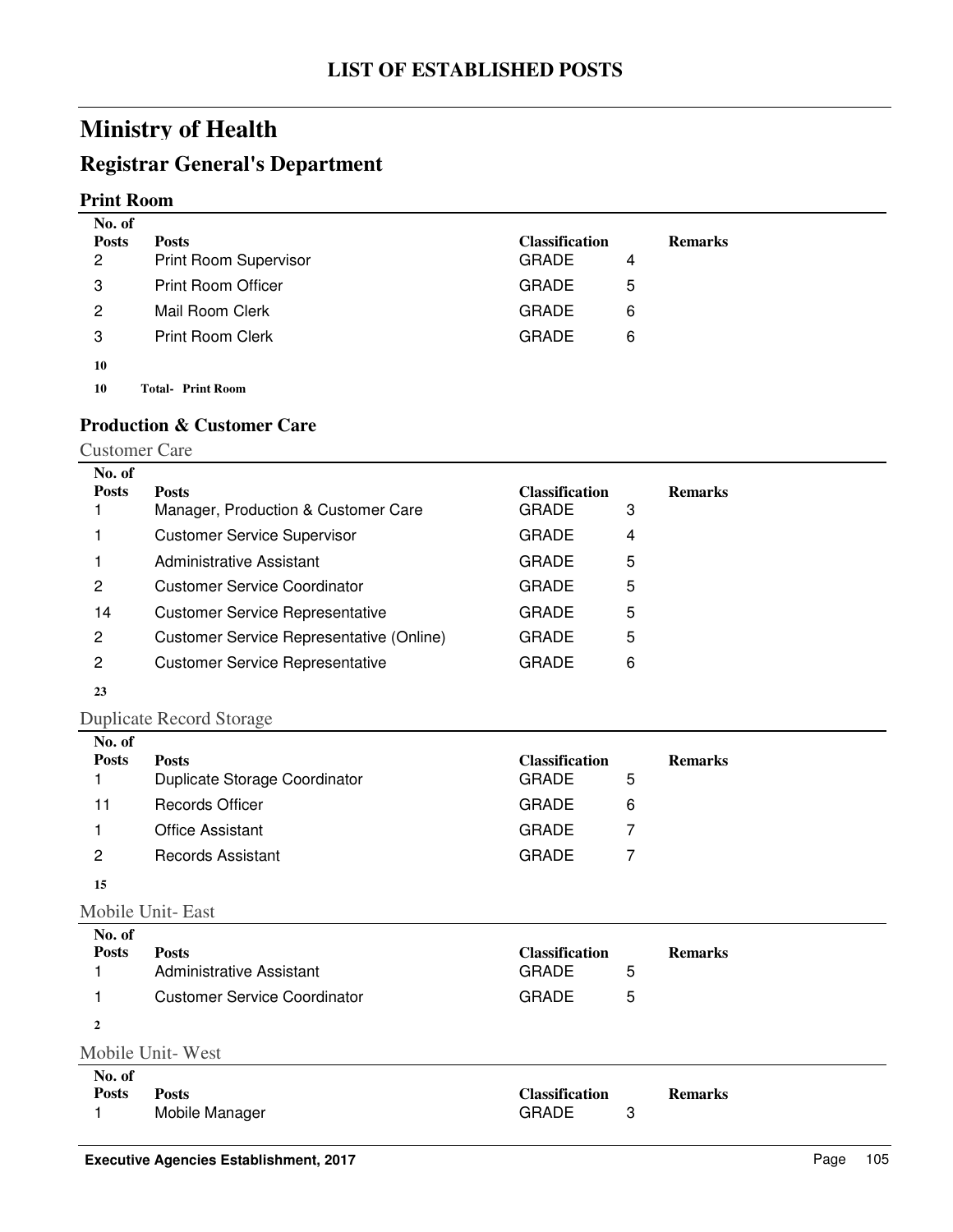# **Registrar General's Department**

### **Production & Customer Care**

Mobile Unit- West

| No. of<br><b>Posts</b><br>1 | <b>Posts</b><br>Administrative Assistant     | <b>Classification</b><br><b>GRADE</b> | 5 | <b>Remarks</b>                                                                                                              |
|-----------------------------|----------------------------------------------|---------------------------------------|---|-----------------------------------------------------------------------------------------------------------------------------|
| $\overline{2}$              |                                              |                                       |   |                                                                                                                             |
|                             | Original Record Storage                      |                                       |   |                                                                                                                             |
| No. of                      |                                              |                                       |   |                                                                                                                             |
| <b>Posts</b><br>1           | <b>Posts</b><br>Original Storage Coordinator | <b>Classification</b><br><b>GRADE</b> | 5 | <b>Remarks</b>                                                                                                              |
| 1                           | Records Officer                              | <b>GRADE</b>                          | 5 |                                                                                                                             |
| 13                          | <b>Records Officer</b>                       | <b>GRADE</b>                          | 6 |                                                                                                                             |
| 15                          |                                              |                                       |   |                                                                                                                             |
| Production                  |                                              |                                       |   |                                                                                                                             |
| No. of                      |                                              |                                       |   |                                                                                                                             |
| <b>Posts</b>                | <b>Posts</b>                                 | <b>Classification</b>                 |   | <b>Remarks</b>                                                                                                              |
| 8                           | Expediter                                    | <b>GRADE</b>                          | 6 |                                                                                                                             |
| 3                           | <b>Production Officer</b>                    | <b>GRADE</b>                          | 6 |                                                                                                                             |
| $\mathbf{2}$                | <b>Production Officer</b>                    | <b>GRADE</b>                          | 6 | Two (2) posts [#s 249993-4] of<br>Production Officer previously<br>listed under the Customer<br>Service - Call Centre Unit. |
| 4                           | Production Officer - Index Search            | <b>GRADE</b>                          | 6 |                                                                                                                             |
| 1.                          | Scanner                                      | <b>GRADE</b>                          | 6 |                                                                                                                             |
| 1                           | <b>Production Officer/Scanner</b>            | <b>GRADE</b>                          | 6 |                                                                                                                             |
| 11                          | Approver                                     | <b>GRADE</b>                          | 5 |                                                                                                                             |
| 3                           | <b>Production Coordinator</b>                | <b>GRADE</b>                          | 5 |                                                                                                                             |
| $\overline{2}$              | Scanner                                      | <b>GRADE</b>                          | 5 |                                                                                                                             |
| 6                           | Examiner                                     | <b>GRADE</b>                          | 5 |                                                                                                                             |
| 1                           | <b>Index Search Coordinator</b>              | <b>GRADE</b>                          | 5 |                                                                                                                             |
| 3                           | <b>Production Officer</b>                    | <b>GRADE</b>                          | 5 |                                                                                                                             |
| 1                           | Scanner/Updater                              | <b>GRADE</b>                          | 5 |                                                                                                                             |
| 8                           | Approver                                     | <b>GRADE</b>                          | 5 |                                                                                                                             |
| $\overline{c}$              | <b>Production Supervisor</b>                 | <b>GRADE</b>                          | 4 |                                                                                                                             |
| 56                          |                                              |                                       |   |                                                                                                                             |
| <b>Record Updating</b>      |                                              |                                       |   |                                                                                                                             |

| No. of       |                                        |                       |                |
|--------------|----------------------------------------|-----------------------|----------------|
| <b>Posts</b> | <b>Posts</b>                           | <b>Classification</b> | <b>Remarks</b> |
|              | <b>Record Updating Supervisor</b>      | <b>GRADE</b>          |                |
|              | <b>Customer Service Representative</b> | <b>GRADE</b><br>h     |                |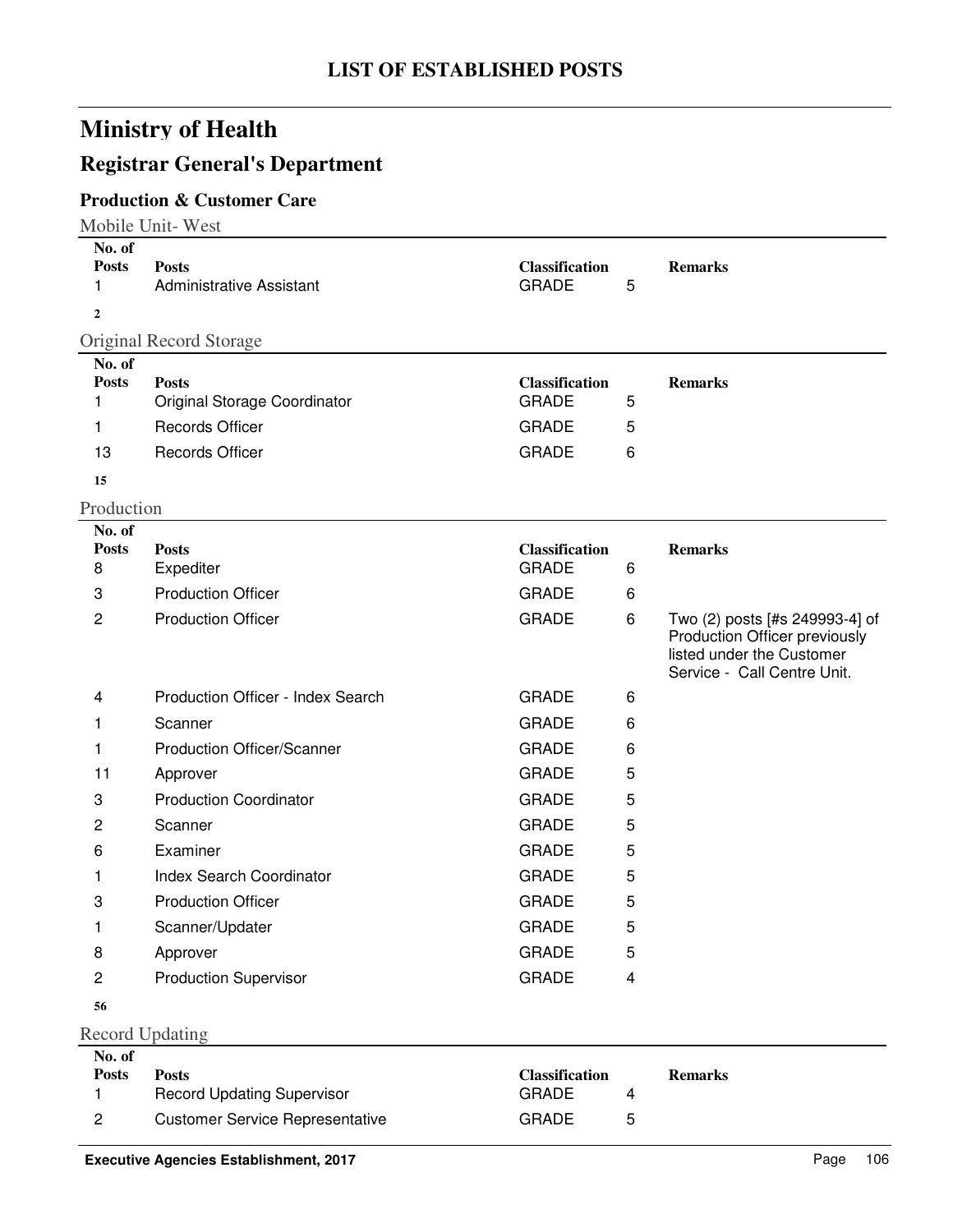### **Registrar General's Department**

#### **Production & Customer Care**

Record Updating

| No. of       |                                              |                       |                |
|--------------|----------------------------------------------|-----------------------|----------------|
| <b>Posts</b> | <b>Posts</b>                                 | <b>Classification</b> | <b>Remarks</b> |
| 5            | <b>Record Updating Officer</b>               | <b>GRADE</b><br>5     |                |
|              | <b>Record Updating Officer</b>               | <b>GRADE</b><br>6     |                |
| 3            | Runner                                       | <b>GRADE</b><br>6     |                |
| 12           |                                              |                       |                |
| 125          | <b>Total- Production &amp; Customer Care</b> |                       |                |

#### **Records & Information Management**

| No. of            |                                                            |                                       |    |                |
|-------------------|------------------------------------------------------------|---------------------------------------|----|----------------|
| <b>Posts</b><br>1 | <b>Posts</b><br>Director, Records & Information Management | <b>Classification</b><br><b>GRADE</b> | 2A | <b>Remarks</b> |
| 1                 | <b>BDMS Assistant Manager</b>                              | <b>GRADE</b>                          | 3  |                |
| 1                 | <b>Customer Care Manager</b>                               | <b>GRADE</b>                          | 3  |                |
| 1                 | Database Administrator                                     | <b>GRADE</b>                          | 3  |                |
| 1                 | <b>Information Systems Manager</b>                         | <b>GRADE</b>                          | 3  |                |
| 1                 | Records Manager                                            | <b>GRADE</b>                          | 3  |                |
| 1                 | Senior Systems Analyst/Programmer                          | <b>GRADE</b>                          | 3  |                |
| 1                 | <b>Web Master</b>                                          | <b>GRADE</b>                          | 3  |                |
| 1                 | <b>Customer Service Improvement Analyst</b>                | <b>GRADE</b>                          | 4  |                |
| 1                 | Data Entry Supervisor                                      | <b>GRADE</b>                          | 4  |                |
| 1                 | Hardware Network Specialist                                | <b>GRADE</b>                          | 4  |                |
| 1                 | Programmer Analyst/DBA                                     | <b>GRADE</b>                          | 4  |                |
| 1                 | Supervisor                                                 | <b>GRADE</b>                          | 4  |                |
| 1                 | <b>Systems Supervisor</b>                                  | <b>GRADE</b>                          | 4  |                |
| 1                 | <b>Administrative Assistant</b>                            | <b>GRADE</b>                          | 5  |                |
| 1                 | <b>Conservation Officer</b>                                | <b>GRADE</b>                          | 5  |                |
| 1                 | Data Entry Clerk                                           | <b>GRADE</b>                          | 5  |                |
| 2                 | End-User Workstation & Help Desk                           | <b>GRADE</b>                          | 5  |                |
| 1                 | Records Management Coordinator                             | <b>GRADE</b>                          | 5  |                |
| 2                 | <b>Systems Support Officer</b>                             | <b>GRADE</b>                          | 5  |                |
| 3                 | <b>Updating Clerk</b>                                      | <b>GRADE</b>                          | 5  |                |
| 4                 | Data Entry Clerk                                           | <b>GRADE</b>                          | 6  |                |
| 1                 | <b>Preservation Officer</b>                                | <b>GRADE</b>                          | 6  |                |
| 1                 | <b>Records Assistant</b>                                   | <b>GRADE</b>                          | 6  |                |
| 3                 | <b>Records Officer</b>                                     | <b>GRADE</b>                          | 6  |                |
| 1                 | Records Officer (Mail Room)                                | <b>GRADE</b>                          | 6  |                |
|                   |                                                            |                                       |    |                |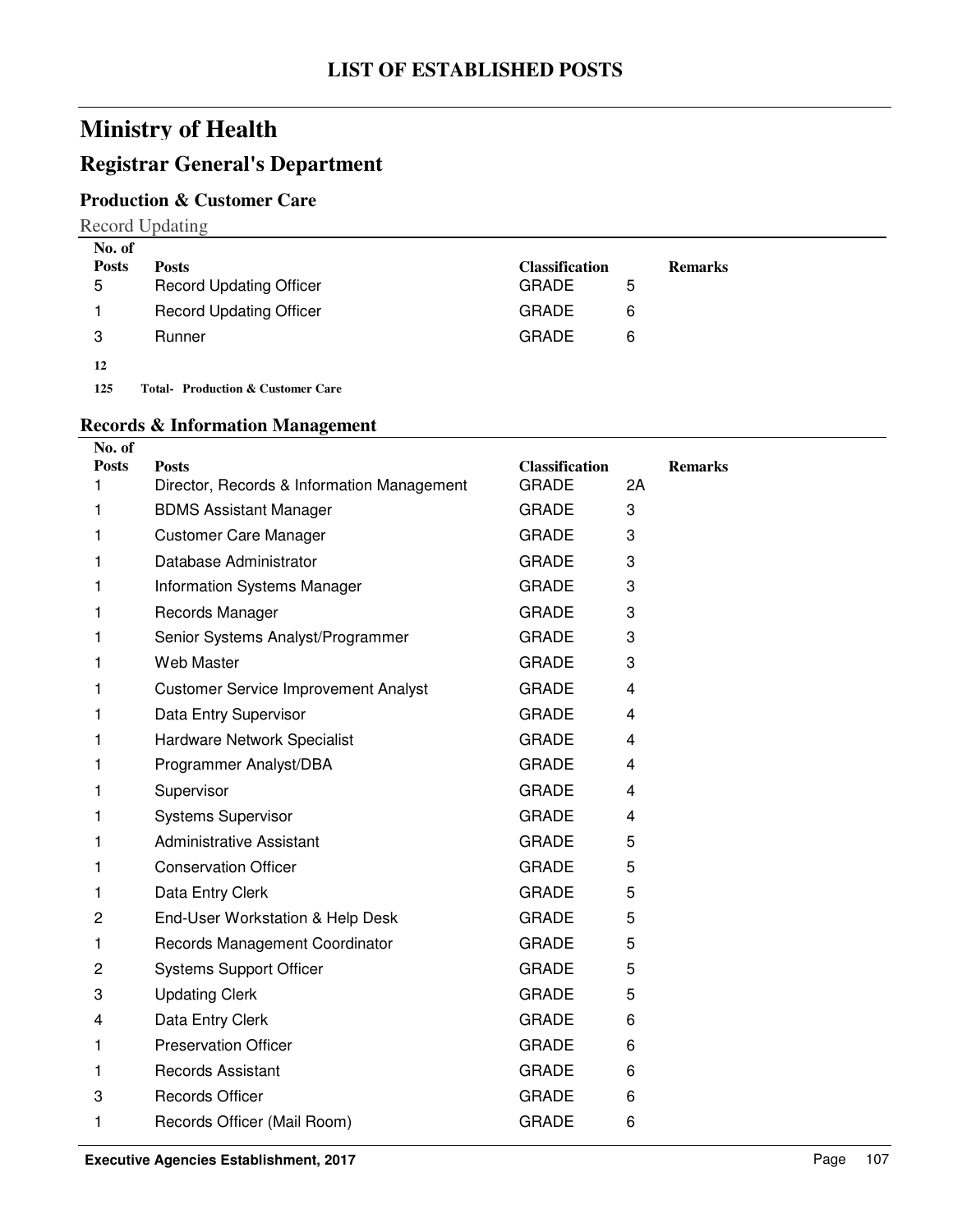# **Registrar General's Department**

### **Records & Information Management**

| No. of<br><b>Posts</b> | <b>Posts</b>                            | <b>Classification</b>                 |   | <b>Remarks</b> |
|------------------------|-----------------------------------------|---------------------------------------|---|----------------|
| 35                     |                                         |                                       |   |                |
| 35                     | Total- Records & Information Management |                                       |   |                |
|                        | <b>Regional Offices</b>                 |                                       |   |                |
|                        | Clarendon Region (May Pen)              |                                       |   |                |
| No. of                 |                                         |                                       |   |                |
| <b>Posts</b><br>1      | <b>Posts</b><br>Regional Manager        | <b>Classification</b><br><b>GRADE</b> | 4 | <b>Remarks</b> |
| 1                      | <b>Registration Officer</b>             | <b>GRADE</b>                          | 4 |                |
| 1                      | <b>Administrative Assistant</b>         | <b>GRADE</b>                          | 5 |                |
| 4                      | <b>Customer Service Representative</b>  | <b>GRADE</b>                          | 5 |                |
| 2                      | <b>Registration Assistant</b>           | <b>GRADE</b>                          | 5 |                |
| 1                      | <b>Office Assistant</b>                 | <b>GRADE</b>                          | 7 |                |
| 10                     |                                         |                                       |   |                |
|                        |                                         |                                       |   |                |
| No. of                 | Eastern Region (Port Antonio)           |                                       |   |                |
| <b>Posts</b>           | <b>Posts</b>                            | <b>Classification</b>                 |   | <b>Remarks</b> |
| 1                      | Parish Officer                          | <b>GRADE</b>                          | 4 |                |
| 1                      | <b>Registration Officer</b>             | <b>GRADE</b>                          | 4 |                |
| 1                      | <b>Administrative Assistant</b>         | <b>GRADE</b>                          | 5 |                |
| 4                      | <b>Customer Service Representative</b>  | <b>GRADE</b>                          | 5 |                |
| 1                      | <b>Registration Assistant</b>           | <b>GRADE</b>                          | 5 |                |
| 1                      | <b>Office Assistant</b>                 | <b>GRADE</b>                          | 7 |                |
| 9                      |                                         |                                       |   |                |
|                        | North Eastern Region                    |                                       |   |                |
| No. of                 |                                         |                                       |   |                |
| <b>Posts</b><br>1      | <b>Posts</b><br>Regional Manager        | <b>Classification</b><br><b>GRADE</b> | 3 | <b>Remarks</b> |
| 2                      | Parish Officer                          | GRADE                                 | 4 |                |
| 1                      | <b>Registration Officer</b>             | <b>GRADE</b>                          | 4 |                |
|                        |                                         |                                       |   |                |
| 1                      | <b>Administrative Assistant</b>         | <b>GRADE</b>                          | 5 |                |
| 1                      | <b>Customer Service Representative</b>  | <b>GRADE</b>                          | 5 |                |
| 1                      | <b>Registration Assistant</b>           | <b>GRADE</b>                          | 5 |                |
| 1                      | <b>Wedding Coordinator</b>              | <b>GRADE</b>                          | 5 |                |
| 2                      | <b>Customer Service Representative</b>  | <b>GRADE</b>                          | 6 |                |
| 1                      | <b>Office Assistant</b>                 | <b>GRADE</b>                          | 7 |                |

**<sup>11</sup>**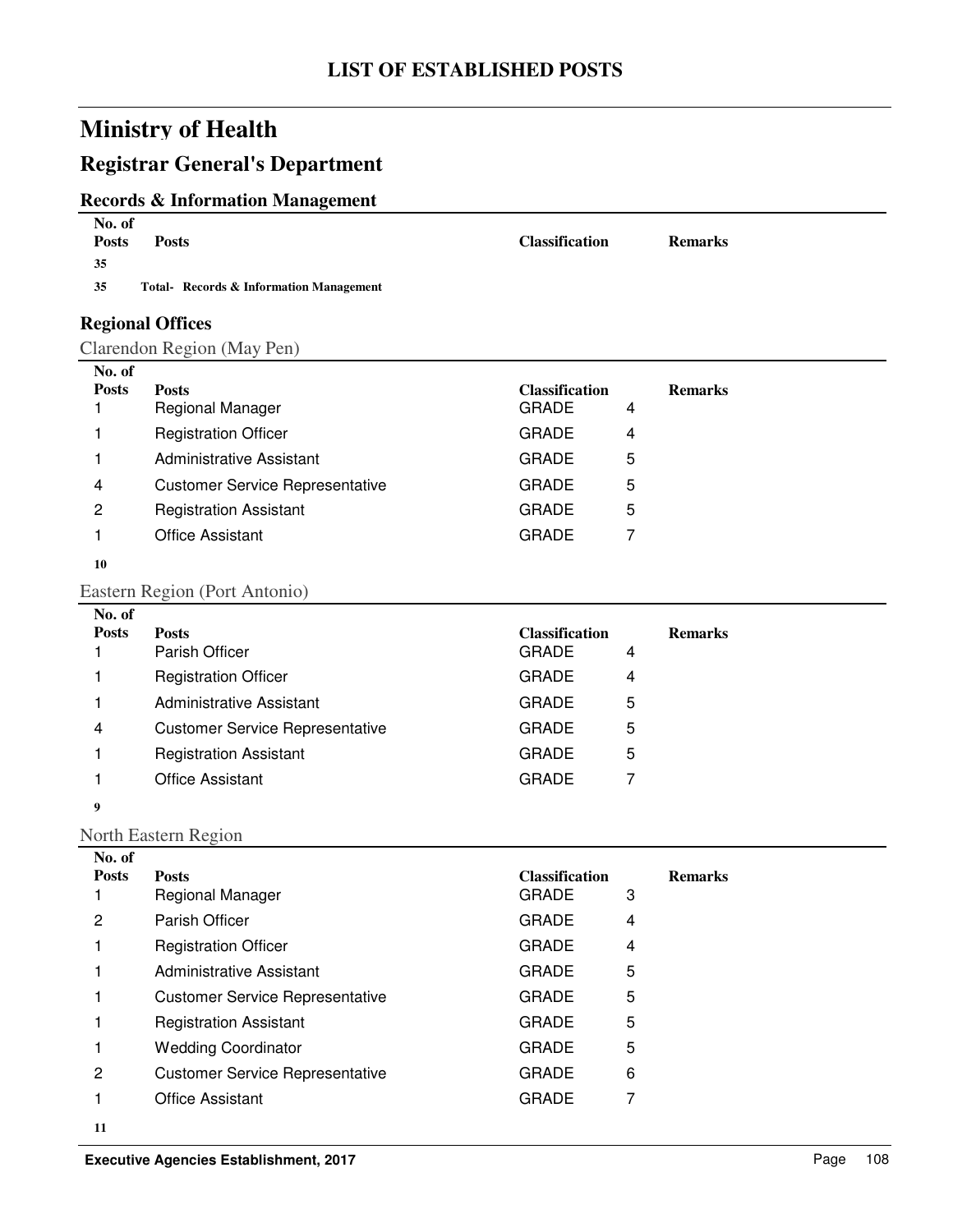### **Registrar General's Department**

### **Regional Offices**

Portmore Region

| No. of       |                                         |                       |                |
|--------------|-----------------------------------------|-----------------------|----------------|
| <b>Posts</b> | <b>Posts</b>                            | <b>Classification</b> | <b>Remarks</b> |
|              | Parish Officer                          | <b>GRADE</b><br>4     |                |
|              | Administrative Assistant                | <b>GRADE</b><br>5     |                |
|              | <b>Customer Service Coordinator</b>     | <b>GRADE</b><br>5     |                |
| 8            | <b>Customer Service Representative</b>  | <b>GRADE</b><br>5     |                |
| 4            | Customer Service Representative/Cashier | 5<br><b>GRADE</b>     |                |
|              | <b>Office Assistant</b>                 | <b>GRADE</b>          |                |
| 16           |                                         |                       |                |

#### South Eastern Region

| No. of       |                                        |                       |   |                |
|--------------|----------------------------------------|-----------------------|---|----------------|
| <b>Posts</b> | <b>Posts</b>                           | <b>Classification</b> |   | <b>Remarks</b> |
|              | Regional Manager                       | <b>GRADE</b>          | 3 |                |
| 2            | Parish Officer                         | <b>GRADE</b>          | 4 |                |
| 4            | <b>Registration Officer</b>            | <b>GRADE</b>          | 4 |                |
|              | Administrative Assistant               | <b>GRADE</b>          | 5 |                |
|              | <b>Customer Service Coordinator</b>    | <b>GRADE</b>          | 5 |                |
| 4            | <b>Customer Service Representative</b> | <b>GRADE</b>          | 5 |                |
| 6            | <b>Registration Assistant</b>          | <b>GRADE</b>          | 5 |                |
|              | <b>Office Attendant</b>                | <b>GRADE</b>          | 7 |                |
|              |                                        |                       |   |                |

#### 

### South Western Region (Santa Cruz)

| No. of       |                                        |                       |   |                |
|--------------|----------------------------------------|-----------------------|---|----------------|
| <b>Posts</b> | <b>Posts</b>                           | <b>Classification</b> |   | <b>Remarks</b> |
|              | Parish Officer                         | <b>GRADE</b>          | 4 |                |
|              | <b>Registration Officer</b>            | <b>GRADE</b>          | 4 |                |
|              | Administrative Assistant               | <b>GRADE</b>          | 5 |                |
| 4            | <b>Customer Service Representative</b> | <b>GRADE</b>          | 5 |                |
|              | <b>Registration Assistant</b>          | <b>GRADE</b>          | 5 |                |
|              | <b>Office Assistant</b>                | <b>GRADE</b>          |   |                |

#### Southern Region

| No. of         |                             |                       |   |                |
|----------------|-----------------------------|-----------------------|---|----------------|
| <b>Posts</b>   | <b>Posts</b>                | <b>Classification</b> |   | <b>Remarks</b> |
|                | <b>Regional Manager</b>     | <b>GRADE</b>          |   |                |
| 2              | Parish Officer              | <b>GRADE</b>          | 4 |                |
| $\overline{2}$ | <b>Registration Officer</b> | <b>GRADE</b>          | 4 |                |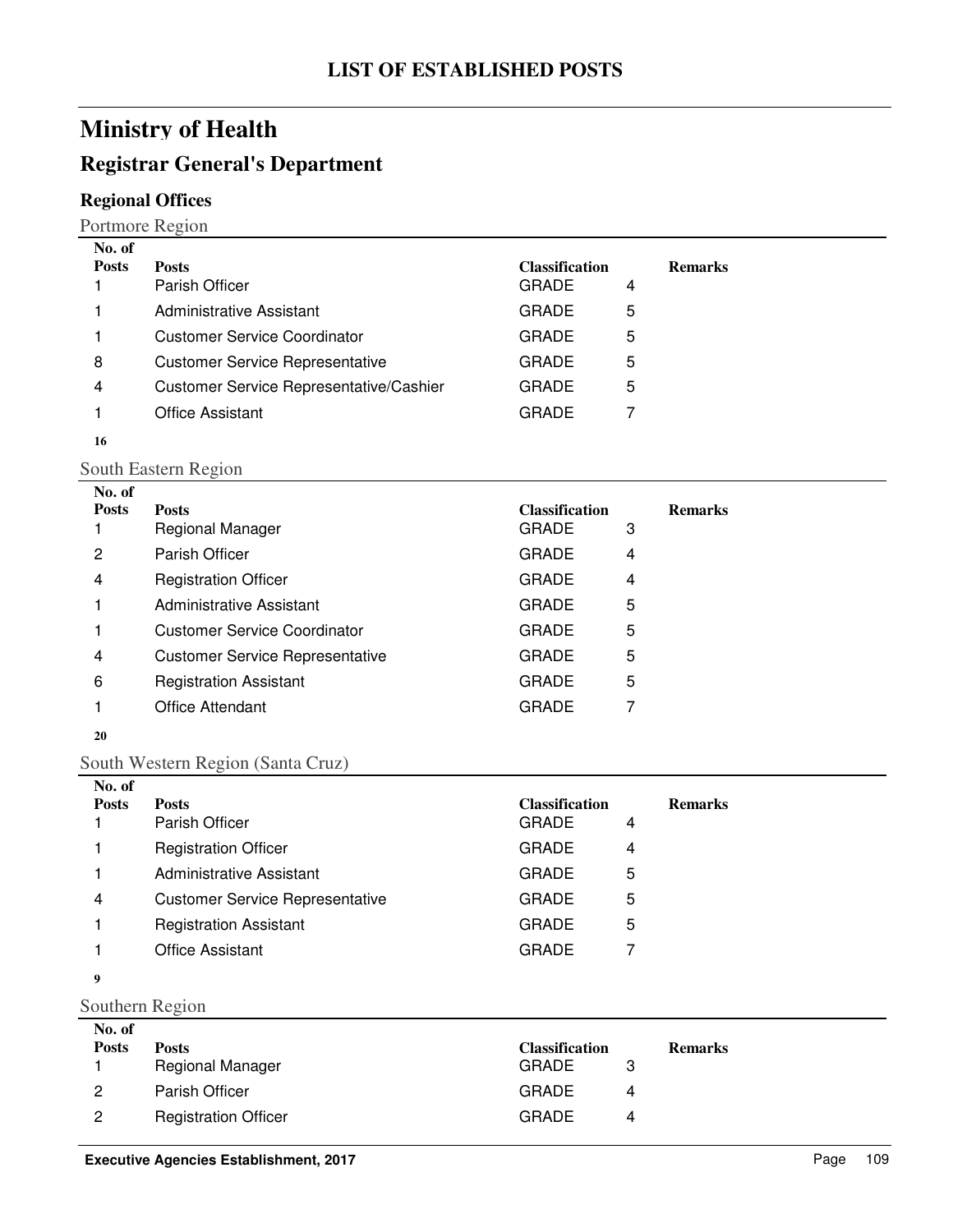### **Registrar General's Department**

### **Regional Offices**

Southern Region

| No. of       |                                        |                       |                |
|--------------|----------------------------------------|-----------------------|----------------|
| <b>Posts</b> | <b>Posts</b>                           | <b>Classification</b> | <b>Remarks</b> |
|              | <b>Administrative Assistant</b>        | <b>GRADE</b>          | 5              |
| 4            | <b>Customer Service Representative</b> | <b>GRADE</b>          | 5              |
| 2            | <b>Registration Assistant</b>          | <b>GRADE</b>          | 5              |
|              |                                        |                       |                |

**12**

#### West South Western Region (Savanna-La-Mar)

| No. of       |                                        |                       |   |                |
|--------------|----------------------------------------|-----------------------|---|----------------|
| <b>Posts</b> | <b>Posts</b>                           | <b>Classification</b> |   | <b>Remarks</b> |
|              | Parish Officer                         | <b>GRADE</b>          | 4 |                |
|              | <b>Registration Officer</b>            | <b>GRADE</b>          | 4 |                |
|              | Administrative Assistant               | <b>GRADE</b>          | 5 |                |
| 4            | <b>Customer Service Representative</b> | <b>GRADE</b>          | 5 |                |
|              | <b>Registration Assistant</b>          | <b>GRADE</b>          | 5 |                |
|              | <b>Office Assistant</b>                | <b>GRADE</b>          |   |                |
|              |                                        |                       |   |                |

**9**

#### Western Region

| No. of       |                                        |                       |   |                |
|--------------|----------------------------------------|-----------------------|---|----------------|
| <b>Posts</b> | <b>Posts</b>                           | <b>Classification</b> |   | <b>Remarks</b> |
|              | <b>Regional Manager</b>                | <b>GRADE</b>          | 3 |                |
| 2            | Parish Officer                         | <b>GRADE</b>          | 4 |                |
| 2            | <b>Registration Officer</b>            | <b>GRADE</b>          | 4 |                |
|              | <b>Administrative Assistant</b>        | <b>GRADE</b>          | 5 |                |
| 3            | <b>Customer Service Representative</b> | <b>GRADE</b>          | 5 |                |
| 2            | <b>Registration Assistant</b>          | <b>GRADE</b>          | 5 |                |
|              | <b>Wedding Coordinator</b>             | <b>GRADE</b>          | 5 |                |
|              | <b>Registration Assistant</b>          | <b>GRADE</b>          | 6 |                |
|              | <b>Office Assistant</b>                | <b>GRADE</b>          | 7 |                |
| 14           |                                        |                       |   |                |
|              |                                        |                       |   |                |

### **110 Regional Offices Total-**

### **Vital Statistics & Civil Registration Unit**

#### Marriage

| <b>Posts</b><br><b>Classification</b><br>Posts<br><b>Remarks</b><br>Marriage Supervisor<br><b>GRADE</b><br>2<br>Hotel Marriage Officer<br><b>GRADE</b><br>5<br>5<br>National Marriage Coordinator<br><b>GRADE</b><br>5 | No. of |  |  |
|------------------------------------------------------------------------------------------------------------------------------------------------------------------------------------------------------------------------|--------|--|--|
|                                                                                                                                                                                                                        |        |  |  |
|                                                                                                                                                                                                                        |        |  |  |
|                                                                                                                                                                                                                        |        |  |  |
|                                                                                                                                                                                                                        |        |  |  |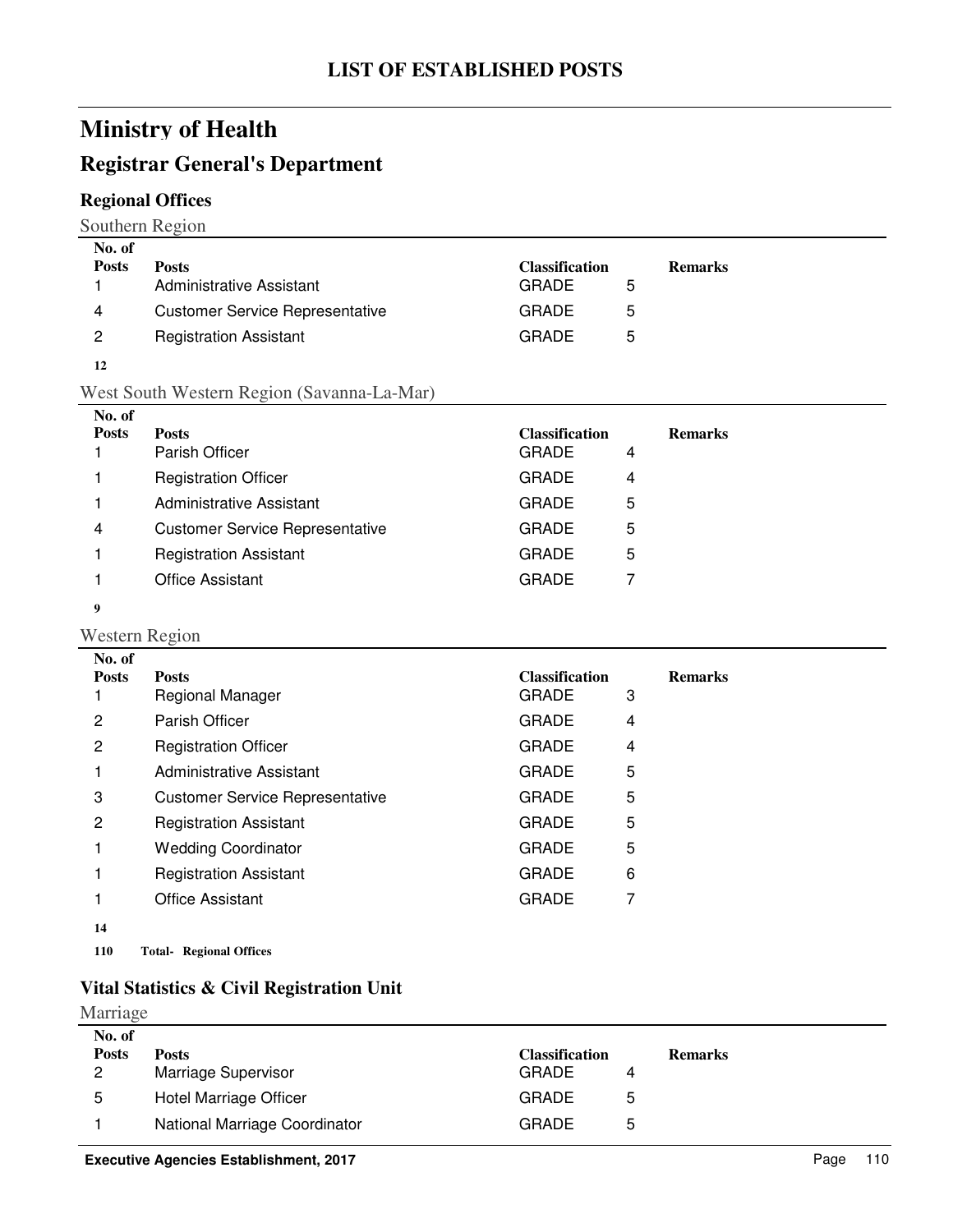### **Registrar General's Department**

### **Vital Statistics & Civil Registration Unit**

#### Marriage

| No. of       |                                          |                       |                |
|--------------|------------------------------------------|-----------------------|----------------|
| <b>Posts</b> | <b>Posts</b>                             | <b>Classification</b> | <b>Remarks</b> |
|              | Senior Marriage Assistant                | <b>GRADE</b><br>5     |                |
|              | <b>Wedding Coordinator (Head Office)</b> | <b>GRADE</b><br>5     |                |
| 2            | Marriage Assistant                       | <b>GRADE</b><br>6     |                |
| 12           |                                          |                       |                |

Registration

| No. of       |                                 |                       |   |                |
|--------------|---------------------------------|-----------------------|---|----------------|
| <b>Posts</b> | <b>Posts</b>                    | <b>Classification</b> |   | <b>Remarks</b> |
|              | <b>Registration Supervisor</b>  | <b>GRADE</b>          | 4 |                |
| 2            | <b>Checking Assistant</b>       | <b>GRADE</b>          | 5 |                |
| 2            | <b>Checking Officer</b>         | <b>GRADE</b>          | 5 |                |
| 2            | <b>Medical Data Classifier</b>  | <b>GRADE</b>          | 5 |                |
|              | <b>Registration Coordinator</b> | <b>GRADE</b>          | 5 |                |
|              | Records Collection Coordinator  | GRADE                 | 6 |                |
|              |                                 |                       |   |                |

#### **9**

#### Statistics

| No. of       |                                                |                       |                |
|--------------|------------------------------------------------|-----------------------|----------------|
| <b>Posts</b> | <b>Posts</b>                                   | <b>Classification</b> | <b>Remarks</b> |
|              | Manager, Vital Statistics & Civil Registration | <b>GRADE</b>          | 3              |
|              | <b>Statistics Supervisor</b>                   | <b>GRADE</b>          | 4              |
|              | <b>Technical Assistant</b>                     | <b>GRADE</b>          | 4              |
|              | Administrative Assistant                       | <b>GRADE</b>          | 5              |
|              | <b>Statistics Coordinator</b>                  | <b>GRADE</b>          | 5              |
| 2            | <b>Statistics Officer</b>                      | <b>GRADE</b>          | 5              |
|              |                                                |                       |                |

**7**

28 Total- Vital Statistics & Civil Registration Unit

**447 Total-Registrar General's Department**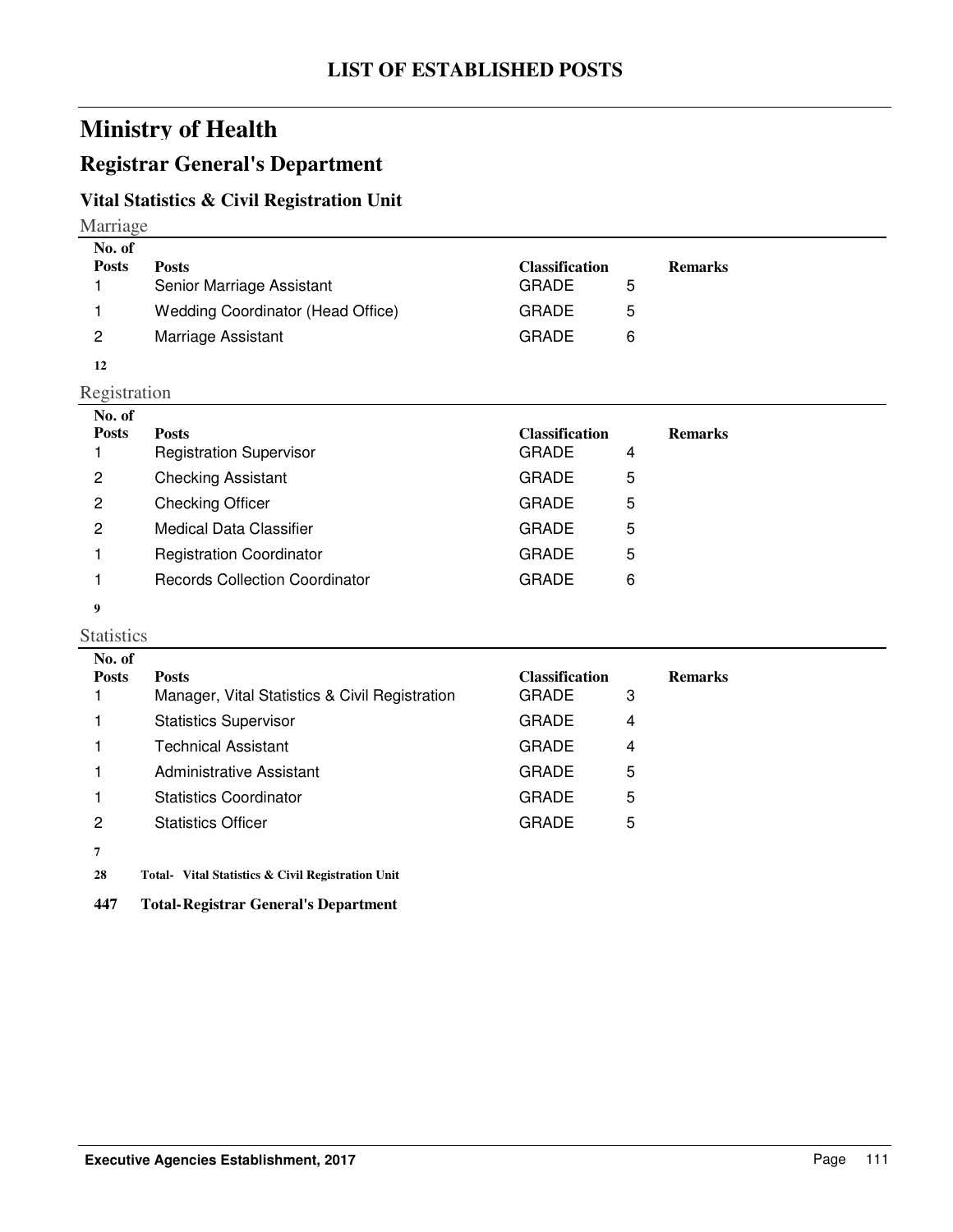# **Ministry of Industry, Commerce, Agriculture & Fisheries Companies Office of Jamaica**

### **Business & Legal Operations**

| No. of<br><b>Posts</b> | <b>Posts</b>                           | <b>Classification</b> |    | <b>Remarks</b>                                                                                                                                                 |
|------------------------|----------------------------------------|-----------------------|----|----------------------------------------------------------------------------------------------------------------------------------------------------------------|
| 1.                     | Deputy Chief Executive Officer         | <b>GRADE</b>          | 2A |                                                                                                                                                                |
| 1                      | Manager, Legal Services                | <b>GRADE</b>          | 2B |                                                                                                                                                                |
| 1                      | Manager, Business Support              | <b>GRADE</b>          | 3  |                                                                                                                                                                |
| 1                      | Manager, Customer Relations            | <b>GRADE</b>          | 3  |                                                                                                                                                                |
| 1                      | Legal Officer                          | <b>GRADE</b>          | 3  |                                                                                                                                                                |
| 1                      | <b>Compliance Supervisor</b>           | <b>GRADE</b>          | 4A |                                                                                                                                                                |
| 1                      | Paralegal Officer                      | <b>GRADE</b>          | 4A |                                                                                                                                                                |
| 1                      | Senior Customer Service Representative | <b>GRADE</b>          | 4A | New post [# 304895] with effect<br>from June 1, 2016.                                                                                                          |
| 1                      | <b>Charge Supervisor</b>               | <b>GRADE</b>          | 4B |                                                                                                                                                                |
| 1                      | Data Processing Supervisor             | <b>GRADE</b>          | 4B |                                                                                                                                                                |
| 1                      | <b>Customer Service Supervisor</b>     | <b>GRADE</b>          | 4B |                                                                                                                                                                |
| 1                      | Renewal of Business Name Supervisor    | <b>GRADE</b>          | 4B | New post [# 301290] with effect<br>April 1, 2015, effective date<br>incorrectly listed as April 1,<br>2014 in previous Executive<br>Agency Establishment 2015. |
| 1                      | Receivership & Liquidation Supervisor  | <b>GRADE</b>          | 4B |                                                                                                                                                                |
| 1                      | <b>Administrative Assistant</b>        | <b>GRADE</b>          | 4B |                                                                                                                                                                |
| 1                      | New Registration Supervisor            | <b>GRADE</b>          | 4B |                                                                                                                                                                |
| 1                      | Document Registration Supervisor       | <b>GRADE</b>          | 4B |                                                                                                                                                                |
| 1                      | Removals/Restoration Supervisor        | <b>GRADE</b>          | 4B |                                                                                                                                                                |
| 1.                     | <b>Registration Officer</b>            | <b>GRADE</b>          | 5  |                                                                                                                                                                |
| 5                      | Data Input Clerk                       | <b>GRADE</b>          | 5  |                                                                                                                                                                |
| 7                      | Field Agent                            | <b>GRADE</b>          | 5  |                                                                                                                                                                |
| 1.                     | Field Agent                            | <b>GRADE</b>          | 5  | New post [# 302008] with effect<br>from June 1, 2015.                                                                                                          |
| 1                      | Cashier                                | <b>GRADE</b>          | 5  | New post [# 304897] with effect<br>from June 1, 2016.                                                                                                          |
| 16                     | <b>Customer Service Examiner</b>       | <b>GRADE</b>          | 5  |                                                                                                                                                                |
| 1.                     | <b>Customer Service Representative</b> | <b>GRADE</b>          | 5  | New post [# 304896] with effect<br>from June 1, 2016.                                                                                                          |
| 2                      | <b>Call Centre Representative</b>      | <b>GRADE</b>          | 5B |                                                                                                                                                                |
| 2                      | <b>Compliance Assistant</b>            | <b>GRADE</b>          | 6  |                                                                                                                                                                |
| 4                      | <b>Customer Service Assistant</b>      | <b>GRADE</b>          | 6  |                                                                                                                                                                |
| 3                      | <b>Clerical Assistant</b>              | <b>GRADE</b>          | 6  |                                                                                                                                                                |
| 60                     |                                        |                       |    |                                                                                                                                                                |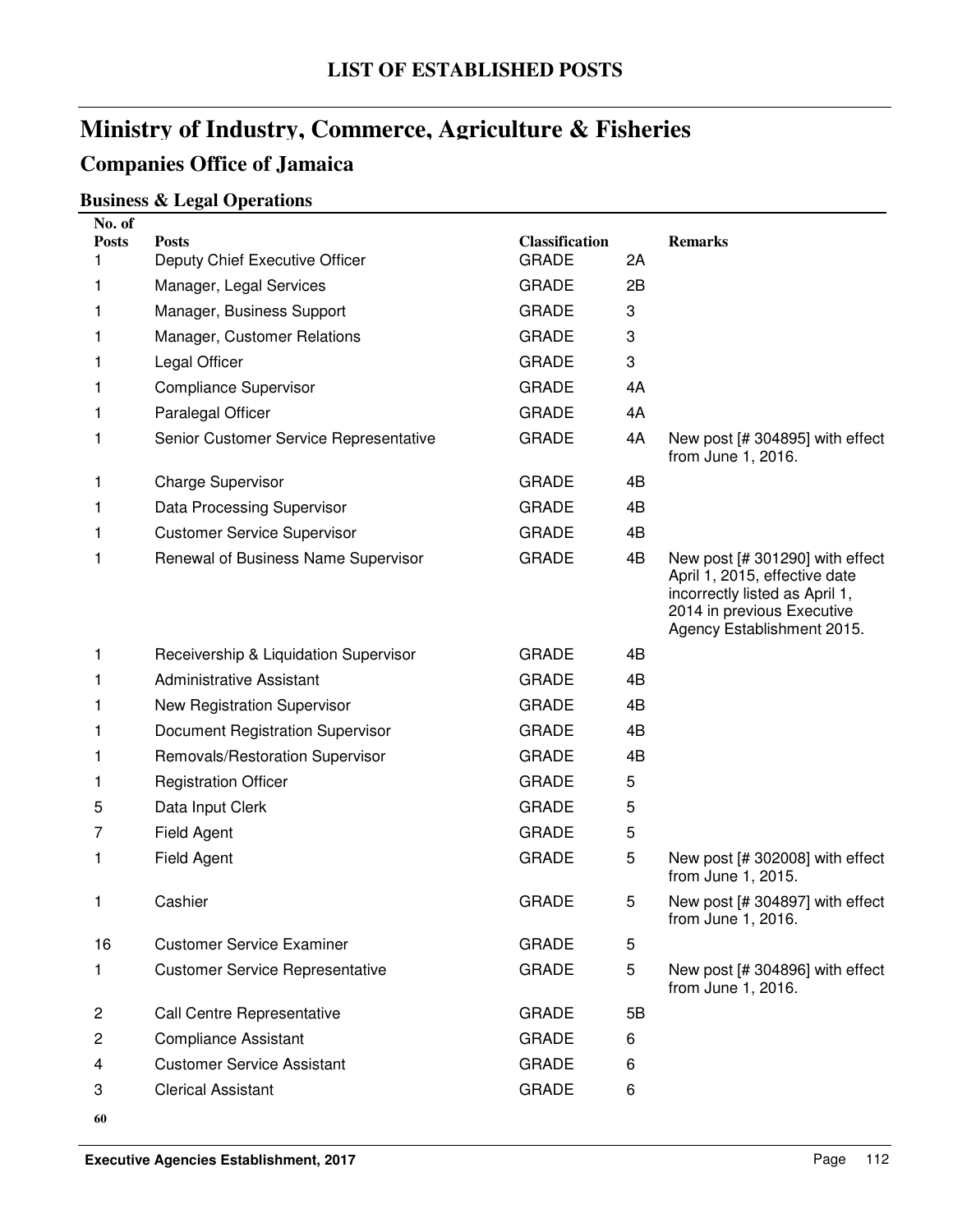# **Ministry of Industry, Commerce, Agriculture & Fisheries Companies Office of Jamaica**

### **Business & Legal Operations**

**60 Business & Legal Operations Total-**

#### **Central Executive**

| No. of       |                                              |                       |                |
|--------------|----------------------------------------------|-----------------------|----------------|
| <b>Posts</b> | <b>Posts</b>                                 | <b>Classification</b> | <b>Remarks</b> |
|              | Chief Executive Officer & Registrar          | <b>GRADE</b>          |                |
|              | Corporate Planner/Quality Monitoring Officer | <b>GRADE</b>          | 4              |
|              | Executive Assistant                          | <b>GRADE</b>          | 4Α             |
|              | <b>Public Relations Officer</b>              | <b>GRADE</b>          | 4A             |
| 4            |                                              |                       |                |

**4 Central Executive Total-**

#### **Finance, Risk & Asset Management**

| No. of       |                                              |                       |    |                                                                                                                                                                                         |
|--------------|----------------------------------------------|-----------------------|----|-----------------------------------------------------------------------------------------------------------------------------------------------------------------------------------------|
| <b>Posts</b> | <b>Posts</b>                                 | <b>Classification</b> |    | <b>Remarks</b>                                                                                                                                                                          |
|              | Director, Finance, Risk and Asset Management | <b>GRADE</b>          | 2B |                                                                                                                                                                                         |
|              | <b>Financial Accountant</b>                  | <b>GRADE</b>          | 3  |                                                                                                                                                                                         |
|              | Accountant                                   | <b>GRADE</b>          | 4A |                                                                                                                                                                                         |
|              | <b>Risk and Asset Officer</b>                | <b>GRADE</b>          | 4B |                                                                                                                                                                                         |
| 1            | Senior Accounting Officer                    | <b>GRADE</b>          | 4B |                                                                                                                                                                                         |
| 1            | Senior Accounting Officer                    | <b>GRADE</b>          | 4B | Post [# 141776] inadvertently<br>omitted from previous<br>publication. Post [# 141776] of<br>Accounting Officer (GRADE 5)<br>retitled & upgraded with effect<br>from November 14, 2016. |
| 1            | Administrative Assistant/Procurement Officer | <b>GRADE</b>          | 4B |                                                                                                                                                                                         |
|              | Cashier                                      | <b>GRADE</b>          | 5  |                                                                                                                                                                                         |
| 1            | Cashier                                      | <b>GRADE</b>          | 5  | New post [# 305305] with effect<br>from November 14, 2016.                                                                                                                              |
| 1            | <b>Accounting Officer</b>                    | <b>GRADE</b>          | 5  |                                                                                                                                                                                         |
|              | <b>Customer Service Officer</b>              | <b>GRADE</b>          | 5  | New post [# 305306] with effect<br>from November 14, 2016.                                                                                                                              |
|              | <b>Clerical Assistant</b>                    | <b>GRADE</b>          | 6  |                                                                                                                                                                                         |
| 12           |                                              |                       |    |                                                                                                                                                                                         |
| 12           | Total- Finance, Risk & Asset Management      |                       |    |                                                                                                                                                                                         |
|              | Human Resource Management & Administration   |                       |    |                                                                                                                                                                                         |

| No. of       |                                        |                       |    |                |
|--------------|----------------------------------------|-----------------------|----|----------------|
| <b>Posts</b> | Posts                                  | <b>Classification</b> |    | <b>Remarks</b> |
|              | Director, Human Resources Management & | GRADE                 | 2B |                |
|              | Administration                         |                       |    |                |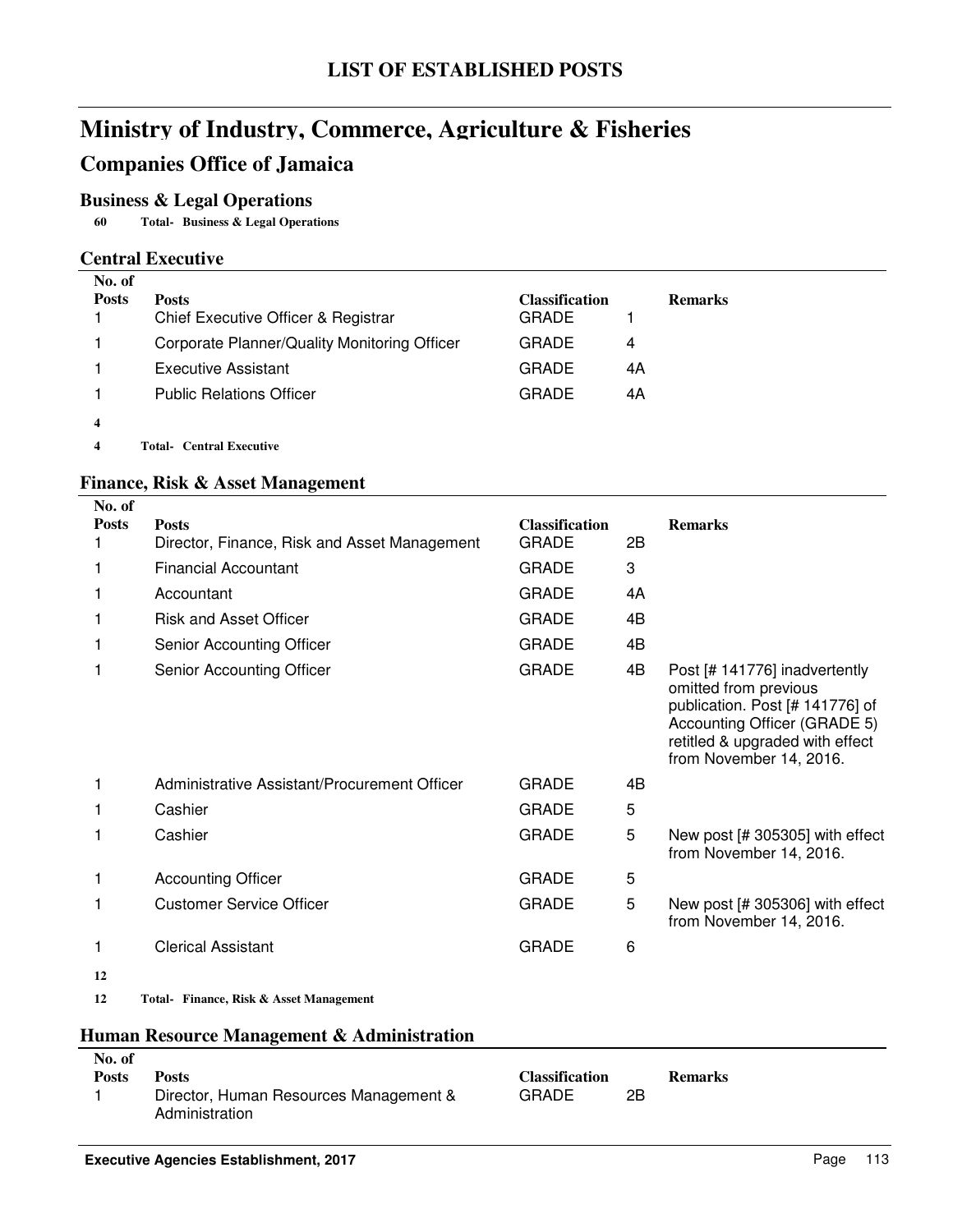# **Ministry of Industry, Commerce, Agriculture & Fisheries**

### **Companies Office of Jamaica**

### **Human Resource Management & Administration**

| No. of       |                                                  |                       |                |
|--------------|--------------------------------------------------|-----------------------|----------------|
| <b>Posts</b> | <b>Posts</b>                                     | <b>Classification</b> | <b>Remarks</b> |
|              | Administrative Assistant/Ancillary Coordinator   | GRADE                 | 4B             |
|              | Human Resource Officer                           | <b>GRADE</b>          | 4              |
|              | <b>Clerical Assistant</b>                        | <b>GRADE</b>          | 6              |
|              | Receptionist/Telephone Operator                  | GRADE                 | 6              |
|              | Driver                                           | <b>GRADE</b>          | 7              |
|              | Gardener/Attendant                               | <b>GRADE</b>          | 7Β             |
|              | Handyman/Messenger                               | <b>GRADE</b>          | 7B             |
|              | Office Attendant                                 | <b>GRADE</b>          | 7Β             |
| 9            |                                                  |                       |                |
| 9            | Total Human Resource Management & Administration |                       |                |

### **Information Technology**

| No. of       |                                             |                       |    |                                                                                                                                                                     |
|--------------|---------------------------------------------|-----------------------|----|---------------------------------------------------------------------------------------------------------------------------------------------------------------------|
| <b>Posts</b> | <b>Posts</b>                                | <b>Classification</b> |    | <b>Remarks</b>                                                                                                                                                      |
|              | <b>Information Security Officer</b>         | <b>GRADE</b>          | 3  | New post [# 301291] with effect<br>from April 1, 2015, effective<br>date incorrectly listed as April<br>1, 2014 in previous Executive<br>Agency Establishment 2015. |
|              | Information Systems Manager                 | <b>GRADE</b>          | 3  |                                                                                                                                                                     |
|              | Team Leader - Network/Systems Administrator | <b>GRADE</b>          | ЗA |                                                                                                                                                                     |
| 2            | Programmer                                  | <b>GRADE</b>          | 4A |                                                                                                                                                                     |
|              | <b>Technical Support Officer</b>            | <b>GRADE</b>          | 4B |                                                                                                                                                                     |
|              | Web Administrator                           | <b>GRADE</b>          | 4A |                                                                                                                                                                     |
| 7            |                                             |                       |    |                                                                                                                                                                     |
|              | Total- Information Technology               |                       |    |                                                                                                                                                                     |

#### **Internal Audit**

| No. of         |                                          |                       |    |                |
|----------------|------------------------------------------|-----------------------|----|----------------|
| <b>Posts</b>   | <b>Posts</b>                             | <b>Classification</b> |    | <b>Remarks</b> |
| 1.             | <b>Chief Internal Auditor</b>            | <b>GRADE</b>          | 3  |                |
| $\mathbf{1}$   | Internal Auditor                         | <b>GRADE</b>          | 4B |                |
| $\overline{2}$ |                                          |                       |    |                |
| $\overline{2}$ | <b>Total-Internal Audit</b>              |                       |    |                |
| 94             | <b>Total-Companies Office of Jamaica</b> |                       |    |                |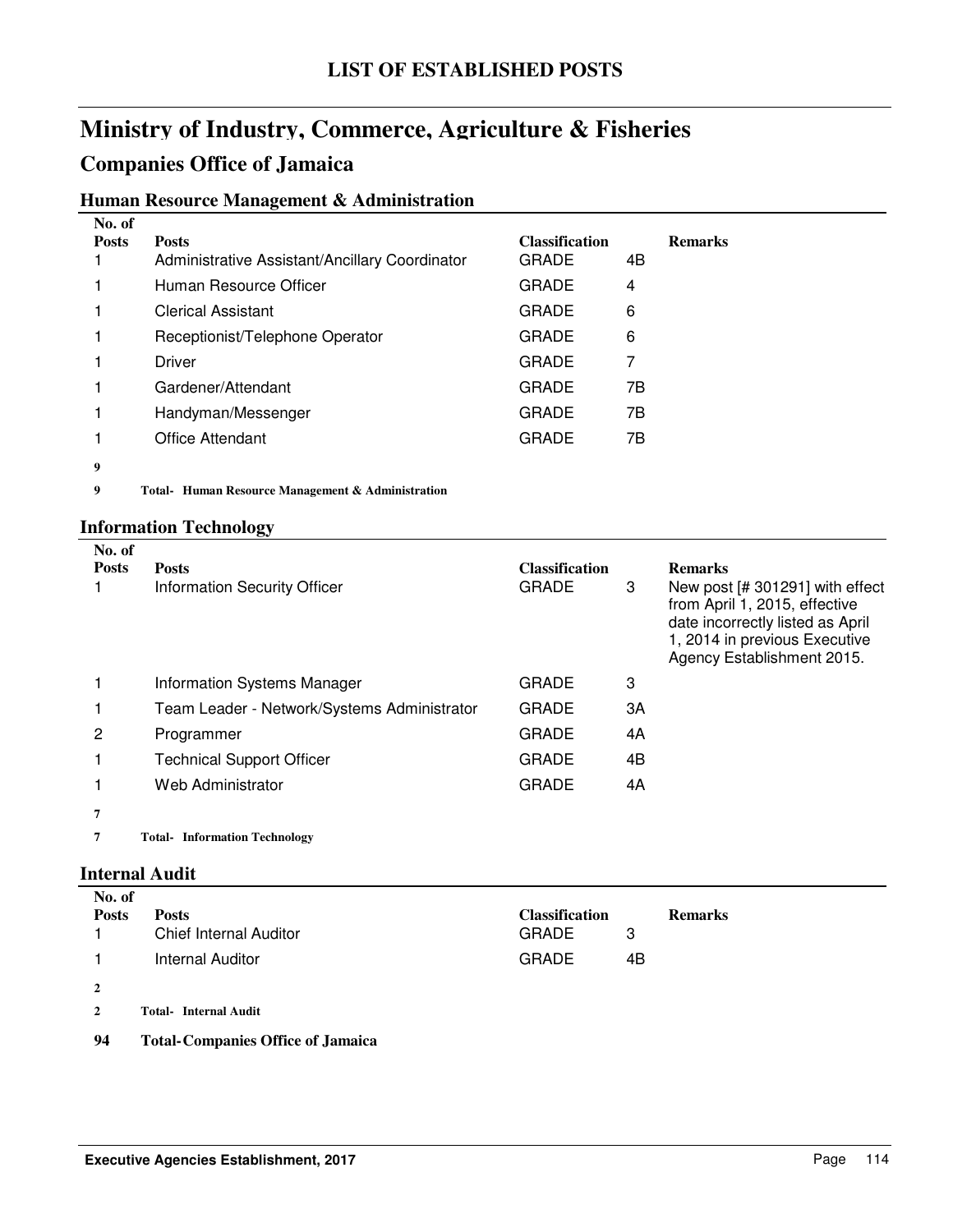### **Administrator General's Department**

### **Executive Administration**

| No. of<br><b>Posts</b> | <b>Posts</b><br>Chief Executive Officer/Administrator General | <b>Classification</b><br><b>GRADE</b> | 9 | <b>Remarks</b> |
|------------------------|---------------------------------------------------------------|---------------------------------------|---|----------------|
|                        | <b>Executive Assistant</b>                                    | <b>GRADE</b>                          | 5 |                |
|                        | <b>Public Education Manager</b>                               | <b>GRADE</b>                          | 6 |                |
| 3                      |                                                               |                                       |   |                |
|                        | <b>Total- Executive Administration</b>                        |                                       |   |                |
|                        |                                                               |                                       |   |                |

#### **Finance and Planning**

| No. of       |                              |                       |   |                |
|--------------|------------------------------|-----------------------|---|----------------|
| <b>Posts</b> | <b>Posts</b>                 | <b>Classification</b> |   | <b>Remarks</b> |
|              | Finance & Planning Executive | <b>GRADE</b>          |   |                |
|              | Corporate Planner            | <b>GRADE</b>          | 6 |                |
|              | <b>Senior Secretary</b>      | <b>GRADE</b>          | 4 |                |
|              |                              |                       |   |                |

#### Financial Accounting

| No. of       |                               |                       |                |
|--------------|-------------------------------|-----------------------|----------------|
| <b>Posts</b> | <b>Posts</b>                  | <b>Classification</b> | <b>Remarks</b> |
|              | Manager, Financial Accounting | <b>GRADE</b><br>6     |                |
|              | <b>Financial Accountant</b>   | <b>GRADE</b><br>4     |                |
|              | Payroll Officer               | <b>GRADE</b><br>4     |                |
|              |                               |                       |                |

#### **3**

#### Trust Accounting

| No. of       |                                        |                       |                |
|--------------|----------------------------------------|-----------------------|----------------|
| <b>Posts</b> | <b>Posts</b>                           | <b>Classification</b> | <b>Remarks</b> |
|              | <b>Trust Accounting Manager</b>        | <b>GRADE</b><br>6     |                |
|              | Investment and Business Assets Officer | 5<br><b>GRADE</b>     |                |
|              | <b>Chief Trust Accountant</b>          | 5<br><b>GRADE</b>     |                |
| 4            | Senior Trust Accounting Officer        | <b>GRADE</b><br>4     |                |
|              | Senior Trust Accountant                | <b>GRADE</b><br>4     |                |
|              | Cheque Writer                          | <b>GRADE</b><br>3     |                |
|              | Cashier                                | 3<br><b>GRADE</b>     |                |
| 4            | <b>Trust Accounting Officer</b>        | <b>GRADE</b><br>3     |                |
| 14           |                                        |                       |                |

**20 Finance and Planning Total-**

#### **Human Resource and Administration**

| No. of       |                                           |                |                |
|--------------|-------------------------------------------|----------------|----------------|
| <b>Posts</b> | <b>Posts</b>                              | Classification | <b>Remarks</b> |
|              | Human Resource & Administrative Executive | <b>GRADE</b>   |                |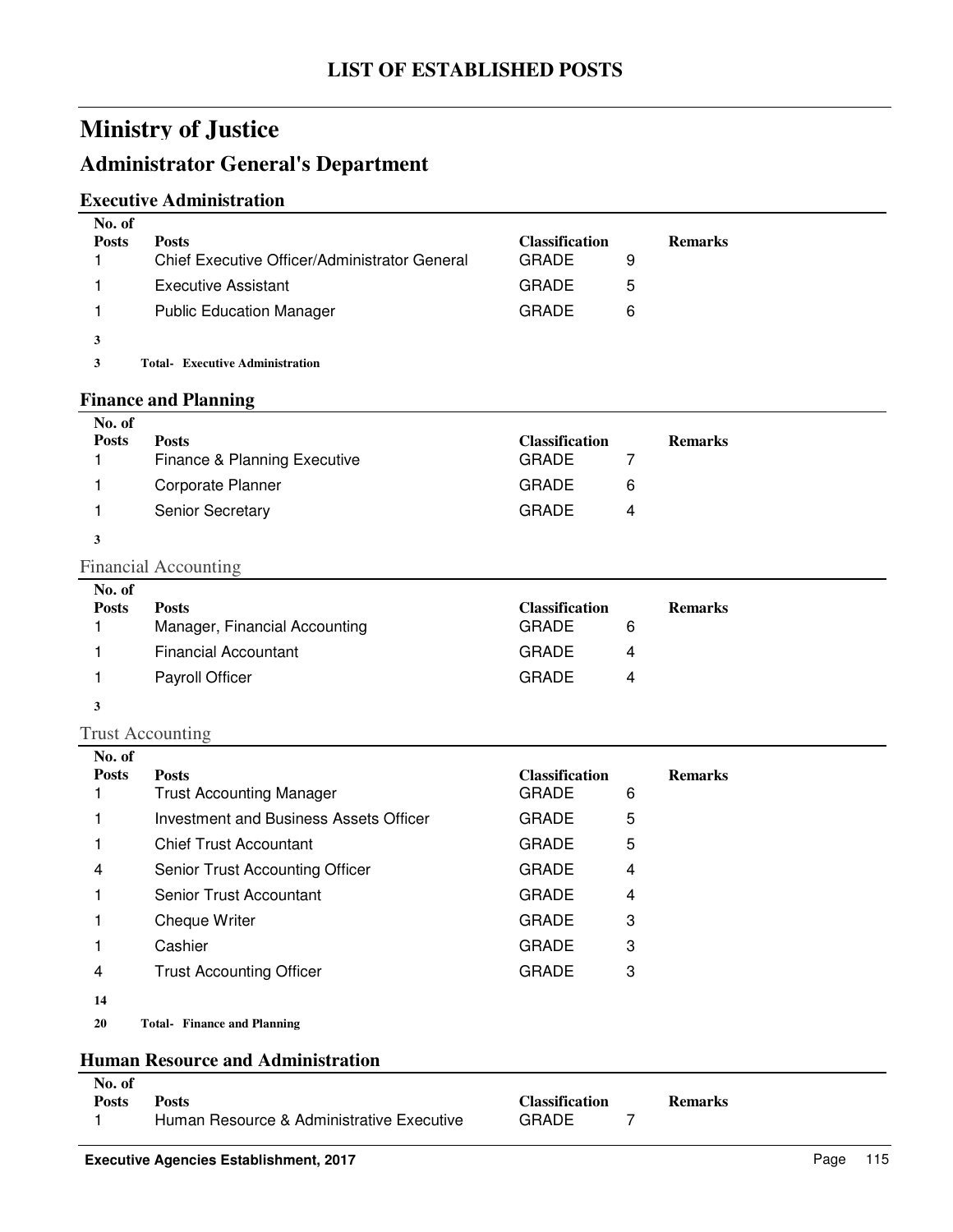### **Administrator General's Department**

#### **Human Resource and Administration**

| No. of<br><b>Posts</b> | <b>Posts</b>                             | <b>Classification</b> |   | <b>Remarks</b> |
|------------------------|------------------------------------------|-----------------------|---|----------------|
|                        | Administration & Procurement Manager     | <b>GRADE</b>          | 6 |                |
|                        | Senior Human Resource Officer            | <b>GRADE</b>          | 5 |                |
|                        | <b>Senior Secretary</b>                  | <b>GRADE</b>          | 4 |                |
|                        | Receptionist/Telephone Operator          | <b>GRADE</b>          | 2 |                |
|                        | Machine Binder/Operator                  | <b>GRADE</b>          | 2 |                |
| 2                      | Driver                                   | <b>GRADE</b>          | 2 |                |
| 2                      | <b>Office Attendant</b>                  | <b>GRADE</b>          |   |                |
| 10                     |                                          |                       |   |                |
| 10                     | Total- Human Resource and Administration |                       |   |                |

### **Information & Records Management**

| No. of       |                                 |                       |   |                |
|--------------|---------------------------------|-----------------------|---|----------------|
| <b>Posts</b> | <b>Posts</b>                    | <b>Classification</b> |   | <b>Remarks</b> |
|              | Information and Records Manager | <b>GRADE</b>          | 6 |                |
| 2            | Senior Systems Administrator    | <b>GRADE</b>          | ხ |                |
|              | <b>Systems Administrator</b>    | <b>GRADE</b>          | 4 |                |
|              |                                 |                       |   |                |

### Registry

| No. of<br><b>Posts</b> | <b>Posts</b><br>Records Management Co-ordinator | <b>Classification</b><br><b>GRADE</b> | 5            | <b>Remarks</b><br>Post [# 148174] of Records<br>Management Co-ordinator<br>(GRADE 4) upgraded with<br>effect from April 1, 2016.                    |
|------------------------|-------------------------------------------------|---------------------------------------|--------------|-----------------------------------------------------------------------------------------------------------------------------------------------------|
| 3                      | <b>Records Officer</b>                          | <b>GRADE</b>                          | 3            | Three (3) posts (#s 148715-7)<br>incorrectly listed as Registry<br>Officers (GRADE 2) in previous<br><b>Executive Agency</b><br>Establishment 2015. |
| 2<br>6                 | <b>Registry Assistant</b>                       | <b>GRADE</b>                          | $\mathbf{2}$ | Posts [#s 148178 & 301288]<br>incorrectly listed as Grade 1 in<br>previous Executive Agency<br>Establishment 2015.                                  |
| 10                     | <b>Total-</b> Information & Records Management  |                                       |              |                                                                                                                                                     |
|                        |                                                 |                                       |              |                                                                                                                                                     |
|                        | <b>Internal Audit</b>                           |                                       |              |                                                                                                                                                     |
| $N = \mathbb{R}$       |                                                 |                                       |              |                                                                                                                                                     |

| No. of       |                        |                       |                |
|--------------|------------------------|-----------------------|----------------|
| <b>Posts</b> | <b>Posts</b>           | <b>Classification</b> | <b>Remarks</b> |
|              | Chief Internal Auditor | <b>GRADE</b>          |                |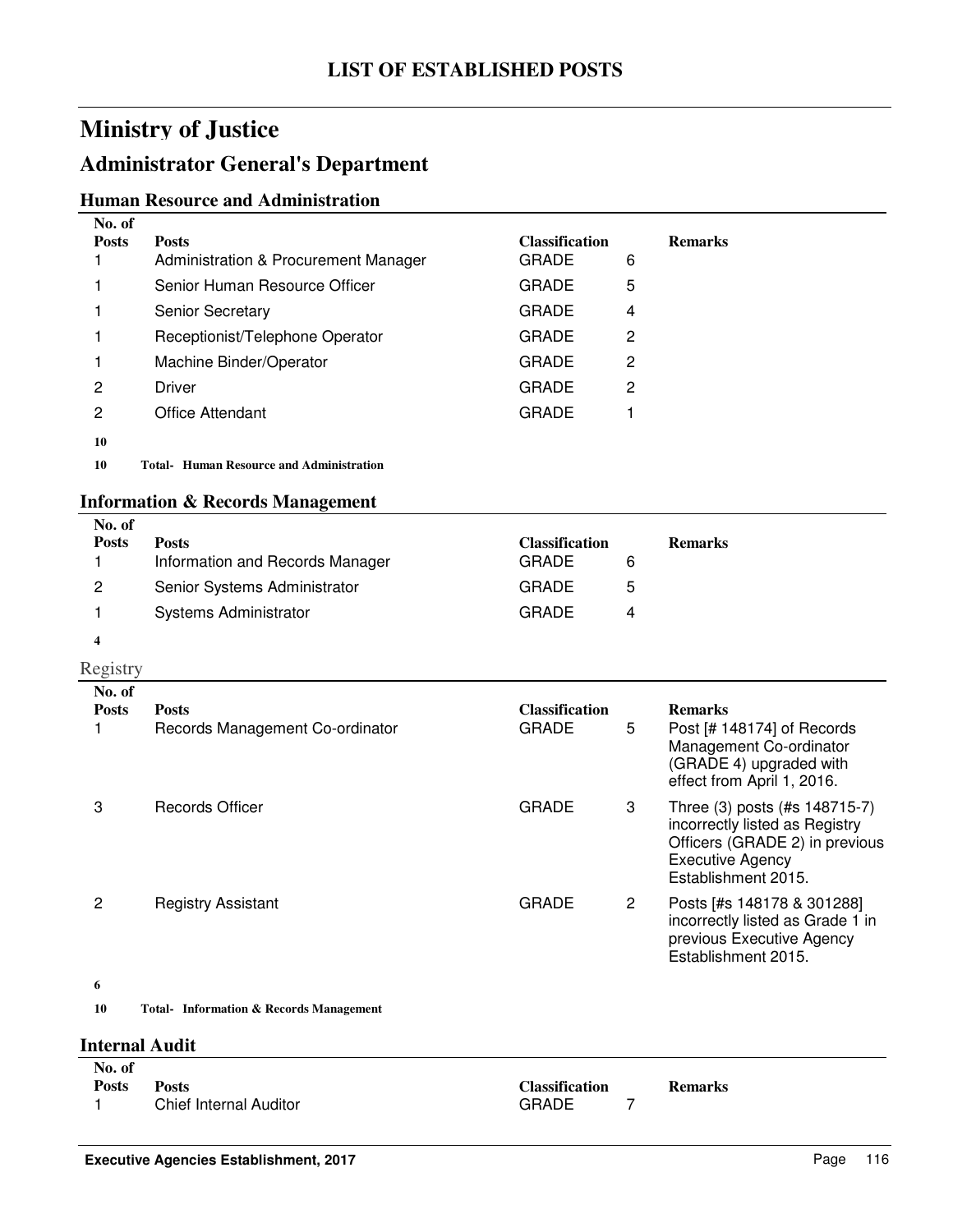# **Administrator General's Department**

### **Internal Audit**

| No. of<br><b>Posts</b><br>1 | <b>Posts</b><br>Senior Internal Auditor      | <b>Classification</b><br><b>GRADE</b> | 5                       | <b>Remarks</b> |  |
|-----------------------------|----------------------------------------------|---------------------------------------|-------------------------|----------------|--|
|                             |                                              |                                       |                         |                |  |
| 1                           | <b>Internal Auditor</b>                      | <b>GRADE</b>                          | 4                       |                |  |
| 3                           |                                              |                                       |                         |                |  |
| 3                           | <b>Total- Internal Audit</b>                 |                                       |                         |                |  |
| <b>Operations</b>           |                                              |                                       |                         |                |  |
| No. of                      |                                              |                                       |                         |                |  |
| <b>Posts</b><br>1           | <b>Posts</b><br>Deputy Administrator General | <b>Classification</b><br><b>GRADE</b> | 8                       | <b>Remarks</b> |  |
| 1                           | Senior Secretary                             | <b>GRADE</b>                          | 4                       |                |  |
|                             |                                              |                                       |                         |                |  |
| $\overline{2}$              |                                              |                                       |                         |                |  |
| No. of                      | <b>Estate Administration</b>                 |                                       |                         |                |  |
| <b>Posts</b>                | <b>Posts</b>                                 | <b>Classification</b>                 |                         | <b>Remarks</b> |  |
| 1                           | <b>Estate Administration Executive</b>       | <b>GRADE</b>                          | 7                       |                |  |
| 4                           | Case Attorney                                | <b>GRADE</b>                          | 6                       |                |  |
| 8                           | Senior Case Officer                          | <b>GRADE</b>                          | 5                       |                |  |
| 24                          | <b>Case Officer</b>                          | <b>GRADE</b>                          | 4                       |                |  |
| 1                           | Social Worker                                | <b>GRADE</b>                          | 5                       |                |  |
| 1                           | Senior Secretary                             | <b>GRADE</b>                          | $\overline{\mathbf{4}}$ |                |  |
| $\mathbf{2}$                | <b>Customer Service Officer</b>              | <b>GRADE</b>                          | 4                       |                |  |
| 41                          |                                              |                                       |                         |                |  |
| <b>Legal Services</b>       |                                              |                                       |                         |                |  |
| No. of                      |                                              |                                       |                         |                |  |
| <b>Posts</b>                | <b>Posts</b>                                 | <b>Classification</b><br><b>GRADE</b> | 7                       | <b>Remarks</b> |  |
| 1                           | Senior Legal Executive                       | <b>GRADE</b>                          |                         |                |  |
| 3                           | Attorney-at-law                              |                                       | 6                       |                |  |
| 2                           | <b>Legal Secretary</b>                       | <b>GRADE</b>                          | 4                       |                |  |
| 1                           | Process Server                               | GRADE                                 | 3                       |                |  |
| 7                           |                                              |                                       |                         |                |  |
|                             | <b>Property Services</b>                     |                                       |                         |                |  |
| No. of<br><b>Posts</b>      | <b>Posts</b>                                 | <b>Classification</b>                 |                         | <b>Remarks</b> |  |
| 1                           | <b>Property Services Manager</b>             | <b>GRADE</b>                          | 6                       |                |  |
| 4                           | Senior Property Administrator                | <b>GRADE</b>                          | 5                       |                |  |
| 1                           | <b>Property Rental Officer</b>               | <b>GRADE</b>                          | 4                       |                |  |

1 Property Maintenance Officer GRADE 4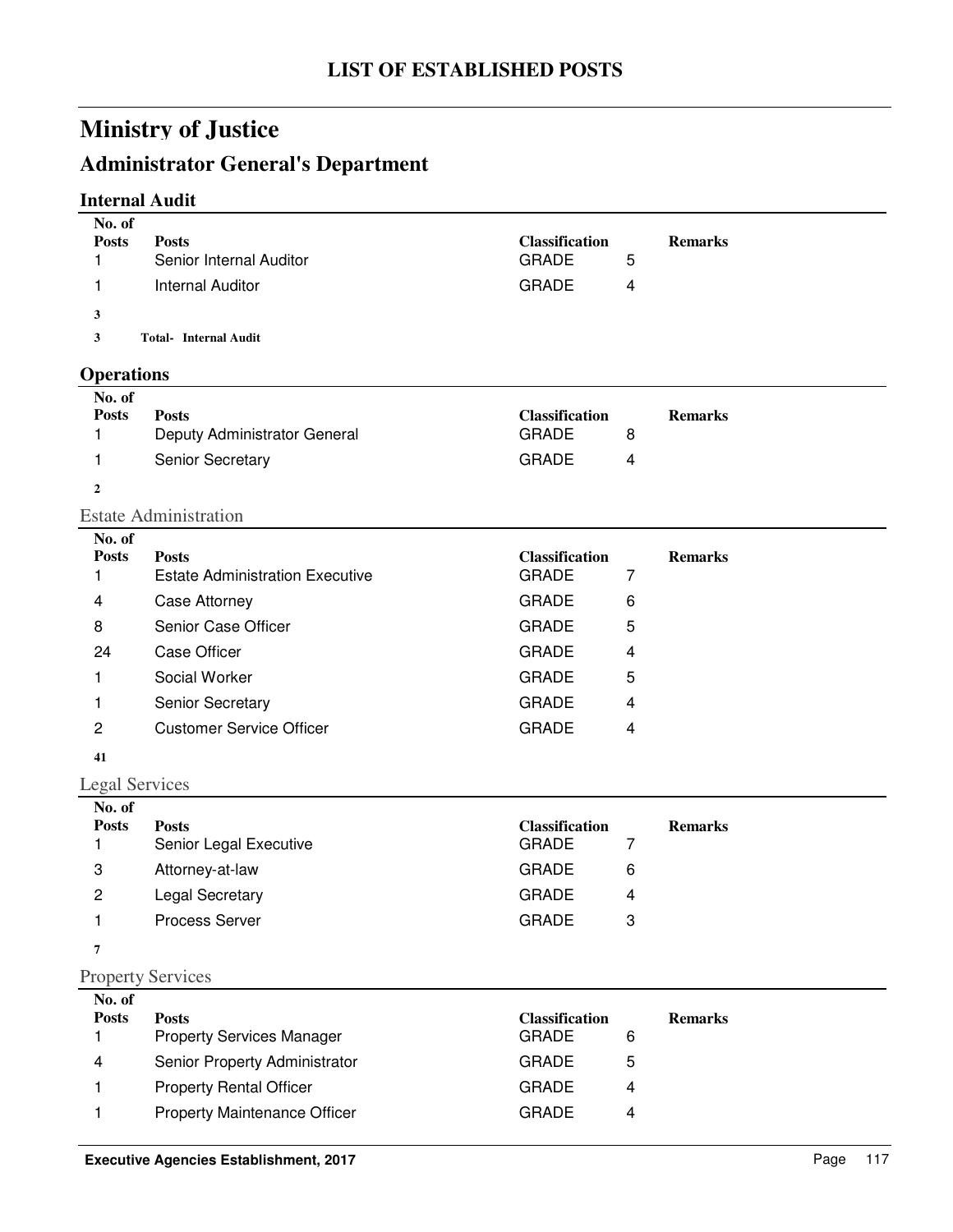# **Administrator General's Department**

### **Operations**

Property Services

| No. of       |                                                 |                |   |                |
|--------------|-------------------------------------------------|----------------|---|----------------|
| <b>Posts</b> | <b>Posts</b>                                    | Classification |   | <b>Remarks</b> |
| 4            | <b>Property Administrator</b>                   | <b>GRADE</b>   | 4 |                |
| -11          |                                                 |                |   |                |
| 61           | <b>Total- Operations</b>                        |                |   |                |
| 107          | <b>Total-Administrator General's Department</b> |                |   |                |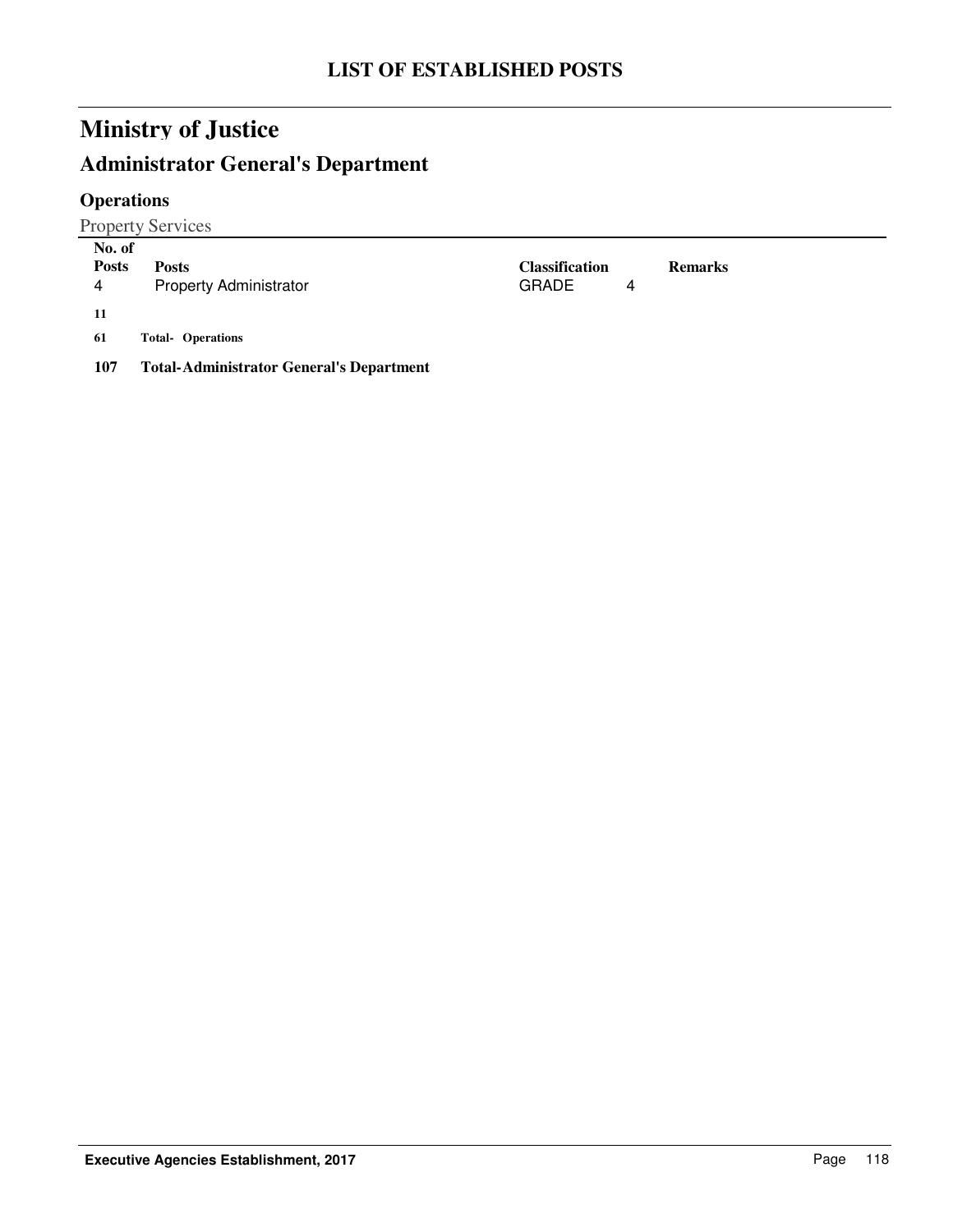# **Passport, Immigration and Citizenship Agency**

### **Corporate Service Division**

| No. of<br><b>Posts</b> | <b>Posts</b>                                           | <b>Classification</b>                 |                         | <b>Remarks</b>                                                                                           |
|------------------------|--------------------------------------------------------|---------------------------------------|-------------------------|----------------------------------------------------------------------------------------------------------|
| 1                      | Deputy Chief Executive Officer - Corporate<br>Services | <b>LEVEL</b>                          | 9                       |                                                                                                          |
| 1                      | <b>Communications Officer</b>                          | <b>LEVEL</b>                          | 5                       |                                                                                                          |
| 1                      | <b>Executive Assistant</b>                             | <b>LEVEL</b>                          | 4                       |                                                                                                          |
| 3                      |                                                        |                                       |                         |                                                                                                          |
| Administration         |                                                        |                                       |                         |                                                                                                          |
| No. of                 |                                                        |                                       |                         |                                                                                                          |
| <b>Posts</b><br>1      | <b>Posts</b><br>Director, Administration               | <b>Classification</b><br><b>LEVEL</b> | 8                       | <b>Remarks</b>                                                                                           |
| 1                      | <b>Administrative Assistant</b>                        | <b>LEVEL</b>                          | 3                       |                                                                                                          |
|                        |                                                        |                                       |                         |                                                                                                          |
| $\overline{2}$         |                                                        |                                       |                         |                                                                                                          |
| No. of                 | <b>Administration - Document Management</b>            |                                       |                         |                                                                                                          |
| <b>Posts</b>           | <b>Posts</b>                                           | <b>Classification</b>                 |                         | <b>Remarks</b>                                                                                           |
| $\overline{c}$         | Administrator, Document Management                     | <b>LEVEL</b>                          | 5                       |                                                                                                          |
| 6                      | Document Management Clerk                              | <b>LEVEL</b>                          | $\overline{c}$          |                                                                                                          |
| 1                      | Document Management Clerk (Montego Bay)                | <b>LEVEL</b>                          | $\overline{c}$          |                                                                                                          |
| 9                      |                                                        |                                       |                         |                                                                                                          |
|                        | <b>Administration - Procurement</b>                    |                                       |                         |                                                                                                          |
| No. of                 |                                                        |                                       |                         |                                                                                                          |
| <b>Posts</b><br>1      | <b>Posts</b><br><b>Procurement Officer</b>             | <b>Classification</b><br><b>LEVEL</b> | 5                       | <b>Remarks</b>                                                                                           |
|                        | <b>Store Clerk</b>                                     | <b>LEVEL</b>                          |                         |                                                                                                          |
| 1                      |                                                        |                                       | 2                       |                                                                                                          |
| 2                      |                                                        |                                       |                         |                                                                                                          |
|                        | <b>Administration - Property Management</b>            |                                       |                         |                                                                                                          |
| No. of<br><b>Posts</b> | <b>Posts</b>                                           | <b>Classification</b>                 |                         | <b>Remarks</b>                                                                                           |
| 1                      | Administrator, Property Management                     | <b>LEVEL</b>                          | 5                       |                                                                                                          |
| 1                      | Telephone Operator (Kingston)                          | <b>LEVEL</b>                          | $\overline{\mathbf{c}}$ |                                                                                                          |
| 1                      | Telephone Operator (Montego Bay)                       | <b>LEVEL</b>                          | $\overline{c}$          |                                                                                                          |
| $\overline{c}$         | <b>Telephone Operator</b>                              | <b>LEVEL</b>                          | $\overline{c}$          |                                                                                                          |
| 1                      | <b>Inventory Clerk</b>                                 | <b>LEVEL</b>                          | $\overline{c}$          |                                                                                                          |
| 1                      | Document Management Clerk                              | <b>LEVEL</b>                          | $\overline{c}$          |                                                                                                          |
| 3                      | Office Attendant                                       | <b>LEVEL</b>                          | 1                       |                                                                                                          |
| 1                      | Office Attendant                                       | <b>LEVEL</b>                          | 1                       | Post [# 296472] inadvertently<br>omitted from previous<br><b>Executive Agency</b><br>Establishment 2015. |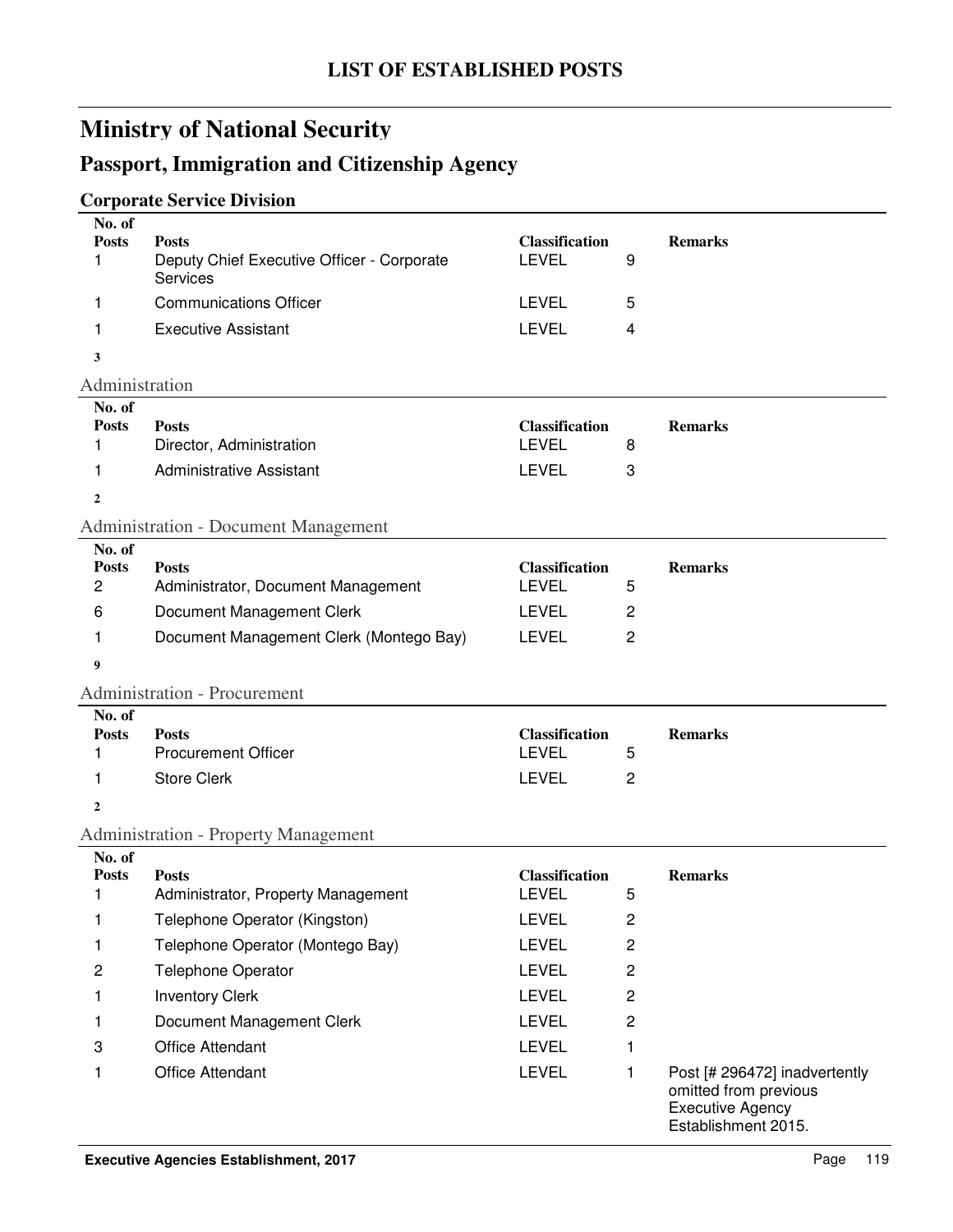### **Passport, Immigration and Citizenship Agency**

### **Corporate Service Division**

Administration - Property Management

| No. of<br><b>Posts</b><br>5 | <b>Posts</b><br>Driver/Messenger                               | <b>Classification</b><br><b>LEVEL</b> | 1              | <b>Remarks</b>                                                                                |
|-----------------------------|----------------------------------------------------------------|---------------------------------------|----------------|-----------------------------------------------------------------------------------------------|
| 16                          |                                                                |                                       |                |                                                                                               |
|                             | Finance & Planning                                             |                                       |                |                                                                                               |
| No. of                      |                                                                |                                       |                |                                                                                               |
| <b>Posts</b><br>1           | <b>Posts</b><br>Director, Finance & Planning                   | <b>Classification</b><br><b>LEVEL</b> | 8              | <b>Remarks</b>                                                                                |
| 1                           | <b>Accounting Manager</b>                                      | <b>LEVEL</b>                          | $\overline{7}$ | Post [# 295234] of Accounting<br>Manager (LEVEL 6) upgraded<br>with effect from June 1, 2016. |
| 1                           | <b>Budget &amp; Planning Manager</b>                           | <b>LEVEL</b>                          | 6              |                                                                                               |
| 1                           | Payroll Manager                                                | <b>LEVEL</b>                          | 6              | New post [# 304912] with effect<br>from June 1, 2016.                                         |
| 1                           | <b>Accounting Officer</b>                                      | <b>LEVEL</b>                          | 4              |                                                                                               |
| 1                           | <b>Budget &amp; Planning Officer</b>                           | <b>LEVEL</b>                          | 4              |                                                                                               |
| 1                           | Payroll Officer                                                | <b>LEVEL</b>                          | 4              |                                                                                               |
| 1                           | Accounting Technician (Accounts Payable)                       | <b>LEVEL</b>                          | 3              |                                                                                               |
| 1                           | Accounting Technician (General Ledger/Accounts<br>Receivables) | <b>LEVEL</b>                          | 3              |                                                                                               |
| 1                           | Accounting Technician (General Ledger/Bank<br>Reconciliation)  | <b>LEVEL</b>                          | 3              |                                                                                               |
| 3                           | Accounting Technician (Payroll)                                | <b>LEVEL</b>                          | 3              |                                                                                               |
| 1                           | Accounting Technician (Revenue)                                | <b>LEVEL</b>                          | 3              |                                                                                               |
| 1                           | <b>Administrative Assistant</b>                                | <b>LEVEL</b>                          | 3              |                                                                                               |
| 1                           | <b>Accounting Clerk</b>                                        | <b>LEVEL</b>                          | 2              |                                                                                               |
| 4                           | Cashier (Kingston)                                             | <b>LEVEL</b>                          | 2              |                                                                                               |
| 1                           | Cashier (Mailing)                                              | <b>LEVEL</b>                          | $\overline{c}$ |                                                                                               |
| 1                           | Cashier (Mandeville)                                           | <b>LEVEL</b>                          | $\overline{c}$ |                                                                                               |
| 2                           | Cashier (Montego Bay)                                          | <b>LEVEL</b>                          | $\overline{c}$ |                                                                                               |
| 1                           | Cashier (St. Ann)                                              | <b>LEVEL</b>                          | $\overline{c}$ |                                                                                               |
| 25                          |                                                                |                                       |                |                                                                                               |

#### Human Resources

| No. of |                                                                |                       |                |
|--------|----------------------------------------------------------------|-----------------------|----------------|
| Posts  | <b>Posts</b>                                                   | <b>Classification</b> | <b>Remarks</b> |
|        | Director, Human Resources                                      | LEVEL                 |                |
|        | Organisational Development & Performance<br>Management Officer | LEVEL                 |                |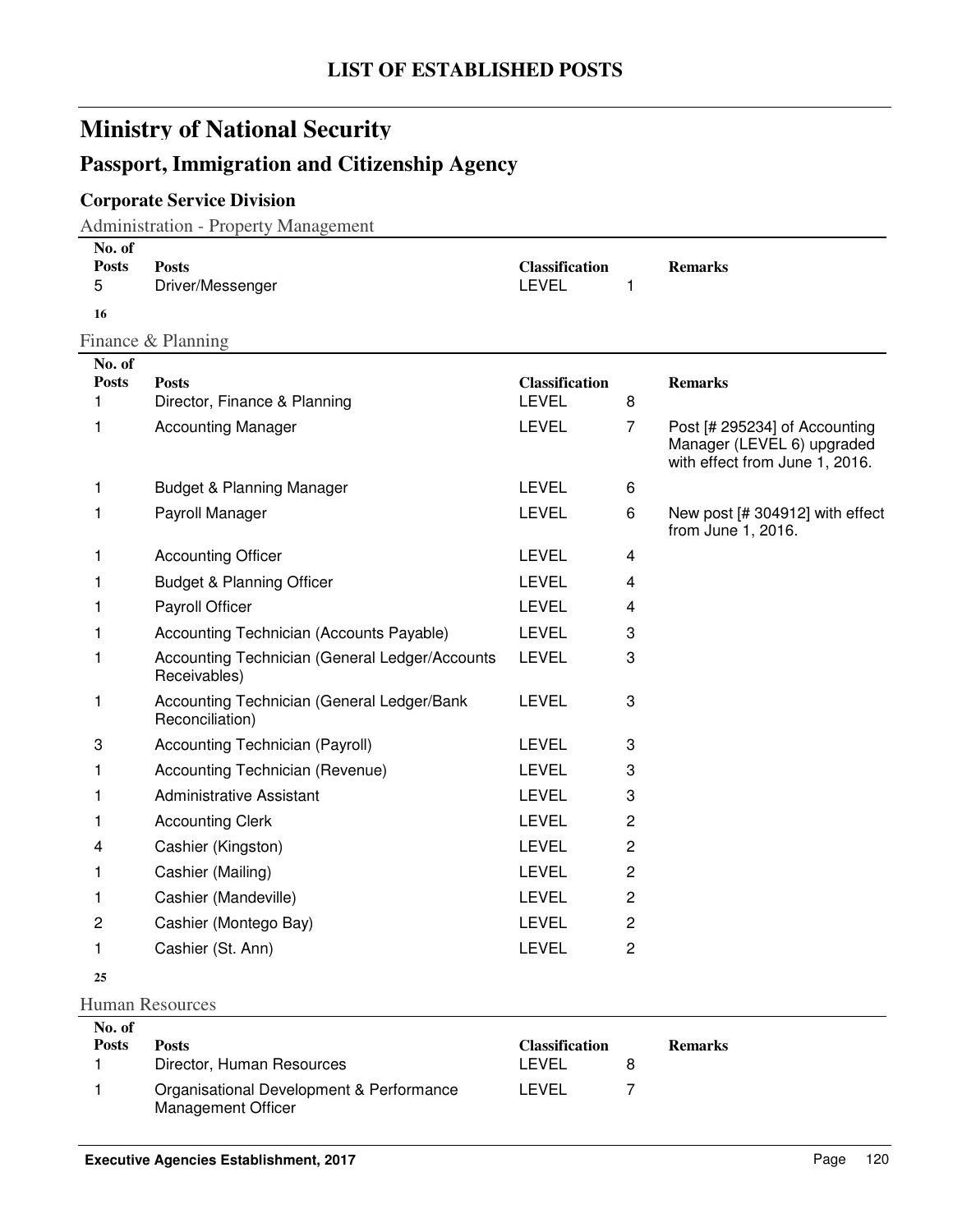### **Passport, Immigration and Citizenship Agency**

### **Corporate Service Division**

Human Resources

| No. of       |                                                                         |                       |   |                                                         |
|--------------|-------------------------------------------------------------------------|-----------------------|---|---------------------------------------------------------|
| <b>Posts</b> | <b>Posts</b>                                                            | <b>Classification</b> |   | <b>Remarks</b>                                          |
|              | Human Resource Manager                                                  | <b>LEVEL</b>          | 7 |                                                         |
| 1            | Industrial Relations/Employee Relations Officer                         | <b>LEVEL</b>          | 6 | New post $[# 304907]$ with effect<br>from June 1, 2016. |
|              | <b>Training Manager</b>                                                 | LEVEL                 | 6 |                                                         |
|              | Human Resource Officer - Compensation &<br><b>Benefits</b>              | <b>LEVEL</b>          | 5 | New post [# 304908] with effect<br>from June 1, 2016.   |
|              | <b>Training Officer</b>                                                 | LEVEL                 | 5 |                                                         |
|              | Human Resource Officer (Eastern Operations)                             | LEVEL                 | 5 |                                                         |
|              | Human Resource Officer (Western)                                        | <b>LEVEL</b>          | 5 |                                                         |
|              | Assistant Human Resource Officer,<br><b>Compensation &amp; Benefits</b> | <b>LEVEL</b>          | 4 |                                                         |
| 1            | Assistant Human Resource Officer -<br>Performance Management            | LEVEL                 | 4 | New post [# 304909] with effect<br>from June 1, 2016.   |
| 1            | <b>Administrative Assistant</b>                                         | <b>LEVEL</b>          | 3 | New post [# 304910] with effect<br>from June 1, 2016.   |
| 1            | Administrative Assistant                                                | LEVEL                 | 3 |                                                         |
|              | Document Management Officer                                             | <b>LEVEL</b>          | 3 |                                                         |
|              | <b>Training Assistant</b>                                               | <b>LEVEL</b>          | 2 |                                                         |
|              | Document Management Clerk (Western)                                     | LEVEL                 | 2 |                                                         |
| 3            | Document Management Clerk                                               | LEVEL                 | 2 |                                                         |
|              | Document Management Clerk (Eastern)                                     | <b>LEVEL</b>          | 2 |                                                         |
|              |                                                                         |                       |   |                                                         |

**20**

### ICT Services - Operations

| No. of       |                        |                       |   |                |
|--------------|------------------------|-----------------------|---|----------------|
| <b>Posts</b> | <b>Posts</b>           | <b>Classification</b> |   | <b>Remarks</b> |
|              | Manager, Operations    | LEVEL                 |   |                |
|              | Database Administrator | LEVEL                 | 6 |                |
|              | Webmaster              | LEVEL                 | 6 |                |
|              |                        |                       |   |                |

**3**

#### ICT Services - Technical Services

| No. of       |                             |                       |   |                |
|--------------|-----------------------------|-----------------------|---|----------------|
| <b>Posts</b> | <b>Posts</b>                | <b>Classification</b> |   | <b>Remarks</b> |
|              | Manager, Technical Services | LEVEL                 |   |                |
|              | Network Administrator       | I FVFI.               | 6 |                |
| 3            | Hardware Support Technician | LEVEL                 |   |                |
| 3            | Software Support Technician | I EVEL                |   |                |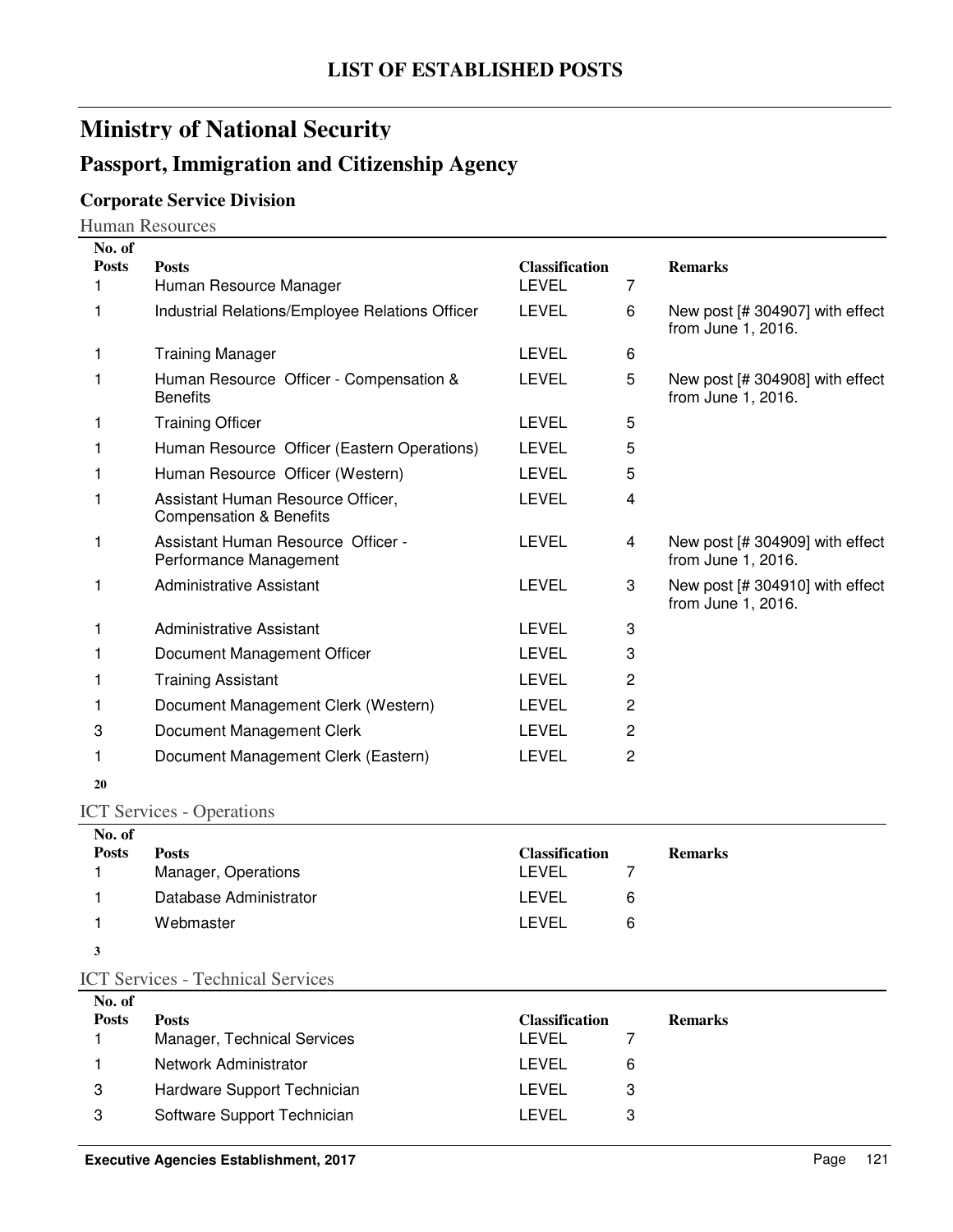### **Passport, Immigration and Citizenship Agency**

### **Corporate Service Division**

ICT Services - Technical Services

| No. of<br><b>Posts</b><br>8 | <b>Posts</b>                                            | <b>Classification</b> |    | <b>Remarks</b> |
|-----------------------------|---------------------------------------------------------|-----------------------|----|----------------|
|                             | Information Communication and Technology (ICT) Services |                       |    |                |
| No. of                      |                                                         |                       |    |                |
| <b>Posts</b>                | <b>Posts</b>                                            | <b>Classification</b> |    | <b>Remarks</b> |
|                             | Director, ICT Services                                  | LEVEL                 | 8A |                |
| 2                           | System Administrator                                    | <b>LEVEL</b>          | 4  |                |
|                             | Administrative Assistant                                | <b>LEVEL</b>          | 3  |                |
| 4                           |                                                         |                       |    |                |
| 92                          | <b>Total- Corporate Service Division</b>                |                       |    |                |
|                             | <b>Internal Audit</b>                                   |                       |    |                |

| No. of       |                               |                       |   |                                                       |
|--------------|-------------------------------|-----------------------|---|-------------------------------------------------------|
| <b>Posts</b> | <b>Posts</b>                  | <b>Classification</b> |   | <b>Remarks</b>                                        |
|              | <b>Chief Internal Auditor</b> | LEVEL                 | 8 |                                                       |
|              | <b>Audit Supervisor</b>       | LEVEL                 | 6 |                                                       |
|              | Auditor                       | LEVEL                 | 4 |                                                       |
|              | Assistant Auditor             | LEVEL                 | 3 |                                                       |
|              | Internal Audit Intern         | <b>LEVEL</b>          | 3 | New post [# 304911] with effect<br>from June 1, 2016. |

**5**

**5 Internal Audit Total-**

### **Investigation & Surveillance**

| No. of       |                                               |                       |    |                                                       |
|--------------|-----------------------------------------------|-----------------------|----|-------------------------------------------------------|
| <b>Posts</b> | <b>Posts</b>                                  | <b>Classification</b> |    | <b>Remarks</b>                                        |
|              | Senior Director, Investigation & Surveillance | LEVEL                 | 8Α |                                                       |
|              | <b>Manager, Security Operations</b>           | LEVEL                 | 7  |                                                       |
|              | Legal Officer                                 | <b>LEVEL</b>          | 7  |                                                       |
| 15           | Field Officer                                 | <b>LEVEL</b>          | 6  |                                                       |
|              | Data Analyst                                  | <b>LEVEL</b>          | 6  |                                                       |
|              | Document Security Specialist                  | <b>LEVEL</b>          | 6  |                                                       |
| 3            | Investigator                                  | <b>LEVEL</b>          | 6  |                                                       |
| 8            | <b>Fixed Location Officer</b>                 | <b>LEVEL</b>          | 6  |                                                       |
|              | Assistant Investigator                        | <b>LEVEL</b>          | 4  | New post [# 304913] with effect<br>from June 1, 2016. |
|              | Administrative Assistant                      | LEVEL                 | 3  |                                                       |
|              |                                               |                       |    |                                                       |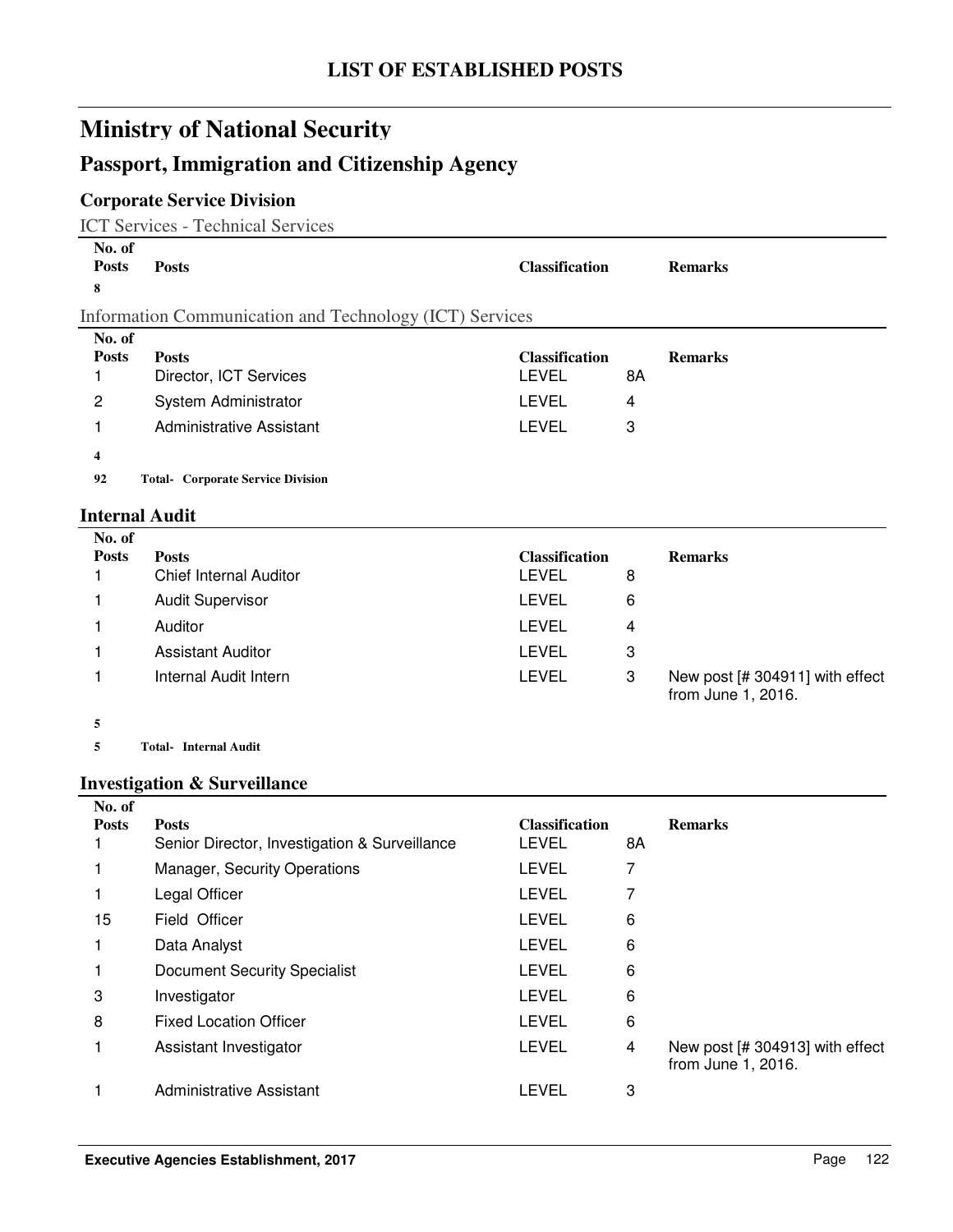### **Passport, Immigration and Citizenship Agency**

### **Investigation & Surveillance**

| No. of<br><b>Posts</b> | <b>Posts</b>                               | <b>Classification</b> |              | <b>Remarks</b>                                        |
|------------------------|--------------------------------------------|-----------------------|--------------|-------------------------------------------------------|
| 1                      | Document Mgt. Clerk                        | <b>LEVEL</b>          | $\mathbf{2}$ | New post [# 304914] with effect<br>from June 1, 2016. |
| 34                     |                                            |                       |              |                                                       |
| 34                     | <b>Total-</b> Investigation & Surveillance |                       |              |                                                       |
|                        | <b>Office of the CEO</b>                   |                       |              |                                                       |
| No. of                 |                                            |                       |              |                                                       |
| <b>Posts</b>           | <b>Posts</b>                               | <b>Classification</b> |              | <b>Remarks</b>                                        |
|                        | <b>Chief Executive Officer</b>             | <b>LEVEL</b>          | 10           |                                                       |
| 1                      | Senior Executive Assistant                 | <b>LEVEL</b>          | 5            |                                                       |
| 1                      | Executive Administrative Assistant         | <b>LEVEL</b>          | 4            |                                                       |
| 1                      | Document Management Officer                | <b>LEVEL</b>          | 3            | New post [# 304906] with effect<br>from June 1, 2016. |
| 4                      |                                            |                       |              |                                                       |
| 4                      | Total- Office of the CEO                   |                       |              |                                                       |
|                        |                                            |                       |              |                                                       |
|                        | <b>Operations Division</b>                 |                       |              |                                                       |
| No. of<br><b>Posts</b> | <b>Posts</b>                               | <b>Classification</b> |              | <b>Remarks</b>                                        |
| 1                      | Deputy Chief Executive Officer, Operations | <b>LEVEL</b>          | 9            |                                                       |
| 4                      | Desk Officer, Overseas Mission             | <b>LEVEL</b>          | 4A           |                                                       |
| 1                      | <b>Administrative Assistant</b>            | <b>LEVEL</b>          | 3            |                                                       |
| 6                      |                                            |                       |              |                                                       |
|                        | <b>Citizenship Services</b>                |                       |              |                                                       |
| No. of                 |                                            |                       |              |                                                       |
| <b>Posts</b>           | <b>Posts</b>                               | <b>Classification</b> |              | <b>Remarks</b>                                        |
| 1                      | Director, Citizenship Services             | <b>LEVEL</b>          | 8            |                                                       |
| 1                      | Operations Manager, Citizenship            | <b>LEVEL</b>          | 6            |                                                       |
| 4                      | Case Officer, Citizenship                  | <b>LEVEL</b>          | 4            |                                                       |

| No. of<br><b>Posts</b>   | Posts                       | <b>Classification</b> |   |  |  |
|--------------------------|-----------------------------|-----------------------|---|--|--|
| <b>Customer Services</b> |                             |                       |   |  |  |
| 11                       |                             |                       |   |  |  |
|                          | Document Management Clerk   | I EVEL                | 2 |  |  |
|                          | Document Management Officer | <b>LEVEL</b>          | 3 |  |  |
|                          | Administrative Assistant    | LEVEL                 | 3 |  |  |
|                          |                             |                       |   |  |  |

2 Desk Officer, Citizenship **LEVEL** 4

| <b>Posts</b> | Posts                                 | <b>Classification</b> | <b>Remarks</b> |
|--------------|---------------------------------------|-----------------------|----------------|
|              | Director, Customer Service            | _EVEL                 |                |
| -6           | <b>Customer Service Point Manager</b> | .EVEL                 |                |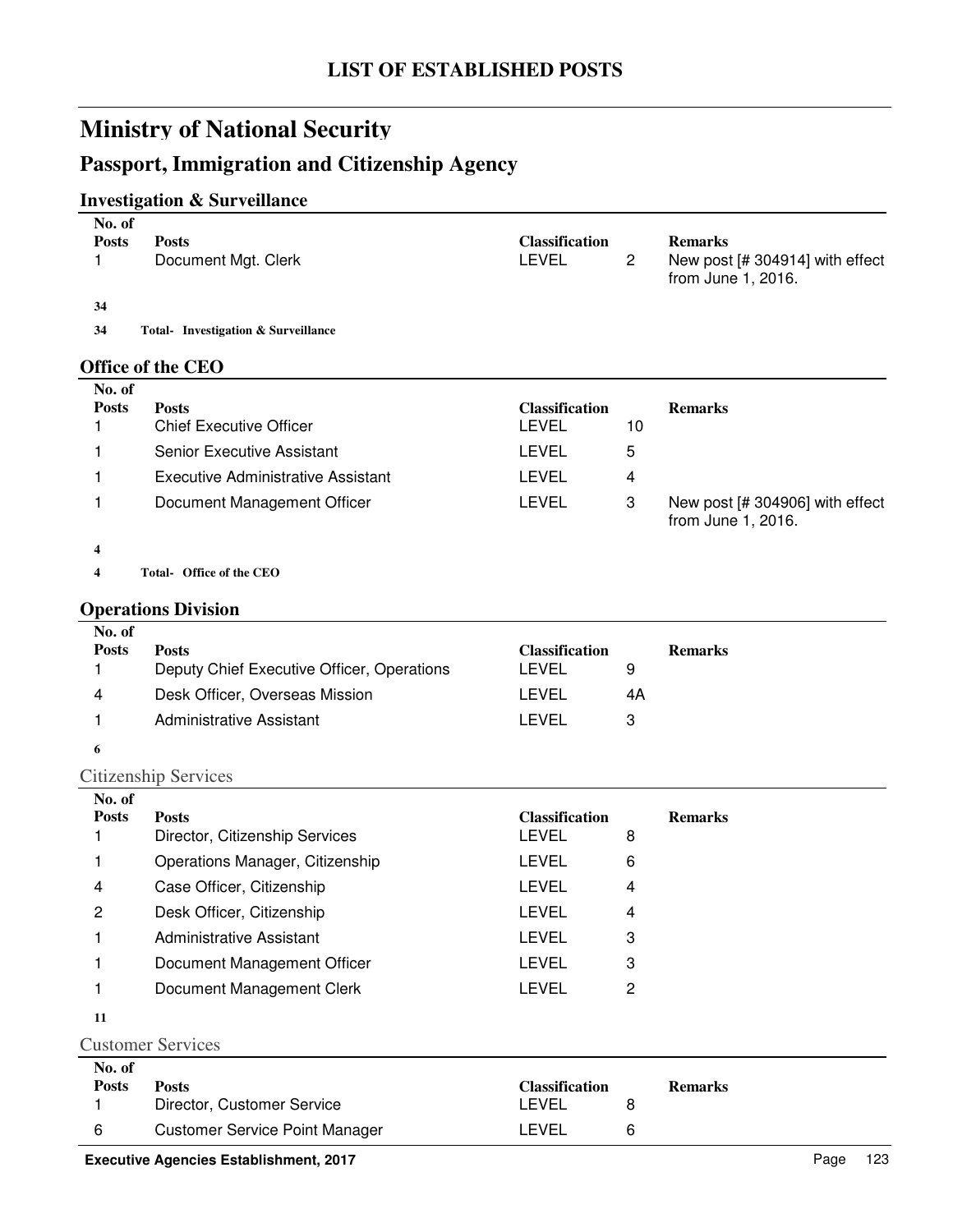# **Passport, Immigration and Citizenship Agency**

# **Operations Division**

Customer Services

| No. of<br><b>Posts</b><br>1<br>8 | <b>Posts</b><br><b>Administrative Assistant</b>                | <b>Classification</b><br><b>LEVEL</b> | 3              | <b>Remarks</b> |
|----------------------------------|----------------------------------------------------------------|---------------------------------------|----------------|----------------|
|                                  | <b>Customer Services - Mailing Section</b>                     |                                       |                |                |
| No. of                           |                                                                |                                       |                |                |
| <b>Posts</b>                     | <b>Posts</b>                                                   | <b>Classification</b><br><b>LEVEL</b> |                | <b>Remarks</b> |
| 1                                | <b>Customer Service Operations Supervisor (Mailing)</b>        |                                       | 5              |                |
| 10                               | Desk Officer, Mailing                                          | <b>LEVEL</b>                          | 4              |                |
| 11                               |                                                                |                                       |                |                |
|                                  | <b>Customer Services - Operations</b>                          |                                       |                |                |
| No. of<br><b>Posts</b>           | <b>Posts</b>                                                   | <b>Classification</b>                 |                | <b>Remarks</b> |
| 1                                | <b>Customer Service Operations Supervisor</b><br>(Cashiering)  | <b>LEVEL</b>                          | 5              |                |
| 1                                | Customer Service Operations Supervisor (St. Ann)               | LEVEL                                 | 5              |                |
| 2                                | <b>Customer Service Operations Supervisor</b><br>(Kingston)    | <b>LEVEL</b>                          | 5              |                |
| 1                                | <b>Customer Service Operations Supervisor</b><br>(Montego Bay) | <b>LEVEL</b>                          | 5              |                |
| 1                                | <b>Customer Service Operations Supervisor</b><br>(Mandeville)  | <b>LEVEL</b>                          | 5              |                |
| 10                               | Desk Officer, Passport                                         | <b>LEVEL</b>                          | 4              |                |
| 1                                | <b>Customer Service Officer (Kingston)</b>                     | <b>LEVEL</b>                          | 3              |                |
| 1                                | Customer Service Officer (Mandeville)                          | <b>LEVEL</b>                          | 3              |                |
| 1                                | Customer Service Officer (St. Ann)                             | <b>LEVEL</b>                          | 3              |                |
| 1                                | Customer Service Officer, Issuing (Kingston)                   | <b>LEVEL</b>                          | 3              |                |
|                                  | Document Management Officer (Montego Bay)                      | <b>LEVEL</b>                          | 3              |                |
| 1                                | Document Management Officer (St. Ann/Portland)                 | <b>LEVEL</b>                          | 3              |                |
| 1                                | Customer Service Officer (Montego Bay)                         | <b>LEVEL</b>                          | 3              |                |
| 2                                | Document Management Officer, Customer<br>Service               | <b>LEVEL</b>                          | 3              |                |
| 1                                | Document Management Officer, Customer<br>Service (Mandeville)  | <b>LEVEL</b>                          | 3              |                |
| 3                                | Customer Service Assistant (Montego Bay)                       | <b>LEVEL</b>                          | $\overline{c}$ |                |
| 1                                | Customer Service Assistant (St. Ann/Portland)                  | <b>LEVEL</b>                          | $\overline{c}$ |                |
| 1                                | Customer Service Assistant (Mandeville)                        | <b>LEVEL</b>                          | $\overline{c}$ |                |
| 1                                | Customer Service Assistant (St. Thomas)                        | <b>LEVEL</b>                          | $\overline{c}$ |                |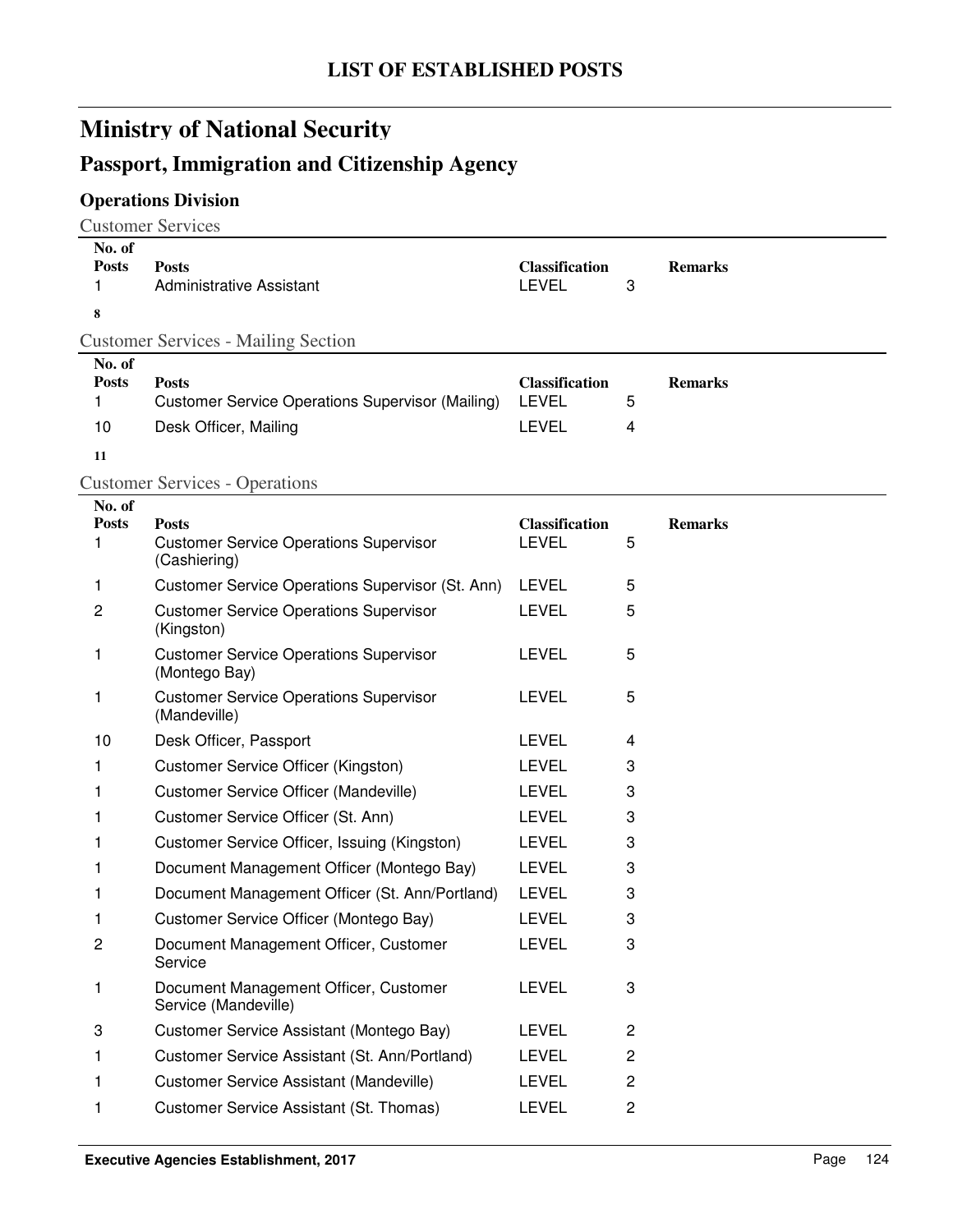# **Passport, Immigration and Citizenship Agency**

### **Operations Division**

Customer Services - Operations

| No. of<br><b>Posts</b><br>5          | <b>Posts</b><br>Customer Service Assistant (Kingston) | <b>Classification</b><br><b>LEVEL</b> | $\overline{c}$ | <b>Remarks</b>                                                                                                                                  |
|--------------------------------------|-------------------------------------------------------|---------------------------------------|----------------|-------------------------------------------------------------------------------------------------------------------------------------------------|
| 5                                    | <b>Records Clerk</b>                                  | <b>LEVEL</b>                          | $\overline{2}$ |                                                                                                                                                 |
| 42                                   |                                                       |                                       |                |                                                                                                                                                 |
|                                      | <b>Immigration Services</b>                           |                                       |                |                                                                                                                                                 |
| No. of                               |                                                       |                                       |                |                                                                                                                                                 |
| <b>Posts</b>                         | <b>Posts</b>                                          | <b>Classification</b>                 |                | <b>Remarks</b>                                                                                                                                  |
| 1                                    | Director, Immigration Services                        | <b>LEVEL</b>                          | 8A             |                                                                                                                                                 |
| 5                                    | Desk Officer, Immigration                             | <b>LEVEL</b>                          | 4              |                                                                                                                                                 |
| 1                                    | <b>Administrative Assistant</b>                       | <b>LEVEL</b>                          | 3              |                                                                                                                                                 |
| $\overline{7}$                       |                                                       |                                       |                |                                                                                                                                                 |
|                                      | Immigration Services (Eastern)                        |                                       |                |                                                                                                                                                 |
| No. of                               |                                                       |                                       |                |                                                                                                                                                 |
| <b>Posts</b>                         | <b>Posts</b>                                          | <b>Classification</b>                 |                | <b>Remarks</b>                                                                                                                                  |
| 1                                    | Deputy Director, Eastern Operations                   | <b>LEVEL</b>                          | 7              |                                                                                                                                                 |
| 1                                    | <b>Administrative Assistant</b>                       | <b>LEVEL</b>                          | 3              |                                                                                                                                                 |
| 1                                    | <b>Administrative Officer</b>                         | <b>LEVEL</b>                          | 3              |                                                                                                                                                 |
| 3                                    |                                                       |                                       |                |                                                                                                                                                 |
|                                      | Immigration Services (Eastern) - Airport Kingston     |                                       |                |                                                                                                                                                 |
| No. of                               |                                                       |                                       |                |                                                                                                                                                 |
| <b>Posts</b>                         | <b>Posts</b>                                          | <b>Classification</b><br><b>LEVEL</b> |                | <b>Remarks</b>                                                                                                                                  |
| $\overline{c}$                       | Operations Manager, Airport                           |                                       | 6              |                                                                                                                                                 |
| 20                                   | <b>Immigration Supervisor</b>                         | <b>LEVEL</b>                          | 5              |                                                                                                                                                 |
| 90                                   | Immigration Officer                                   | <b>LEVEL</b>                          | 4              |                                                                                                                                                 |
| 1                                    | <b>Administrative Assistant</b>                       | <b>LEVEL</b>                          | 3              |                                                                                                                                                 |
| 7                                    | <b>Immigration Assistant</b>                          | <b>LEVEL</b>                          | $\overline{2}$ | Seven (7) posts [#s 262291-7]<br>of Immigration Assistant<br>incorrectly listed as Level 4 in<br><b>Executive Agency</b><br>Establishment 2015. |
| $\overline{7}$                       | <b>Immigration Assistant</b>                          | <b>LEVEL</b>                          | $\overline{2}$ |                                                                                                                                                 |
| 127                                  |                                                       |                                       |                |                                                                                                                                                 |
|                                      | Immigration Services (Eastern) - Seaport Kingston     |                                       |                |                                                                                                                                                 |
| $\mathbf{M} = \mathbf{A} \mathbf{P}$ |                                                       |                                       |                |                                                                                                                                                 |

| No. of       |                                    |                       |    |                |
|--------------|------------------------------------|-----------------------|----|----------------|
| <b>Posts</b> | <b>Posts</b>                       | <b>Classification</b> |    | <b>Remarks</b> |
|              | <b>Operations Manager, Seaport</b> | LEVEL                 |    |                |
| 3            | Immigration Supervisor             | LEVEL                 | ٠h |                |
| 15           | Immigration Officer                | LEVEL                 |    |                |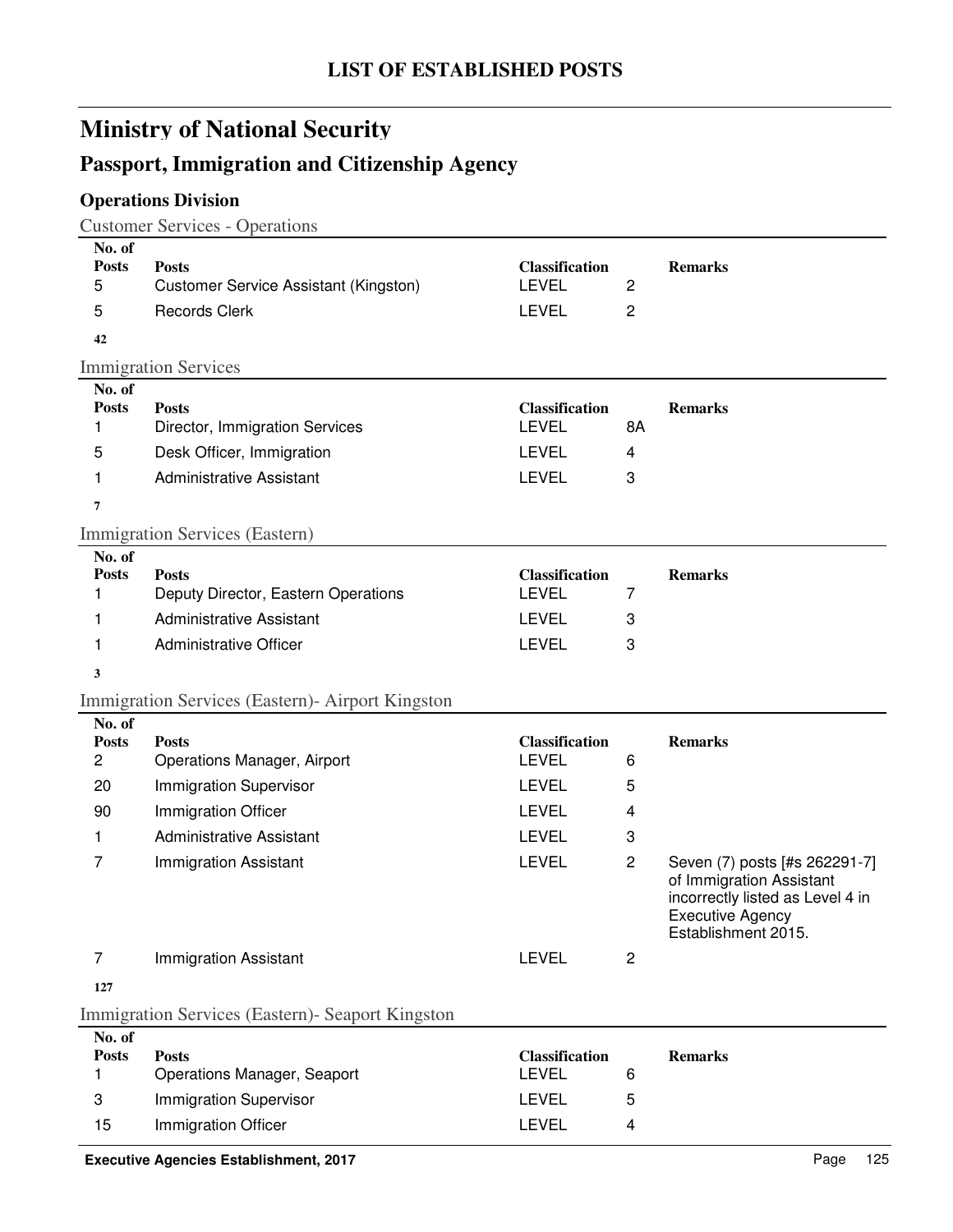# **Passport, Immigration and Citizenship Agency**

### **Operations Division**

Immigration Services (Eastern)- Seaport Kingston

| No. of<br><b>Posts</b><br>1      | <b>Posts</b><br><b>Administrative Assistant</b>       | <b>Classification</b><br><b>LEVEL</b>                 | 3              | <b>Remarks</b> |
|----------------------------------|-------------------------------------------------------|-------------------------------------------------------|----------------|----------------|
| 20                               |                                                       |                                                       |                |                |
|                                  | Immigration Services (Eastern) - Seaport Mandeville   |                                                       |                |                |
| No. of<br><b>Posts</b><br>1      | <b>Posts</b><br>Operations Manager, Seaport           | <b>Classification</b><br><b>LEVEL</b>                 | 6              | <b>Remarks</b> |
| 1                                | <b>Immigration Supervisor</b>                         | <b>LEVEL</b>                                          | 5              |                |
| 4                                | Immigration Officer                                   | <b>LEVEL</b>                                          | 4              |                |
| 1                                | <b>Administrative Assistant</b>                       | <b>LEVEL</b>                                          | 3              |                |
| 7                                |                                                       |                                                       |                |                |
|                                  | Immigration Services (HQ)                             |                                                       |                |                |
| No. of<br><b>Posts</b><br>1      | <b>Posts</b><br>Deputy Director, HQ Operations        | <b>Classification</b><br><b>LEVEL</b>                 | $\overline{7}$ | <b>Remarks</b> |
| 1                                | <b>Administrative Assistant</b>                       | <b>LEVEL</b>                                          | 3              |                |
| 2                                |                                                       |                                                       |                |                |
|                                  | Immigration Services (HQ)- Deportation                |                                                       |                |                |
| No. of<br><b>Posts</b><br>1      | <b>Posts</b><br>Manager, Deportation                  | <b>Classification</b><br><b>LEVEL</b>                 | 6              | <b>Remarks</b> |
| 6                                | Immigration Officer                                   | <b>LEVEL</b>                                          | 4              |                |
| 7                                |                                                       |                                                       |                |                |
|                                  | Immigration Services (HQ)- Visa                       |                                                       |                |                |
| No. of<br><b>Posts</b><br>1<br>6 | <b>Posts</b><br>Manager, Visas<br>Immigration Officer | <b>Classification</b><br><b>LEVEL</b><br><b>LEVEL</b> | 6<br>4         | <b>Remarks</b> |
| 7                                |                                                       |                                                       |                |                |
|                                  | Immigration Services (Western)                        |                                                       |                |                |
| No. of<br><b>Posts</b><br>1      | <b>Posts</b><br>Deputy Director, Western Operations   | <b>Classification</b><br><b>LEVEL</b>                 | 7              | <b>Remarks</b> |
| 1                                | <b>Administrative Assistant</b>                       | <b>LEVEL</b>                                          | 3              |                |
| 1                                | <b>Administrative Officer</b>                         | <b>LEVEL</b>                                          | 3              |                |
| 3                                |                                                       |                                                       |                |                |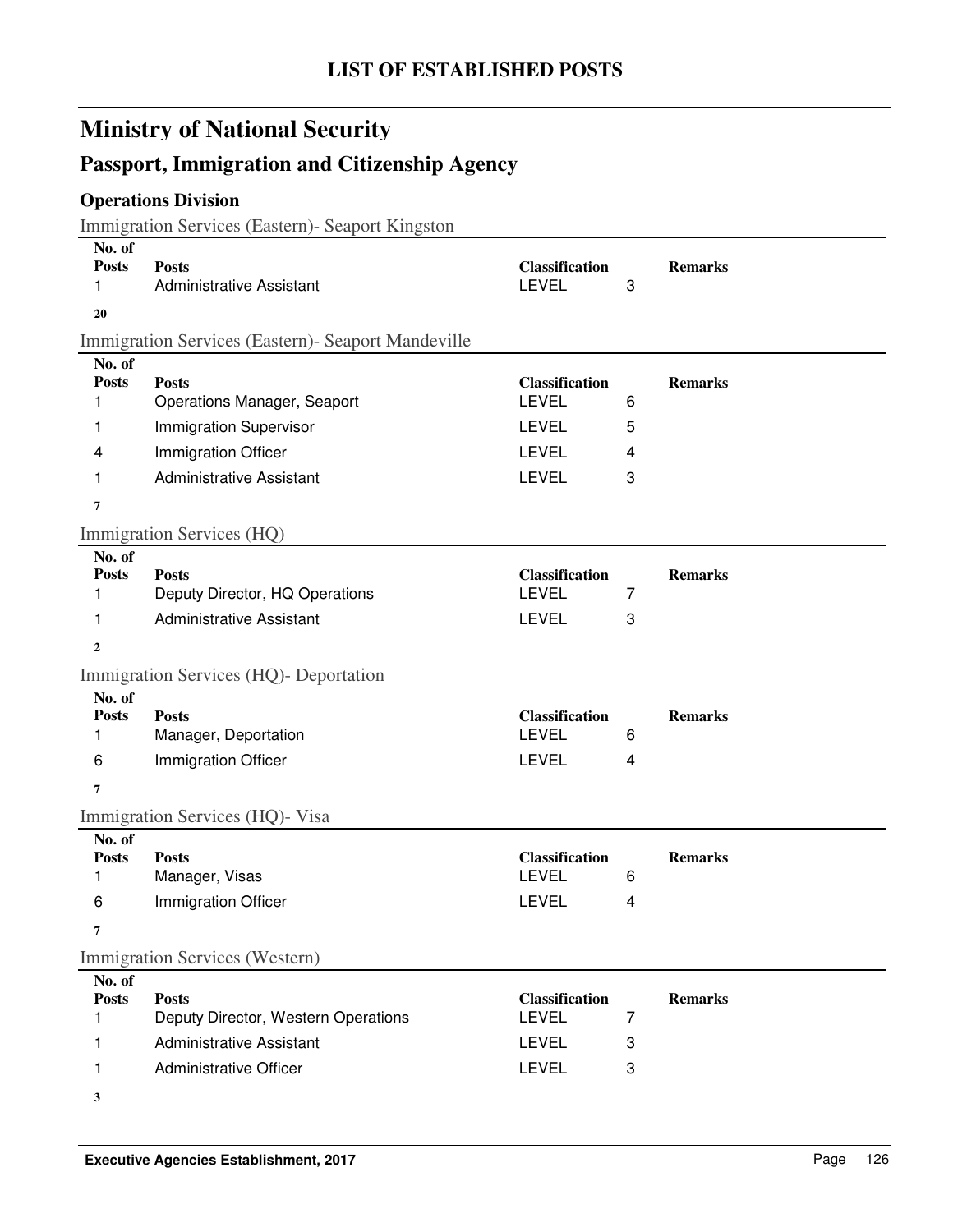### **Passport, Immigration and Citizenship Agency**

### **Operations Division**

Immigration Services (Western)- Airport Montego Bay

| 5<br>Immigration Officer<br>124<br>LEVEL<br>4<br>Administrative Assistant<br>LEVEL<br>3<br><b>Immigration Assistant</b><br>16<br>LEVEL<br>2 | No. of<br><b>Posts</b><br>2 | <b>Posts</b><br>Operations Manager, Airport | <b>Classification</b><br>LEVEL<br>6 | <b>Remarks</b> |
|---------------------------------------------------------------------------------------------------------------------------------------------|-----------------------------|---------------------------------------------|-------------------------------------|----------------|
|                                                                                                                                             | 26                          | <b>Immigration Supervisor</b>               | LEVEL                               |                |
|                                                                                                                                             |                             |                                             |                                     |                |
|                                                                                                                                             |                             |                                             |                                     |                |
|                                                                                                                                             |                             |                                             |                                     |                |

#### **169**

#### Immigration Services (Western)- Seaport Montego Bay

| No. of       |                                    |                       |   |                |
|--------------|------------------------------------|-----------------------|---|----------------|
| <b>Posts</b> | <b>Posts</b>                       | <b>Classification</b> |   | <b>Remarks</b> |
|              | <b>Operations Manager, Seaport</b> | LEVEL                 | 6 |                |
| 2            | <b>Immigration Supervisor</b>      | LEVEL                 | 5 |                |
| 8            | Immigration Officer                | LEVEL                 | 4 |                |
|              | Administrative Assistant           | LEVEL                 | З |                |

#### **12**

### Immigration Services (Western)- Seaport Ocho Rios

| No. of       |                               |                       |   |                |
|--------------|-------------------------------|-----------------------|---|----------------|
| <b>Posts</b> | <b>Posts</b>                  | <b>Classification</b> |   | <b>Remarks</b> |
| 2            | <b>Immigration Supervisor</b> | LEVEL                 | ხ |                |
| 5            | Immigration Officer           | LEVEL                 | 4 |                |
|              | Administrative Assistant      | LEVEL                 | 3 |                |
|              |                               |                       |   |                |

#### **8**

Passport Services

| No. of       |                                             |                                |                      |
|--------------|---------------------------------------------|--------------------------------|----------------------|
| <b>Posts</b> | <b>Posts</b><br>Director, Passport Services | <b>Classification</b><br>LEVEL | <b>Remarks</b><br>8Α |
|              | <b>Operations Manager, Passport</b>         | LEVEL<br>6                     |                      |
|              | Administrative Assistant                    | LEVEL                          |                      |
|              |                                             |                                |                      |

#### Passport Services - Data Entry

| No. of       |                                          |                       |                |
|--------------|------------------------------------------|-----------------------|----------------|
| <b>Posts</b> | <b>Posts</b>                             | <b>Classification</b> | <b>Remarks</b> |
|              | <b>Operations Supervisor, Data Entry</b> | LEVEL                 | 5              |
| 12           | Data Capture Technician                  | I EVEL                |                |
| 13           |                                          |                       |                |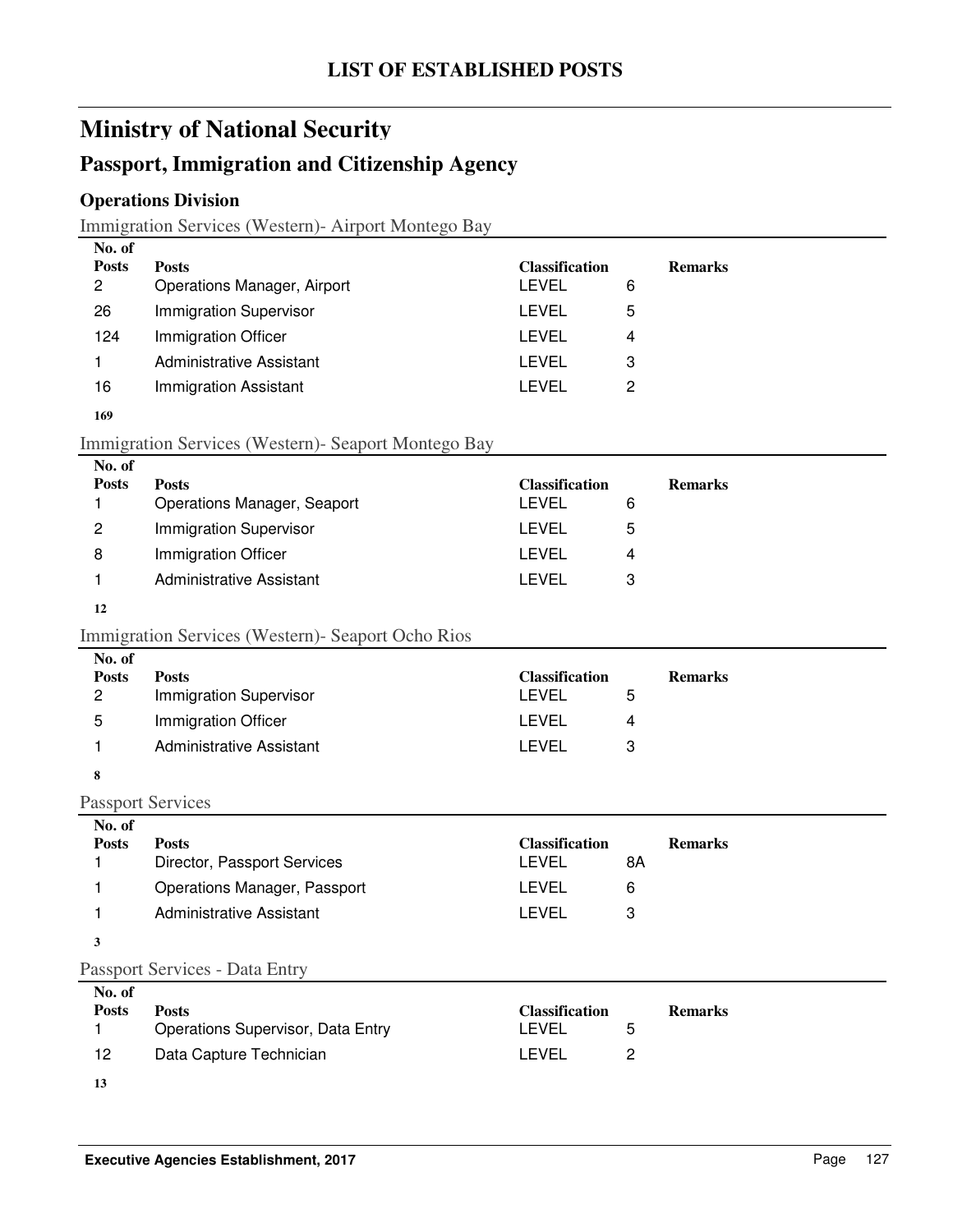### **Passport, Immigration and Citizenship Agency**

### **Operations Division**

Passport Services - Document Management

| No. of<br><b>Posts</b><br>1 | <b>Posts</b><br>Operations Supervisor, Document Management | <b>Classification</b><br><b>LEVEL</b> | 5                     | <b>Remarks</b>                                                                                                                                                                 |
|-----------------------------|------------------------------------------------------------|---------------------------------------|-----------------------|--------------------------------------------------------------------------------------------------------------------------------------------------------------------------------|
| 5                           | Document Management Clerk, Distribution                    | <b>LEVEL</b>                          | $\mathbf{2}^{\prime}$ | Five (5) posts [#s 295106-10]<br>of Document Management<br>Clerk, Distribution, incorrectly<br>listed as LEVEL 3 in previous<br><b>Executive Agency</b><br>Establishment 2015. |
| $\overline{2}$              | Document Management Clerk, Storage                         | <b>LEVEL</b>                          | 2                     |                                                                                                                                                                                |
| 8                           |                                                            |                                       |                       |                                                                                                                                                                                |
|                             | <b>Passport Services - Passport Production</b>             |                                       |                       |                                                                                                                                                                                |
| No. of                      |                                                            |                                       |                       |                                                                                                                                                                                |
| <b>Posts</b><br>1           | <b>Posts</b><br>Operations Supervisor, Passport Production | <b>Classification</b><br><b>LEVEL</b> | 5                     | <b>Remarks</b>                                                                                                                                                                 |
| 5                           | <b>Quality Assurance Officer</b>                           | <b>LEVEL</b>                          | 4                     |                                                                                                                                                                                |
| 3                           | <b>Quality Control Technician</b>                          | <b>LEVEL</b>                          | 3                     | Three (3) posts [#s 296518-9 &<br>296521] of Quality Control<br>Technician incorrectly listed as<br>LEVEL 4 in previous Executive<br>Agency Establishment 2015.                |
| 5                           | Production Technician (Image Capture)                      | <b>LEVEL</b>                          | 2                     |                                                                                                                                                                                |
| 5                           | Production Technician (Lamination)                         | <b>LEVEL</b>                          | $\overline{2}$        |                                                                                                                                                                                |
|                             |                                                            | LEVEL                                 | 2                     |                                                                                                                                                                                |
| 4                           | Production Technician (Print Operator)                     |                                       |                       |                                                                                                                                                                                |
| 23                          |                                                            |                                       |                       |                                                                                                                                                                                |

**632 Total-Passport, Immigration and Citizenship Agency**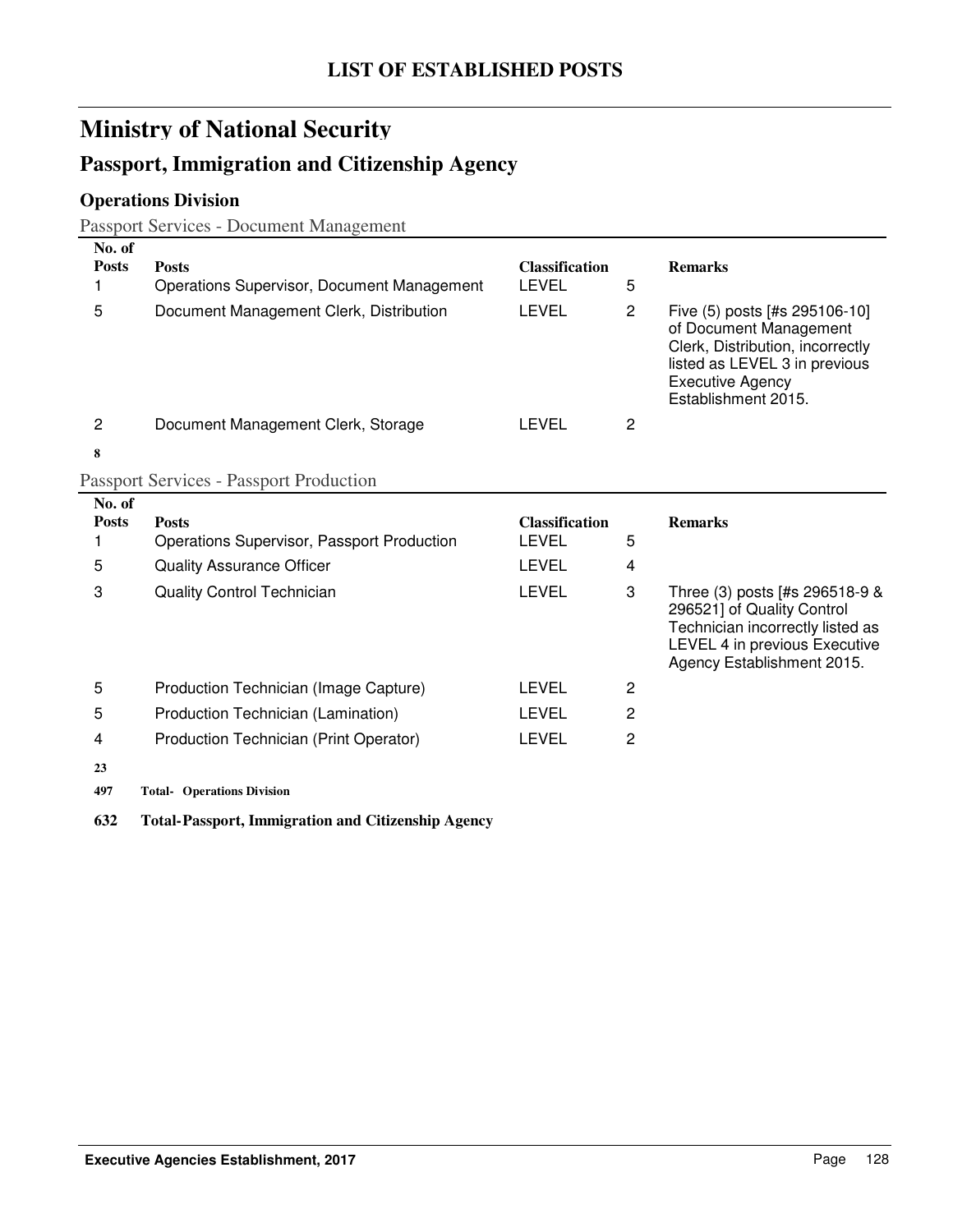### **Jamaica Information Service**

### **Corporate Services**

| No. of<br><b>Posts</b> | <b>Posts</b><br>Director, Corporate Services | <b>Classification</b><br><b>GRADE</b> | 2 | <b>Remarks</b> |
|------------------------|----------------------------------------------|---------------------------------------|---|----------------|
|                        | Corporate Planner                            | <b>GRADE</b>                          | З |                |
|                        | Administrative Assistant                     | <b>GRADE</b>                          | 5 |                |
|                        | <b>Corporate Services Officer</b>            | <b>GRADE</b>                          | 5 |                |

**4**

| Finance                |                                                                   |                                       |   |                |
|------------------------|-------------------------------------------------------------------|---------------------------------------|---|----------------|
| No. of<br><b>Posts</b> | <b>Posts</b><br>Finance Manager                                   | <b>Classification</b><br><b>GRADE</b> | 3 | <b>Remarks</b> |
|                        | Accounts Supervisor (Payables, Receivables,<br>Budgeting)         | <b>GRADE</b>                          | 4 |                |
|                        | Accounts Supervisor (Fixed Asset Management<br>Inventory Control) | <b>GRADE</b>                          | 4 |                |
|                        | <b>Accounting Officer (Costing)</b>                               | <b>GRADE</b>                          | 5 |                |
|                        | <b>Accounts Payable Officer</b>                                   | <b>GRADE</b>                          | 5 |                |
|                        | Accounts Receivables Officer                                      | <b>GRADE</b>                          | 5 |                |
|                        | Administrative/Accounting Assistant                               | <b>GRADE</b>                          | 5 |                |
|                        | Asset Management Officer                                          | <b>GRADE</b>                          | 5 |                |
|                        | Payroll Officer                                                   | <b>GRADE</b>                          | 5 |                |
|                        | <b>Cashier/Collections Officer</b>                                | <b>GRADE</b>                          | 6 |                |
|                        | <b>Stores Officer</b>                                             | GRADE                                 | 6 |                |

### **11**

#### Office Management

| No. of       |                                        |                       |                |
|--------------|----------------------------------------|-----------------------|----------------|
| <b>Posts</b> | <b>Posts</b>                           | <b>Classification</b> | <b>Remarks</b> |
|              | Office Manager                         | <b>GRADE</b>          | 3              |
|              | Administrative/Office Services Officer | <b>GRADE</b>          | 5              |
|              | <b>Driver</b>                          | <b>GRADE</b>          | 6              |
|              | Telephone Operator/Receptionist        | <b>GRADE</b>          | 6              |
| 6            | <b>Driver</b>                          | <b>GRADE</b>          | 7              |
| 2            | Attendant                              | <b>GRADE</b>          | 8              |
|              | Messenger                              | <b>GRADE</b>          | 8              |
| 5            | Part-time Cleaner                      | <b>GRADE</b>          | 8              |
|              | <b>Property Attendant</b>              | <b>GRADE</b>          | 8              |
| 19           |                                        |                       |                |
| 34           | <b>Total- Corporate Services</b>       |                       |                |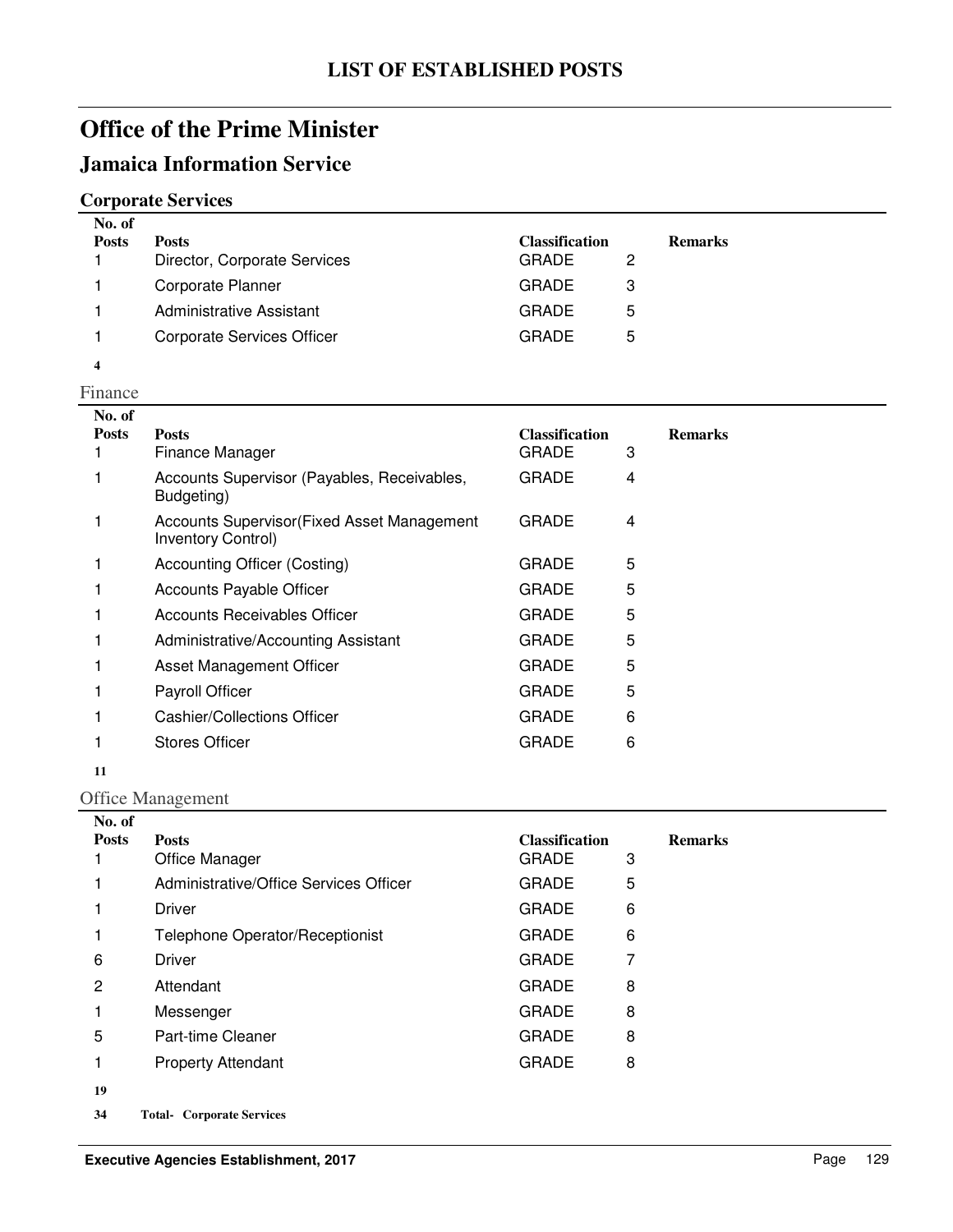### **Jamaica Information Service**

### **Customer Relations Management**

| No. of<br><b>Posts</b><br>1<br>$\mathbf{1}$ | <b>Posts</b><br>Director, Customer Relations Management | <b>Classification</b><br><b>GRADE</b> | 2  | <b>Remarks</b> |
|---------------------------------------------|---------------------------------------------------------|---------------------------------------|----|----------------|
|                                             |                                                         |                                       |    |                |
| No. of                                      | Marketing/Sales & Advertising                           |                                       |    |                |
| <b>Posts</b>                                | <b>Posts</b>                                            | <b>Classification</b>                 |    | <b>Remarks</b> |
| 1                                           | Marketing & Sales Executive                             | <b>GRADE</b>                          | 3  |                |
| 1                                           | <b>Marketing Executive</b>                              | <b>GRADE</b>                          | 3  |                |
| 1                                           | <b>Business Development Officer</b>                     | <b>GRADE</b>                          | 5  |                |
| 1                                           | Media Buyer                                             | <b>GRADE</b>                          | 5  |                |
| 1                                           | Media Buyer Assistant                                   | <b>GRADE</b>                          | 6  |                |
| 5                                           |                                                         |                                       |    |                |
|                                             | <b>Public Relations</b>                                 |                                       |    |                |
| No. of                                      |                                                         |                                       |    |                |
| <b>Posts</b>                                | <b>Posts</b>                                            | <b>Classification</b>                 |    | <b>Remarks</b> |
| 1                                           | Manager, Public Relations                               | <b>GRADE</b>                          | 3  |                |
| 4                                           | <b>Public Relations Executive</b>                       | <b>GRADE</b>                          | 4A |                |
| 8                                           | <b>Public Relations Officer</b>                         |                                       |    |                |
|                                             |                                                         | <b>GRADE</b>                          | 4  |                |
| 1                                           | <b>Administrative Assistant</b>                         | <b>GRADE</b>                          | 5  |                |
| 14                                          |                                                         |                                       |    |                |
| 20                                          | <b>Total- Customer Relations Management</b>             |                                       |    |                |
|                                             | <b>Executive Office</b>                                 |                                       |    |                |
| No. of                                      |                                                         |                                       |    |                |
| <b>Posts</b>                                | <b>Posts</b>                                            | <b>Classification</b>                 |    | <b>Remarks</b> |
| 1                                           | <b>Chief Executive Officer</b>                          | <b>GRADE</b>                          | 1  |                |
| 1                                           | Executive Assistant (CEO)                               | <b>GRADE</b>                          | 4  |                |

### Special Projects

**4**

| No. of       |                                 |                       |   |                |
|--------------|---------------------------------|-----------------------|---|----------------|
| <b>Posts</b> | <b>Posts</b>                    | <b>Classification</b> |   | <b>Remarks</b> |
|              | Special Projects Manager        | <b>GRADE</b>          |   |                |
|              | <b>Special Projects Officer</b> | <b>GRADE</b>          | 4 |                |
| $\mathbf{2}$ |                                 |                       |   |                |
| 6            | <b>Total- Executive Office</b>  |                       |   |                |

1 Administrative Assistant (Director, Production) GRADE 5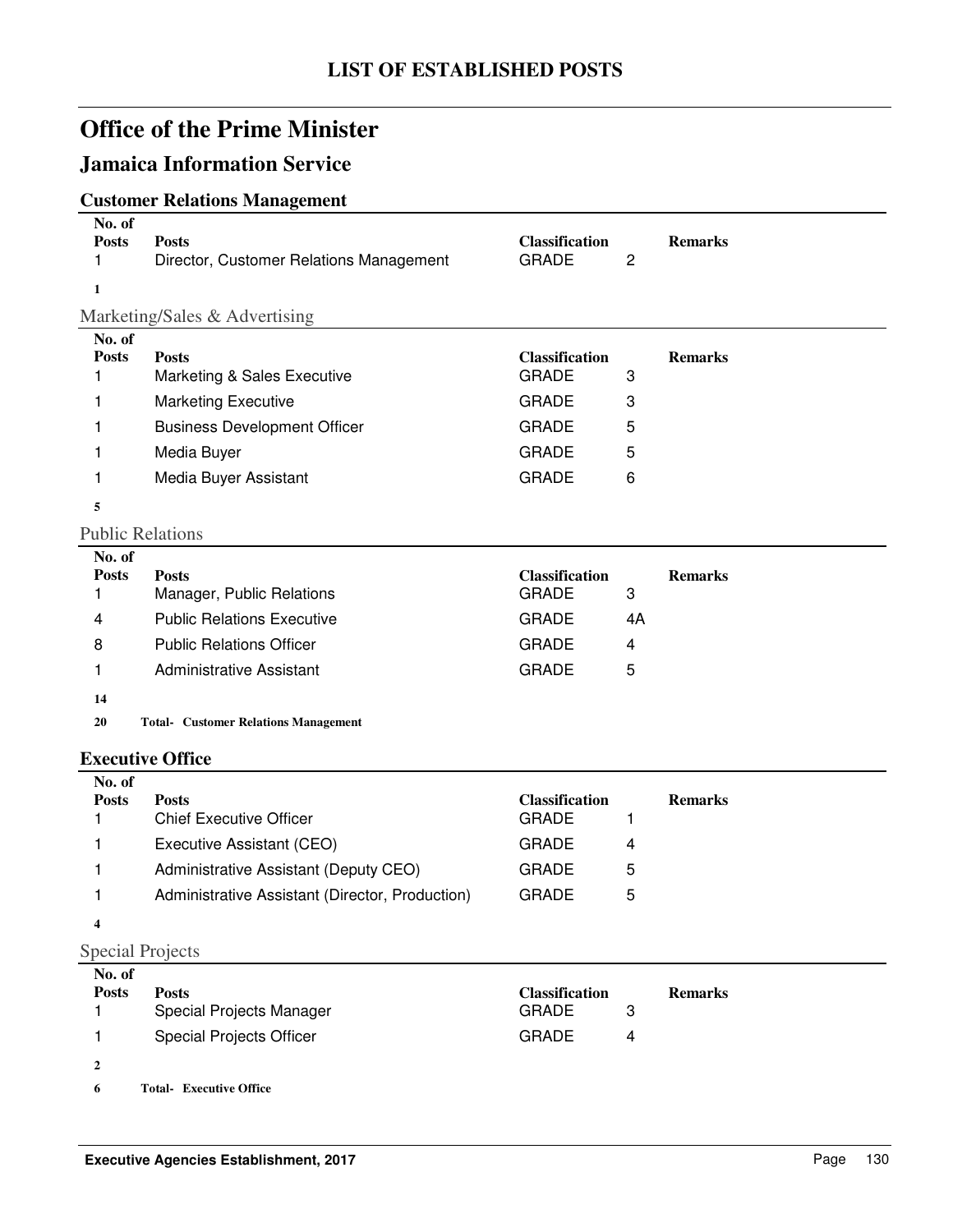### **Jamaica Information Service**

#### **Human Resources**

| No. of       |                                                      |                       |   |                |
|--------------|------------------------------------------------------|-----------------------|---|----------------|
| <b>Posts</b> | <b>Posts</b>                                         | <b>Classification</b> |   | <b>Remarks</b> |
|              | Director, Human Resources                            | <b>GRADE</b>          | 2 |                |
|              | Records Manager                                      | <b>GRADE</b>          | 3 |                |
|              | <b>Compensation Administrator</b>                    | <b>GRADE</b>          | 4 |                |
|              | <b>Employee Relations &amp; Training Coordinator</b> | <b>GRADE</b>          | 4 |                |
|              | Recruitment & Employee Benefits Administrator        | <b>GRADE</b>          | 4 |                |
|              | Human Resource Clerk                                 | <b>GRADE</b>          | 6 |                |
|              | Records Officer/Relief Telephone Operator            | <b>GRADE</b>          | 6 |                |
| 7            |                                                      |                       |   |                |

**7** Total- Human Resources

#### **Internal Audit**

| No. of         |                                          |                       |    |                                                                                                           |
|----------------|------------------------------------------|-----------------------|----|-----------------------------------------------------------------------------------------------------------|
| <b>Posts</b>   | <b>Posts</b>                             | <b>Classification</b> |    | <b>Remarks</b>                                                                                            |
|                | <b>Internal Auditor</b>                  | <b>GRADE</b>          | 3  |                                                                                                           |
| 1              | <b>Assistant Auditor</b>                 | <b>GRADE</b>          | 4  |                                                                                                           |
| 2              |                                          |                       |    |                                                                                                           |
| $\overline{2}$ | <b>Total- Internal Audit</b>             |                       |    |                                                                                                           |
|                | <b>Office of the Chief State Liaison</b> |                       |    |                                                                                                           |
| No. of         |                                          |                       |    |                                                                                                           |
| <b>Posts</b>   | <b>Posts</b>                             | <b>Classification</b> |    | <b>Remarks</b>                                                                                            |
| 1              | Deputy CEO/Chief State Liaison           | <b>GRADE</b>          | 2A |                                                                                                           |
| $\mathbf{1}$   |                                          |                       |    |                                                                                                           |
|                | Editorial & Photography                  |                       |    |                                                                                                           |
| No. of         |                                          |                       |    |                                                                                                           |
| <b>Posts</b>   | <b>Posts</b>                             | <b>Classification</b> |    | <b>Remarks</b>                                                                                            |
|                | <b>Consulting Editor</b>                 | <b>GRADE</b>          | 3  |                                                                                                           |
|                | <b>Managing Editor</b>                   | <b>GRADE</b>          | 3  |                                                                                                           |
|                | Photo Editor/Supervisor                  | <b>GRADE</b>          | 4  |                                                                                                           |
|                | <b>Senior Editor</b>                     | <b>GRADE</b>          | 4  |                                                                                                           |
| 1              | Senior Photo Librarian                   | <b>GRADE</b>          | 4  | Post [# 140029] of Photo<br>Librarian (Grade 7) retitled and<br>upgraded with effect December<br>1, 2015. |
| 1              | Senior Photographer                      | <b>GRADE</b>          | 4  |                                                                                                           |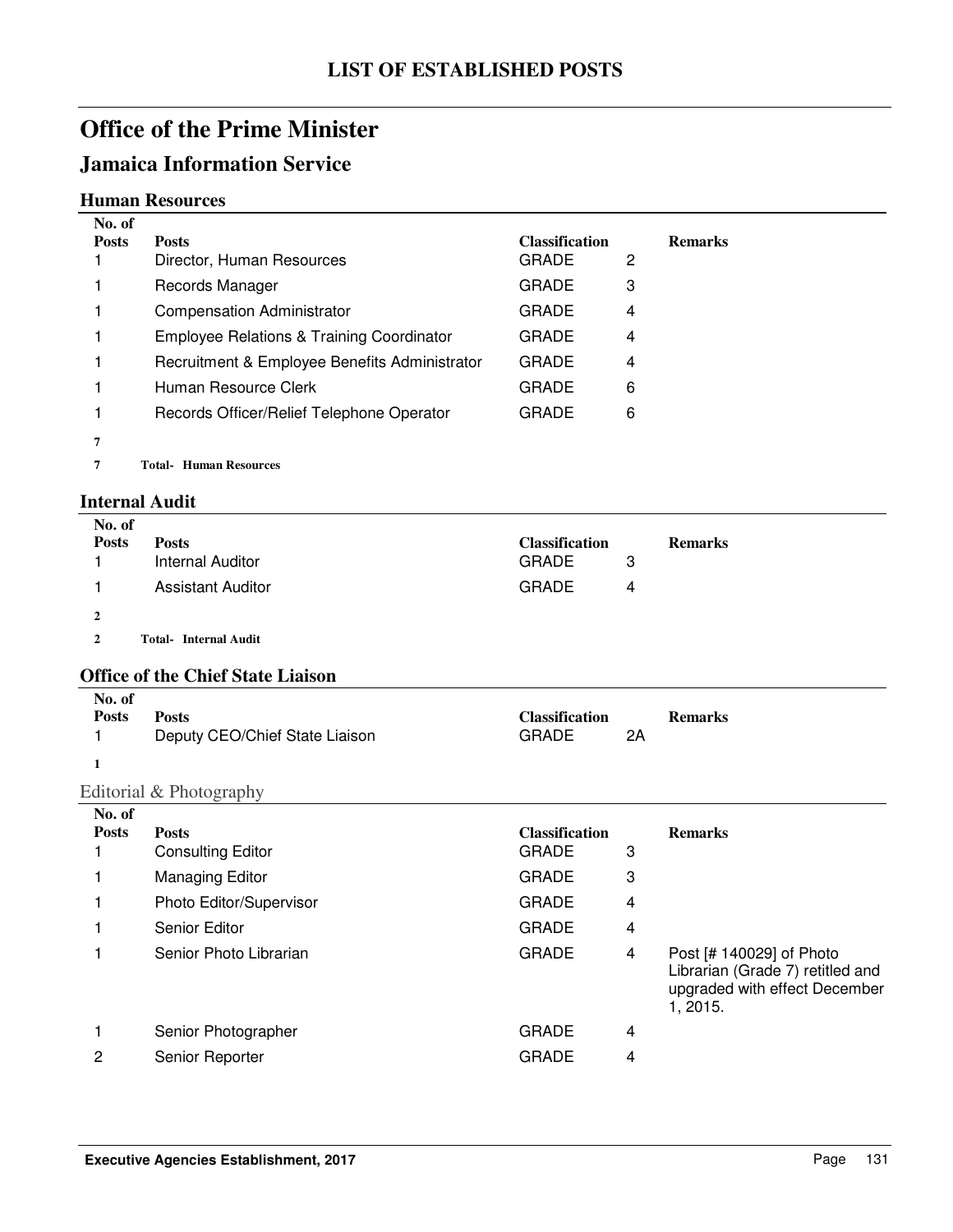### **Jamaica Information Service**

### **Office of the Chief State Liaison**

Editorial & Photography

| No. of<br><b>Posts</b> | <b>Posts</b><br>Administative Assistant | <b>Classification</b><br><b>GRADE</b> | 5 | <b>Remarks</b><br>Post [# 294958] of Senior<br>Photographer (Grade 4)<br>reclassified and retitled with<br>effect December 1, 2015. |
|------------------------|-----------------------------------------|---------------------------------------|---|-------------------------------------------------------------------------------------------------------------------------------------|
|                        | Administrative Assistant                | <b>GRADE</b>                          | 5 |                                                                                                                                     |
| 5                      | Photographer                            | <b>GRADE</b>                          | 5 |                                                                                                                                     |
|                        | Reporter                                | <b>GRADE</b>                          | 5 |                                                                                                                                     |
|                        | Reporter/Sub Editor                     | <b>GRADE</b>                          | 5 |                                                                                                                                     |
|                        | <b>Clerical Officer</b>                 | <b>GRADE</b>                          | 6 |                                                                                                                                     |
| $\sim$ $\sim$          |                                         |                                       |   |                                                                                                                                     |

```
24
```
#### Editorial & Photography- Regional Services (Montego Bay)

| No. of       |                                    |                       |                |
|--------------|------------------------------------|-----------------------|----------------|
| <b>Posts</b> | <b>Posts</b>                       | <b>Classification</b> | <b>Remarks</b> |
|              | Manager, Montego Bay Branch        | <b>GRADE</b><br>3     |                |
| 4            | Information Officer                | <b>GRADE</b><br>5     |                |
| 3            | <b>Technical Officer</b>           | <b>GRADE</b><br>5     |                |
|              | Administrative Assistant           | <b>GRADE</b><br>6     |                |
| 3            | <b>Assistant Technical Officer</b> | <b>GRADE</b><br>6     |                |
|              | <b>Office Attendant</b>            | <b>GRADE</b><br>8     |                |
|              |                                    |                       |                |

**13**

#### Research & Publications

| No. of       |                                  |                       |                |  |
|--------------|----------------------------------|-----------------------|----------------|--|
| <b>Posts</b> | <b>Posts</b>                     | <b>Classification</b> | <b>Remarks</b> |  |
|              | Manager, Research & Publications | <b>GRADE</b>          |                |  |
|              | Librarian                        | <b>GRADE</b>          | 4              |  |
| 2            | Research Officer/Writer          | <b>GRADE</b>          | 4              |  |
| 4            |                                  |                       |                |  |

#### Research & Publications- Pre-Press

| No. of       |                                    |                       |   |                |
|--------------|------------------------------------|-----------------------|---|----------------|
| <b>Posts</b> | <b>Posts</b>                       | <b>Classification</b> |   | <b>Remarks</b> |
|              | Copy Editor                        | <b>GRADE</b>          | 4 |                |
|              | Copy Writer                        | <b>GRADE</b>          | 4 |                |
|              | Graphic Artist/Supervisor          | <b>GRADE</b>          | 4 |                |
|              | <b>Print Production Supervisor</b> | <b>GRADE</b>          | 4 |                |
| 4            | <b>Graphic Artist</b>              | <b>GRADE</b>          | 5 |                |
|              | Administrative Assistant           | <b>GRADE</b>          | 6 |                |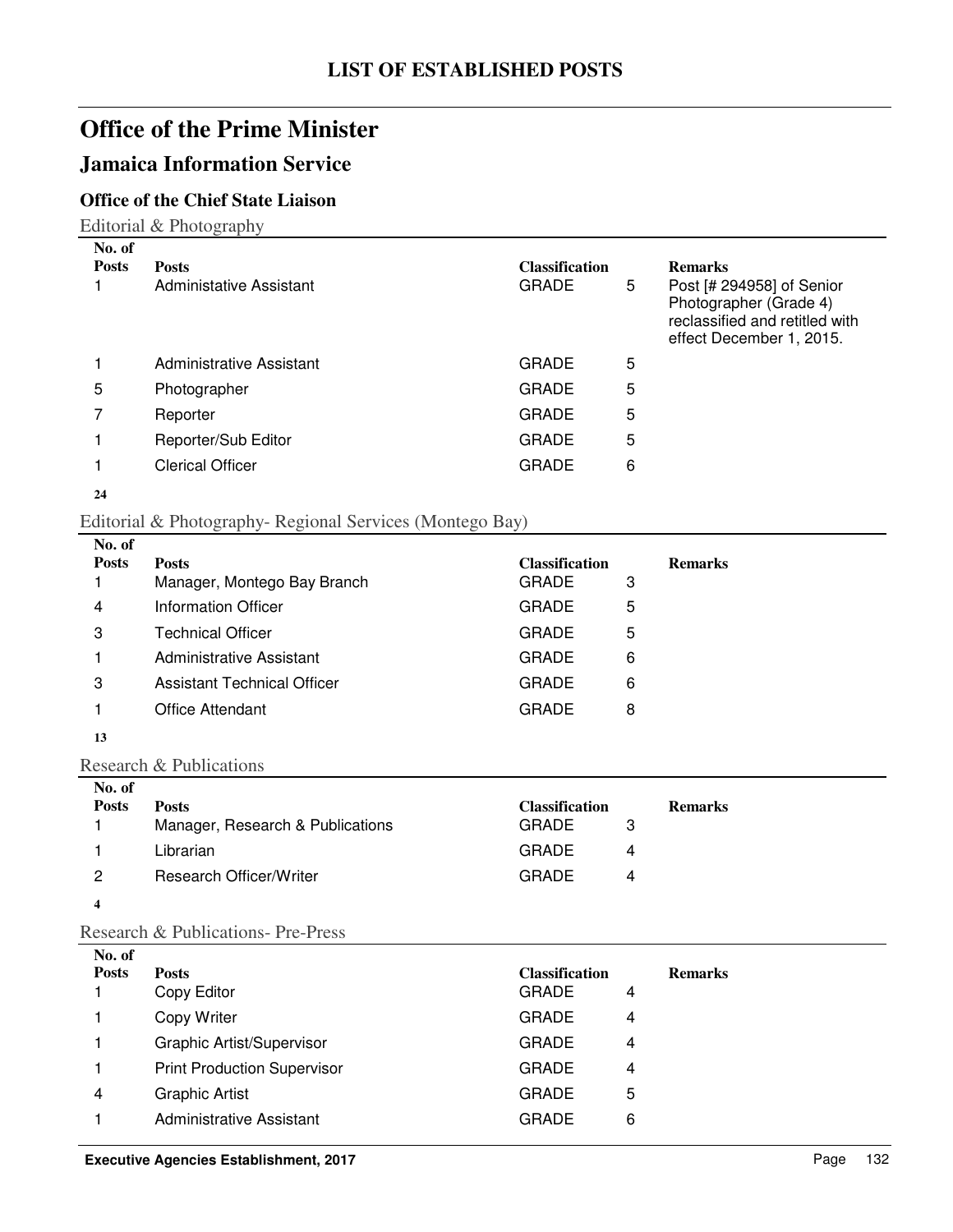### **Jamaica Information Service**

### **Office of the Chief State Liaison**

Research & Publications- Pre-Press

| No. of       |                                                 |                       |                |  |
|--------------|-------------------------------------------------|-----------------------|----------------|--|
| <b>Posts</b> | <b>Posts</b>                                    | <b>Classification</b> | <b>Remarks</b> |  |
|              | Library Assistant/Archivist                     | <b>GRADE</b>          | 6              |  |
| 3            | Printer                                         | <b>GRADE</b>          | 6              |  |
|              | Binder                                          | <b>GRADE</b>          |                |  |
|              | Stripper/Plate Burner/Binder                    | <b>GRADE</b>          |                |  |
| 15           |                                                 |                       |                |  |
| 57           | <b>Total- Office of the Chief State Liaison</b> |                       |                |  |

#### **Production**

| No. of       |                      |                       |                |
|--------------|----------------------|-----------------------|----------------|
| <b>Posts</b> | <b>Posts</b>         | <b>Classification</b> | <b>Remarks</b> |
|              | Director, Production | GRADE                 |                |

**1**

### Computer Services

| No. of       |                                                                   |                       |                |
|--------------|-------------------------------------------------------------------|-----------------------|----------------|
| <b>Posts</b> | <b>Posts</b>                                                      | <b>Classification</b> | <b>Remarks</b> |
|              | <b>Computer Services Manager</b>                                  | <b>GRADE</b><br>3     |                |
|              | IT Technician/System Support                                      | <b>GRADE</b><br>4     |                |
|              | Software Developer                                                | <b>GRADE</b><br>4     |                |
|              | <b>Systems Administrator</b>                                      | <b>GRADE</b><br>4     |                |
|              | Web Content Writer/Editor                                         | <b>GRADE</b><br>4     |                |
| 2            | Web Designer/Developer                                            | <b>GRADE</b><br>4     |                |
|              | Web Developer                                                     | <b>GRADE</b><br>4     |                |
|              | Web Master                                                        | <b>GRADE</b><br>4     |                |
|              | E-Marketing Officer/Computer Services<br>Administrative Assistant | 5<br><b>GRADE</b>     |                |

#### **10**

Radio

| No. of       |                                  |                       |   |                |
|--------------|----------------------------------|-----------------------|---|----------------|
| <b>Posts</b> | <b>Posts</b>                     | <b>Classification</b> |   | <b>Remarks</b> |
|              | Manager, Radio                   | <b>GRADE</b>          | 3 |                |
|              | Editor                           | <b>GRADE</b>          | 4 |                |
|              | Senior Producer/Editor           | <b>GRADE</b>          | 4 |                |
|              | Senior Writer/Producer/Presenter | <b>GRADE</b>          | 4 |                |
| 4            | Writer/Producer/Presenter        | <b>GRADE</b>          | 5 |                |
|              | Administrative Assistant         | <b>GRADE</b>          | 6 |                |
| 2            | Studio Technician                | <b>GRADE</b>          | 6 |                |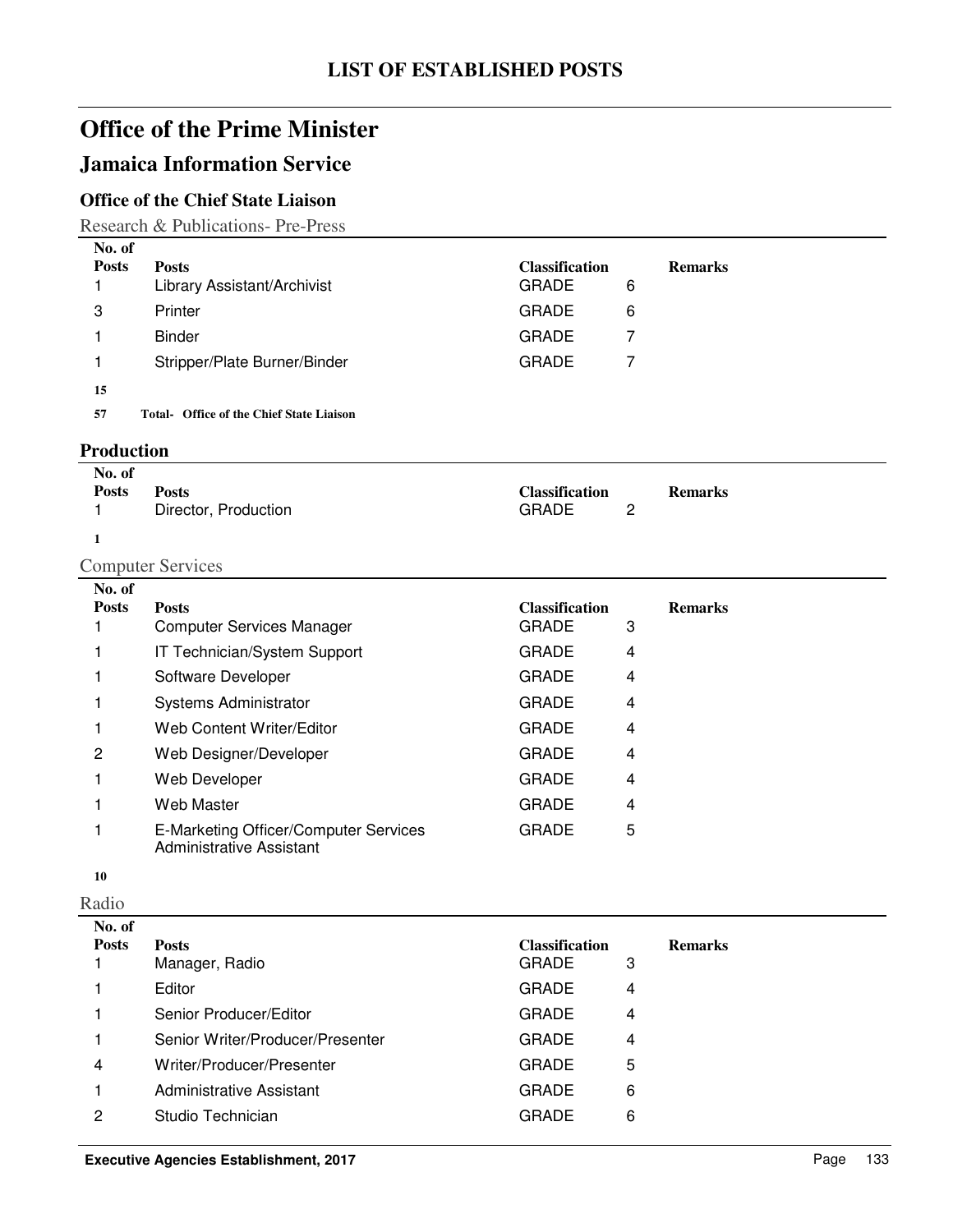## **Jamaica Information Service**

### **Production**

| Radio                        |                                             |                       |   |                |  |
|------------------------------|---------------------------------------------|-----------------------|---|----------------|--|
| No. of<br><b>Posts</b><br>11 | <b>Posts</b>                                | <b>Classification</b> |   | <b>Remarks</b> |  |
| Television                   |                                             |                       |   |                |  |
| No. of                       |                                             |                       |   |                |  |
| <b>Posts</b>                 | <b>Posts</b>                                | <b>Classification</b> |   | <b>Remarks</b> |  |
| 1                            | Manager, Television                         | <b>GRADE</b>          | 3 |                |  |
| 1                            | Engineer                                    | <b>GRADE</b>          | 4 |                |  |
| 1                            | Head, Documentary Unit                      | <b>GRADE</b>          | 4 |                |  |
|                              | Senior E.N.G Editor                         | <b>GRADE</b>          | 4 |                |  |
| 1                            | Senior Editor                               | <b>GRADE</b>          | 4 |                |  |
| 1                            | Senior Production Coordinator               | <b>GRADE</b>          | 4 |                |  |
| 2                            | Senior Writer/Producer/Presenter            | <b>GRADE</b>          | 4 |                |  |
| 1                            | <b>Technical Supervisor</b>                 | <b>GRADE</b>          | 4 |                |  |
| 1                            | <b>Assistant Engineer</b>                   | <b>GRADE</b>          | 5 |                |  |
| 5                            | E.N.G Editor                                | <b>GRADE</b>          | 5 |                |  |
| 2                            | <b>Graphic Artist</b>                       | <b>GRADE</b>          | 5 |                |  |
| 1                            | <b>Product Assistant</b>                    | <b>GRADE</b>          | 5 |                |  |
| 1                            | Production Assistant/Graphic Artist         | <b>GRADE</b>          | 5 |                |  |
| 1                            | Senior Audio/Visual Librarian               | <b>GRADE</b>          | 5 |                |  |
| 1                            | Senior Sound Technician                     | <b>GRADE</b>          | 5 |                |  |
| 4                            | Sound Technician/Videographer/Projectionist | <b>GRADE</b>          | 5 |                |  |
| 11                           | Videographer                                | <b>GRADE</b>          | 5 |                |  |
| 7                            | Writer/Producer/Presenter                   | <b>GRADE</b>          | 5 |                |  |
| 1                            | Administrative Assistant                    | <b>GRADE</b>          | 6 |                |  |
| 1                            | <b>Assistant Engineer</b>                   | <b>GRADE</b>          | 6 |                |  |
| 1                            | Audio Visual/Librarian                      | <b>GRADE</b>          | 6 |                |  |
| 1.                           | <b>Clerical Officer</b>                     | <b>GRADE</b>          | 6 |                |  |
| 1                            | Documentary Unit Production Assistant       | <b>GRADE</b>          | 6 |                |  |
|                              | Assistant Audio/Visual Librarian            | <b>GRADE</b>          | 7 |                |  |
|                              | Grip                                        | <b>GRADE</b>          | 7 |                |  |
|                              | Telephone Operator/Receptionist             | <b>GRADE</b>          | 7 |                |  |
|                              | Attendant                                   | <b>GRADE</b>          | 8 |                |  |
|                              | Messenger                                   | <b>GRADE</b>          | 8 |                |  |
| 1                            | Part-Time Attendant                         | <b>GRADE</b>          | 8 |                |  |
|                              |                                             |                       |   |                |  |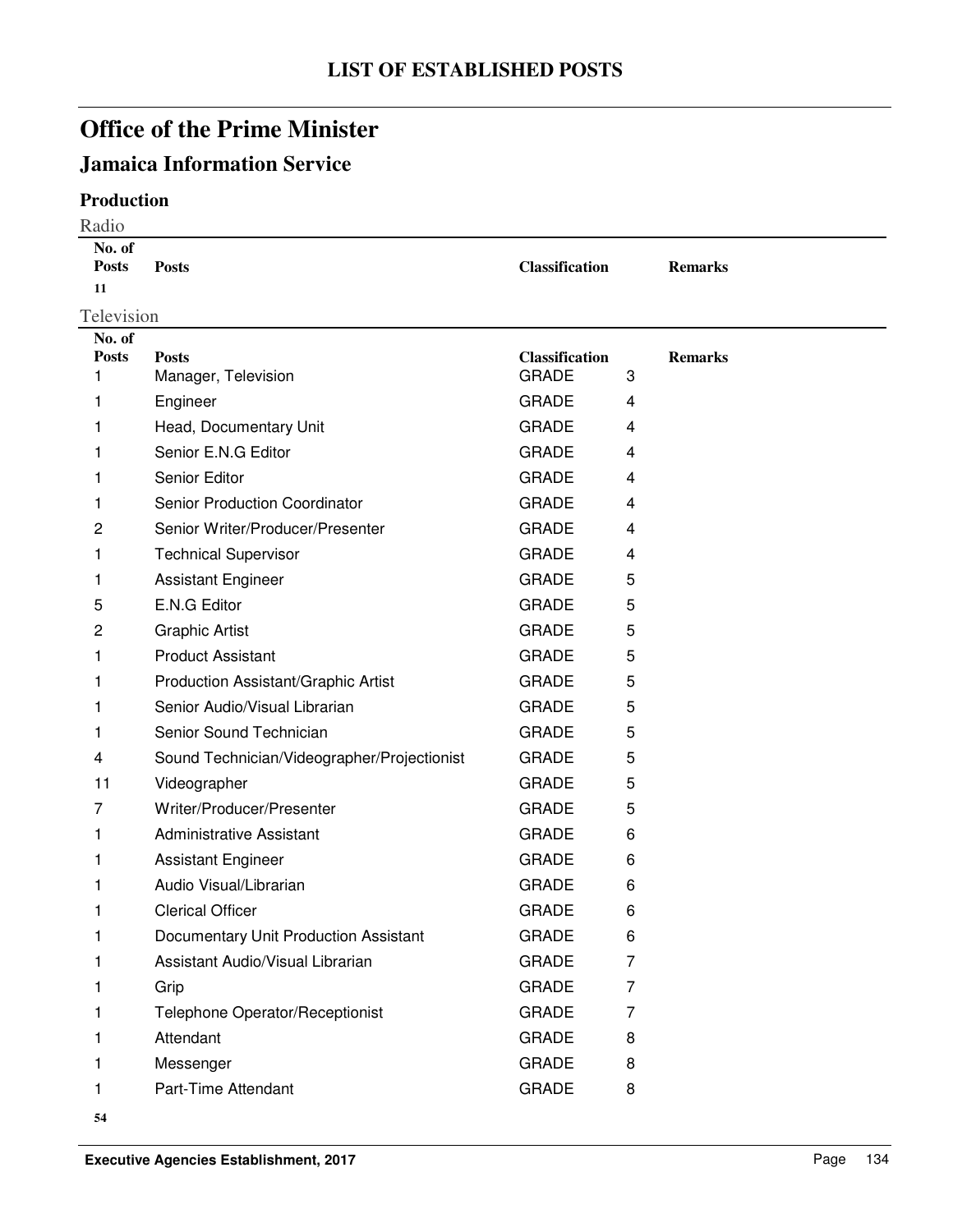# **Jamaica Information Service**

#### **Production**

- **76 Production Total-**
- **202 Total-Jamaica Information Service**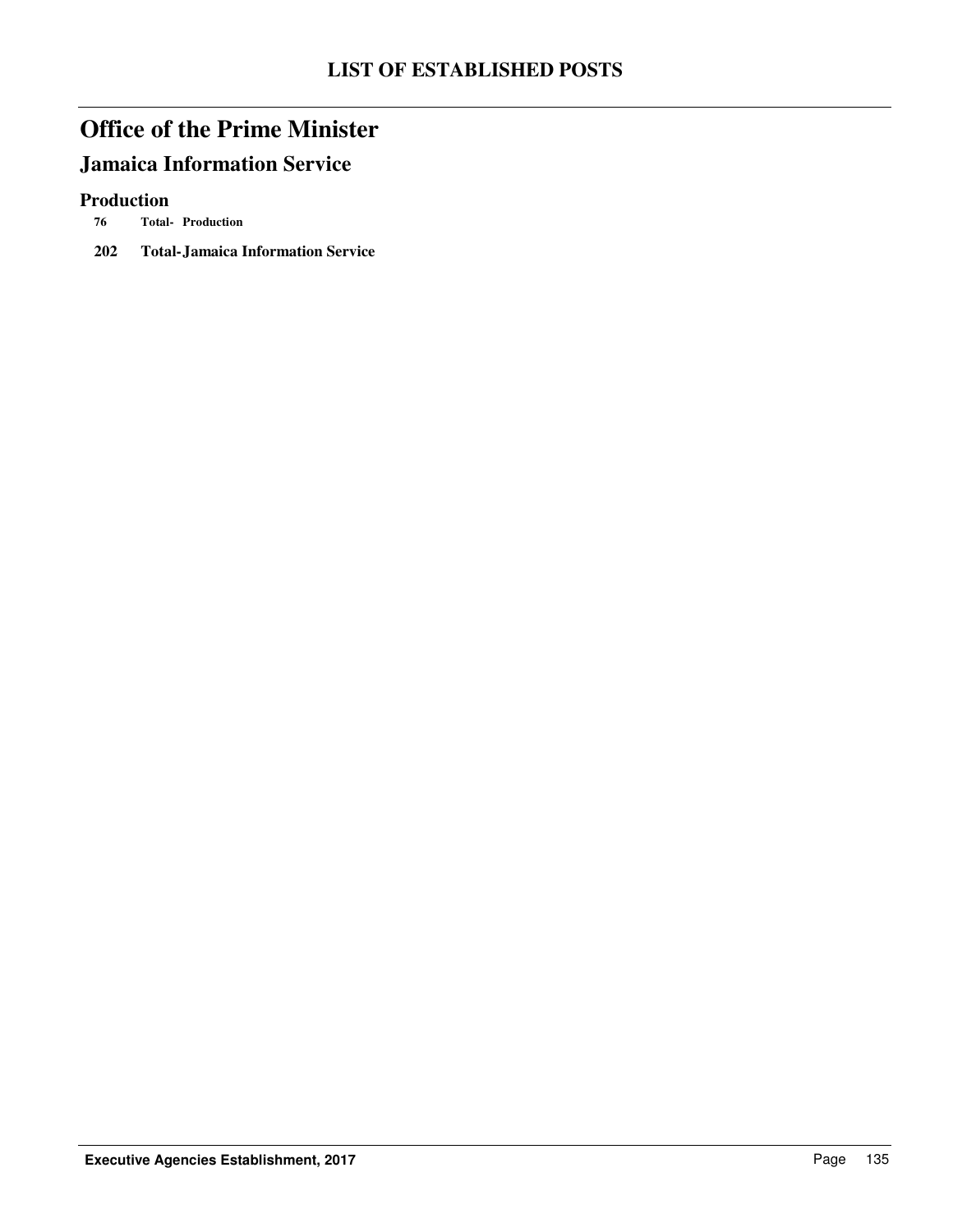### **Management Institute for National Development**

### **Business Development and Communication**

| No. of<br><b>Posts</b><br>1 | <b>Posts</b><br><b>Director</b>                             | <b>Classification</b><br><b>GRADE</b> | 10             | <b>Remarks</b> |
|-----------------------------|-------------------------------------------------------------|---------------------------------------|----------------|----------------|
| 1                           | <b>Business Development and Communication</b><br>Specialist | <b>GRADE</b>                          | 8              |                |
| 1                           | Administrator                                               | <b>GRADE</b>                          | 5              |                |
| 3                           |                                                             |                                       |                |                |
|                             | <b>Creative Development and Production</b>                  |                                       |                |                |
| No. of                      |                                                             |                                       |                |                |
| <b>Posts</b><br>1           | <b>Posts</b><br>Manager                                     | <b>Classification</b><br><b>GRADE</b> | 8              | <b>Remarks</b> |
| 1                           | <b>Creative Development &amp; Production Officer</b>        | <b>GRADE</b>                          | 6              |                |
| 1                           | Document Production & Packaging Assistant                   | <b>GRADE</b>                          | 3              |                |
| 1                           | Document Production and Packaging Technician                | <b>GRADE</b>                          | $\overline{c}$ |                |
| $\overline{\mathbf{4}}$     |                                                             |                                       |                |                |
| <b>ICT</b> Management       |                                                             |                                       |                |                |
| No. of                      |                                                             |                                       |                |                |
| <b>Posts</b>                | <b>Posts</b>                                                | <b>Classification</b>                 |                | <b>Remarks</b> |
| 1                           | Manager                                                     | <b>GRADE</b>                          | 8              |                |
| 1                           | Network Administrator                                       | <b>GRADE</b>                          | 6              |                |
| 1                           | <b>ICT Management Officer</b>                               | <b>GRADE</b>                          | 6              |                |
| 3                           |                                                             |                                       |                |                |
|                             | Marketing and Communications                                |                                       |                |                |
| No. of<br><b>Posts</b>      | <b>Posts</b>                                                | <b>Classification</b>                 |                | <b>Remarks</b> |
| 1                           | Marketing and Communications Manager                        | <b>GRADE</b>                          | $\overline{7}$ |                |
| 3                           | <b>Client Relations &amp; Marketing Officer</b>             | <b>GRADE</b>                          | 6              |                |
| 4                           |                                                             |                                       |                |                |
|                             | Registry & Records Management                               |                                       |                |                |
| No. of                      |                                                             |                                       |                |                |
| <b>Posts</b><br>1           | <b>Posts</b><br>Senior Manager                              | <b>Classification</b><br><b>GRADE</b> | 9              | <b>Remarks</b> |
| 1                           | Manager                                                     | <b>GRADE</b>                          | 7              |                |
|                             |                                                             |                                       |                |                |
| 4                           | Registry and Records Management Officer                     | <b>GRADE</b>                          | 4              |                |
| 6                           |                                                             |                                       |                |                |
|                             | <b>Research and Information Management</b>                  |                                       |                |                |
| No. of<br><b>Posts</b>      | <b>Posts</b>                                                | <b>Classification</b>                 |                | <b>Remarks</b> |
| 1                           | Manager                                                     | <b>GRADE</b>                          | 8              |                |
|                             |                                                             |                                       |                |                |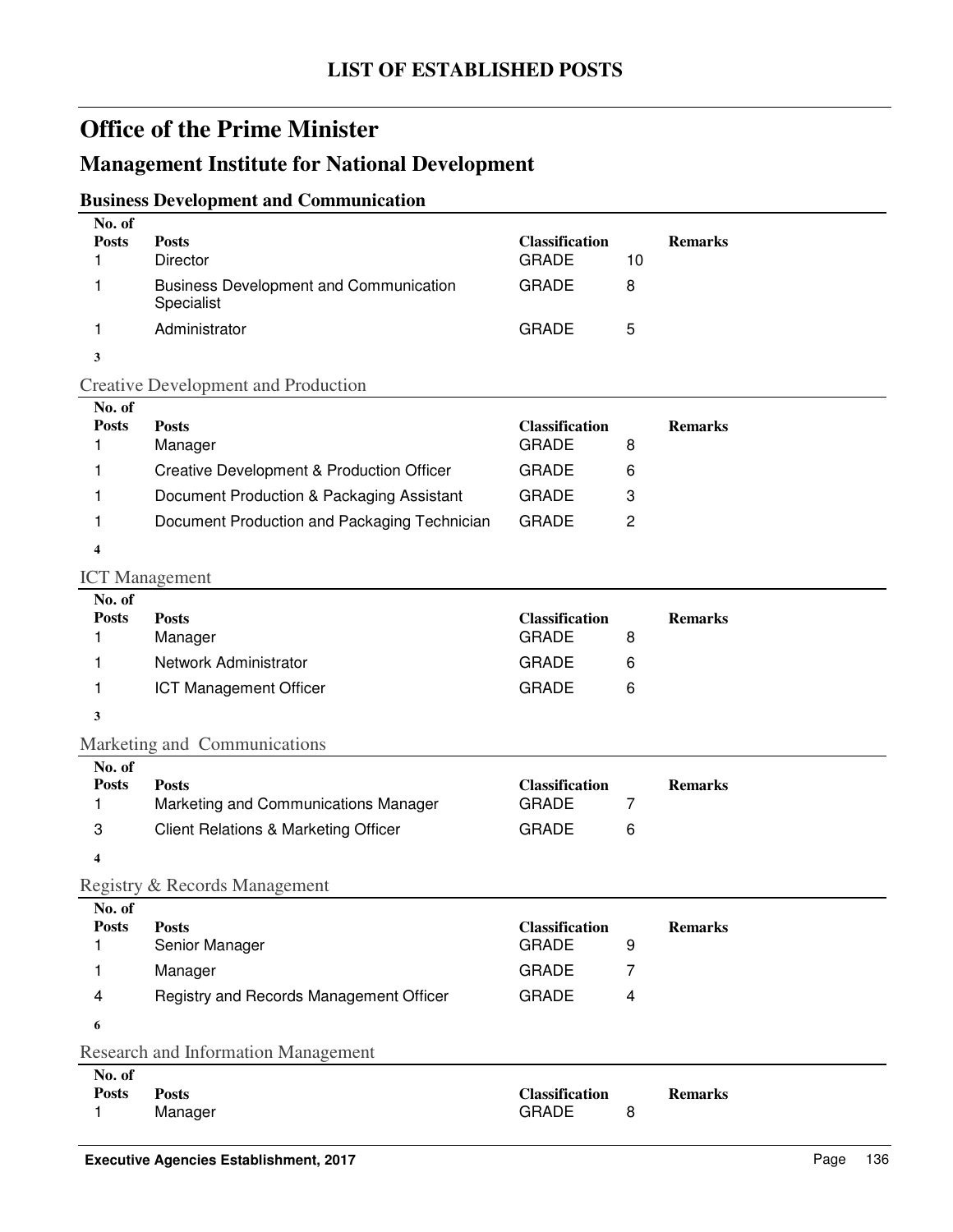### **Management Institute for National Development**

#### **Business Development and Communication**

Research and Information Management

| No. of<br><b>Posts</b> | <b>Posts</b><br>Research & Information Management Officer | <b>Classification</b><br><b>GRADE</b> | 6 | <b>Remarks</b> |  |
|------------------------|-----------------------------------------------------------|---------------------------------------|---|----------------|--|
|                        |                                                           |                                       |   |                |  |
|                        | <b>Research and Information Management - Library</b>      |                                       |   |                |  |
| No. of                 |                                                           |                                       |   |                |  |

| Library and Information Management Assistant<br><b>GRADE</b><br>Library and Information Management Assistant<br>GRADE<br>3 | <b>Posts</b> | <b>Posts</b><br>Librarian | <b>Classification</b><br>GRADE | <b>Remarks</b> |
|----------------------------------------------------------------------------------------------------------------------------|--------------|---------------------------|--------------------------------|----------------|
|                                                                                                                            |              |                           |                                |                |
|                                                                                                                            |              |                           |                                |                |

**3**

25 Total-Business Development and Communication

#### **Executive Office**

| No. of       |                                    |                       |                |
|--------------|------------------------------------|-----------------------|----------------|
| <b>Posts</b> | <b>Posts</b>                       | <b>Classification</b> | <b>Remarks</b> |
|              | <b>Chief Executive Officer</b>     | <b>GRADE</b>          | 11             |
|              | Manager, Strategy & Accountability | <b>GRADE</b><br>8     |                |
|              | Monitoring & Evaluating Specialist | <b>GRADE</b><br>8     |                |
|              | <b>Executive Assistant</b>         | <b>GRADE</b><br>5     |                |
| 4            |                                    |                       |                |

Internal Audit

| No. of       |                        |                       |   |                |
|--------------|------------------------|-----------------------|---|----------------|
| <b>Posts</b> | <b>Posts</b>           | <b>Classification</b> |   | <b>Remarks</b> |
|              | Chief Internal Auditor | <b>GRADE</b>          | 8 |                |
|              | Internal Auditor       | GRADE                 | 6 |                |
|              |                        |                       |   |                |

#### Mandeville Learning Centre

| No. of       |                                                 |                       |   |                |
|--------------|-------------------------------------------------|-----------------------|---|----------------|
| <b>Posts</b> | <b>Posts</b>                                    | <b>Classification</b> |   | <b>Remarks</b> |
|              | Senior Manager, Distance Learning               | <b>GRADE</b>          | 9 |                |
|              | <b>Capability Development Specialist</b>        | <b>GRADE</b>          | 7 |                |
|              | Senior Administrator                            | <b>GRADE</b>          | 6 |                |
|              | <b>Client Relations &amp; Marketing Officer</b> | <b>GRADE</b>          | 6 |                |
|              | Registry and Records Management Officer         | <b>GRADE</b>          | 4 |                |
|              | Library Assistant                               | <b>GRADE</b>          | 4 |                |
|              | <b>Accounting Assistant</b>                     | <b>GRADE</b>          | 4 |                |
|              | Office and Library Attendant                    | <b>GRADE</b>          | 2 |                |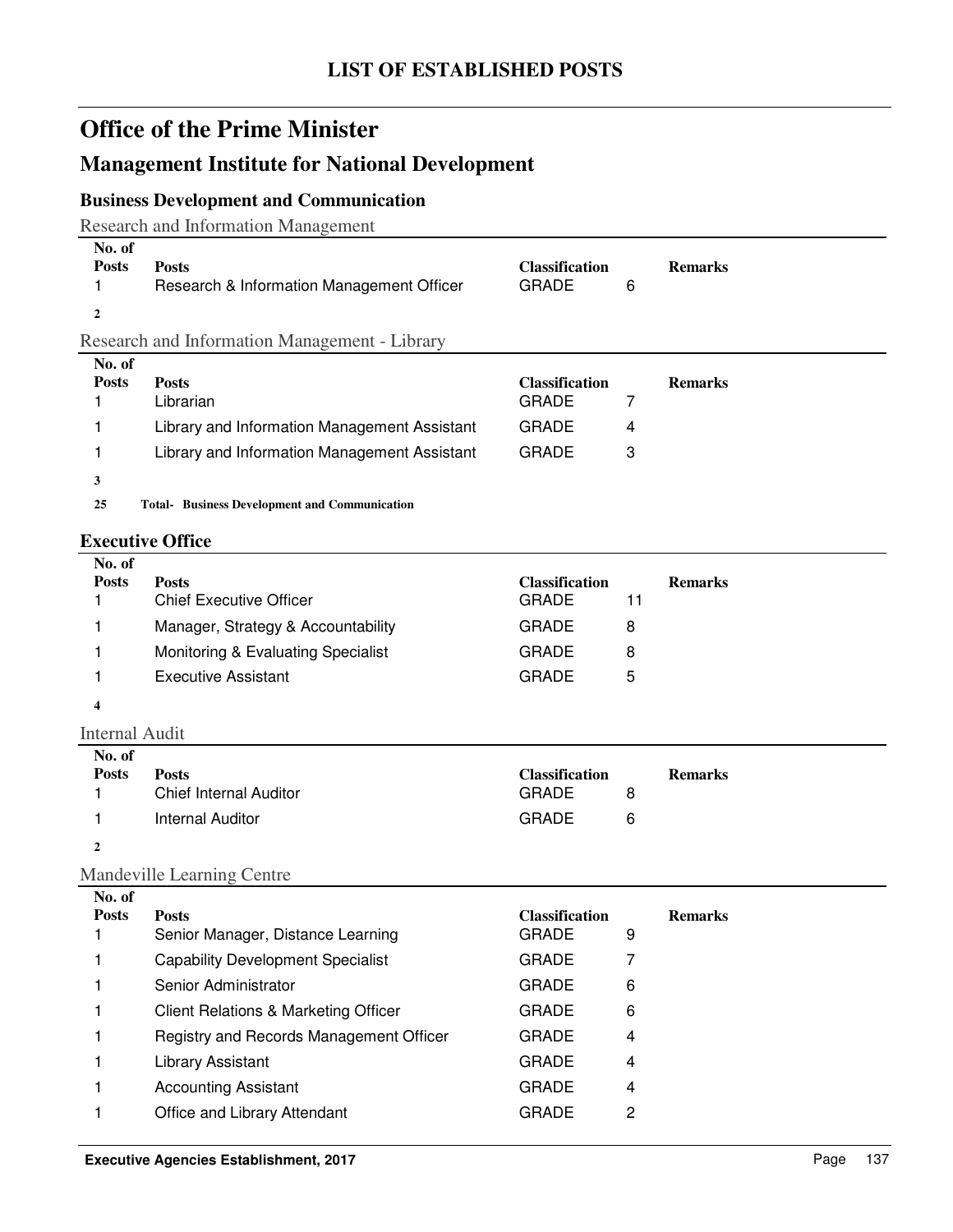# **Management Institute for National Development**

### **Executive Office**

Mandeville Learning Centre

| No. of<br><b>Posts</b><br>1 | <b>Posts</b><br>Grounds/Maintenance Attendant                              | <b>Classification</b><br><b>GRADE</b> | $\overline{c}$ | <b>Remarks</b>                                                                                                              |
|-----------------------------|----------------------------------------------------------------------------|---------------------------------------|----------------|-----------------------------------------------------------------------------------------------------------------------------|
| 9                           |                                                                            |                                       |                |                                                                                                                             |
| 15                          | <b>Total- Executive Office</b>                                             |                                       |                |                                                                                                                             |
|                             | <b>Finance HRM &amp; Institutional Strengthening</b>                       |                                       |                |                                                                                                                             |
| No. of                      |                                                                            |                                       |                |                                                                                                                             |
| <b>Posts</b><br>1           | <b>Posts</b><br>Director, Finance and HRM & Institutional<br>Strengthening | <b>Classification</b><br><b>GRADE</b> | 10             | <b>Remarks</b>                                                                                                              |
| 1                           |                                                                            |                                       |                |                                                                                                                             |
|                             | <b>Corporate Services</b>                                                  |                                       |                |                                                                                                                             |
| No. of<br><b>Posts</b>      | <b>Posts</b>                                                               | <b>Classification</b>                 |                | <b>Remarks</b>                                                                                                              |
| 1                           | Senior Manager                                                             | <b>GRADE</b>                          | 9              |                                                                                                                             |
| 1                           | <b>Procurement Officer</b>                                                 | <b>GRADE</b>                          | 6              |                                                                                                                             |
| 1                           | Environmental Service Management Officer                                   | <b>GRADE</b>                          | 6              |                                                                                                                             |
| 1                           | <b>Inventory Assistant</b>                                                 | <b>GRADE</b>                          | 3              |                                                                                                                             |
| 1                           | Delivery Attendant                                                         | <b>GRADE</b>                          | 3              |                                                                                                                             |
| 5                           |                                                                            |                                       |                |                                                                                                                             |
|                             | Corporate Services - Facilities and Services Management                    |                                       |                |                                                                                                                             |
| No. of<br><b>Posts</b><br>1 | <b>Posts</b><br>Facilities and Services Management Officer                 | <b>Classification</b><br><b>GRADE</b> | 6              | <b>Remarks</b>                                                                                                              |
| 1                           | <b>Facilities Maintenance Assistant</b>                                    | <b>GRADE</b>                          | 4              |                                                                                                                             |
| 1                           | Facilities and Maintenance Technician                                      | <b>GRADE</b>                          | 4              |                                                                                                                             |
| 4                           | <b>Office Attendant</b>                                                    | <b>GRADE</b>                          | 2              |                                                                                                                             |
| 2                           | Grounds/Maintenance Attendant                                              | <b>GRADE</b>                          | $\overline{c}$ |                                                                                                                             |
| 9                           |                                                                            |                                       |                |                                                                                                                             |
|                             | <b>Finance and Accounts</b>                                                |                                       |                |                                                                                                                             |
| No. of                      |                                                                            |                                       |                |                                                                                                                             |
| <b>Posts</b>                | <b>Posts</b>                                                               | <b>Classification</b>                 |                | <b>Remarks</b>                                                                                                              |
| 1                           | Accountant                                                                 | <b>GRADE</b>                          | 8              |                                                                                                                             |
| 1                           | Finance and Accounts Officer - Receivable                                  | <b>GRADE</b>                          | 5              | New post [# 305406] with effect<br>from August 2, 2013.                                                                     |
| 1                           | Finance and Accounts Officer - Payables                                    | <b>GRADE</b>                          | 5              | Post [# 141708] of Finance and<br>Accounts Officer (GRADE 6)<br>retitled and redcircled with<br>effect from August 2, 2013. |
|                             | <b>Executive Agencies Establishment, 2017</b>                              |                                       |                | 138<br>Page                                                                                                                 |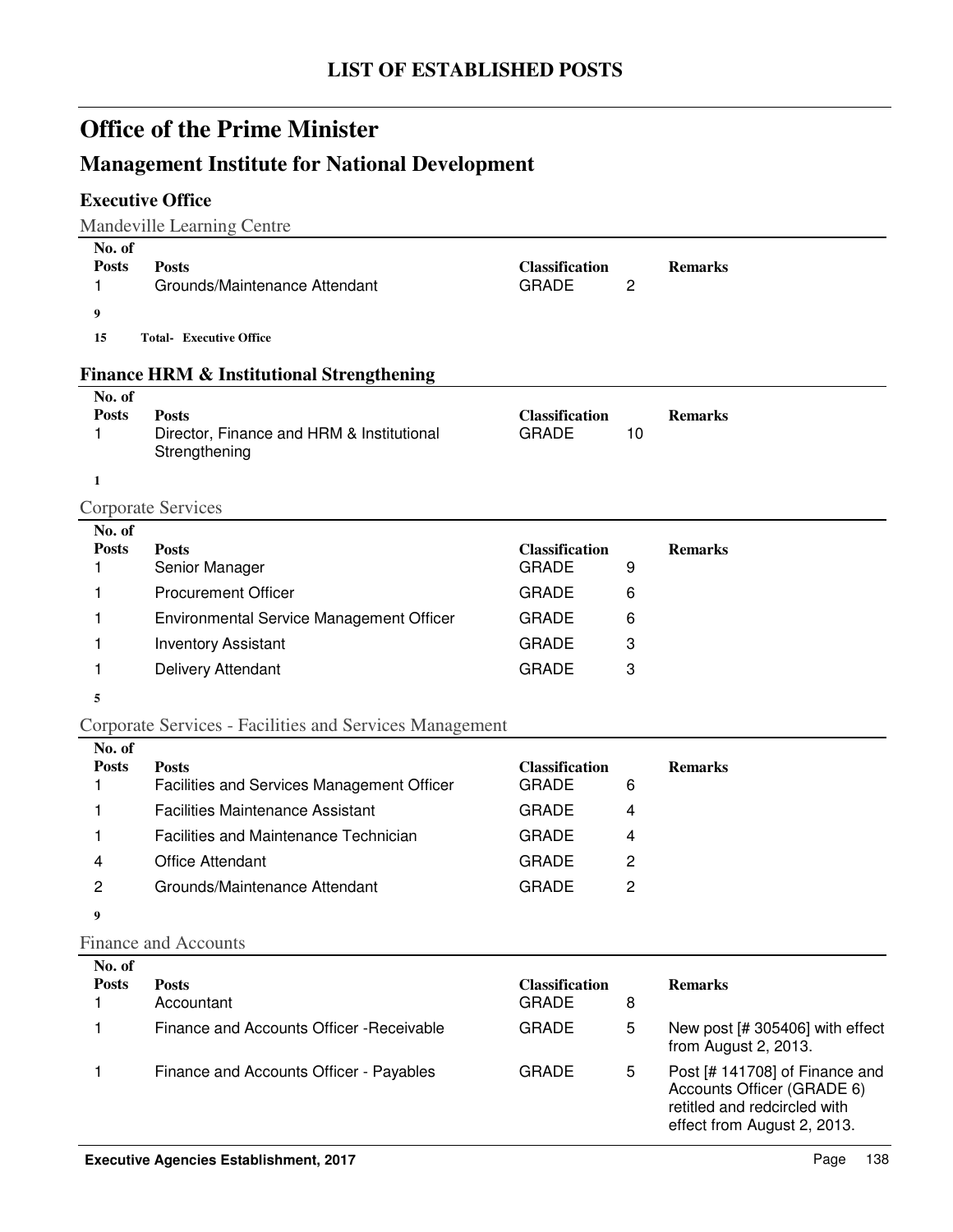### **Management Institute for National Development**

### **Finance HRM & Institutional Strengthening**

Finance and Accounts

| No. of<br><b>Posts</b><br>2 | <b>Posts</b><br><b>Accounting Assistant - Receivables</b> | Classification<br>GRADE<br>4 | <b>Remarks</b><br>Two (2) posts [#s 141709-10]<br>of Accounting Assistant<br>(GRADE 4) retitled with effect<br>from August 2, 2013. |
|-----------------------------|-----------------------------------------------------------|------------------------------|-------------------------------------------------------------------------------------------------------------------------------------|
| 2                           | <b>Accounting Assistant - Payables</b>                    | <b>GRADE</b><br>4            | Two (2) posts [#s 141807 &<br>280414] of Accounting<br>Assistant (GRADE 4) retitled<br>with effect from August 2, 2013.             |

#### **7**

Human Resource Management

| No. of<br><b>Posts</b> | <b>Posts</b><br>Senior Manager                 | <b>Classification</b><br><b>GRADE</b> | <b>Remarks</b><br>9 |
|------------------------|------------------------------------------------|---------------------------------------|---------------------|
|                        | Senior Human Resource Management Officer       | GRADE                                 |                     |
|                        | Performance Management Officer                 | GRADE                                 | 6                   |
|                        | <b>Employee Relations and Benefits Officer</b> | GRADE                                 | 6                   |
|                        | Human Resource Administrator                   | GRADE                                 | 5                   |
|                        |                                                |                                       |                     |

**27 Finance HRM & Institutional Strengthening Total-**

#### **Public Service Capability Development**

| No. of       |                                                          |                       |    |                |
|--------------|----------------------------------------------------------|-----------------------|----|----------------|
| <b>Posts</b> | <b>Posts</b>                                             | <b>Classification</b> |    | <b>Remarks</b> |
|              | <b>Director</b>                                          | <b>GRADE</b>          | 10 |                |
|              | Senior Manager, Public Service Capability<br>Development | <b>GRADE</b>          | 9  |                |
|              | Instructional Design Specialist                          | GRADE                 | 8  |                |
| 2            | Product Planning and Development Officer                 | <b>GRADE</b>          |    |                |
|              | Administrator                                            | <b>GRADE</b>          | 5  |                |
| 6            |                                                          |                       |    |                |

#### Customised Programme Delivery & Administration

| No. of       |                                          |                       |   |                |
|--------------|------------------------------------------|-----------------------|---|----------------|
| <b>Posts</b> | <b>Posts</b>                             | <b>Classification</b> |   | <b>Remarks</b> |
|              | Manager                                  | <b>GRADE</b>          | 8 |                |
|              | <b>Capability Development Specialist</b> | <b>GRADE</b>          |   |                |
|              | <b>Capability Development Specialist</b> | <b>GRADE</b>          | 5 |                |
|              | Administrator                            | <b>GRADE</b>          | 5 |                |
| 4            |                                          |                       |   |                |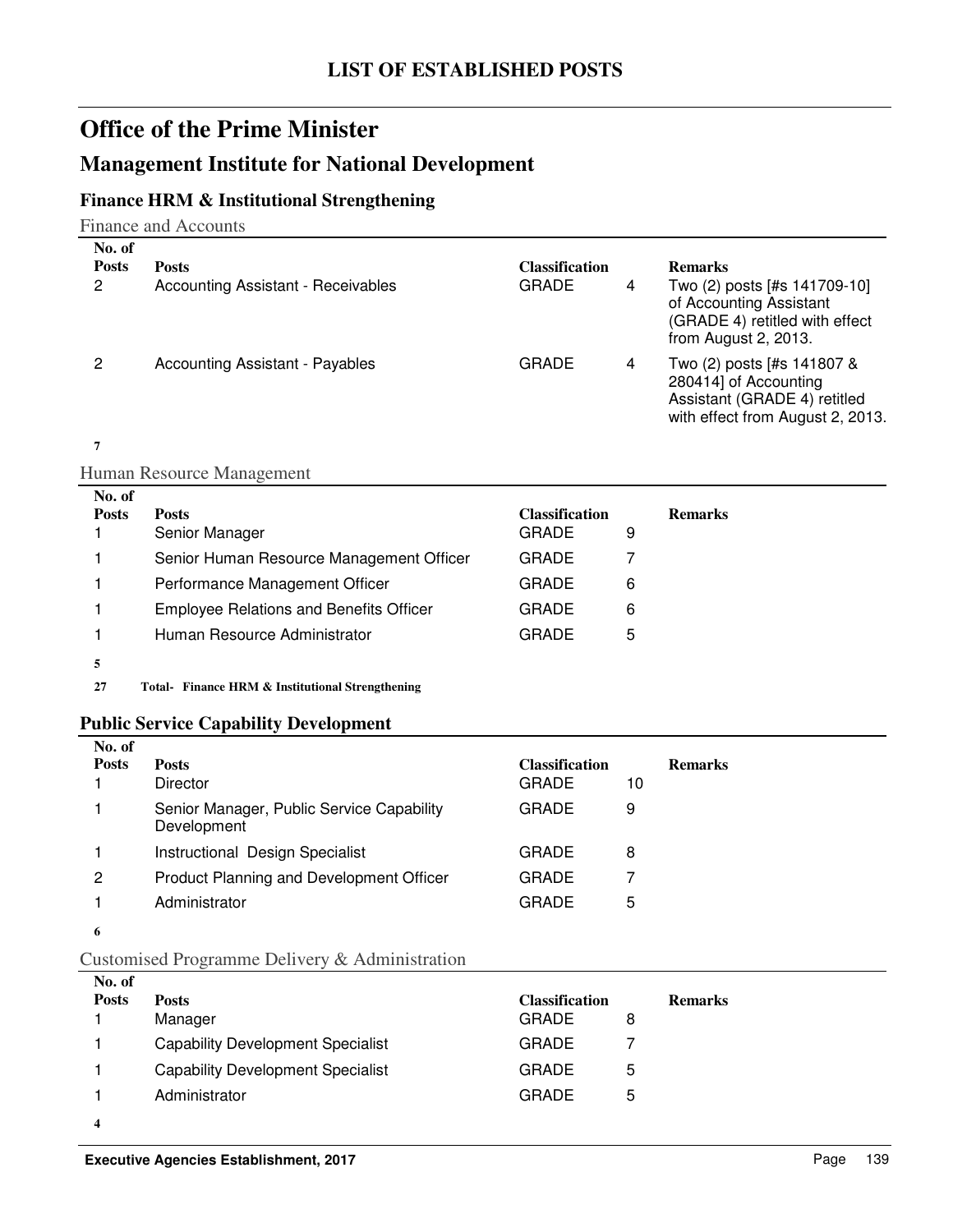### **Management Institute for National Development**

### **Public Service Capability Development**

Distance Learning

| No. of<br><b>Posts</b><br>1 | <b>Posts</b><br><b>Distant Learning Specialist</b>   | <b>Classification</b><br><b>GRADE</b> |   | <b>Remarks</b> |
|-----------------------------|------------------------------------------------------|---------------------------------------|---|----------------|
|                             | <b>Product Quality Assurance</b>                     |                                       |   |                |
| No. of                      |                                                      |                                       |   |                |
| <b>Posts</b>                | <b>Posts</b>                                         | <b>Classification</b>                 |   | <b>Remarks</b> |
|                             | Manager                                              | <b>GRADE</b>                          | 8 |                |
|                             | <b>Product Quality Assurance Officer, Assessment</b> | <b>GRADE</b>                          | 6 |                |
|                             | Product Quality Assurance Officer, Accreditation     | <b>GRADE</b>                          | 6 |                |
| 3                           |                                                      |                                       |   |                |
|                             | Scheduled Programme Delivery & Administration        |                                       |   |                |
| No. of                      |                                                      |                                       |   |                |
| <b>Posts</b>                | <b>Posts</b>                                         | <b>Classification</b><br>-----        |   | <b>Remarks</b> |

| 180. OL      |                                                              |                       |   |                |
|--------------|--------------------------------------------------------------|-----------------------|---|----------------|
| <b>Posts</b> | <b>Posts</b>                                                 | <b>Classification</b> |   | <b>Remarks</b> |
|              | Manager                                                      | GRADE                 | 8 |                |
| 10           | <b>Capability Development Specialist</b>                     | <b>GRADE</b>          | 7 |                |
|              | Administrator, Schedule Programme Delivery<br>Administration | GRADE                 | 5 |                |
| 12           |                                                              |                       |   |                |
| 26           | <b>Total- Public Service Capability Development</b>          |                       |   |                |
| 93           | <b>Total-Management Institute for National Development</b>   |                       |   |                |

**5193 TOTAL ESTABLISHED POSTS**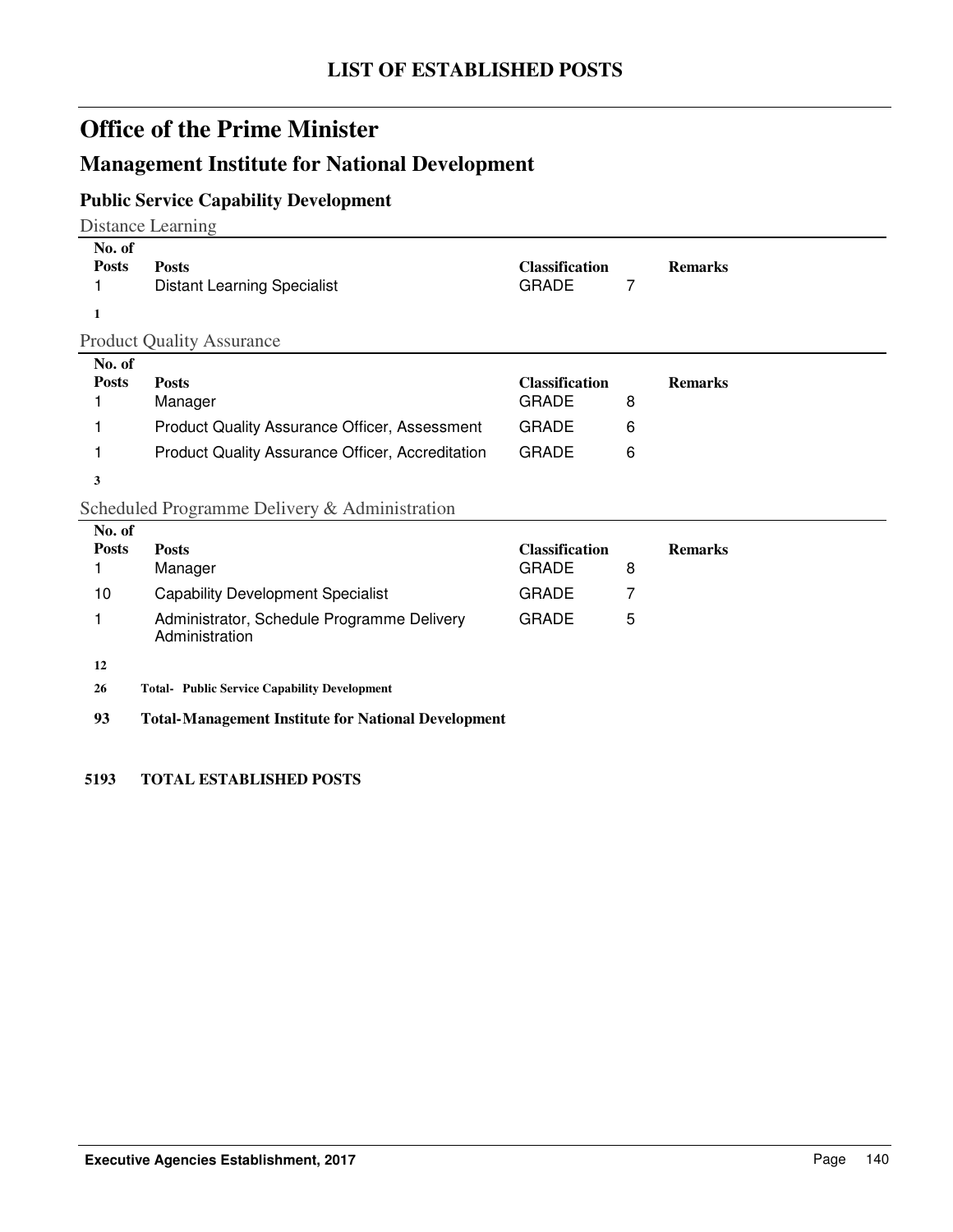### **SALARY SCALE SCHEDULE**

#### **Ministry of Finance & the Public ServiceJamaica Customs Agency**

| Level 11          |             |             |             |             |             |             |             |             |
|-------------------|-------------|-------------|-------------|-------------|-------------|-------------|-------------|-------------|
| w.e.f. 01/04/2015 | \$6,930,000 | \$7,128,000 | \$7,326,000 | \$7,524,000 | \$7,722,000 | \$7,920,000 | \$8,118,000 | \$8,316,000 |
| w.e.f. 01/04/2016 | \$7,137,900 | \$7,341,840 | \$7,545,780 | \$7,749,720 | \$7,953,660 | \$8,157,600 | \$8,361,540 | \$8,565,480 |
| Level 10          |             |             |             |             |             |             |             |             |
| w.e.f. 01/04/2015 | \$5,500,000 | \$5,657,143 | \$5,814,285 | \$5,971,429 | \$6,128,572 | \$6,285,714 | \$6,442,857 | \$6,600,000 |
| w.e.f. 01/04/2016 | \$5,665,000 | \$5,826,857 | \$5,988,714 | \$6,150,571 | \$6,312,429 | \$6,474,286 | \$6,636,143 | \$6,798,000 |
| Level 9           |             |             |             |             |             |             |             |             |
| w.e.f. 01/04/2015 | \$4,365,080 | \$4,489,796 | \$4,614,512 | \$4,739,229 | \$4,863,945 | \$4,988,662 | \$5,113,378 | \$5,238,096 |
| w.e.f. 01/04/2016 | \$4,496,032 | \$4,624,490 | \$4,752,947 | \$4,881,406 | \$5,009,864 | \$5,138,322 | \$5,266,780 | \$5,395,238 |
| Level 8           |             |             |             |             |             |             |             |             |
| w.e.f. 01/04/2015 | \$3,464,349 | \$3,563,330 | \$3,662,311 | \$3,761,292 | \$3,860,275 | \$3,959,256 | \$4,058,237 | \$4,157,218 |
| w.e.f. 01/04/2016 | \$3,568,279 | \$3,670,230 | \$3,772,181 | \$3,874,131 | \$3,976,083 | \$4,078,034 | \$4,179,984 | \$4,281,935 |
| Level 7           |             |             |             |             |             |             |             |             |
| w.e.f. 01/04/2015 | \$2,749,483 | \$2,828,040 | \$2,906,597 | \$2,985,153 | \$3,063,710 | \$3,142,266 | \$3,220,823 | \$3,299,379 |
| w.e.f. 01/04/2016 | \$2,831,967 | \$2,912,881 | \$2,993,795 | \$3,074,708 | \$3,155,621 | \$3,236,534 | \$3,317,448 | \$3,398,361 |
| Level 6           |             |             |             |             |             |             |             |             |
| w.e.f. 01/04/2015 | \$2,182,130 | \$2,244,476 | \$2,306,823 | \$2,369,169 | \$2,431,515 | \$2,493,862 | \$2,556,208 | \$2,618,556 |
| w.e.f. 01/04/2016 | \$2,247,594 | \$2,311,810 | \$2,376,028 | \$2,440,244 | \$2,504,461 | \$2,568,678 | \$2,632,895 | \$2,697,112 |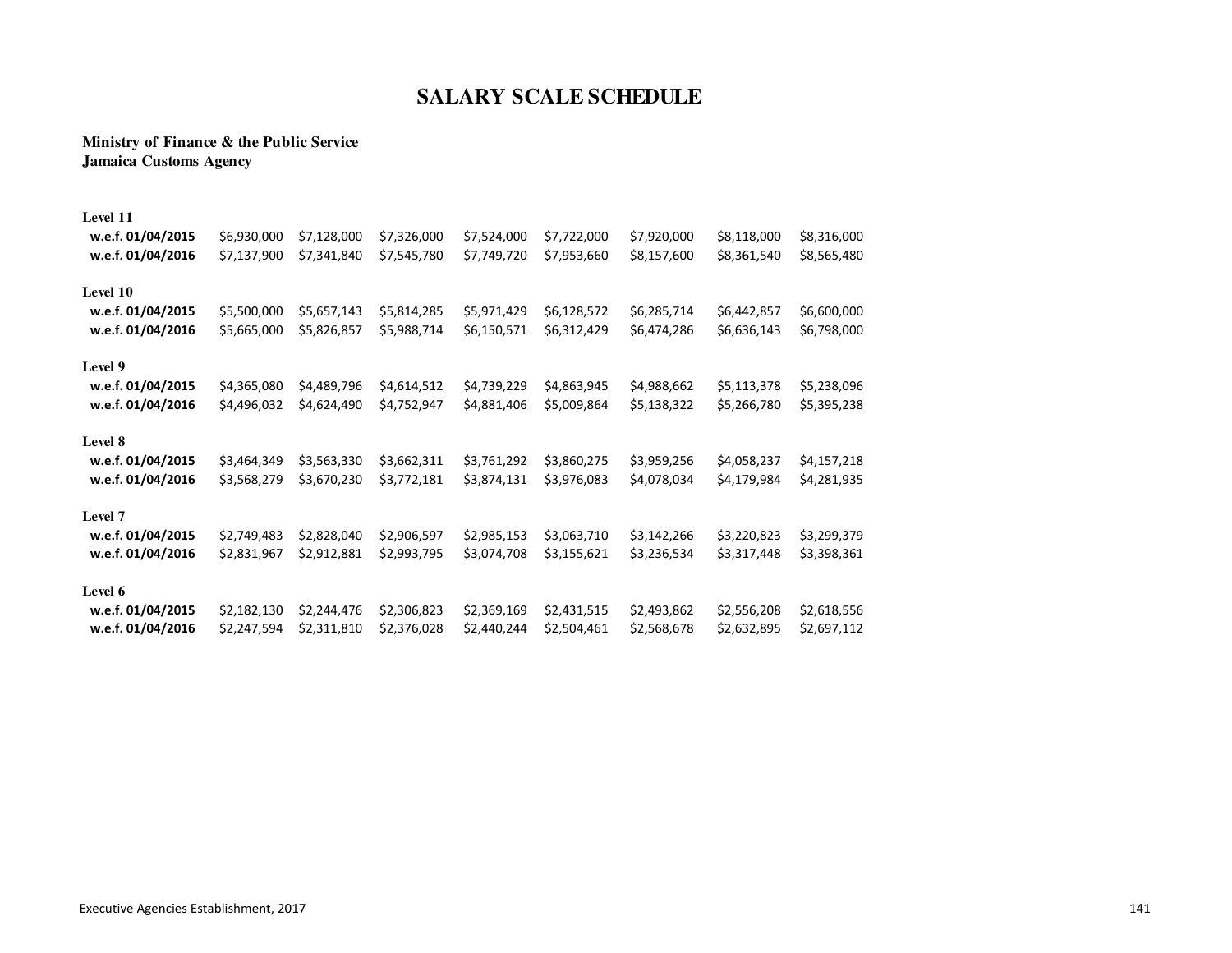#### **Ministry of Finance & the Public ServiceJamaica Customs Agency**

| Level 5           |             |             |             |             |             |             |             |             |
|-------------------|-------------|-------------|-------------|-------------|-------------|-------------|-------------|-------------|
| w.e.f. 01/04/2015 | \$1,731,849 | \$1,781,330 | \$1,830,811 | \$1,880,293 | \$1,929,775 | \$1,979,256 | \$2,028,737 | \$2,078,218 |
| w.e.f. 01/04/2016 | \$1,783,804 | \$1,834,770 | \$1,885,735 | \$1,936,702 | \$1,987,668 | \$2,038,633 | \$2,089,599 | \$2,140,565 |
| <b>Level 4</b>    |             |             |             |             |             |             |             |             |
| w.e.f. 01/04/2015 | \$1,370,254 | \$1,408,033 | \$1,445,811 | \$1,483,590 | \$1,521,369 | \$1,559,148 | \$1,596,926 | \$1,634,705 |
| w.e.f. 01/04/2016 | \$1,411,362 | \$1,450,274 | \$1,489,185 | \$1,528,098 | \$1,567,010 | \$1,605,922 | \$1,644,834 | \$1,683,746 |
| <b>Level 3</b>    |             |             |             |             |             |             |             |             |
| w.e.f. 01/04/2015 | \$1,117,408 | \$1,147,391 | \$1,177,374 | \$1,207,357 | \$1,237,340 | \$1,267,323 | \$1,297,307 | \$1,327,290 |
| w.e.f. 01/04/2016 | \$1,150,930 | \$1,181,813 | \$1,212,695 | \$1,243,578 | \$1,274,460 | \$1,305,343 | \$1,336,226 | \$1,367,109 |
| <b>Level 2</b>    |             |             |             |             |             |             |             |             |
| w.e.f. 01/04/2015 | \$880,864   | \$904,660   | \$928,456   | \$952,252   | \$976,048   | \$999,844   | \$1,023,640 | \$1,047,436 |
| w.e.f. 01/04/2016 | \$907,290   | \$931,800   | \$956,310   | \$980,820   | \$1,005,329 | \$1,029,839 | \$1,054,349 | \$1,078,859 |
| <b>Level 1</b>    |             |             |             |             |             |             |             |             |
| w.e.f. 01/04/2015 | \$709,003   | \$727,889   | \$746,774   | \$765,660   | \$784,546   | \$803,432   | \$822,318   | \$841,203   |
| w.e.f. 01/04/2016 | \$730,273   | \$749,726   | \$769,177   | \$788,630   | \$808,082   | \$827,535   | \$846,988   | \$866,439   |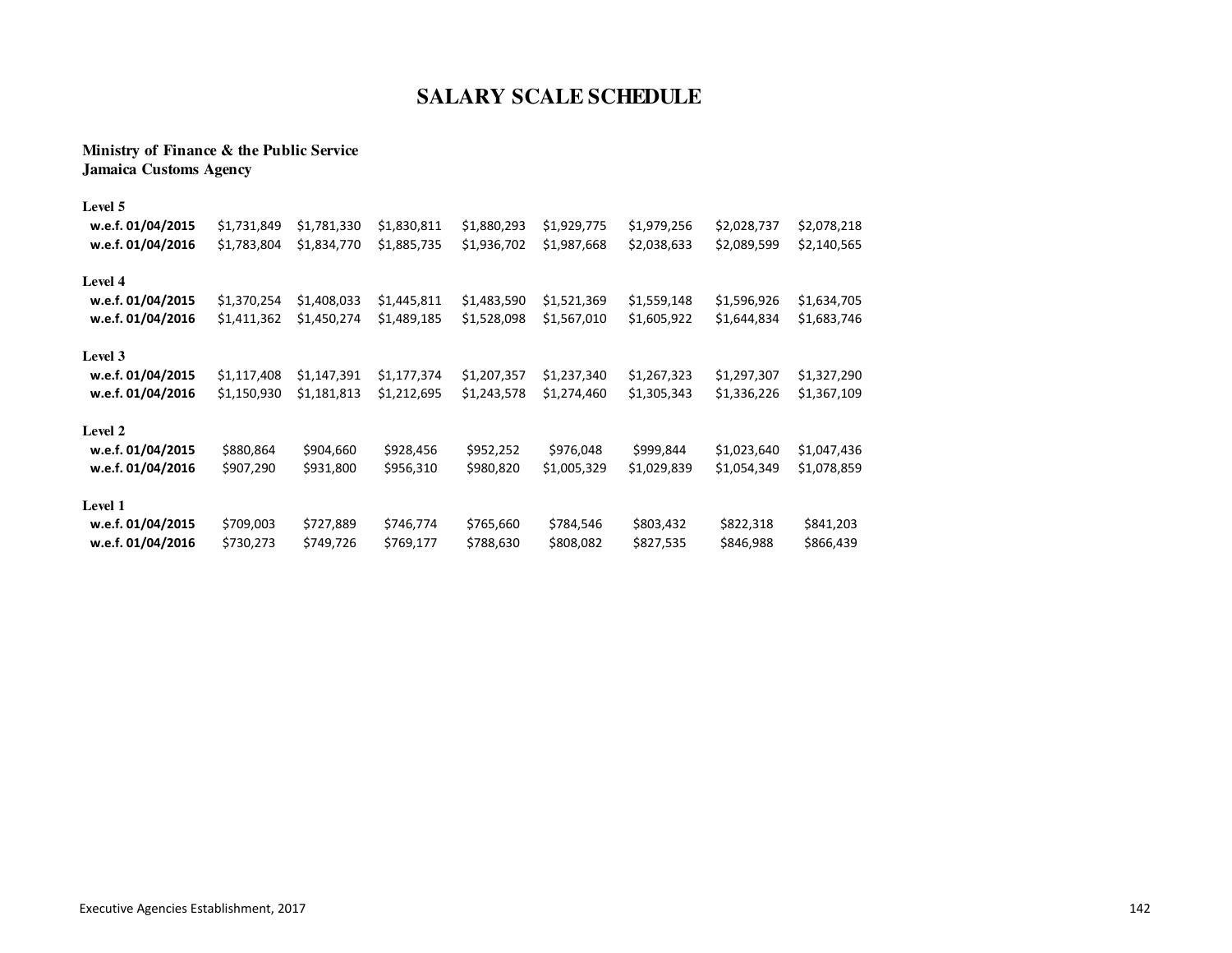#### **Ministry of HealthRegistrar General's Department**

|                   |             | <b>Basic Salary</b> |
|-------------------|-------------|---------------------|
|                   | Minimum     | <b>Maximum</b>      |
|                   | p.a.        | p.a.                |
| Level 1           |             |                     |
| w.e.f. 01/04/2015 | \$4,309,357 | \$5,213,112         |
| w.e.f. 01/04/2016 | \$4,438,638 | \$5,369,506         |
| Level 2A          |             |                     |
| w.e.f. 01/04/2015 | \$2,802,727 | \$3,904,617         |
| w.e.f. 01/04/2016 | \$2,886,808 | \$4,021,756         |
| <b>Level 2B</b>   |             |                     |
| w.e.f. 01/04/2015 | \$2,573,166 | \$3,583,233         |
| w.e.f. 01/04/2016 | \$2,650,361 | \$3,690,730         |
| Level 3           |             |                     |
| w.e.f. 01/04/2015 | \$2,031,404 | \$2,527,254         |
| w.e.f. 01/04/2016 | \$2,092,346 | \$2,603,072         |
| Level 4           |             |                     |
| w.e.f. 01/04/2015 | \$1,261,715 | \$1,858,572         |
| w.e.f. 01/04/2016 | \$1,299,567 | \$1,914,329         |
| Level 5           |             |                     |
| w.e.f. 01/04/2015 | \$802,594   | \$1,169,891         |
| w.e.f. 01/04/2016 | \$826,672   | \$1,204,987         |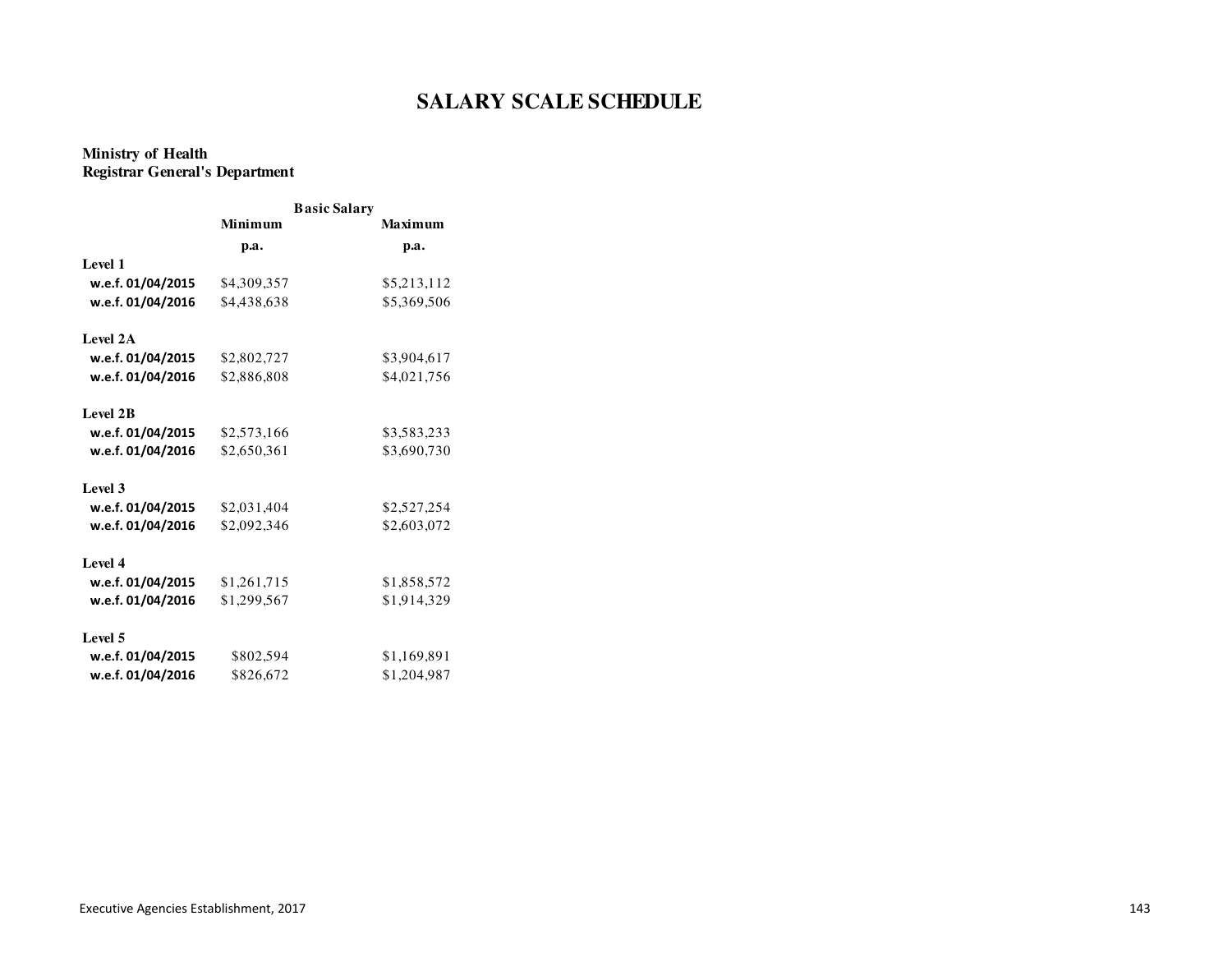**Ministry of HealthRegistrar General's Department**

|                   | <b>Basic Salary</b> |           |  |
|-------------------|---------------------|-----------|--|
|                   | Minimum             | Maximum   |  |
|                   | p.a.                | p.a.      |  |
| Level 6           |                     |           |  |
| w.e.f. 01/04/2015 | \$528,187           | \$733,725 |  |
| w.e.f. 01/04/2016 | \$544,033           | \$755,737 |  |
| Level 7           |                     |           |  |
| w.e.f. 01/04/2015 | \$417,332           | \$522,131 |  |
| w.e.f. 01/04/2016 | \$429,852           | \$537,795 |  |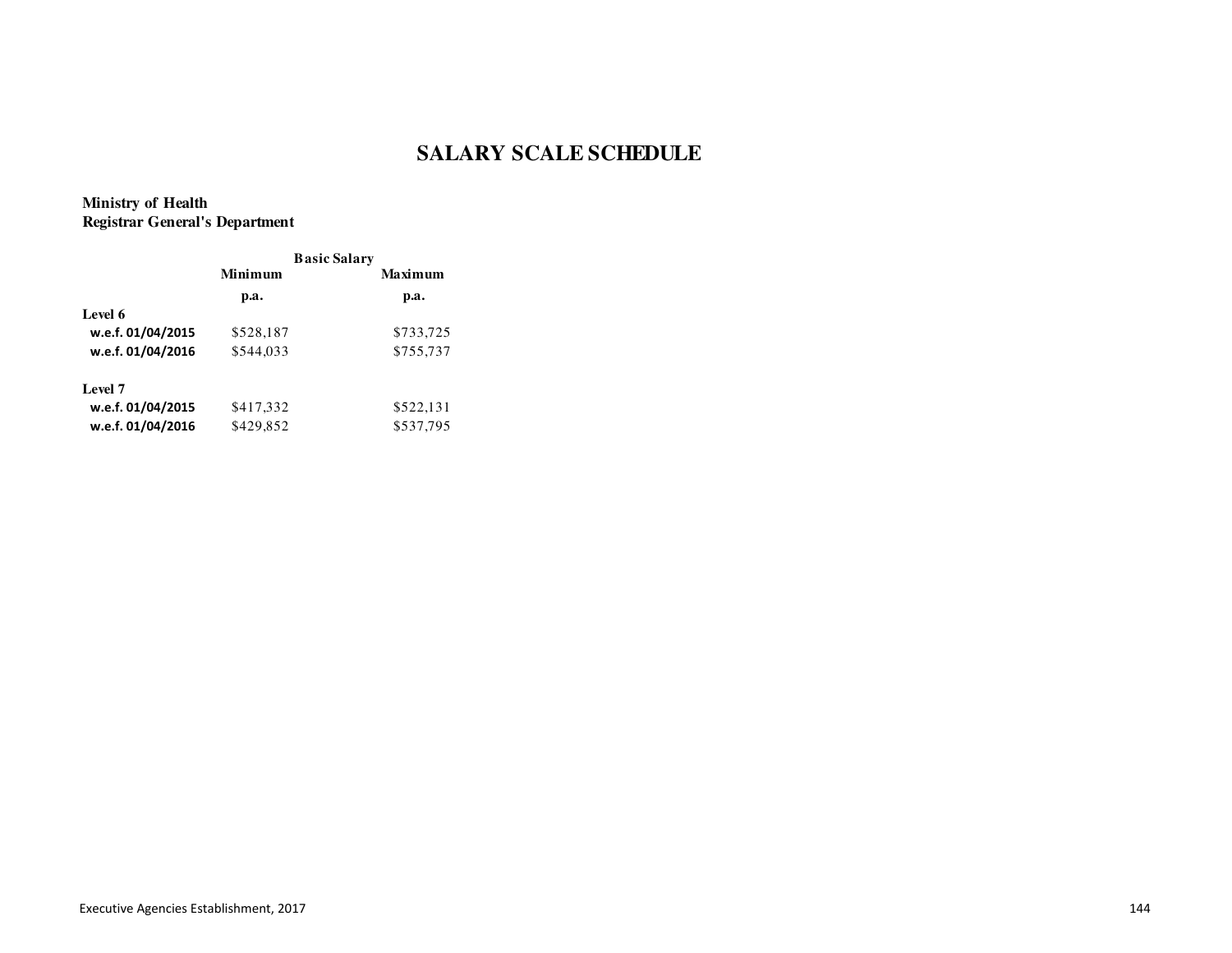#### **Ministry of Industry, Investment, Agriculture & FisheriesCompanies Office of Jamaica**

| <b>Level 1</b>      |             |                         |                                     |                         |             |                          |             |             |             |
|---------------------|-------------|-------------------------|-------------------------------------|-------------------------|-------------|--------------------------|-------------|-------------|-------------|
| w.e.f. $01/-4/2015$ | \$4.113.024 | \$4.282.409             | \$4.451.795                         | \$4,621,180 \$4,790,566 |             | \$4,959,951 \$51,299,337 | \$5,298,722 | \$5,468,108 | \$5,637,493 |
| w.e.f. $01/04/2016$ |             |                         | \$4,236,415 \$4,410,882 \$4,585,349 | \$4,759,816 \$4,934,283 | \$5,108,750 | \$5,283,217              | \$5.457.684 | \$5,632,151 | \$5,806,618 |
| Level 2A            |             |                         |                                     |                         |             |                          |             |             |             |
| w.e.f. $01/04/2015$ |             | \$3,418,500 \$3,538,148 | \$3,661,983                         | \$3,790,152 \$3,922,807 | \$4,060,106 | \$4,202,209              | \$4,349,287 |             |             |
| w.e.f. $01/04/2016$ |             |                         | \$3,521,055 \$3,644,292 \$3,771,842 | \$3,903,857 \$4,040,492 | \$4,181,909 | \$4,328,276              | \$4,479,765 |             |             |
| Level 2B            |             |                         |                                     |                         |             |                          |             |             |             |
| w.e.f. $01/04/2015$ |             | \$2,935,666 \$3,057,140 | \$3.178.615                         | \$3,300,089 \$3,421,563 | \$3,543,037 | \$3,664.512              | \$3.785.986 |             |             |
| w.e.f. $01/04/2016$ |             |                         | \$3,023,736 \$3,148,854 \$3,273,973 | \$3,399,092 \$3,524,210 | \$3,649,329 | \$3,774,447              | \$3,899,566 |             |             |
| <b>Level 3</b>      |             |                         |                                     |                         |             |                          |             |             |             |

 **w.e.f. 01/04/2015** \$2,281,579 \$2,359,447 \$2,437,316 \$2,515,184 \$2,593,052 \$2,670,920 \$2,748,789 \$2,826,657 **w.e.f. 01/04/2016**\$2,350,026 \$2,430,231 \$2,510,435 \$2,590,639 \$2,670,844 \$2,751,048 \$2,831,252 \$2,911,457

**Level 4**

| w.e.f. 01/04/2015 |  |  | \$1,867,004 \$1,932,349 \$1,999,981 \$2,069,981 \$2,142,430 \$2,217,415 \$2,295,025 \$2,375,350 |  |  |
|-------------------|--|--|-------------------------------------------------------------------------------------------------|--|--|
| w.e.f. 01/04/2016 |  |  | \$1,923,014 \$1,990,320 \$2,059,981 \$2,132,080 \$2,206,703 \$2,283,938 \$2,363,875 \$2,446,611 |  |  |

#### **Level 4A**

 **w.e.f. 01/04/2015** \$1,357,135 \$1,412,950 \$1,468,766 \$1,524,581 \$1,580,397 \$1,636,212 \$1,692,028 \$1,747,843 \$1,803,659 \$1,859,474 **w.e.f. 01/04/2016**\$1,397,849 \$1,455,339 \$1,512,829 \$1,570,319 \$1,627,809 \$1,685,299 \$1,742,788 \$1,800,278 \$1,857,768 \$1,915,258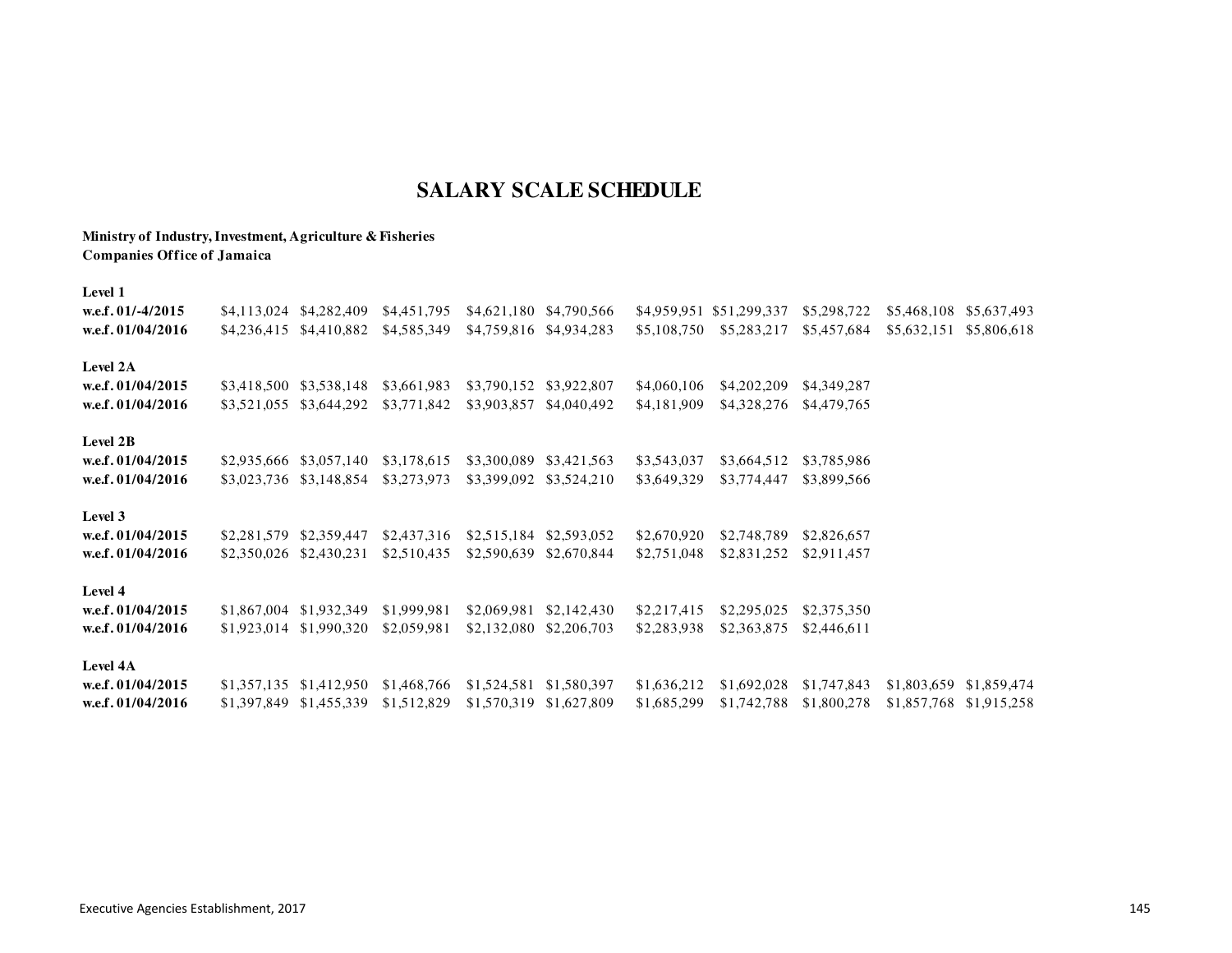**Ministry of Industry, Investment, Agriculture & FisheriesCompanies Office of Jamaica**

#### **Level 4B**

| w.e.f. $01/04/2015$<br>w.e.f. 01/04/2016               | \$1,027,666<br>\$1,058,496 | \$1,062,093<br>\$1,093,956 | \$1,096,521<br>\$1,129,416 | \$1,130,948<br>\$1,164,876 | \$1,165,375<br>\$1,200,337 | \$1,199,803<br>\$1,235,797 | \$1,234,230<br>\$1,271,257 | \$1,268,657<br>\$1,306,717 | \$1,303,085<br>\$1,342,177 | \$1,337,512<br>\$1,377,637 |
|--------------------------------------------------------|----------------------------|----------------------------|----------------------------|----------------------------|----------------------------|----------------------------|----------------------------|----------------------------|----------------------------|----------------------------|
| Level 5<br>w.e.f. 01/04/2015<br>w.e.f. 01/04/2016      | \$864,522<br>\$890,458     | \$890,685<br>\$917,406     | \$916,849<br>\$944,354     | \$943,012<br>\$971,303     | \$969,176<br>\$998,251     | \$995,339<br>\$1,025,199   | \$1,021,503<br>\$1,052,148 | \$1,047,666<br>\$1,079,096 |                            |                            |
| Level 6<br>w.e.f. 01/04/2015<br>w.e.f. 01/04/2016      | \$700,256<br>\$721,264     | \$722,931<br>\$744,619     | \$745,606<br>\$767,974     | \$768,281<br>\$791,329     | \$790,956<br>\$814,685     | \$813,631<br>\$838,040     |                            |                            |                            |                            |
| Level 7A<br>w.e.f. $01/04/2015$<br>w.e.f. $01/04/2016$ | \$595,601<br>\$613,469     | \$618,712<br>\$637,274     | \$641,824<br>\$661,079     | \$664,935<br>\$684,883     | \$688,047<br>\$708,688     | \$711,158<br>\$732,493     |                            |                            |                            |                            |
| Level 7B<br>w.e.f. $01/04/2015$<br>w.e.f. $01/04/2016$ | \$443,016<br>\$456,306     | \$463,739<br>\$477,652     | \$484,463<br>\$498,997     | \$505,186<br>\$520,342     | \$525,910<br>\$541,687     | \$546,633<br>\$563,032     |                            |                            |                            |                            |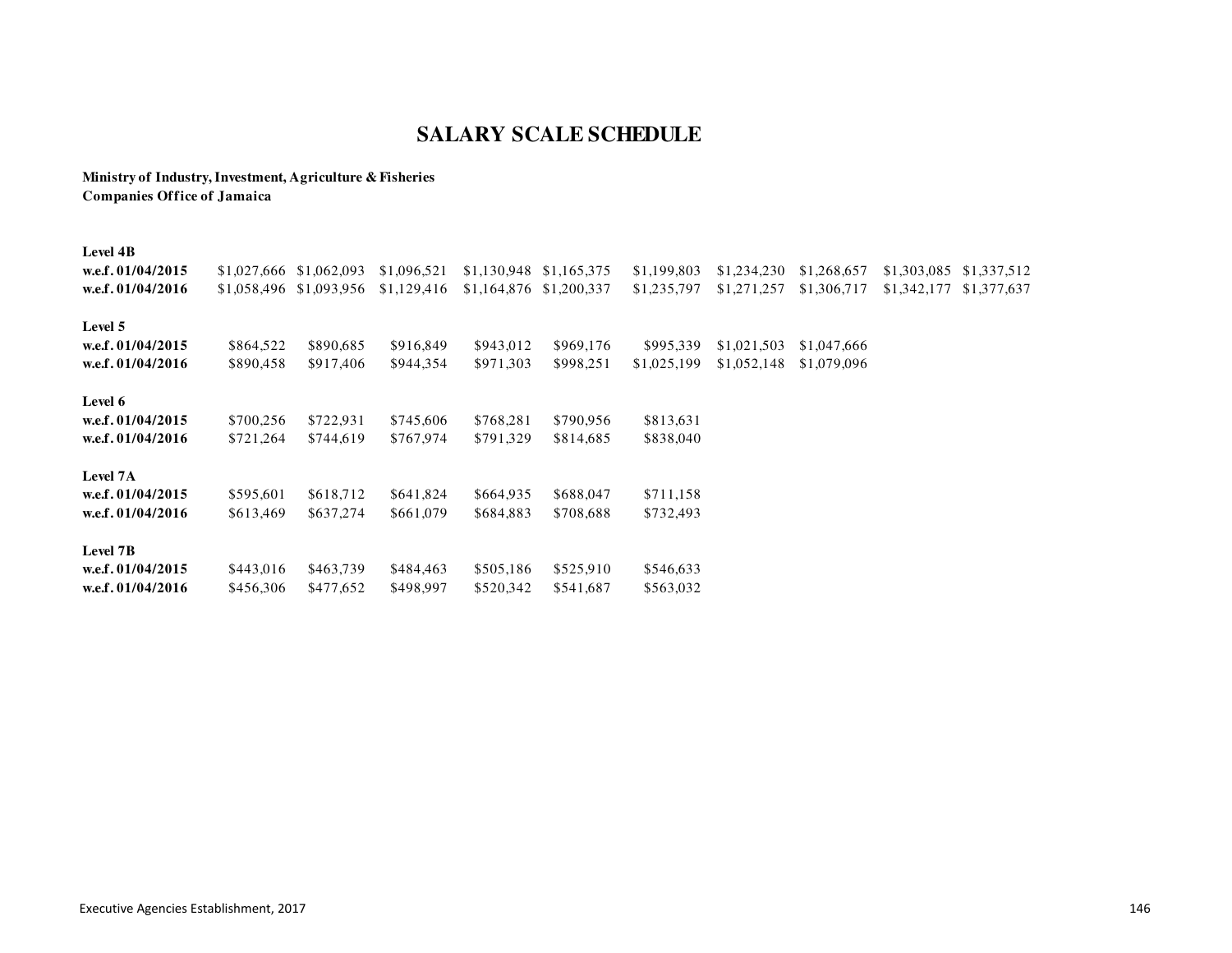#### **Ministry of JusticeAdministrator General's Department**

|                   |                | <b>Basic Salary</b> |                |
|-------------------|----------------|---------------------|----------------|
|                   | <b>Minimum</b> |                     | <b>Maximum</b> |
|                   | p.a.           |                     | p.a.           |
| Grade 9           |                |                     |                |
| w.e.f. 01/04/2015 | \$5,552,718    |                     | \$6,928,897    |
| w.e.f. 01/04/2016 | \$5,719,299    |                     | \$7,136,764    |
| Grade 8           |                |                     |                |
| w.e.f. 01/04/2015 | \$4,242,071    |                     | \$5,290,588    |
| w.e.f. 01/04/2016 | \$4,369,333    |                     | \$5,449,306    |
| Grade 7           |                |                     |                |
| w.e.f. 01/04/2015 | \$2,664,990    |                     | \$4,042,353    |
| w.e.f. 01/04/2016 | \$2,744,940    |                     | \$4,163,624    |
| Grade 6           |                |                     |                |
| w.e.f. 01/04/2015 | \$1,930,397    |                     | \$3,019,658    |
| w.e.f. 01/04/2016 | \$1,988,309    |                     | \$3,110,248    |
| Grade 5           |                |                     |                |
| w.e.f. 01/04/2015 | \$1,012,155    |                     | \$1,986,038    |
| w.e.f. 01/04/2016 | \$1,042,520    |                     | \$2,045,619    |
| Grade 4           |                |                     |                |
| w.e.f. 01/04/2015 | \$893,634      |                     | \$1,615,974    |
| w.e.f. 01/04/2016 | \$920,443      |                     | \$1,664,453    |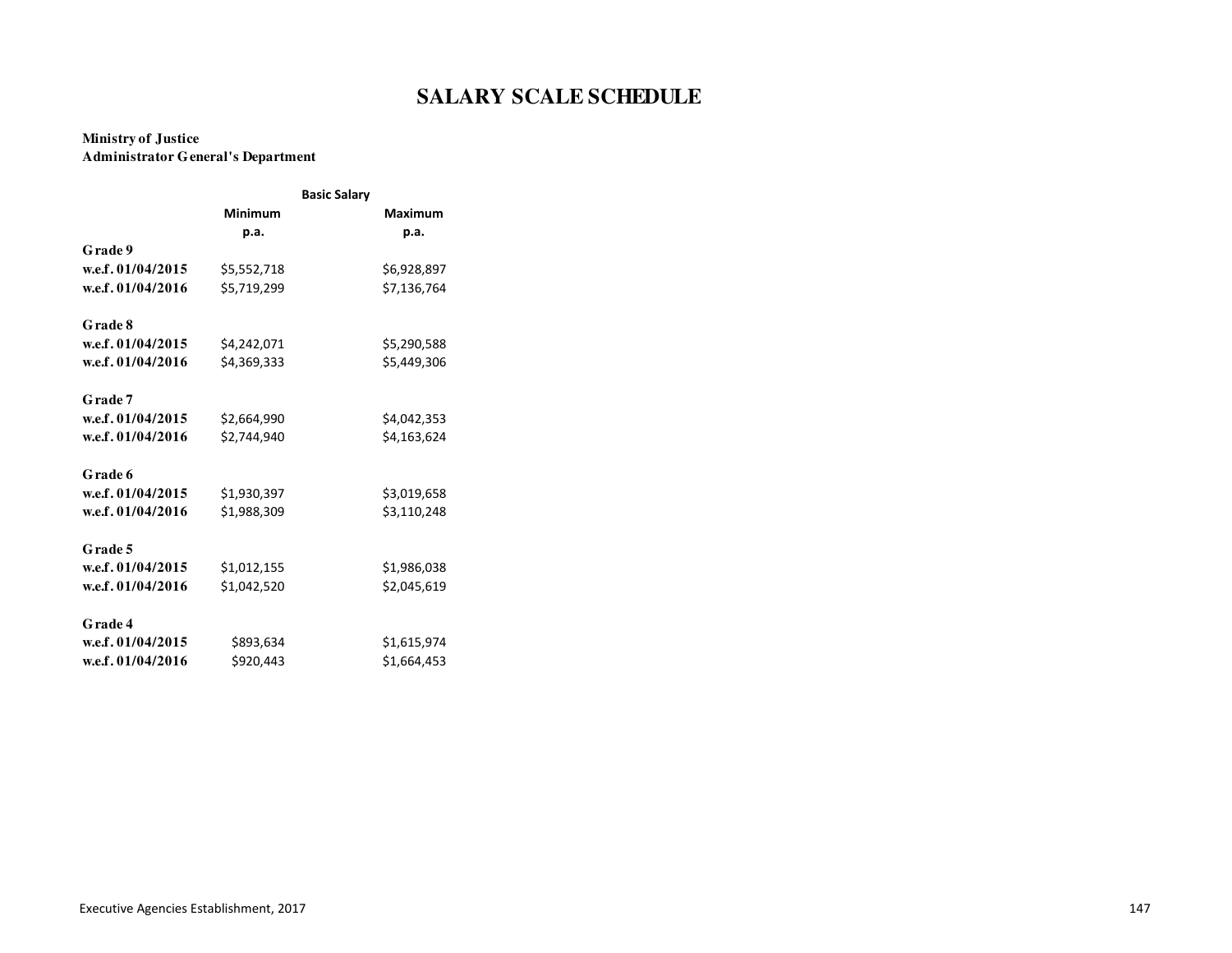**Ministry of JusticeAdministrator General's Department**

|                   | <b>Basic Salary</b> |                |  |  |
|-------------------|---------------------|----------------|--|--|
|                   | Minimum             | <b>Maximum</b> |  |  |
|                   | p.a.                | р.а.           |  |  |
| Grade 3           |                     |                |  |  |
| w.e.f. 01/04/2015 | \$735,763           | \$1,230,823    |  |  |
| w.e.f. 01/04/2016 | \$757.836           | \$1,267,748    |  |  |
| <b>Grade 2</b>    |                     |                |  |  |
| w.e.f. 01/04/2015 | \$691,806           | \$907,816      |  |  |
| w.e.f. 01/04/2016 | \$712,560           | \$935,050      |  |  |
| Grade 1           |                     |                |  |  |
| w.e.f. 01/04/2015 | \$417,332           | \$706,260      |  |  |
| w.e.f. 01/04/2016 | \$429,852           | \$727,448      |  |  |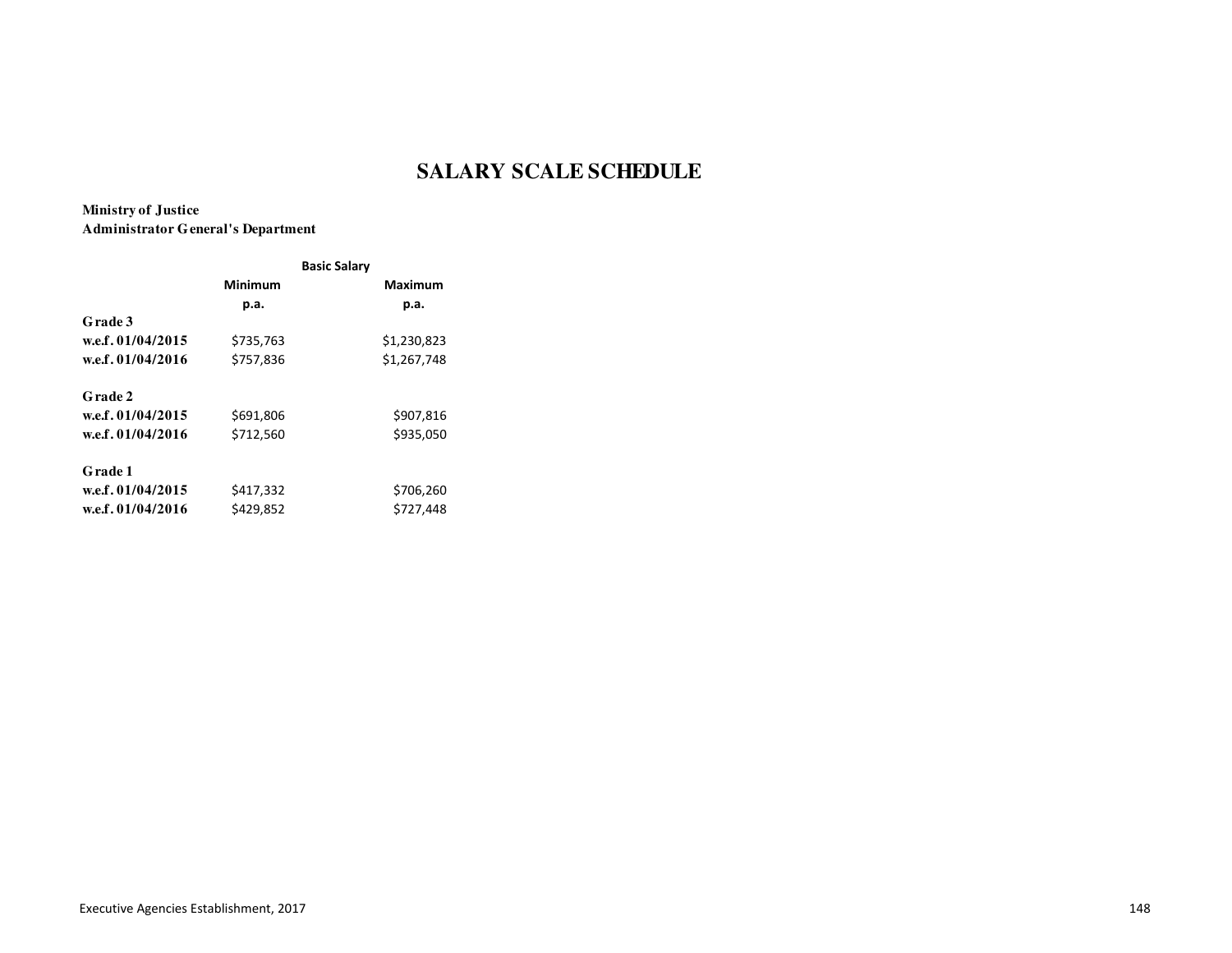### **Ministry of National SecurityPassport Immigration and Citizenship Agency**

|                   | Minimum     | <b>Maximum</b> |  |  |
|-------------------|-------------|----------------|--|--|
|                   | p.a.        | p.a.           |  |  |
| Level 10          |             |                |  |  |
| w.e.f. 01/04/2015 | \$4,606,992 | \$5,989,090    |  |  |
| w.e.f. 01/04/2016 | \$4,745,202 | \$6,168,762    |  |  |
| Level 9           |             |                |  |  |
| w.e.f. 01/04/2015 | \$3,711,188 | \$4,453,426    |  |  |
| w.e.f. 01/04/2016 | \$3,822,524 | \$4,587,028    |  |  |
| <b>Level 8A</b>   |             |                |  |  |
| w.e.f. 01/04/2015 | \$3,199,300 | \$3,839,160    |  |  |
| w.e.f. 01/04/2016 | \$3,295,279 | \$3,954,335    |  |  |
| Level 8           |             |                |  |  |
| w.e.f. 01/04/2015 | \$2,943,356 | \$3,532,027    |  |  |
| w.e.f. 01/04/2016 | \$3,031,657 | \$3,637,988    |  |  |
| Level 7           |             |                |  |  |
| w.e.f. 01/04/2015 | \$2,405,874 | \$2,887,048    |  |  |
| w.e.f. 01/04/2016 | \$2,478,050 | \$2,973,660    |  |  |
| Level 6           |             |                |  |  |
| w.e.f. 01/04/2015 | \$1,919,580 | \$2,303,496    |  |  |
| w.e.f. 01/04/2016 | \$1,977,167 | \$2,372,601    |  |  |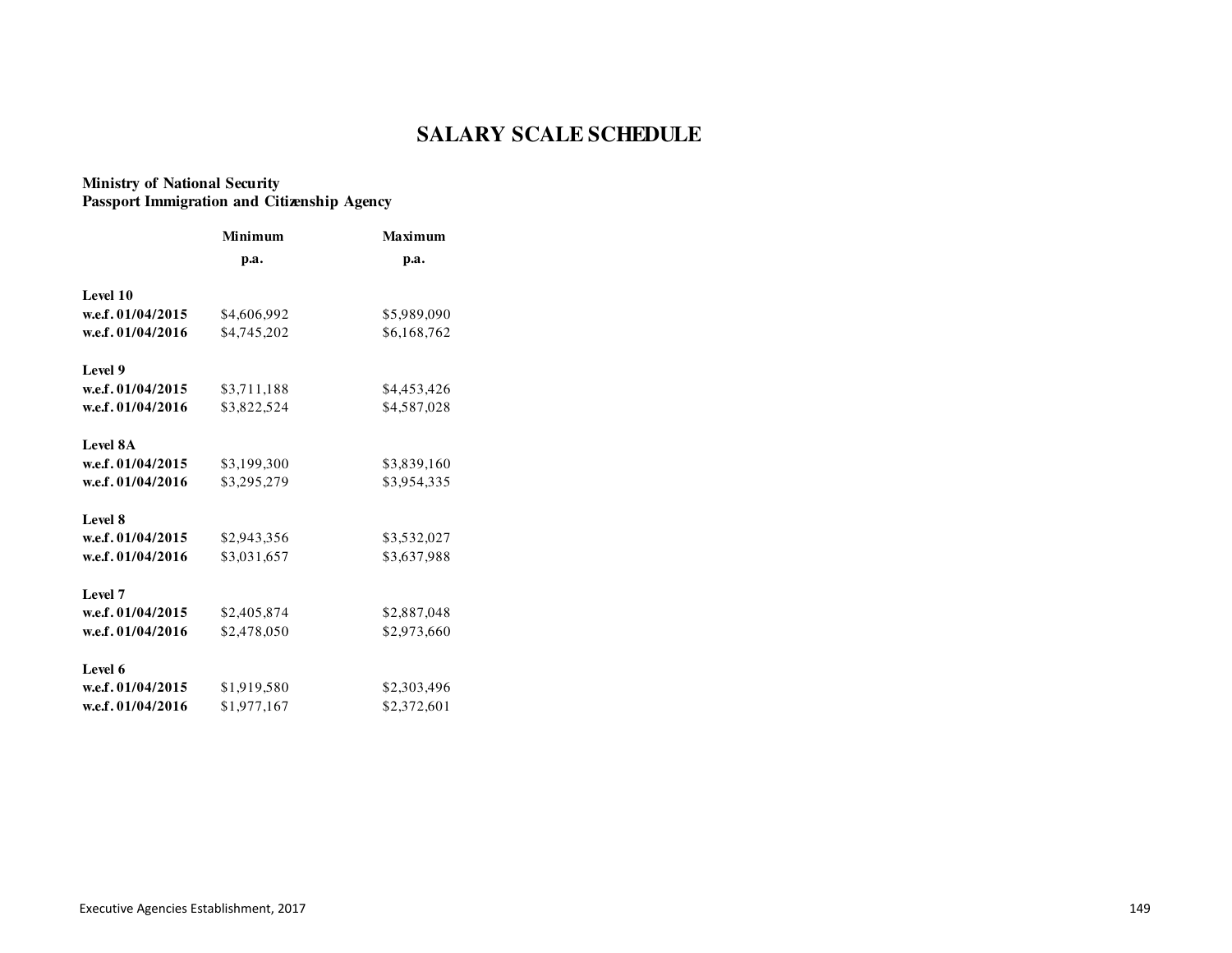### **Ministry of National SecurityPassport Immigration and Citizenship Agency**

|                     | Minimum     | Maximum     |  |  |
|---------------------|-------------|-------------|--|--|
|                     | p.a.        | p.a.        |  |  |
| Level 5             |             |             |  |  |
| w.e.f. 01/04/2015   | \$1,535,872 | \$1,819,920 |  |  |
| w.e.f. 01/04/2016   | \$1,581,948 | \$1,874,518 |  |  |
| Level 4             |             |             |  |  |
| w.e.f. $01/04/2015$ | \$1,126,154 | \$1,347,408 |  |  |
| w.e.f. 01/04/2016   | \$1,159,938 | \$1,387,830 |  |  |
| Level 3             |             |             |  |  |
| w.e.f. 01/04/2015   | \$884,963   | \$1,052,355 |  |  |
| w.e.f. 01/04/2016   | \$911,512   | \$1,083,926 |  |  |
| Level 2             |             |             |  |  |
| w.e.f. 01/04/2015   | \$682,062   | \$808,875   |  |  |
| w.e.f. 01/04/2016   | \$702,524   | \$833,141   |  |  |
| Level 1             |             |             |  |  |
| w.e.f. $01/04/2015$ | \$541,818   | \$640,582   |  |  |
| w.e.f. 01/04/2016   | \$558,073   | \$659,799   |  |  |
|                     |             |             |  |  |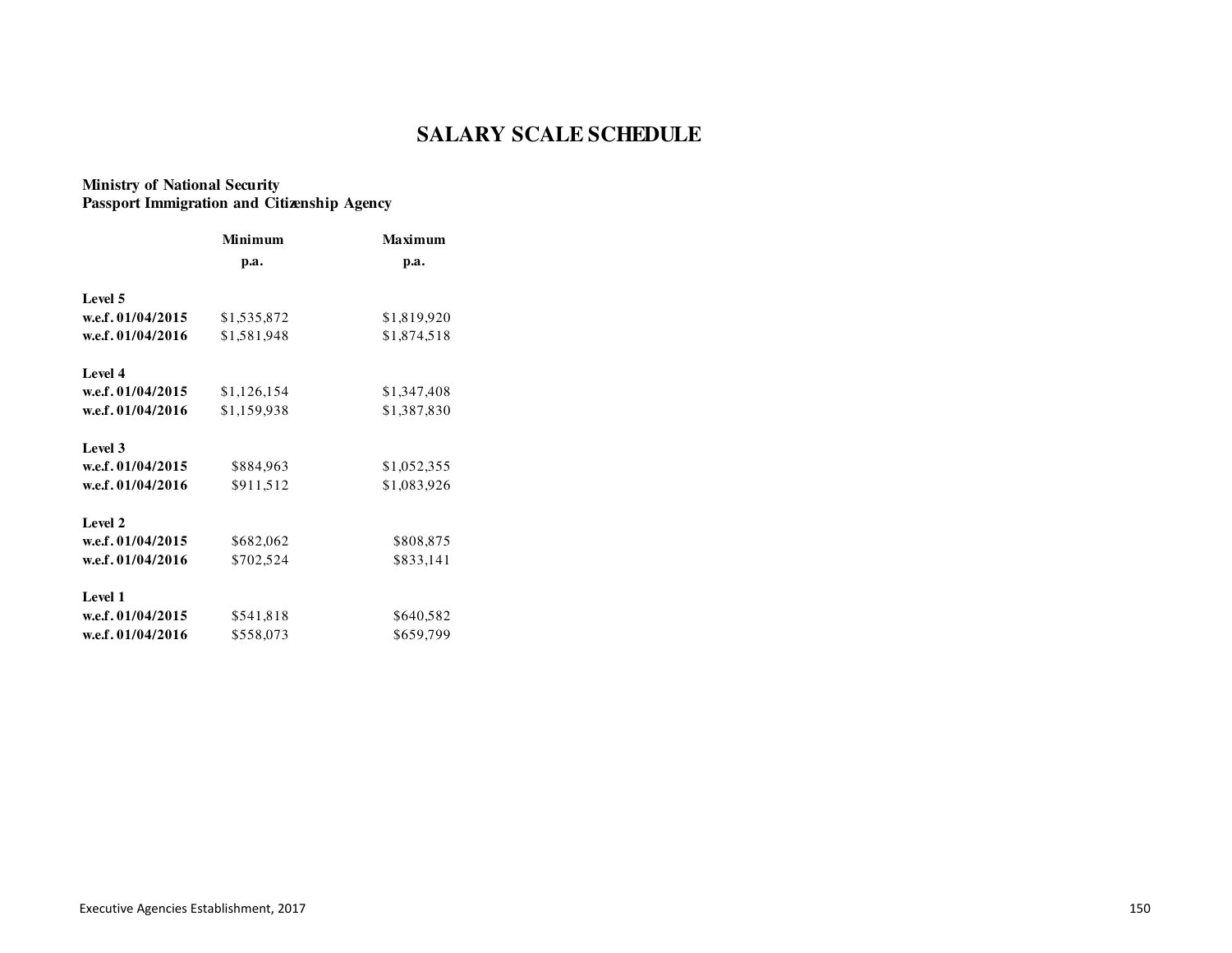#### **Ministry of Economic Growth & Job CreationNational Works Agency**

| Minimum     | <b>Maximum</b> |  |  |
|-------------|----------------|--|--|
| p.a.        | p.a.           |  |  |
|             |                |  |  |
| \$4,447,540 | \$5,547,423    |  |  |
| \$4,580,966 | \$5,713,846    |  |  |
|             |                |  |  |
| \$3,474,025 | \$4,330,530    |  |  |
| \$3,578,246 | \$4,460,446    |  |  |
|             |                |  |  |
| \$2,575,395 | \$3,207,244    |  |  |
| \$2,652,657 | \$3,303,461    |  |  |
|             |                |  |  |
| \$1,920,144 | \$2,388,181    |  |  |
| \$1,977,748 | \$2,459,826    |  |  |
|             |                |  |  |
| \$1,452,109 | \$1,803,135    |  |  |
| \$1,495,672 | \$1,857,229    |  |  |
|             |                |  |  |
| \$1,152,566 | \$1,428,706    |  |  |
| \$1,187,143 | \$1,471,567    |  |  |
|             |                |  |  |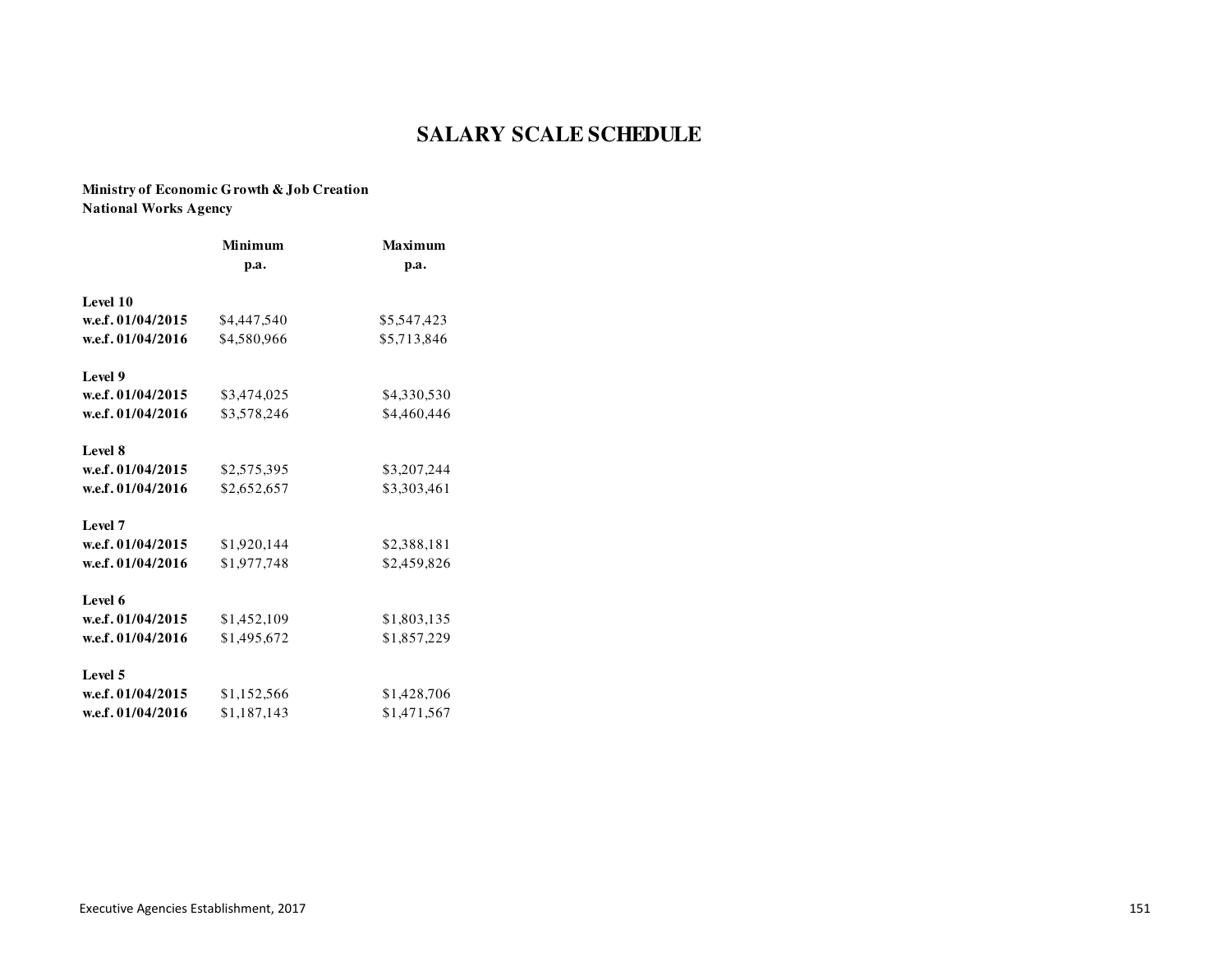### **Ministry of Economic Growth & Job CreationNational Works Agency**

|                     | Minimum   | Maximum     |
|---------------------|-----------|-------------|
|                     | p.a.      | p.a.        |
| Level 4             |           |             |
| w.e.f. 01/04/2015   | \$890,466 | \$1,101,082 |
| w.e.f. 01/04/2016   | \$917,180 | \$1,134,114 |
| Level 3             |           |             |
| w.e.f. $01/04/2015$ | \$726,828 | \$891,535   |
| w.e.f. 01/04/2016   | \$748,633 | \$918,281   |
| Level 2             |           |             |
| w.e.f. 01/04/2015   | \$586,503 | \$716,128   |
| w.e.f. 01/04/2016   | \$604,098 | \$737,612   |
| Level 1             |           |             |
| w.e.f. 01/04/2015   | \$433,611 | \$525,014   |
| w.e.f. 01/04/2016   | \$446.619 | \$540,764   |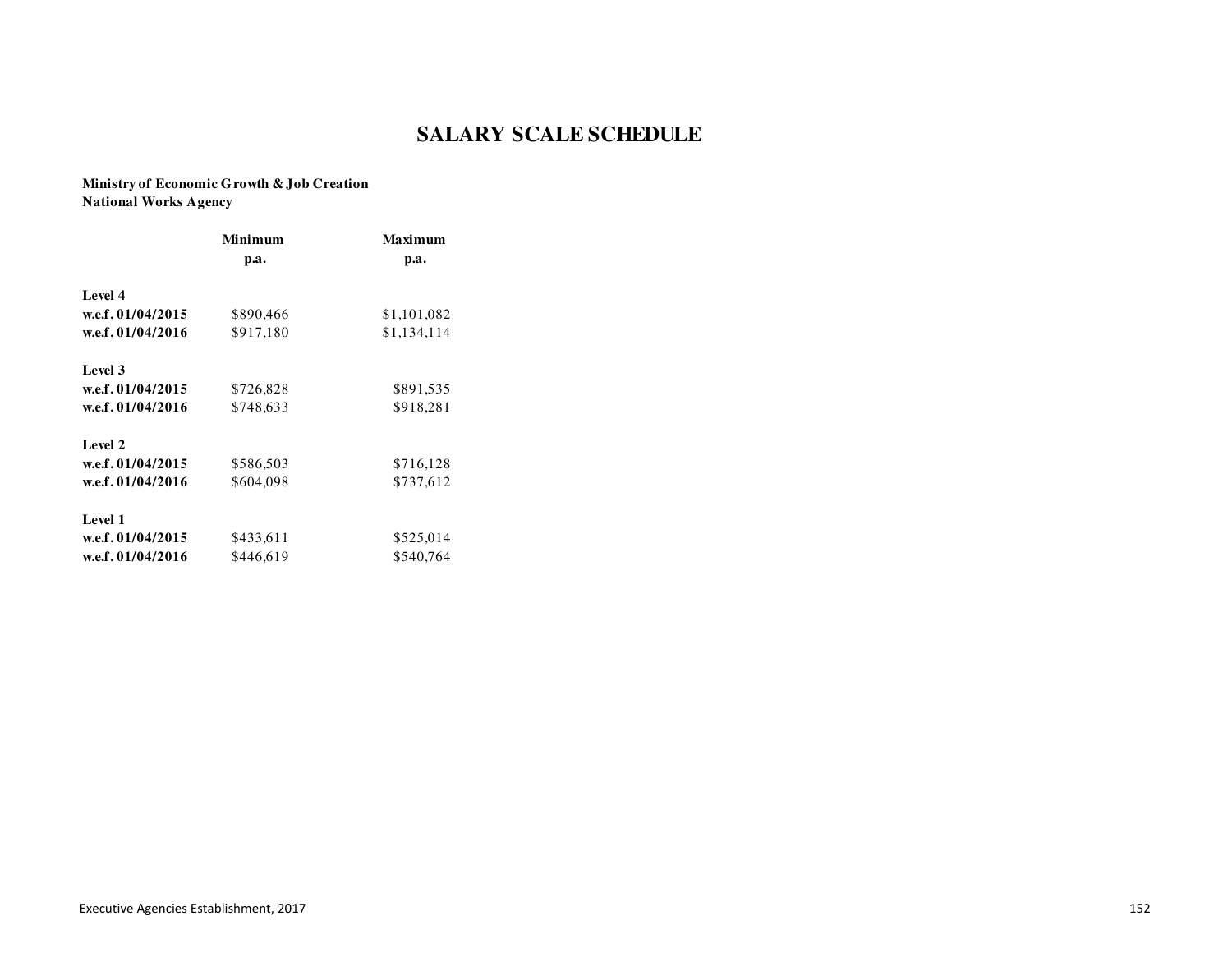**Economic Growth & Job CreationForestry Department**

#### **Level 10**

| w.e.f. 01/04/2015   | \$4,108,650 | \$4,393,920 | \$4,679,190 | \$4,964,460 | \$5,249,730 | \$5,535,000 |
|---------------------|-------------|-------------|-------------|-------------|-------------|-------------|
| w.e.f. 01/04/2016   | \$4,231,910 | \$4,525,738 | \$4,819,566 | \$5,113,394 | \$5,407,222 | \$5,701,050 |
| Level 9             |             |             |             |             |             |             |
| w.e.f. 01/04/2015   | \$3,097,500 | \$3,249,975 | \$3,402,450 | \$3,554,925 | \$3,707,400 | \$3,859,875 |
| w.e.f. 01/04/2016   | \$3,109,425 | \$3,347,474 | \$3,504,524 | \$3,661,573 | \$3,818,622 | \$3,975,671 |
| Level 8             |             |             |             |             |             |             |
| w.e.f. 01/04/2015   | \$2,359,200 | \$2,474,760 | \$2,590,320 | \$2,705,880 | \$2,821,440 | \$2,937,000 |
| w.e.f. 01/04/2016   | \$2,429,976 | \$2,549,003 | \$2,668,030 | \$2,787,056 | \$2,906,083 | \$3,025,110 |
| Level 7             |             |             |             |             |             |             |
| w.e.f. 01/04/2015   | \$1,843,200 | \$1,932,960 | \$2,022,720 | \$2,112,480 | \$2,202,240 | \$2,292,000 |
| w.e.f. 01/04/2016   | \$1,898,496 | \$1,990,949 | \$2,083,402 | \$2,175,854 | \$2,268,307 | \$2,360,760 |
| Level 6             |             |             |             |             |             |             |
| w.e.f. $01/04/2015$ | \$1,403,904 | \$1,471,699 | \$1,539,494 | \$1,607,290 | \$1,675,085 | \$1,742,880 |
| w.e.f. 01/04/2016   | \$1,446,021 | \$1,515,850 | \$1,585,679 | \$1,655,508 | \$1,725,337 | \$1,795,166 |
| Level 5             |             |             |             |             |             |             |
| w.e.f. 01/04/2015   | \$1,035,303 | \$1,084,668 | \$1,134,033 | \$1,183,398 | \$1,232,763 | \$1,282,129 |

| W.C.I. VI/V4/4VIJ |  |  | $0.1,0.2,0.00$ $0.1,0.00$ $0.1,1.01,0.00$ $0.1,0.00$ $0.000$ , $0.000$ , $0.000$ , $0.000$ , $0.000$ , $0.000$ , $0.000$ , $0.000$ , $0.000$ , $0.000$ , $0.000$ , $0.000$ , $0.000$ , $0.000$ , $0.000$ , $0.000$ , $0.000$ , $0.000$ , $0.000$ |  |
|-------------------|--|--|--------------------------------------------------------------------------------------------------------------------------------------------------------------------------------------------------------------------------------------------------|--|
| w.e.f. 01/04/2016 |  |  | $$1,066,362$ $$1,117,208$ $$1,168,054$ $$1,218,900$ $$1,269,746$ $$1,320,592$                                                                                                                                                                    |  |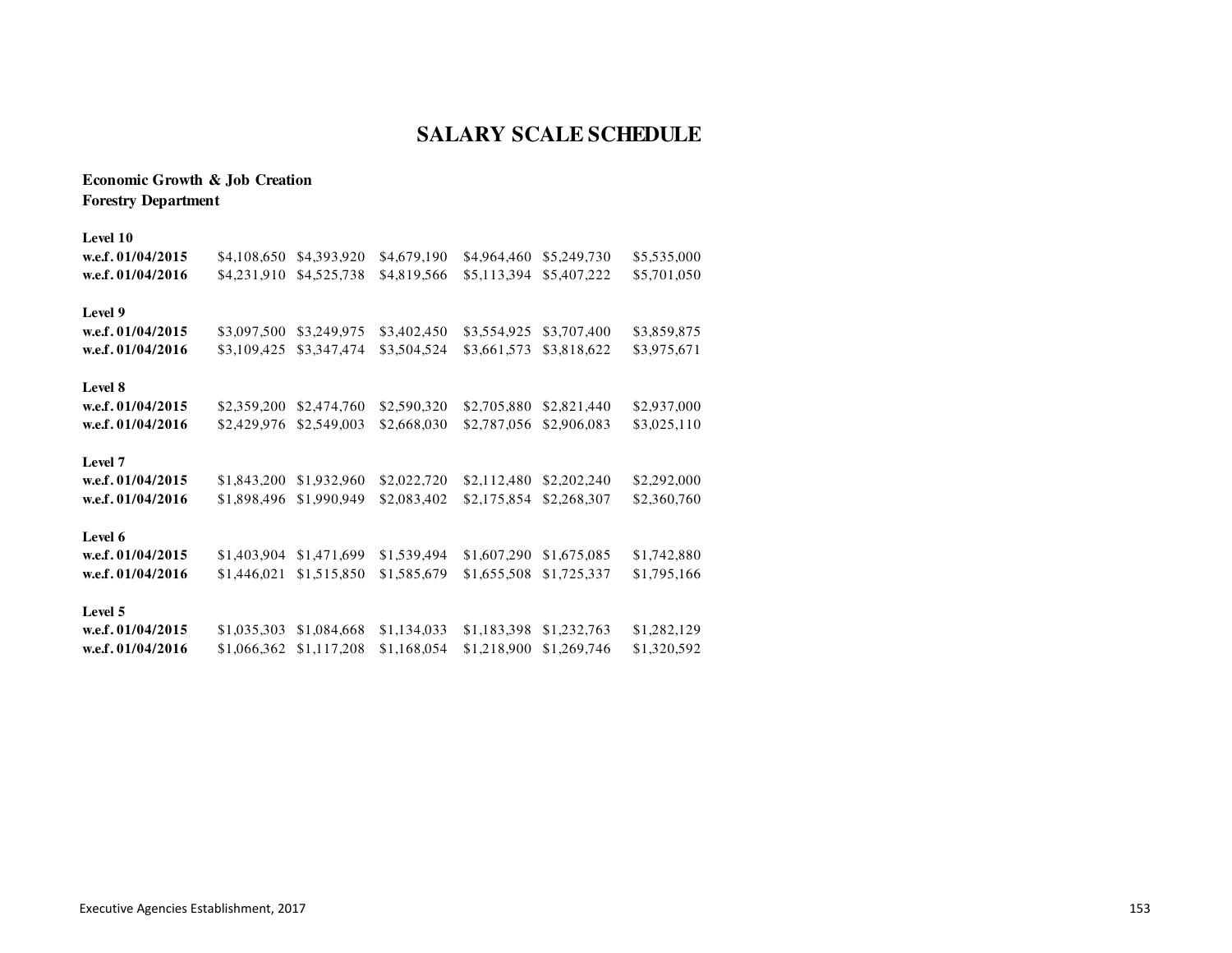### **Economic Growth & Job CreationForestry Department**

| Level 4           |           |             |             |             |             |             |  |
|-------------------|-----------|-------------|-------------|-------------|-------------|-------------|--|
| w.e.f. 01/04/2015 | \$950,576 | \$995,705   | \$1,040,834 | \$1,085,962 | \$1,131,091 | \$1,176,220 |  |
| w.e.f. 01/04/2016 | \$979,093 | \$1,025,576 | \$1,072,059 | \$1.118.541 | \$1,165,024 | \$1,211,507 |  |
| Level 3           |           |             |             |             |             |             |  |
| w.e.f. 01/04/2015 | \$735,679 | \$770,063   | \$804,447   | \$838,831   | \$873,215   | \$907,599   |  |
| w.e.f. 01/04/2016 | \$757,750 | \$793,165   | \$828,581   | \$863,996   | \$899,412   | \$934,827   |  |
| Level 2           |           |             |             |             |             |             |  |
| w.e.f. 01/04/2015 | \$529,500 | \$553,575   | \$577,650   | \$601,725   | \$625,800   | \$649,875   |  |
| w.e.f. 01/04/2016 | \$545,385 | \$570,182   | \$594.980   | \$619,777   | \$644.574   | \$669,371   |  |
| Level 1           |           |             |             |             |             |             |  |
| w.e.f. 01/04/2015 | \$422,500 | \$441,225   | \$459,950   | \$478,675   | \$497,400   | \$516,125   |  |
| w.e.f. 01/04/2016 | \$435,175 | \$454,462   | \$473.749   | \$493.035   | \$512,322   | \$531,609   |  |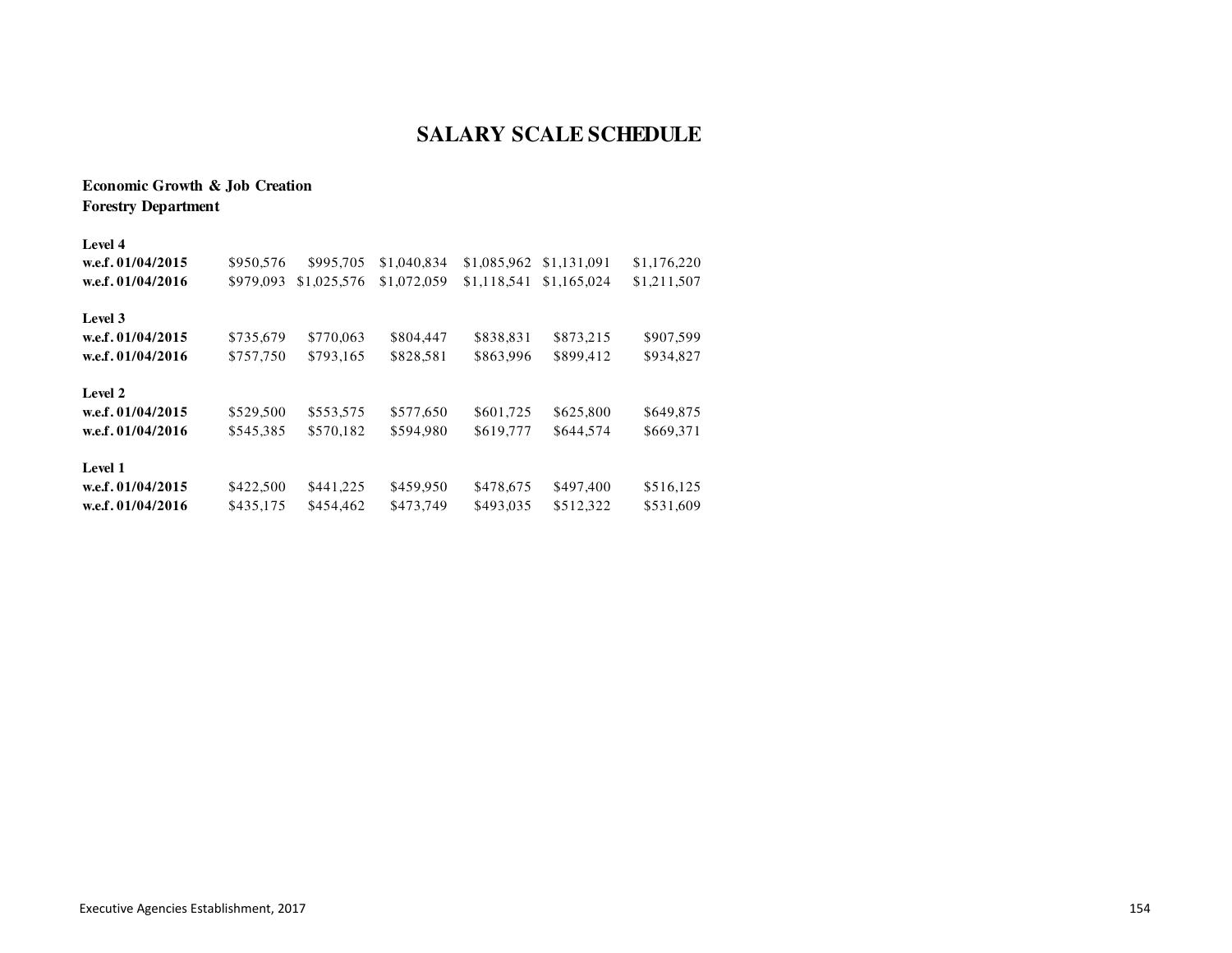#### **Economic Growth & Job CreationNational Environment & Planning Agency**

| Level 11          |             |             |             |             |             |             |             |
|-------------------|-------------|-------------|-------------|-------------|-------------|-------------|-------------|
| w.e.f. 01/04/2015 | \$5,391,742 | \$5,614,398 | \$5,837,054 | \$6,059,710 | \$6,282,365 | \$6,505,021 | \$6,727,677 |
| w.e.f. 01/04/2016 | \$5,553,494 | \$5,782,830 | \$6,012,165 | \$6,241,501 | \$6,470,836 | \$6,700,172 | \$6,929,507 |
| Level 10          |             |             |             |             |             |             |             |
| w.e.f. 01/04/2015 | \$3,934,358 | \$4,096,290 | \$4,258,221 | \$4,420,153 | \$4,582,084 | \$4,744,016 | \$4,905,947 |
| w.e.f. 01/04/2016 | \$4,052,389 | \$4,219,178 | \$4,385,968 | \$4,552,757 | \$4,719,547 | \$4,886,336 | \$5,053,125 |
| Level 9           |             |             |             |             |             |             |             |
| w.e.f. 01/04/2015 | \$3,037,506 | \$3,162,069 | \$3,286,632 | \$3,411,195 | \$3,535,757 | \$3,660,320 | \$3,784,883 |
| w.e.f. 01/04/2016 | \$3,128,631 | \$3,256,931 | \$3,385,231 | \$3,513,530 | \$3,641,830 | \$3,770,130 | \$3,898,429 |
| Level 8           |             |             |             |             |             |             |             |
| w.e.f. 01/04/2015 | \$2,343,606 | \$2,439,256 | \$2,534,906 | \$2,630,556 | \$2,726,206 | \$2,821,856 | \$2,917,506 |
| w.e.f. 01/04/2016 | \$2,413,914 | \$2,512,434 | \$2,610,953 | \$2,709,473 | \$2,807,992 | \$2,906,512 | \$3,005,031 |
| Level 7           |             |             |             |             |             |             |             |
| w.e.f. 01/04/2015 | \$1,884,484 | \$1,961,004 | \$2,037,525 | \$2,114,045 | \$2,190,565 | \$2,267,086 | \$2,343,606 |
| w.e.f. 01/04/2016 | \$1,941,019 | \$2,019,834 | \$2,098,650 | \$2,177,466 | \$2,256,282 | \$2,335,098 | \$2,413,914 |
| Level 6           |             |             |             |             |             |             |             |
| w.e.f. 01/04/2015 | \$1,333,539 | \$1,387,103 | \$1,440,667 | \$1,494,231 | \$1,547,795 | \$1,601,359 | \$1,654,923 |
| w.e.f. 01/04/2016 | \$1,373,545 | \$1,428,716 | \$1,483,887 | \$1,539,058 | \$1,594,229 | \$1,649,400 | \$1,704,571 |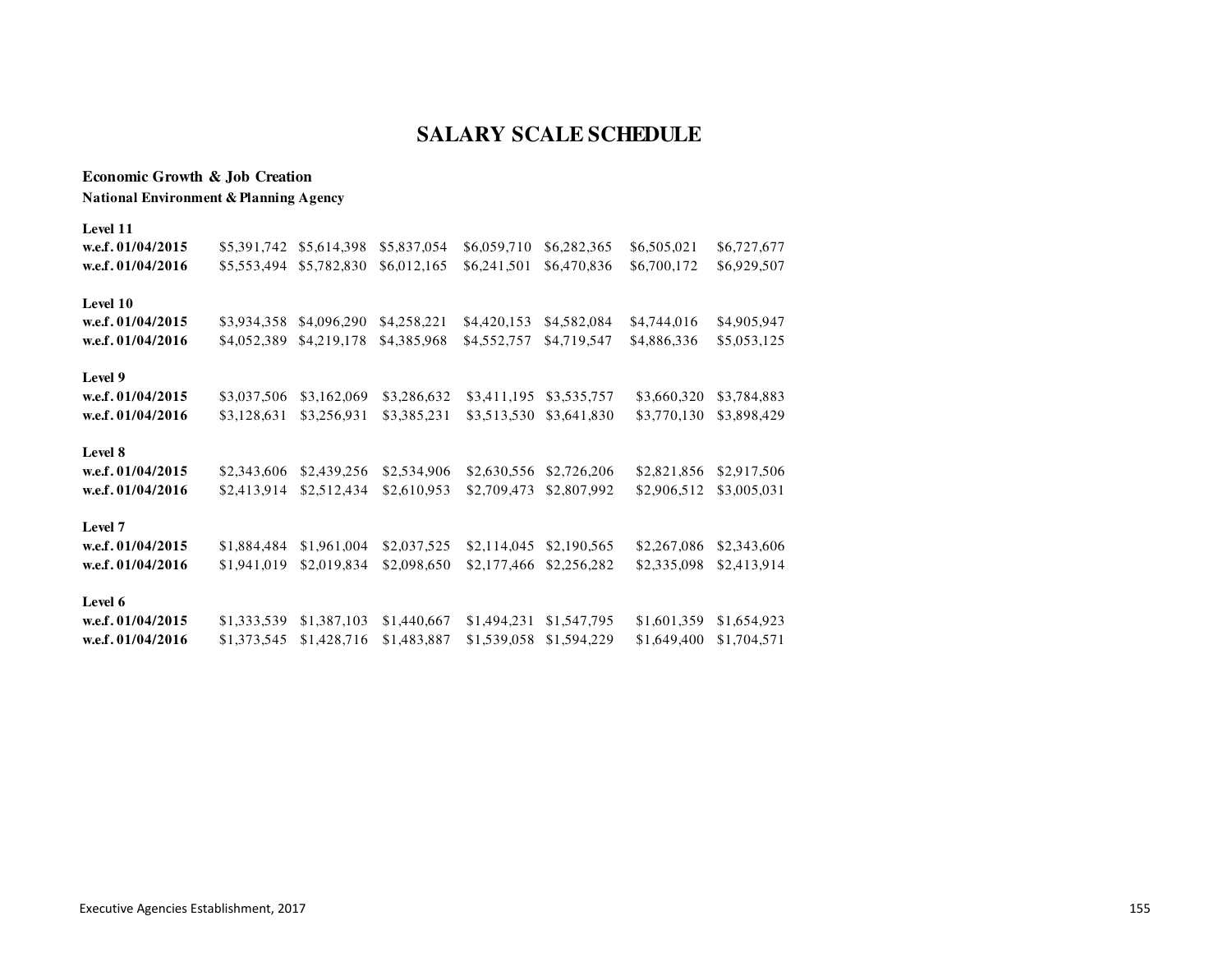**Economic Growth & Job CreationNational Environment & Planning Agency**

| Level 5<br>w.e.f. 01/04/2015<br>w.e.f. $01/04/2016$ | \$1,035,111<br>\$1,066,164 | \$1,076,241<br>\$1,108,528 | \$1,117,370<br>\$1,150,891 | \$1,158,500<br>\$1,193,255 | \$1,199,630<br>\$1,235,619 | \$1,240,759<br>\$1,277,982 | \$1,281,889<br>\$1,320,346 |
|-----------------------------------------------------|----------------------------|----------------------------|----------------------------|----------------------------|----------------------------|----------------------------|----------------------------|
| Level 4<br>w.e.f. 01/04/2015<br>w.e.f. 01/04/2016   | \$730,333<br>\$752,243     | \$757,930<br>\$780,668     | \$785,527<br>\$809,093     | \$813,124<br>\$837,518     | \$840,721<br>\$865,943     | \$868,318<br>\$894,368     | \$895,915<br>\$922,792     |
| Level 3<br>w.e.f. 01/04/2015<br>w.e.f. 01/04/2016   | \$567,045<br>\$584,056     | \$587,839<br>\$605,474     | \$608,632<br>\$626,891     | \$629,426<br>\$648,308     | \$650,219<br>\$669,726     | \$671,013<br>\$691,143     | \$691,806<br>\$712,560     |
| Level 1<br>w.e.f. $01/04/2015$<br>w.e.f. 01/04/2016 | \$397,332<br>\$409,252     | \$411,887<br>\$424.244     | \$426,442<br>\$439,236     | \$440,997<br>\$454,228     | \$455,552<br>\$469,220     | \$470,108<br>\$484,211     | \$484,664<br>\$499,204     |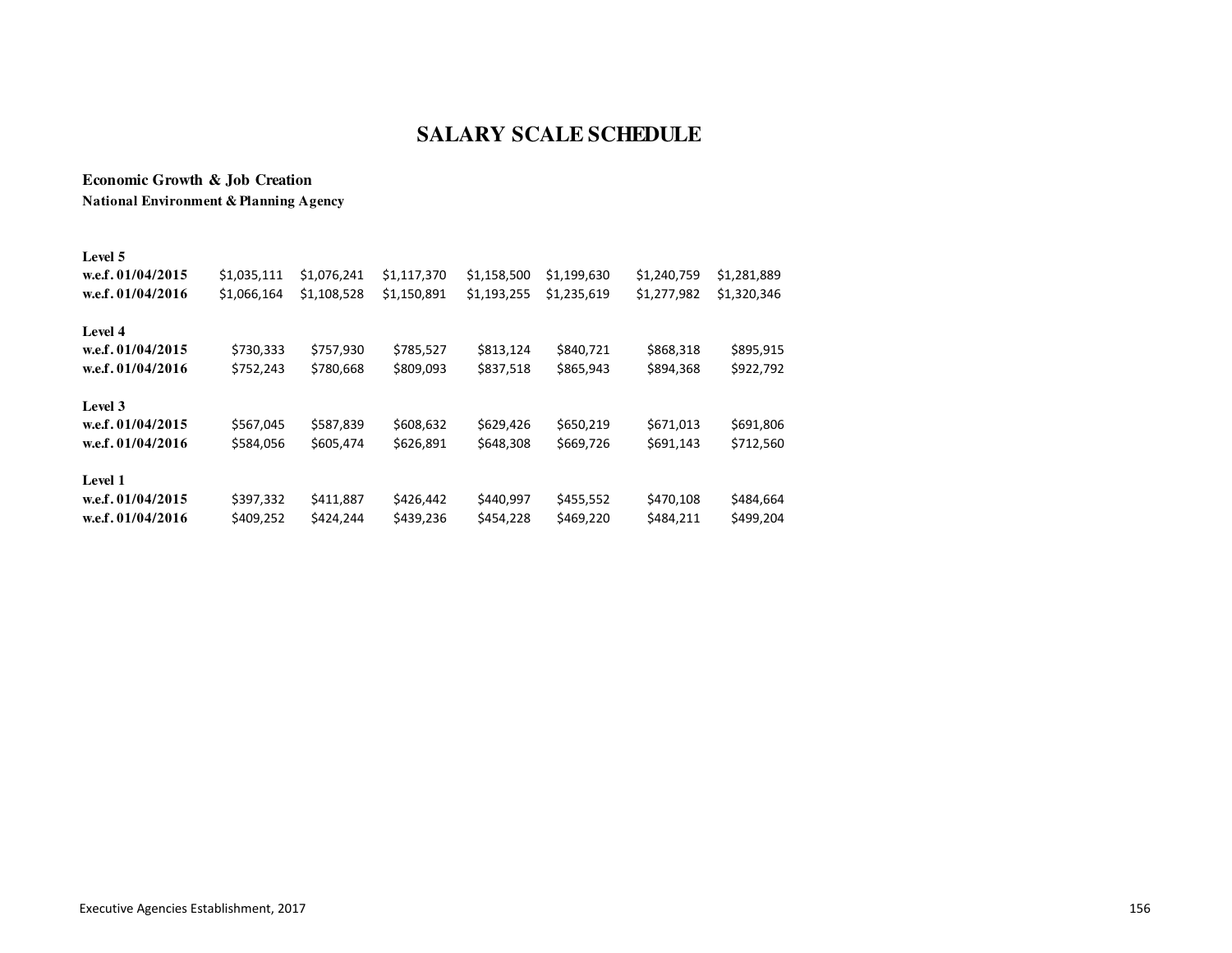**Economic Growth & Job CreationNational Land Agency**

|                   | Minimum     | <b>Maximum</b> |
|-------------------|-------------|----------------|
|                   | p.a.        | p.a.           |
| Level 10          |             |                |
| w.e.f. 01/04/2015 | \$4,517,967 | \$5,971,732    |
| w.e.f. 01/04/2016 | \$4,653,506 | \$6,150,884    |
| Level 9A          |             |                |
| w.e.f. 01/04/2015 | \$3,863,608 | \$4,683,786    |
| w.e.f. 01/04/2016 | \$3,979,516 | \$4,824,299    |
| Level 9           |             |                |
| w.e.f. 01/04/2015 | \$3,191,642 | \$4,134,623    |
| w.e.f. 01/04/2016 | \$3,287,391 | \$4,258,662    |
| <b>Level 8A</b>   |             |                |
| w.e.f. 01/04/2015 | \$2,818,773 | \$3,914,246    |
| w.e.f. 01/04/2016 | \$2,903,337 | \$4,031,673    |
| Level 8           |             |                |
| w.e.f. 01/04/2015 | \$2,358,761 | \$3,051,989    |
| w.e.f. 01/04/2016 | \$2,429,524 | \$3,143,549    |
| Level 7           |             |                |
| w.e.f. 01/04/2015 | \$1,813,165 | \$2,227,978    |
| w.e.f. 01/04/2016 | \$1,867,559 | \$2,294,818    |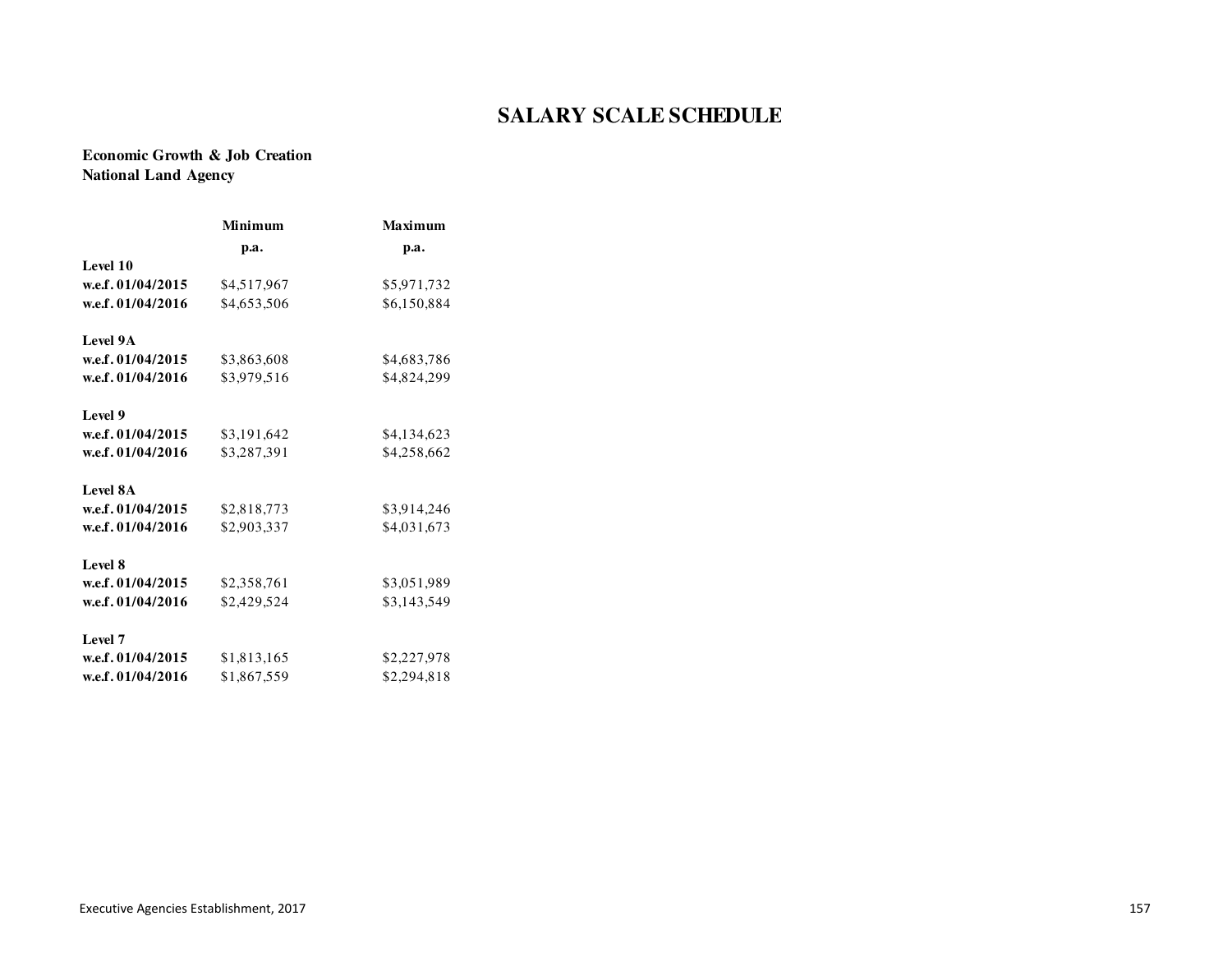**Economic Growth & Job CreationNational Land Agency**

|                   | Minimum     | <b>Maximum</b> |
|-------------------|-------------|----------------|
|                   | p.a.        | p.a.           |
| Level 6           |             |                |
| w.e.f. 01/04/2015 | \$1,339,245 | \$1,687,214    |
| w.e.f. 01/04/2016 | \$1,379,422 | \$1,737,831    |
| Level 5           |             |                |
| w.e.f. 01/04/2015 | \$1,048,817 | \$1,335,112    |
| w.e.f. 01/04/2016 | \$1,080,281 | \$1,375,166    |
| Level 4           |             |                |
| w.e.f. 01/04/2015 | \$834,640   | \$1,035,260    |
| w.e.f. 01/04/2016 | \$859,679   | \$1,066,318    |
| Level 3           |             |                |
| w.e.f. 01/04/2015 | \$688,317   | \$863,264      |
| w.e.f. 01/04/2016 | \$708,967   | \$889,161      |
| Level 2           |             |                |
| w.e.f. 01/04/2015 | \$541,996   | \$672,290      |
| w.e.f. 01/04/2016 | \$558,256   | \$692,459      |
| Level 1           |             |                |
| w.e.f. 01/04/2015 | \$441,073   | \$546,405      |
| w.e.f. 01/04/2016 | \$454,305   | \$562,797      |
|                   |             |                |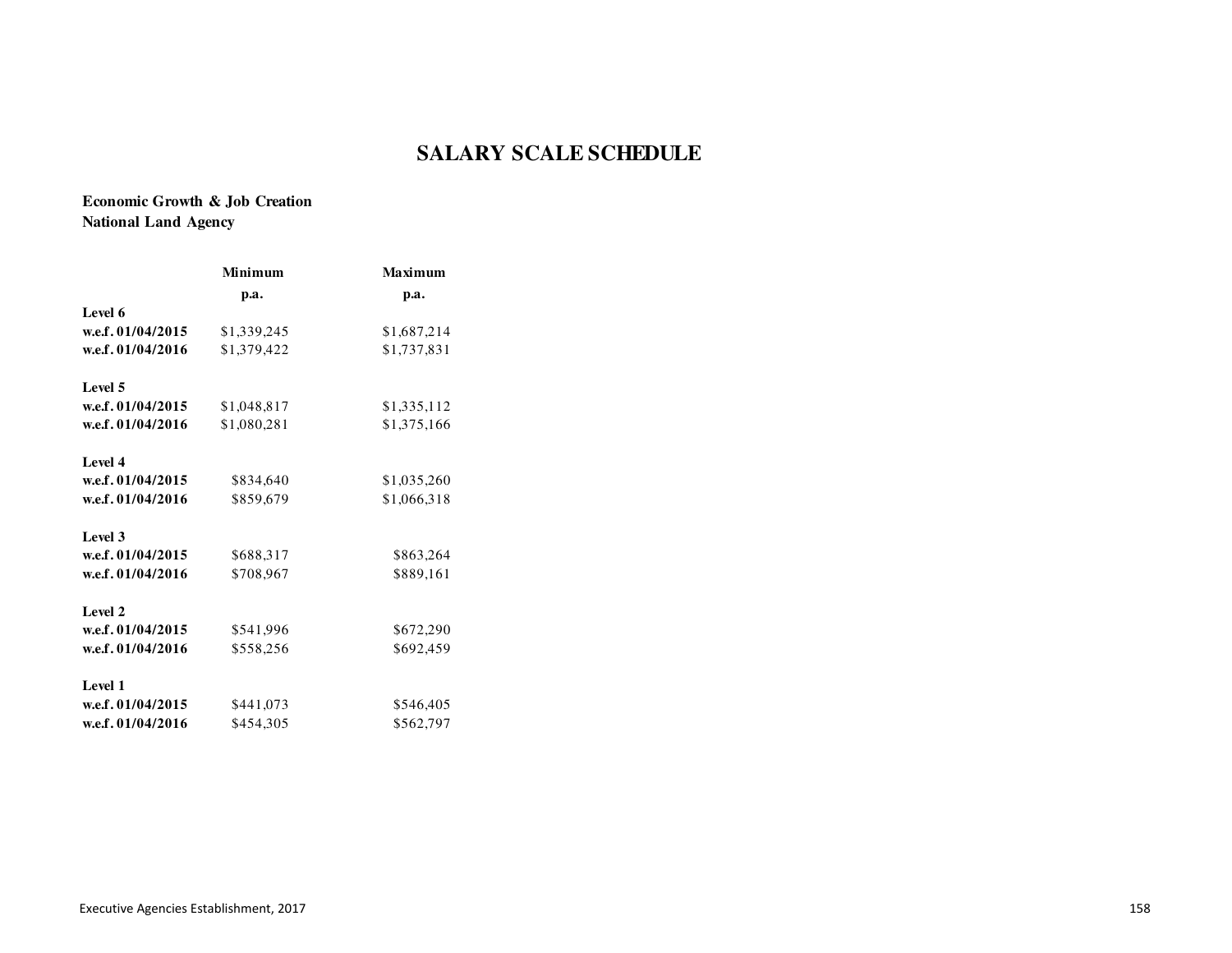**Ministry of Education, Youth & InformationChild Development Agency**

| Minimum     | <b>Maximum</b> |
|-------------|----------------|
| p.a.        | p.a.           |
|             |                |
| \$4,148,887 | \$5,174,109    |
| \$4,273,354 | \$5,329,332    |
|             |                |
| \$2,722,492 | \$3,391,115    |
| \$2,804,167 | \$3,492,848    |
|             |                |
| \$2,083,573 | \$2,592,466    |
| \$2,146,080 | \$2,670,240    |
|             |                |
| \$1,563,545 | \$1,942,432    |
| \$1,610,451 | \$2,000,705    |
|             |                |
| \$1,117,797 | \$1,385,246    |
| \$1,151,331 | \$1,426,803    |
|             |                |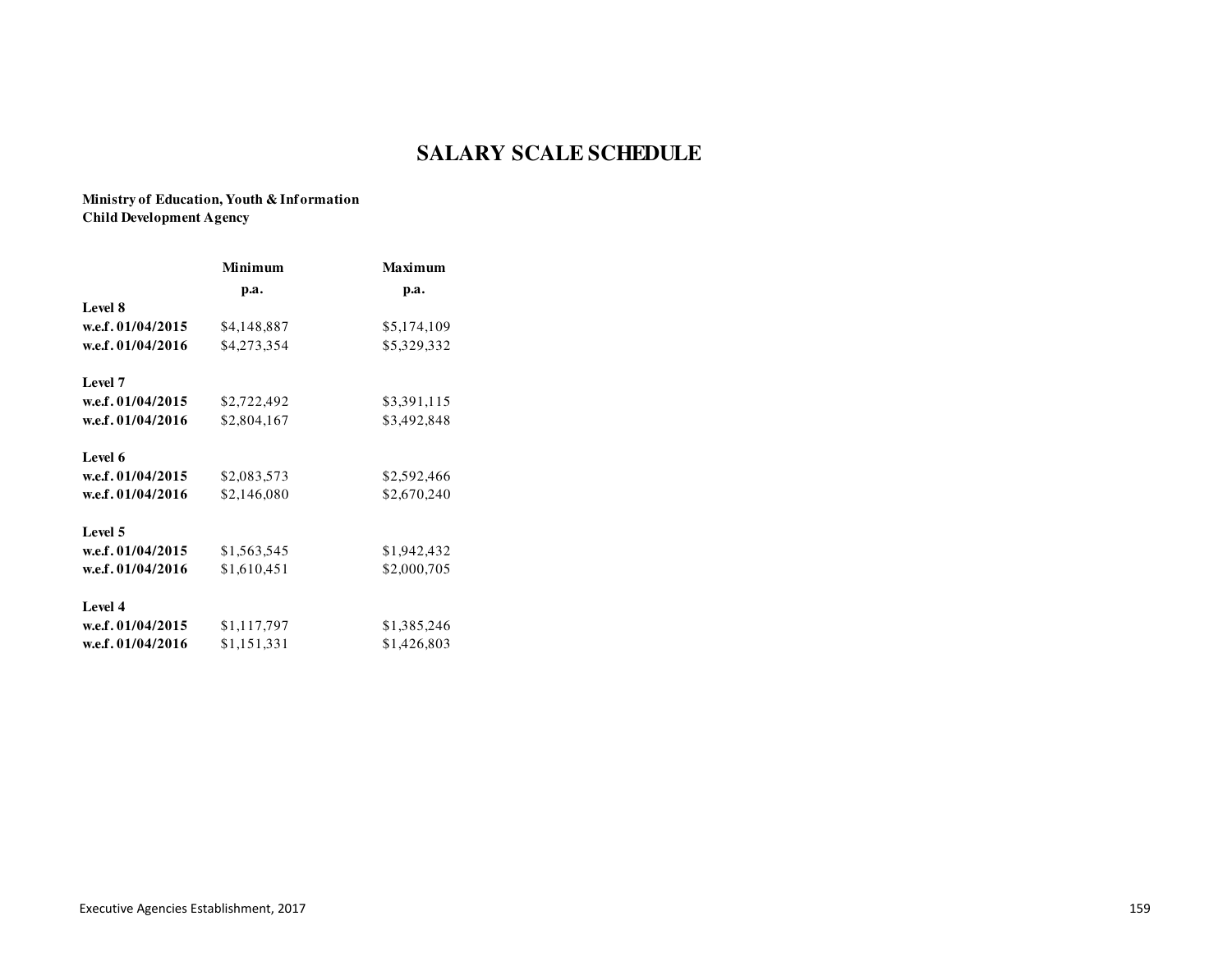#### **Ministry of Education, Youth & InformationChild Development Agency**

|                   | Minimum   | Maximum     |
|-------------------|-----------|-------------|
|                   | p.a.      | p.a.        |
| Level 3           |           |             |
| w.e.f. 01/04/2015 | \$906,007 | \$1,115,510 |
| w.e.f. 01/04/2016 | \$969.428 | \$1,193,596 |
| Level 2           |           |             |
| w.e.f. 01/04/2015 | \$667,580 | \$818,000   |
| w.e.f. 01/04/2016 | \$714,311 | \$875,260   |
| Level 1B          |           |             |
| w.e.f. 01/04/2015 | \$484,059 | \$593,116   |
| w.e.f. 01/04/2016 | \$498,581 | \$610,909   |
| Level 1A          |           |             |
| w.e.f. 01/04/2015 | \$435,608 | \$490,000   |
| w.e.f. 01/04/2016 | \$448,676 | \$504,700   |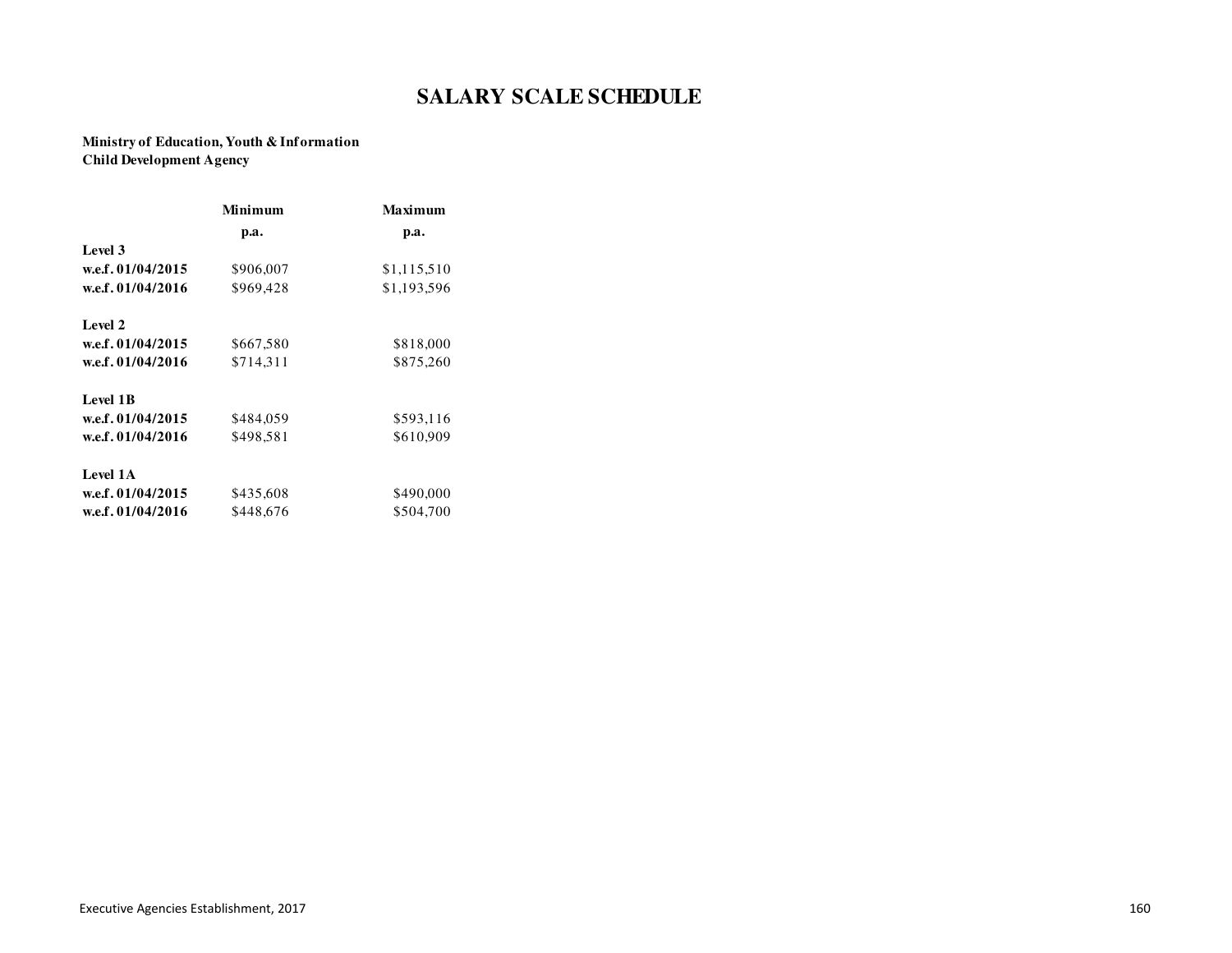#### **Office of the Prime MinisterJamaica Information Service**

| Minimum     | Maximum     |
|-------------|-------------|
| p.a.        | p.a.        |
|             |             |
| \$4,180,090 | \$4,228,090 |
| \$4,305,493 | \$4,354,933 |
|             |             |
| \$2,286,705 | \$2,334,705 |
| \$2,355,306 | \$2,404,746 |
|             |             |
| \$1,585,268 | \$1,633,268 |
| \$1,632,826 | \$1,682,266 |
|             |             |
| \$996,008   | \$1,044,008 |
| \$1,025,888 | \$1,075,328 |
|             |             |
| \$708,579   | \$776,579   |
| \$729,836   | \$799,876   |
|             |             |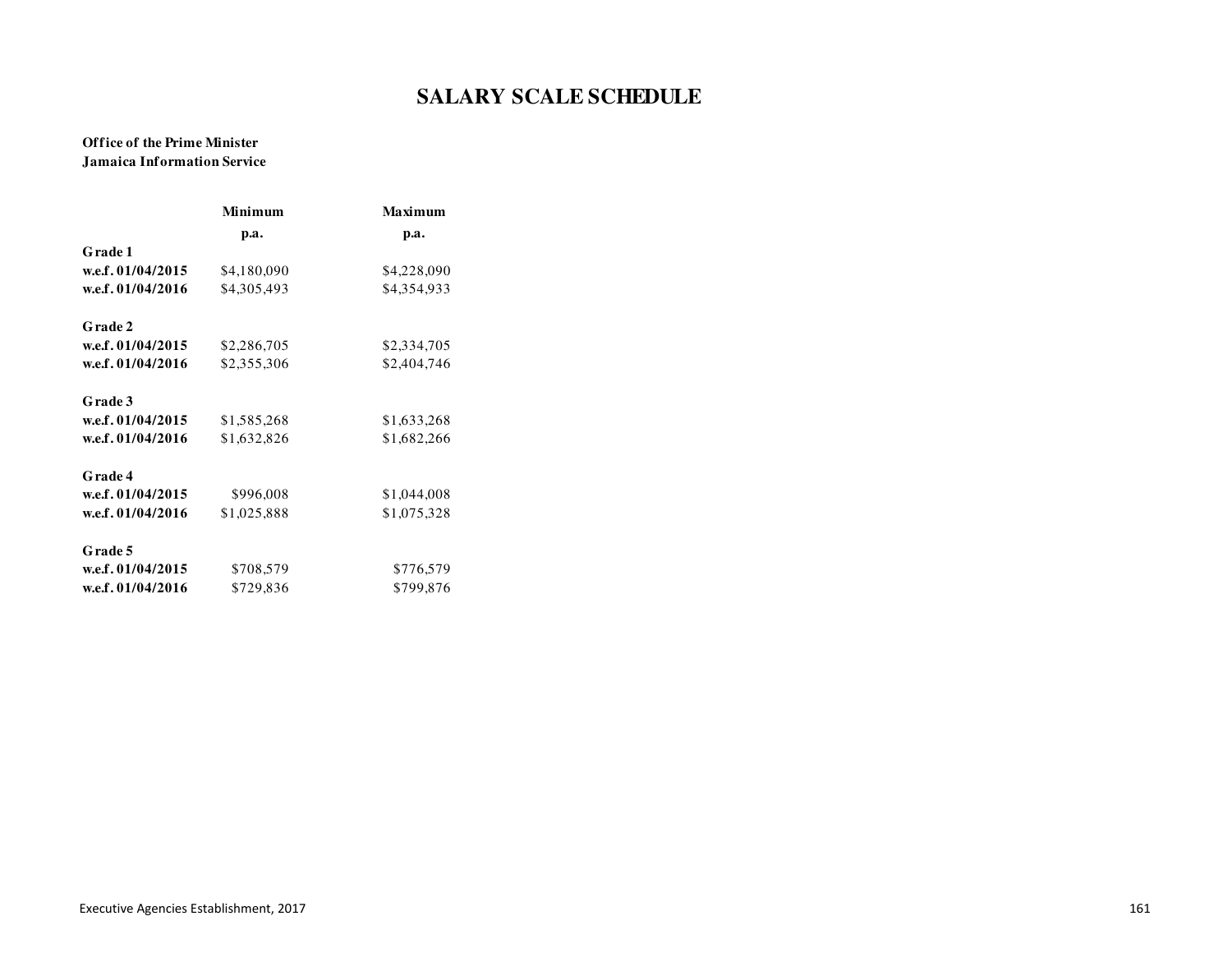#### **Office of the Prime MinisterJamaica Information Service**

|                   | Minimum   | Maximum   |
|-------------------|-----------|-----------|
|                   | p.a.      | p.a.      |
| Grade 6           |           |           |
| w.e.f. 01/04/2015 | \$516,466 | \$584,466 |
| w.e.f. 01/04/2016 | \$531,960 | \$602,000 |
| Grade 7           |           |           |
| w.e.f. 01/04/2015 | \$430.135 | \$498.135 |
| w.e.f. 01/04/2016 | \$443.039 | \$513,079 |
| Grade 8           |           |           |
| w.e.f. 01/04/2015 | \$455,608 | \$523,608 |
| w.e.f. 01/04/2016 | \$469.276 | \$539.316 |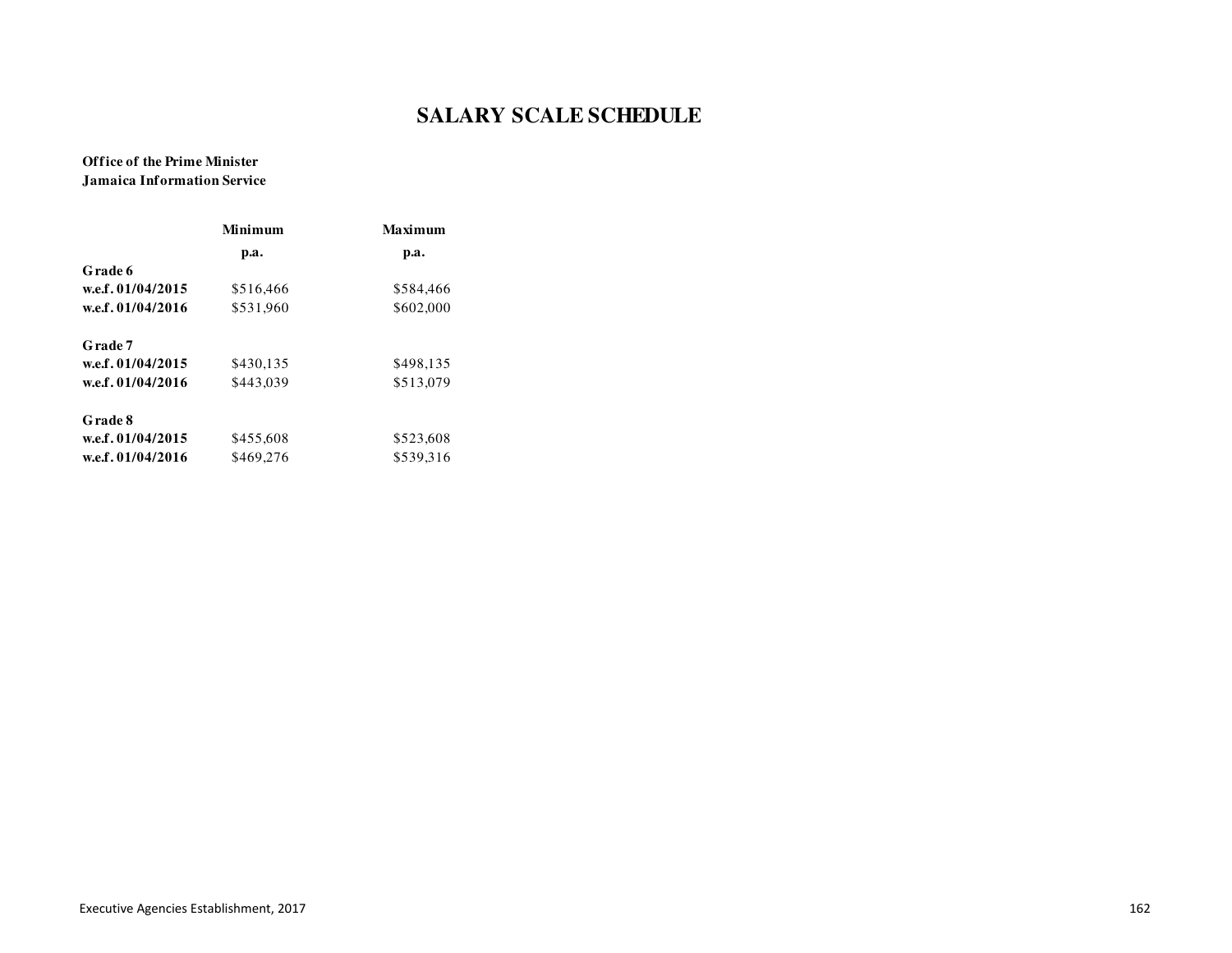#### **Office of the CabinetManagement Institute for National Development**

| Level 11          |           |           |           |           |           |           |           |           |
|-------------------|-----------|-----------|-----------|-----------|-----------|-----------|-----------|-----------|
| w.e.f. 01/04/2015 | 3,613,989 | 3,836,863 | 4,059,738 | 4,282,612 | 4,505,486 | 4,728,360 | 4,951,235 | 5,174,109 |
| w.e.f. 01/04/2016 | 3,722,409 | 3,951,969 | 4,181,529 | 4,411,089 | 4,640,650 | 4,870,210 | 5,099,770 | 5,329,330 |
| Level 10          |           |           |           |           |           |           |           |           |
| w.e.f. 01/04/2015 | 2,722,492 | 2,875,320 | 3,028,148 | 3,180,976 | 3,333,804 | 3,486,632 | 3,639,460 | 3,792,288 |
| w.e.f. 01/04/2016 | 2,804,167 | 2,961,580 | 3,118,992 | 3,276,405 | 3,433,818 | 3,591,231 | 3,748,644 | 3,906,057 |
| Level 9           |           |           |           |           |           |           |           |           |
| w.e.f. 01/04/2015 | 2,499,617 | 2,639,709 | 2,779,802 | 2,919,894 | 3,059,987 | 3,200,079 | 3,340,172 | 3,480,264 |
| w.e.f. 01/04/2016 | 2,574,606 | 2,718,900 | 2,863,195 | 3,007,490 | 3,151,785 | 3,296,079 | 3,440,374 | 3,584,669 |
| Level 8           |           |           |           |           |           |           |           |           |
| w.e.f. 01/04/2015 | 2,108,340 | 2,226,074 | 2,343,807 | 2,461,541 | 2,579,274 | 2,697,008 | 2,814,741 | 2,932,475 |
| w.e.f. 01/04/2016 | 2,171,590 | 2,292,856 | 2,414,122 | 2,535,388 | 2,656,654 | 2,777,920 | 2,899,186 | 3,020,452 |
| Level 7           |           |           |           |           |           |           |           |           |
| w.e.f. 01/04/2015 | 1,729,453 | 1,825,536 | 1,921,619 | 2,017,702 | 2,113,785 | 2,209,868 | 2,305,951 | 2,402,034 |
| w.e.f. 01/04/2016 | 1,781,337 | 1,880,302 | 1,979,268 | 2,078,233 | 2,177,199 | 2,276,164 | 2,375,130 | 2,474,095 |
| Level 6           |           |           |           |           |           |           |           |           |
| w.e.f. 01/04/2015 | 1,350,567 | 1,424,999 | 1,499,432 | 1,573,864 | 1,648,296 | 1,722,728 | 1,797,161 | 1,871,593 |
| w.e.f. 01/04/2016 | 1,391,084 | 1,467,749 | 1,544,414 | 1,621,079 | 1,697,744 | 1,774,409 | 1,851,074 | 1,927,739 |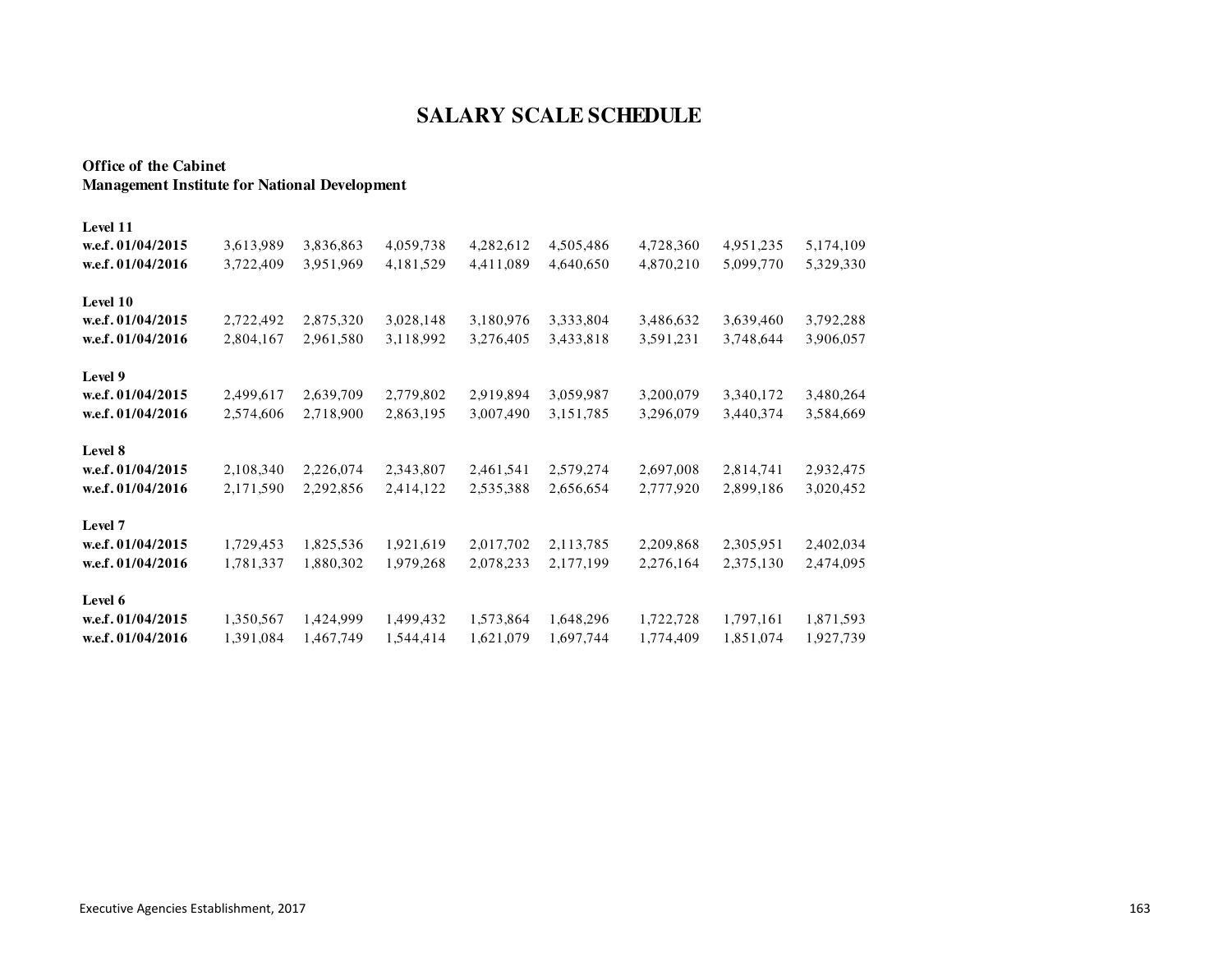#### **Office of the CabinetManagement Institute for National Development**

| Level 5             |           |           |           |           |           |           |           |           |
|---------------------|-----------|-----------|-----------|-----------|-----------|-----------|-----------|-----------|
| w.e.f. $01/04/2015$ | 1,114,319 | 1,175,252 | 1,236,184 | 1,297,117 | 1,358,049 | 1,418,982 | 1,479,914 | 1,540,847 |
| w.e.f. $01/04/2016$ | 1,147,749 | 1,210,510 | 1,273,271 | 1,336,032 | 1,398,793 | 1,461,554 | 1,524,315 | 1,587,076 |
| Level 4             |           |           |           |           |           |           |           |           |
| w.e.f. $01/04/2015$ | 929,275   | 978,491   | 1,027,706 | 1,076,922 | 1,126,138 | 1,175,354 | 1,224,569 | 1,273,785 |
| w.e.f. $01/04/2016$ | 957,153   | 1,007,846 | 1,058,538 | 1,109,231 | 1,159,923 | 1,210,616 | 1,261,308 | 1,312,001 |
| Level 3             |           |           |           |           |           |           |           |           |
| w.e.f. 01/04/2015   | 768,805   | 808,851   | 848,897   | 888,943   | 928,989   | 969,035   | 1,009,081 | 1,049,127 |
| w.e.f. 01/04/2016   | 791,869   | 833,117   | 874,364   | 915,611   | 956,859   | 998,106   | 1,039,353 | 1,080,601 |
| Level 2             |           |           |           |           |           |           |           |           |
| w.e.f. 01/04/2015   | 469,180   | 492,105   | 515,029   | 537,954   | 560,879   | 583,804   | 606,728   | 629,653   |
| w.e.f. 01/04/2016   | 483,255   | 506,868   | 530,481   | 554,094   | 577,706   | 601,319   | 624,932   | 648,545   |
| Level 1             |           |           |           |           |           |           |           |           |
| w.e.f. 01/04/2015   | 433,521   | 454,408   | 475,295   | 496,182   | 517,068   | 537,955   | 558,842   | 579,729   |
| w.e.f. 01/04/2016   | 446,527   | 468,040   | 489,554   | 511,067   | 532,581   | 554,095   | 575,608   | 597,122   |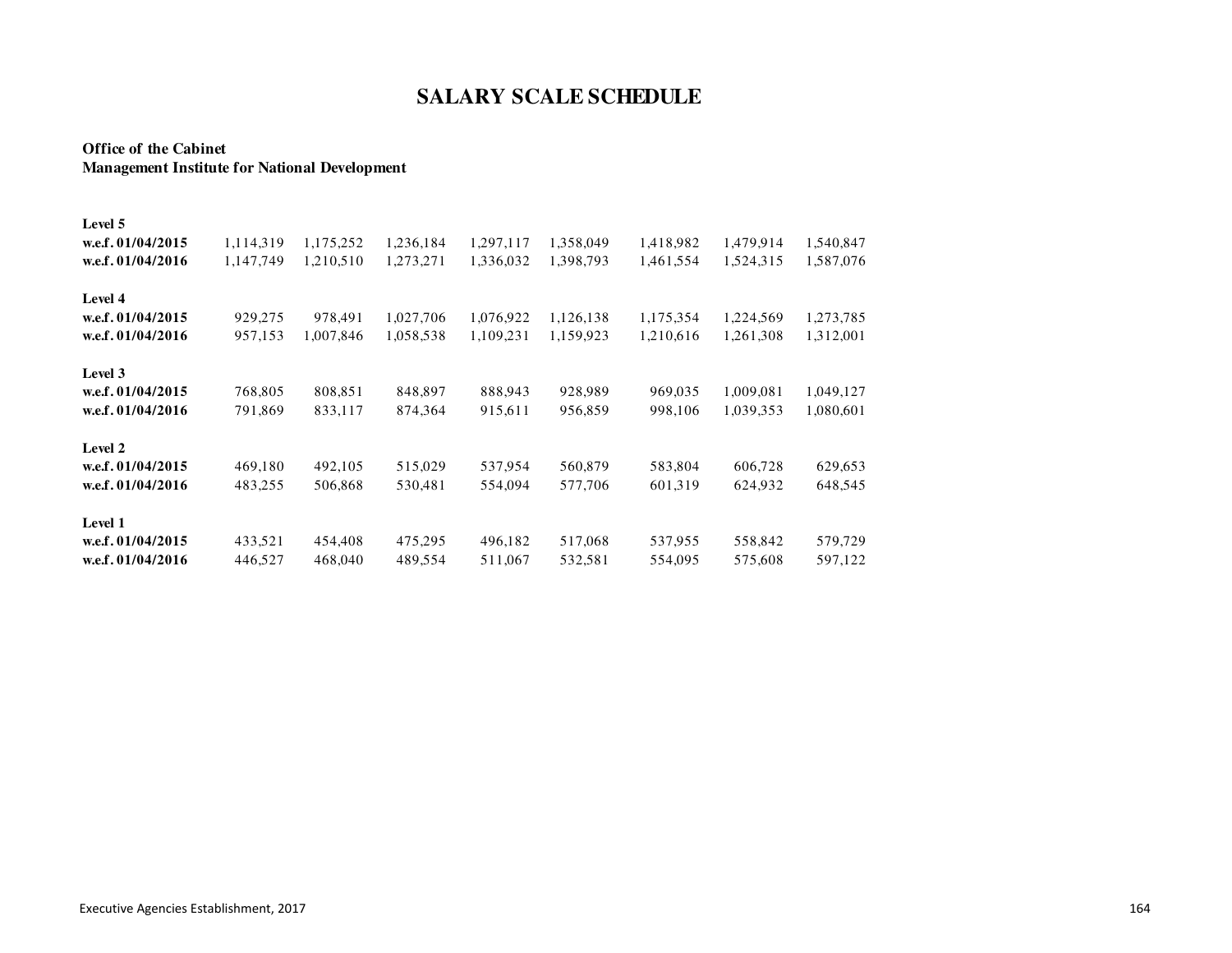# **Ministry of Economic Growth and Job Creation**

### **National Land Agency**

#### **Corporate Services Division**

Finance & Accounts - Disbursements

| No. of            |                                                               |                                            |                                                                                                          |
|-------------------|---------------------------------------------------------------|--------------------------------------------|----------------------------------------------------------------------------------------------------------|
| <b>Posts</b><br>1 | <b>Posts</b><br>Supervisor, Disbursements                     | <b>Classification</b><br><b>LEVEL</b><br>7 | <b>Remarks</b><br>Post [#301332] incorrectly created now                                                 |
|                   |                                                               |                                            | abolished with effect from September 1,<br>2012.                                                         |
| $\mathbf{1}$      |                                                               |                                            |                                                                                                          |
|                   | Operations Branch - Estate Management/Corporate Legal Complex |                                            |                                                                                                          |
| No. of            |                                                               |                                            |                                                                                                          |
| <b>Posts</b>      | <b>Posts</b>                                                  | <b>Classification</b>                      | <b>Remarks</b>                                                                                           |
| 1                 | Office Manager                                                | <b>LEVEL</b><br>5                          | Post [# 301326] incorrectly created now<br>abolished with effect from September 1,<br>2012.              |
| 1                 | <b>Accounting Clerk</b>                                       | <b>LEVEL</b><br>3                          | Post [#301327] incorrectly created now<br>abolished with effect from September 1,<br>2012.               |
| $\boldsymbol{2}$  |                                                               |                                            |                                                                                                          |
| 3                 | <b>Total- Corporate Services Division</b>                     |                                            |                                                                                                          |
|                   | <b>Surveys &amp; Mapping Division</b>                         |                                            |                                                                                                          |
|                   | Cadastral Mapping Branch - Field Mapping                      |                                            |                                                                                                          |
| No. of            |                                                               |                                            |                                                                                                          |
| <b>Posts</b>      | <b>Posts</b>                                                  | <b>Classification</b>                      | <b>Remarks</b>                                                                                           |
| $\mathbf{2}$      | Senior Surveyor Draughtsman                                   | <b>LEVEL</b><br>3                          | Two (2) posts [#s 301329-30] incorrectly<br>created now abolished with effect from<br>September 1, 2012. |
| $\boldsymbol{2}$  |                                                               |                                            |                                                                                                          |
| $\overline{2}$    | <b>Total- Surveys &amp; Mapping Division</b>                  |                                            |                                                                                                          |
| 5                 | <b>Total- National Land Agency</b>                            |                                            |                                                                                                          |

## **Ministry of Industry, Commerce, Agriculture & Fisheries Companies Office of Jamaica**

#### **Business & Legal Operations**

| No. of       |                                           |                       |                                                            |
|--------------|-------------------------------------------|-----------------------|------------------------------------------------------------|
| <b>Posts</b> | <b>Posts</b>                              | <b>Classification</b> | <b>Remarks</b>                                             |
|              | Compliance Officer                        | <b>GRADE</b>          | Post [#141750] abolished with effect from<br>June 1, 2015. |
|              |                                           |                       |                                                            |
|              | <b>Total-</b> Business & Legal Operations |                       |                                                            |
|              | <b>Total- Companies Office of Jamaica</b> |                       |                                                            |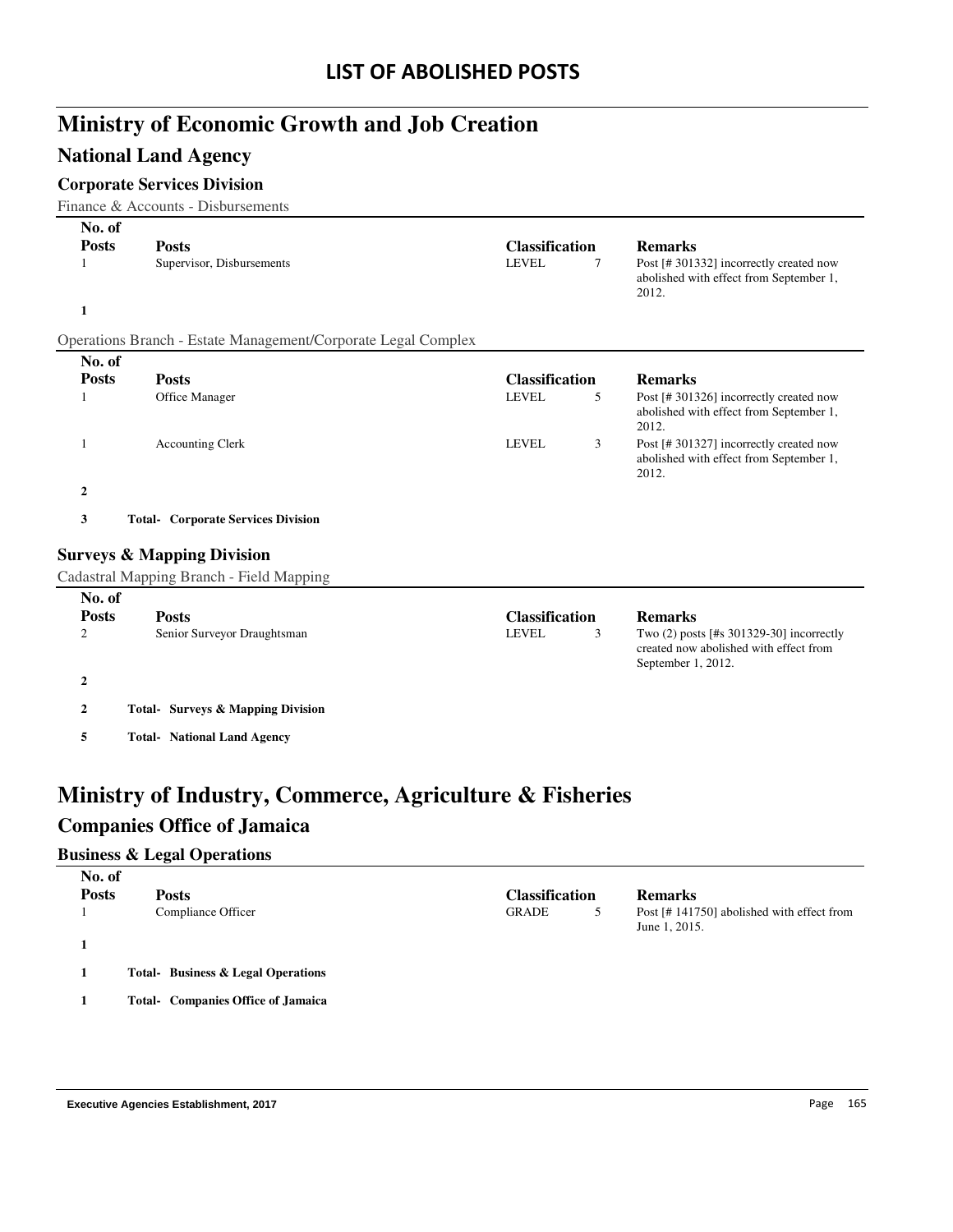# **Ministry of National Security**

## **Passport, Immigration and Citizenship Agency**

### **Corporate Service Division**

ICT Services - Technical Services

| No. of                       |                                                         |                                            |                                                                               |
|------------------------------|---------------------------------------------------------|--------------------------------------------|-------------------------------------------------------------------------------|
| <b>Posts</b><br>$\mathbf{1}$ | <b>Posts</b><br>Software Support Technician             | <b>Classification</b><br><b>LEVEL</b><br>3 | <b>Remarks</b><br>Post [# 295276] abolished with effect from<br>June 1, 2016. |
| $\mathbf{1}$                 |                                                         |                                            |                                                                               |
|                              | Information Communication and Technology (ICT) Services |                                            |                                                                               |
| No. of                       |                                                         |                                            |                                                                               |
| <b>Posts</b>                 | <b>Posts</b>                                            | <b>Classification</b>                      | <b>Remarks</b>                                                                |
| 1                            | System Administrator                                    | <b>LEVEL</b><br>4                          | Post [# 295264] abolished with effect from<br>June 1, 2016.                   |
| 1                            |                                                         |                                            |                                                                               |
| 2                            | <b>Total- Corporate Service Division</b>                |                                            |                                                                               |
| <b>Internal Audit</b>        |                                                         |                                            |                                                                               |
| No. of                       |                                                         |                                            |                                                                               |
| <b>Posts</b>                 | <b>Posts</b>                                            | <b>Classification</b>                      | <b>Remarks</b>                                                                |
| $\mathbf{1}$                 | <b>Administrative Assistant</b>                         | <b>LEVEL</b><br>3                          | Post [# 295032] abolished with effect from<br>June 1, 2016.                   |
| 1                            |                                                         |                                            |                                                                               |
| $\mathbf{1}$                 | <b>Total-</b> Internal Audit                            |                                            |                                                                               |
|                              | <b>Investigation &amp; Surveillance</b>                 |                                            |                                                                               |
| No. of                       |                                                         |                                            |                                                                               |
| <b>Posts</b>                 | <b>Posts</b>                                            | <b>Classification</b>                      | <b>Remarks</b>                                                                |
| 2                            | <b>Fixed Location Officer</b>                           | <b>LEVEL</b><br>6                          | Two (2) posts [#s 295039 & 295040]                                            |
| 2                            |                                                         |                                            | abolished with effect from June 1, 2016.                                      |
|                              |                                                         |                                            |                                                                               |
| $\overline{2}$               | Total- Investigation & Surveillance                     |                                            |                                                                               |
|                              | <b>Operations Division</b>                              |                                            |                                                                               |
| <b>Customer Services</b>     |                                                         |                                            |                                                                               |
| No. of                       |                                                         |                                            |                                                                               |
| <b>Posts</b>                 | <b>Posts</b>                                            | <b>Classification</b>                      | <b>Remarks</b>                                                                |
| $\mathbf{1}$                 | <b>Customer Service Point Manager</b>                   | LEVEL<br>6                                 | Post [# 296528] abolished with effect from<br>June 1, 2016.                   |
| 1                            |                                                         |                                            |                                                                               |
|                              | Immigration Services (Western)- Seaport Ocho Rios       |                                            |                                                                               |
| No. of                       |                                                         |                                            |                                                                               |
| <b>Posts</b>                 | <b>Posts</b>                                            | <b>Classification</b>                      | <b>Remarks</b>                                                                |
| $\mathbf{1}$                 | Operations Manager, Seaport                             | <b>LEVEL</b><br>6                          | Post [# 295220] abolished with effect from<br>June 1, 2016.                   |
| $\mathbf{1}$                 |                                                         |                                            |                                                                               |